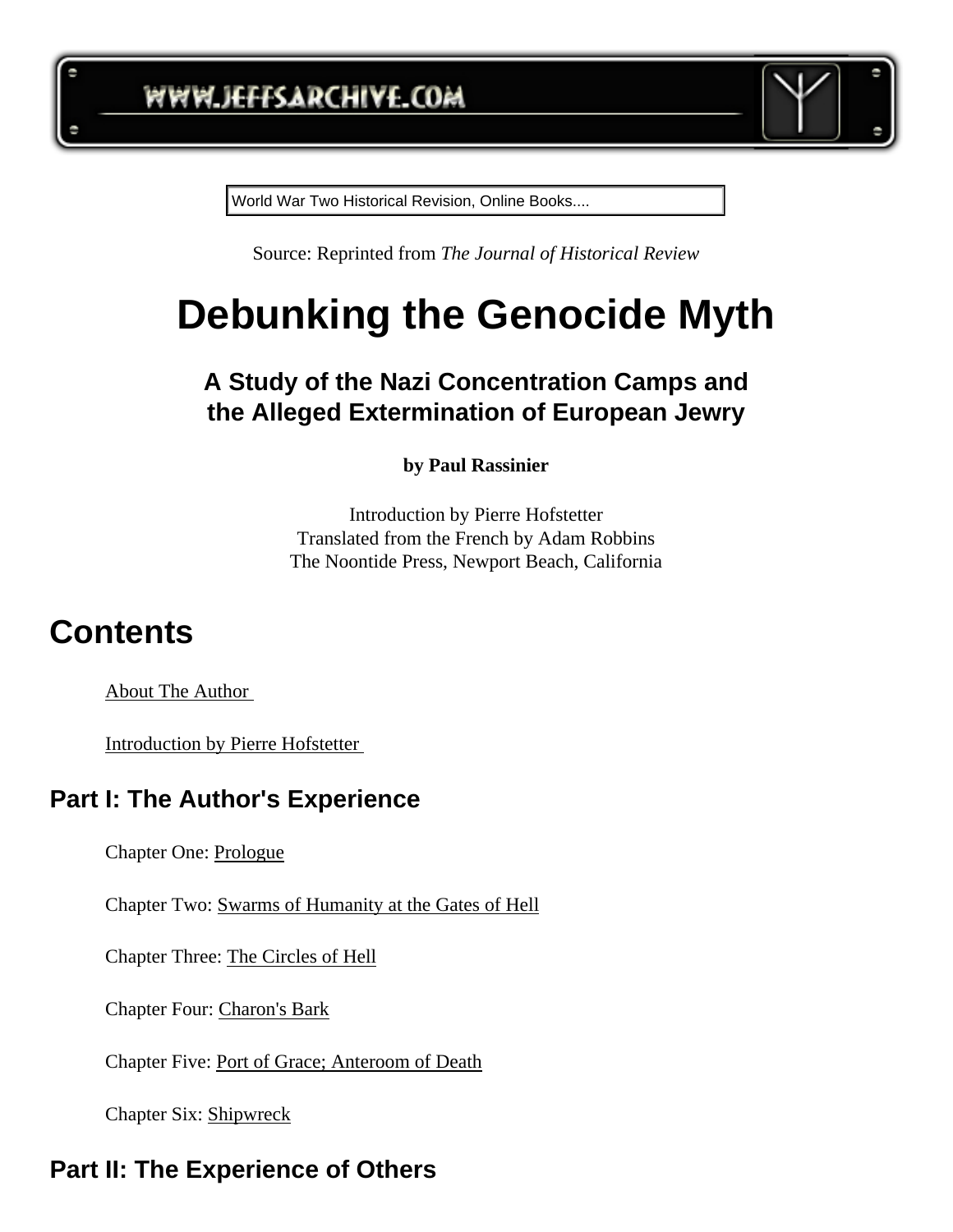### Chapter Seven: [Concentration Camp Literature](#page-67-0)

### Chapter Eight: [The Minor Witnesses](#page-67-0)

l. Frere Birin

- II. Abbe Jean-Paul Renard
- III. Abbe Robert Ploton

#### Chapter Nine: [Louis Martin-Chauffier](#page-83-0)

- I. The Line of Argument
- II. Another Line of Argument
- IV. Maltreatment
- V. A Qualified Witness?

### Chapter Ten: [The Psychologists: David Rousset and the Universe of the Concentration Camp](#page-83-0)

I. The Postulate of the Theory

II. The Labor

III. The Haeftlingsfuehrung

IV. Objectivity

V. Traduttore, Traditore

### Chapter Eleven: [Eugen Kogon and L'Enfer Organise](#page-104-0)

I. The Prisoner Eugen Kogon

II. The Method

- III. The Haeftlingsfuehrung
- IV. The Arguments
- V. The Conduct of the S.S.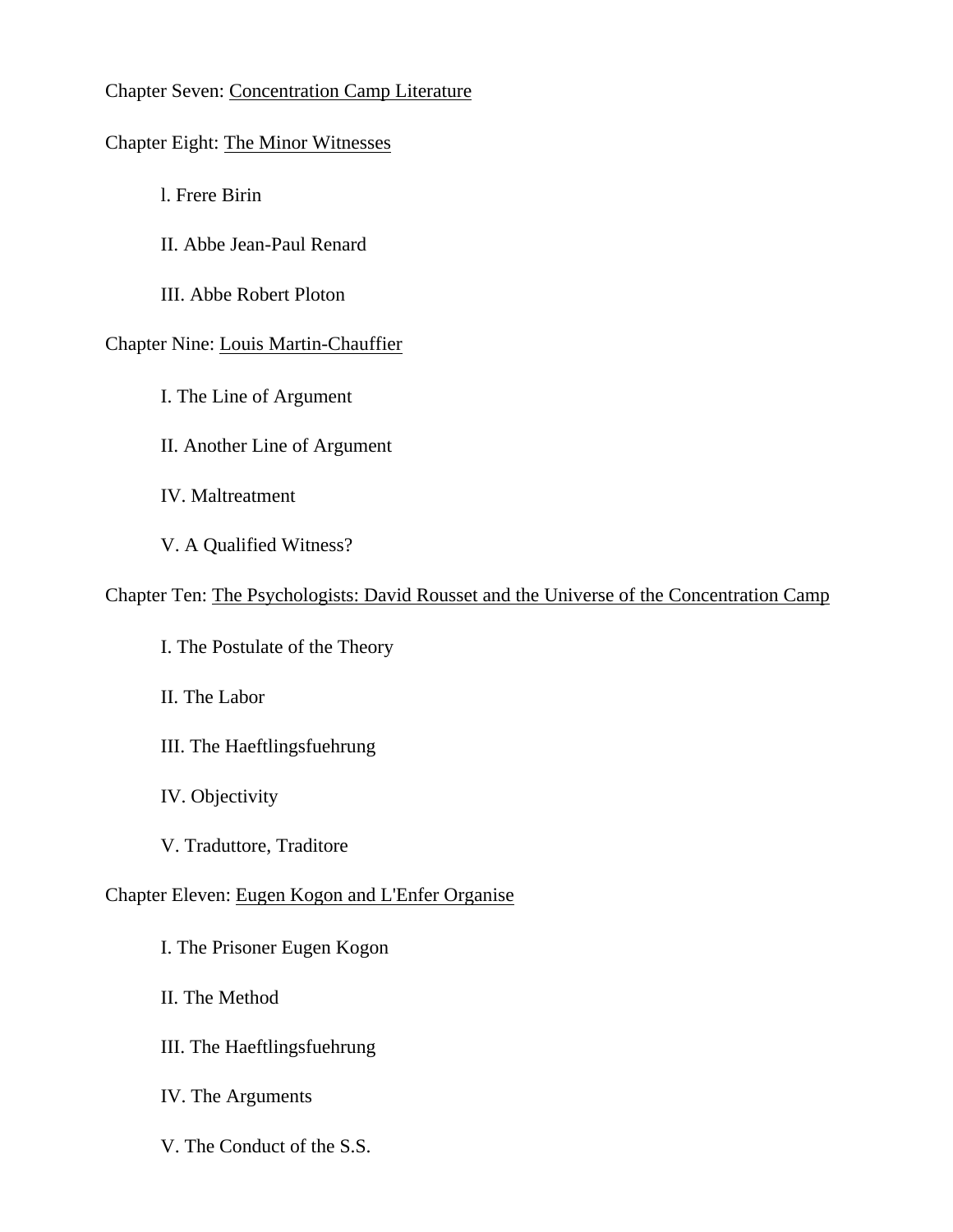VI. Health Personnel

VII. Devotion

VIII. Cinema, sports

IX. The Brothel

X. Informing

XI. Transports

XII. Tableau

XIII. Evaluations

XIV. Statistics

XV. Nota bene...

Chapter Twelve: [Raul Hilberg: His Doctrine and His Methods](#page-130-0)

Chapter Thirteen: [Witnesses, Testimonies, and Documents](#page-139-0)

I. Generalities

II. The Witness Rudolf Höss

III. The Witness Miklos Nyiszly

IV. The Witness Kurt Gerstein

V. Conclusion

Chapter Fourteen: [Statistics: Six Million or ...](#page-176-0)

II. Postwar Statistics

III. Prewar Statistics

IV. The Jewish Migration, or `The Wandering Jew'

V. The Movement of the European Jewish Population from 1933 to 1945

### Conclusion: [Six Million Exterminated Jews -- Fact or Fiction](#page-234-0)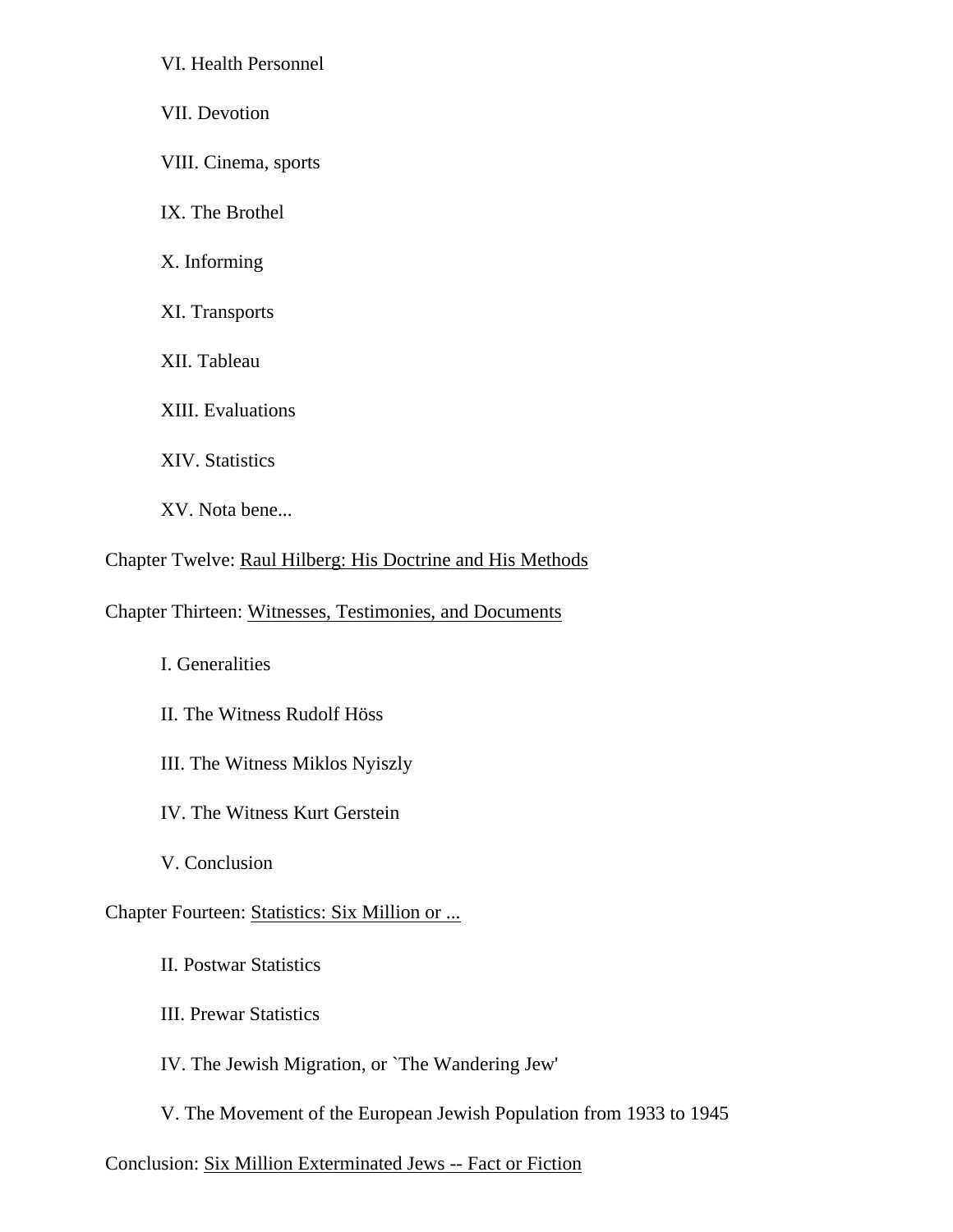## **[Annexes](http://www.ihr.org/books/rassinier/debunking2.15.html)**

Appendix A: Four Descriptions of Prison Life in French Penal Institutions

Discipline in the Maison Centrale in Riom in 1939

In the Prisons of the "Liberation"

At Poissy

German Prisoners in France

Appendix B: The Two French Versions of the Gerstein Document

The Gerstein Document

Author's Postscript

Appendix C: The Wolfgang Grosch Statement and A Report of a Second Lieutenant to a Lieutenant

- 1. The Wolfgang Grosch Statement
- 2. Report of a Second Lieutenant to a Lieutenant

## **[Afterword](http://www.ihr.org/books/rassinier/debunking2.17.html)**

[Proceed to Chapters 1 & 2](#page-9-0)

## **About The Author**

Paul Rassinier was born on March 18, 1906, in Beaumont, a small village near Montbéliard, the son of a farmer. He received his formal education in the schools of the area and passed the necessary examinations which allowed him to teach history and geography at the secondary school level and to use the title of "professor." He taught in the secondary school at Faubourg de Montbéliard where students were prepared to take the "brevet," an examination that is somewhat inferior to that examination which is taken by students in the lycées who desire to matriculate at the university. It was at this school that he was arrested by the Gestapo in October 1943.

Having joined the Socialist Party, SFIO, in 1934, Paul Rassinier became the head of that party in the Belfort area when the war broke out in 1939. Following the German occupation of France, he participated in the founding of the "Libre Nord" organization which became involved in various forms of "passive resistance,"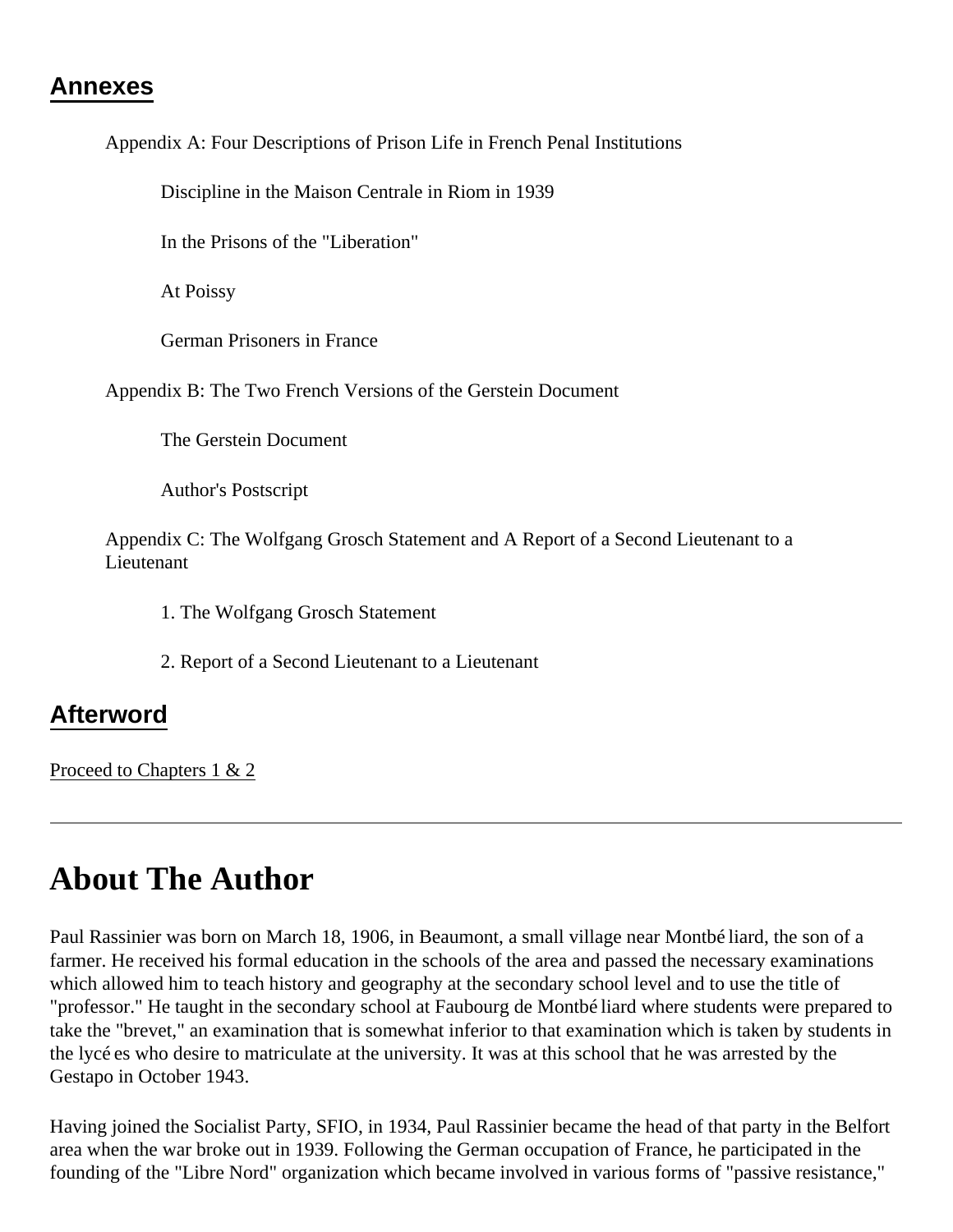including the smuggling of Jewish refugees over the Franco-Swiss border into Switzerland in cooperation with the Swiss Jewish Committee. Rassinier's activities eventually came to the attention of the German authorities who caused him to be arrested and to be deported to the concentration camp at Buchenwald. Later he was sent to the camp at Dora where he was incarcerated until the end of the war.

Upon his liberation in 1945, he returned to France where he was elected to the Assemblée Nationale as a Socialist deputy. He served for one year and then retired He was awarded the highest decoration which the French government bestowed for service in the wartime resistance movement. Due to his frail health, a consequence of his two years of imprisonment at Buchenwald and Dora, he retired from teaching and received a small pension from the French government. He died on July 29. 1967, at his home in Asnieres, near Paris. He is survived by his wife, Jeanette, and his only son, Jean-Paul, who is a practising physician

# **Introduction by Pierre Hofstetter**

In every respect, Paul Rassinier was a remarkable man of his time -- out of the ordinary, we are tempted to write -- a man to whom can be immediately attributed these three essential qualities, all of which are rather rare today in a single person: courage, honesty and ability.

As a professor of history and geography. he could have had a brilliant and lucrative career in these disciplines if he had confined himself to the "official history" -- i.e. the "official false history that is taught ad usum Delphini" and of which Balzac spoke -- and if he had not opted for historical revisionism by beginning to study carefully the "hidden history" wherein lies the true causes of events, in short, of the "shameful history". He devoted the last twenty years of his life to the debunking of the historical orthodoxy that surrounds World War II produced a shelf full of books which culminated in the remarkable work, insufficiently known, entitled Les Responsables de la seconde guerre mondiale (1) which was published shortly before his death in July 1967.

Paul Rassinier also could have made a name for himself in politics if, when he was a socialist representative in 1946, he had submitted to the oppressive climate of that period in France and had accepted open collaboration with the Communist Party. But, he refused such collaboration, and that party did all that it could to defeat him in his bid for re-election. As a matter of fact, the Communists always did want Paul Rassinier's "hide" in both the literal as well as the figurative sense. A confirmed, total pacifist, Rassinier, in 1922 at the age of 16, under the influence of the anarchist Victor Serge, had been drawn into the Communist Party from which, having later gone to the opposition, he was quickly excluded. He joined the Socialist party in 1936, where he made himself known particularly in the pacifist wing that was opposed to the French policies that led to the 1939 war. Then, after France was occupied by the German army, he was one of the earliest resistants to this occupation and helped to found the "Libre-Nord" movement, but, unlike the murderous guerrilla bands and the "shadow assassins," he tried to inculcate into these Resistance movements "the idea of nonviolence and the principles of total pacifism." Such an attitude succeeded in getting him "condemned to death" by the Communist resistance (which had arrived on the scene late following the German attack on the U.S.S.R. in June 1941) and in putting him on the receiving end of the ritual "little warning coffin" effigy. It is bitter irony that this man -- deported to Buchenwald and to Dora, where he endured frightful suffering for nearly two years -- should later concede that he only escaped from the rain of Communist machine gun fire thanks to his arrest by the Gestapo on October 30, 1943, and his subsequent deportation to Germany.

Liberated in 1945, returned to France on a stretcher, and declared to be a severe invalid, Paul Rassinier could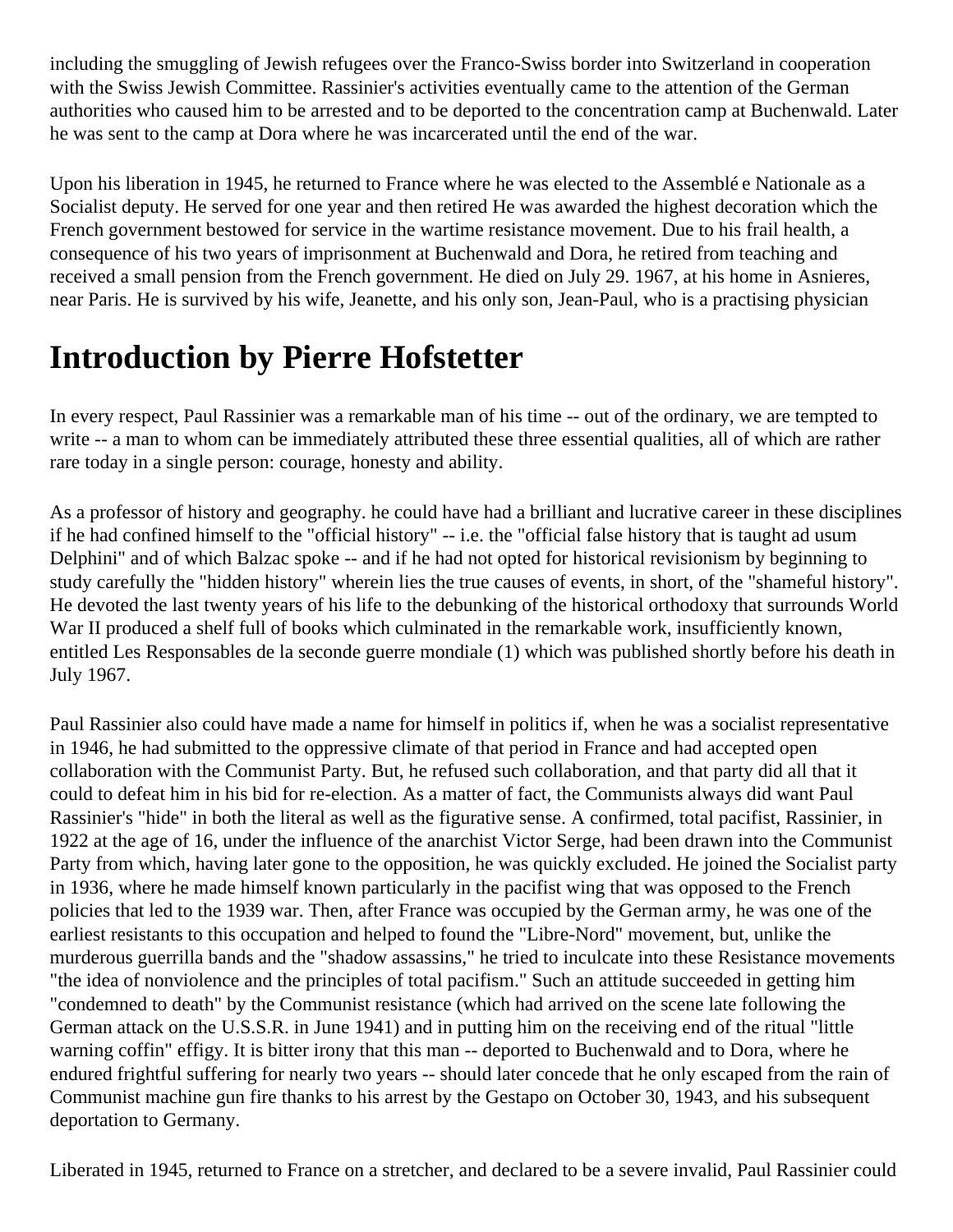have, once again, had a lucrative and successful career in what was called "resistantialisme," that is to say, the shameless, continuous and highly advantageous exploitation -- "make room for us!" -- of the events of the "resistance," real or imaginary. However in Belfort, his native city, he began with a nearly naive honesty to proclaim vociferously that he had never met in the Resistance most of the men who were speaking in its name, which was in itself, already a bold step But, he went even further and with the exceptional courage of an honest man who was sickened by the flood of lies that flowed before his eyes, he began to denounce exaggerations of every kind concerning German war crimes, while maintaining that there had been as many war crimes committed on the Allied side as on that of the Axis and that they were all of a similar horrible nature.

Indignant. Paul Rassinier was thoroughly indignant, this former deportee, about the whole avalanche of questionable and often fanciful literature about the German concentration camps that passed before him. In the preface of Rassinier's Le Parlement aux mains des banques (2), the dramatist and screenwriter Henri Jeanson described Paul Rassinier's indignation as follows:

I like Rassinier very much. I like him very much because, without losing his composure, without grandiloquence, quite simply Rassinier lived, in the word of Zola, "indignant." Indignant, but calm because he was sure of his facts. Indignant, but imperturbable. Indignant since the age of sixteen.

The indignation of Rassinier does not make itself known through spectacular temper tantrums. He does not at all become carried away and avoids all invective. >From these traits stem his strength and perfect aim. He does not belong to that race of congestive polemists who rid themselves in one article -- whew -- of their scrupulosity or their bad temper and who write like someone purging himself. Once the article has been published, he does not consider himself released from duty as concerns himself and does not move to another sort of exercise. No, he carries on with a good faith that no one dreams of reproaching him for, with the exception, of course, of these national organizations in which authentic resistance fighters and deportees innocently allow themselves to be duped by the profiteers of the crematoriums. And these profiteers do exist. They have always existed. No one is unaware that the ossuary of Verdun, for example. has become a circus attraction and an excellent business whose profits are all the greater since the merchandise is never replenished. It is always the same skeletons which are used. The remains are not a loss for everyone.

Indignant; Paul Rassinier began, then, almost immediately upon his return from Buchenwald, to do battle against the numerous concentration camp legends, as a free spirit and a scrupulous historian. There were then published in succession Le Passage de la ligne (3), an impartial and lucid account of his life as a deportee, Le Mensonge d'Ulysse (4), a critical look at the orthodox concentration camp "literature," and Ulysse trahi par les siens (5), a companion work to Le Mensonge d 'Ulysse. The bulk of these three works makes up the first eleven chapters of this present edition; some redundant material i.e., overlapping material which appears more than once in the original French editions -- has been removed from the present English language editions which combines the three books, in an effort to retain the readability of the original works and to reduce the production costs of this edition. Naturally, the scope and the meaning of the original editions have not been altered by this editing.

On the subject of atrocity propaganda, Paul Rassinier, as the reader will discover when he reads the chapters which follow minces no words:

The atrocities and those responsible for them are clearly inseparable. Moreover, I shall perhaps astonish you. I forego, as a matter of fact, either giving you a list of these atrocities or decrying them to you. You have already heard far too much on the subject. The atrocity proves nothing, moreover. in history, either against he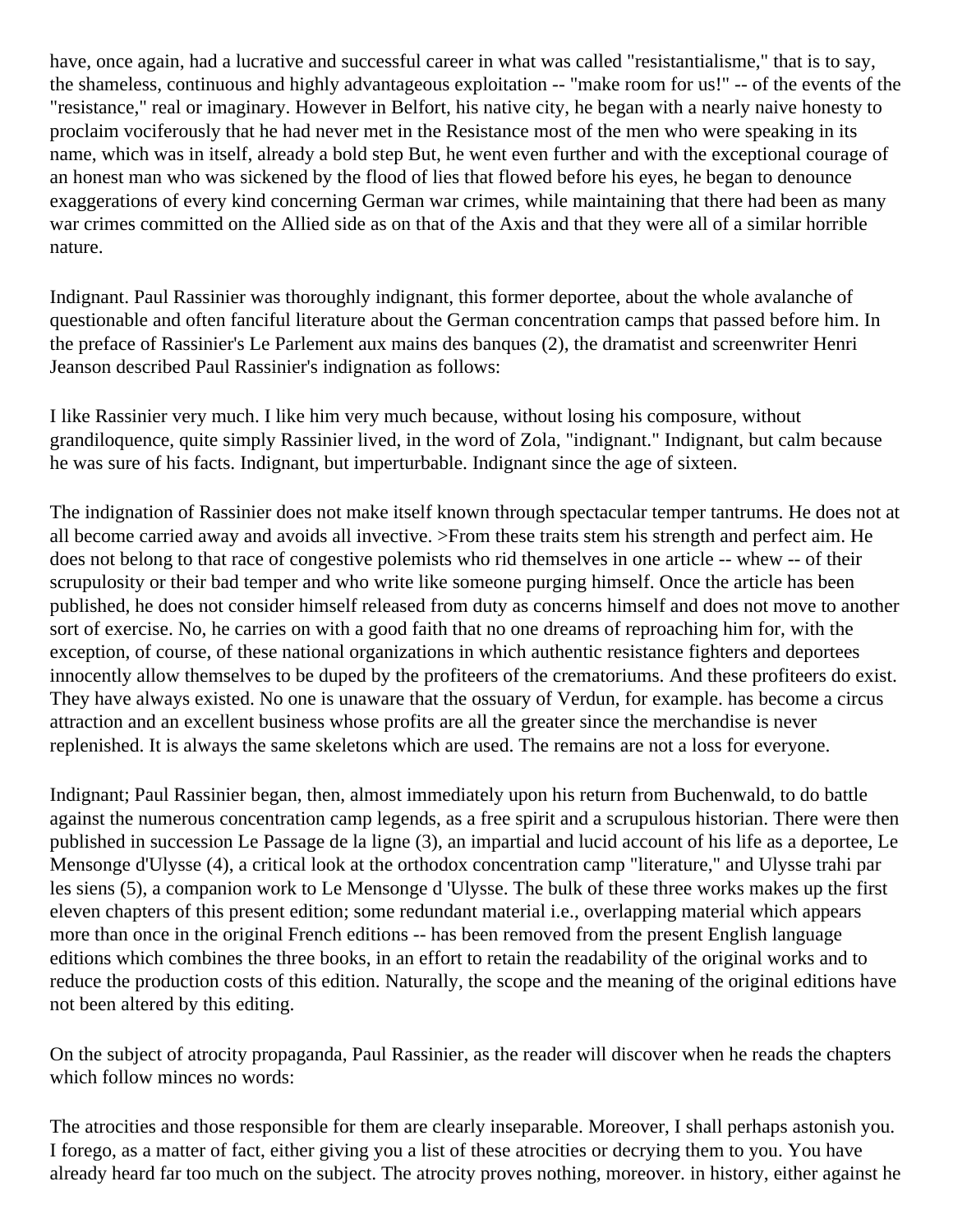who commits it or in favor of he who is subjected to it. We have all too many examples of a world where today's victim is tomorrow`s executioner and vice versa. It will be enough then for me to tell you that the concentration camps were a world of horrors. And if anything ought to be added, it would be this: in spite of this, just about all those who have spoken of them have overdone it and particularly their explanations have little in common with the truth .... Concerning figures, the "witnesses" have said and written the most improbable things. Concerning the implementation of the means of` killing, also. Concentration camp literature on the whole has the appearance of a collection of contradictory pieces of illnatured gossip.

With such a view on the worth of concentration camp literature, it is no surprise that Paul Rassinier began to question the central tenet of the concentration camp orthodoxy, to wit: the claim of Jewish genocide. On this subject. the authoritative work of Paul Rassinier clearly remains his Le Drame des Juifs européens (6) in which he examined, with the care of the scrupulous historian that we know him to be, the documents. the statistics, and the census figures that are related to the alleged holocaust. The translation of this study is found in the final four chapters of this volume. Without question, it is an authoritative work in its genre. And, as such, it has been circulated widely through Europe during the past decade. Moreover, Le Drame -- as well as Rassinier's numerous other works -- has inspired an ever-growing library of other "revisionist" works on the subject, including the excellent study by Arthur R. Butz, The Hoax of the Twentieth Century. (7)

Paul Rassinier's contentions that there was no Nazi policy of Jewish genocide, that there were no officially sanctioned "exterminations by gas" and that there were no six million Jewish deaths at the hands of the Nazis have, naturally, bothered greatly the "court historians," caught with their hands in the cookie jar, so to speak, with their dishonest scholarship, as well as the entire Zionist establishment which has built the State of Israel on the "myth of the six million." In fact, the post-war politics of the Soviet Union, of the Bonn government in West Germany, and of the United States with regard to its "Cold War" policies have been justified, to a large extent, by the pointing to the alleged Nazi wartime atrocities, with the expressed hope that the given policy under consideration will prevent what the Nazis "did" from ever occurring again, et caetera, ad nauseam. Thus, it should be no secret why historical revisionism in this area of study has been greeted with such hostility from "official quarters" on both sides of the "Iron Curtain."

Notwithstanding his iconoclastic contentions, Paul Rassinier kept things in balance. In the chapter concerning the "Jewish question" in his Les Responsables de la seconde guerre mondiale, he argued that "... even stripped of all the exaggerations that have falsified its meaning" Hitler's policy against the Jews was an unquestionable attack on human rights and was, according to the sanctioned expression 'more than a crime, a transgression'". But, he hastens to add that to a certain extent the misfortunes of the Jews during that period were a consequence of their own doing:

Let us recognize that [the Jewish] claim to wanting to be in Germany -- as in every other country that they regard as a "land of welcome" -- a national minority was scarcely tenable either. It was up to themselves to admit that they were foreigners in Germany and to surrender any right to protest if, in his turn, Hitler treated them like foreigners. The other governments of the world were free to accept this claim of the Jews, it was a problem of domestic policy which was none of Hitler's affair. Let the Jews of Germany go settle elsewhere, he said. The Third Reich was a totalitarian state, and, in its bosom, there was no room for a national minority.

The only problem with Hitler's plan was that the other sovereign states wanted nothing to do with these Jews, at least in appreciable numbers. "Even had they wanted to deal with them, Hitler's policy would have remained, without any doubt a blow to human rights," Rassinier remarked further, "but it would have remained such only from the point of view of principles and, on the practical level, it would have not taken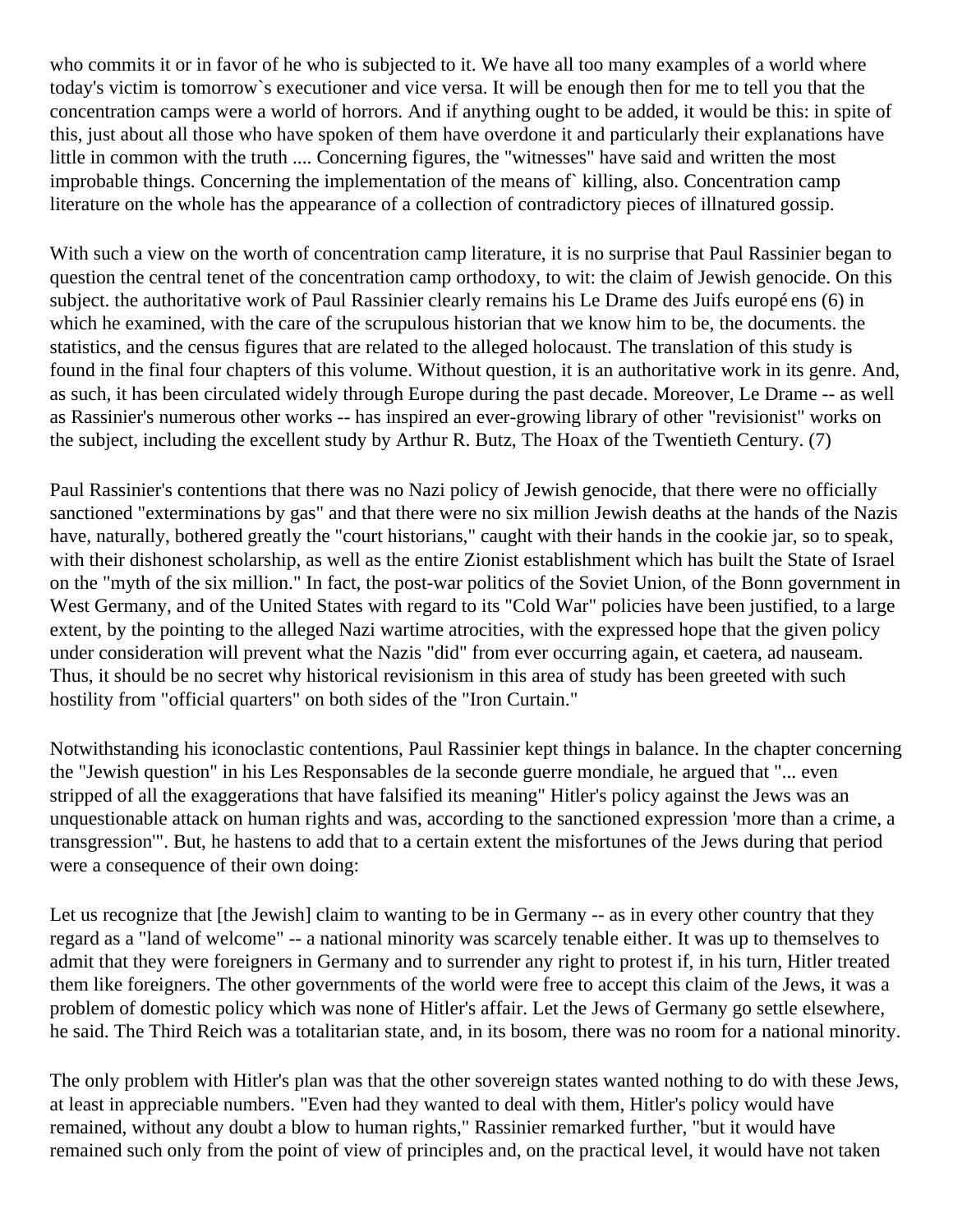on [the subsequent] inhuman turn of events. The matter could have been resolved by the expedient of a transfer of the population accompanied by a transfer of personal property, the likes of which history offers us many an example. That is what Hitler was proposing."

In spite of the outbreak of hostilities in September 1939, this policy of population transfer remained the ultimate goal of the Hitler government, and, as the study that is printed in the final four chapters of this book demonstrates, such a population transfer actually did take place for the vast majority of European Jewry, although admittedly it occurred under inhumane and brutal conditions which caused numerous casualties. But, as the study also shows, such deaths were an unfortunate coincidence and were not the result of a deliberate policy of "genocide. "

As an important revisionist historian in the tradition of the late American historian Harry Elmer Barnes - through whose efforts, incidentally, this translation was commissioned -- Paul Rassinier left an impressive body of work, without doubt indispensable to a complete understanding of the events of the Twentieth Century. Among his works which have not been mentioned previously, is a large volume, rich in documentary material of prime importance and analyzed with his customary lucidity, concerning that gross example of "kangaroo justice" known as the Jerusalem Tribunal which passed judgement on Adolf Eichmann; it is entitled Le véritable procés Eichmann ou Les Vainqueurs incorrigibles (8).

Other works that should be noted include his Candasse ou Le Huitième péché capital (9), a "story beyond time" that is told a bit in the manner of Anatole France, and, above all, his L'Opération Vicaire (10) in which he admirably exposes the political operation which consisted, in conjunction with the play "The Deputy," in charging Pope Pius Xll with the crime of "having favored Nazism," and, in doing so, having favored the anti-Jewish persecutions conducted by the Nazis, whereas, to the contrary, the Pope condemned those policies. Interestingly, as if by chance, there were found in rather great numbers in the gaggle of the Pope's accusers people who had helped Hitler to come to power.

To the everlasting credit of Paul Rassinier is the fact that with his L'opération "Vicaire" he undertook the defense of the "highest moral authority on earth" in spite of the fact that he was a professed atheist. It was likewise honorable for this former deportee, the poor victim of the hell of the concentration camps, to refrain from capitalizing on his experiences as a camp inmate and, instead, to put himself at the service of historical truth concerning the German camps and the "Jewish holocaust." Clearly, Paul Rassinier belonged, as his friends and admirers were always able to appreciate, to this elite of men whose sole ambition is never to repudiate themselves and to conserve an unswerving allegiance to the principles they have chosen to serve.

July, 1977

[Proceed to Chapters 1 & 2](#page-9-0)

### **Footnotes**

- 1. Those Responsible for the Second World War (Paris: Nouvelles Editions Latines,1967).
- 2. The Parliament in the Hands of the Banks (Paris: Contre-Courant, 1955).
- 3. The Crossing of the Line (Paris: Editions Bressanes, 1950).
- 4. The Lie of Ulysses (Paris: La Librairie Francaise, 5th ed., 1961).
- 5. Ulysses Betrayed by his Own (Paris: La Librairie Francaise, 1961).
- 6. The Drama of the European Jews (Paris: Les Sept Couleurs, 1964).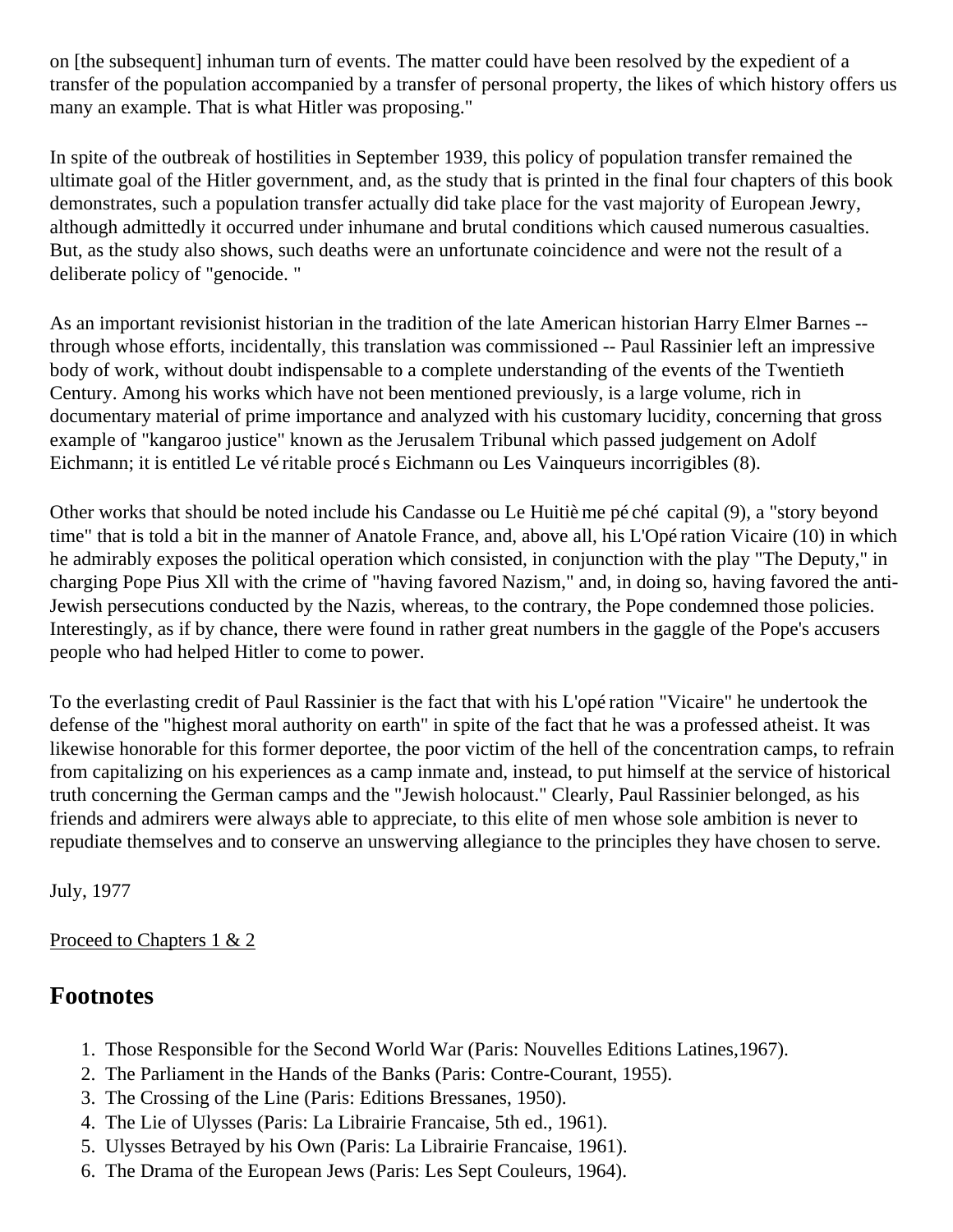- 7. (Newport Beach, CA: Institute for Historical Review, [1976]). See pages 9-13 for a bibliographical essay concerning other "revisionist" titles as well as other source material.
- 8. The Real Eichmann Trial or the Incorrigible Victors (Paris: Les Sept Couleurs, 1963).
- 9. Candasse or the Eighth Capital Sin (Paris: L'Amitie par le Livre, 1955).
- 10. Operation "The Deputy, " (Paris: La Table Ronde, 1965).

[Author Bio](#page-0-0) | [Introduction](#page-0-0) | [1 & 2](#page-9-0) | [3 & 4](#page-32-0) | [5 & 6](#page-55-0) | [7 & 8](#page-67-0) | [9 & 10](#page-83-0) | [11](#page-104-0) | [12](#page-130-0) | [13](#page-139-0) | [14](#page-176-0) | [Conclusions & Afterword](#page-234-0)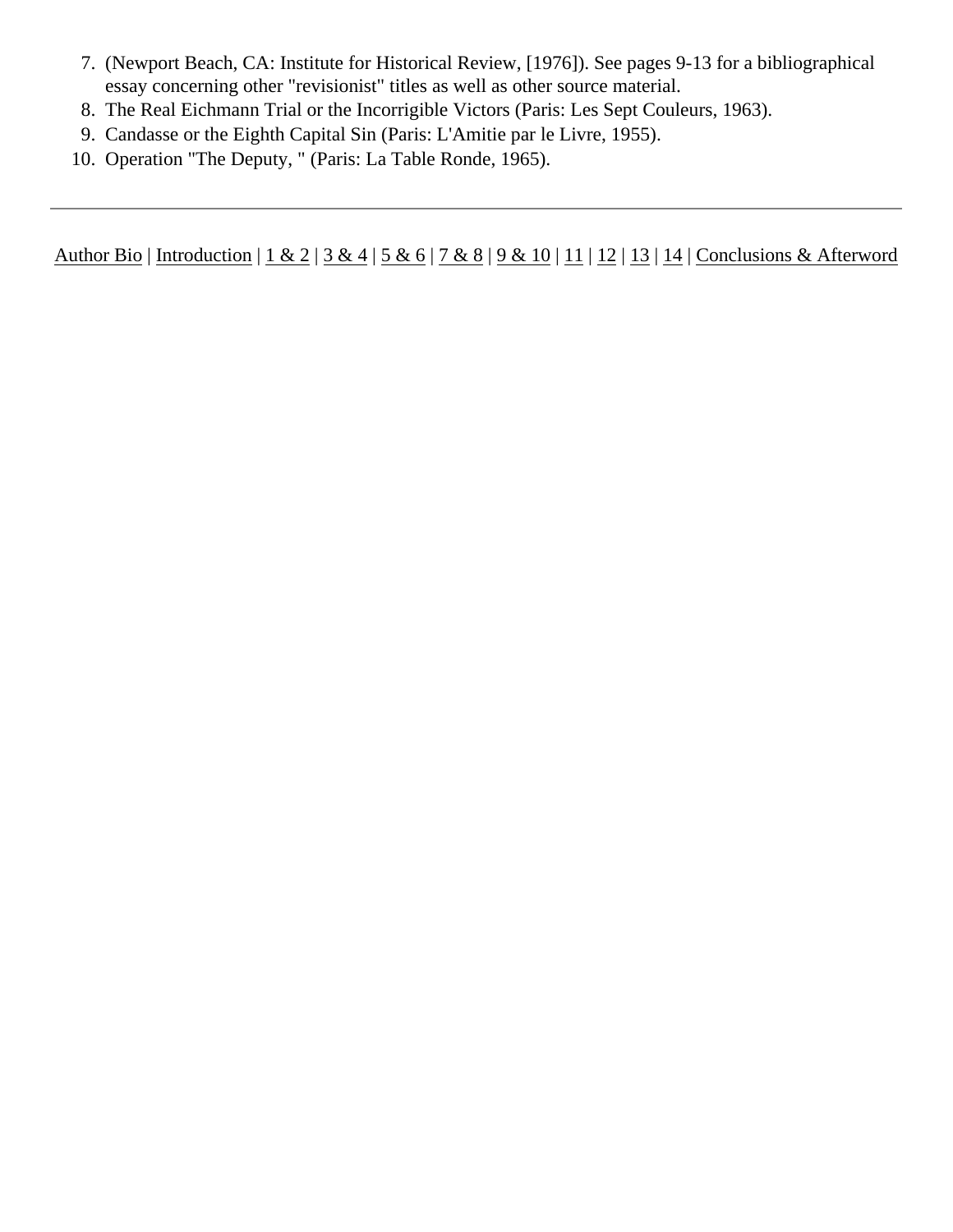### **Debunking the Genocide Myth**

Chapters 1 & [2](#page-20-0)

# **Part I: The Author's Experience**

## <span id="page-9-0"></span>**Chapter One: Prologue**

It rained a fine, cold, icy April rain; steady, relentless, and inexorable. It had rained for two days and the third night was beginning.

The train, a long line of cars grinding along the rails. slowly disappeared into the blackness. The engine, a locomotive of another era, sweated, blew and strained, coughed and spat. slipped and back-fired. A hundred times it hesitated. and a hundred times it seemed to refuse to make the effort expected of it.

It rained unceasingly. In the gondola car open to the sky. were eighty huddled cringing bodies, intertangled, on top of each other. Were they living? Were they dead? No one could say. In the morning they woke once more, frozen in their miserable rags; they were emaciated and hollow with their eyes staring out, feverish and dazed. With a superhuman effort they shook themselves. They were aware of the daylight. They felt the rain - the stinging slashes of the rain -- go through their ragged clothing, to their thin and hardened flesh. reaching to the very bone. They arched their backs with an imperceptible shudder. Perhaps, they were just beginning to make those thousands of instinctive, waking up movements, when they saw themselves reflected in each other's eyes. Through the fog of fever and the sheet of water falling from the skies, they noticed the men in uniform, armed to the teeth, planted in the four corners of the car, impassive but vigilant. Then they remembered. They realized their destiny, and with a start, dejected and overwhelmed, they fell back into that half sleep, that half life, that half death.

It rained, and rained, on and on. A heavy fetid air rose from the mass of bodies, and disappeared into the cold wetness of the night.

When they had left there were a hundred of them. They had been collected together in a hurry, with dogs at their heels and thrown pell-mell in groups into the train, under blows and shouted commands. They were horror stricken when they found themselves about to leave from the small platform, without provisions for the journey. Suddenly they understood that a great ordeal was beginning.

"Achtung, Achtung!" they were warned. "On your feet during the day; sit down during the night!... Nicht Verschwinden Any breaking of the rule, sofort erschossen ! understand?"

The open car, the cold, and the rain, that was one thing- that had been seen before. But, nothing to eat, nothing to eat!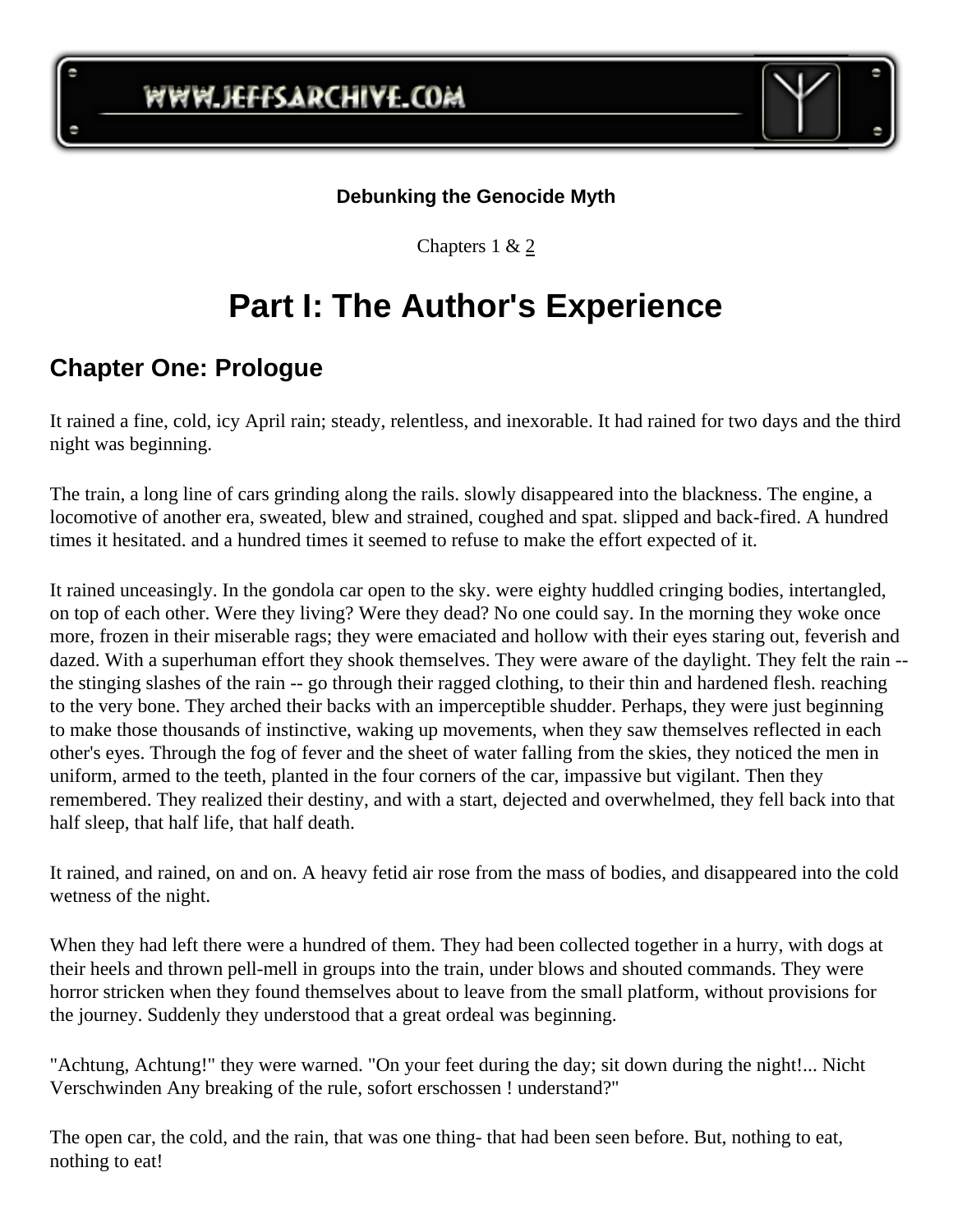To cap their misery, for weeks there had not been an ounce of bread in the camp, and they had had to make do with supplies from the storage pits: plain soup of rutabaga, a quart sometimes half a quart, and small potatoes, in the evening, after a long, hard day of work. Nothing to eat. Everything else vanished before this menace. The sound of the Americans seven and a half miles away barely reached them.

Standing during the day, sitting down at night...! Before the end of the first night, three or four of them who had shown too precipitately a desire to satisfy a pressing need, were seized by the collar, smacked brutally against the high wall of the car and executed point blank: Craa-ack! against the wood, craa-ack! They did it in their pants, cautiously at first, holding themselves so as to soil themselves as little as possible; then, progressively they gave up.

Three or four others who had fallen down with exhaustion during the following day, were coldly finished off with a bullet in the head. Craa-ack! against the floor, craa-ack! The bodies were tossed out, as the train rolled along, after the registration numbers were removed. At the beginning of the third night, the ranks were considerably thinned, and fear gave way to terror, and terror to complete resignation. Abandoned was any urge to escape this hell, any urge to live; they let themselves die in their own excrement.

And still it rained, on and on and on. A little breeze riffled across the convoy, and the bit of canvas, that make-shift shelter under which in each corner the guard passed his long hours of watch, was lifted. It was as if the miasma were blown away, and the S.S. man, nervous at first, fussing about although in a determined way, suddenly became concerned. For some time, fewer rifle shots were heard, and there was less machine gun chattering. The dogs themselves-oh those dogs!-barked and yelped less at the numerous stops. In 48 hours, due to the constant changing of direction from side-track to side-track, the train was less than twelve and a half miles from where it started. Late in the afternoon it set off toward the southwest, after having tried the north, the south, and east in vain. If this track was cut like the others, it would mean that we were trapped and that we would be taken. The S.S. guards frowned, and then passed the news on from car to car, throughout the length of the train. "We are trapped, we will be captured!" They were completely bowled over. They were going to be captured, and all of these half conscious prostrate bodies were going to come back to life, rise up to accuse them; they would be caught red-handed.

Still, during the morning we heard them frequently calling out questions to each other with guttural voices, cracking jokes, and laughing coarsely at the sad and disabused girls who all along the right of way gave them back only occasional and melancholy encouragement. Now they were silent, only the click of a lighter, or the red end of a cigarette, from time to time broke this death-like silence, or disturbed the thick and humid obscurity of the night.

It rained endlessly, on and on. On top of this, the wind had become stronger. It began to whistle sharply between the boards, and the water came down in torrents. The canvas cover over one S.S. guard ballooned up, and its props gave way. Suddenly, the tent cloth began to flutter like a flag and to flap against the wall of the car. The S.S. swore. Then, grumbling and swearing, he tried in vain to repair the damage. If he got it attached on one side, the wind tore it off on the other! "Gott Verdammt ! "

After two futile attempts he gave up. Suddenly, he turned toward the nearest of the miserable creatures, and gave a few shoves with his knee. "Du," he cried. "du... Du. blöder Hund!" Blöder Hund? The man heard, understood where the cry came from, automatically collected all the strength left in him, and got up frightened. When he saw what he was expected to do, he felt a little reassured. He raised himself onto the top of the wooden side of the car where he balanced on his hands and knees. Then, very carefully so as not to fall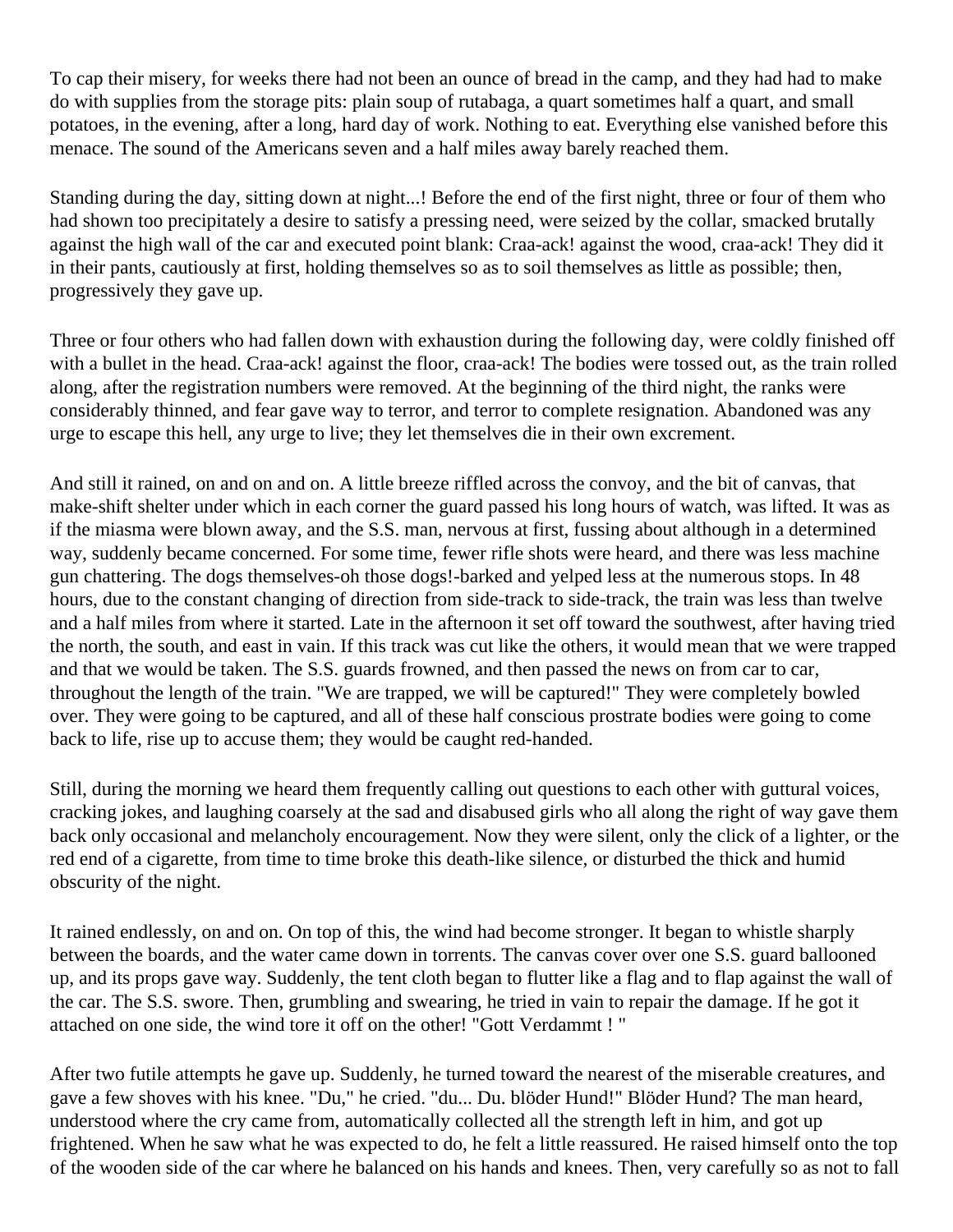over the other side onto the road bed, he brought in the canvas, and helped the guard to fix the corners onto the supports.

"Fertig?" (Finished? ) "Ja, Herr S. S. "

And, then an extraordinary thing happened. He came to his senses all of a sudden. All of a sudden the thought came to him that he was on his knees on the top edge of the wall, that his two legs were turned toward the outside, that the train was not moving very fast, that it was raining, that the night was black, and that the Americans were perhaps seven or so miles away, that freedom... Freedom, oh liberty! With that evocation, a sudden madness filled him who just a little while before was afraid of falling-oh irony-a light filled his brain, flooded his whole being: "Ja... " he repeated; then cried, "Ja! Ja! Ja!...a...a... ah!"

Before the S.S. guard even had time to register surprise, the man, the half-dead skeleton, tightened his muscles in one supreme effort, propped his poor thin arms on the edge of the board, and threw himself backward. He heard the crackling of gunfire ringing in his head, and he still found the strength, the astonishing lucidity, to realize that he had fallen into a spot, that was out of the line of fire. He felt himself caught there, body and soul, and he collapsed into the nothingness of unconsciousness. A machine gun continued to fire: Tch!... Tch!... Clac! Tcheretchstche !... Clac !... Tch !... Clac ! Taratatata !... Tche!... Tche!... Tche!... Tche!... The locomotive sweated and blew, hesitated, slid and back-fired, and the train moved on. The guns stopped spitting death. Little by little the great indifferent silence of nature asleep closed over the drama going on, disturbed only by the hissing of the rain that now became steady with the dying of the wind. It rained on and on and on.

It was no longer raining. Hours had gone by, two, three, four, perhaps. The heavens had finally given up. In the thick and spongey night something next to the iron rail moved.

First, two eyes tried to open, but the heavy eyelids sank down in a sudden reflex, as though the head were under water.

His dry throat contracted to salivate and brought up the taste of earth on his tongue. An arm sketched a movement which was paralyzed in mid air by a sharp pain in the elbow, dull at the shoulder. Then, nothing more; the man lost himself again in a strange sense of well-being, and actually thought that he was falling asleep.

Suddenly, a shiver came over him and enveloped him. His chest was bared of its wet covering, brrr!... He wanted to curl himself up to get warm. Then, he tried to wake up. his eyelids fluttered nervously, and he forced them to stay open. He stared into the opaque blackness.

A desire to cough rose up from his lungs and shattered him. He had the feeling that his body was acting in sections, independently and aching, in the dripping grass, and on the muddy ground.

He tried to think. Like a knock in his head came the thought "The dogs." This time he did wake up. He reviewed everything. A flood of experiences assailed him, one after the other: the loading, the train, the hell of the railroad car, the cold, the hunger, the canvas, the wind, the jump into the night. The train; what if it should come back over the same way once again? The dogs! Oh! Any death but that.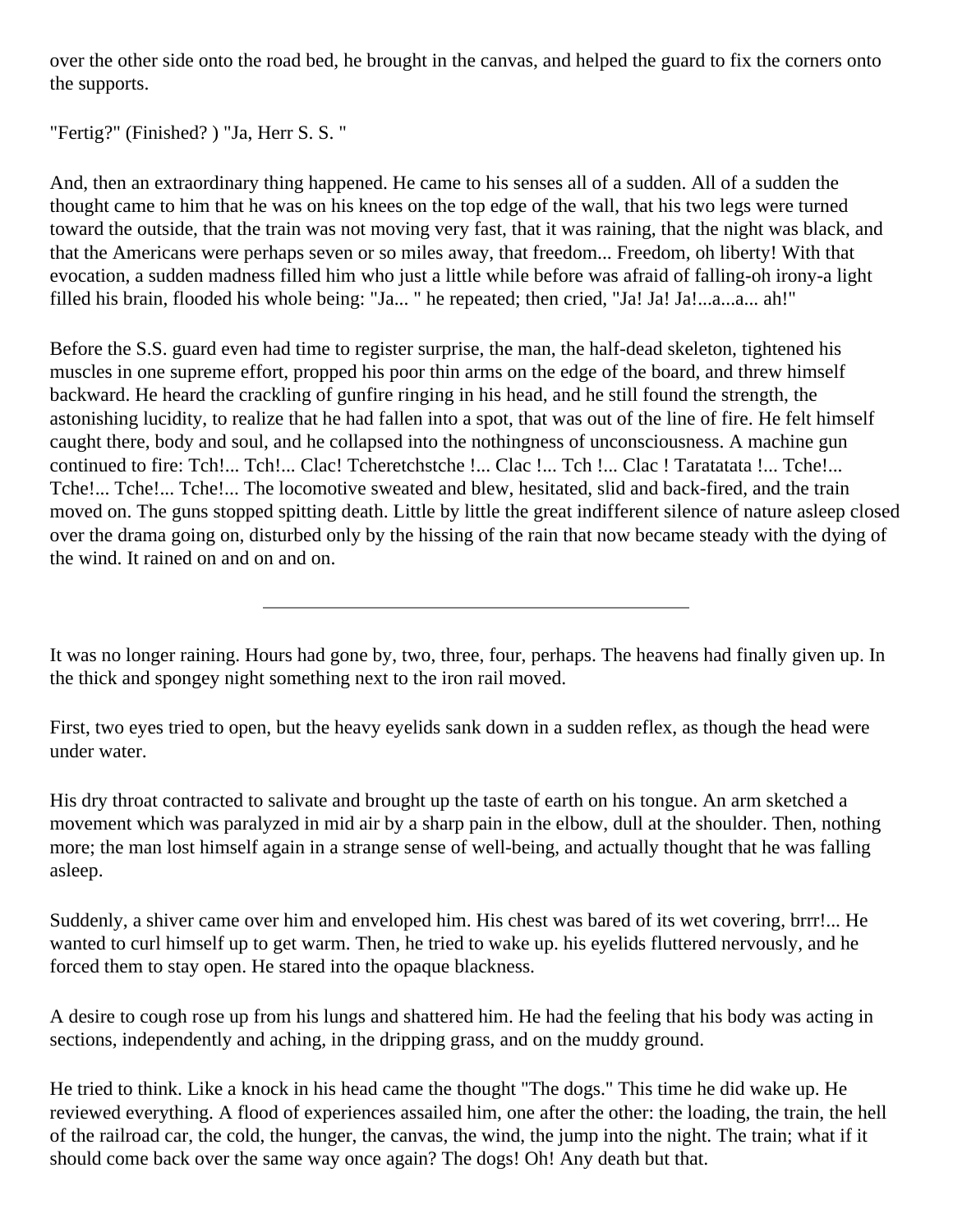He wanted to flee; there was nothing else to do, but the pieces of his body were riveted there. He wanted to gather himself together, he heard his bones grating against each other. But, he had to get away from there, at any cost.

His reasoning took another turn: a railway line was a military objective for the attackers and a defensible breastwork for those attacked The Germans would return to make use of it as a defensive line, and they would find him.

To flee! To get a few hundred yards from the railway right of way and wait there would be a little safer. The Americans would eventually come. "But, first, stand up! First, stand up." He was thinking out loud and the murmur from his lips brought forth from his mouth gritty bits of earth. He sputtered.

With infinite carefulness he moved his arms one after the other; the left seemed all right, but from the right came that pain in the elbow and shoulder. "Well, well, it seems to be going away." He repeated the motion, and it was true; the pain grew less as he moved his muscles and joints. Nothing was broken. He breathed easier. Now the legs. Gently he moved his muscles. He felt no pain; nothing was broken there either-at least it did not seem so. He became calmer.

He managed to sit up. His bruises became more painful, and his wet sticking clothes became more icy. He shivered. In the pit of his stomach he felt a round ache. He was hungry, and that was a good sign. He was surprised that he had not felt this hunger before. He put his hand to his head, his prison beret was still in place. This fact made him laugh. He thought of his clogs which he had lost during his jump; never mind. He felt all over himself: he was covered with mud and was rolled up in a tangle of wire from which he at once tried to extricate himself. He turned and got on all fours; one more effort and he would be standing up ....

On his feet; he was standing; he would get away; the Germans could double back, cling to the railway... not so fast; his head was spinning. He felt like vomiting. He felt himself tottering, about to fall. He stiffened, held himself upright as long as he could. and saw that he was going to collapse and that he might hurt himself in the fall. So, gently and very carefully, he crouched down. If he could not walk, he would drag himself, but he would not stay there; no, he would not stay there. He thought of the train, the dogs, and the Germans who would be coming back. And, he thought of the Americans... "To think that they are there seven miles away. No, it would be too stupid."

On his hands and knees, crawling like a huge tormented worm, he managed to go down a slope, to cross what seemed to be a ditch, full of gluey water, and to slither along a newly ploughed section of an adjacent field where the earth came up in hunks and stuck to his knees, his legs and his elbows. He stopped and got his breath back.

Meanwhile the night had become less black. and the sky was higher. Already the shapes of the hedges and the single trees around him could be made out in the thinning fog. Day was about to break and that was another danger. A few hundred yards away on a little rise of ground he made out a dark mass: woods, no doubt.

He made it his first objective to reach them before dawn. He started to move again. The struggle had warmed his body, had loosened his muscles and his joints, and had localized the pain down the whole length of his right side. He succeeded in standing up, in staying up, in putting one foot before the other, and in walking. He walked slowly because his right leg pulled and his shoulder was very painful. But, he was walking, and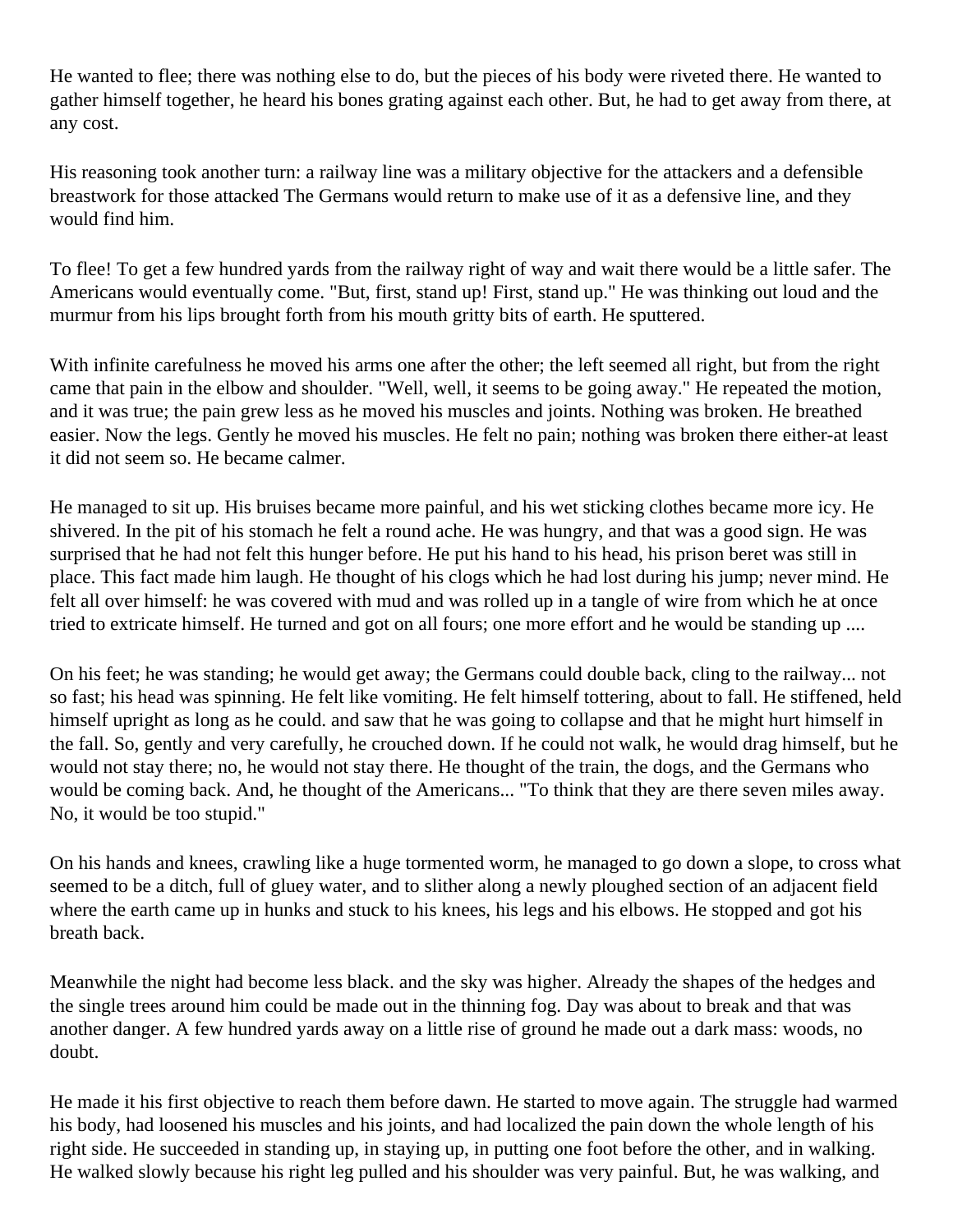he made progress. Bent over, dead beat, broken, twisted, he pulled himself toward the woods. He straightened up, forced himself, and kept hold of himself. He would be there before dawn, and would take cover there; the Americans would come, and he would be saved. The rest took place in a dream a long, dead tired, slow-motion dream.

When he arrived at the edge of the woods, he gave up the idea of hiding deep inside, which could prove treacherous, and decided it was wiser to sit down there. partially concealed in the low brush from which he could observe all sides.

Day broke. The ground which sloped down from his feet gradually appeared out of the darkness; the indistinct checkerboard pattern of fields and meadows became more outlined: the railroad tracks down below stood out like a long ribbon. In between two distant hills, a church spire rose among little wisps of smoke rising straight up from invisible chimneys. Very quickly the radiant spot in the still grey sky. which announced the sun piercing the clouds, was high in the sky. The country-side was animated here and there with yokes of oxen peacefully going and coming. A man, a civilian too, but whose brassard could be distinguished, had nonchalantly begun to do his stint along the tracks.

The sight evoked in him the image of a similar corner of the earth in similar weather, under the same sky, and with the same checkerboard of fields and meadows, the same woods, the same isolated trees, the same church steeple, and the same railroad somewhere in the vicinity of Alsace and Franche-Comté.

It occurred to him that if his mother could see this scene at this very hour, she would certainly have commented that the sky was "washing itself" or that the weather was "drying itself off." For a long time he watched two horses about five hundred yards away who were pulling a sort of harrow, over a square of meadow, to "scatter" the mole hills; the old man guiding them, surely that was father Tourdot, and that good little girl pulling on a rope attached to the back of the harrow that was his granddaughter, whose father, Tony, was a prisoner in Germany! In an association of ideas he saw the worried face of his wife bending over a little bit of a fellow two years old... Then, the reality of his present situation came to him with a start of anxiety.

No, no, it was a trap! The Americans couldn't be seven miles away because everything was too quiet. Nothing in these fields and meadows and these woods gave a sign of war, much less of a complete collapse. He was crushed; what was going to become of him? He could not approach those people in his prisoner's clothing! He was hungry, very hungry, and thirsty, and he picked up a twig which he put into his mouth that was another remedy of his mother's, when he had cried into her skirts with thirst in the hot afternoons during the harvest. It took his mind off it.

The hours went by; the sun managed to pierce the greyness and to clear up the sky. A church bell rang; noon it was. The afternoon went by in the same way. The teams of animals became more numerous under a hotter sun which completely dried his garments. A man went by near him, a hoe over his shoulder, and almost brushed against him. He didn't move a muscle, but he realized that he couldn't stay there much longer without being discovered. The next day was Sunday, he had no trouble deciding that since they had left the camp on a Wednesday evening. So, in the morning he would be all right, but in the afternoon he would have a lot to worry about, since the Germans, large and small, liked to walk in the woods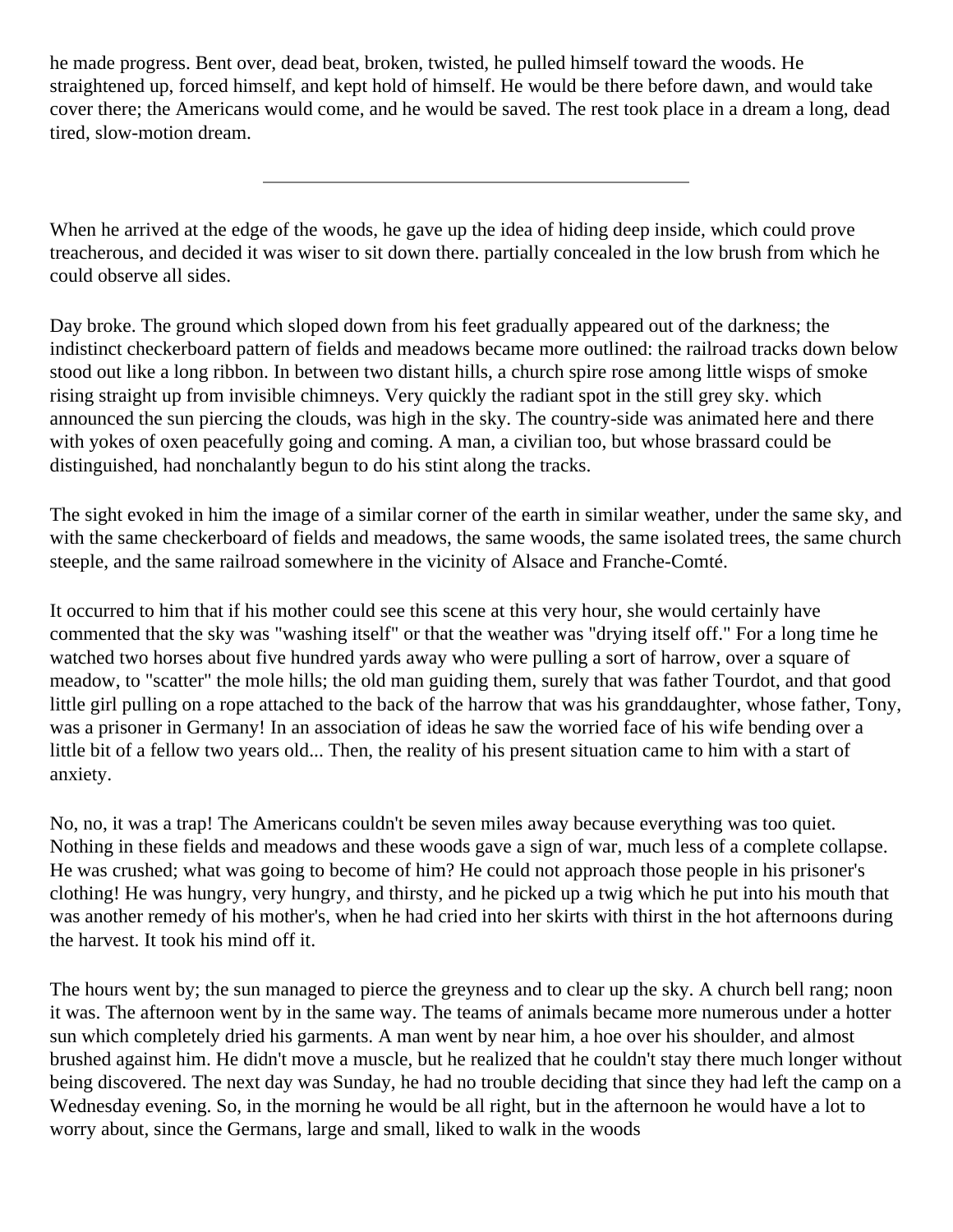Evening came, then the night. The moon, a huge moon, the color of embers, shed its strange light over the country. The guard on the tracks was still going back and forth. There had been no alert; in fact, there had not been the least little noise of an airplane motor in the sky during all day long. But, now he heard heavy thuds sounding in the distance. He thought, "They are still twenty-five or thirty miles away. The dogs, if they are set after me, will find me before the Americans get here. I must go, go toward them, but which way first?"

He was about to despair of everything when the sound of aircraft gave him back his courage. Airplanes wheeled above him and dropped their bombs in the immediate vicinity, without in the least being disturbed by anti-aircraft fire. Then they went away, and others came; a continual coming and going until dawn.

Daylight came, and the fog quickly broke up under a bright sun. All at once the day became clear. It was a beautiful springtime Sunday morning that gave no hint of what was to come. It might have been ten o'clock when the great upheaval finally came. Tac! .... Tac! .... Tacatacatacatac!.... Tac! He estimated the distance: two to three miles at the most. It came from the direction of the church and a little beyond . Tac ! Tac!.... tac tac tac!.... Tac!

The machine gun persisted, and another replied. Toc! Toc! .... toc toc! Toc toc!

Then a great uproar: Boom! boom! Boom!... Boom! The projectiles did not fall far away, but still on the other side of the village. Boom ! Boom ! ... boom, boom .... A pause, Boom ! ... boom ! ... Another pause . Boom ! Boom ! Boom !... Boom ! Boom!... Boom! They came right at him; the discharge was regular, sharp, ringing. It would soon be time to do something, but what? A formidable explosion tore the air behind him; a shell had almost fallen on top of him. Brr... oom ! Then another. Brr... oom! His ear drums were bursting with it! Brr... oom! Br... oom! It didn't stop, and was echoed from behind. Boom!... Boom!... Boom!... Boom!... The countryside was deserted, and the man with the brassard had disappeared. He was alone. Brr... oom!... Boom, boom, boom, Brou... Brr... oom !

He was on the axis of a trajectory that was cut almost at right angles by the rail tracks, along which the Germans were doubling back. They would try to defend it, but they could not hold out for long in the face of the artillery fire; they would then retreat into the woods, where they would find him. "No, he must not stay there!"

He got up. He went down the slope, veering toward the left to get out of the line of the trajectory. His leg hardly dragged any more, the earth was dry, the ground was hard, and he was in possession of all his faculties. The last act of the tragedy was about to be played, and no false step must be made. "Not too near the tracks, not too near the forest," he decided.

The artillery duel continued: Boom! ... Boom! ... Boom! ... Boom!... The shells came down again; the were hitting the tracks. He saw the earth explode in a long line which cut obliquely across the tracks. He could smell the burning explosives. "The Devil! Get Down!" He would have liked to go farther on, but .... He saw a single bush that was near by: a poor shelter. He preferred a deep trough which separated two farm plots; he threw himself down in it.

ZZ... . Boom! ... . ZZ... . Boom! Just in time! The shell whistled over his head and fell near him. The thunder behind him, which had ceased, began again, the sounds were heavier and farther away. They were drawing back !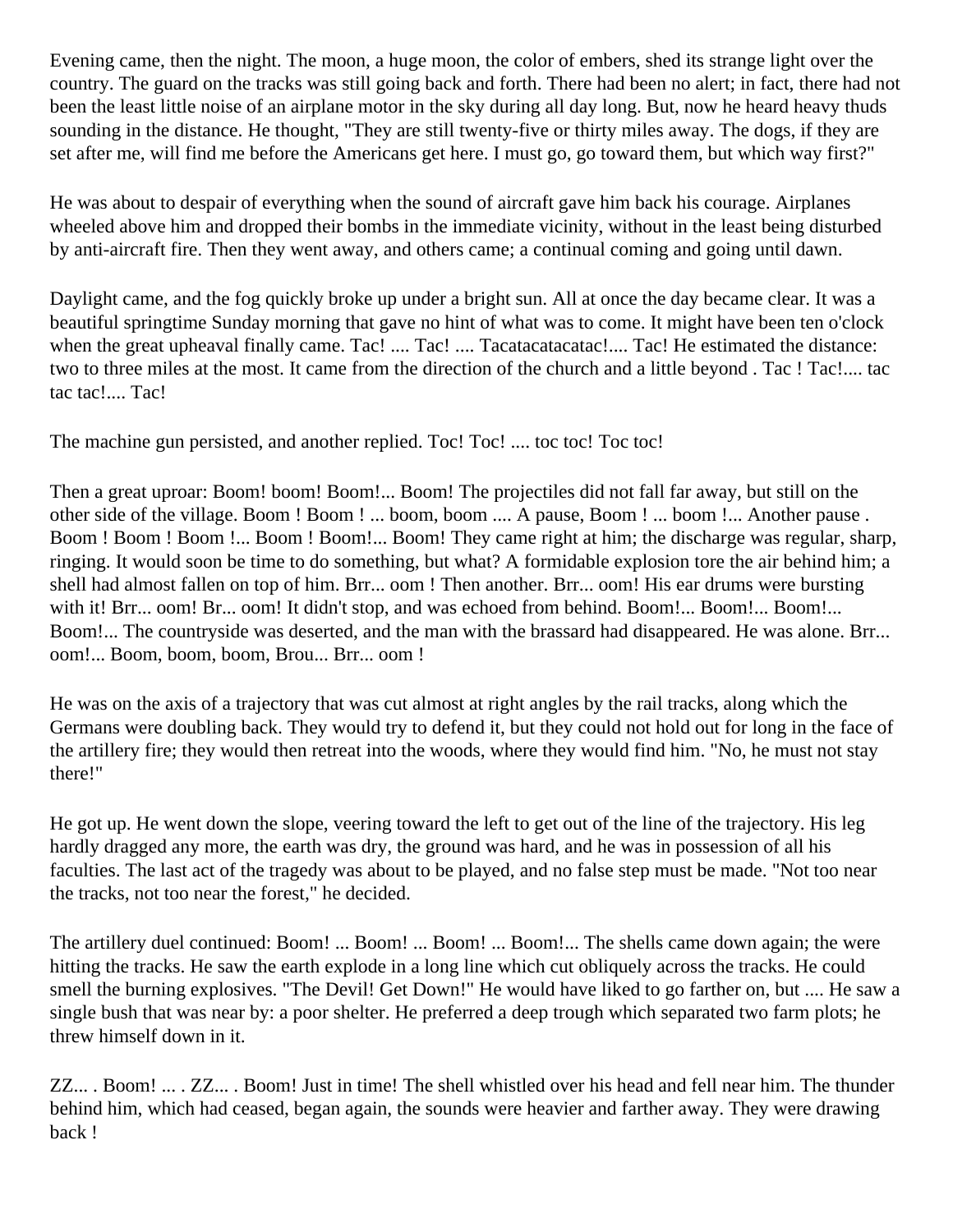While the American lengthened their fire, the Germans shortened theirs, following their withdrawal step by step. Suddenly, he found himself in the very center of a terrifying earthquake, a cloud of smoke, iron, earth. He was almost buried in earth and wondered what miracle had saved him from being pulverized.

As the dust settled, he risked taking a look around him. He could see forms in field grey who were crossing the tracks, one after the other, in rapid spurts between bursts of machine gun fire. They flattened themselves against the embankment; a burst of fire! They were up and moving again. Down again, another burst of fire! They retreated toward him, trying to get out of the open, to make it to the woods. Down ... a burst of fire; fifteen steps backs, a burst of fire ... . down again. "Let's hope that one of them doesn't throw himself down next to me!" he thought. A shot rang less than fifteen feet on his left, another less than five on his right. He could not see anyone. "What are they shooting at, Good Lord?"

The exploding artillery shells, little by little, reached the woods, and the chattering of machine gun fire raked it. More grey forms climbed up over the tracks and withdrew into the woods from which they directed their fire: Clac! ... . Clac! ... . Clac! ... . Clac ... . Clac! But in the face of the brisk artillery fire, the reports from the forest grew weaker, and finally stopped altogether.

Suddenly there was a great clamor. It came from all corners of the horizon and echoed nearer and nearer, never ending. Suddenly, a host of men began to appear with rifles and machine guns in hand. While those who, a short while ago, had crossed the tracks amounted to a few dozen men, a hundred at the most, there were at least a thousand of these. They all seemed to be converging on the same point. Soon they were everywhere, walking and running. Not one of them saw him, which was just as well since one never knew what might happen at moments like these. He was careful not to make his presence known too soon. He waited for the excitement to subside. Finally he dared to move.

He sat up. About three hundred yards away some fifteen very nervous men, with their hands above their heads, were slowly emerging from the woods under the watchful eyes of guards, with their machine guns on the alert. In front of them, their backs to the woods, other men were already lined up, their hands resting on their heads, rigid. Finally others with their arms raised high appeared one by one; they threw their guns to the ground, took off their equipment, and took their places in the lineup.

"Jump to it!" One of them, too slow, was reminded of his new status with a well placed kick. Another received a blow with a gun-butt. A third tried to argue; Cra-a-ac! A machine gun was fired point blank at his chest. A few more blows, kicks, and slugs with the gun-butt, and the column was ready. "Get marching, toward the church!"

The group passed him at a distance of about seventy-five yards. The prisoners, in rows of five, completely stripped of equipment, jackets unbuttoned, and hands behind their heads shuffled by, awkward, silent and docile. On both sides an armed cordon of seven or eight men showered them with insults and warnings. He decided that it was time to show himself, and he rose up with a leap. "Hey! ... Hey! ... " he shouted, and he raised one arm in a gesture of appeal.

Without delay, the group halted, four men detached themselves on the run, and before he had time to realize what was happening to him, the barrels of four machine guns were pressed against his chest and back. "Like this, at least, I know they won't shoot ! " he thought. The questions all came at once, menacing and in a language that he did not understand.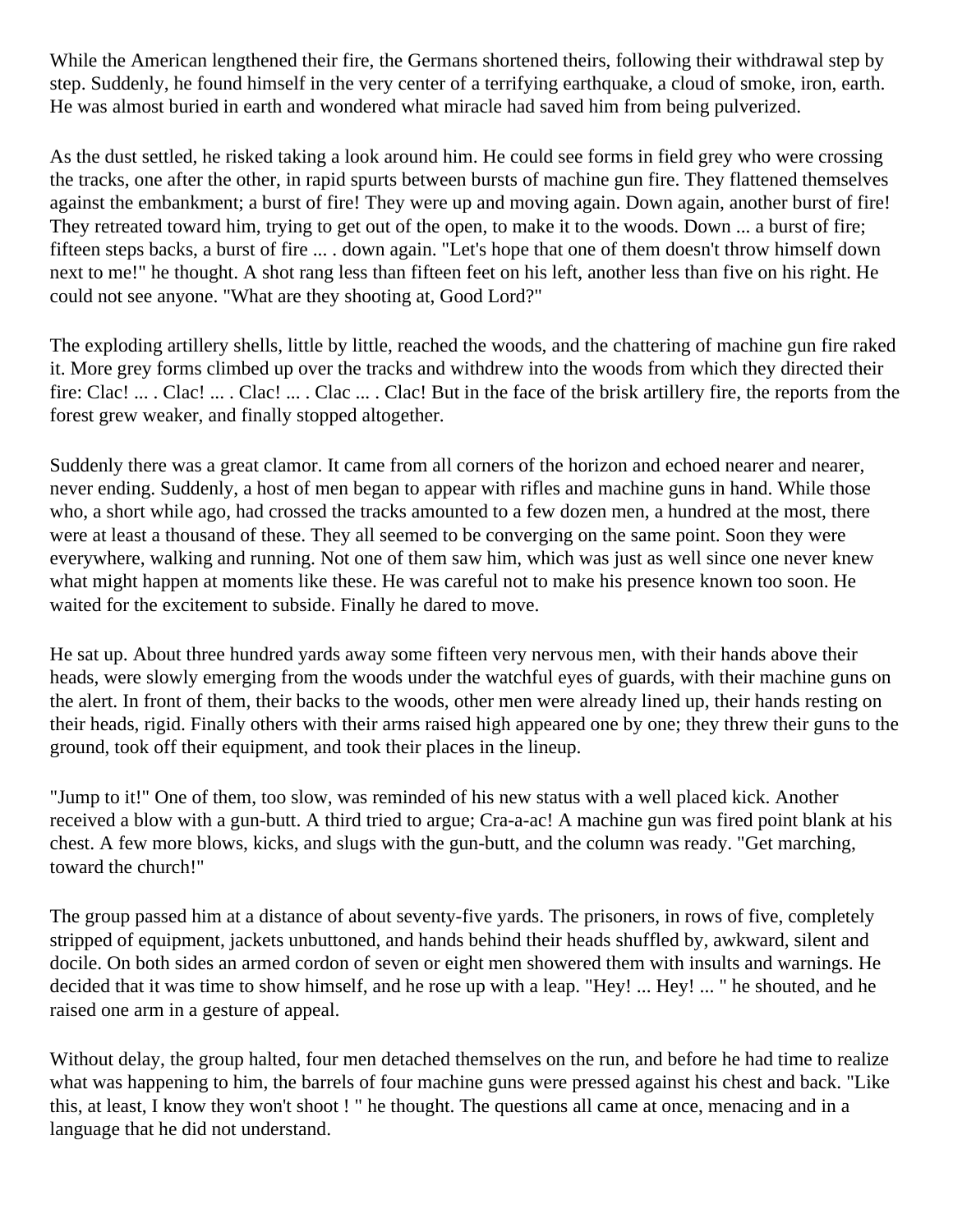'`French man," he said. It was all the English that he knew and he wasn't sure that was right. They looked at him round-eyed, astonished and mistrustful. He was obviously not understood. Then, he said, "Francaise!" This was not understood either. He tried his last resource: "Franzoesische Häftling! Franzous!" This time it worked; one of the machine guns was lowered.

"Was?" He briefly explained, in broken phrases, and he saw that he was in the presence of a German, two Spaniards and a Yugoslav, whose lingua franca was Italian. They had understood, all the machine guns were lowered, and a canteen was offered to him. He drank a bitter cold drink, which he wanted to spit out. He grimaced. "Koffé," said the German, "gut Koffe." They got out dry biscuits, hard, hard, oh how hard, chocolate, tins, cigarettes .... Cigarettes! First a cigarette .... But, they must not waste time. "Schnell," said the German, "Wir müssen... " (Hurry .... we have to .... ) They saw what condition he was in. Two of them hoisted him onto their shoulders, and like a living trophy took him, laughing, to the group which was waiting. "Sin-Sin?" asked one of the fellows of the escort. "Yes," he answered. But, the others said nothing. There was only one Englishman-or an American-in the company... which was a kind of international brigade, and he thought of the Spanish War.

As evening fell, the little column resumed its march toward the church, with the emaciated figure keeping his balance with difficulty on the shoulders of the two men, while nibbling slowly, his mouth watering copiously, on the biscuits and the chocolate. The sarcastic comments, the warnings, and the oaths, continued to rain on the prisoners, who, always docile, moved along, awkwardly in the unlaced shoes, their heads hung down their two hands crossed at the nape of their necks. "Porco Dio... Gott Verdammt!!" >From time to time the German spoke up: "Du! Bloder Hund!... Du!!" And, he pointed to a prisoner. Then, taking his revolver out of its holster, he asked him, "Muss ich erschiessen?" (Shall I shoot?) The prisoner rolled his frightened and pleading eyes, waiting for the answer a neutral, resigned smile. "Du hast Glück! Mensch! Blöder Hund!" (You're lucky ... stupid dog .... ) he said and spat contemptuously, "tt!... Lumpe." The roles were reversed.

From insult to insult, gibe to gibe, and threat to threat, the column of triumphant conquerors and disappointed losers made their entrance into the village just before midnight. They were past a station, very small, just like others that he knew, in Franche-Comté and Alsace. On the front he read "Munschof' in Gothic lettering. They set him down on the ground and the column rested. Then, slowly they started up again, amidst the deafening noise of the imposing war machines which at full speed went through the deserted but intact village on to new positions. Sometime later, the column reached the headquarters encampment.

"First, find a place to stay, my friend, eat, get your strength back, rest, a good bed. Then, we will see .... Knock at the first door that strikes you as a good place .... No, no, not with my men, they haven't the time, the hell with them now. Knock; if they open the door to you, ask for something to eat, hot, you need something hot. You will get a little something extra, from us, cold of course .... If they don't open, go in just the same, whether there is someone there or not; make yourself at home; all these people are our servants, it is their turn .... All they have to do is behave properly. No, no, don't be afraid, at the slightest lack of respect .... Come back to see me tomorrow. Until then .... Not wounded? Not sick? ... Yes, of course, weak, just weak. Until tomorrow then. And try to find another pair of shoes there... and another dinner jacket!"

An odd little fellow was the Commanding Officer: English, German, Italian, French; he seemed to be familiar with all languages. And, then there was that tone, that manner: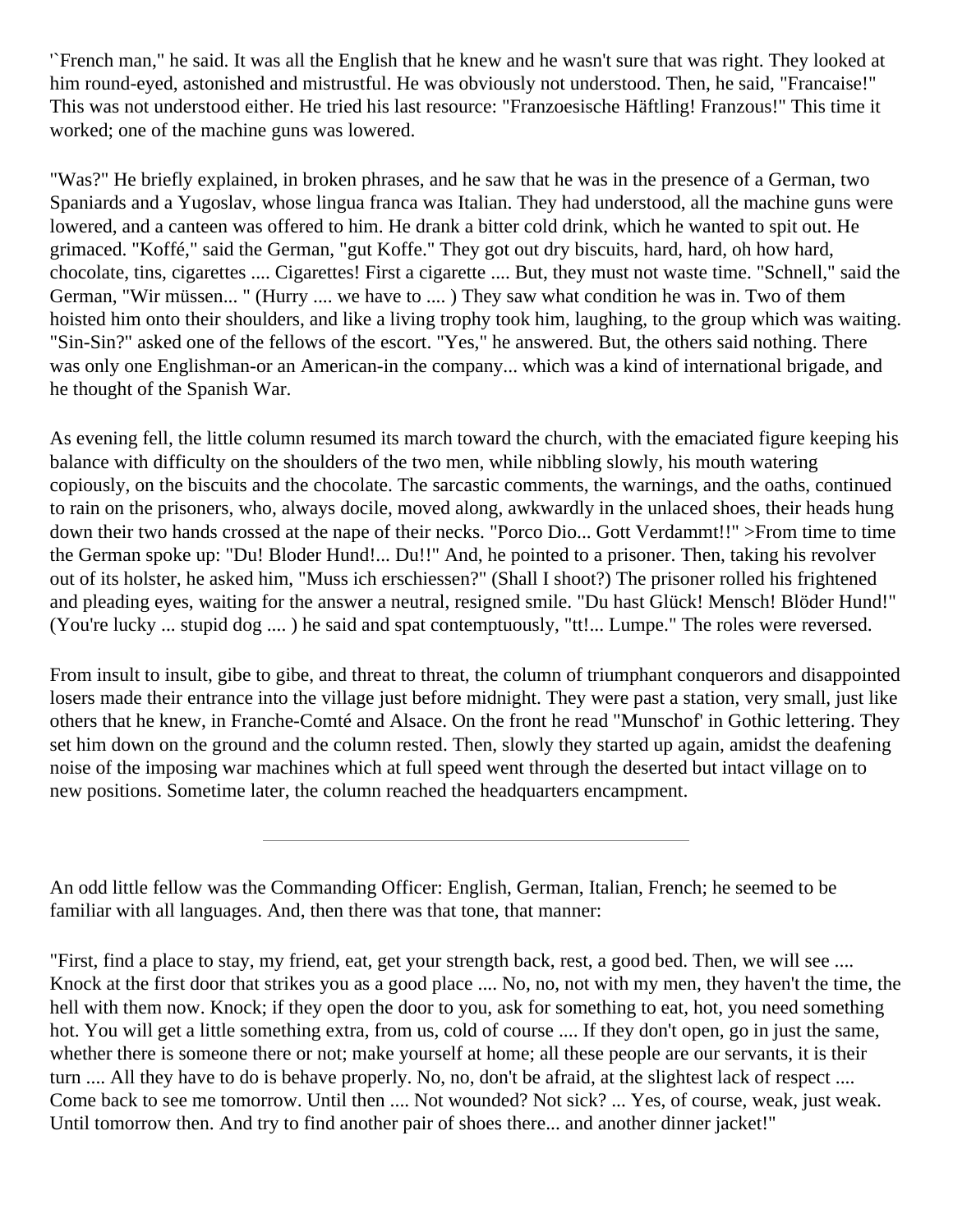The next day he went back. The Commanding Officer was sitting in an armchair on the porch, playing around with two very pretty persons, laughing out loud, who seemed to be quite ready "to behave properly" in the military sense of the phrase as applied to civilians of the opposite sex. "The female always submits to the conqueror with smiles," he thought. In France, in 1940 .... All of them, girls from Colas Breugnon.

But, the Commanding Officer said at once: "Ah, there you are! You know, since last evening I have been handed quite a lot of people like you. Since dawn my men haven't stopped bringing them to the Arbeitsdienst camp. What am I going to do with them, Good Lord? There is a train load of them, a train! And me, I haven't any way to transport them to the rear! They are all going to die; they'll all die! What sort of a place was it that you were in. Ah! the skunks! Well, don't worry about it, old boy, these two girls ...."

"Good," he began again, "You can walk?... Then, don't go to the Arbeitsdienst camp Go West, my friend, toward the West. Escapee, get there on your own, on friendly ground Hague Convention, deportee, priority .... Signal the first ambulance you run into. In eight days you'll be in Paris. All the laws, I'm telling you We'll see that you have something to eat to take with you. Really, is that all you have found since last evening? You'll give a fright to the girls all the way, old boy. Wasn't there anything where you spent the night? We won the war, in God's name!... She's pretty good that one! Ah, these French, you can't ever teach them anything Frantz!"

Then he added in a few words in Anglo-German lingo:

"Also, bye, bye! Follow the guide, he's going to give you something to take along. Good luck, but... try to do better the next time!"

Well weighed down with canned food, sugar, chocolate, biscuits and cigarettes, among other things... which he didn't know where to put, he found himself outside. He wanted to see the train from which he had escaped, and he turned toward the station.

People, civilians and soldiers, were busily going back and forth along the platforms. They made room for him as he came along: the clothes that he wore gave him a sort of respect. Gangs of men were pulling from the cars, the half clothed bodies, in rags, lank, dirty, bearded, and muddy! Some civilians were helping and watching them, full of pity, horrified. The dead bodies were lined up along the edge of the tracks, after their numbers, if there were any on their rags, were taken down. He looked to see if he could find anyone he knew among the dead .... Two men, two German civilians, arrived carrying a big thin body. "Kaput?!" one of them said. "Nein," answered the other, "atmet noch.... " (Finished .... No, he's still breathing.) He recognized Barray; Barray!

Barray was an engineer from St. Etienne. In camp they had slept together on the same straw mat for three weeks and had become friends. They had promised to write to each other if they got out. He learned from one of the survivors that the poor man had gone down under the blows of some German prisoners for having, in the delirium of hunger, cold and fever, begun to sing the Marseillaise. The S.S. guards had stood by unconcerned during the show. "Barray ! " .... "It's all over," he said to himself.

And, he went away thinking that there was a fatality in things that some premonitions did come about in life: for fifteen days, at least, Barray had been swearing by all the Gods that they would be freed on Quasimodo (Low) Monday He promised himself to write to his widow and two children about whom they had so often talked before they went to sleep.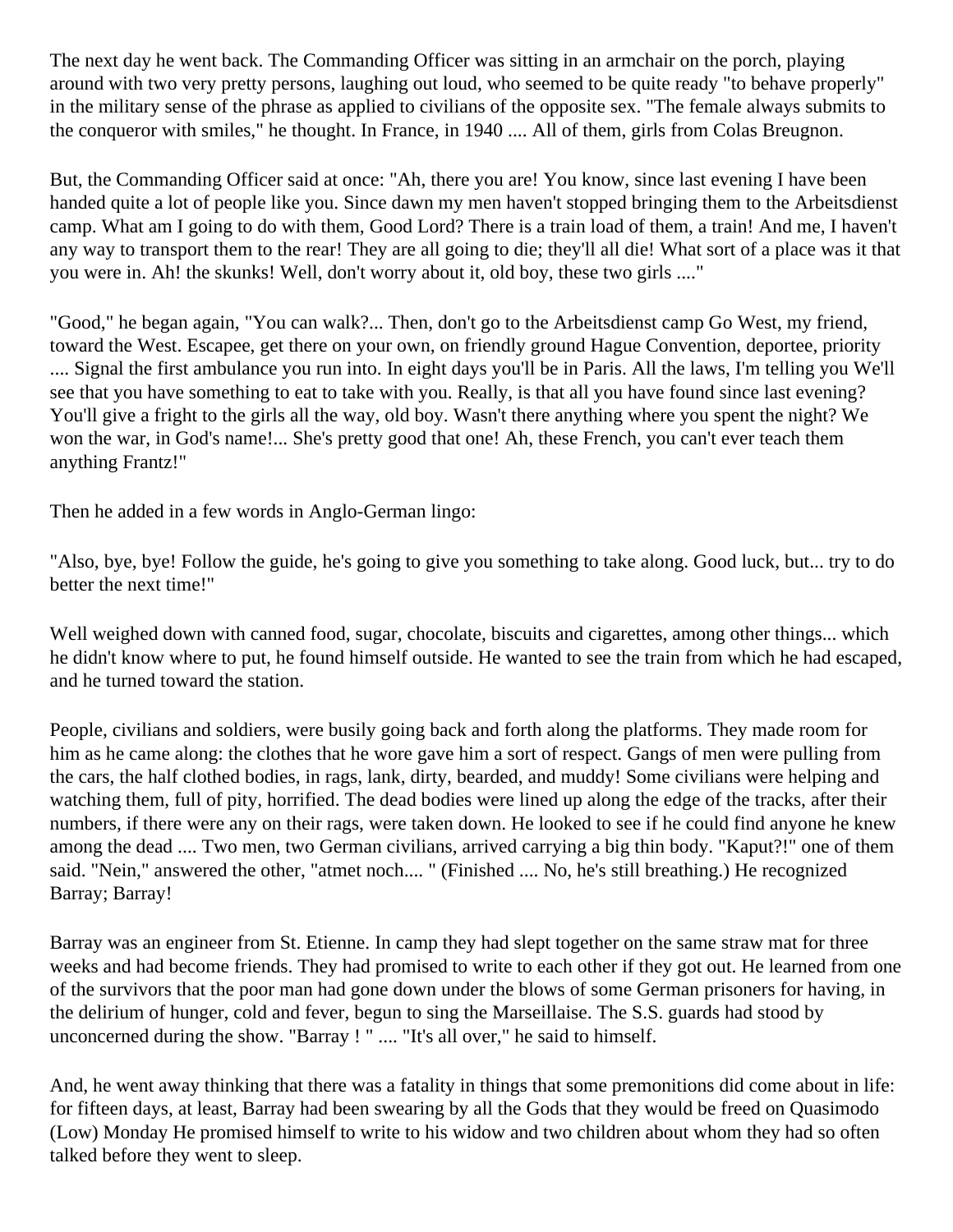A survivor told him what had happened to the convoy. A mile and a quarter beyond the station, it had been brought to a halt, very early Saturday morning. The S.S. guards had hurriedly made all of the able-bodied men get down from the cars and had formed them into a long endless line, which trailed away into the landscape, accompanied by the howling of the dogs and the sound of gun shots. The S.S. had left-on the trainthe dead, the dying, and all of those who, taking advantage of the general confusion, were lucky enough to pass for dead, Obviously, there were too many of them, and there wasn't time to kill them one by one-nor was there the desire to do so. (Since this was written, it has been determined that there was no order to kill the prisoners, either.)

He continued his inspection. In one wide open car that no one was paying any attention to, the surviving prisoners shivered in spite of the full sun; they crawled out from under the pile of dead bodies; they huddled together to protect themselves from a cold that they alone felt. "What are you waiting for?" "Well... waiting to die, can't you see?" "What?" "There are still fourteen of us living; all the rest are dead; we are waiting our turn.... " He could not understand how they could be so little concerned with the saving of their lives. "They have given up," he thought; "It is not worthwhile to bother with them. They are already 'dead' and are satisfied. To force them back to life would be to inflict a kind of punishment on them .... "

And, he went on, with a feeling of indifference. He had known many prisoners in the camp who had been burdened with a sort of "death wish" and whom one could never meet without thinking that they were already dead, but that their bodies, in some manner, had survived them .... They were the ones who never missed a chance to announce, to drum it into one, that the war would be over in two months, that the Americans were here, that the Russians were there, that Germany was in revolution, and so forth. They were irritating, and they exhausted one's patience. Then, one fine day they were seen no more. The two months-or whatever-had gone by, and, since nothing had happened, they had just "let go of the railing," as it was said, and had let themselves die on the appointed date. These prisoners had let go of the railing right at the winning post; the two months had ended there, and the day of liberation had arrived ! He knew from experience that there was nothing to do. But, two steps farther on a feeling of remorse overcame him. "Don't stay like that; get out of there; the Americans are here; they are emptying the next car, and they will get to you soon. They will give you something to eat; there is a hospital in the village." They did not believe him, but he had made peace with himself.

At the end of the train was a boxcar that was filled with supplies; sacks of peas, flour, canned goods, packages of every sort of ersatz goods imaginable, liquor, beer, liqueurs, suits of clothes, shoes, accessories, and equipment. He took a soldier's nap sack and a pair of Italian shoes, with cloth sides and low-heels, which fitted his feet wonderfully. Then he left, eager to leave behind all that misery.

But, he still wanted to see the Arbeitsdienst camp where the Commanding Officer had told him that the Americans were taking those inmates who were still living. On the mustering grounds, surrounded by wooden buildings, living skeletons were coming and going, and corpses lay crumpled here and there... There were some five or six hundred men milling about. Well-wishing nurses -- attached to the American army - busied themselves among them, running from one to another. The nurses did their utmost in vain to try to get the inmates to understand that they should stay inside the barracks and rest on the straw mattresses. Few among them had in their hearts any desire to live. Those who might have been saved began to die of dysentery because they had, disregarding all warnings, stuffed themselves too greedily with all of the food that was so profusely distributed among them. They ate, then felt a great need for air, and then went outside to die in the yard. No, no, this was no place for him. In the first place, he was too near the front lines; one could still hear the cannon fire all too sharply. He thought of Ulysses' return.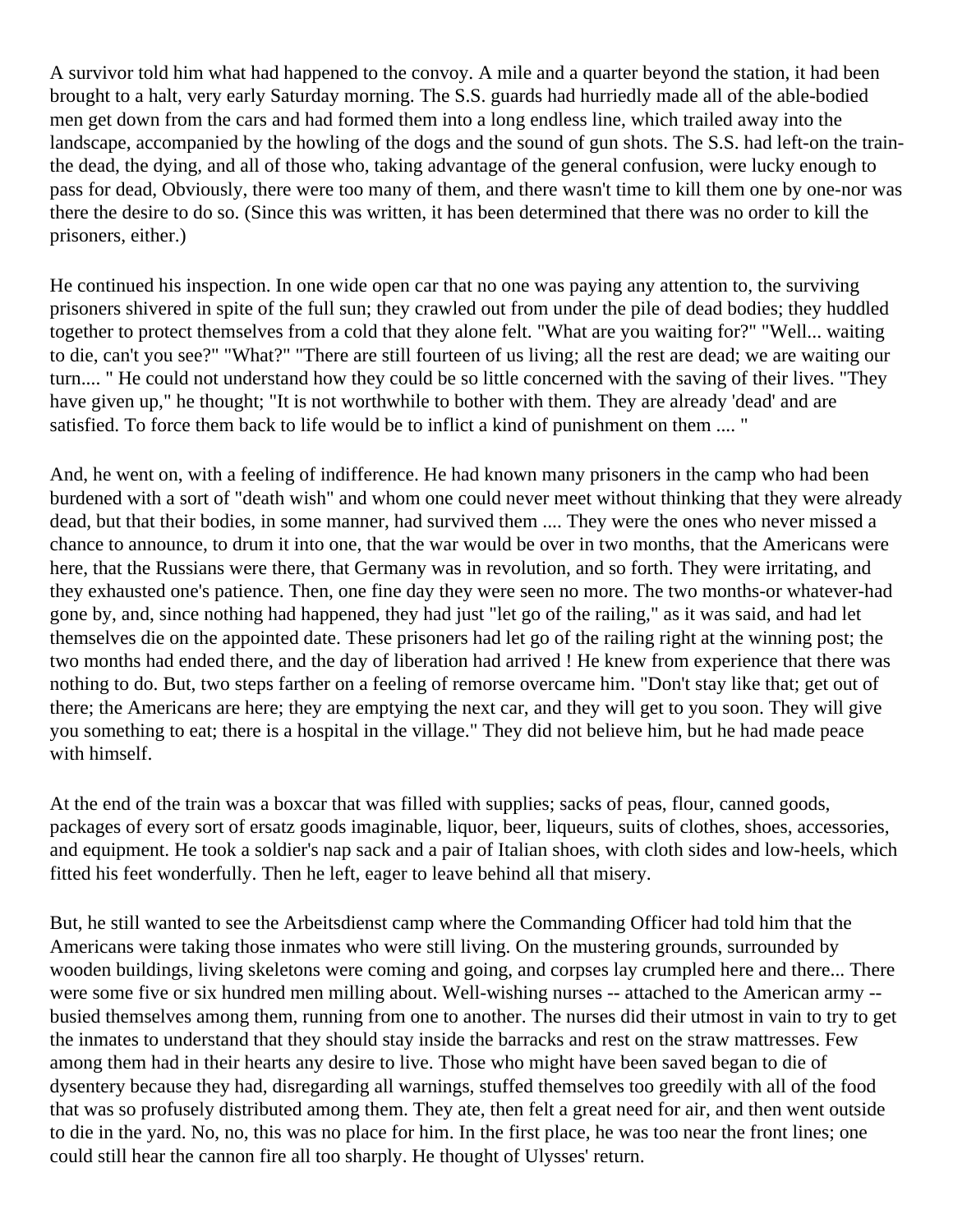He made his way toward the villa where he had slept the night before and where another tug at his heart awaited him. On the way, he found an American soldier who wanted to shave him, amused.

To tell the truth, it was not a villa but the modest house of an engineer or a retired person just like so many in France- with an iron fence and a garden all around. The evening before he had found it empty with all the doors open. In the kitchen, the table had not even been cleared; a white cheese was on one plate, and jam was on another. In the dining room, the doors of a cupboard were swung open, and the linen and various other things were piled up on the sofa, on the table, and on the chairs, without thought. A trunk with its top gaping open sat waiting. The bedroom was in perfect order. He felt there the pressing distress of a comfortably welloff family who had hoped to the end and had waited until the last minute before leaving. "They aren't far away," he had thought, "They will come back any minute ."

He had slept in the big bed in the bedroom; he had laid there lazily in the morning smoking a cigarette. He had stretched himself out under the warmth of the covers, under a wide beam of sunshine which shone on the polished furniture. Leaving this house, to go to the Commanding Officer's about ten o'clock in the morning, he had thought of what had happened to him in 1940 when, turning back into Alsace, he had wanted to go home one last time. He had caught himself holding a pencil to write a note which he would have stuck on the door if at the last moment a sort of pride, which he had always felt was misplaced, had not restrained him: "Make use of everything, steal nothing, break nothing. Do not take vengeance on things for what you reproach people for. Do not make individuals pay for what you believe is the error of the whole community." And so he had taken out of the linen cupboard only what was indispensable: a shirt a pair of under shorts, a handkerchief, and from under the kitchen sideboard the pair of imitation leather sandals that had made the Commanding Officer laugh so much... He had even resisted the very strong temptation, when passing in front of the garage, to borrow the magnificent Opel that was parked there.

Now everything had disappeared, the magnificent Opel was gone, the cupboards were emptied, the linen was stolen, and the dishes were broken. "And I who was so conscientious," he thought "The war, ah the war!" On the night table, an alarm clock that he had noticed the night before was still there by some miracle It pointed to 6:30. He threw himself. still all dressed, onto the bed and went to sleep.

He glanced at the titles: Kritik über Feuerbach; Die Räuber of Schiller; Kant und der Moral. Goethe, Hölderlin, Fichte, Nietzsche, and others, were all there as if at a tragic rendez-vous, and they were waiting for their fate to be decided by less noble lords, the Goebbeles and the Streichers. The paper was fine, the bindings were unpretentious, and the workmanship was good. He had always had a weakness for books of any kind. He spotted one, Du und die Kunst by one of National Socialism's leaders. He opened it mechanically, and he saw a colored reproduction of "La Liberté guidant le peuple," by Delacroix. He leafed through it more attentively: Monet's flowers, a detail from Renoir, la Joconde, Mme. Recamier, le Martyr de

Early the next morning, when the sun was already high, he set off. The thunder of cannon was still rumbling in the distance, and behind him the mighty war machines rolled toward the front. At the edge of the village, in front of a house a little apart, some civilians were cooking something in a kettle balanced on two stones; there were about half a dozen of them, badly clothed, unwashed, unshaved, dirty, and he noticed that one of them kept the fire going with books which he picked up in bundles. He approached, curious. They were Belgian and Dutch laborers -- volunteers who had worked in the factories in the area. The books were those from the Hitler-Jugend-Bucherei of the village.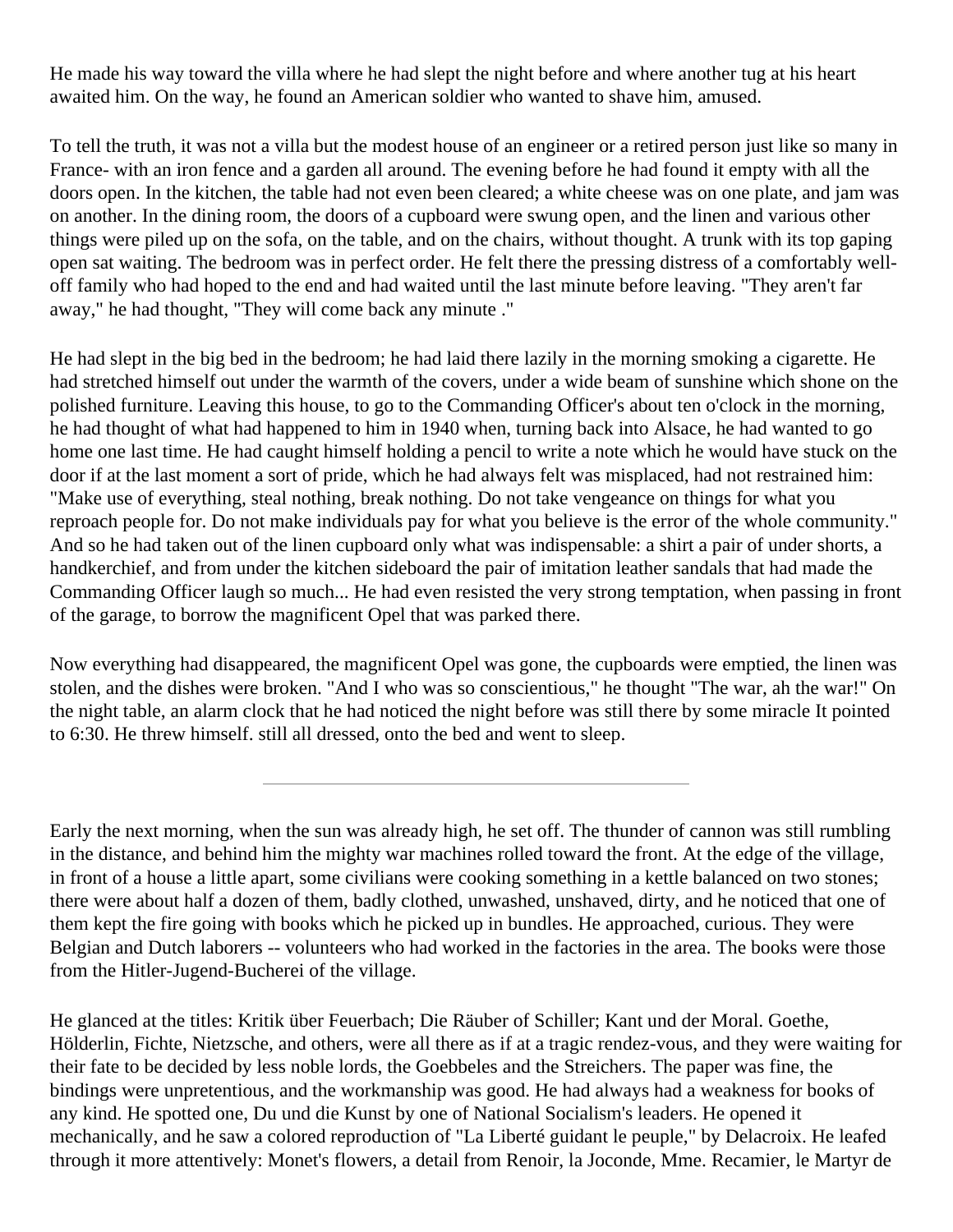Saint Sebastien. This sharp contrast with the hell out of which he had just come made him ill. He asked if he could take this book away with him, as a souvenir of that civilization that had been so cruel to him, and which would astonish and shock the world for years to come. Permission to take the book was given with a smirk and a sneer. Of course it was difficult for them to understand .

He turned west again, with the feeling that he would never come upon an ambulance and that he would continue to the end on foot All of a sudden, he felt that he was on the threshold of a new adventure, and that he would have liked to have it resemble, although in other times and under a different sky, that of Ulysses of whom he had thought the day before.

Before him he saw roads, the peasants in the fields, the hedges in bloom, the trees budding, the farms, the people who asked about him and to whom he gladly told his story, and the never ending roads. And, there at the end of this mirage-like horizon a small house with arbor vitae, on the outskirts of a small village. In the little yard, a little boy always two years old playing in the sand, who raised astonished eyes at seeing him arrive in his prison clothes... On the tip of his tongue he was about to ask, "What's your name? Little fellow? Where is your mama?" He wept.

## <span id="page-20-0"></span>**Chapter Two: Swarms of Humanity at the Gates of Hell**

The time was about six o'clock in the morning, but I could only guess. There were about twenty of us of all ages and backgrounds, all French, all dressed in the most unlikely rags, and all quietly sitting around a large table set on trestles. We did not know each other, and we made no attempt to become acquainted. Silent, or just about, we tried to read each other's expressions, and, although without much interest, to size each other up. We had the feeling that, united in a common fate, we were destined to live through some painful experience together and that we must therefore resign ourselves to the idea of depending on each other. But we acted as though we wanted to put that idea off until the last possible minute; it was not easy to break the ice.

Each man was absorbed in his own thoughts; we were trying to buck ourselves up and to understand what had happened to us: for three days and three nights, one hundred of us per car, hunger, thirst, madness, death, the unloading at night, in the snow, with the howling of men and the barking of dogs, with blows from some and swipes from others; the shower, the disinfection, the "gasoline tank," and so forth. We were all stupefied by what had happened. We had the feeling that we had just crossed a no-man's-land and that we had been in a more or less mortal obstacle course which had been carefully graduated and organized in every detail.

After the trip, and without any transition. we encountered a long string of halls, offices and underground corridors, each filled with strange and menacing people, who had their no less strange and humiliating specialties. Here, your wallet, wedding ring, watch, fountain pen; there your jacket, trousers, shorts, socks, shirt; in the last place, your name. They had stolen everything from us. Then came the barber who shaved us bald, the cresylic bath, and the shower. Finally the whole process was repeated in reverse: at one window a shirt that was falling to pieces; at another shorts with holes; at another pants with patches; and so on to the wooden clogs and the strip of cloth with the registration number. A frock coat thrown away, a military blouse no longer used, a Russian cap, a Bersagliers hat made up our clothing. We were not given back our wallets, wedding rings, fountain pens or watches.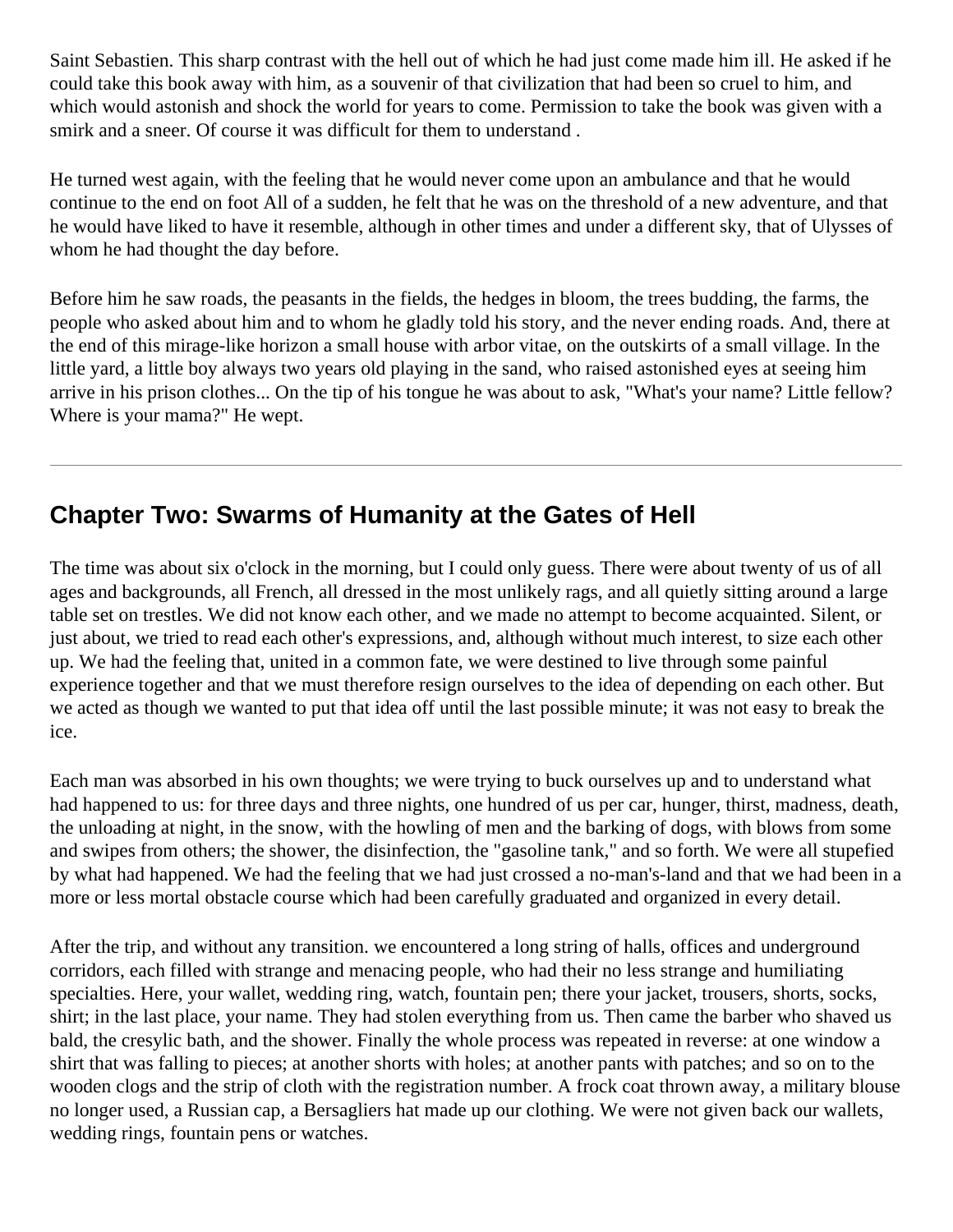"Just like Chicago," someone said, showing his number and joking, "there they go into the factory as pigs and come out as cans. Here we go in as men and come out as numbers." Nobody laughed; between the pig and the can in Chicago there is surely not much difference than between what we were and what we had become.

When we arrived in that large, Iight and clean hall, well aired and comfortable at first glance, we felt a sort of relief; the same feeling, doubtless that Orpheus felt coming out of Hades. Then we withdrew into our own preoccupations, to the one which dominated and checked any desire for inner speculations and which could be seen in the eyes of all: "Will we get anything to eat today?" When will we be able to sleep?"

We were at Buchenwald, Block 48, Wing A. It was six o'clock in the morning at a guess. And it was Sunday -- Sunday, January 30, 1944. A dark Sunday.

The building which housed Block 48 was made of stone and had a roof that was covered with tiles; and, unlike almost all of the other buildings which were made of lumber, it had a ground floor and one story. There were toilets and washrooms on both floors; the washrooms had two large circular basins with places for ten or fifteen, and a stream of water coming down like a shower: the W.C.'s had six places for sitting and six for standing. On each side, with a space between, was a Esszimmer (refectory) with three large trestle tables and a Schlafsaal (dormitory) with thirty or forty bunk beds. One Esszimmer and one Schlafsaal in pairs, made up a wing, or Flügel the four Flügel, consisted of "A" and "B" on the ground floor and "C" and "D" on the first floor. The building covered about one hundred and twenty to one hundred and fifty square yards; twenty to twenty five yards long and five to six yards wide; the design was intended to provide a maximum of comfort in a minimum of space.

In preparing for our arrival the day before, the camp authorities had emptied Block 48 of its prior occupants. Only the administrative personnel who were attached to it remained: the Blockaltester or the Block Chief; his Schreiber or bookkeeper; the barber, and the Stubendienst or barracks men. There were two Stubendienst per wing. In all, eleven persons ran the block.

Our group, which was the first to arrive, was housed in the Block Chief's Flugel. Little by little others came in. And, little by little the atmosphere livened, too, as tongues became loosened. Fellow countrymen who had been arrested at the same time, or in the same operation, met each other again. As for me. I had found Fernand again, who came to sit next to me.

Fernand was a former student of mine, a solid and conscientious worker, who was twenty years old. During the occupation he had just naturally turned to me. We made the trip to Compiegne chained together, and already at Compiegne we made a nice little island among the seventeen who were arrested in the same operation that had netted us. To tell the truth, we had decided to ignore them. First, there was the one who had set himself down at the interrogation table, then the inevitable career non-com who had become an insurance agent, and who, upon decorating himself with the Legion of Honor, had felt that it was indispensable to his dignity to promote himself to the rank of Captain. Then there were the others, steady and serious, whose silence and whose every look betrayed their awareness of the seriousness of their plight. The insurance agent, especially, annoyed us with his megalomania, his grandiloquent manners, his air of being in on God's secrets, and the stupidly optimistic exaggerations which he incessantly imposed on us. "Come on," Fernand had said to me, "they're not our kind of people."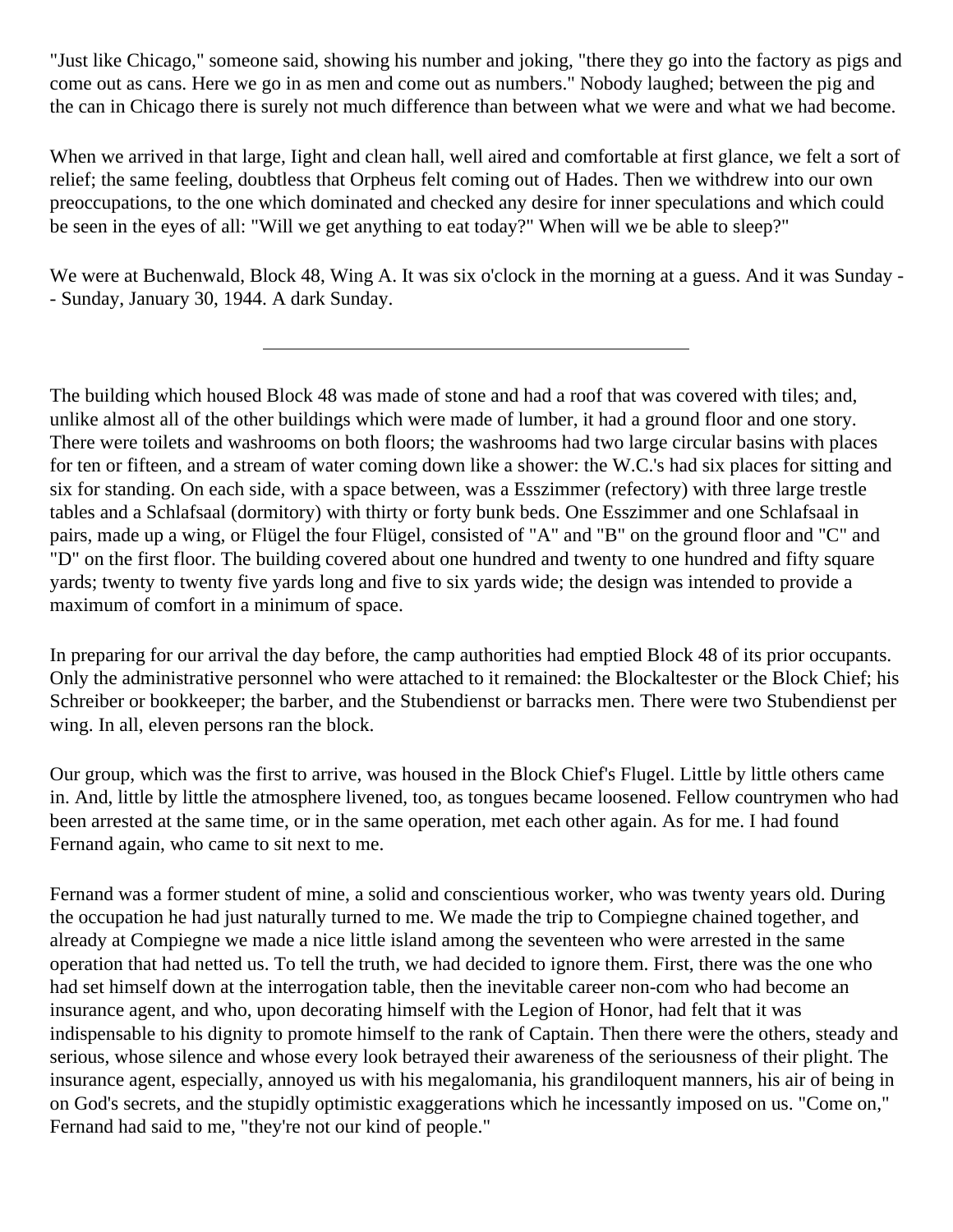At Buchenwald, where we had arrived in the same railroad car, we once again stuck together, and took advantage of a moment of inattention on the part of the group to slip away and to present ourselves one behind the other, for what can only be called prison registration formalities. Separated for an instant, we again found ourselves together with the group.

At eight o'clock in the morning, there wasn't room left to break an egg around the tables, and the chattering that went on was so noisy that it disturbed the Block Chief and the Stubendienst. Introductions, occupations and positions that had been held in the Resistance were shouted back and forth over the heads; bankers, big industrialists, twenty year old commanding officers, colonels hardly any older, the big chiefs in the Resistance, all having the confidence of London and in possession of military secrets, especially the landing date. In addition, there were a few professors, a few priests who timidly kept apart, and a few who said that they were simply job holders or workmen. Aside from these few, everyone wanted to have a social position more enviable than that of his neighbors: above all, one that included having been entrusted by London with a mission of the greatest importance. You could not count the number of brilliant feats. We two unpretentious people found ourselves crushed. "Upper crust, upper ten . . . Crud," Fernand whispered into my ear in a very, very low voice.

After a quarter of an hour, really tormented, we felt an irresistible urge to urinate. In the hallway which led to the WC an animated conversation among five or six persons was in progress. As we went by, we heard talk about millions of dollars. "God, what sort of a crowd have we fallen into?"

All the places were occupied in the WC; there was a line-up and we had to wait. On the way back, a good ten minutes later, the conversation was still going, and it still concerned millions. It was a matter then of some fourteen million. We wanted to find out what it was all about and stopped. It was a poor old fellow who was lamenting over the fabulous sums that the time he would spend in camp would cost him. "But then, sir," I ventured, what do you do in civilian life that would cause you to handle such large sums of money? You must have quite a position." And, I assumed an air of admiring commiseration when I said that. "Ah, don't talk about it." And, he showed me the wooden clogs he had on. I couldn't keep from laughing out loud. He did not understand and started to tell his story again for my benefit.

"You understand, first the Germans ordered a thousand pairs of them from me, which they came to get without checking either the number or the invoices. Then another thousand pairs, then two thousand, then five thousand, then . . . Lately the orders were pouring in. And, they never checked them. So I began to cheat a little on the quantity, then on the prices. What else can you do? The more money you take from them the weaker they get, and the job gets easier for the English. Sales boches, just the same! Then, one fine day they compared the invoices with the reports of their receiving clerks; you can expect anything from people like that. They found they had been robbed of about 10 million. And, so they sent me here. Directly. And, without any trial, Sir. But, can you see me, a thief? Ruined, I am going to be ruined Sir! And without any trial . . ."

He was truly shocked. Quite sincerely, he was under the impression that he had indisputably performed a patriotic service, and that he had been, although with so many others, the victim of an injustice. Another fellow nearby, without batting an eye began to explain, "That's just like me, Sir, I was a business manager in . . ." "O.K. Come on," Fernand said to me "You see!"

The days went by, and we familiarized ourselves, insofar as we could, with our new life. First, we learned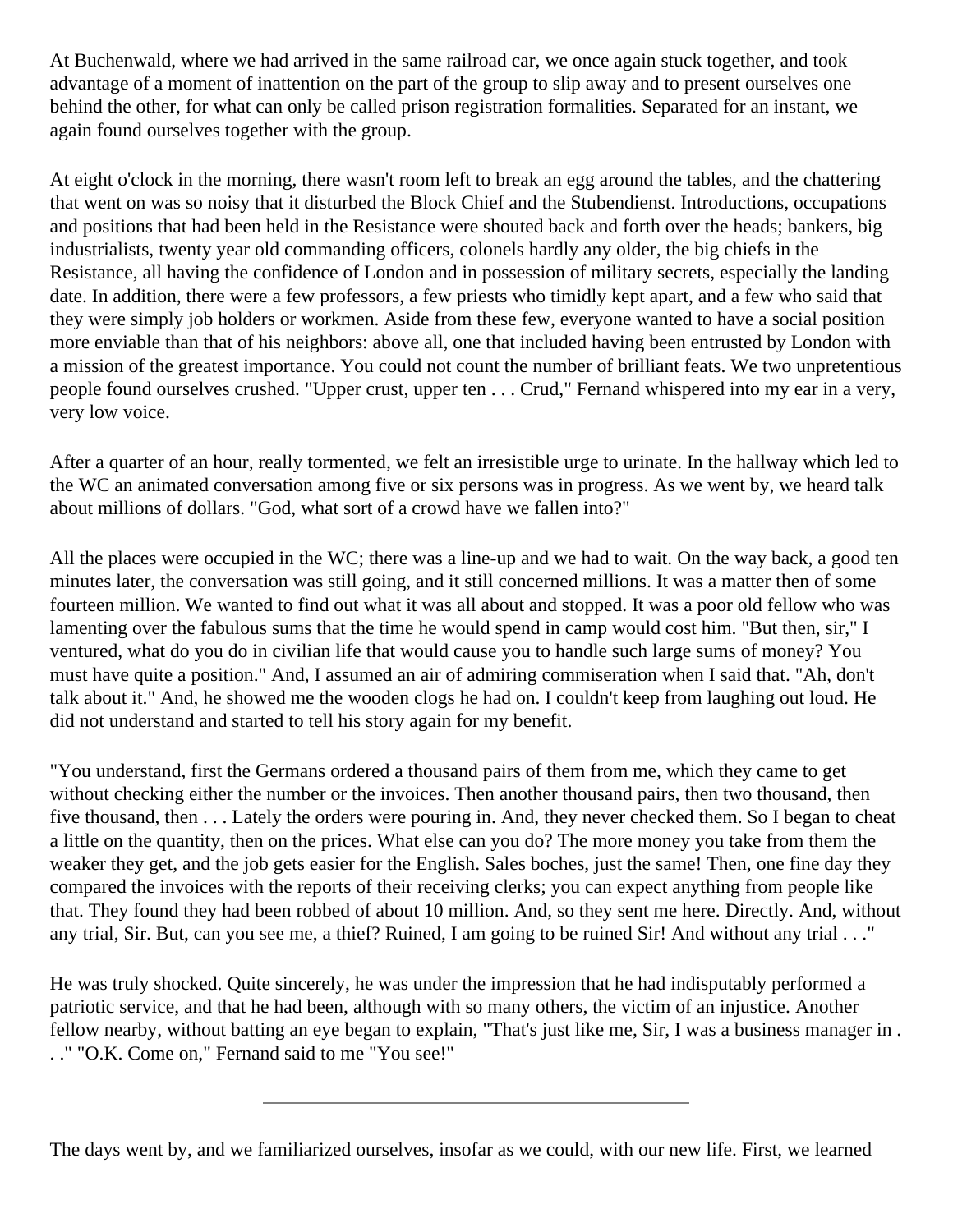that we were there to work, that we would soon be assigned to a Kommando, probably outside the camp, and that we would then go out "in transport." Meanwhile, we would remain in quarantine for three to six weeks, depending on whether or not an epidemic sickness broke out among us.

Then, the camp administration let us know something about the provisory regime that we would be required to follow. During the quarantine, we were absolutely forbidden to leave thee Block or its small yard; in any case. it was surrounded with barbed wire. Every morning, we were roused at half past four, "with bugle," by the Stubendienst, with a rubber truncheon in hand for those tempted to lag behind; we washed on the run, and then received our food distribution for the day: 250 grams of bread; 20 grams of margarine; 50 grams of sausage or white cheese or jam, and a pint of ersatz coffee without sugar. Roll-call was held at half past five and lasted until half past six or seven. From seven to eight, we cleaned the block. At about eleven we got a quart of rutabaga soup and at about four o'clock the cafe-trink. At six o'clock there was another roll-call which could last until nine o'clock, rarely longer, but usually ended at eight. Then to bed. In between times, we were left to ourselves, sitting around the tables, and if we weren't too noisy about it, we could tell our little stories, our discouragements, our fears, our apprehensions, and our hopes. In fact, from morning to night, the talk centered around the date of the eventual end of hostilities and how they would end; the general opinion was that the war would be over in two months with one of us having gravely announced that he had received a secret message from London giving the beginning of March as the sure date for the landing.

Gradually Fernand and I became acquainted with the others in our group, while keeping our distance and remaining on our guard. In two days, we were sure that at least half of our companions in misery were not there for the reasons that they gave, and, in any case, they had had practically no connection with the Resistance. Most of these internees seemed to have been arrested for black market activities.

It was more difficult to adjust to the rhythm of things. Through the intermediary of a Luxemburger who knew hardly any French, the Block Chief made speeches to us explaining things every evening during roll-call; but, needless to say, it was hard to understand. The Block Chief was the son of a former Communist delegate to the Reichstag, who had been assassinated by the Nazis. He was a Communist and didn't conceal it, a fact which surprised me. The main gist of all of his palaver was that the French were dirty, that they talked like magpies, and were lazy, that they didn't know how to wash themselves, and that those listening to him had the double good luck of having arrived at a moment when the camp had become a sanitarium and of having been assigned to a Block whose Chief was a political and not a common criminal. One could not say that he was a bad fellow: he had been in prison for eleven years and had acquired the ways of the establishment. Rarely did he strike one; his displays of violence generally consisted of vigorous "Ruhe! '"cutting across our talk, which were followed by imprecations in which there was always something about a crematorium. We were afraid of him, but we were much more afraid of the Russian and Polish Stubendienst.

We knew nothing, or almost nothing about the rest of the camp because of our confinement to the four Flügel of the Block. We sensed that there was work going on around us and that the work was hard but we had only scuttlebutt to give us any idea of the nature of it. On the other hand, we knew very quickly about every nook and cranny of our Block, as well as the life stories of the occupants who lived there. There was a little of everything there: adventurers, people whose social origin and standing were very ill-defined; genuine Resistants; serious minded people; Cremieux, the attorney to the Belgian King, among others. It is hardly necessary to say that neither Fernand nor I felt any desire to attach ourselves to any one of the groups that formed.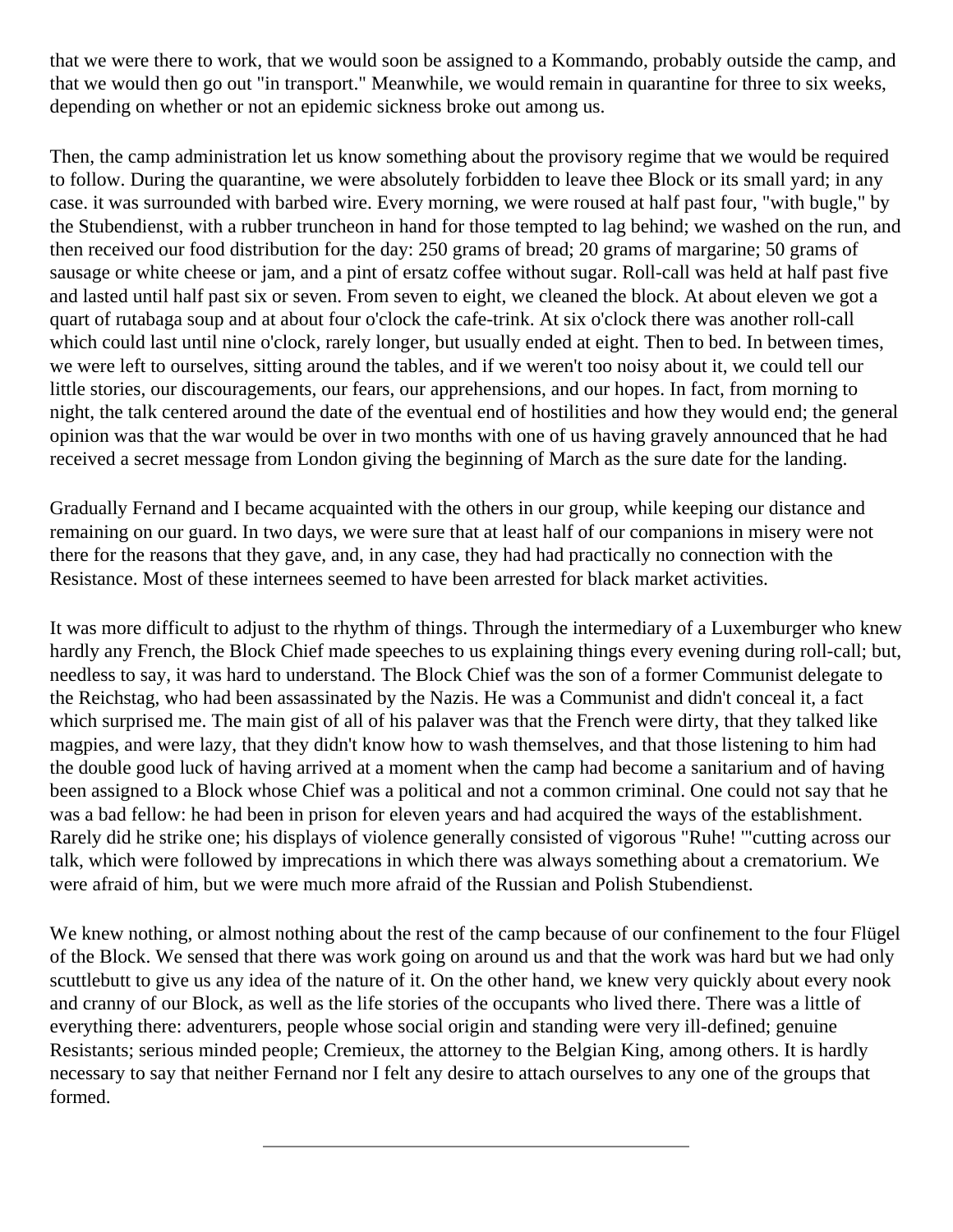The first week was especially distressing. Among us were the cripples the maimed with only one leg or with both legs gone, and the congenitally disabled, who had to leave their canes or their crutches or their artificial limbs at the entrance along with their wallets and jewelry. They dragged around miserably and we helped them or carried them. There were also the very seriously ill from whom had been taken away the indispensable medicines which they always carried on their persons; these persons died slowly. Then, there was the shock that is produced in all organisms by a brutal change in diet, both as to its quality and quantity. Then, all of our bodies began to suppurate; and the Block soon became a vast carbuncle which ex tempore doctors, or doctors without any supplies, tried to treat. Finally, on the moral level, various unexpected incidents made even more insupportable the promiscuity that had been imposed on us: the business manager, who had claimed the rank of Colonel, was caught stealing bread from one of the sick men whose nurse he had volunteered to be; a violent quarrel pitted the attorney to the King of the Belgians against a doctor over the division of a piece of bread a fellow, who went around from group to group claiming that he was going to be a magistrate after the Liberation, was surprised in the act of stealing for himself some extra food from the general rations, etc. . . . We were in the Court of Miracles.

All this stirred up the philanthropists. There is no Court of Miracles without philanthropists, and France, copiously endowed with them, perforce exported some to this place, who asked only to have their devotion noted and, if possible, to be remunerated. One fine day they cast a haughty glance of commiseration on this mass of men in rags and tatters abandoned to all of the machinations of the mind and possible victims of all of the perversions. The level of our morale seemed in danger to them, and they flew to its assistance, because in a situation like this the factor of morale was essential. So it is in life; there are those who grudge you your bread, others your freedom, and others your morale.

A man from Lyon, who said he was editor-in-chief of l'Effort ; a Colonel, if my memory is good; a big supply official; and a lame man who called himself a Communist, but whom the people of Toulouse accused of having betrayed them to the Gestapo during his interrogation, got underway a program of regular singing and a series of lectures on various subjects. During the week, we heard a discourse on syphilis among dogs, another on the world petroleum production and the role of petroleum after the war, and a third on comparative labor organizations in Russia and America.

On Sunday afternoon, there was a continuous program from three to six, with a stage-manager. A dozen volunteers gave impromptu performances. The most mixed feelings arose from the depths of their souls, and the most varied personalities displayed themselves: from the Violon brisé to the Soldat alsacien, and through G.D.V., Margot reste au village and Coeur de Lilas. In addition the most daring broad jokes were told along with the most comical monologues. These clownish actions clashed with the place, the audience, the spot we were in, and with the preoccupations which should have occupied our minds. Definitely, the French well deserve the reputation for levity that the world has attributed to them.

Finally, an intelligent, handsome young man, twenty years old, with a warm voice, sang La petite Eglise by Jean Lumiere and made everyone homesick. "Je sais une église au fond du hameau...." Everyone had tears in his eyes, faces resumed a human look, and the unbalanced became men again. I understood what "le lent Galoubet de Bertrandou, le Fifre ancien berger" meant to the Cadets of Gascogne de Cyrano de Bergerac. I forgave the philanthropists and, then and there, vowed eternal gratitude to Jean Lumiere.

A change of scene the second week revealed still more formalities that had to be carried out. On Monday morning medical orderlies burst into the block with hypodermic syringes in hand to administer vaccinations.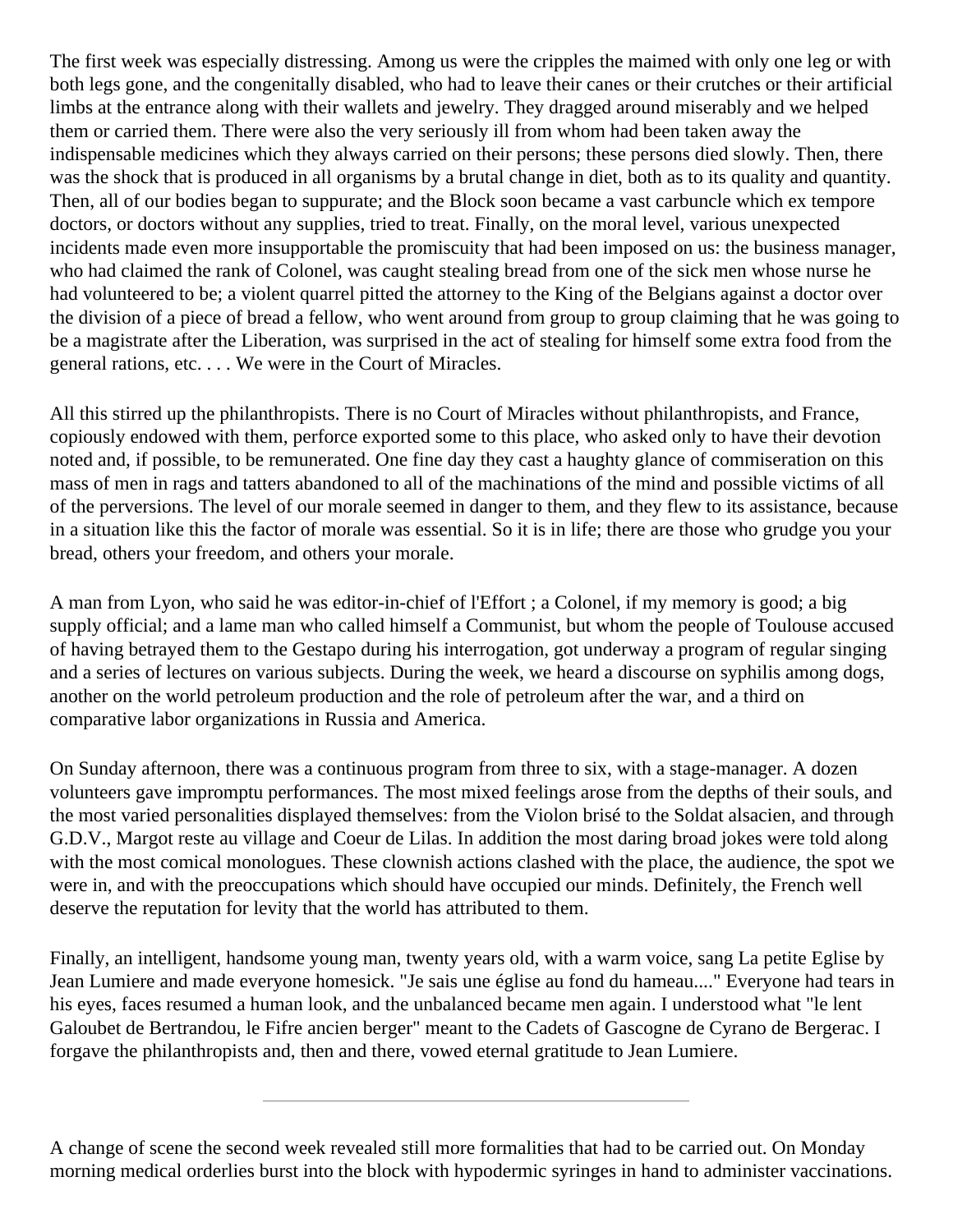On the way to the Esszimmer, everyone was caught in the corridor and was given one hypo after another. This operation was repeated three or four times with a few days in between. In the afternoon it was the politische Abteilung that descended on us and proceeded to conduct a detailed interrogation of one's civilian standing, profession, political convictions, reasons for having been arrested and deported. These interrogations took up three or four days and were conducted in between the vaccinations. And, then there was the "m . . . duty".

The "m . . . duty": ah! my friends! All the defecations of some 30 to 40 thousand inhabitants of the camp converged into a cone of excrement on a lower level. Since nothing was to be wasted, every day a special Kommando spread this precious commodity on the gardens attached to the camp which produced the vegetables for the S.S. and the foreign civilian workers who worked in and around the camp. Ever since the convoys of foreign prisoners began to provide a continuous supply of new manpower, the German prisoners, who were in charge of the administration of the camp decided that they would have this work done by the new arrivals; it took the place for them of the traditional farce played on the recruits in the casernes in France, and it amused them enormously. This duty was the most painful one. The prisoners were harnessed in pairs to a Trague (a wooden basket in the shape of a pyramid with a rectangular base) which contained the stuff; they then went back and forth from the reservoir to the gardens, like horses in a circus, for twelve consecutive hours, in the cold and in the snow. In the evening they returned to the Block dog-tired and stinking.

One day we were told, without even being detailed to a Kommando that our Block was to quarry rock each morning and each afternoon during the rest of the quarantine period. The Block Chief had decided that instead of sending out groups of a hundred men who would work in relays for a period of twelve hours, it would be easier on us for all of us to go at once, that is, all four hundred, and to stay out only two hours for each shift. Everybody agreed. From that day on, every morning and every evening we filed across the camp to get to the Steinbruch where we picked up a stone whose weight was what our strength could manage. We dragged it back to the camp where gangs broke it up for street pavement. Then we went back to the Block. This work was light, particularly in comparison with that of the quarry workers who excavated the stone under the insults and the blows of the Kapos, the abbreviation for Konzentrationslager Arbeitpolizei, or police in control of labor.

Four times a day we passed close to villas where rumor had it that Leon Blum, Daladier, Reynaud, Gamelin and Princess Mafalda, daughter of the King of Italy, were imprisoned. We all envied the lot of those privileged people. Every time we passed, I heard comments: "Wolves don't eat each other!" "All depends on whether we are powerful or miserable . . . " "The big shots, old boy, you break your neck for them and they bow to each other." "Hitler's race laws apply to all Jews but one." And, the like.

In our ranks there was a former prime minister of Belgium, a former French minister, and other personages, more or less important. They were more mortified than we at the treatment enjoyed by the inhabitants of the villas. It was said that each of them had two rooms, a radio, German and foreign newspapers, and three meals a day. Moreover, we were sure that they didn't have to work. Leon Blum (1) was especially envied. Chance had it that during one trip, Fernand and I, who never left each other, found ourselves next to the French minister. "Why Leon Blum and not me?" he said to us. Judging by the tone of his voice, we gathered that he did not find it at all strange that we should be detailed to those low jobs fit for slaves, but for him, really, a former minister! Fernand shrugged his shoulders. I was puzzled.

Another day, instead of taking us to the Steinbruch, we were taken to the criminal anthropometry department where our photographs, face and profile, and our finger prints were taken. Coarse, fat, well-fed individuals,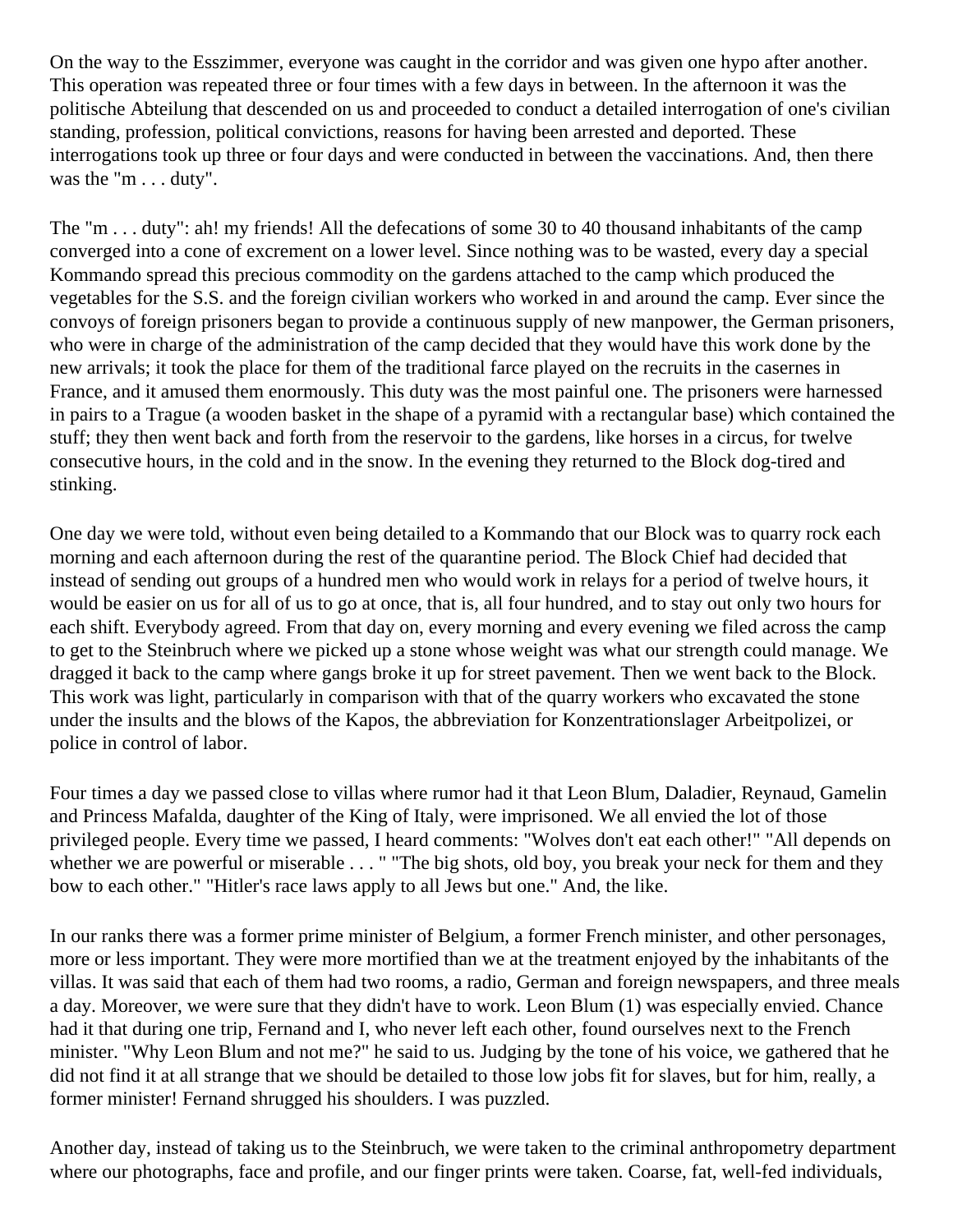but prisoners just like ourselves, each with a brassard on the arm of some authority or other, and each with a rubber truncheon in the hand to back it up, yelled at our heels. In front of me were Dr. "X" and the little Communist cripple who was in the good graces of the Block Chief and who was considered by the French to be his confidential agent. I listened to their conversation. Doctor "X," whom everyone knew had been several times a candidate for the U.M.R. in various elections, was explaining to the cripple that he was not a communist, but not an anti-Communist either, far from it. The war had opened his eyes, and, perhaps, when he had time to assimilate the doctrine . . . For two days a possible move to Dora had been talked about, and Doctor "X" was beginning to lay the ground work so that he could stay at Buchenwald. Misery!

Suddenly I felt a terrible blow. Absorbed in reflections that had been stimulated by this conversation, I must have strayed a little from the ranks. I turned around and got an avalanche of insults in German of which I made out "Hier ist Buchenwald, lumpe schau mal, dort ist Krematorium!" (This is Buchenwald, take a look you, there is the Crematorium.) That was all I was to know about the reason for the assault. By the way of explanation, and to justify it, the little cripple turned to me and said, "You could have been more careful; that's Thaelmann!"

We arrived at the entrance to the anthropometry department where somebody else with brassard and truncheon pushed us brutally in line against the wall. This time it was the little cripple who got a blow and who was soundly imprecated. The storm passed, and he turned to me, and said, "That doesn't surprise me coming from that S.O.B.; that's Breitscheid." I did not in the least care who in the world these two fine fellows were. But, I smiled at the thought that the Communists had finally realized that unity of action that they had talked about so much before the war, and I admired that acute sense of difference which the little cripple felt even in his reflexes.

I was a pessimist; at least, that was my reputation. First, I refused to take seriously the optimistic news that Johnny reported each evening to the Block. Johnny was a Negro. The first time that I saw him was at Compiègne where I heard him say, with a strong American accent, that he was a Captain of a Flying Fortress and that during a raid on Weimar, when his aircraft was hit, he had had to parachute. When he got to Buchenwald he began to talk French fluently and called himself a doctor of medicine. He spoke two other languages almost as well as French: German and English. Thanks to this advantage, to his imagination, and to the fact that he was undeniably cultivated, he managed to get assigned as a doctor in the Revier (sick ward) even before quarantine was ended. The French prisoners were sure that he was no more a doctor than he was a captain of a Flying Fortress, but they acknowledged the skill with which he took care of himself. Every evening he was mobbed by news hungry inmates: the Revier was supposed to be the only place from which reliable news came. Besides, in spite of his reputation for talking big, Johnny was listened to seriously when he spoke about events in the war. One evening he came back with the story of revolution in Berlin; another evening with the revolt of the troops on the Eastern front; a third time with the landing of the Allies at Ostende; a fourth with the

International Red Cross taking all of the concentration camps over. Johnny was never short of good news, with the result that every evening, in February 1944, the war was going to be over in two months. He exhausted my patience, and that of others, too. To those who came up to me with the assurance that had been fed to them by Johnny, I was in the habit of answering that as far as I was concerned, I did not think that the war would be over for another two years. Moreover, since I was one of the very few who did not believe in the fall of Stalingrad, just on the face of things as it were, and I admitted it after it happened, I was immediately pigeonholed as a pessimist. In fact, I listened to everything with unshakable skepticism: the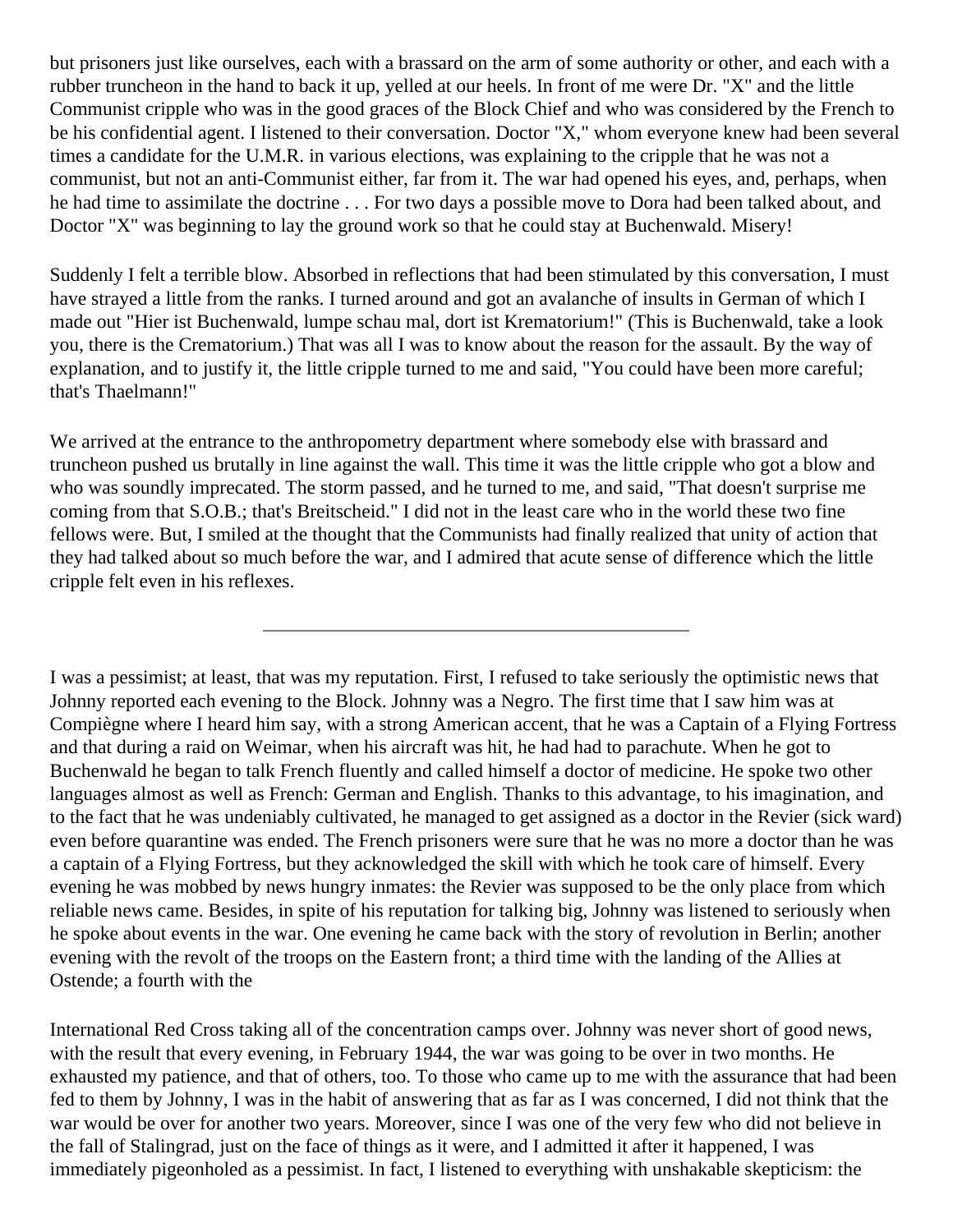most refined horrors that were told about the history of the camps; the optimistic assumptions about the future conduct of the S.S. who felt, it was said, the wind of defeat blowing over Germany and who wanted to redeem themselves in the eyes of the coming conquerors; and the reassuring rumors about our ultimate assignment. I did not even fly in the face of facts. For example, the famous inscription which was on the wrought iron gate which closed the entry to the camp read: Jedem das Seine. With my little knowledge of the German language, I translated it as A chacun sa destinee (To each his destiny.) All of the French prisoners were convinced that it was a translation of the celebrated phrase which Dante had put on the gate to Hell: Vous qui entrez ici abondonnez tout espoir (2). That was the limit, and I the nonbeliever.

The Block was divided into two antagonistic groups: on one side were the newly arrived prisoners, and on the other side were the eleven individuals - Block Chief, Secretary, Barber, and Stubendienst, German or Slav -who constituted its administrative backbone. There was a sort of solidarity which eliminated all of the differences of background or ideology, and yet bound together the first in reprobation against the second. The latter, prisoners like ourselves, but for a much longer time, knew all of the dodges of prison life, acted as though they were our actual masters, and controlled us with abuse, threats, and beatings. It was impossible for us not to consider them to be agents provocateurs or sycophants of the S.S. I saw at last what the Chaouchs - the prisoner trustees who are referred to in French literature about penitentiaries of all kindsreally were. From morning to night, our Chaouchs, throwing out their chests, plumed themselves on the power that they said that they had to send us to the Krematorium for the least indiscretion and with a single word. Also from morning to night, they ate what they stole, to our certain knowledge, from our rations: quarts of soup, bread and margarine, and potatoes fricasseed with onion or paprika. Moreover, they did not work. They were fat. They revolted us. Among these fellows I met Jircszah.

Jircszah was a Czech and a lawyer. Before the war he had been the assistant Mayor of Prague. The first thing that the Germans did when they occupied Czechoslovakia, was to arrest and deport him. He had been moved from camp to camp for four years. He knew them all: Auschwitz, Mauthausen, Dachau, Oranienburg. A commonplace accident had brought him to Buchenwald, among a transport of the sick. When he arrived, one of his compatriots got him the job of general interpreter for the Slavs. He hoped to be able to hold that position until the end of the war which he did not think was very near, but which he felt would come finally. He lived with the Chaouchs of Block 48, who considered him to be one of themselves, but his attitude immediately set him apart from the others and made us consider him to be one of us; among other things, he was more generous with the rations that he distributed, and he got hold of and lent us books.

With our arrival in the camp, Jircszah came into contact for the first time with Frenchmen. He looked at us with curiosity and with pity, too. So that's what the French are? So that's the culture they told him so much about when he was a student? He was disappointed; he couldn't get over it.

My skepticism and the way I kept myself apart from the noisy life of the Block drew him to me. "Is that what it is, the Resistance?" he asked. I did not answer. To reconcile him to France I introduced him to Cremieux.

He certainly did not approve of the conduct of the Chaouchs, but he was no longer shocked, and he did not even despise them. "I have seen worse," he said. "You mustn't expect men to have too much imagination along lines of what is right; when a slave gets power without changing his station, he becomes more tyrannical than the tyrants."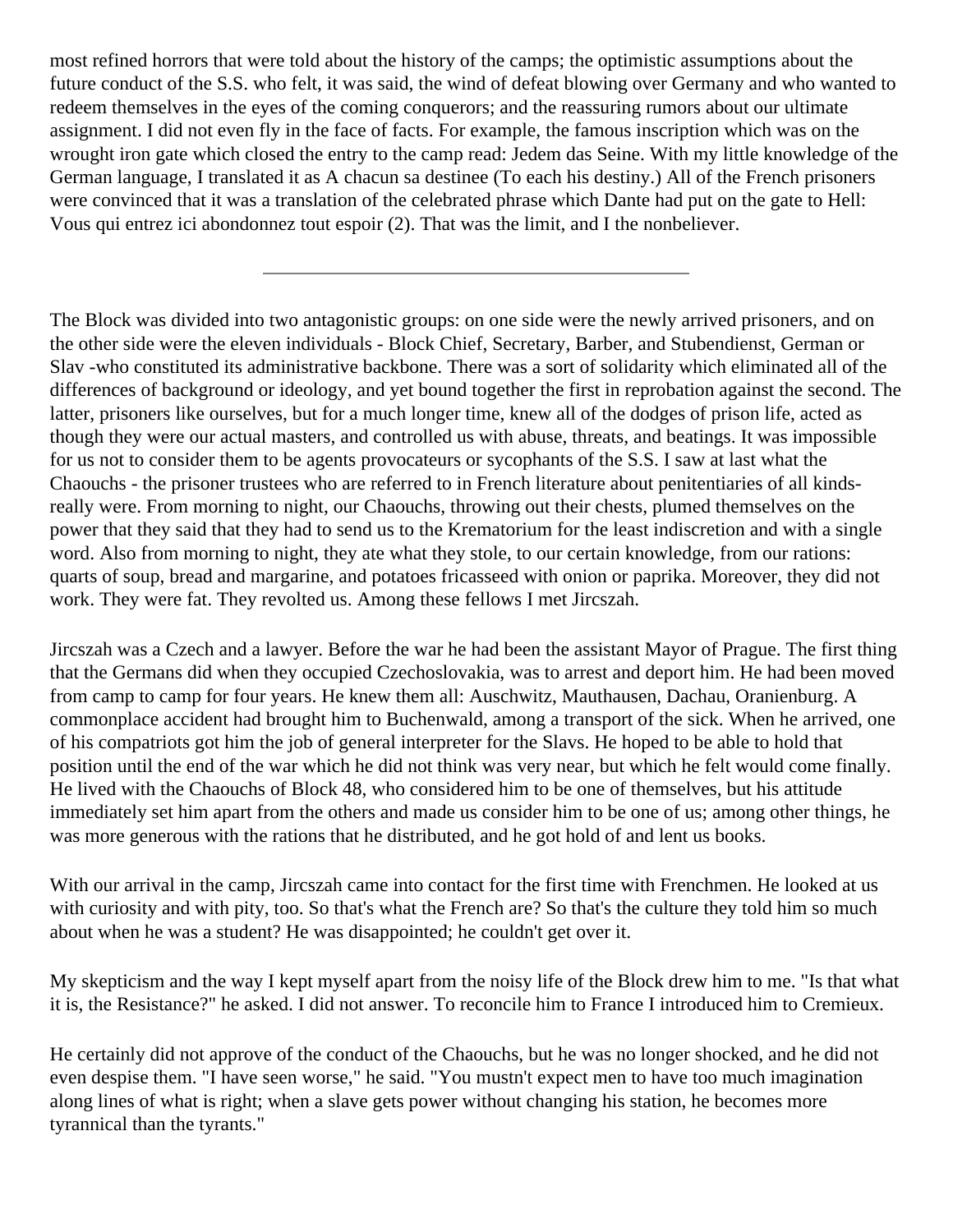He told me the story of Buchenwald and the other camps. "There is a lot that is true in all that is said about the horrors for which they are the setting, but there is a lot of exaggeration, too. You have to reckon with the complex of Ulysses' lie, which is everyone's, and so it is with all of the internees. Human beings need to exaggerate the bad as well as the good and the ugly as well as the beautiful. Everyone hopes and wants to come out of this business with the halo of a saint, a hero, or a martyr, and each one embroiders his own Odyssey without realizing that the reality is quite enough in itself."

He did not hate the Germans. To his mind, concentration camps were not specifically German and did not reveal propensities that were unique to the German people. "The camps -- Les Lager," as he said, "are an historical and social phenomenon through which all peoples go as they reach the idea of Nation and State. They were known in Antiquity, the Middle Ages, and in modern times. Why should the contemporary epoch be different? Long before the birth of Jesus Christ, the Egyptians could find no other way than this to neutralize the commercial threat that was presented by the Jews, and Babylon reached its marvelous apogee thanks to persons in concentration camps. The English, themselves, resorted to them with the unfortunate Boers, after Napoleon who invented Lambessa. As a matter of fact there are some in Russia which are nothing to be envied when they are compared to the German ones. Moreover, they exist in Spain, in Italy, and even in France (3); you will come across Spaniards here and you will see what they have to say about camp Gurs, in France, for example, where they were stuck right after Franco's triumph."

I ventured a remark. "In France, all the same, it is done out of humanity." In response, Jircszah, countered: "The Germans, when they speak of the institution, use the word Schutzhaftlager, which means 'camp for protected prisoners.' When the Nationalist Socialists came to power, they decided, in a gesture of compassion, to put all of their adversaries in a place where they could not hurt the new regime and where they could be protected from the public anger. In other words, the National Socialists wanted to put an end to assassinations and to beatings on street corners and, at the same time, wanted to rehabilitate the strayed sheep and to bring them back to a healthier concept of the German community, of its destiny, and of the role that the individual was to play within it. But, National Socialism was overtaken by events and, particularly, by its agents. It is something like the story of the eclipse of the moon that is told in the barracks. The Colonel says one day to his Adjutant that there will be an eclipse of the moon and that the officers and noncoms should see to it that the soldiers see the phenomenon and that they have it explained to them. The adjutant then passed the word on to the Captain, who, in turn, passed it on down the ranks, and the news got to the soldiers via the Corporal in this form: 'By order of the Colonel, there will be an eclipse of the moon this evening at 23:00; all those not present will get four days guard duty.' And, so it is in the concentration camps: the ruling powers within the National Socialist regime thought them up and, then, set up regulations by which former unemployed illiterates run them through the assistance of Chaouchs who are selected from among us. In France, the democratic government of Daladier had established the camp at Gurs and had fixed the regulations for its operation, with the result being much the same as that that is found in the German camps. The implementation of those regulations was delegated to gendarmes and to militia whose power to interpret them was very limited.

"It is Christianity which introduced into Roman law the humanitarian nature that is given to punishment in the West and which assigned to it, as its first objective, the rehabilitation of the delinquent. But, Christianity failed to account for human nature, which cannot come to terms with itself, except on a basis of perversity. Believe me, there are three kinds of people who have remained the same throughout all of recorded history: policemen, priests, and soldiers. Here, we have to deal with policemen."

Obviously, here it was a matter of policemen. I never had had any trouble with any other than the German police, but I had often read and heard it said that the French policemen do not distinguish themselves for any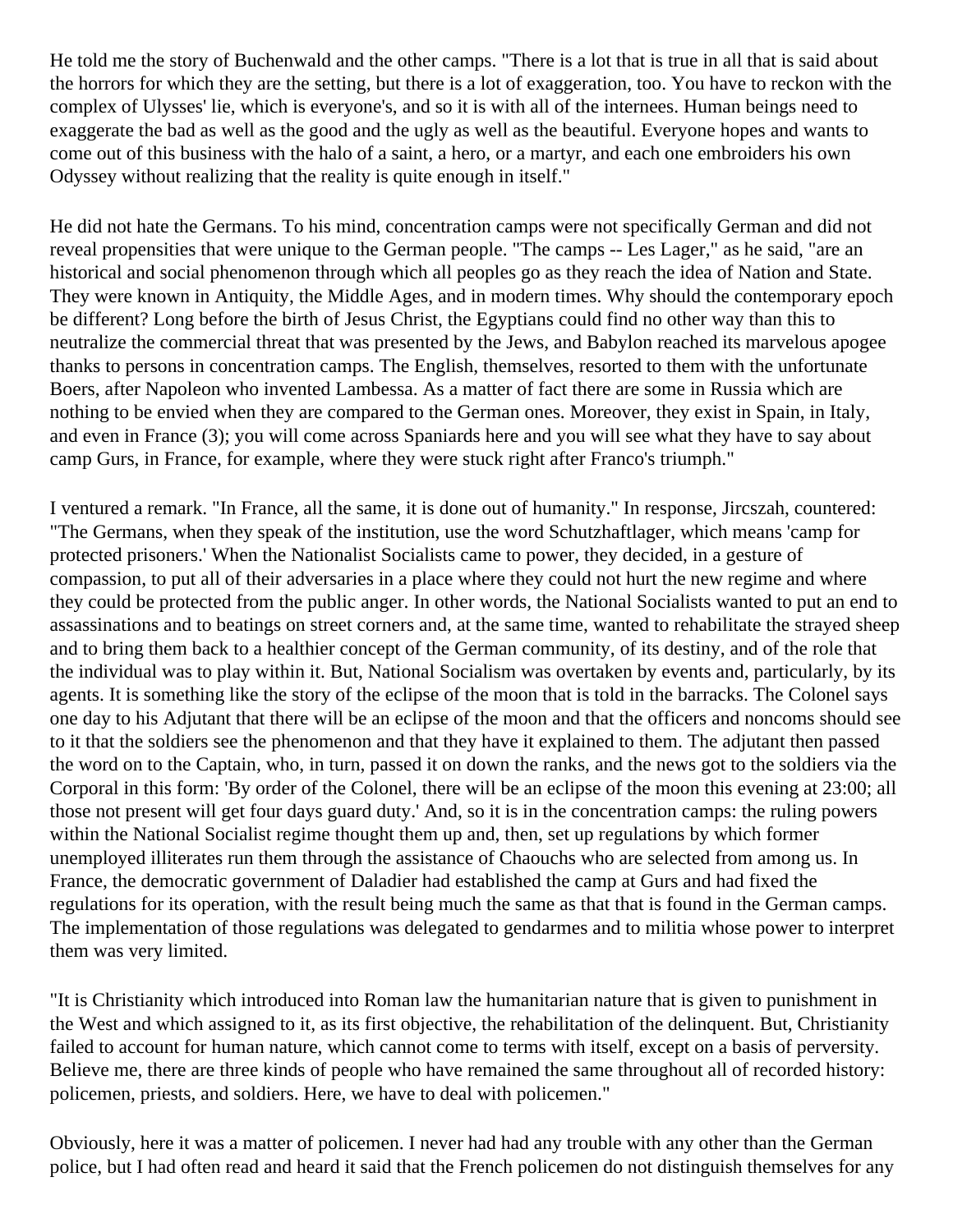special consideration. I remember that at this moment in my conversation with Jircszah, I brought up the Almazian affair. But, Almazian was involved in a crime of common law, and we were political prisoners. The Germans did not seem to distinguish between common prisoners and political prisoners, and this fact accounted for the commingling of the two groups in the camps....

"Come, come," Jircszah said, "You seem to forget that it was a Frenchman, an intellectual of whom France is proud, a fine scholar, a great philosopher, Anatole France, who wrote: 'I am a supporter of the suppression of the death penalty in a matter of common law and of its reinstitution in political law.'"

By the end of the quarantine - since the S.S. never meddled with the camp life itself, which thus seemed to be left the master of its own laws and rules - I believed that Jircszah was more or less right; the National Socialists had resorted to this> We hashed over other problems together, especially the war and the postwar period. Jircszah was middle class, a democrat, and a pacifist. "The last war left the world divided into three rival blocks," he said. "The Anglo-Americans, the traditional capitalists, the Soviets, and the Germans, the latter supported by Italy and Japan. There is one too many. The postwar period will find a world divided in two, and the democracies will make no headway and the peace will be no less precarious. The Allies think that they are fighting for liberty and that the Golden Age will rise from the ashes of Hitler. It will be terrible afterwards; the same problems will lie before two powers instead of three in a world that will be ruined materially and morally. Bertrand Russell was right when he said during his courageous youth, 'No ill that war claims to do away with is as bad as war itself.'" I shared that view, and even cherished it. As time went on, I thought often of Jircszah.

It was March 10th, at about three o'clock. An officer of the S.S. entered the Block and shouted, "Raus, los! Raus, raus!!" (Everybody out. Out!) We began to assemble in the yard. We were going to leave, and the formalities were about to begin. For about a week, a rumor about this move had been going around, and guesses ran riot: to Dora, some said; to Cologne to clear up the rubble from the bombings and to salvage what could still be used, said the others. The latter guess carried the day. Those well-informed persons felt that the National Socialists -seeing that the war was lost - were abandoning the Kommando at Dora, considered to be the hell of Buchenwald, and were not sending anyone there any more. They added that, even though given the dangerous work of clearing ruins, we would be well treated at Cologne. Maybe we would run the risk of setting off an unexploded bomb at any moment, but we would get all that we wanted to eat; first, we would receive the camp ration; then, we could have whatever we might find in the cellars, some of which would certainly be full of food supplies.

We did not know what Dora was. Not one of those prisoners who had been sent there had ever returned as far as we knew. It was said to be an underground factory, constantly being enlarged, in which secret weapons were being manufactured. One lived there, ate there, slept there, and worked there without ever seeing the light of day. Every day trucks brought full loads of dead bodies from Dora to be cremated at Buchenwald, and it was from the presence of these corpses that the horrors of the camp were deduced. Fortunately, we were not going there.

Four o'clock: we were still standing in front of the Block at attention (Stillgestanden) under the eyes of the S.S. guards. The Block Chief went down the ranks and the old men, the cripples, and the Jews were taken out. Cremieux who filled all three of these categories by himself, was one of them. The little cripple as well as a few others who did not seem to be either old men cripples, or Jews but whom we knew were in the good graces of the Block Chief since they passed for or actually were Communists-was also removed.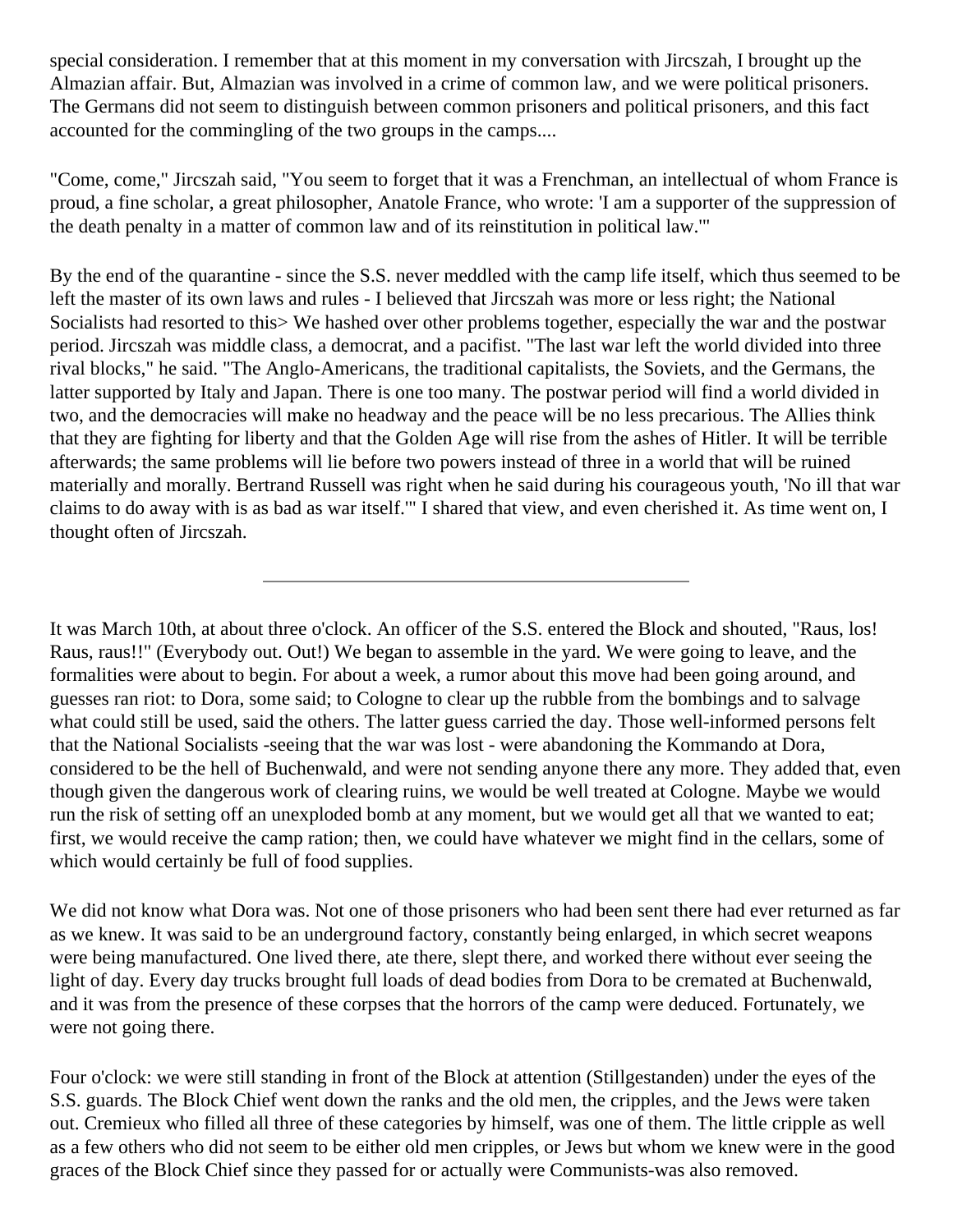Half past four: we were marched to the infirmary for a medical checkup -- "checkup" was just a figure of speech. An S.S. doctor who was smoking a huge cigar and who was flopped in an armchair conducted the examination, so to speak. We passed in front of him in a single file and, generally, he did not even bother to look up.

Five thirty: next we went to the Effectenkammer, where we were given clothing -striped trousers, jacket and coat -- and shoes (leather with wooden soles) to replace the wooden clogs which were not fit for labor.

Six thirty: we had to stand for a roll call which lasted until nine o' clock. Alter that, before we could go to bed we still had to sew our numbers on to the clothing that we had just been issued: the strips of cloth on which numbers had been stenciled had to be sewn on the left side chest on the jacket and coat, and on the right pocket of the trousers.

On March 11th reveille came at half past four and the roll-call lasted from five-thirty until six. Ah! those rollcalls! In March, in the cold whether, it rained or the wind blew, we had to stand for hours and hours being counted and re-counted! This last one was a general roll-call of all of those prisoners - regardless of the Block that they belonged to - who were destined for the transport, and it took place on the mustering ground in front of the guard tower.

At eleven o 'clock we were given our ration of soup. Then at four o 'clock there was another roll-call which lasted until six or seven; we lost track of how long it lasted.

On March 12th, we got up at the usual reveille, and the roll-call lasted from half past five until ten. Roll-call and again the roll-call. They wanted to drive us crazy. At three o' clock we left Block 48 for good, and, after a wait for some time on the grounds, we were sent to the Block where the movie theater was, where we spent the night, with the lucky ones sitting down and with the rest of us standing up.

The next morning, reveille was sounded at half past three, an hour earlier than usual. The guards led us under the tower where we waited, in the dark and in the cold, with nothing in our stomachs since the day before at eleven, to be loaded onto a train. It was sometime between seven and eight o'clock when we got into the cars.

The trip was uneventful. We had elbow room, and we talked mainly about where we were going. The train was going in a westerly direction. To Cologne, that was it. We were right! At about four o'clock, the train stopped in the middle of nowhere, at a sort of railroad switchyard, where, floundering in the mud and the snow, miserable men who were haggard and dirty, and who wore striped rags of the same kind as our new clothes, unloaded the cars, dug ditches and cleared away rubble. Men with brassards and numbers - who were well clothed and full of health -- pushed them on with threats, insults or the blows of truncheons. We were forbidden to speak to them. Passing next to them, if by chance they were out of eye and ear shot of the guards, we questioned them in as low a voice as possible: "Say, where are we?'' "At Dora, old boy, haven't you finished . . . yet?" Fernand and I looked at each other. We had only with difficulty just come to believe the optimistic rumors about Cologne. Now, we felt terribly discouraged, our shoulders sagged, and we felt the shadow of death pass over us.

### [Proceed to Chapters 3 & 4](#page-32-0)

## **Footnotes**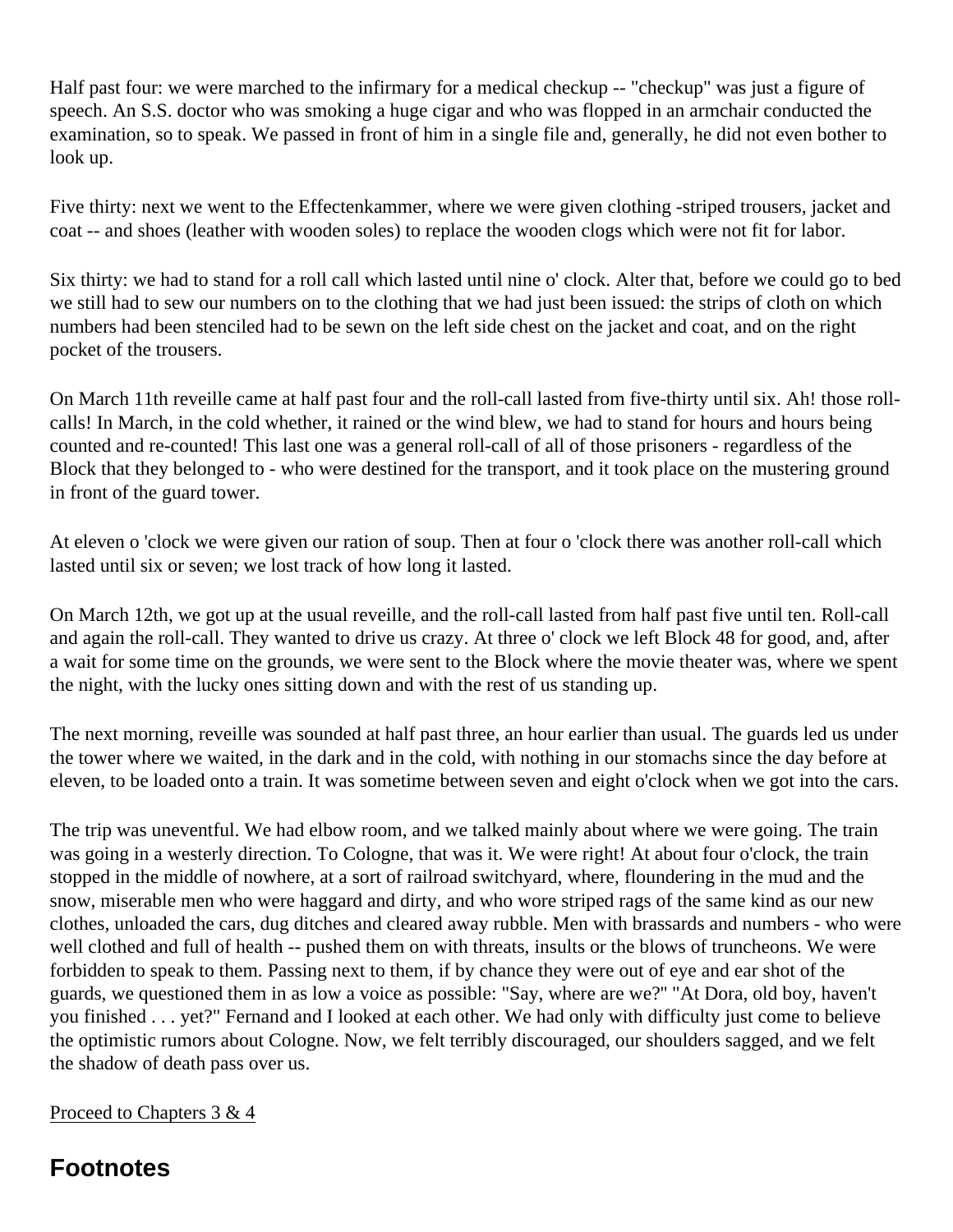1 [Leon Blum was imprisoned at Buchenwald at about the same time that Professor Rassinier was there. Several interesting references to Blum's stay at Buchenwald are found in his biography by Louise Dalby. One of them confirms the camp rumors which Professor Rassinier mentions:

Occasionally visits to Blum were restricted and letters censored, but he suffered very little while in France. His quarters at Buchenwald were reasonably comfortable, but his diet was poor and contributed greatly to his ill health. He resented most of the restrictions on his privacy, and the annoyance of being disturbed every two hours as guards thoroughly inspected his quarters. He was allowed to take a servant to care for him, he was permitted a radio by which he could occasionally get the B.B.C. although this was forbidden, and he received most of the food parcels sent him.

(Louise Elliott Dalby, Leon Blum. New York: Yoseloff, 1963 pp. 418-419.)]

2 This phrase translates: "Abandon all hope ye who enter here." Immediately after my liberation, in May 1945, when I was still in Germany on my way home, I heard a talk over the radio by a deportee - Gandrey Retty, if my memory holds -who gave this translation. This is how tall stories are born.

3 [The fact should be noted that the United States also had its concentration camps during this period. Best known, in spite of the repeated efforts of the liberal establishment to sweep all memory of the matter under the rug, are the so-called "relocation camps" where Americans of Japanese ancestry were interned during World War Two. This sordid episode, although officially justified as being necessary in the interest of national security, seems to have had as its real impetus certain racial and economic motives. Clearly, the relocation of the prosperous Japanese-American community away from the West Coast afforded numerous bargain conscious Californians, among others, the opportunity of purchasing Nisei and Issei businesses and properties at "fire sale" prices, a fact which, without doubt, was on the minds of many of those persons who applauded the prompt action of General John DeWitt. For a general discussion of these "relocation camps," see, Allan R. Bosworth America's Concentration Camps (New York: W.W. Norton, 1967). Not so well known are the numerous concentration camps that were spread across the United States from the Carolinas to the Dakotas where German and Italian nationals many of whom had been long time residents of the U.S. were incarcerated. Following the outbreak of formal hostilities in December 1941, these German and Italian nationals were declared to be "enemy aliens", were rounded-up by the American version of the Gestapo, i.e., the Federal Bureau of Investigation, and were confined behind barbed wire for the duration of the war.]

[Author Bio](#page-0-0) | [Introduction](#page-0-0) | [1 & 2](#page-9-0) | [3 & 4](#page-32-0) | [5 & 6](#page-55-0) | [7 & 8](#page-67-0) | [9 & 10](#page-83-0) | [11](#page-104-0) | [12](#page-130-0) | [13](#page-139-0) | [14](#page-176-0) | [Conclusions & Afterword](#page-234-0)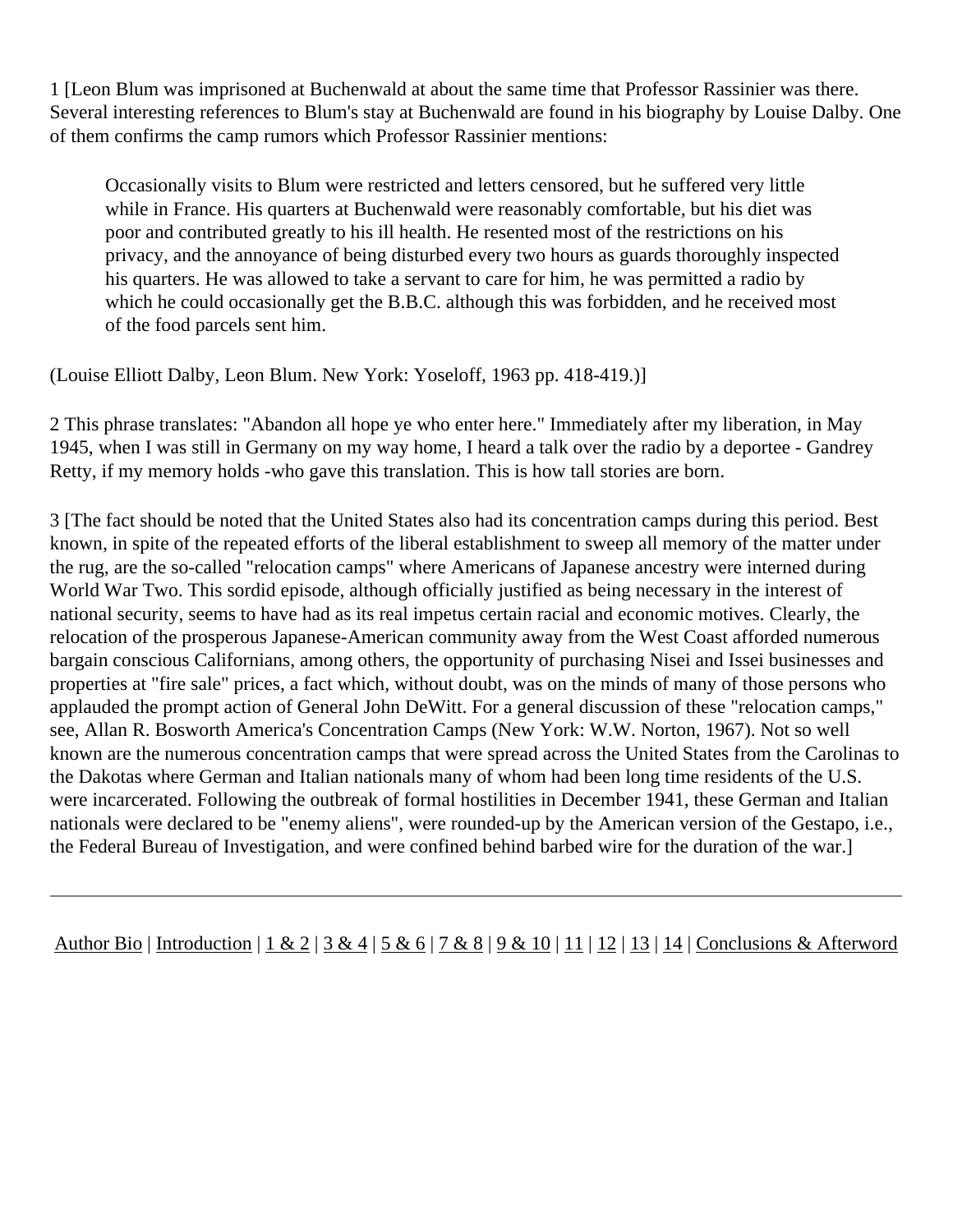### **Debunking the Genocide Myth**

Chapters 3 & 4

## <span id="page-32-0"></span>**Chapter Three: The Circles of Hell**

On June 30, 1937, Buchenwald was only what its name means, a forest of beech trees, a place perched on a foot hill of the Harz mountains, five and a half miles from Weimar. One reached it by a stony, winding path. One day some men came by car to the foot of the hill. They climbed to the top on foot, as though it were an excursion. They carefully inspected the area. One of them pointed out a clearing; then they returned after having had a good luncheon at Weimar. "Unser Führer wird zufrieden werden," they said. (Our Fuhrer will be pleased).

Sometime later others came. They were chained together by fives, one to the other and constituted a detachment of a hundred men, surrounded by about twenty S.S., guns in hand. There was no more room in the German prisons. They climbed up the path as best they could, sworn at and kicked. When they reached the top exhausted, they were put to work without any delay. A group of fifty put up tents for the S.S., while the other group put in place a circle of barbed wire, three Strands high and about a hundred circle of barbed wire, three strands high and about a hundred yards in diameter. The first day that was all that could be done. They ate a meagre meal in a hurry and almost without stopping work and, very late in the evening, they went to sleep right on the ground, wrapped in thin coverings. The next day, the first group of fifty unloaded all day long construction materials and sections of wooden barracks which heavy tractors managed to bring about half way up the hill; they carried this material the rest of the way up on their back s and placed it inside the barbed wire. The second group cut down trees to clear the area. They did not eat that day because they had started off in the first place with food for one day only. But, they slept better that night in the shelter of the branches and among the piles of boards.

Beginning with the third day, sections of barracks began to arrive at a faster rate and began to pile up half way up the hill. There were also a kitchen outfit, quantities of striped clothing. some tools, and some supplies. The S.S stated in their daily report that with one hundred men they could not keep up with material delivered Others were sent them. The rations then were insufficient. At the end of the week, some fifty S.S. struggled with about a thousand prisoners who they did not know where to put at night, who they could barely feed and who overwhelmed their ability to supervise. The prisoners were made up into several groups or Kommandos, each detailed to a particular job: the kitchen for the S.S., the orderlies for their camp, the kitchen of the prisoners, the construction of the barracks, the transport of material, the administration accounting. All of these operations were called .SS Kueche, Haeftlingskueche, Barrakenkommando Bauleitung, Arbeitsstatstik, etc., and on paper, in reports, it looked like a simple and methodical organization. But it was in fact, a complete mess, a horrible swarming of men, who went through the motion of eating, who worked haphazardly, and who barely slept covered in a jumble of branches and boards. Since it was easier to keep them under surveillance when they were working than when they were sleeping, the days were twelve, fourteen or sixteen hours long. Since there were not enough guards, they were forced to select a complement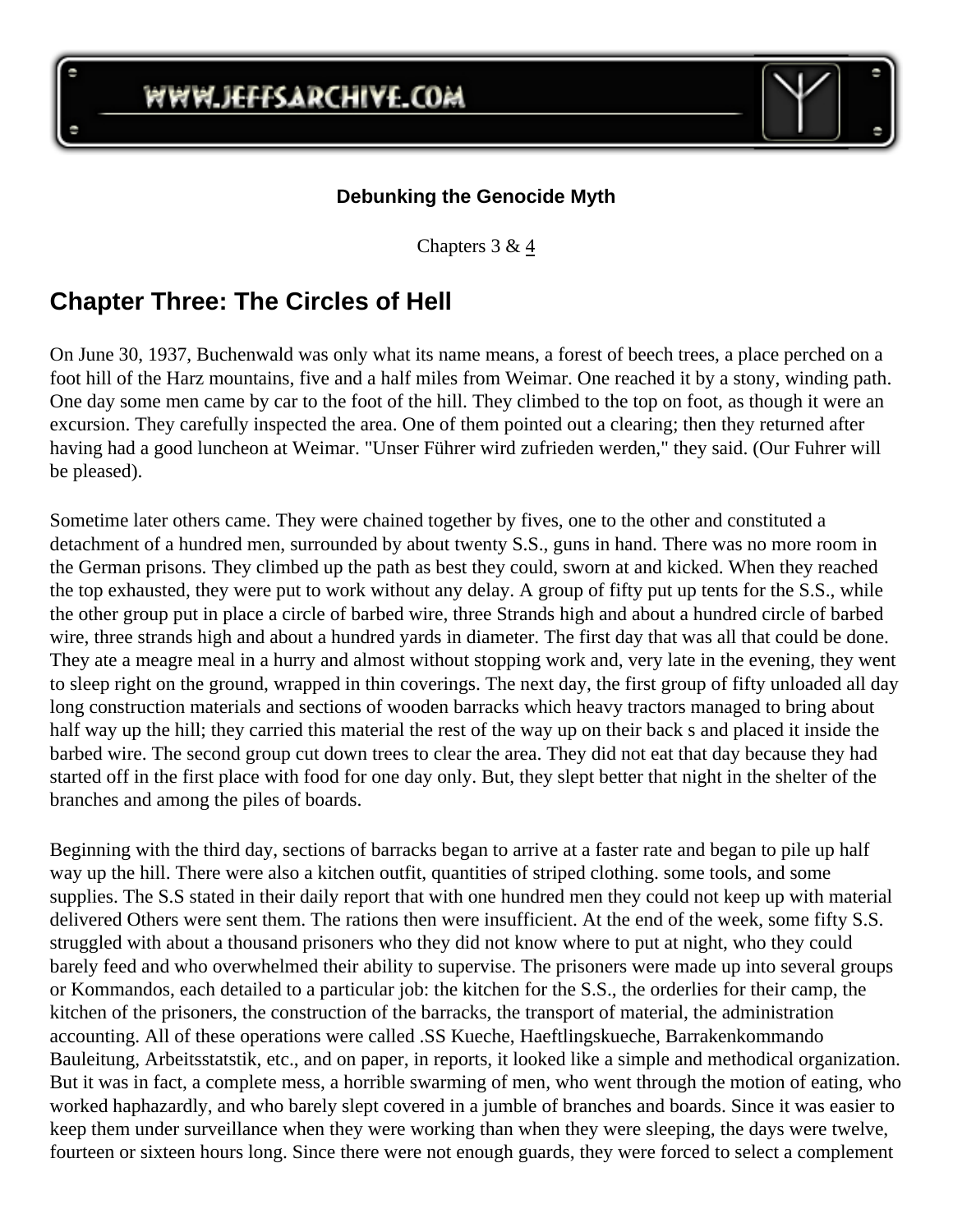of trustees out of the whole lot of the prisoners on appearances alone, who, since they had uneasy consciences, created a reign of terror by way of excusing and justifying themselves. Blows rained, not just insults and threats.

The bad treatment, the poor and insufficient food, superhuman work, the lack of medicines, and the pneumonia created conditions that caused this gang of men to die at an alarming rate, endangering the general health. The S.S. had to think of another way to get rid of the bodies other than by burial which took too much time and which was too often repeated: so they had turned to cremation, a procedure that was much faster and in conformity with Germanic traditions. Another Kommando, in its turn, became indispensable, the Totenkommando, and the construction of a crematorium was put on the list of "urgent" work to be done. Thus it happened that a place was built for men to die in, before the place was built for them to live in. Everything is linked together: evil attracts evil, and when one is caught in the mesh of evil forces ....

Moreover, the camp was not conceived in the minds of the National-Socialist authorities to be just a camp, but a community working under supervision for the building of the Third Reich, just like the other individuals of the German community who remained in relative liberty. As a consequence, after the crematorium came the factory, the Guzlow. So it is seen that the order of precedence for all the installations was determined first by the need to keep everything well under guard, second by hygienic requirements, and third by the demands of work that constituted the raison d'etre for the camp. Everything was subordinate to the collective interest which trampled down and crushed the individual.

Buchenwald was thus, during the period of the first installations, a Straflager (punishment camp) where only those considered incorrigible in other prisons were sent. Then, from the moment that the factory, the Guzlow, was ready to go, an Arbeitslager (labor camp) with Strafkommandos. Finally, it was transformed into a Konzentrationslager (concentration camp) which is what it was when we knew it, a camp equipped with all the amenities of a small city, where everyone was sent without discrimination. Around the central camp there were satellite camps, which it kept supplied with human material. All the camps went through these three stages successively. Unfortunately, with the war breaking out, prisoners from all places, of all kinds, in for all kinds of reasons. and under all kinds of disciplinary punishment, were haphazardly, because of the disorder of the circumstances, and indiscriminately sent to a Straflager, an Arbeitslager, or a The result was a frightening mixture of all kinds of humanity which resembled, under the sign of the truncheon, a gigantic basket of crabs, over which National-Socialism, so sure of itself and so methodical in its operations, but overwhelmed on all sides by events which were beginning to master it. threw an immense Noah's mantel.

Dora was born under the sponsorship of Buchenwald and in the same way. It grew and prospered following the same process.

In 1903, German engineers and chemists had discovered that the stone of the Harz mountains in that area was rich in ammonia. Since no private company was willing to risk capital in its extraction, the Government undertook it. Germany did not possess as did her neighbors, colonies that were able to put at her disposal men from Cayenne or Noumea. Because of this fact together with the fact that she was obliged to keep her convicts inside the country, they were imprisoned in certain places where they were used for especially disagreeable labor. As a consequence, a convict prison, like all convict prisons in the world except for a few minor differences, was created at Dora. In 1910, for reasons unknown, but most likely because the yield of ammonia was much smaller than was anticipated, quarrying the stone was stopped. It was resumed during the war of 1914-1918 as a sort of punitive camp for prisoners of war at a time when Germany was already beginning to think of going underground to escape some of the devastation of bombing. Again the operation was interrupted by the Armistice. Between the two wars, Dora was completely forgotten: wild tangled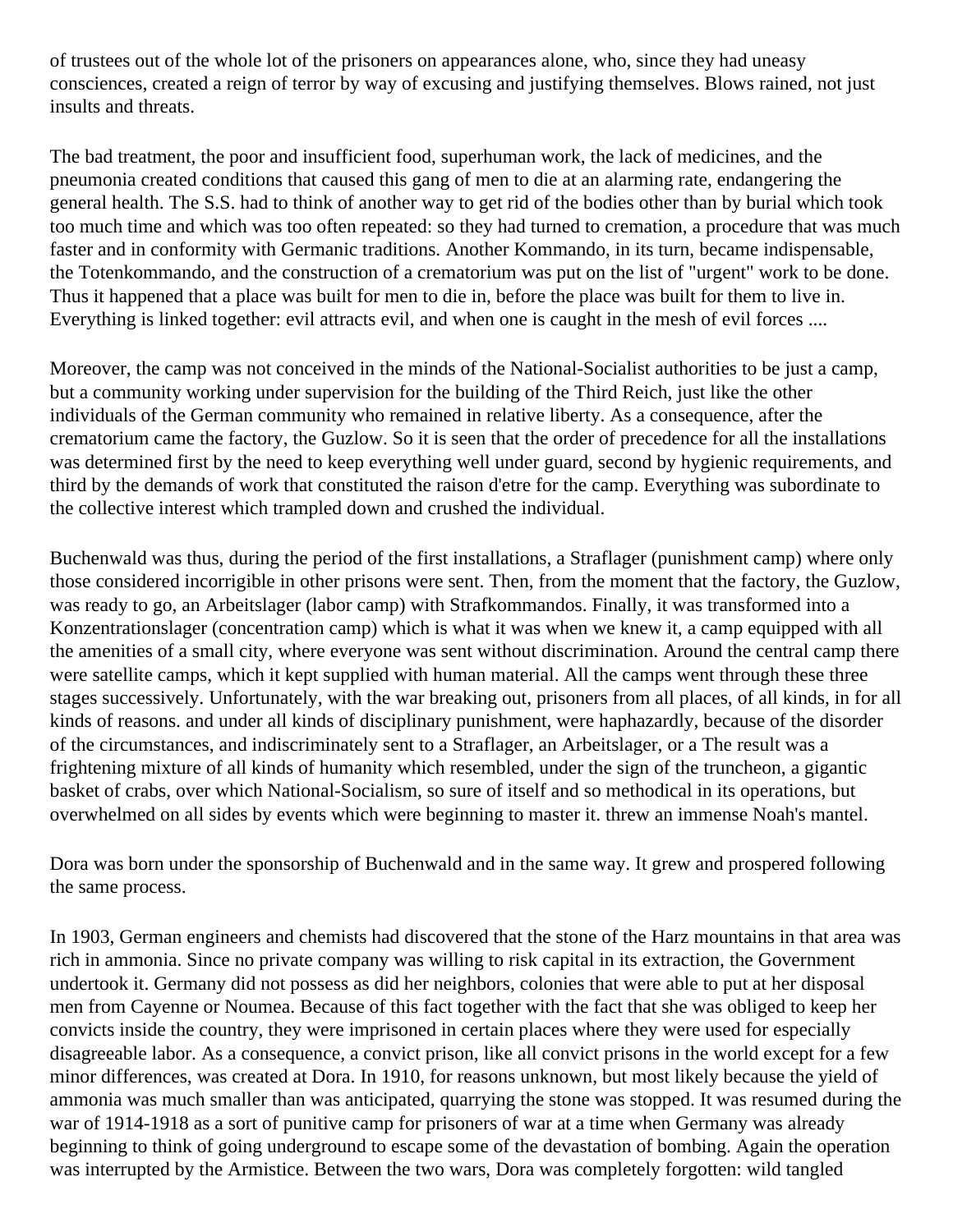growth masked the entrance to the excavations and, all around, vast fields of sugar-beets were cultivated to supply the sugar refinery at Nordhausen three and a half miles away.

It was into these beet fields that on September 1, 1943, Buchenwald disgorged a first well escorted Kommando of two hundred men. Germany, again feeling the need to go underground or at least to put her war industries underground, had taken up the project of 1915 again. Construction of the S.S. camp and of the crematorium was begun, underground the factory was set up, and the kitchens, showers, the Arbeitsstatistik, the Revier, or infirmary, were built, last of all. So long as the underground work existed, the S.S. delayed as long as possible, putting off always a little longer. the unprofitable work of constructing Blocks for the prisoners, preferring instead to dig the gallery of the tunnel farther in, and to make it possible to get as many factories as possible under protection from the ever increasing threats from the open sky.

When we arrived at Dora, the camp was still in the Straflager stage. We made an Arbeitslager out of it. When we left it with its 170 Blocks, its infirmary, its theater, its brothel, and with all its installations in place and its tunnel completed, it was on the point of becoming a Konzentrationslager. Already, at the other end of the double tunnel, there was another camp, Ellrich, its offspring, and which was itself in the Straflager stage. There could be no break in the descending curve of human misery.

But, the English and Americans and the Russians had decided otherwise, and, on April 11, 1945, they came to free us. Since then, the penitentiary system of East Germany has been in the hands of the Russians who haven't changed things a fraction. Tomorrow, it will be in the hands of ... who knows? Since there must be no gap in history.

A concentration camp, when it is completely set up, is a regular city which is isolated from the outside world which conceived it, which is surrounded by fences of electrified barbed wire, and which is guarded with special guards every fifty yards on platforms, armed to the teeth. To make the screen between the two even more dense, an S.S. garrison bordered the camp and at a distance of three or four miles all around sentinels were encamped. Thus, anyone trying to escape would have a certain number of obstacles to overcome, or perhaps it would be better to say that any attempt would be doomed to failure. This isolated city had its own laws and its own particular social phenomena. Any ideas born there, individually or collectively, were stopped at the barbed wire and remained unsuspected by the rest of the world. By the same token, almost everything that took place in the outer world, was unknown on the inside, any penetration being made almost impossible by that screen(1). Newspapers came in; but, they were carefully selected and said nothing but those things that had been especially printed for the inmates in the concentration camp. It did happen in wartime that the "news" for the concentration camp inmates was the same as that which the Germans were supposed to take as gospel, and that is why the but those things that had been especially printed for the inmates in the concentration camp. It did happen in wartime that the "news"for the concentration camp inmates was the same as that which the Germans were supposed to take as gospel,and that is why the newspapers were the same for both, but it was pure chance. Use of the radio was punishable. It follows that camp life, organized on other moral and sociological principles, had quite a different orientation from that of normal life. As a consequence, it revealed aspects that could not be judged by standards common to mankind in general. But, it was a city, and a human city.

Inside -- or on the outside, but near by -- a factory was the reason for its existence and its means of existence: at Buchenwald, the Guzlow; at Dora, the Tunnel. The factory was the keystone of the entire edifice, and its needs, which had to be satisfied, were the iron laws. The camp was made for the factory, and not the factory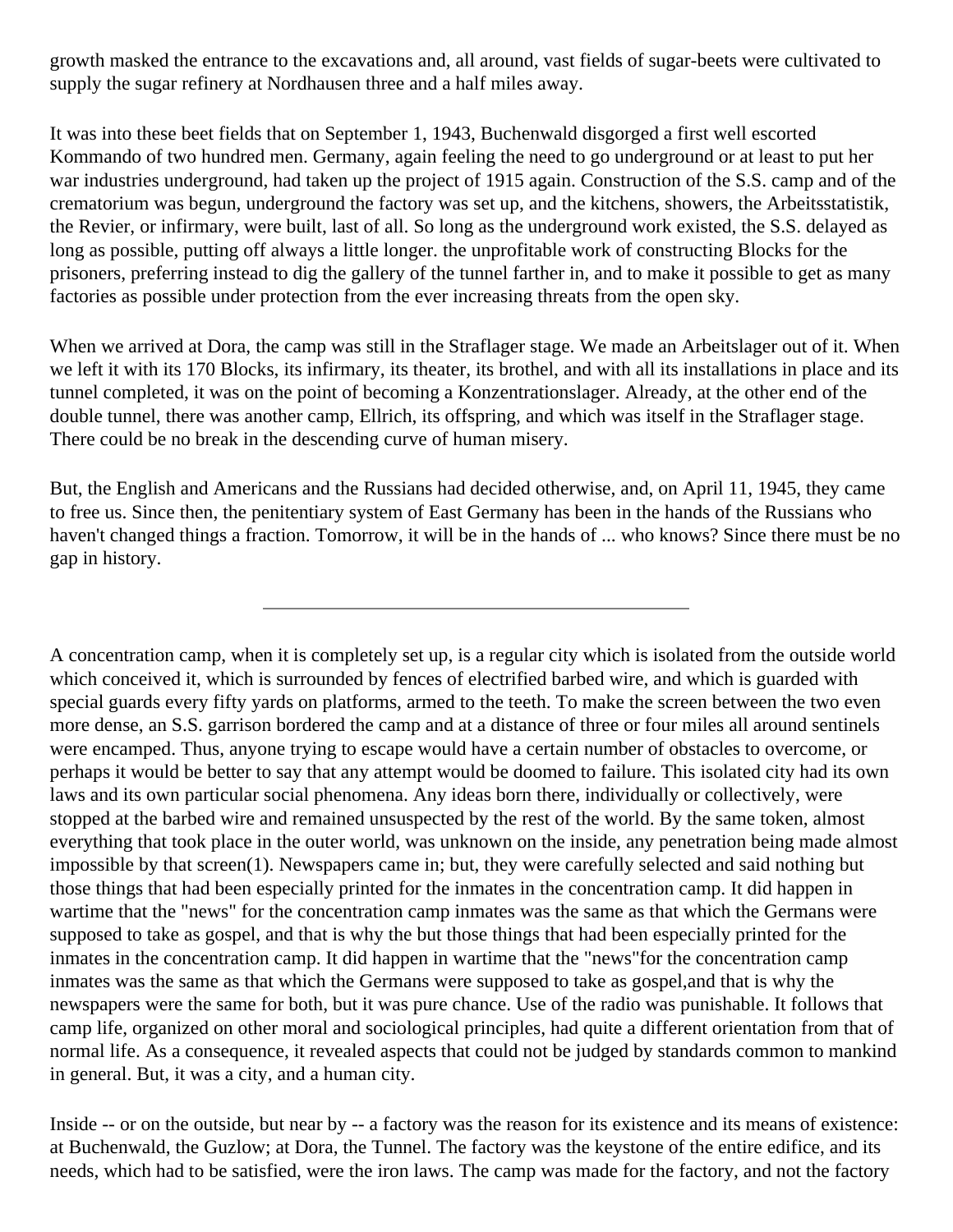to keep the camp busy.

The most important department of the camp was the Arbeitsstatistik, which kept a strict accounting of the entire population, and kept track of each man day after day in his work. At the Arbeitsstatistik the personnel could tell you at any moment whatsoever of the day what each prisoner was doing and where he could be found. This department, like all the others, too, was entrusted to prisoner trustees and kept busy a considerable and privileged number of them.

Then came the Politische-Abteilung, which kept track of the political aspects of the camp and which was able to give for any prisoner any information wanted about his previous life, his moral conduct, the reasons for his arrest... It was the department of anthropometry of the camp, its Sicherheitsdienst (security police), and employed only those prisoners in whom the S.S. had confidence. Once again the privileged.

Then the Verwaltung, or the general administration, which kept track of everything that came into the camp: food, material, clothing, etc.... It was the quartermaster of the camp. Those prisoners employed in office work always occupied a privileged position.

These three big departments ran the camp. They had at their head a Kapo who ran them under the supervision of a noncommissioned officer of the S.S., or Rapportfuehrer. There was a Rapportfuehrer for all the key services, and each one of them reported every evening to the Rapportfuehrer-general of the camp. who was an officer, generally an Oberleutnant. This Rapportfuehrer-general communicated with the prison camp through the intermediary of his subordinates and of the Lageraeltester, or the doyen of the prisoners, who was responsible in general for the camp and who answered for its smooth running even with his life.

Similarly, the departments of the second level: the Sanitatsdienst, or health service, which included doctors, male nurses disinfection, infirmary and crematorium services; the Lagerschutzpolizei, or camp police; the Feuerwerk, or fire protection; the Bunker, or jail for those prisoners caught breaking the rules of the camp; the Kino-Theater, or movie, and the brothel, or Pouf.

There were also the Kueche, or kitchen; the Effektenkammer, or clothing store, which was attached to the Verwaltung; the Haeftlingskantine, or canteen, which supplied the prisoners with extra food and drinks in exchange for the coin of the realm, the Bank, where the special money good only in the camp was issued .

And, now to describe the mass of workers... They were divided up into Blocks constructed on the same plan as that of Buchenwald 48, but of wood, and with only one floor. They lived there only at night. They returned there at night after roll call at about nine o'clock, and they left every morning before dawn, at half past four. They were supervised by the Block Chiefs who were surrounded by their Schreiber, Friseur, Stubendienst, who were veritable satraps. The Block Chief governed life in the Block through the supervision of an S.S. soldier, or Blockfuehrer, who reported to the Rapportfuehrer-general. The Blockfuehrer were only rarely seen; generally they confined themselves to one friendly visit with the Block Chief during the day, that is, when the prisoners were away, so that it was the latter who was in effect the only authority, and practically all of his exactions were without appeal.

During the day, that is, during the period of actual work, the prisoners were caught in the meshes of another group of prisoner trustees and camp officials. Every morning those who worked only during the day were divided up among Kommandos, each with a Kapo for chief, assisted by one, two or several foremen or Vorarbeiter. Each day, beginning at four thirty, the Kapos and the Vorarbeiter were at the mustering grounds,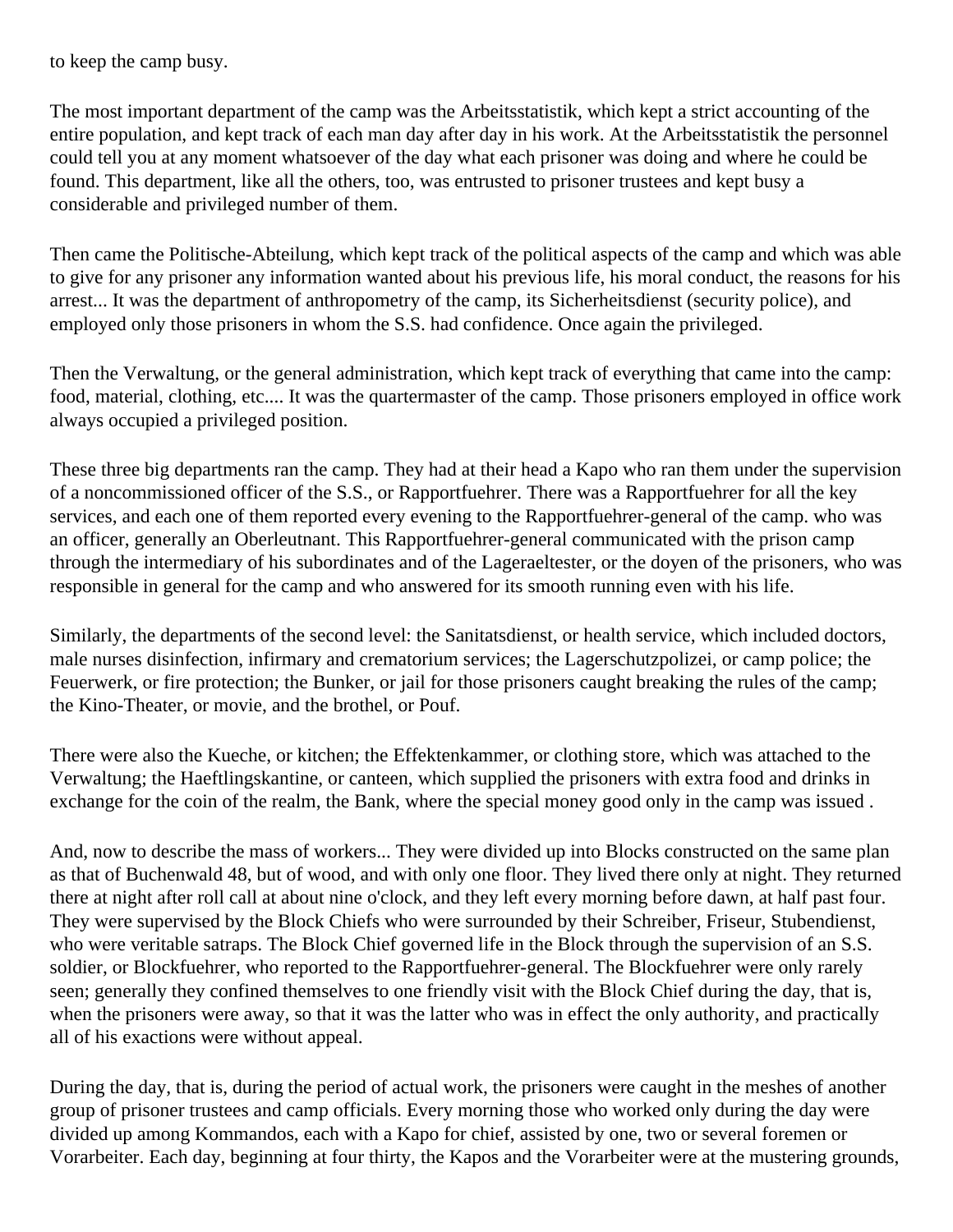in a designated place -- always the same, and formed their respective Kommandos which they conducted in marching time to the place where they were to work. There a Meister or a civilian supervisor informed them of the job that they were to have their men get done during the day. The Kommandos which were used by the factory did two twelve hour shifts rather than the usual three eight hour shifts. They were divided into two teams or Schicht: There was the Tageschicht which came before the Kapos and Vorarbeiter at nine o'clock in the morning, and the Nachtschicht at nine o'clock in the evening. The two Schicht alternated one week of day labor and one week of night labor.

That was the Buchenwald which we knew. Life was bearable there for the prisoners who definitely were assigned to the camp; it was a little harder for those who were destined to stay there only for the quarantine period. It must have been the same in all of the camps. Unhappily, when mass deportations of foreigners into Germany were taking place, few camps were ready, aside from Buchenwald, Dachau, and Auschwitz. Consequently, almost all of the deportees knew the camps only during their construction, as Straflager, and Arbeitslager. but not Konzentrationslager. Unhappily, too, even in camps that were ready, all responsibilities were given to German prisoners at first, to facilitate relations between the Haeftling people and those of the Fuehrung, and to the survivors of the Straflagers and the Arbeitslagers afterward, who could not imagine the Konzett, as they called it, without the horrors that they had themselves suffered there. This latter group constituted a much greater obstacle to any humanizing of the camps than did the S.S. The "Do not do unto others what you do not want others to do unto you" is a concept of another world, which had no meaning in the concentration camp. "Do unto others what has been done to you" was the motto of all the Kapos, who had spent years and years in Straflagers and Arbeitslagers, and in whose minds the horrors that they had lived through had created a tradition, which, by an understandable distortion, they felt obliged to perpetuate. If by chance the S.S. forgot to mistreat us, these prisoners took care to make up for the slip.

The population of the camp, its social composition, and its origins were also elements that were dehumanizing. I have already remarked that National-Socialism drew no distinctions between political crime and common crime, and that consequently, there was in Germany no distinction between the civil and the political regime. As in the prisons of most civilized nations, there was something of everything in the camps - of everything and something else besides. All of the prisoners, whatever social or criminal element they came from, lived together, under the same regulations. The only thing that distinguished them was the colored triangle on their prison clothing which was the insignia of their> Red was reserved for political crimes. For common crimes, there was a green triangle; it was plain for Verbrecher, or petty crimes; it was embellished with an "S" for Schwerverbrecher, or serious crimes, and a "K" for Kriegsverbrecher, or war crimes. Thus, a gradation was made from common crimes, such as a simple theft, to murder and to the theft of supplies or armaments .

Between these two extremes, there was a whole series of intermediary crimes: the black triangle (professionally unemployed); the pink triangle (pederasts and homosexuals); the yellow triangle reversed over a red one so as to form a star (Jews); purple triangle (conscientious objectors) (2). In addition, those who had done a certain term in prison, and then, following their release, were incarcerated again for committing new crimes wore instead of the triangle a black circle on white background with a large "Z" in the center, which stood for those freed from the Zuchthaus or prison. And, finally, those who wore a red triangle with the point up had committed minor crimes in the army and had been sentenced by a court-martial.

To these were added a few special ones: the red triangle with a transverse bar for those sent to the Konzett for the second or third time; three black dots on a yellow and white brassard for the blind; the Wifo, the same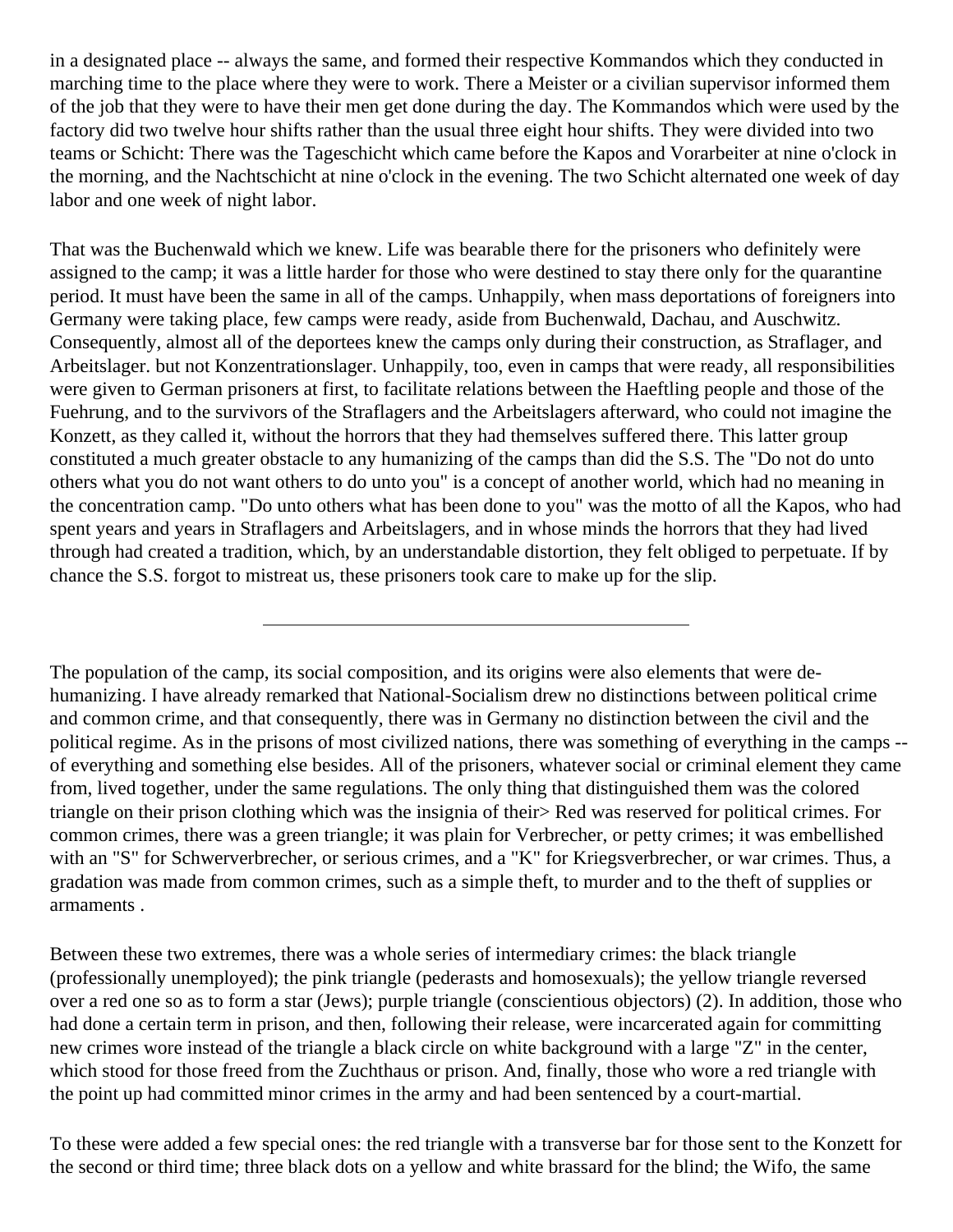circle as for the Zuchthaus people with the "Z" replaced by a "W." These latter had originally been volunteer workers. They had been employed by the Wifo firm which had been the first to try to achieve the Vergeltungsfeurer the famous V1 and V2 rockets. One fine day, and for no apparent reason, they got the striped clothes and were put into concentration camps. The secret of the V1 and V2 having gone through the trial period and into the intensive production stage was not to be freely circulated, even among the German people. In other words, they were interned for reasons of State security. The Wifo were the most unfortunate ; people in the camp: they continued to be paid their salary, half of which was paid them in the camp itself, the rest being sent to their families. They had the right to keep their hair and to write whenever they wanted to, on condition that they said nothing about what had happened to them; and since they were the best off, they introduced the black market into the camp and raised the exchange (3).

As far as the population was concerned, the concentration camps were regular towers of Babel in which personalities clashed because of differences of origin, of their sentences, and previous social standing. The common law offenders hated the political criminals whom they didn't understand, and the latter returned the feeling. The intellectuals looked down on the manual laborers, and the latter rejoiced to see the former "working at last." The Russians wrapped the whole of the West in the same icy contempt. The Poles and the Czechs couldn't stand the French, because of Munich, etc... On the nationality level, there were enmities between Slavs and Germanic people, between the Germans and the Italians, between the Dutch and the Belgians, or between the Dutch and the Germans. The French, who came last and began to receive the most magnificent parcels of food, were looked down on by everybody except the Belgians, who were pleasant, frank, and good. France was regarded as a land of milk and honey, and her inhabitants as sybaritic degenerates, who were incapable of work, who ate well, and who were occupied only with making love. To these sentiments the Spaniards added the concentration camps of Daladier. I remember having been accosted in Block 24 at Dora by a vigorous: "Ah! The French; now you know what a Lager means. No harm, it'll teach you!"

It was one of the three Spaniards (there were 26 in all at Dora) who had been interned at Gurs in 1938, enrolled in labor companies in 1939, and sent to Buchenwald after Rethel. The three maintained that the only difference between the French and the German camps was the work; all other things, treatment, food, being just about the same. In fact they added that the French camps were dirtier.

Oh, Jircszah !

The S.S. guards lived in a parallel camp. In general, they were a company. At first, this company was a training unit for young recruits, and only Germans were in it. Later on, the S.S. became more international in composition: Italians, Poles. Czechs. Bulgarians, Rumanians, Greeks, among others filled the ranks (4). The necessities of war had compelled the Germans to send the young recruits to the front, often with limited military instruction, or even without any special preparation, and the young were replaced by the old, those who had already served in the war of 1914-1918, on whom National Socialism had made scarcely any imprint. They were less hard. In the last two years of the war, when there were not enough S.S., the rejects from the Wehrmacht and the Luftwaffe, who couldn't be used for anything else, were assigned as guards to the camps.

All the services of the camp had their parallel in the S.S. camp where everything was centralized, and from which daily or weekly reports were sent directly to Himmler's offices in Berlin. The S.S. camp was, therefore, the administrator of the other. When the camps were just beginning during the Straflager period,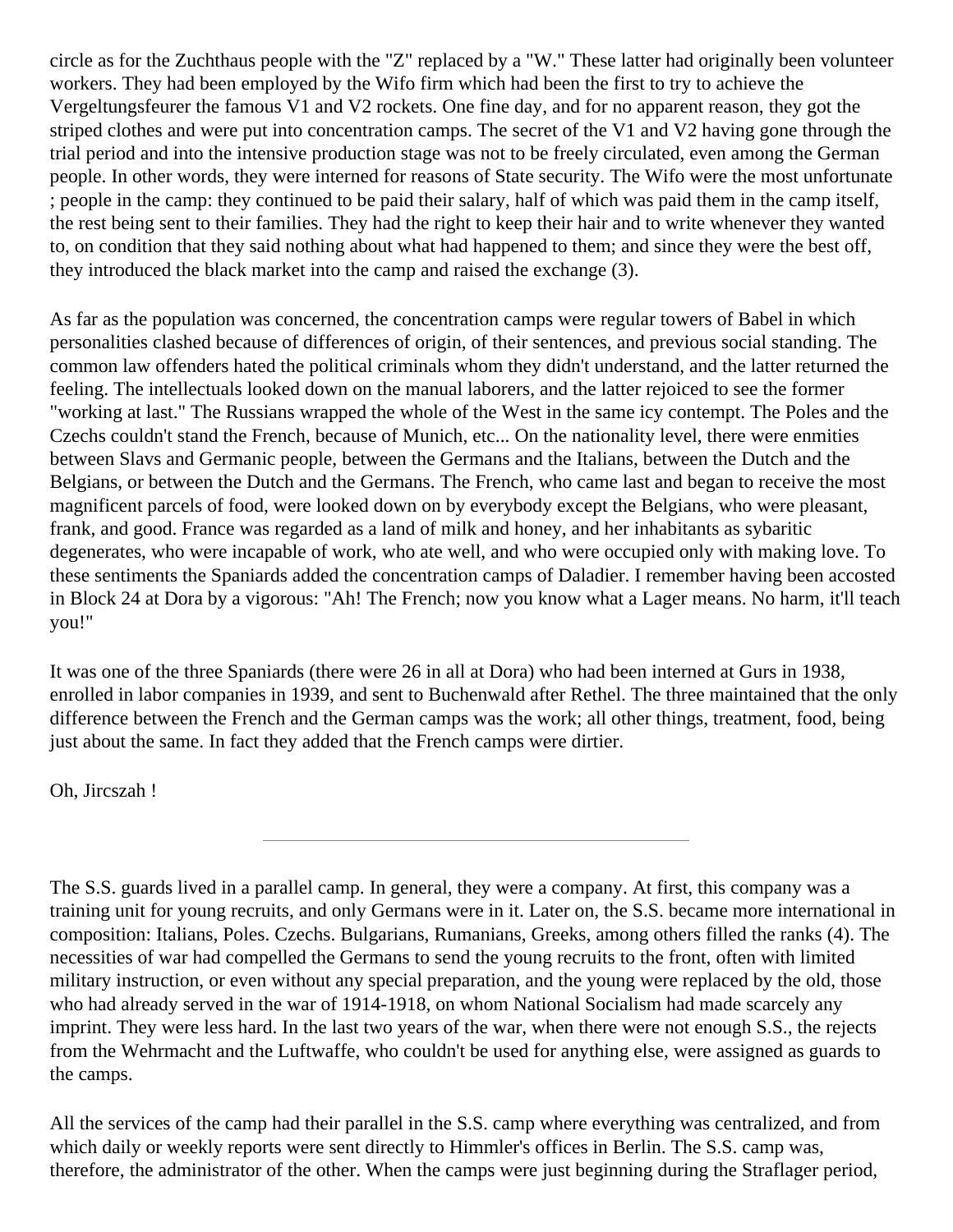they were administered directly: afterwards, and as soon as possible, the S.S. carried on the camp administration only through the prisoners themselves as intermediaries. One would think that this arrangement was used out of sadism and, after the war was over, that is what was said. But, it was really out of the necessity to economize personnel that the system was used, and for that reason, in all prisons in all countries, the same situation holds. The S.S. itself only administrated the camp when it was impossible for them to do otherwise. We knew what self-government by the prisoners in the camps was. All of the old hands who have experienced both systems are unanimous in recognizing that the former was in principle the better and the more humane, and that if it was not in tact, it was because wartime circumstances and the pressure of events did not permit it. I believe it; it is better to deal with God than with the saints.

So the S.S.guarded the perimeter of the camp, and it can be said that we hardly ever saw them inside the camp, except when they simply went through to take the salute of the prisoners, the famous "Muetzen ab". They were helped in their guard duty by a company of marvelously trained dogs, always ready to bite and capable of hunting out an escaped prisoner tens of miles away. Every morning, the Kommandos that were to work outside the camp, often they traveled three or four miles on foot -- when they had to go farther, they used trucks or trains -- were accompanied, according to their importance, by two or four S.S., guns in hand, each with a muzzled dog on a leash. This special guard, which complemented the surveillance of the Kapos, just kept watch from afar, and did not intervene in supervision of the prisoners unless a show of force was called for.

In the evening, at the roll-call by Block, when everyone was there, at a whistle, all the Blockfuehrer turned toward the Block for which they were responsible, counted those present, and then went back to report. During this operation non-coms went around the Blocks to enforce silence and attention. The Kapos, Block Chiefs, and Lagerschutz (5) greatly helped them in making this task easy. From time to time an S.S. man stood out from the others for his brutality, but it was rare; and in no case was he ever more inhuman than the prisoner trustees who filled the positions that are mentioned in the preceding sentence .

The problem of the Haeftlingsfuehrung dominated the life of the concentration camps, and the way it was handled determined their evolution in so far as the welfare of the common prisoners was concerned.

At the inception of every camp there was no Haeftlingsfuehrung (6) ; there just the convoy of prisoners which arrived out in the open, guarded by the S.S. who themselves assumed all responsibility, directly and in detail. And that's the way it remained until the second, third, or fourth convoy arrived. The direct supervision of the S.S. could last six weeks, two months, six months, a year. But, as soon as a camp grew to a certain size, since the number of S.S. personnel could not be indefinitely expanded, they were obliged to take from among the prisoners the additional manpower necessary to keep watch over the mass of prisoners. One has to have experienced concentration camp life and have assimilated their history really to understand this phenomenon and the form it took in practice.

When the camps were originated in 1933, the German state of mind was such that opponents of National Socialism were considered the worst of brigands. With this attitude in the popular mind, the new masters easily succeeded in indoctrinating the masses to accept the idea that there were no crimes or offenses against common rights or political rights but only and simply crimes and offenses. As a result, the distinction between the two became unclear and in many instances it took very little to make the second, to all appearances more odious than the first in the eyes of a youthful fanatic, enrolled in the S.S. and entrusted with carrying out the project! Now put yourself in the place of the fifty S.S. soldiers at Buchenwald, on the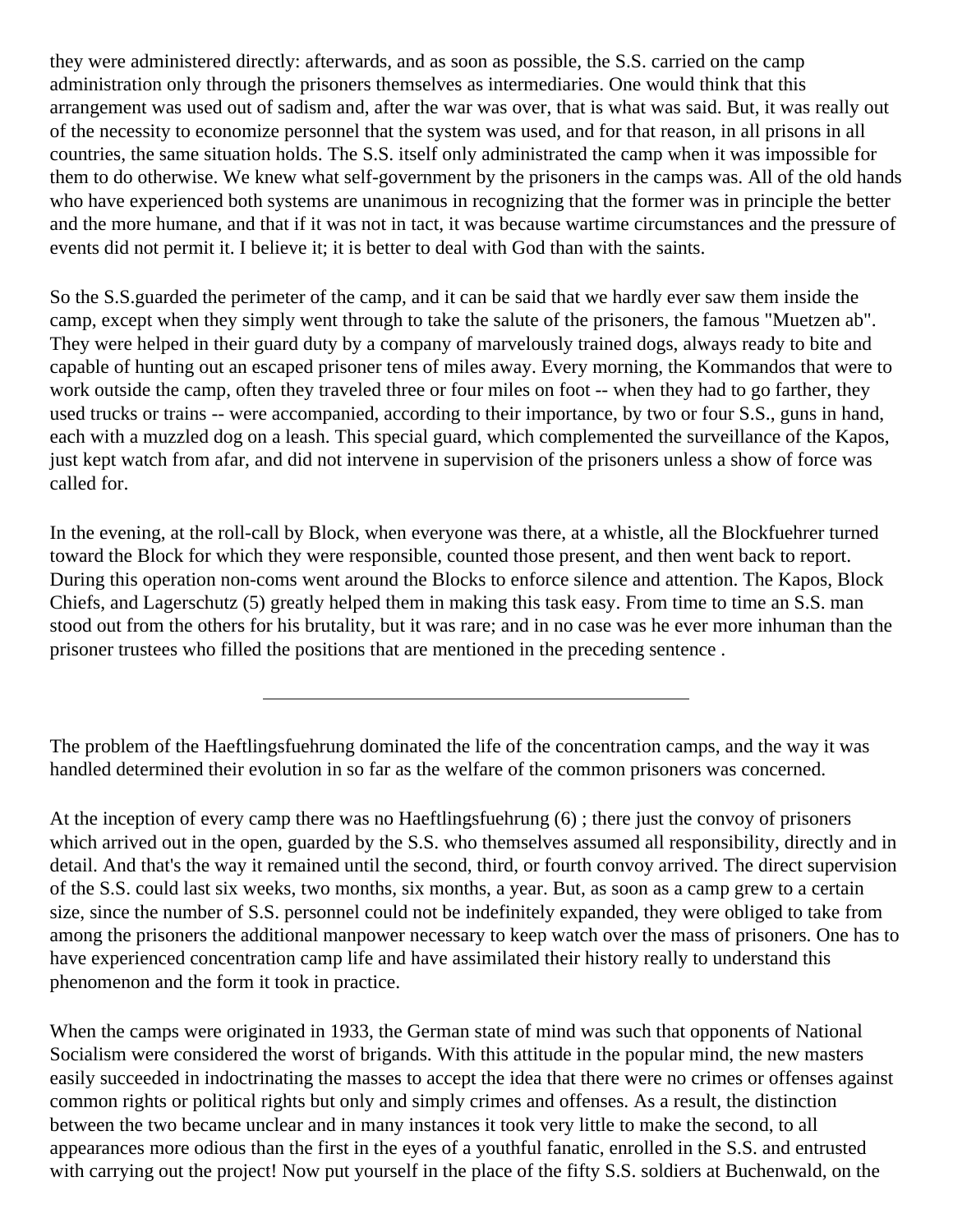day when, deluged by a thousand prisoners and a huge mass of materiel they had to select the first trustees from among their prisoners, and appoint the first Lageraeltester. Between a Thaelmann or a Breitscheid, whose recalcitrance was especially brought to their attention, and the first criminal they came across who had murdered his mother-in-law or raped his sister, but who was just as dull and docile as you please, they did not hesitate; they chose the second. He, in his turn, appointed the Kapos and the Blockaeltesters, and naturally he picked them from his kind of people, that is, from the common criminal, the "greens."

It was only after the camps had developed up to a certain point that they became real ethnographic and industrial centers, and that men of some moral and intellectual caliber were really needed to give efficacious assistance to the S.S.-Fuehrung. The latter perceived that the common criminals were the dregs of the population, in the camp as elsewhere, and that they were quite beneath what was required of them. Then the S.S. turned for help to the political criminals. One day a "green" Lageraeltester had to be replaced by a "red," who at once began to get rid of the "greens" in all positions, in favor of the "reds." And so arose the struggle which rapidly became a permanent one between the "greens" and the "reds. '' And, that explains why old camps like Buchenwald and Dachau were in the hands of the Politicals when we were there (7) while the newer ones, still at the Straflager or Arbeitslager stage except for miraculous variations, were always in the hands of the "greens."

An attempt has been made to claim that the struggle between the "greens" and the "reds", which only very late in the day extended beyond the German contingent in the camps, was the result of a coordinated effort on the part of the second against the first: this assertion is incorrect. The politicals, distrusting each other, not knowing where to turn, had only very vague and tenuous solidarity among themselves. But. on the side of the "greens." it was quite different: they formed a compact block, firmly held together by that instinctive confidence which always exists among criminals recidivists and convicts. The triumph of the "reds" was due only to chance, to the incompetence of the "greens." and to the discernment of the S.S.

It was also said that the political -- and especially the German political -- had organized revolutionary committees, had held meetings in the camps, had stocked arms, and had secret correspondents on the outside. This is pure legend. It is possible that some happy concurrence of circumstances made it possible, on occasion, for an individual to write to the outside, or to another prisoner in another camp, under the nose of the S.S.-Fuehrung. Or, someone who was released from a camp might carry, with great precaution, news from a prisoner to his family or a political friend; maybe someone who had just arrived might do the same thing in reverse. In fact, a transport of prisoners sometimes became a means of communication from one camp to another. But it was extremely rare, at least during the war, for a prisoner to be discharged from a camp and, as for the transports, no one in the camp, not even most of the S.S., knew what their destination was to be before they got there. Generally one only learned that a transport had taken place several weeks or months after its departure, and that it had arrived at Dora or Ellrich, through the sick, who sometimes came back from them. More often, this information was learned through the dead, who were returned to the camp to be cremated, and on whose chests their numbers and places of origin could be seen. But to say that these communications were premeditated, organized, and carried through, is pure fantasy. As for the stocking of arms: in the final days of Buchenwald, thanks to the chaos, some of the prisoners were able to filch pieces of guns, and even whole weapons from the manufacturing that was going on, but to state that such activity was a systematic practice is ridiculous. And, as for the revolutionary committees, and the meetings held: I had a good laugh, when, after the liberation, I heard of a committee for French interests at Buchenwald being talked about. Three or four vociferous Communists, including Marcel Paul (8) and the famous Colonel Manhes who had managed to escape from the evacuation transports, evoked this committee in the vacuum between the departure of the S.S. and the arrival of the Americans. They succeeded in making others believe that this committee had long been organized (9), but the existence of this committee is a pure invention and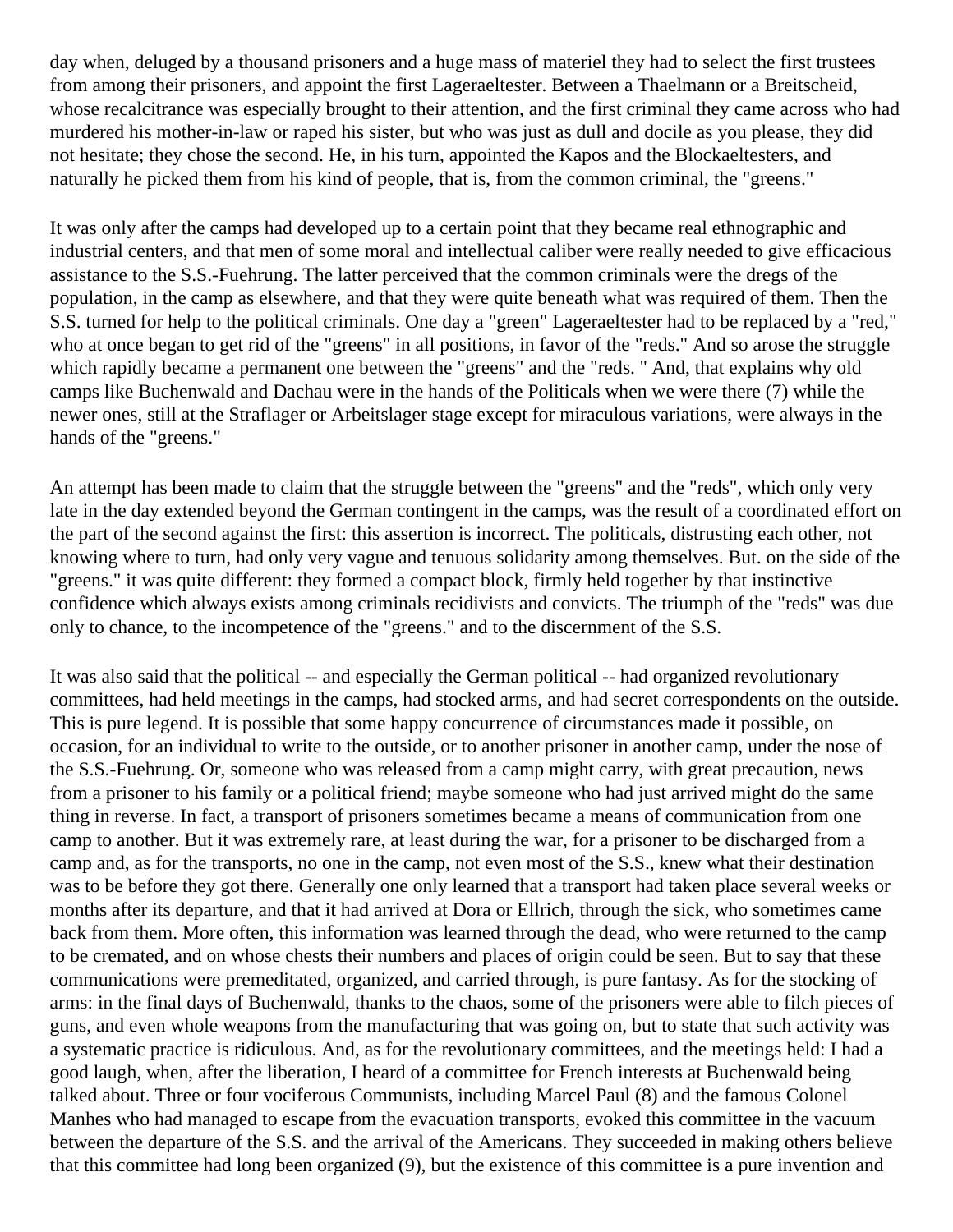the Americans did not take it seriously. Their first action. when they came into the camp, was to ask the trouble-makers to be quiet and the crowd that was getting ready to listen to them to go back quietly to the Blocks. In short, everybody was required to submit from the start to a discipline of which they alone intended to remain the masters. After order was restored, they took care of the sick, the feeding of the prisoners, and the organization of the repatriation efforts. without taking any notice of the advice and suggestions which the several last minute VIP's tried in vain to impress upon them. And, that was all to the good: it cost Marcel Paul a lesson in humility, and a certain number of lives were saved.

Finally, it was said that the politicals, when they had the upper hand in the H-Fuehrung were more human than the common criminals. And this claim was said to be supported by the experience at Buchenwald (l0). It is true that Buchenwald was, when we arrived there, a relatively comfortable camp for those prisoners who were definitely free of any threat of being transported to any of the satellite camps. But, the bearable situation at Buchenwald was due more to the fact that it had completed its evolution and had become a Kozentrationslager, than because it had a political H-Fuehrung. In the other camps which which were behind it in development, the distinctions between the "greens" and the "reds" were hardly discernible. It could have been that contact with the politicals might have improved the moral standards of the criminals; but, the opposite took place, and it was the criminals who corrupted the politicals.

# **Footnotes**

- 1. It is said that the German population was almost totally ignorant of what went on in the camps during the war, and I believe it. In fact, the SS personnel who lived near the camps and who guarded their perimeters were, for the most part, ignorant of -- or, at least, did not learn of -- certain happenings until long after they were past.. If the reader finds this contention hard to believe, permit me to ask the following question: who in France knows any of the details about the life of the prisoners at French penal institutions at Carrere, La Noe, and other places? [And, for the American reader: how many Americans really know what goes on in the thousands of jails, penitentiaries, and prison farms that exist throughout the United States?]
- 2. [For a scathing description by an English prisoner of the Jews -- as well as others -- who were interned at Buchenwald, see Christopher Burney, The Dungeon Democracy (New York: Duell, Sloan, & Pearce, 1946).]
- 3. ["Black markets" seem to have been a common feature throughout the German concentration camp system. For a detailed discussion of how this kind of sub rosa economic activity worked in a German P.O.W. camp, see R. A. Radford, "The Economic organization of a P.O.W. Camp," Economica, (November 1945), pp. 189-201.]
- 4. [By the end of the war, nationals of virtually every country in Europe -- including, even, Turkey were fighting along side the Germans. A kind of "pan-Europeanism" in the face of the possible annihilation of European culture at the hands of the Russians seems to have been a primary motivational factor for some of these volunteers. For a general discussion on the foreign volunteers from German occupied Europe who fought on the German side -- generally in units of the Waffen-SS - - see David Littlejohn, The Patriotic Traitors (Garden City: Doubleday, 1972). As a general rule, most of the foreign volunteers fought in combat units on the Eastern Front against the Russians. Some, however, were assigned to other duties such as the guarding of concentration camps. Littlejohn mentions, for example, that while the bulk of the Dutch and Flemish SS volunteers were transferred to the Waffen-SS following June 22, 1941, some of them were retained in Holland where, among other things, they guarded the concentration camps at Westerbork, Vught, and Amersfoort (p. 99).]
- 5. All of these administrative positions within the camp were filled by prisoners who had been selected for the jobs by the SS guards.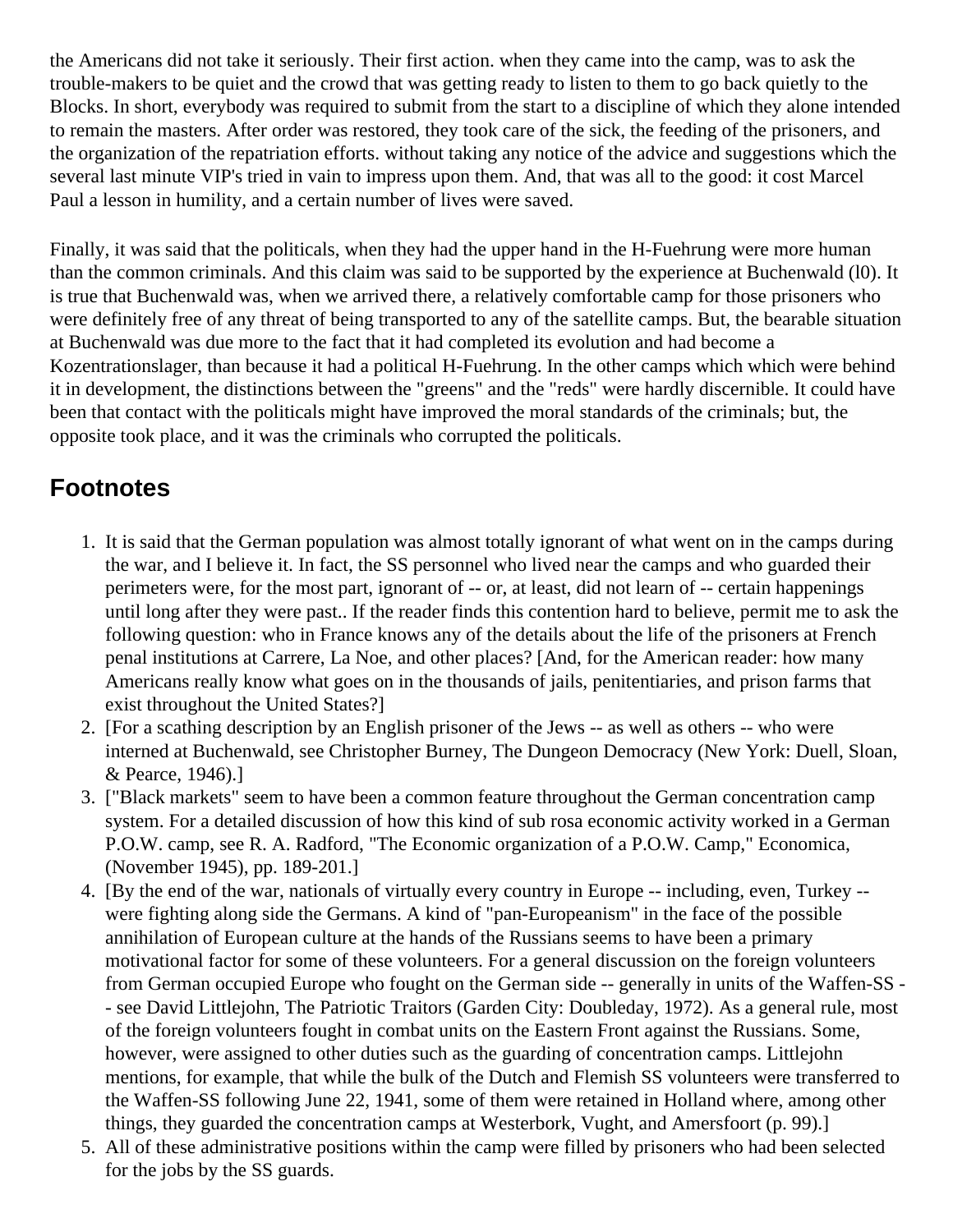- 6. "Haeftlingsfuehrung" means the "self-government" or the direction of the day to day operation of the camp by the prisoners themselves.
- 7. [Following the liberation of Buchenwald by American troops, a U.S. Army report was prepared in which it was stated that "... the prisoners themselves organized a deadly terror within the Nazi terror..." with German communist inmates running things. This report formed the basis of an article by a former U.S. Army officer who was present at Buchenwald following the capture of the camp and who interviewed many of the prisoners. In his article, he presents a story of how the communists ran the camp which corroborates many of the details which Professor Rassinier mentions in the text. Among other things, he says that "... on the day Buchenwald was liberated, the Army intelligence men were astounded to note that the 300 surviving German communities [who were running the camp from the inside] were dressed like 'prosperous business men.'" See, Donald B. Robinson, "The Communist Atrocities at Buchenwald," American Mercury (October, 1946), pp. 397-404. See, also, R.H.S. Crossman, "Buchenwald," Nation (July 30, 1945), pp. 123-125, in which the author reports on an interview with an Austrian inmate who describes at length how the communists ran Buchenwald from the inside.]
- 8. Marcel Paul was a Studendienst in Block 56, and later he was assigned to Block 24 where the parcels that were sent to prisoners by their relatives were received.
- 9. There was only one "committee" of long standing in the camps, and this "committee" was the loose association of thieves and pillagers, composed of either "reds" or "greens," who had been given the levers of command by the SS. At the liberation -- in order to save their own necks - they tried to put everyone off the track by claiming that they had represented organized prisoner resistance to the Germans, and to a large measure they have succeeded in this objective.
- 10. Although to this camp was due all the notoriety about the "human skin lamp-shades" for which Ilse Koch, called the "Bitch of Buchenwald," today remains solely responsible, the question still remains: did the wife of the Lagerkommandant walk around the camp looking for handsome tattooing, and herself pointing out their unfortunate owners for death? I can neither confirm nor disprove it. Nevertheless, I can point out that from February through March 1944, rumors in the concentration camp accused the two Kapos of the Steinbruch and the Gartnerei, of that crime, already carried out by them, with the complicity of almost all their "colleagues." The two buddies had made a business of the death of tattooed prisoners, whose skins they sold to Ilse Koch in exchange for a variety of favors, and to others, through the intermediation of the Kapo and the SS of the Crematorium service. So, the contention of the accusation, if it has any basis in fact, is very fragile. [For a further discussion of the Ilse Koch matter, see Arthur R. Butz, The Hoax of the Twentieth Century (Richmond, Surrey: Historical Review Press [1976]), pp. 42-43.]

# **Chapter Four: Charon's Bark**

We were received at Dora according to the customary routine: Out of the rail cars, a frantic race across the rubble, in the mud up to the ankles, under melting snow, insults, shouted threats, barking, blows.

Across the S.S.-Lager. about fifty buildings were spreadaround, with no paved walks going from one to the other; just muddy paths through fields.

Entrance to the H-Lager: two blocks of wooden buildings, one on each side of a wire tangle that opened in front of us. We were counted. "Zu funf ! Zu funf ! Mensch Bloeder Hund!" Wham, a blow trom a fist.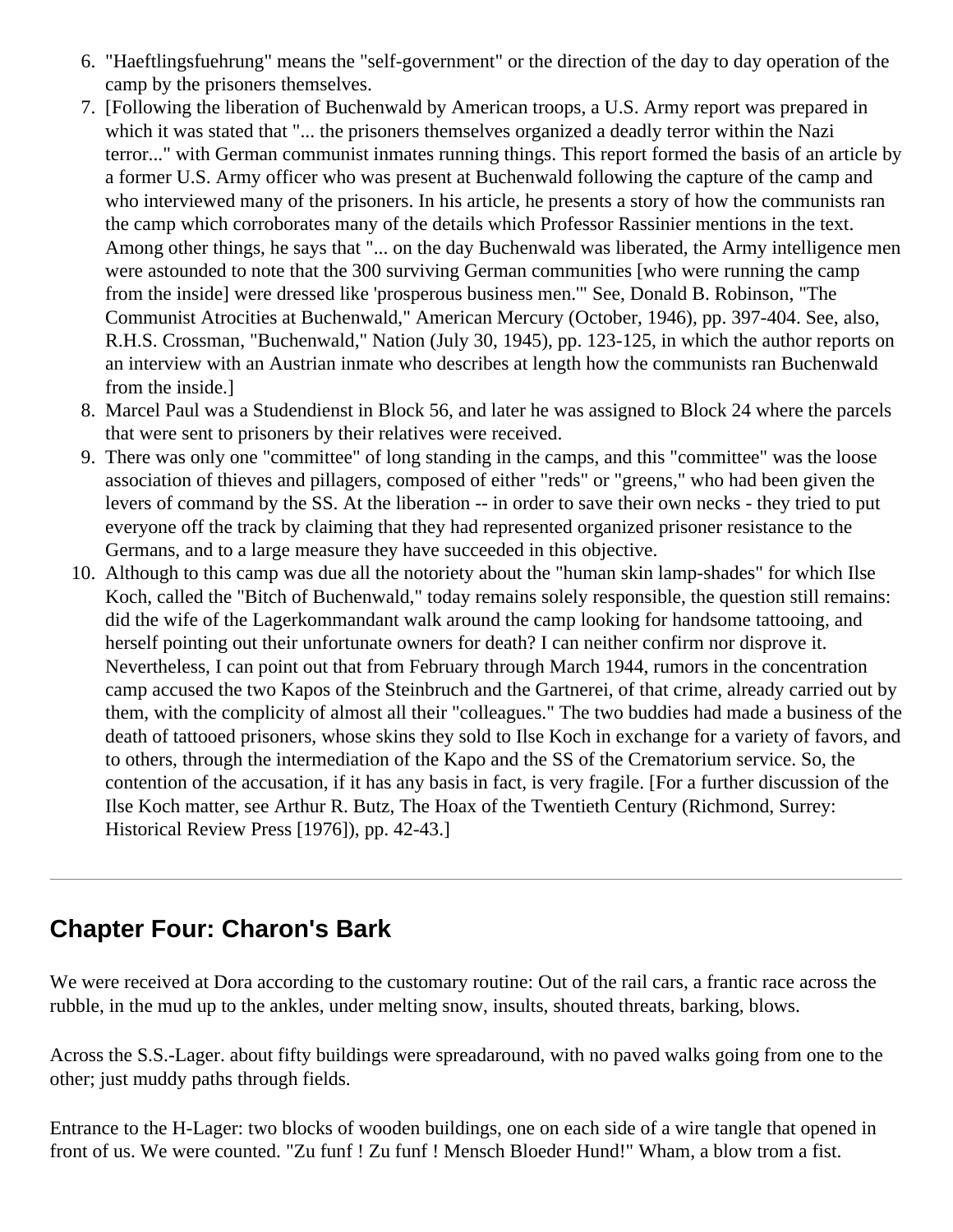Wham, a kick.

On the other side of the wire fence was the camp itself. Ten or so square blocks of wooden buildings, a dozen at the most, were laid out haphazardly with no visible coordination. On the way wecould read from a distance the numbers on the Blocks: 4, 35, 104, 17. Where are the other Blocks?

A muddy track, marked out by many tramping feet, led away from the entrance and climbed the hill, with nothing to indicate that it led anywhere. The guards had us take it and we came to the gemeinde Abort (public toilet) where we were penned in, waiting for orders. The gemeinde Abort was a Block in which there were only toilets, urinals, and wash basins. It was impossible to sit down or to stretch out, and going outside was forbidden. We were tired and famished, too. Toward six o'clock, a bowl of soup, 300 grams of bread, a piece of margarine and a slice of sausage were served to us. We noticed that the rations were ampler than at Buchenwald. A breath of optimism blew over us. "We shall be working, but at least we shall eat" was whispered among the group.

Men with brassards appeared at eight o'clock: a table was set up; a clerk sat down. One by one we passed in front of the table where we stated our registration number, name, and profession. The men with brassards were Czechs and Poles who had been interned for a variety of offenses. They were heavy handed and made generous use of the rubber truncheons with which they were armed. "Hier ist Dora! Mensch! Bloder Hund!" and wham, wham.

At midnight, the business was finished. Everyone was ordered outside. We retraced our path, in the dark this time, always surrounded by Kapos and S.S. Suddenly we found ourselves in front of an immense excavation which opened on the hill side: the Tunnel. Two enormous iron folding doors opened: this was it, we were going to be buried; nobody had any idea that these iron doors would ever open again to liberate us. The horrors that we had heard about this "underground" installation while we were at Buchenwald worried us.

We entered the Tunnel and were confronted with a Dantesque scene: outside, all was darkness; inside. we were in full light. Two parallel railroad tracks were set a yard apart; so trains shuttled back and forth in the belly of the monster? A string of cars loaded and covered with tarpaulin shrouded torpedo shapes, immense shells longer than the cars which carried them, was sitting on one of the tracks. They were the famous V1 and V2 rockets. By their looks, their diameter was greater than a man's height, and they appeared to be more than 40 feet long. "That must have quite an effect where it falls!"

Talk started to turn to the mechanical details and the launching method of the V1 and V2 which we had heard about and which we saw now for the first time. To my great amazement, I found that there were some persons among us who seemed to be very well informed, and who with the greatest seriousness provided the most precise details, but who later turned out to be the most fanciful story-tellers.

We kept going farther inside. On each side of the main tunnel were offices and caverns that had been fixed up as work shops. We came to a portion of the Tunnel which was still being worked on: gaunt, thin, diaphanous shadows of men perched on scaffolding all over, against the walls like bats, were boring into the rock. On the ground, the S.S. guards walked around, guns in hand; the Kapos, in all the coming and going, bawled out the poor men who were carrying tools or were pushing wheel barrows full of the excavated material. The noise of machinery was deafening, and dead bodies were sprawled along the passageways.

One cavern was fixed up as a living Block; we were ordered to stop.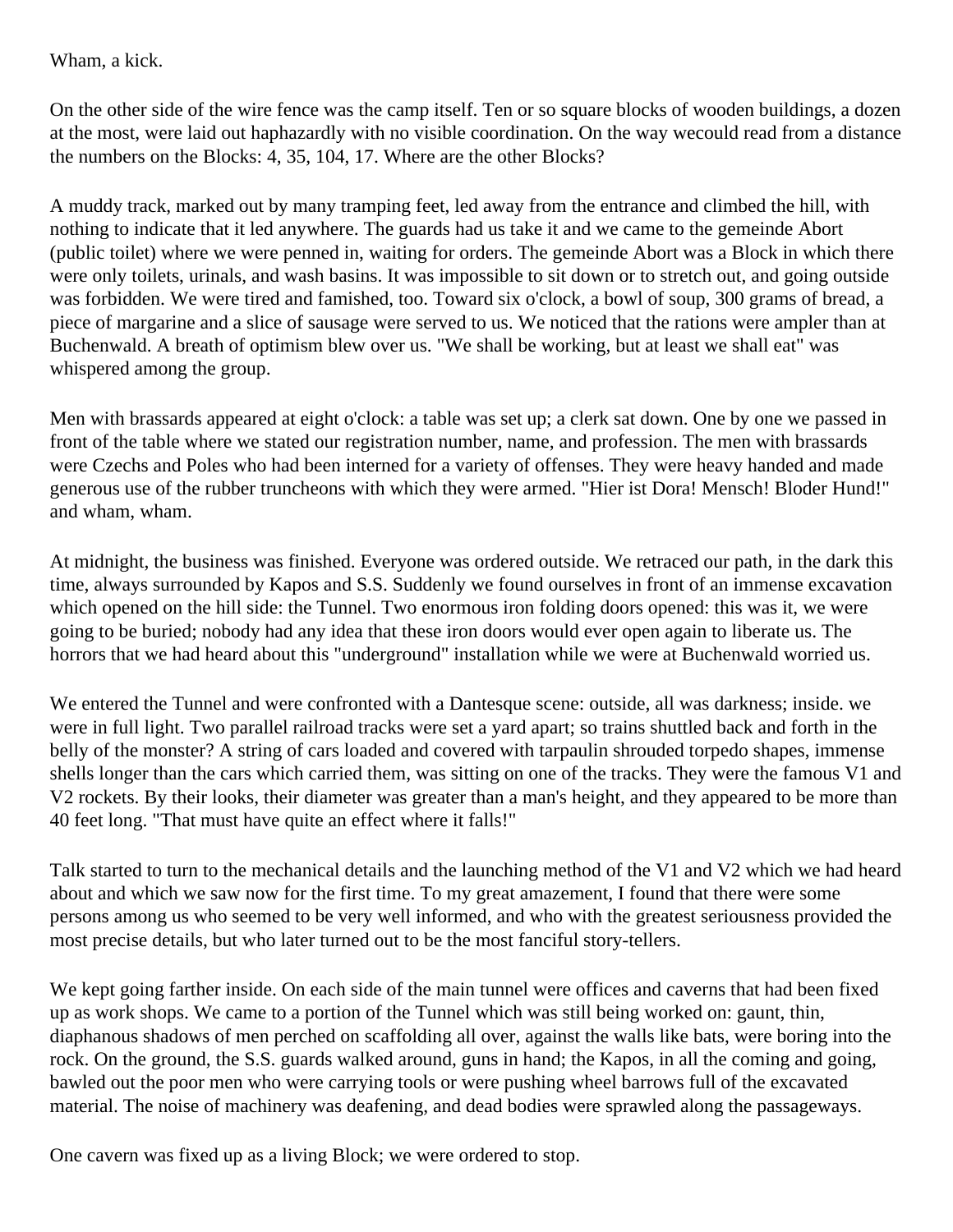At the entrance were two garbage cans and fifteen or so corpses. Inside, men were running around like madmen between the tiers of bunks, three, four and five layers. Brawls erupted between two orin a group now and then. Among them, serious and imposing, were the Stubendienst who tried in vain to restore order. That was where we were to spend the night. The Stubendienst interrupted their police work to take care of us. "Los! Los! Mensch! Hier ist Dora!" The rubber truncheons began to dance on their new targets. The Block Chief, a big German, looked on, amused, mocking, and threatening at the same time. We quickly saw that this Block was occupied by Russians whose day gang was off work. Still dressed we threw ourselves down on the straw pallets assigned to us. At last! Hours later, we woke up: all our shoes and what was left from the food distribution the evening before had disappeared. Even our pockets had been emptied. We admired the dexterity of the Russians who had accomplished this general pillage without waking us up. Only two or three were caught in the act. The victims took them to the Block Chief and were themselves brought back to their straw mattresses, with blows of the rubber truncheon, by their Stubendienst accomplices "Hier ist Dora, mein Lieber!" We had fallen for sure into the lair of brigands whose only law is that of the jungle.

As soon as we were awake, we were brought back up to the daylight. We breathed easier; so we were not to be buried indefinitely. The morning was spent standing in front of the Arbeitsstatistik, stamping around in the mud and the snow; we were freezing cold and hungry again. In the afternoon, we were divided up into Kommandos: Fernand and I were landed in the Strassenbauer 52 (road builders). Right away they put us to work, and until the evening roll-call we carried fir trees on the run, from the camp to the railway station.

At six o'clock, the roll-call: it lasted until half past eight. At nine o'clock we were ordered to Block 35. This time we were sure that we were not going to be put underground in the Tunnel. But, we learned that quite a few among us had claimed to be skilled in all kinds of specialized technical professions so that they would be employed in the factory and so that they would not have to come up again in all probability until the liberation.

The Chief of Block 35 was a Czech; the Stubendienst, too, naturally. The Block itself was still bare of furnishings. We slept piled together, right on the floor, without covers, in our clothes. But first, in an indescribable scuffle, they gave us a quart of rutabaga soup which we ate while standing; that was all we had to eat that day. At ten we went to sleep, certain now that we were an integral part of Dora. Dora!

The first day of work ...

Half past four: a gong sounded four times in that shell of a camp. The Block lights went on, the Stubendienst, rubber club in hand, burst in to the Schlafsaal. "Aufstehen! Aufstehen! Los Waschen!" Then, with pause, "Los, Mensch! Los, Waschen!"

The two hundred men got up as one, crowded through the Esszimmer, bare to the waist, and in the passage between came to the door of the wash room at the same time as the two hundred from the other Flugel. The wash room could hold twenty persons. At the entrance two Stubendienst, hose nozzle in hand, held back the invasions. "Langsam! Langsam!... Langsam, Lumme!" At the same time the hose went into action. The poor fellows fell back... Meanwhile, two other Stubendienst having anticipated the water spray, forced them on:

"Los.' Los.' Schnell, Mensch! Ich sage: waschen!" And, the truncheons rained down pitilessly on the thin bare shoulders.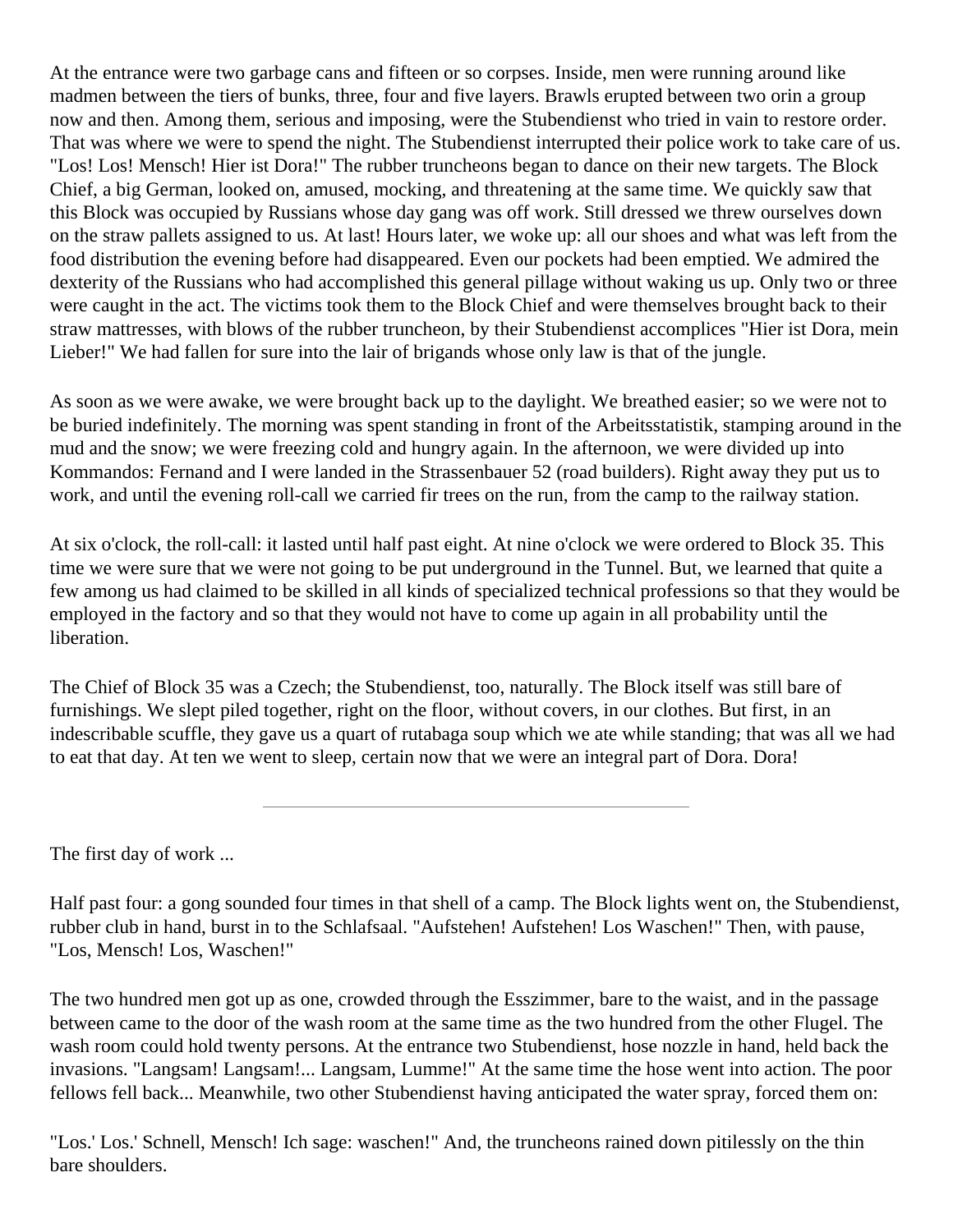Every morning it was the same tragi-comedy. It didn't stop there, however. After washing came the distribution of food for the day. We went single file holding in hand the chit that had been handed out in the wash room (you could not get your food until you had shown that you had washed) and which had to be given to a Stubendienst. Another solid crush of humanity. The hour allowed by the rules to accomplish this double formality was soon over.

Half past five: the Kapos, warmly clothed, were there on the mustering ground waiting for the arrival of the human tide. It came pouring out toward them from all the Blocks; men running in the icy morning while still dressing and swallowing the last mouthful of the meager portion of the daily ration that had been handed out for breakfast. The Kapos proceeded with the assembling of the Kommandos and called the roll of their men blows and insults rained down. With the roll-call over, the Kommandos started out at a predetermined pace according to the distance they had to go; some had to go as far as three and a half to five miles, and they left first. Then came those who had only an hour's march, and finally those with only half an hour's walk. Kommando 52 was twenty minutes away. It left at six thirty. At exactly seven o'clock everyone was where he was to work. The Tunnel Kommandos were run on another schedule: reveille at seven in the morning for the day shift, seven in the evening for the night shift, and all of the preliminaries for the work took place in the Tunnel itself.

At seven o'clock Kommando 52 was at the embankments, having arrived there after having completed the washing and the feeding operations, after having waited shivering in ten inches of mud at attention for an hour and ten minutes, and after having marched the mile and a quarter or so from camp to work. The men were already exhausted long before the work began.

The purpose of the work was to construct a road bed from the station to the camp. An ellipse of narrowgauge railway track, whose greatest diameter was perhaps 800 yards, was used in the construction. Two trains of eight dump cars each pulled by gasoline-powered engines, made a perpetual circuit over the tracks. While 32 men -- four per car loaded the train up at one end, 32 others unloaded the other one at the far end, being careful to spread the rock level. When the empty train arrived, the other had to leave filled; this was supposed to happen everytwenty minutes. Generally, the first train left in the time prescribed. However, with the second, there were delays which provoked growls from the Meister, the Kapo, and the Vorarbeiter. On the third circuit, the empty train had already been waiting for five minutes and another five were needed before it was ready to leave. The Meister smiled ironically and shrugged his shoulders, the Kapo shouted, and the Vorarbeiter lashed at us; no one escaped being hit. The delay was increased by the amount of time that it took three men to beat thirty-two, and from then on the time lost was never made up, and the work was off schedule for the rest of the day. On the fourth trip, there was a further delay; more blows rained down. On the fifth the Kapo -- and Vorarbeiter -- grasped the fact that nothing could be done, and they gave up beating us. In the evening, instead of the thirty-six trips planned at the rate of three per hour, only fifteen or twenty had with difficulty been achieved.

Noon: a pint of hot coffee was distributed right where we worked. We drank it standing up while eating the remains of the bread, margarine and sausage given out in the morning.

Twelve thirty: we began work again. During the afternoon the work dragged. The men, hungry and frozen, had just enough strength to keep standing. The Kapo disappeared, the Vorarbeiter calmed down, the Meister himself seemed to recognize that there was nothing more to be got from such rags as we were,and he gave up. We kept up an appearance of working;but that was hard, too. We had to rub our hands and stamp our feet for the cold. From time to time, an S.S. guard went by. The Vorarbeiter, on the lookout, saw him coming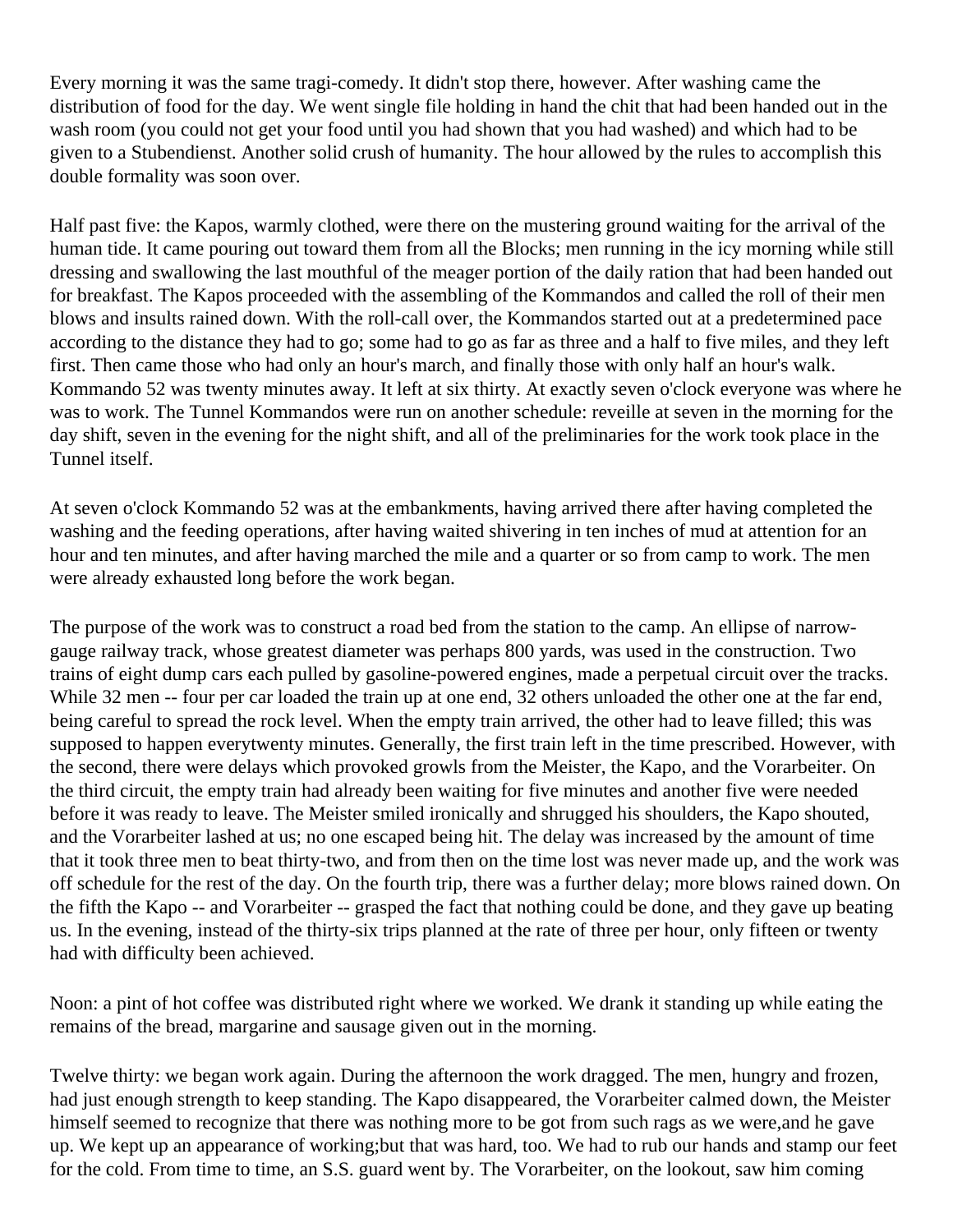from way off and gave the signal. When he reached the Kommando, everybody was busy at his job. He tossed out a word to the Meister, "Wie geht's?" (How's it going?) A discouraged shrug of the shoulders answered, "Langsam, langsam, Sehr langsam! Schauen Sie mal diese lumpen: Was machen mit?" (Slow, slow, very slow. Just look at these no-goods. What can you do with them?) The S.S. guard shrugged his shoulders, too, grunted and went on, or else, depending on his humor, gave vent to insults, handed out a few blows of his fist, threatened with his revolver, and left the area. Once he was outside of earshot the Kommando relaxed again. "Aufpassen! Aufpassen!" said the Meister almost paternally.

Six o'clock came, and everybody slackened off. "Feierabend, " (Knock off) said the Meister. The Kapo who had returned a few minutes before, had his men stack the tools, shouted a few insults which stimulated the Vorarbeiter, and distributed a few cuffs; a return to discipline through the use of terror.

Six forty: the Kommando started the march back to the camp in fives. At seven o'clock, organized by Block, and not by Kommando, we once again waited shivering, feet in the mud, for these gentlemen to finish counting us; that job took two or three hours.

Between eight and nine o'clock we got to the Block. A Stubendienst, rubber truncheon in hand, was stationed at the entrance. We had to take our shoes off. wash the wooden soles and enter with them in our hands; and then only if they passed as really cleaned were we allowed to go in. On the way to the Esszimmer we put them down in rows; then we held out tin bowls into which theoretically a quart of soup was poured, which we ate standing up in an indescribable jostling. When these various formalities were over, a third Stubendienst gave us permission to make for the Schlafsaal, where we simply fell in a heap on a little straw that had been brought in during the day. Half past ten. We were dead tired, hungry, and cold. We felt that the work forced on us counted for very little in contributing to our fatigue.

The next morning, it all began again at four-thirty. During the night the Russians stole the Holzschuhe which we had so carefully lined up in the Esszimmer at the command of the Stubendienst. Thus, in addition to the washing and the distribution of food, we had to locate another pair before running outside, while still dressing and swallowing the last mouthful of the meager breakfast, into the cold night to reach the mustering grounds where the Kapos were waiting. By the end of the week we had become shadows of our former selves.

There were worse Kommandos than ours: the Ellrich Kommando, the Transport Eins and all the transport Kommandos, Steinbruch. Gartnerei ..., etc.

At the other end of the Tunnel, camp Ellrich was being built. A very important Kommando of about a thousand men went there every morning on a ballast train which left the station at Dora at half past four. There were three miles to go. On foot it would only have been necessary to leave at half past five to get there by seven o'clock, but that would have been too simple. The S.S. authorities decided to show that they had some human feelings and, to spare the Kommando the fatigue of the march, they ordered the prisoners to be transported to work by the train. As a consequence, the Ellrich Kommando was awakened at three; the men washed, got rations and were at the mustering grounds at four. Then came the departure from the station. The train which was due at four-thirty was never less than an hour late, and the Kommando had to wait. At six at the earliest, half past six at the latest, it arrived at Ellrich. The work consisted of digging all day. The work stopped at six. Theoretically, the prisoners should have gotten on the train at half past six, but like the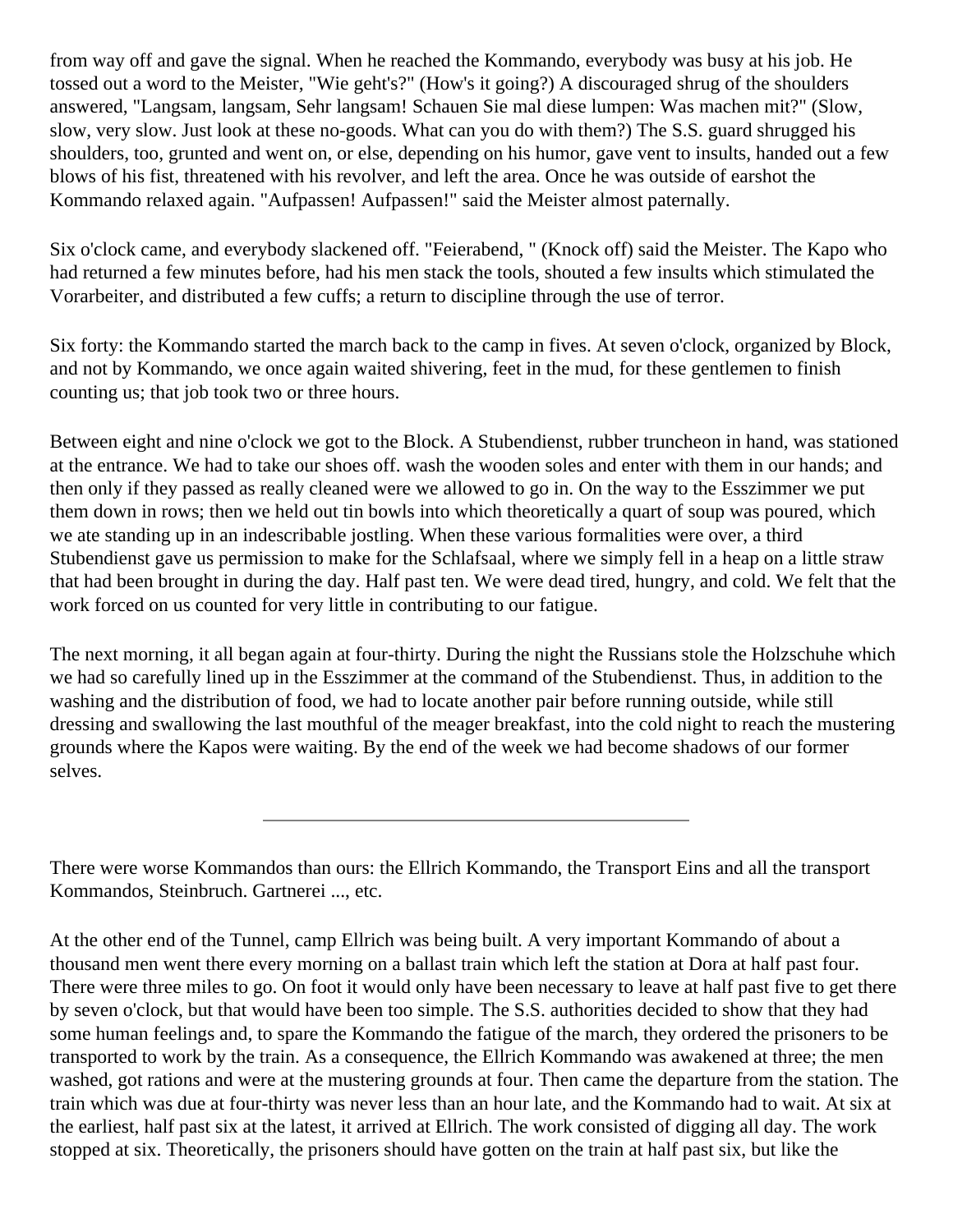morning train, it was never less than an hour late. They had to wait again. At about half past eight, at the best, but often nine or even ten, they returned to Dora where they had to observe all of the formalities of going into the Block, the shoe washing, and the distribution of soup. At about eleven they could lie down and sleep; five hours of sleep and up again, assembly, departure, waiting. The grind of the days was merciless; the steps that the S.S. took, or pretended to take, to improve things turned into an additional torment. The very travel back and forth was more killing than the work itself. Added to that fact was the fact that the Kapos of the Ellrich Kommando were the worst of brutes, whose blows rained down upon the prisoners without pity. Then, too, the work was rigorously supervised; in short, it was the Kommando of death, and every night corpses were brought back.

In the camp itself there was Transport Eins. The men of Transport Eins began their day in the same way and at the same time as all the others: they unloaded cars and carried on their backs heavy loads from the station to the tunnel, or from the station to the camp. We saw them from morning to evening working like circus horses in fours with large boards, by twos with railroad ties, by lines of eight or ten with rails, and singly with bags of cement. They moved slowly under the weight of their burden. Their Kapo was a Pole with the red triangle who went from one group to the next swearing, menacing, striking.

The Gartnerei, or garden Kommando also worked in teams like Transport Eins, but they carried human excrement instead of building material. The Kapo was a "green" who used the same methods as the Pole of Transport Eins with the same results.

The Steinbruch, the famous quarry for all of the camps, supplied rock building material. Stone was excavated and loaded on wagons which were pulled or pushed to the places where the stone was broken up to be used as surfacing for the camp roads. The people at the Steinbruch had the additional bad luck of having to work on the slope of the hill at the opening of the quarry where the beatings by the Kapos often caused them to lose their footings and to fall to the bottom of the quarry where they were killed. Every day the dead were brought back to the mustering grounds. Four men carried each body by the arms and legs. "Ein, zwei, drei, vier," the Kapo at the head of the column called out to set the pace; ploc, ploc, ploc, the heads of the dead men knocked against the ground. From time to time we heard that some poor devil at the Steinbruch, having been hit with a truncheon tottered and fell into the stone-crusher, or the concrete-mixer, without anyone trying to stop him.

There were also Kommandos that were better. Among them were all those that made up the camp administration: the Lager Kommando, the Holzhof, the Bauleitung, the Schwung.

At the Effektenkammer, an account was kept of the clothing that had been taken away from the prisoners when they came into the camp; that was an easy job. It was lucrative, too. From time to time a pair of pants could be stolen, or a watch, or a fountain pen, all of which were valuable exchange goods for food. At the Wascherei, the underwear which the prisoners were supposed to change every two weeks was washed. There it was sheltered and warm. Also quite a few opportunities presented themselves to obtain food. At the Schusterei, the shoes were repaired, at the Schneiderei, clothing was repaired and underclothing mended, and at the Kueche...

The best Kommando was without question the kitchen or Kuche Kommando. The food was not rationed to those who prepared it, and the work was not difficult. First they got the ration that was given to everyone at the Block before starting for work. When they got to the kitchen or place where they worked, they received a supplementary ration officially. Then, whenever they were hungry they could help themselves from the provisions that they were preparing. In addition, they stole food in order to provide themselves with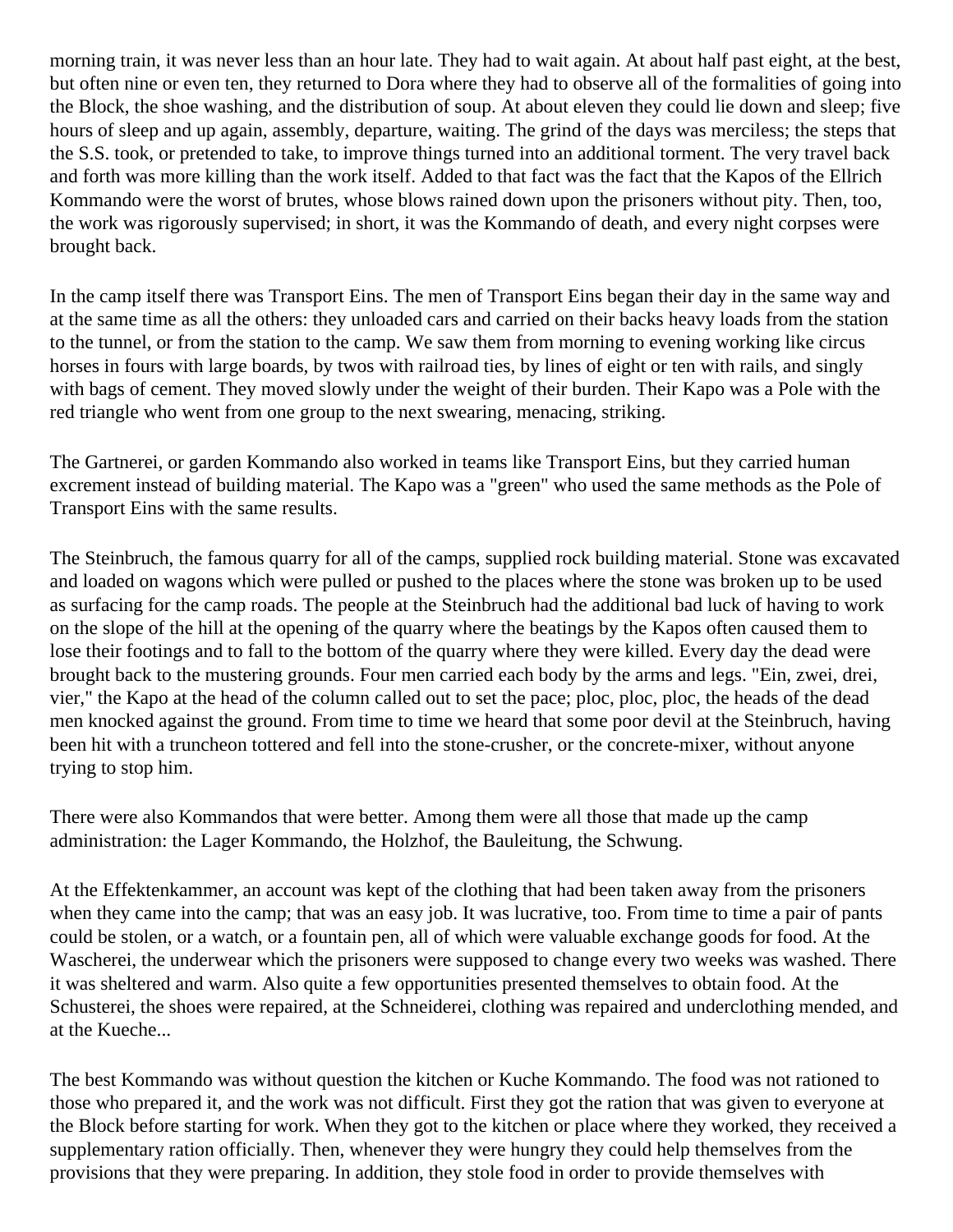exchange for tobacco, socks, clothes, and favors. On top of that, they were exempt from the roll-call. They lived the life of regimental cooks. A certain amount of influence was necessary to get into the Kueche Kommando; the French did not have it; and, as a result, the positions were reserved for Germans, Czechs and Poles.

On a par with the Kueche were the Arbeitsstatistik and the Revier. There was no roll-call either. Blows were not the usual practice. At the Arbeitsstatistik, the work was office work, and one could obtain as much food as one wanted because those who were assigned to the better Kommandos by the personnel there paid in kind: clothing, food, tobacco, etc. I know two Frenchmen who had managed to get themselves into the Arbeitsstatistik; all the rest were Germans, Czechs, and Poles, as in the kitchen service.

In the Revier, there were doctors, Pflegers, and Kalifaktors. The Pflegers, or nurses of sorts, took care of the patients, and the Kalifaktors were responsible for the cleanliness of the hospital. In addition, there were a lot of clerks, who ate their fill; you could hardly say that they worked, and they were not beaten.

Then came the Lagerkommando, or the Kommando responsible for the maintenance of the camp. All those prisoners in delicate health were assigned there, in principle. Actually only those prisoners with pull, with friends among the Kapos and Lagerschutz, with influential friends in the Revier or the Kueche , or with relatives who sent good parcels were assigned to the Lagerkommando. The Lagerkommando supplied crews for light janitorial work, cook-house work for the S.S., the Haftling, -- and the volunteer foreign workers who worked in the factories at the camp, and for the care of the Altverwertung, the place where things were repaired. At the beginning, when the camp was still small, it was a very much sought after spot. Later on, when the Kommando had grown to include hundreds and hundreds of individuals, the personnel were periodically screened for manpower to fill out other Kommandos without enough men, a fate which was escaped only by those with pull.

Two other Kommandos were also sought after: the Tabakfabrik and the Zuckerfabrik. They both went to Nordhausen to work, and they were transported in trucks. Each evening, the first group came back with pockets full of tobacco which they exchanged for bread and soup, and the others did the same with sugar. Afterwards, a third Kommando was assigned to the slaughter houses at Nordhausen, and they introduced meat barter into the camp.

To get a good or a bad Kommando was a matter of chance. which connections with someone in the Arbeitsstatistik could decisively influence. The constant preoccupation of all the prisoners was to get into a good Kommando, and this overriding objective was pursued by any means regardless of how incompatible it might be with human dignity.

The Tunnel Kommandos were considered both the best and the worst. They were formed into a single Kommando, called Zavatsky, after the name of the supervisor who ran the Tunnel operations.

They had at their head a Kapo general -- the great Georges -- who had under his orders a whole team of Kapos in charge of prisoners according to their specialties. To be assigned to a Kommando working in one of the ten or twelve factories sheltered in the Tunnel was to be guaranteed light labor and to be protected from the wind, the rain, and the cold. All this was a very great advantage. Such an assignment also guaranteed being free of the roll-calls, since there were no roll-calls for the Tunnel people. But, it was also a certainty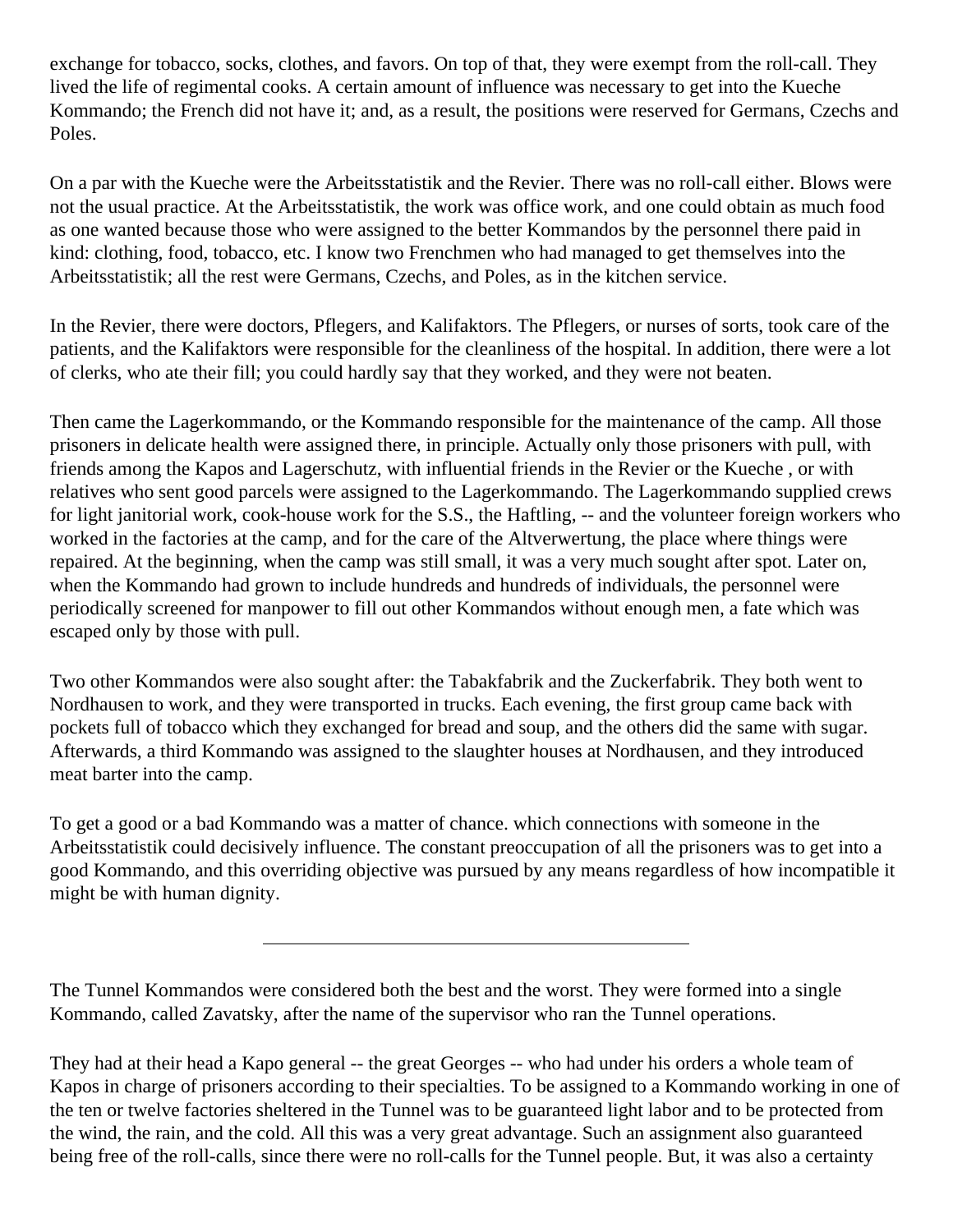that the tunnel workers never came up into the daylight, and had to breathe in galleries that were badly ventilated. Consequently, they were afflicted with miasmas of all sorts and dust for months on end, and they risked dying before they were liberated. But on the road building, for example. one worked in all kinds of weather: rain, snow, wind, or hot sunshine. In other words, the work never stopped. Nor were the roll-calls cancelled or shortened. During the rainy season it happened that for weeks on end we could never get the rags that served us for clothing dry. In the evening, coming back to the Block, we put our clothes under the straw mattresses in the hope that the heat of our bodies would evaporate the dampness. The next morning we put them on warmed, but wet, and we went out once again into the rain. Simple or double pneumonia was endemic among the road workers, and many ended up in the crematorium, but at least we were living out in the open. And, during the good weather... Opinion was divided between wanting to work in the Tunnel or on the roads. "One should be able to get in the Tunnel during the winter, and come out during the summer," Fernand said to me. That solution was obviously impossible, and I was not sure that in the end that it would be a good solution.

What was called the Tunnel was a system of two parallel galleries going through a mountain from one side to the other. At one end was Dora, and at the other was the hell of Ellrich. These two main galleries, each about three miles long, were connected by about 50 transverse galleries or halls each about 200 yards long, 8 yards wide, and 8 yards high. Each one of these halls contained a work shop. In April 1945 the Tunnel was all finished and if it had not been for the sabotage would have produced at maximum capacity. It was estimated that at that time there was a total of eight to ten miles of galleries, excavated and fitted out, as against the five to six in existence in August 1943, when Dora was just started. These figures give an idea of how hard the prisoners were made to work. It should also be noted that the two camps, Dora and Ellrich, together, could never handle more than 15,000 men, who had, in addition, to build barracks, as well as to produce a certain number of V1 and V2 rockets, or airframes and secondary weapons. And, that if one wants to calculate the cost of this work, one must add to the francs or marks, the 20,000 to 25,000 human lives it cost in less than two years.

Twice every day, at seven in the morning and at seven in the evening, the Kommandos of the Tunnel who slept in the galleries, or in those parts of the galleries fixed up as Blocks, were awakened by shifts. They had less water; consequently the hygiene was deficient, and fleas and lice abounded. At nine in the morning and at nine in the evening depending on the Schicht to which they belonged, they were at work.

There were also bad Kommandos in the Tunnel. Those digging the galleries, and those who were assigned to the transportation of drilling tools and the excavated material had a bad time. Those Kommandos were veritable chain gangs whose members died like flies, their lungs poisoned by the ammonia laden dust. But, most of the Tunnel Kommandos were good.

In the factories, scientific management was carried to an extreme: one Kommando spent its time sitting in front of drills punching out holes one after the other; another inspected gyroscopes; a third assembled electrical switches; a fourth polished sheet metal; a fifth was made of turners or fitters. And, there were some jobs that were neither good nor bad like those involved in the assembly of the V1 and V2 rockets. Generally speaking, the productivity was not very good: ten men were employed at a job, against their will, which one or two could have done if they had had the incentive. The most difficult things were always to pretend to be working, to be standing up all the time, to seem to be very busy, and. above all, to live in that noise and miasma, getting hardly any air from the outside through the few and inefficient air ducts

Toward the middle of March. at the request of Zavatzky; who wanted to eliminate one of the main causes which he thought was responsible for the poor output, they began to take the Tunnel Kommandos up into the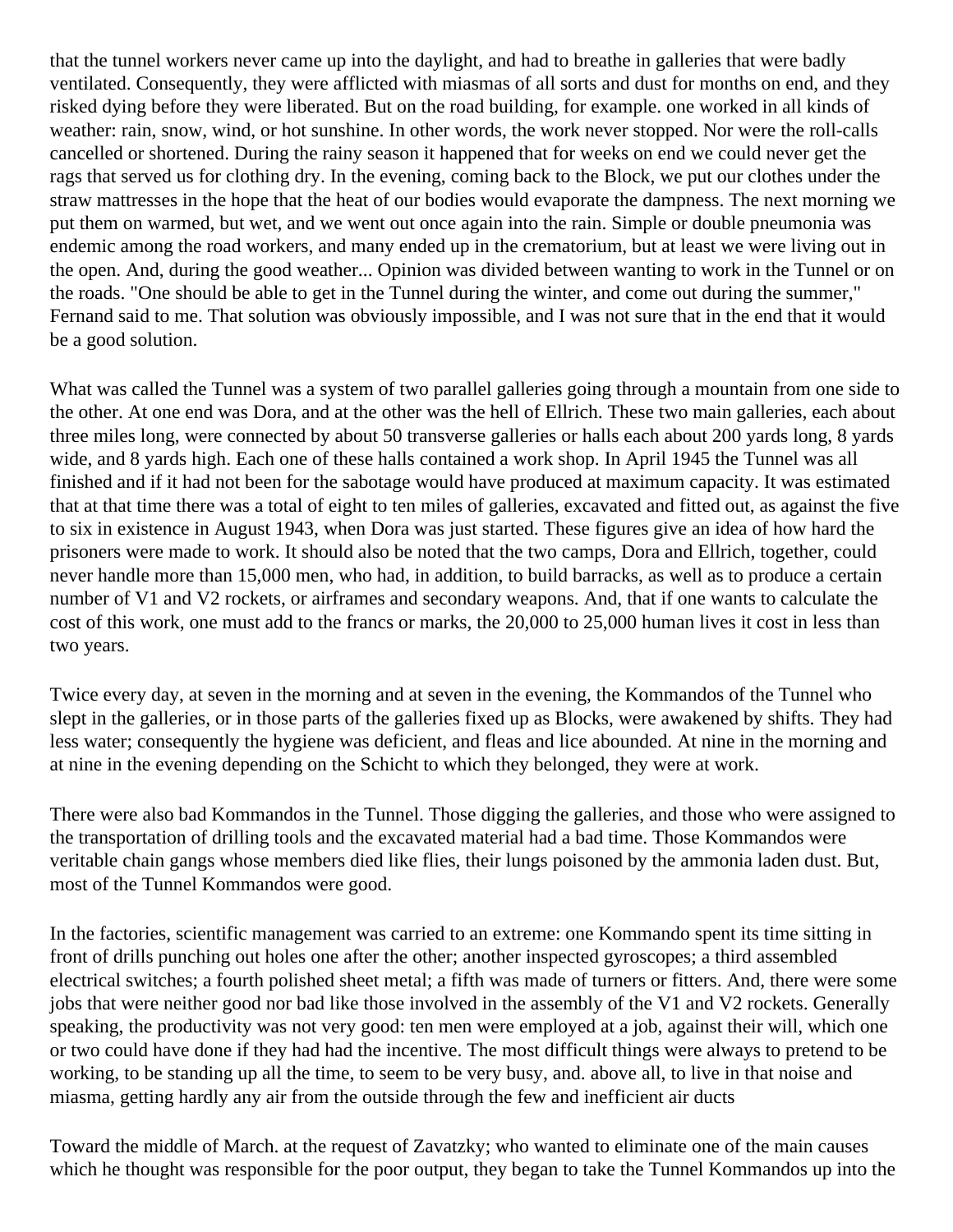open air to have their camp soup, instead of taking the soup down to them. By the end of April. the construction gangs had finished just about all of the Blocks that had been planned: 132 of them. It was decided that no one would sleep in the Tunnel any more. So, all the Kommandos after that date only went underground to work, that is, for twelve hours a day.

To give the whole picture, it must be said that civilians, too were used in the various factories in the Tunnel. In April 1945. there were six to seven thousand of them. They included the Germans who were Meister, and the S.T.O.. or volunteers from all over Europe They too were grouped in Commando, but they lived in a camp about a mile from Dora worked ten hours a day got good wages and ate fairly monotonous food, but which was healthful and plentiful Besides they were free to move about within an 18 mile radius; in order to go beyond that, they needed special papers. Among them were many Frenchmen who kept themselves at a distance from us and in whose eyes one always saw the fear that they had that they might some day have to share our lot.

The date was March 31, 1944. For the past week the Kapos, the Lagerschutz, and the Block Chiefs had been particularly on edge. Quite a number of prisoners had died from blows; lice were found not only in the Tunnel, but even among the Kommandos outside; and the S. S.-Fuhrung laid the responsibility for this state of affairs on the H-Fuhrung. On top of that, the weather the whole day long was terrible: it was colder than usual, and an icy rain mixed with hail came down without any let-up. In the evening, we got to the muster grounds, frozen, soaked, and hungry beyond belief. How we hoped the roll would not last too long! But, there was no such luck. At ten o'clock we were still standing at attention under the rain of hail, waiting for the order Abtreten (break ranks!) which would liberate us. Finally it came, and we could go and eat the hot soup in a hurry and fall onto the straw. We got to the Block and began the shoe cleaning. But, then, gesturing that we should stay outside, the Block Chief, standing framed in the entrance, announced that since lice had been found, the whole camp was going to be disinfected. It was to begin that night. Five of the 35 Blocks were picked for Entlaeusung -- (delousing) that night. Consequently, that night there was no soup until that was over. The delousing process then began: "Alles da drin!" (Everybody in there!) We went into the Esszimmer with our shoes in our hands. "Auszieben!" (Undress!) We took our clothes off, wrapped them in a bundle with the number on top. "Zu fuenf!" (By fives!) That frightened us. "Zu fuenf."' We form into lines. With the Stubendienst carrying our clothes on blankets, surrounding us, all naked, in the cold, in the rain and the snow, we went in the direction of the building where we were to be deloused. There were about 800 yards to cross.

When we got there, the four other Blocks, naked like us, were already pushing against the entrance. We felt Death in our presence. How long would it last? There were about a thousand of us, all naked and shaking in the wet and the cold which penetrated to our very bones, pushing at the doors. There was no way to get in. Only forty at a time could go in. The scene was hideous. At first we tried to force our way in, but the delousing men kept us back with water hoses. Then we wanted to go back to the Block to wait our turns; but that was impossible since the Lagerschutz, truncheons in hand, surrounded us. So we had to stay there, crowded together, between the water and the truncheons, soaked and beaten. We pressed together. Every ten minutes, forty of us were allowed to enter the delousing chamber in a crush that was a life and death struggle. Elbows went into play; there were fights, and the weaker were mercilessly trampled underfoot, and their bodies were found at dawn. At about two in the morning, I succeeded in getting inside, Fernand behind me, where we received a haircut, cresyl, and shower. At the exit we were given a shirt and a pair of shorts which we wore when we went out into the night to return to the Block. I felt as though I had accomplished some act of heroism. When we came to the Block, we went into the Esszimmer where a Stubendienst handed us our clothes which had been disinfected. Next came soup and bed.

At reveille, the sinister comedy was just barely finishing. At least half of the Block got back only just in time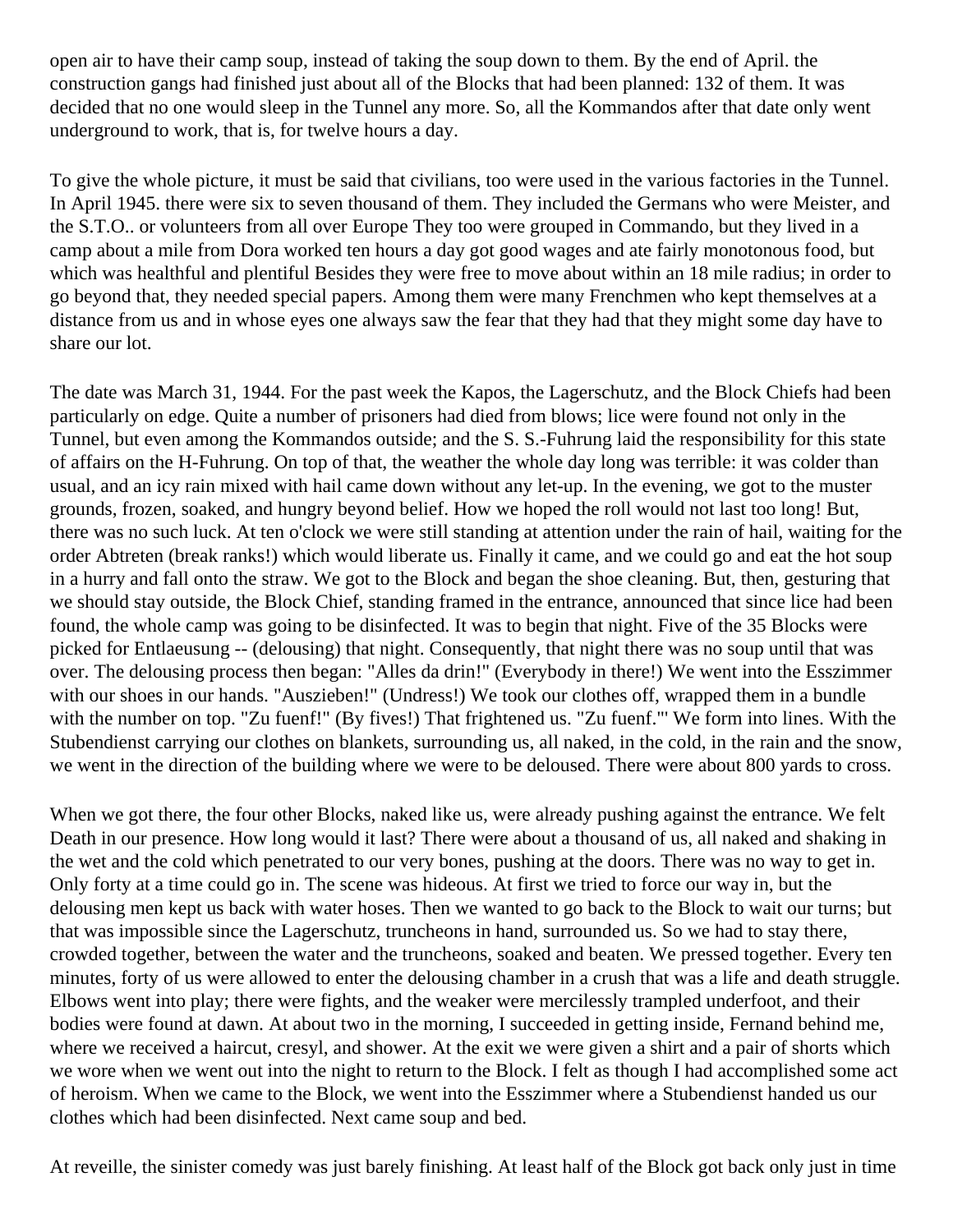to get dressed, get soup, get the daily ration, and hurry to the grounds to go to work. And, there were a number missing: those who had died during the execution of this sorry business. Others survived it only for a few hours or for two or three days and were carried away with the inevitable double pneumonia. The job itself probably killed as many men as it did lice.

How did it happen? The S.S.-Fuhrung -- was responsible only for the decision to disinfect five Blocks per day, and the H-Fuhrung was left in complete control of how it was to be carried out. A schedule could have been set up: at eleven, Block 35, at midnight, 24, at one, number 32, etc... The Block Chiefs could have, within this frame-work, sent us in groups of one hundred at twenty minute intervals, for example, and in our clothes. But no, that would have been too simple.

When what took place on the night of March 31st reached the ears of the S.S.-Fuhrung, the latter itself set up an exact schedule the next morning tor the Blocks that remained to be disinfected.

April 2. 1944: Easter. The S.S -Fuhrung decided on a twenty-four hour rest period which was not to be disturbed except by a general roll-call, that is, the Tunnel people as well as the quarry workers would be present. The weather was magnificent, a radiant sun in a pure calm sky. Joy; the Gods were with us! We got up at six instead of four-thirty: washing and food distribution was done at a slower pace.

Nine o'clock. All the Kommandos were on the grounds at attention. The Lagerschutz went in and out among the groups: Block Chiefs were at their stations. The Lageraltester -- chatted familiarly with the Rapportfuhrer.He had a paper in his hand: a detailed list of the camp personnel drawn up by the Arbeitsstatistik. About thirty S.S. in helmets, their pistols in holsters, were assembled at the entrance to the camp: the Blockfuhrer. It looked as though all were going to go well.

A whistle blew, and the Blockfuhrer spread out fan-wise, each toward the Block which it was his responsibility to oversee. Each one made his count and compared his figure with that which the Block Chief handed him. "Richtig" (Correct.) One by one the Blockfuhrer came to report to the Rapportfuhrer who waited, pencil in hand, and who wrote down the figures as they were given him.

There was not one discordant note: the roll-call would not last long. The S.S. wanted to take advantage of this Sunday and were moving fast. We were exultant: one day ot rest with nothing to do but to eat our soup and to stretch out in the sun.

Just a minute! The total number ot prisoners which the Rapportfuhrer had , did not tally with the figure given to him by the Arbeitsstatistik:there were twenty-seven fewer men on the grounds than on the paper. Question: what had become of them ? The kapo of the Arbeitsstatistik was sent for in a hurry. He was asked to go over his figures right away. One hour later he came back. with the same figure. Perhaps, then, the S.S. had made a mistake. The count was made again, and the Rapportfuhrer came up with the same figure. They searched through the Blocks, they searched through the Tunnel: they found none of the missing prisoners.

It was noon. The ten thousand or so prisoners were still on the grounds waiting for the figures of the Arbeitsstatistik and of the S.S.-Fuhrung to agree. Time dragged: some men fainted: those whose turn it was to die fell down never to get up again: those with dysentery relieved themselves as they stood: the Lagerschutz felt that things were getting slack and began to to lay about. The S.S. guards whose Sunday was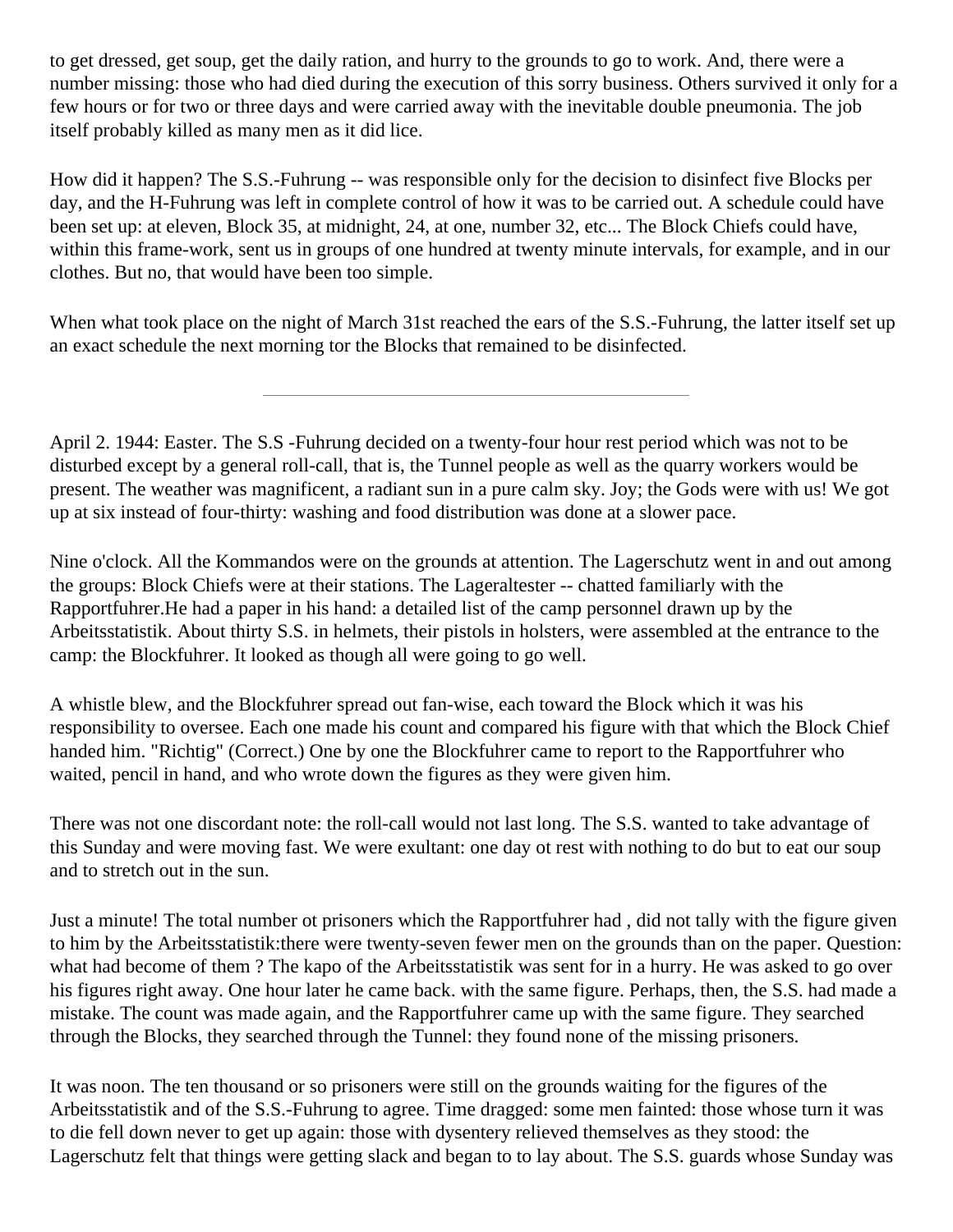threatened were furious. They went off to eat, but we stayed there. At two o'clock they came back.

Suddenly the Kapo of the Arbeitsstatistik came running: he had come up with another figure. A murmur of hope rose from the crowd. The Rapportfuhrer looked over the new figure and became violently angry: there were still eight men missing. The Kapo of the Arbeitsstatistik went away again. He came back at four. Now no more than five men were missing. At eight only one was still missing, and we were still there, pale, drawn, and exhausted, after having stood for eleven hours, with empty stomachs. The S.S. decided to send us to eat. We left. Behind us the Totenkommando picked up some thirty dead.

At nine, it all began again, in an attempt to find the missing man. At eleven forty-five, after various comings and goings, this missing man was found, too: the S.S-Fuhrung and the Arbeitsstatistik were in agreement. We went back to our Blocks and were able to go to bed, again leaving behind us ten or more dead.

There you have the explanation of why the roll-calls took so long. Those employed in the Arbeitsstatistik, illiterate or nearly so, had been made bookkeepers only as a favor, and they were incapable ot adding up at the first count the number ot men present.The concentration camp was a world where every man's place was determined by his connections and his cunning and not by his abilities Accountants were made masons, carpenters became accountants, wheelwrights became doctors and doctors became fitters, electricians or road graders

Every day a railway car. full of packages from every western European country, except Spain and Portugal. arrived at the Dora station. With a few exceptions, these packages were intact. However, by the time that a package was given to the one to whom it was addressed, it had been three quarters pilfered. In many cases, one got nothing but the sticker listing the contents: shaving soap. or shaving brush, or a comb, etc...

A Kommando of Czechs and Russians were detailed to unload this car. From there, the package was taken to the Poststelle where the Schreiber and Stubendienst -- of each Block went to take delivery. Then the Block Chief himself gave it to the addresse. It was during this chain of distribution that the packages were plundered.

The way the pillage was worked was simple. First, it was the French parcels, known for the wealth of their contents, which got all the attention. Right where the parcels were unloaded, under the eyes of an S.S. guard in charge of the operation, they were passed through three hands: at the car a Czech passed it to a Russian standing outside, who had to catch it in air and toss it to another Russian or Czech, whose job it was to stack it onto a wagon. From time to time, the Czech at the car said "Franzous," and the Russian spread wide his hands; the parcel fell to the ground where it broke open, the contents spilling all over. The Russians and Czechs filled their pockets or musette bags. If something from the parcel pleased the S.S. guard, he held out his hand and thus was his complicity bought. When the wagon was full, pulled by six men it rumbled off toward the Poststelle; during this brief trip, a number of parcels disappeared or also broke open.

Regulations required that at the Poststelle the parcels were to be carefully examined, and that medicines, wine, any alcohol and weapons or various things that could be used as weapons, be removed. This official search was made by a team of prisoners (Germans or Slavs, under the surveillance of two or three S.S. and provided another opportunity lor more filching. The S.S. guards themselves were tempted occasionally by a piece of bacon, a bar of chocolate which a girlfriend liked, a package of cigarettes, or a lighter. They made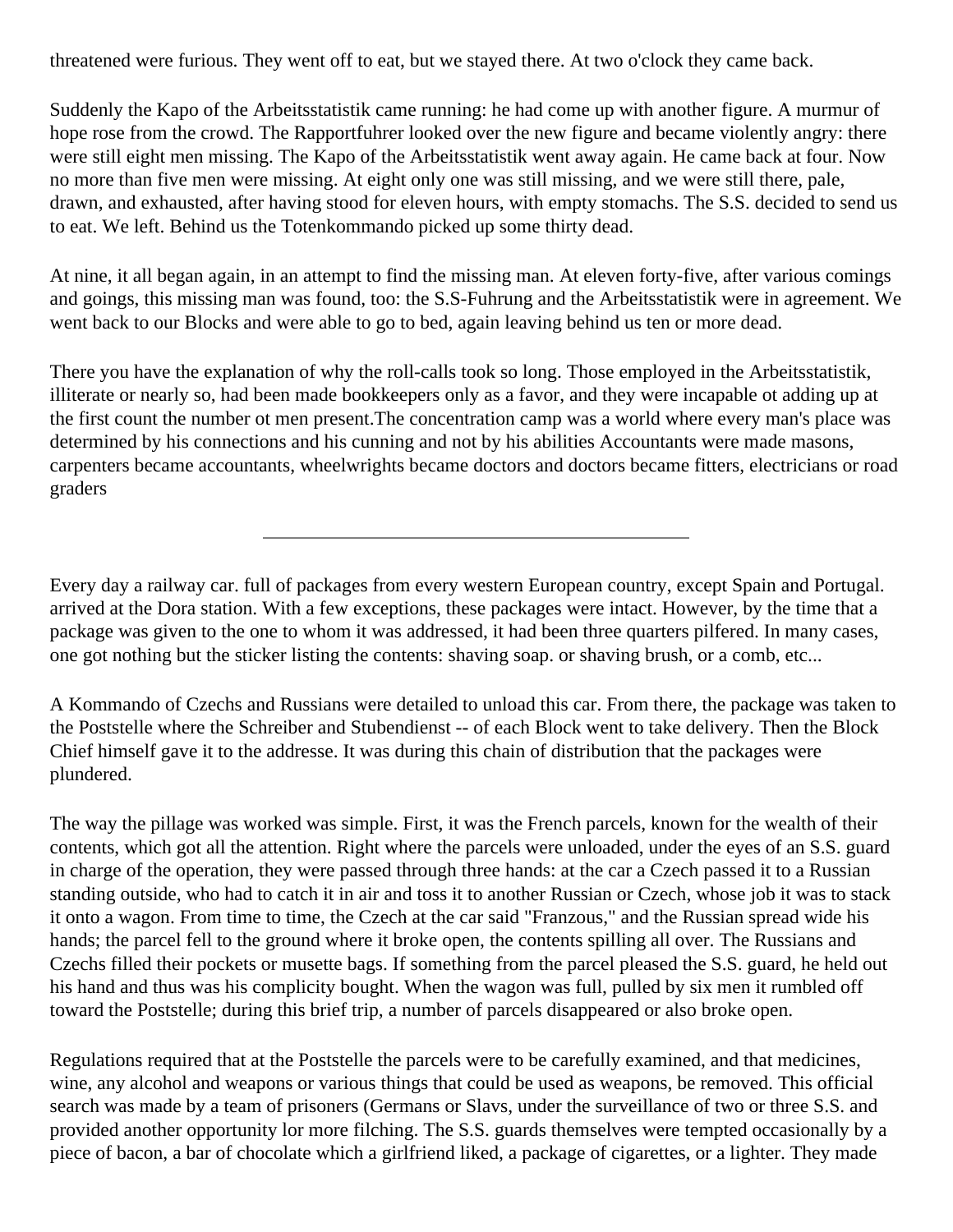sure that the prisoners would not talk by closing their eyes to the thievery that was committed by the latter. From the Poststelle to the Block, the Schreiber and Stubendienst arranged things between them so that a third pilfering took place, and at the end of the distribution chain, there was the Block Chief who did the fourth and last and who gave what was left to the addressee.

There was something grotesque about the ceremony of handing over the remains to the party concerned. The prisoner was summoned by his number and invited to present himself to the Block Chief. On the latter's desk lay his parcel, open and contents listed. By the desk was a large basket surmounted by a placard labelled "Solidaritat." Each prisoner was morally obliged to drop in a little something of what he had received for those who never received anything in particular the Russians, the Spaniards, the young and the disinherited of all nationalities who had no relatives or whose relatives did not know where they were.

This is what was supposed to happen in theory; in practice, the Block Chief, after each distribution, simply appropriated what was in the basket and divided it with his Schreiber and the Stubendienst. After every load was received, the Kapos, the Lagerschutz, the Blockaltester, and all those with any rank at all in the S.S.- Fuhrung were amply supplied with French provisions, a fact which convinced me that the pillaging was done by an organized gang.

I received my first parcel on April 5, 1944: all the underclothing, a bar of chocolate, I think, and a tin of jam were missing, but there were still three packs of cigarettes, a good two pounds of bacon, a tin of butter and various other eatables. We had changed Blocks two days before, and we were now in 11. Our Block Chief was a German with a black patch. I asked him what he would like. "Nichts, geh mal." (Nothing, get going.) Resolutely I held out a package of cigarettes to him, then pointing to the "Solidaritat" basket, I questioned with my eyes."Brauchst nicht! Geh mal, Bloede Kerl!" -- (Don't bother, get going, you dumb ass!).

I had guessed correctly. The day after the next, I was called up again. I had three parcels this time. Of one nothing was left but the label; but the two others were more or less intact and in one there was a huge hunk of bacon. "Dein Messer, " (Your knife) I said to the Block Chief. I cut off a good half which I handed him and then I went off without asking whether I should leave something in the "Solidaritat" basket. He watched me go with gaping eyes. The French had a reputation, which was deserved, of being very tight with their parcels and not very generous. Suddenly he called me back. "Dein Nummer?" (Your number?)

He wrote it down, and then, said to me, "Hoere, mal, Kamerad, deine Paketten werden nie mehr gestollen werden. Das sage ich. Geh mal jetzt!" (Listen, your parcels won't be pilfered any more. That I can tell you. Now get going!")

Indeed, from that day on my parcels were given to me just about intact. The Block Chief had passed my number on to the various stations in the chain of distribution, implying an order "do not touch". And, it was to that fact that I owe my life since the parcels which came from France, aside from the fact that they contained food supplements to the camp diet, were a precious exchange currency with which exemptions from work, extra clothing, and light jobs could be bought. They made it possible for me to spend eight months in the infirmary, when others, just as sick. spent the same time working until they died.

Concerning the parcels, another tragic phenomenon took place. Most of the French, even those from very comfortable families, received one parcel three quarters plundered; then they received nothing more. It was only after the liberation that I got an explanation. On arrival at the camp the prisoners wrote to their families, saying that they had the right to write twice a month. The family sent a parcel, and, since it was the first,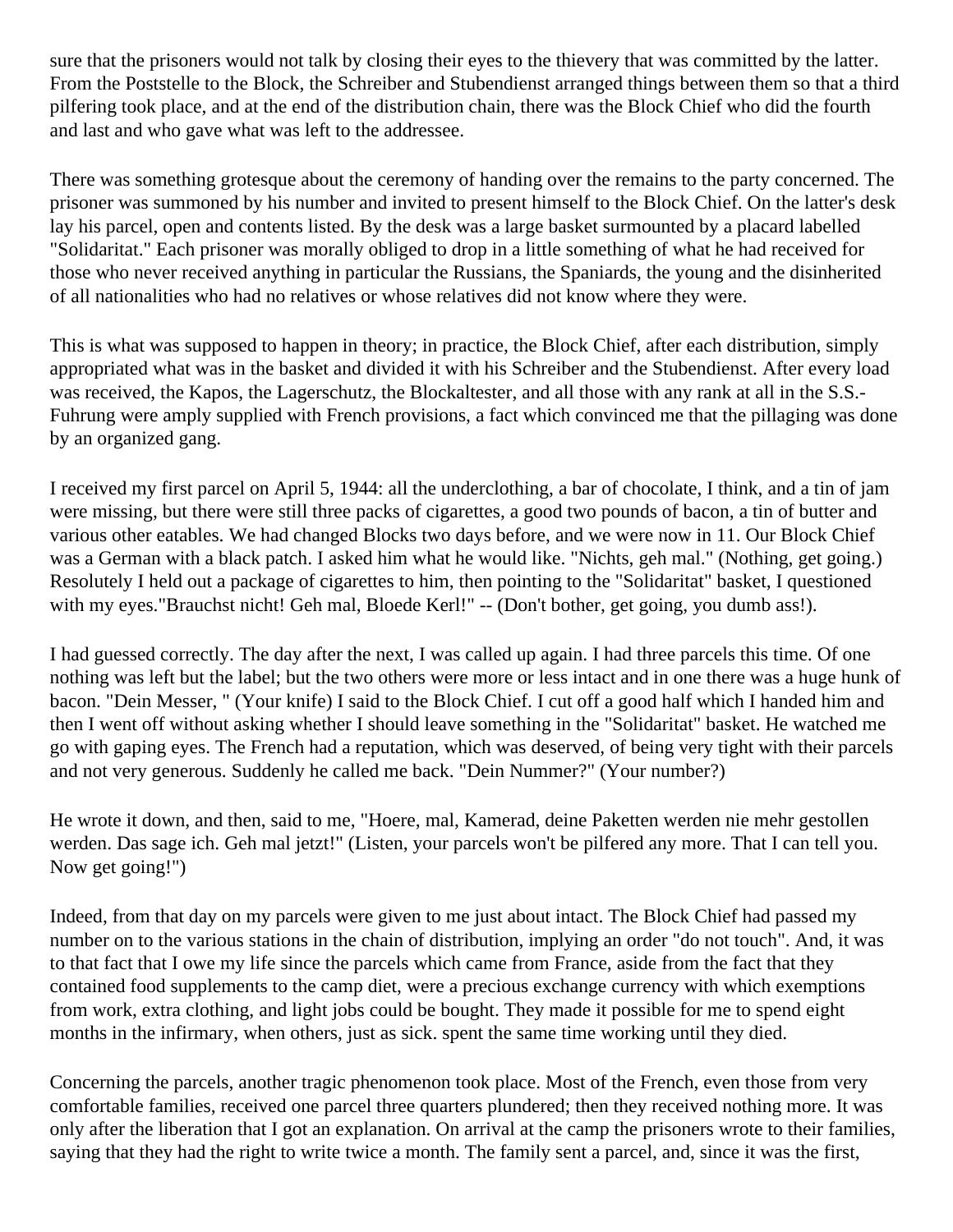before sending another they waited for an acknowledgment of receipt which never came, because except for the first, only one out of ten letters that we wrote arrived at its destination. In the camp, the prisoner who wrote regularly wondered what was the matter. And, while he was dying of starvation, his family in France was convinced that it was not worth while to send a second package because, since he had not acknowledged reception of the first, he must surely be dead. My wife, who regularly sent me a parcel every day, told me that she did it for her conscience's sake and against all hope; my mother herself was of the opinion that she was sending them to a dead man and that, in addition to the mourning, she was throwing her money away.

On June 1, 1944, the camp was unrecognizable. Since March 15, convoys of 800, of 1,000, of 1,500 prisoners kept coming and coming once or twice a week. And, the population grew to about 15.000 individuals. If the population did not climb beyond this figure, it was because the death rate came very close to the arrival rate. Every day fifty to eighty bodies were carried out in the direction of the crematorium. The H-Fuhrung itself made up one tenth of the total number in the camp. Fourteen to eighteen hundred men with soft jobs, all powerful and full of their importance, ruled over the vulgum pecus. With cigarettes in their mouths, plenty of soup in their stomachs, and with beer to quench their thirsts, they almost lived in another world.

Block 141, destined to be the movie theater, was under construction and the brothel was ready to receive the women. All of the Blocks, geometrically and agreeably set out on the hill were connected with concrete streets. Cement staircases with railings, led up to the higher Blocks. In front of each of them were pergolas with climbing plants and little gardens with carpets of flowers; here and there were cross roads with a fountain or statue. The mustering yard, which covered about half a square mile, was entirely paved, and was so clean you could not lose a pin on it. With a swimming pool that was fitted with a diving board in the center, a sports field, and shaded areas nearby, Dora was a regular resort camp for anyone who might happen in, when the prisoners were not there. In fact, such visitors would go away under the impression that a pleasant life was led there, not to be compared to the war risks which free men were running. The S.S. authorized the establishment of a music Kommando. After that, every morning and evening, a band of wind instruments, supported by a bass drum and cymbals, gave rhythm to the march of the Kommandos going to and from work. During the day they practiced and deafened the immediate area with the most extraordinary sounds. On Sunday afternoon they gave concerts in the midst of general apathy while members of the prisoner elite played football or did acrobatics on the diving board.

Although the appearances had changed, the realities were the same. The H-Fuhrung was still what it had always been, except that the politicals had worked their way in in appreciable numbers and the prisoners, instead of being brutally treated by the "greens" got the same from the Communists or so-called Communists. Every person regularly received a wage, of two to five Marks per week. These wages were collected by the H-Fuhrung who distributed them usually on Saturday evening in Arbeitsstatistik square. But, the distribution was done in such a way that chaotic mobs were created which made any attempt to get them tantamount to offering yourself for the crematorium. Very few prisoners were bold enough to claim their share. The Kapos, the Block Chiefs, and the Lagerschutz, divided up among themselves what they were relieved of having to pay out. Cigarettes too, were distributed -- twelve cigarettes every ten days -- for about 80 Pfennig on the average. We had no money to pay for them, and the Block Chiefs in charge of dividing them up exacted from those who did have some money such standards of cleanliness and order that it was just about impossible to get possession of one's ration. Finally, beer was distributed, in principle, to everyone. But, there again one had to be able to pay. The families of the prisoners were allowed to send them 30 Marks a month, which they no more received than their weekly wage or their cigarettes, and for the same reason. And, all in keeping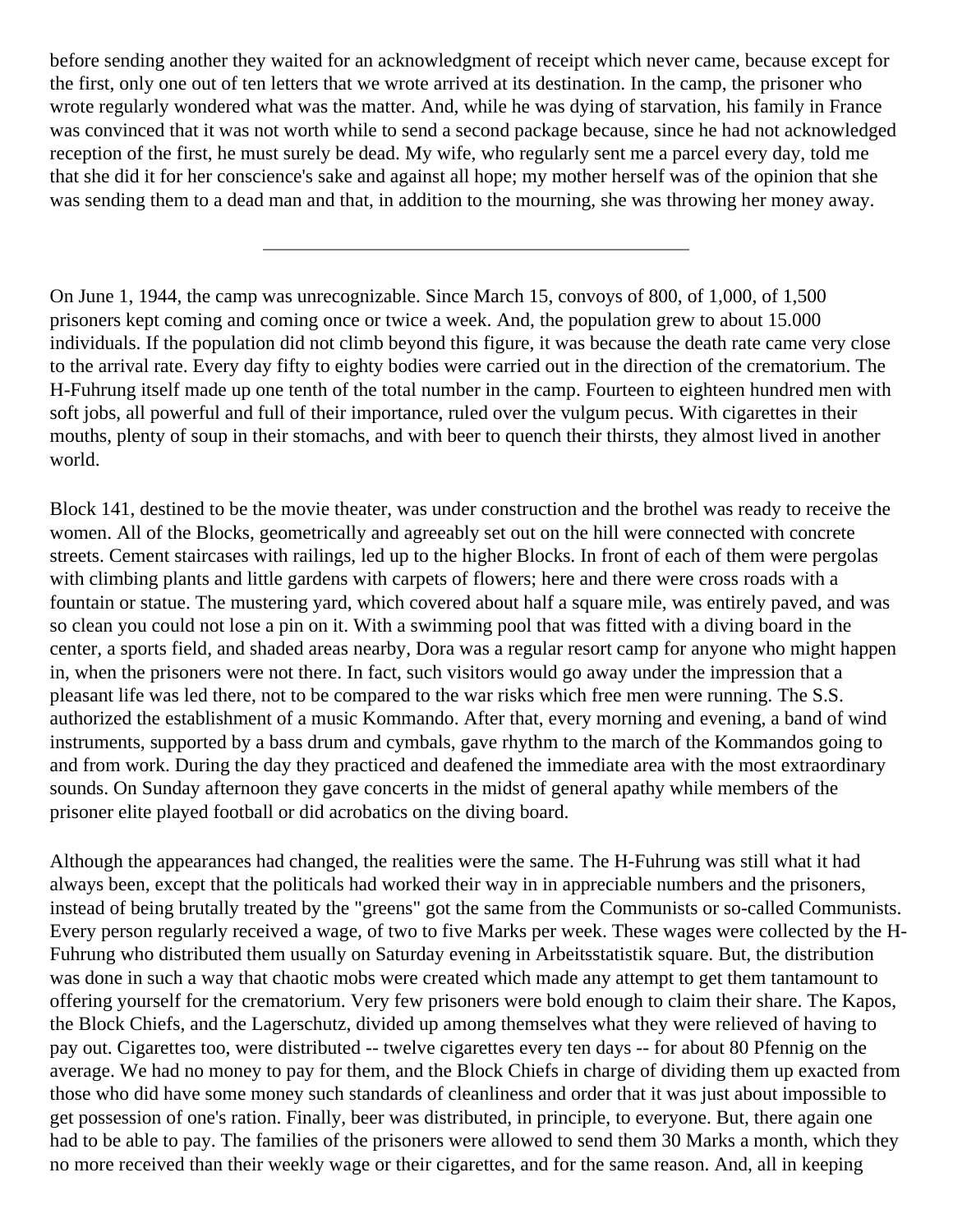with this, one day the H-Fuhrung people decided to divide up the clothing and the various other things that had been taken away from us when we arrived at Buchenwald.

It can be added that for things to have reached that stage, thousands and thousands of prisoners had died as a result of natural causes, as a result of the life they were forced to lead, or as a result of their summary execution for various other reasons, especially for sabotage and were no longer around to claim their property that was stored in the Effektenkammer. >From March 1944 to April 1945, not a week passed when I did not see three or four men hanged for sabotage. Toward the end, they were being hanged by tens and twenties, right in front of each others eyes. These executions took place on the muster grounds in front of everyone. A gallows was set up, the condemned men arrived, a gag in the shape of a bridle-bit was placed in their mouths, and their hands were tied behind their backs. They climbed onto a stool, and their heads were put into the hanging noose. With a kick, the Lagerschutz knocked the stool over. No sudden jerk; it took the poor people four, five or six minutes to die. One or two S.S. guards supervised. When the job was done, the whole camp filed past the bodies strung up on their ropes.

On February 28, 1945, thirty men were hanged in groups of ten. The heads of the first ten were placed into the nooses. The next ten were waiting their turn, at attention, near the stools: the following ten were standing five steps away, waiting for their turn. The following March 8th, nineteen men were hanged. This time the job took place in the Tunnel, and only the Kommandos of the Tunnel were witnesses. The nineteen condemned men were lined up in front of Hall 32. A huge pulley, to which nineteen ropes were attached, was slowly lowered above their heads. The Lagerschutz handed out the nineteen nooses: then the pulley raised up slowly, slowly. Oh! How the eyes of the poor fellows grew large, and how their poor feet searched to keep some contact with the ground! On Palm Sunday, fifty-seven were hanged, just eight days before the liberation, when we had already heard Allied cannon fire very close and when the issue of the war could no longer be in any doubt for the S.S. But this was the way it was: the S.S. themselves discovered a certain number of cases of sabotage (in 1945, and since the middle of 1944, it had become impossible for anyone in the camp, or even on the outside to live without sabotaging); however, the H-Fuhrung, without any mercy, pointed out to them an even greater number.

It is almost impossible to grasp the cost of this undertaking in human lives. On June 1, 1944, the population of the camp was almost exclusively made up of people who had arrived in March of that year or later. There were still seven prisoners whose numbers ranged between 13,500 and 15,000; at least 800 of them had arrived on July 18, 1943. There were about a dozen left in the 20,000 to 22,000 range, they had arrived in a group of about 1,500 in October, 1943. Of the 800 included in the 30,000 to 31,000 group, who arrived in December-January, there remained about fifty; of the 1,200 taken from the 38,000 to 44,000 group, who came in February-March, three or four hundred survived. Those prisoners who wore numbers 45,000 to 50,000 and who arrived during May 1944, were still more or less all there; but not for long.

[Proceed to Chapters 5 & 6](#page-55-0)

[Author Bio](#page-0-0) | [Introduction](#page-0-0) | [1 & 2](#page-9-0) | [3 & 4](#page-32-0) | [5 & 6](#page-55-0) | [7 & 8](#page-67-0) | [9 & 10](#page-83-0) | [11](#page-104-0) | [12](#page-130-0) | [13](#page-139-0) | [14](#page-176-0) | [Conclusions & Afterword](#page-234-0)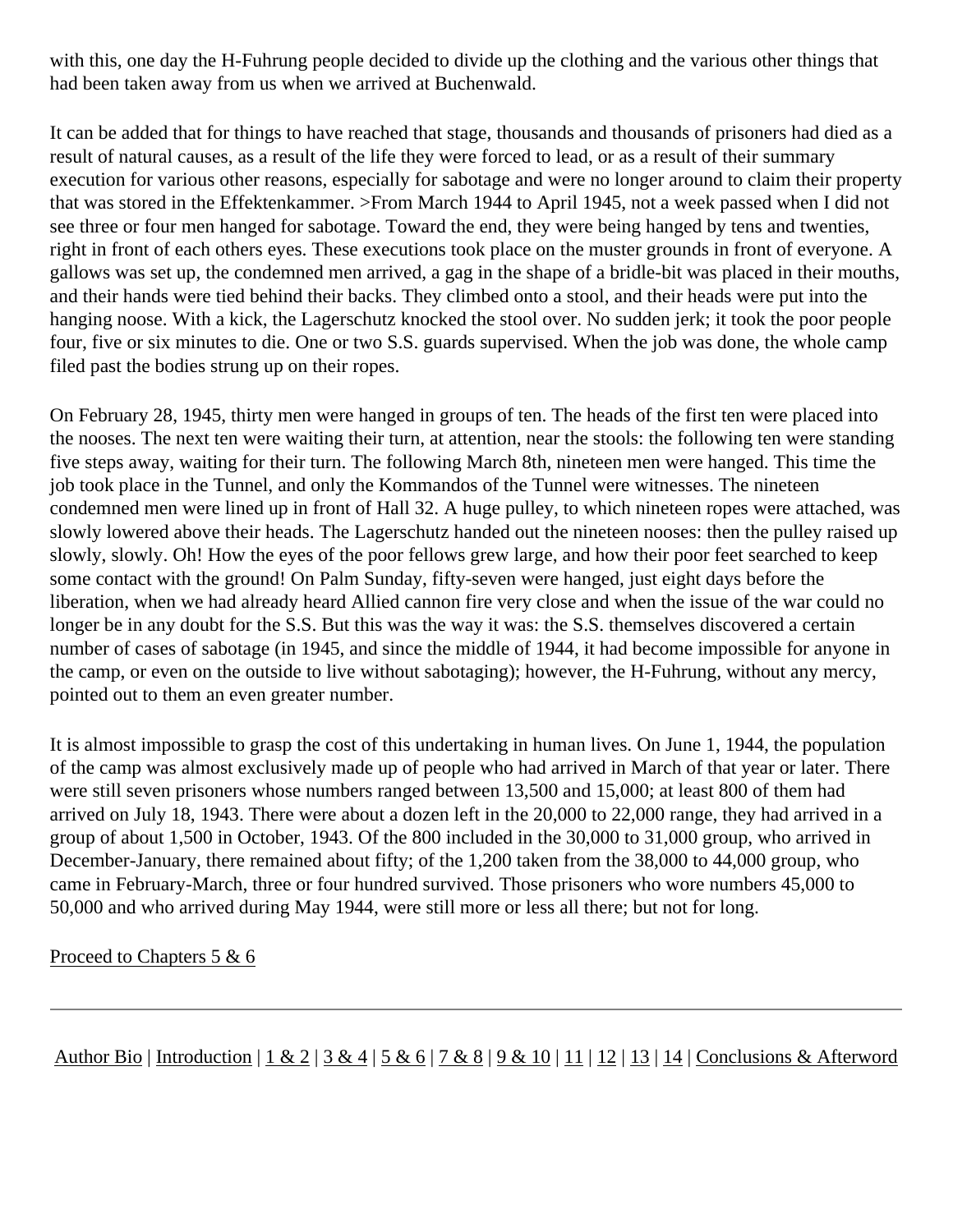<span id="page-55-0"></span>WWW.JEFFSARCHIVE.COM

### **Debunking the Genocide Myth**

Chapters 5 & 6

# **Chapter Five: Port of Grace; Anteroom of Death**

On July 28, 1943, when the first convoy arrived in the beet fields in front of the Tunnel, there was no question of any Revier. They had sent only those prisoners from Buchenwald who were supposed to be in good health, and it was not anticipated that they might fall sick right away: but, should this happen, the S.S. had orders to pay attention only to serious cases, to report them by mail, and to wait for instructions. Naturally, the S.S. never discovered anyone seriously sick; anyone who has been a soldier will easily understand that.

The weather was beastly that year. It rained and rained. Pneumonia and pleurisy ran rampant, and made great inroads among those who were weak and badly treated, who were wet all day long, and who had to sleep at night in damp caves in the rock. In eight days, those unfortunates were doubled up with what the S.S. called a little fever, which seemed to worsen, but they didn't know why. The regulations were that one was not sick unless one had a temperature of more than 39.5°C. (103°F.), in which case one could get a Schonung, or work exemption. Until you had such a fever you had to keep on working, and when you did have such a temperature it meant death.

Then there was what we called dysentery, but which was in reality uncontrollable diarrhea. One fine day, for no clear reason, one was overcome with digestive troubles which rapidly developed into an inability to tolerate anything. There was no remedy: one had simply to wait for it to stop, without eating anything. It lasted eight, ten, fifteen days, depending on the resistance of the sick man, who got weaker, who finally began to fall down, without any strength left to move, even to take care of his needs, and who then succumbed to the fever that accompanied it. This sickness, fortunately easier to detect than pneumonia or pleurisy, led the S.S. to take steps, with what means they had available, to check it. They ordered the construction of a Bud, where, without regard for their temperatures, those with diarrhea were admitted on showing the proper paper and so long as there was space available.

The Bud could hold thirty people. Very soon there were fifty, a hundred, and more, their number ever growing as new convoys arrived from Buchenwald and as the camp grew larger. Generally, the diarrhetics were sent there only in the last stages of the illness, and then only to die there. They were piled together right on the ground, packed like sardines, unmindful of what was under them; it was an epidemic. It got to such a point that for health reasons the S.S. had the first H-Fuehrung pick out a Pfleger, or nurse, to keep order among the sick and help them to keep themselves clean. The job was given to a "green" (naturally!), a carpenter by trade. who had been sentenced for murder. A fine job was done ...!

All the day long people were lined up at the entrance to the Bud. The Pfleger, truncheon in hand, calmed down the impatient ones. From time to time a corpse was brought out of the stench, and a space was made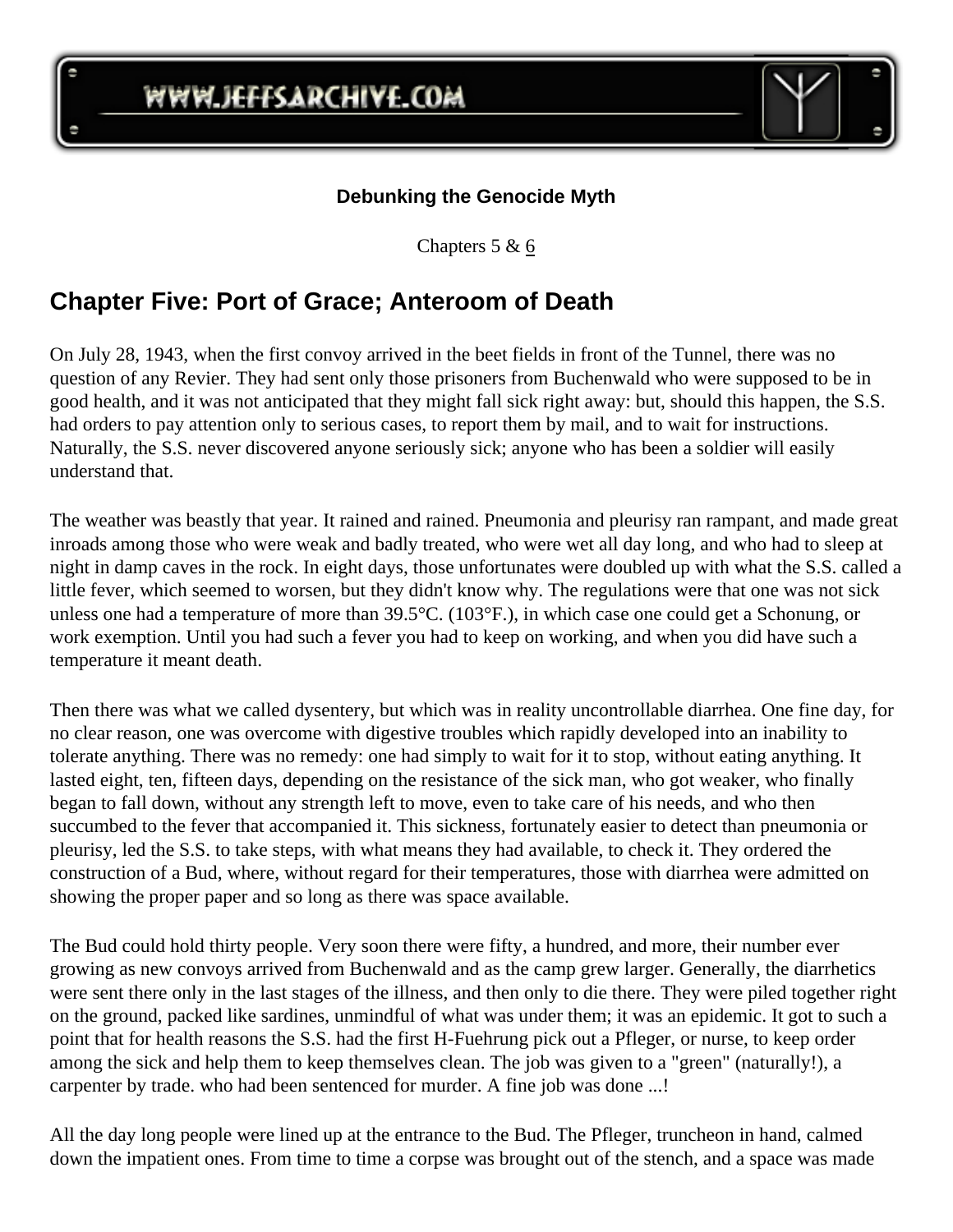which was jumped at. The number of diarrhetics only increased. When the S.S. saw that the Pfleger was not up to the task, the latter pointed out that he had a lot of work to do all alone, and he was given an assistant of whom the S. S. required that he know his business. The job fell to a Dutch doctor who had been employed, until then, in the work of transporting goods from the station to the Tunnel. From that moment on the Bud became humanized, the Pfleger became Kapo, and the Dutchman worked under his orders, exercising prodigious diplomacy. He managed to save one diarrhetic, whose cure he was careful to conceal in order to keep him by his side as a nurse. With the help of a big supply of charcoal, the diarrhea was checked, the S. S. declared themselves satisfied, and the Bud could be used for something else. The first Revier was born.

In fact, the Dutchman was able to fix it so that as places were left available by the diarrhetics, those with pneumonia and pleurisy with temperatures of 38°C (109°F) and up could be admitted. But, this practice aroused the resentment of his Kapo! He even began to claim that with a little charcoal it would be possible to care effectively for the diarrhetics without hospitalizing them, if they were caught soon enough, and that, therefore, there would be more room for those with pneumonia and pleurisy. The duel was Homeric. An S.S. doctor, who had been assigned to the camp and who had arrived in November along with the officers of a convoy, after having remained indifferent to this conflict for a long time, ended by backing up the Dutchman. And, the building of a Block was begun, the Bud having rapidly become too small.

Then it was the turn of those with nephritis. Nephritis was inherent in the life of the camp: undernourishment, too many hours standing up, the effects of bad weather, pneumonia, pleurisy, the rock salt -- the only kind there was in Germany -- which the cooks used immoderately, and which, it seems, was harmful because it contained no iodine. Cases of edema were legion; everybody had legs more or less swollen.

It goes away, they said, it's the salt that does it. And no more attention than that was paid to it. When it was an innocuous edema, it did sometimes disappear! When the edema was the outcome of nephritis, one was carried away, one fine day, with an attack of uremia. The Dutchman succeeded in getting those with nephritis hospitalized, too. Another Block had to be built. Then it was the turn of those with tuberculosis, and so on. The expansion continued to such an extent that on June 1, 1944, the Revier was composed of Blocks 16, 17, 38, 39, 126, 127, and 128, grouped around the top of the hill. Fifteen hundred patients could be put there, at one person per bed, or a tenth of the camp's population. Each Block was divided into wards, where related sicknesses were assigned.

Block 16 was the administrative center of the whole structure. The Dutchman was promoted to the rank of Head Doctor. Meanwhile, the S.S. replaced the "green" Lageraeltester with a "red" and there was a great commotion in the H-Fuehrung. The Kapo of the Revier was the first victim of the new Lageraeltester. A plan was set up to catch him in the act of stealing the food destined for the sick. He was sent to the Ellrich camp by way of punishment, and he was replaced by Proell.

Proell was a young German, about 27 or 28 years old. In 1934, he had intended to take up medicine. But as the son of a Communist and as a Communist himself, he was arrested when he was still only a child. He spent the next ten years in various camps.

First he was sent to Dachau where it was due only to his youth that he survived the rigors of that budding camp. Neither the S.S. nor the adult prisoners had their knives out for the youngsters: the first because of a kind of respect for real innocence; the second because of a special tenderness which nourished in them the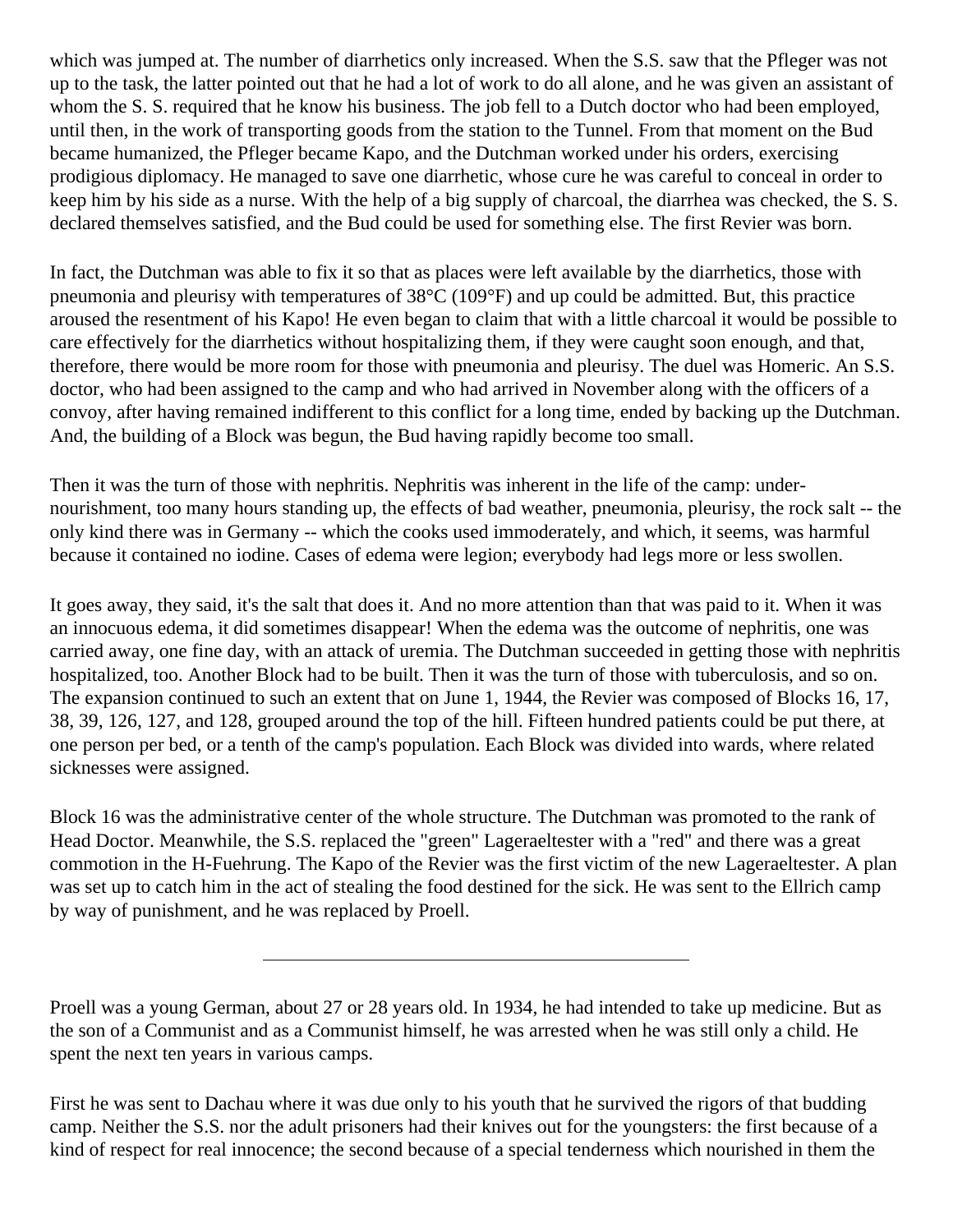hope of seeing the youngsters become affectionate later. Thanks to these two circumstances. Proell managed to get into the Revier as a Pfleger and to stay there tor several years. Then, he was sent to Mauthausen in that capacity. The "green" Haeftlingsfuehrung of Mauthausen got rid of him by sending him to Auschwitz, where he was included in the first convoy that was sent to Natzweiler. It was at Natzweiler that he spent his longest time. There he was promoted to Kapo of the Lagerkommando and was attached to the Lageraeltester. The few prisoners who knew him in that camp were unanimous in saying that they never had seen such a brute. A palace revolution in the H-Fuehrung of Natzweiler caused his removal to Buchenwald from whence he was sent to Dora as a confidant of the Communists and Kapo of the Revier.

At Dora, Proell behaved like all the other Kapos -- neither better nor worse. He was intelligent and organized the Revier along the lines laid down by the Dutchman, whom he considered, in spite of everything a valuable assistant because he was competent. To be sure, he did not always follow the moral commandments of medicine. He was brutal, and in making up the army of Pfleger that he needed to carry out the job, he gave preference to the politicals before the professionals. That is how the blacksmith Heinz, who was a Communist and who had managed to get himself into the Revier under the regime of the "green" Kapo as Oberpfleger (head nurse), was completely trusted by him against the advice of all the other medical people. That is also why, to a medical student whose political opinions he knew did not agree with his, he always preferred any lout, German, Czech, Russian or Polish. He had a great admiration for the Russians, and a weakness for the Czechs, who in his eyes had been abandoned to Hitler by the English and the French of whom he was contemptuous. But, he was an organizer of the first order.

In less than a month, the Revier was organized on the lines of the big hospitals: in Block 16, the administration, admissions and emergencies; in 17 and 39, general treatment, the kidney cases and those with neuritis; in 38, surgery; in 126, pneumonia and pleurisy; in 127 and 198 the tubercular. In each Block there was a doctor in charge, assisted by an Oberpfleger; in each ward, a Pfleger for nursing and a Kalifaktor for other duties. For the sick two-bunk beds only, one above the other, with a mattress stuffed with wood shavings, sheets and blankets. There were three diets: the Hauskost, or food in every way like that given out in the camp, for those whose digestive tracts were not affected; the Schleimkost, or thin semolina soup (no bread, no margarine, no sausage), for those who required a low diet; the Diatkost, which every day consisted of two soups, one sweetened, and white bread, margarine and jam, for those who needed building up.

It cannot be said that one was very well taken care of in the Revier. The S.S.-Fuehrung dispensed very little medicines and drugs, and Proell filched from the lot all that was necessary for the H-Fuehrung letting only that which they didn't need filter through to the sick themselves. But, the beds were clean; one rested; and the food ration, although not of better quality than for the rest of the camp, was still more abundant. Proell himself limited his activities as Kapo to one visit which each day was accompanied with shouts and some generously bestowed blows on the personnel and the sick who had been caught disobeying Revier regulations. Life there could have been a contrast to the prevailing conditions in the rest of the camp, if the Pfleger and Kalifaktor, as much out ot zeal and loyalty to tradition as out of fear of the Kapo, had not been bent on trying to make it intolerable.

.

Every night after roll-call, a mob collected at the entrance to Block 16. Block 16 included, aside trom the administration office for the Revier, an Aussere-Ambulanz and an Innere-Ambulanz. The first took care of the immediate needs of all those who, sick or having met with an accident, did not meet the requirements for being hospitalized; the second determined, after examination, those who should or should not be hospitalized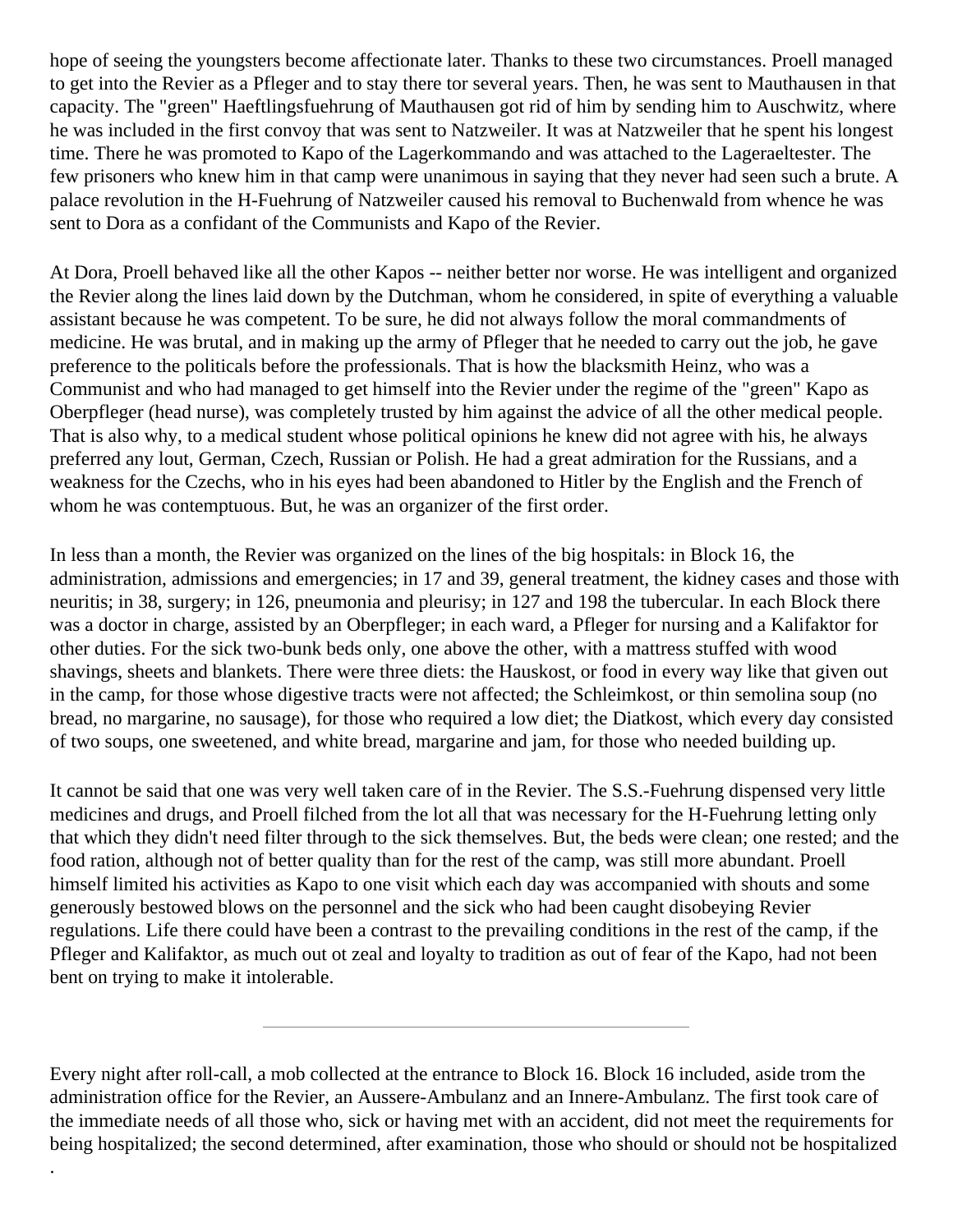Aside from the H-Fuehrung, everyone in the camp was sick, and, under conditions which prevail in the normal world, everyone would have been hospitalized without exception and without delay, even if only on account of their extreme debility. In the camp, the situation was quite the opposite. There, general debility did not count; only those conditions which exceeded such debility were taken care of, and then only under certain extra-therapeutic circumstances or when nothing else could be done. Every prisoner was, therefore, more or less a candidate for the Revier. They had to make a rule that one could apply for admission every four days, on an average.

First of all there were the boils. The whole camp had suppurative furunculosis. the result of the lack of meat and roughage in the food. It was endemic just like the benign edema and the nephritis. There were the sores on the hands or feet or both. Finally there were cut fingers, arms or legs broken, and the like. They made up the patients of the Aussere-Ambulanz and trom June 1, 1944, were in the hands of the Negro, Johnny, whose incompetence as a doctor had finally been recognized at the Buchenwald Revier. In spite of the political pledges that he had given, he was sent to us in a transport, as a doctor, naturally, but with a note stating that it would be more prudent to use him as a nurse. Proell thought that he was just right for the Aussere-Ambulanz, and put him in charge. I learned afterwards that he had been astute enough to get the protection of Katzenellenbogen, that prisoner who called himself an American by origin, who was the general physician of the Camp, and who committed so many extortions that he was considered a war criminal after liberation.

Johnny had under him a whole company of Pfleger, Germans, Poles, Czechs or Russians, who knew nothing whatever of the job they were charged with; they put on dressings, took them off and put them on again when it struck their fancy. For boils or wounds, there was only one remedy: ointment. Those gentlemen had before them pots of ointments of all colors. On the same sore, they one day put the black salve and another day put the red or the yellow, and there was no guessing what determined their choice. Luckily, all of the ointments were antiseptic !

To the Innere-Ambulanz went everybody who hoped to get hospitalized. Every night there were five or six hundred, each one just as sick as the other. Sometimes there were ten or fifteen beds available. Put yourself in the place of the doctor who had to choose which ten or fifteen... The others were sent back with or without Schonung. They appeared the next day and every day until they had the luck to be admitted. Uncounted were those who died before they made it.

I knew prisoners who never went to take a shower because they they were afraid that gas would come out of the pipes instead of water (1). And, then, during the weekly inspection by the nurses of the Block, lice were found on them. Then they had to go through a disinfection treatment that killed them.

I also knew prisoners who never went to the infirmary. They were afraid of being used as guinea pigs of some kind in the medical experiments that rumor had said were being conducted by the S.S. or of being given poison injections. Consequently, they held out and held out against all advice, and one evening a Kommando brought their corpses back to the camp .

At Dora, no medical experiments were performed on the prisoners, and poison injections were not administered, at least not to the common prisoners. Generally, in all of the camps, injections of poison were not used against the general run of the prisoners, but they were used on occasion by one of the two H-Fuehrung cliques against the other; the "greens" used this method as an elegant means of getting rid of a "red" whose star they saw was rising in the eyes of the S.S. staff, or the other way around.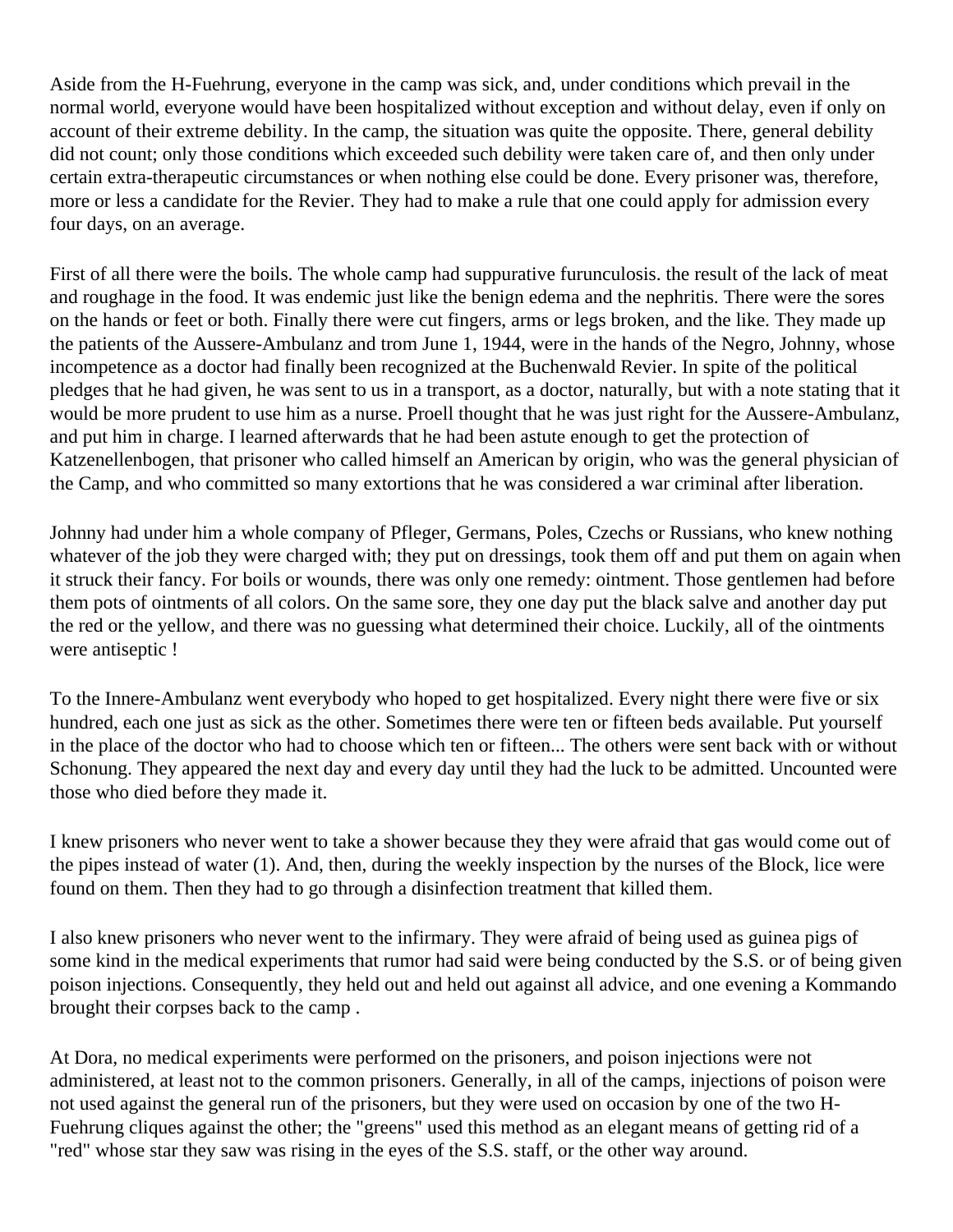A fortunate circumstance allowed me to get into the Revier on April 8, 1944. For fifteen days I had been dragging around the camp with a feverish body that was visibly swelling.

The swelling had begun in the ankles. "Ich auch, Bloder Hund!" my Kapo said, "du bist verrueckt! Geh mal zu Revier!" (You you're crazy! Get on to the Revier!) And, he punctuated this order with several fist blows. It was April 3rd.

At the Revier I was caught in the mob. After waiting for an hour my turn came to go before the doctor.

"You have only 37.8° (99°F), impossible to hospitalize you; three days of Schonung. Rest stretched out in the Block with your legs up, it will go away. If it doesn't go away, come back again."

As for the rest, for three days I was put at Block cleaning by the merciless Stubendienst. At the end of the period I presented myself again in a noticeably worse state.

Of course you will have to be hospitalized, the doctor said to me, but there are only three vacant places and there are at least three hundred of you, some of them worse off than you are. Another three days of Schonung, then come back...

I began to have a presentiment of the crematory. With resignation, I went back to the Block where my first parcel was waiting for me, thanks to which I got the Stubendienst to allow me to stretch out on my bed instead of making me work.

On April 8, when my turn came, a package of Gauloise cigarettes got me among the three or four chosen ones. And what was bad about it was that I saw nothing irregular in the bribe.

Before getting to the bed assigned me, I still had to leave at the entrance my clothes and my shoes, which were naturally stolen while I was there, and to go under an individual shower which a Polish Kalifaktor kept just as cold as he could.

The shower was the last thing that had to be done. It was supposed to be hot, but when it was not a Czech or a Pole, or a German, the KaIifaktor swore to heaven that the thing was out of order. The number of those hospitalized for pneumonia or pleurisy who died of that treatment is incalculable.

I was in the Revier six times: from April 8th to the 27th; from May 5th to August 30th; from September 7th to October 2nd; from October 10th to November 3rd;from November 6th to December 23rd; and from March 10, 1945 to the liberation. At the first, I lost track of Fernand, who was sent in transport to Ellrich were he died. I was sick that fact was quite plain. In fact. I was gravely ill because I still have not fully recovered. but...

Life in the Revier was regulated in detail. We were up at half past five every day. one hour later than the reveille of the rest of the camp. Then came the washing: no matter what the reason was for one's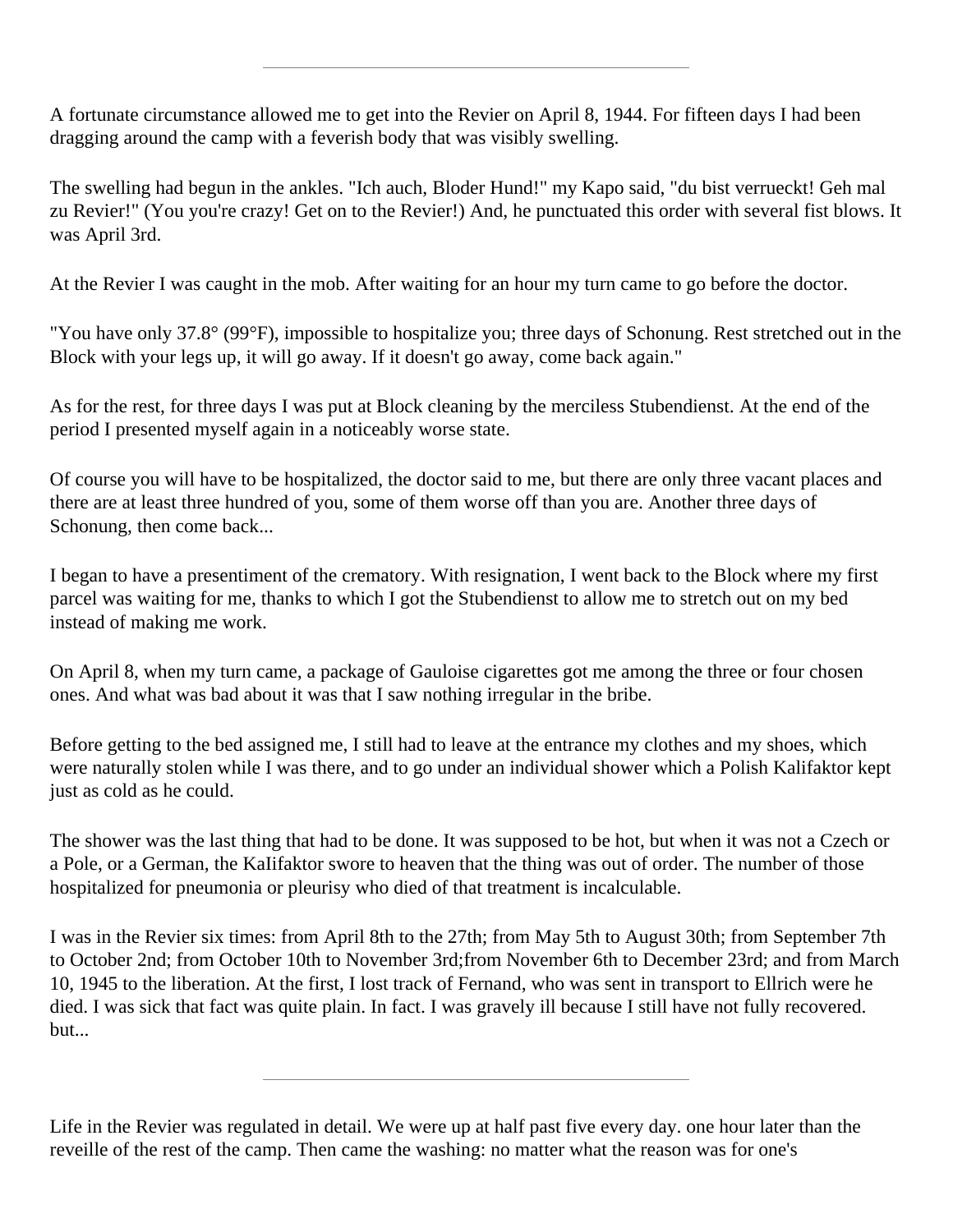hospitalization, with a fever of 40°C (104°F.) or 37°C (98.5°F), one had to get up, go to the sink, wash, and, on returning, one had to make one's bed. In principle, the Pfleger and the KaIifaktor were supposed to help those who could not do it themselves, but, with rare exceptions, they simply got the patients to do the chores themselves. with the help of blows. With these chores done, the Pfleger took temperatures, while the KaIifaktor washed down the ward with a hose.

At about seven o'clock, the Block doctor went among the beds. looked at the temperature charts, heard the comments ot the Pfleger, the complaints of the sick, said a word to each one , and gave orders for particular treatment or medicines that were to be administered during the day. If he was not Polish, German or Czech, the doctor was usually a good and understanding man. Perhaps, he trusted the Pfleger a little too much, with the latter treating the sick according to their political views, their nationality their profession or trade, or their generosity with the parcels that they received. Nevertheless, the doctor very rarely allowed himself to be influenced in a bad sense. Rather, his decisions were almost always well intended.

Once in a while someone who was very sick would dare to ask him, "Krematorium?" The doctor might answer: "Ja, sicher ... Drei, vier Tage". ("Yes, that's certain ... in three or four days." ) There was a laugh. He then went on without any consideration of the effect that his reply had on the one concerned . After he finished with the last bed, he left the ward; it was all over. He would not be seen again until the next day.

At nine o'clock, the distribution of medicine. It went very fast since the medicine was generally either rest or diet. From time to time, an aspirin or pyramidon was given out very parsimoniously .

At eleven, soup. ThePfleger and the KaIifaktor ate heartily, served themselves at each issuance and gave the remainder to the sick. It wasn't too bad; there was enough left over to give an honest regulation helping to everyone, with even a little supplement for one's friends.

In the afternoon, a nap until four o'clock, after which lots of talk until the temperatures were taken and the lights put out. The conversations were only interrupted when our attention was drawn to a long line of cadavers which, right under our windows, the Totenkommando people were carrying to the crematorium.

Some favored ones, of which I was one, received parcels: they were a little more pilfered than in the camp because they had to go through another pair of hands before they reached the addressee. The tobacco they contained was not replaced; that was deposited at the entrance, but the Pfleger were obliging, and with a good hand-out, a fair share, one could also get one's tobacco and permission to smoke secretly. In the same way, by sharing the rest, the Pfleger could be gotten to hike-up the temperature readings, and one's stay in the Revier was prolonged.

In summer, the afternoon siesta took place in the open air under the beech trees. The Kommandos working inside the camp looked at us with envy, and we grew apprehensive of the time when we would be cured and back among them.

In October 1944, only very rarely were diarrhetics admitted to the Revier. Every night they came to Block 16, and they were stuffed with charcoal and sent back. Sometimes the trouble disappeared, but it also persisted beyond the calculated eight days and was complicated by some kind of a fever, and then they were hospitalized with all sorts of conjectures as to what it was.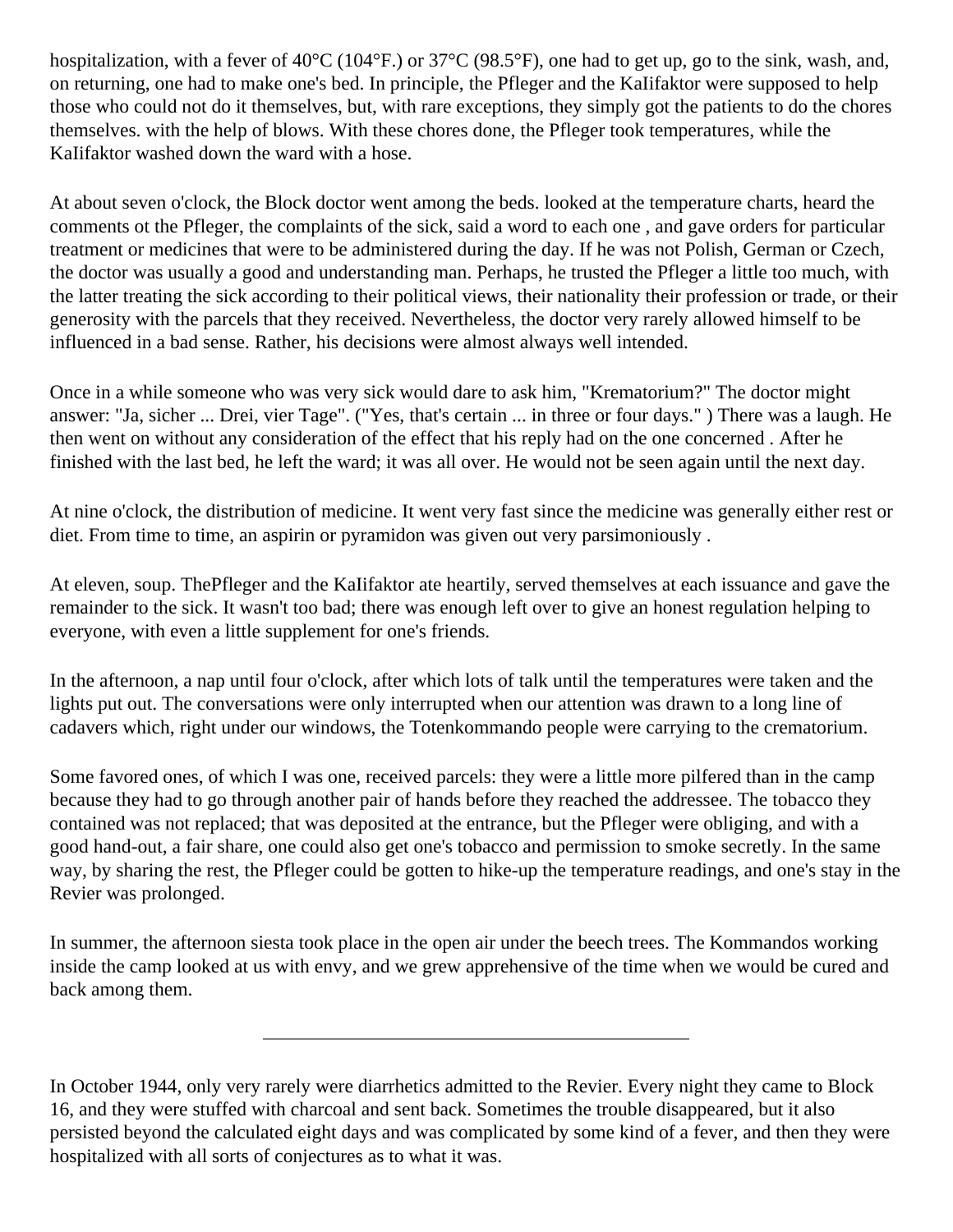They were collected in Block 17, Ward 8, whose Pfleger was the Russian, Ivan, who said that he was a "Docent" on the medical faculty at Karkhov, and whose KaIifaktor was the Pole, Stadjeck. Ward 8 was the hell of the Revier. Every day it supplied two, three or four corpses to the crematorium.

For every diarrhetic admitted, the doctor prescribed, in addition to the charcoal, a supervised diet: very little to eat, if possible nothing at all, and nothing to drink. He advised Ivan to give nothing the first day, to divide a quart of soup among two or three the next, and so on; a return to a normal diet being determined by the disappearance of the sickness. But Ivan considered that he was there as Pfleger to take care of himself and not the sick men: to look after them was work too hard for him, and, in any case, out of place in a concentration camp. He found it simpler to administer the absolute diet, to divide with Stadjeck the rations of the patients, to feed themselves amply, and to do some bartering with the rest. The poor men had nothing to eat. absolutely nothing. On the third day with very rare exceptions, they were in such a state that they could no longer get up, and they had to take care of their needs right where they were, since Stadjeck had other things to do than to bring them the bedpan when they asked for it. From that moment on they were doomed ...

Stadjeck started to inspect very carefully the bed of the unfortunate man to whom he had just refused to bring a basin. All of a sudden he got the smell and went into a rage. He began by giving the offender a good beating, pulled him out of bed, pushed him to the adjoining lavatory, and there gave him a good cold shower since the Revier must always be a clean place and patients who didn't want to wash themselves, well, they had to be washed .... Then shouting out curses, Stadjeck took off the sheet and cover from the bed and changed the straw mattress. Hardly stretched out again the patient would be seized with grips, would ask for the bedpan again which was again refused, would discharge in the bed, and would be taken once more to the cold shower, and so on and on. Usually, twenty-four hours later, the patient was dead.

From morning to night the cries and pleadings of the poor men who were put under the cold shower by the Pole, Stadjeck, could be heard. Two or three times the Kapo or a doctor happened to pass near during this operation. They opened the door; Stadjeck explained, "Er hat sein Bett ganz beschiessen... Dieser Bloder Hund ist so faul... Keine Warme Wasser." (He completely dirtied his bed the stupid dog is so lazy... and there is no warm water.) The Kapo or the doctor would close the door again and go away without saying a word. The explanation was, of course, unassailable: those patients unable to wash themselves had to be washed, and when there was no hot water...

In the Revier one was kept pretty well informed about the way the war was going. German newspapers, in particular the Volkische Beobachter, were delivered, and everyone regularly listened to the radio. Of course there was only official news, but that came rapidly, and that was something.

We also knew what was going on in the other camps; the poor men who had already been through two or three camps before ending up at Dora, recounted the whole day long the experiences they had lived through. That was how we learned about the horrors of Sachsenhausen, Auschwitz, Mauthausen, Oranienburg, etc. And, that was also how we learned that there were very decent camps.

In August, for ten days, the German, Helmuth, was my bed neighbor. He had come straight from Lichtenfeld near Berlin. There were 900 in that camp, and under Wehrmacht guard they carried on the work of clearing the bombed suburbs: twelve hours of work, as everywhere, but three meals a day, and three good meals (soup, meat, vegetables, often wine), no Kapos, and no H-Fuehrung, consequently no beatings. A hard life, but bearable. One day they asked for specialists: since Helmuth was a fitter, he stood up; he was sent to the Dora Tunnel, where they put rock drilling equipment in his hands. Eight days later he was spitting blood.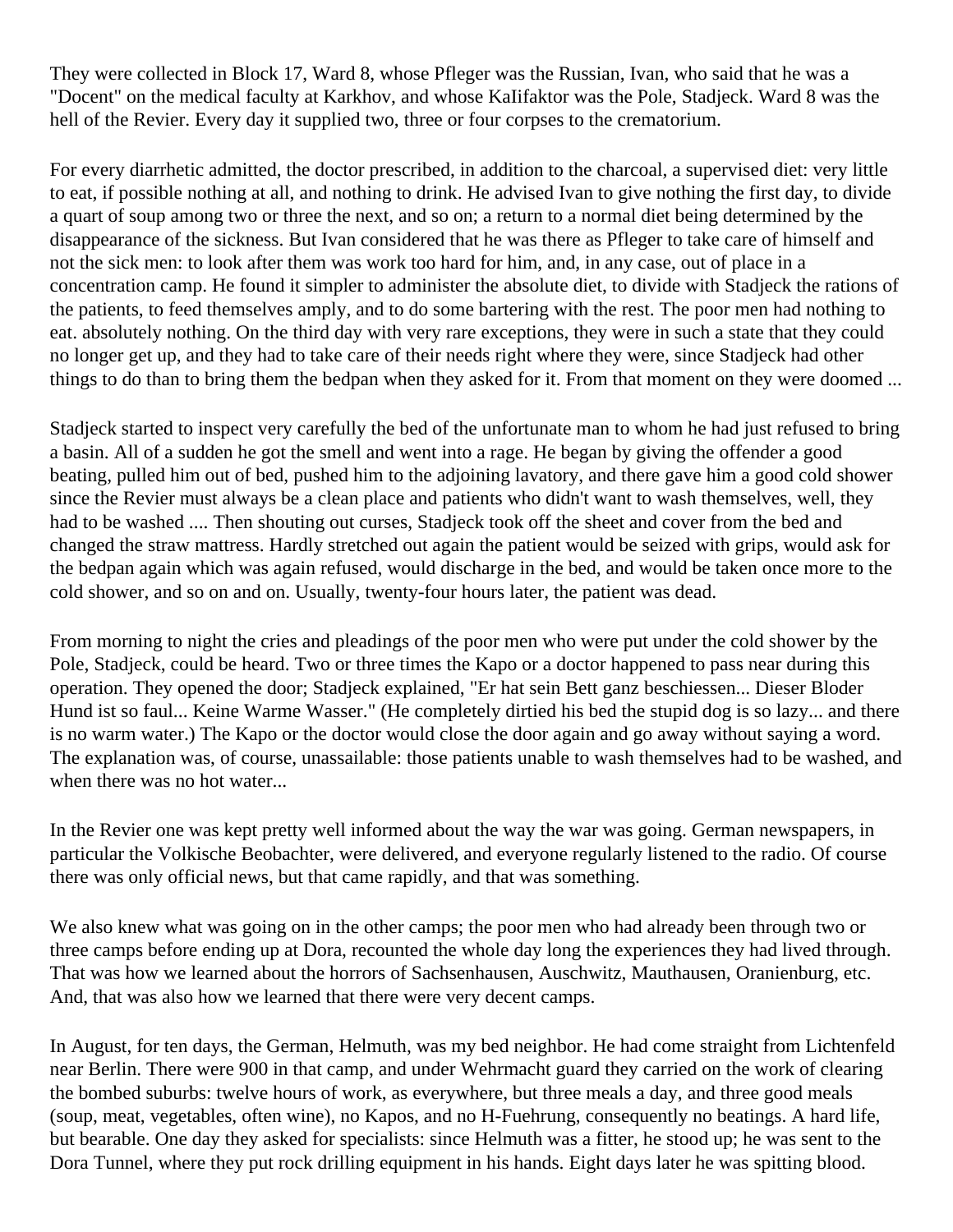Before that, I had next to me a prisoner who had spent a month at Wieda, and who had told me that the 1,500 occupants were not too badly off. Naturally, they worked and had little to eat, but they led a kind of family life: on Sunday afternoons, the villagers came to dance at the outskirts of the camp to the music of the prisoners accordions, exchanged friendly small talk with them, and even brought them things to eat. It seems that that did not last; when the S. S. noticed it, Wieda became as hard and as inhuman as Dora.

But, most of those who came from other camps had only hair-raising things to tell, and the accounts of Ellrich were the most horrifying. They were in an incredible state when they arrived among us, and just one look at them was enough to prove that they were inventing nothing... In speaking of bad concentration camps, Buchenwald, Dachau, and Auschwitz are cited, and that is an injustice: in 1944-1945, it was Ellrich that was the worst of all. There, one was without a billet, not given clothing, not fed, without a Revier. and all the work consisted of digging under the supervision of the scum of the"greens", the "reds", and the S. S.

It was in the Revier that I got acquainted with Jacques Gallier, called Jacky, clown at Medrano. He was as tough as they came. When anyone complained of the hardships of camp life, he invariably answered, "Me, you know, I've done two and a half years at Calvi: I m used to it." And he went on, "Listen, at Calvi, it was just the same, same work, never enough food, only we didn't get hit so much, but there were irons and solitary, so..." $(2)$ 

Champale, the sailor from the Black Sea who had done five years at Clairvaux, didn't contradict him, and as for me, who had earlier witnessed the life of the Joyeux in Africa, I wondered if they weren t right.(3)

On December 23rd I left the Revier with the firm intention never to set foot there again. Several things had happened.

In July, Proell gave himself a shot in the arm of potassium cyanide. No one ever found out why, but rumor had it that he had been just about to be arrested and was in danger of being hanged for conspiracy. He was replaced by Heinz, the Communist blacksmith.

Heinz was a brute. One day he caught a fever-case, who had been forbidden any water, in the act of moistening his lips, and he beat him up so hard that he died as a result. He was said to be capable of everything: in the surgery Block, he undertook an appendicitis operation -- without the surgeon in charge, the Czech Cespiva, knowing about it. The story was told that in the first days of the Revier, under the rule of the "green" Kapo, he had given his attentions to an Algerian whose arm had been crushed between two carts in the Tunnel: he disjoined the shoulder, just as a butcher does with a ham, and instead of anesthetizing the victim, he first beat him up with his fists... A year later, the whole Revier still resounded with the wails of the unfortunate fellow.

Lots of other things were told, too. The patients never felt safe with him. As far as I was concerned, one day at the end of September, he came near my bed with Cespiva, and he decided that to cure me, the right kidney would have to be removed. I at once begged one of my comrades, who had another disease, to give a urine specimen for me, and thus got a negative analysis, which allowed me, as I had wanted, to be sent back to the Kommando. Being incapable of doing the work, I presented myself at the Revier a few days later -- just time enough for the storm to have passed -- and I got in easily.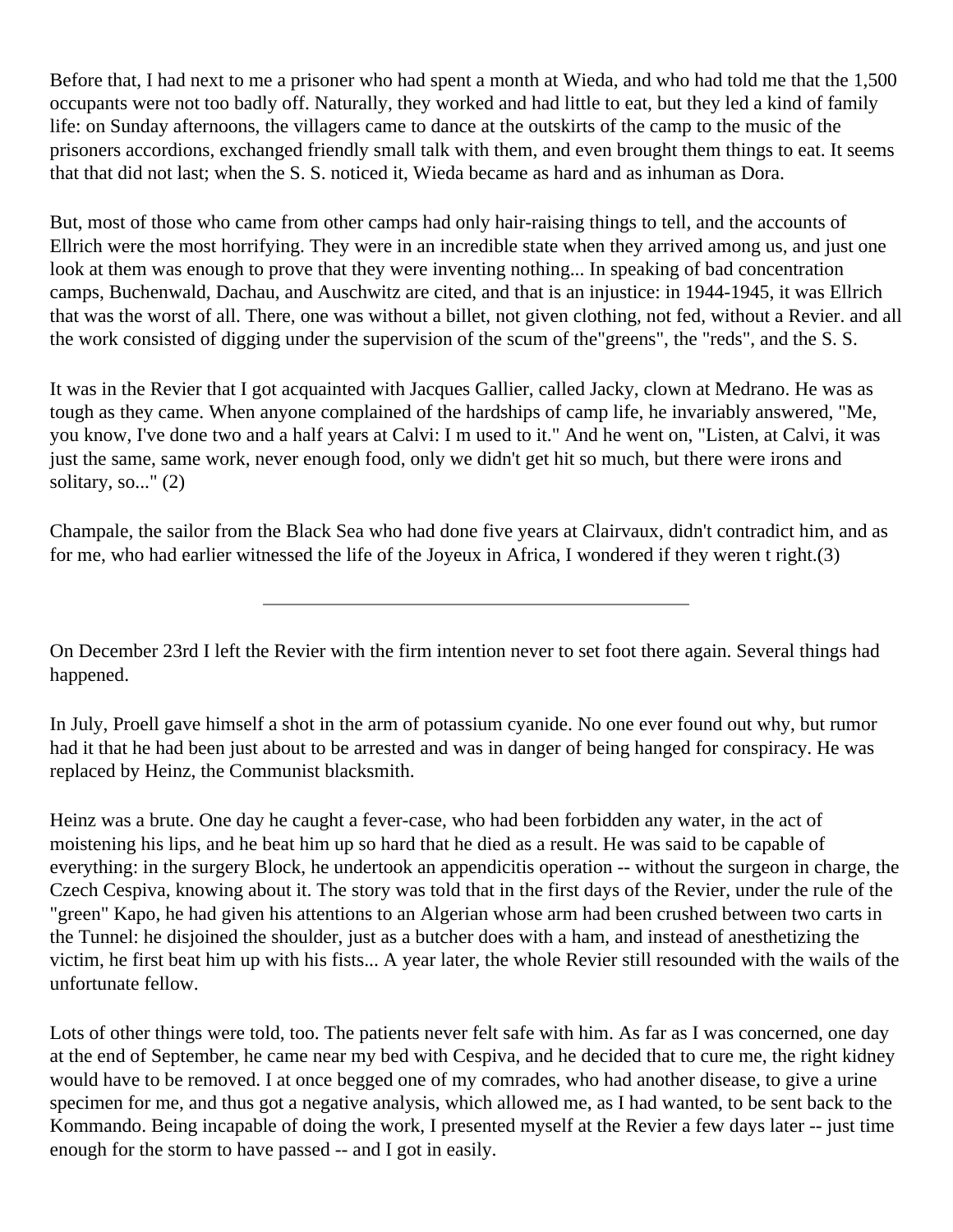Everything went well until December, at which date Heinz was arrested, in his turn, for conspiracy, like his predecessor, and he was replaced by a Pole. Caught in the same net by the S.S. were Cespiva, a certain number of Pfleger, among them the lawyer Boyer from Marseille, and some others from the camp. We never learned why about this either, but it is probable that it was for having circulated news about the war which they said they got from foreign broadcasts, listed to in secret, and which the S.S. considered subversive.

With the new Kapo, the Revier was overrun with Poles, and new doctors were put at the head of the Blocks, ours was an illiterate Pole. When he arrived, he decided that nephritis was caused by bad teeth, and gave an order to have all the teeth of all the nephritis cases pulled. The dentist was sent for at once and began to carry out the order without knowing what it was about, but showing his astonishment and protesting. In order to save my teeth, I arranged once more to get out of the Revier with a paper which certified me for leichte Arbeit (light labor). An exceptionally favorable set of circumstances occurred which made it possible for me to serve as the Schwung (batman) to the S.S. Oberscharfuehrer who was in charge of the company of guard dogs which patrolled the perimeter of the camp. I found that the camp had changed considerably when I got back.

# **Footnotes**

- 1. The gas chambers which some of the S.S. denied existed and which others attested to with the logic of Mme Simone de Beauvoir did not exist at Dora. Nor did they exist at Buchenwald. I note in passing that of all those who so minutely described the horrors of this form of execution (which, incidentally, is a perfectly legitimate form of execution in the United States) not one was an eyewitness, as far as I know. The only possible exceptions are Rudolf Hoess, Miklos Nyiszli, and Kurt Gerstein. The former was Lagerkommandant at Auschwitz; his testimony is unreliable both on the grounds of the atrocious conditions under which it was written down and of the fantastic circumstances under which it was published, as will be discussed further on in this book The testimony of the latter two is obviously false, a fact which will be discussed in the following chapters.
- 2. For a comparison of prison life in French prisons -- during about the same period -- I have included four descriptions which are found in Appendix A at the end of this book.
- 3. In La Lie de la Terre, Arthur Koestler gives a picture of the life in a French concentration camp which confirms my point of view. (The first book in English by Koestler : Scum of the Earth, London, Jonathan Cape, 1941) Another account which also confirms my view is that of Julien Blanc under the title Joyeux, fais ton fourbi.

# **Chapter Six: Shipwreck**

What happened next is of not great interest.

In December 1944 Dora was a large camp. It was no longer a satellite of Buchenwald, but, rather Ellrich, Osterrod, Harzungen, and Illfed, all in the construction stage, were dependents of it (1). Convoys of prisoners arrived there directly, just as they had earlier at Buchenwald, where they were disinfected, numbered, and divided up among the satellite camps. The numbers that the new prisoners wore now were beyond the 100,000's...

Every night, trucks brought back corpses from the satellite camps to be burned in the crematorium.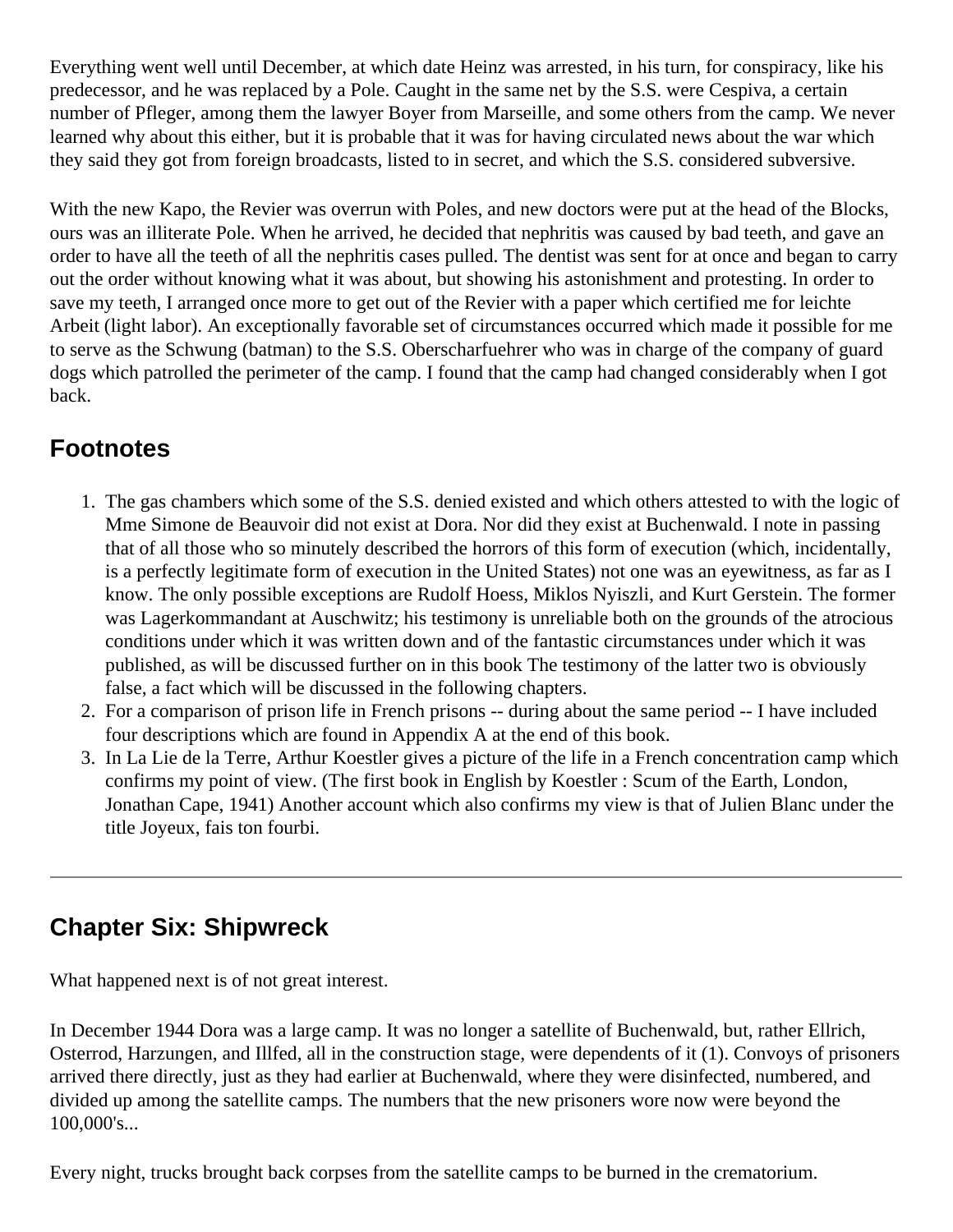Block 172 was finished; there was a movie theater, as well as a library, functioning for the people of the H-Fuhrung and their proteges; the women who had been installed for several months in the brothel also served their needs. The Blocks were comfortable; there was running water; and there were even radios! The beds were set up, without sheets but with straw mattresses and with blankets. The period of great hurry was over; the S.S. were less exacting; their object, which was to get the camp set up, had been accomplished. But, on the other hand, they paid more attention to the political life, got excited about all sorts of imaginary conspiracies, and hunted out acts of sabotage, which, indeed, were real and numerous.

All of these material betterments, nevertheless, did not bring the general mass of prisoners the welfare that might have been expected. The mentality of the H-Fuhrung had not changed. It was as though the prisoner bureaucracy tried to make us live the life of savages, but in buildings instead of caves, so hard did they try to retain the atmosphere of the Straflager along with its hardships and cruelties.

During the night of December 23-24, some Kommando, motivated by cudgels, set up on the grounds a gigantic Christmas fir tree, the erection of which was completed by five thirty the next morning in time for the roll-call before leaving for work and which was resplendent with multi-colored lights. >From that day on and until Epiphany we had to listen every night at roll-call to O Tannenbaum, played by the Musikkommando, before breaking ranks . . . One was obliged to listen with evident enjoyment or one risked getting hit.

Concerning the matter of prisoner welfare, two unexpected elements had to be considered: the joint advance of the Russians and of the English and Americans forced the evacuation of the camps in the East and the West and the transfer of prisoners to Dora and the more and more intensive bombing from the air that interrupted the normal flow of supplies into the camp.

After January 1945 there was no end to the convoys that arrived; often the prisoners were in an indescribable state. The camp which was planned to hold about 15,000 persons sometimes had 50,000 and more. They were bunked two or three to a bed. There was no more bread since flour was no longer delivered. Instead, one got two or three tiny potatoes. The ration of margarine and sausage was cut in half. As the storehouses were emptied as a consequence of the increased population and of the bombings, only a pint of soup instead of a quart, was distributed. There was no more clothing to replace what could no longer be used; Berlin was unable to send more. No more shoes; one made the best of the old ones. And, the same shortages existed with everything else.

On the work level, the whole camp became riddled with sabotage. Raw materials no longer arrived at the Tunnel, and the work was slowed. It was winter. It was useless to ask for window glass to replace what was broken because there was not any to be had: but any prisoner could secretly steal a pane at the Tunnel. There wasn't any paint, either. The Block Chief who needed some had it stolen from a Zawatsky warehouse by one of his proteges. One day there was no electric wire for the V1 and V2 rockets; all of the prisoners who were working in the Tunnel had stolen a yard each to use for shoelaces. Another time, a supplementary stretch of railroad track was to be laid down. For at least a year, the necessary wooden ties had been there, piled up around the station. The S.S.-Fuhrung supposed they were still there and gave the order to build the line since they had no choice. It was noticed then that the ties had disappeared, and an investigation revealed that at the beginning of winter the civilian workers had had them sawed up one by one by the prisoners and had taken them away little by little in their Rucksacks to supplement the shortage in their fuel rations. A few persons were punished, more ties were requested, and a few days later some gyroscopes were received.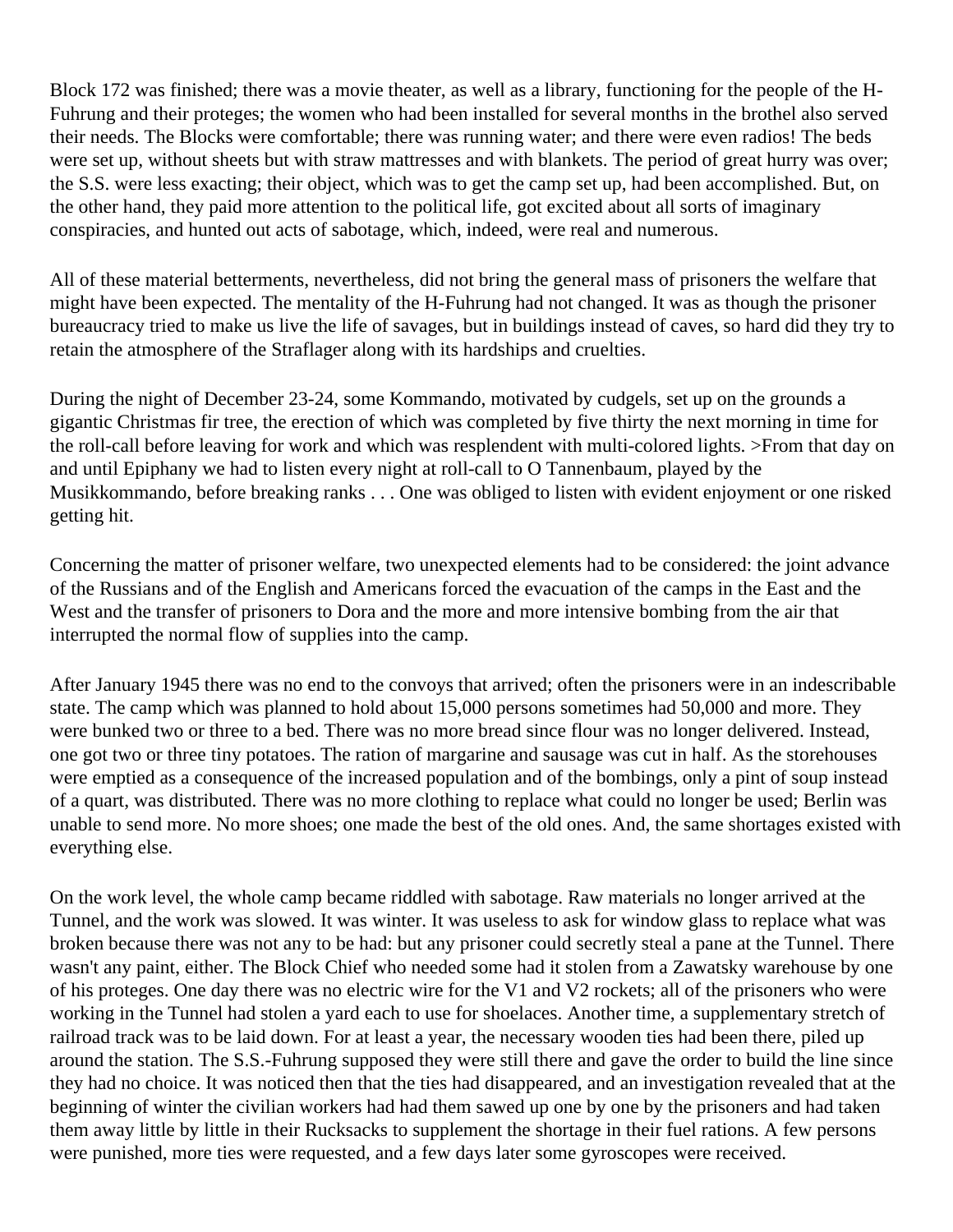In the Tunnel the acts of sabotage were beyond counting. It took the S.S. months to catch on to the fact that the Russians were making a large number of V1 and V2 rockets perfectly useless by urinating over the wireless equipment. The Russians were master pillagers, and master saboteurs, and they were stubborn; nothing stopped them. They also made up the largest contingent of those hanged. But this was for another reason: they thought they had worked out a plan of escape ...

Very few prisoners had any idea of escaping from Dora, and those who tried it were all recovered by the dogs. Once back in camp they were usually hanged, not for the attempted escape, but for a war crime, since it was rare indeed that they could not be charged with some theft or other crime in one of the places that they had gone through...

Sabotage seems to have extended into even very high circles: the V1 and V2 rockets, before being used, had to be tested, and those that were not right were sent to Harzungen to be dismantled and checked. At Harzungen, they were dismantled, and the various defective parts were put into special packing cases which were then sent back again to Dora where they were assembled again in the same improper way. As a consequence, there were always about thirty V1 and V2 rockets that were being shuttled back and forth between Harzungen, Dora and the testing place.

Even the administration at Dora was snowed under in confusion. At the entrance to the Tunnel, there was a sort of stockroom where all the parts that could not be used were collected: nuts, bolts, pieces of sheet-metal, screws of all kinds! etc. A special Kommando, detailed for light work, was in charge of sorting all these pieces: into one box went the bolts, into another the screws, in a third the odds and ends of sheet-metal. When all of the boxes were full, the Kapo would give the order to empty them all together into a rail car. When the car was full, it was attached to a train which went off to an unknown destination; then, two days later it ended up at the entrance at Ellrich where it had been sent to be unloaded and sorted. The Kommando in charge of this work at Ellrich sent to the storeroom at Dora all of the pieces that they had sorted out and had dumped in a heap. Thus was a whole Iot of scraps being endlessly sorted at the opposite ends of the Tunnel. And so, from incident to incident, from bombings to diminishing food supplies, from virtual conspiracies to sabotage and hangings, we reached the liberation.

During all this period I lived as batman to the Oberscharfuhrer in command of the company of dogs; it was easy work which included the polishing of his boots, the brushing of his uniforms, the making of his bed, the keeping of his room and his office meticulously clean, and the fetching of his meals from the S.S. canteen. Every morning at about eight my stint was done. I spent the rest of the time talking here and there, warming myself near the fire, reading newspapers, and listening to the T.S.F. When the S.S. cook gave me food for my Oberscharfuhrer at each meal, he surreptitiously gave me just as much for myself. In addition, the thirty S.S. men who lived in the Block gave me various jobs from time to time; they had me wash their mess kits, wax their boots, sweep out their rooms, etc... In return, they gave me their left-overs, which every night I took to friends. It was the good life.

This direct contact with the S.S. personnel made me see them in quite a different light than that in which they were universally seen in the camp. There was no possible comparison: in public they were brutes; taken individually, they were lambs. They looked at me with curiosity, they asked questions; then spoke on familiar terms with me; they wanted to know how I thought the war would turn out and took my opinion seriously. They were all men -- former miners, factory workers, plasterers -- who had been unemployed in 1933 and who the regime had taken out of their misery by giving them what they thought of as a bridge of gold. They were simple, and their intellectual level was extremely low. In exchange for the well-being that the regime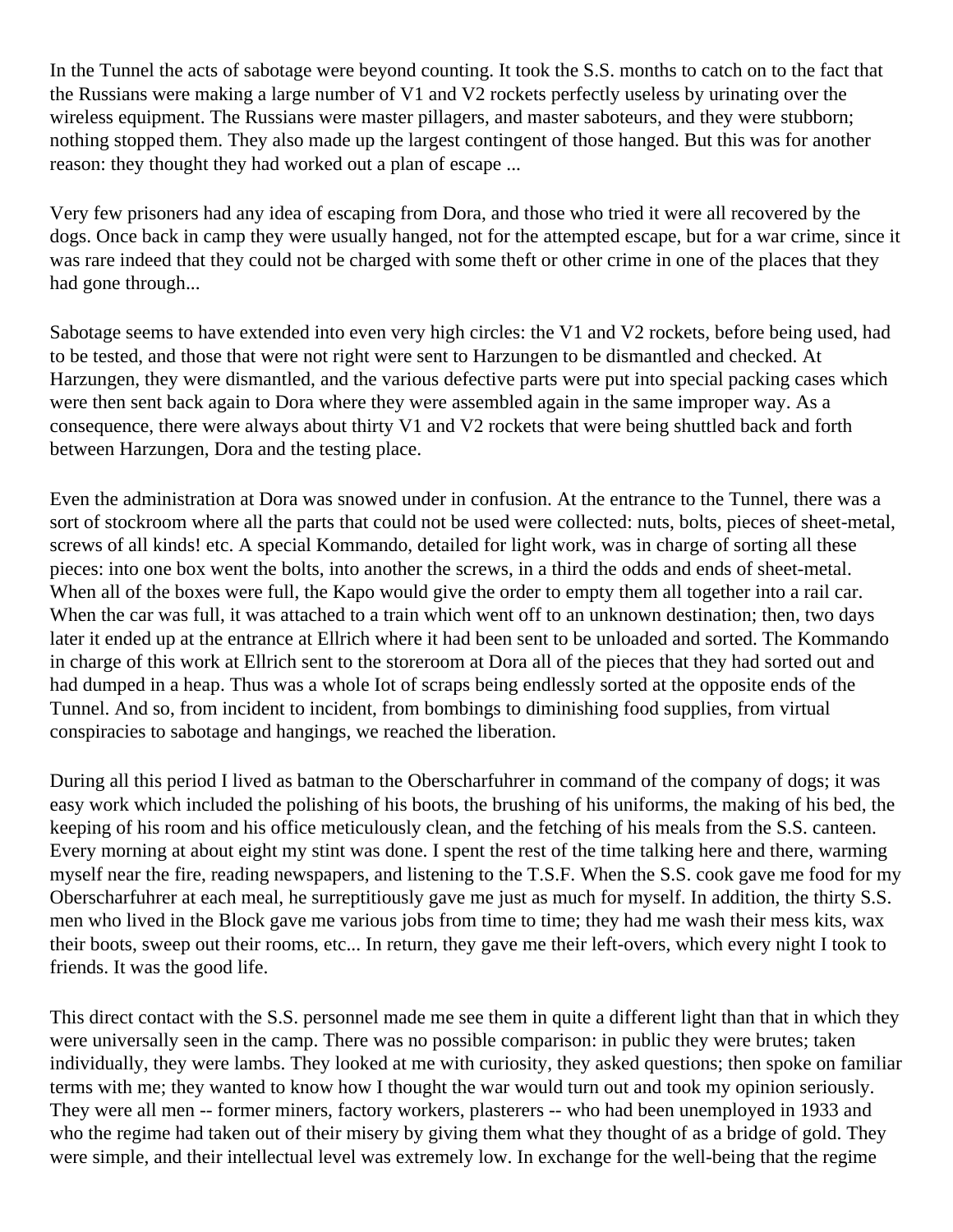had brought them, they carried out its more ignoble deeds and were at peace with their consciences, with morality, with the German fatherland, and with humanity. Although they were very sensitive to the bad luck that had befallen me when I was sent to Dora, they nevertheless, went among the prisoners in their charge with their heads high, haughty, unbending and without pity. Not once did the idea occur to them that the other prisoners were people like themselves, or even ... like me!

The anomalies in the administration were not generally obvious to them, and when by chance they did notice them, they quite sincerely attributed them to the H-Fuhrung (2) or to the general prisoner population. They did not understand how we could be so thin, so weak, so dirty, and so badly clothed. The Third Reich, after all, had furnished us with everything we needed: food, everything necessary to keep us perfectly clean, comfortable lodging in a camp as modern as possible, health recreations, music, lectures, sports, a Christmas tree, and so forth. And we did not know how to take advantage of it. That was proof that Hitler was right and that, with very rare exceptions, we belonged to a physically and morally inferior part of humanity! The idea never occurred to them that they might be responsible as individuals for the wrongs that were done under their eyes, or with their cooperation, unconscious or active. They were victims of the environment -- of that special environment -- in which, while breaking collectively with the restraints of tradition, all peoples, without distinction as to regime or nationality, founder periodically.

On March 10th, a group of female Bibelforscher (Baptists, Jehovah's Witnesses, and conscientious objectors) arrived at Dora, followed by an order from Berlin stipulating that these women -- there were twenty-four of them -- were to be put to light work. Henceforth, the Schwung work was turned over to them. I was removed and sent back to camp. To escape a bad H-FuhrungKommando, I thought it wiser to take advantage of my state of health and to get hospitalized in the Revier; from the hospital windows I watched the bombardment of Nordhausen on April 3 and 5, 1945, two days before being taken in the evacuation transport, the account of which is included in the Prologue.

## **Footnotes**

- 1. The Haftlingsfuhrung of these satellite camps was in the hands of the "greens" which the " red" H-Fuhrung of Dora sent there to get rid of them and to prevent their return to power.
- 2. The majority of the prisoners also felt that the H-Fuhrung was much more to blame than was the S.S. for the kind of life that they were forced to lead.

## [Proceed to Chapters 7 & 8](#page-67-0)

[Author Bio](#page-0-0) | [Introduction](#page-0-0) | [1 & 2](#page-9-0) | [3 & 4](#page-32-0) | [5 & 6](#page-55-0) | [7 & 8](#page-67-0) | [9 & 10](#page-83-0) | [11](#page-104-0) | [12](#page-130-0) | [13](#page-139-0) | [14](#page-176-0) | [Conclusions & Afterword](#page-234-0)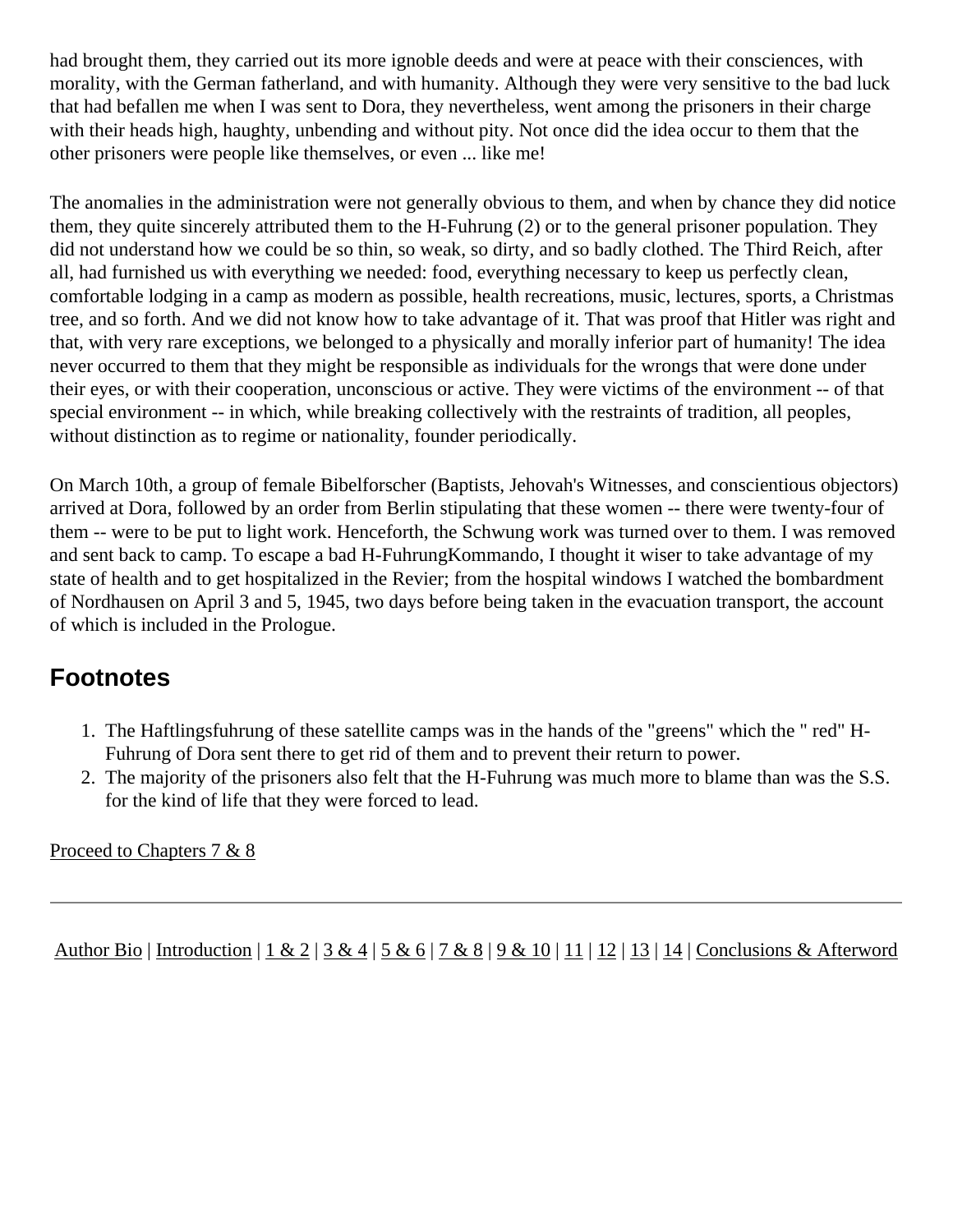<span id="page-67-0"></span>WWW.JEFFSARCHIVE.COM

### **Debunking the Genocide Myth**

Chapters 7 & [8](#page-74-0)

# **Part II: The Experience of Others**

# **Chapter Seven: Concentration Camp Literature**

When the time came for me to draw a parallel between my own experience and that of others, as they described it, I found myself in a state of mind which the reader will easily understand.

While we were in the camp, all of our conversations during rare moments of respite, were centered around three things: when the war was likely to end and our individual or collective chances of surviving to see that end, the food that we were going to eat after we were freed, and what might be called camp "gossip," although the word "gossip" seems inappropriate in view of the tragic reality of camp life. None of these topics offered much possibility for escaping from the actual situation of the moment. All three, on the other hand, separately or collectively, depending on the amount of time that we had to discuss them, brought us right back to the present with the use of a phrase like, "When we tell them about that..." said with such a tone and such a sinister look that it frightened me. Recognizing that I was powerless to do anything about these pangs of conscience, given the atmosphere of the place, I retired within myself and became an obstinately silent witness.

Instinctively I recalled the aftermath of the First World War: the veterans, their stories and all of their writings. There was no doubt in my mind that the coming post-war period would have, in addition, veteran prisoners and deportees who would go back to their homes with even more horrible memories than those of veteran soldiers. But, instead of merely telling their stories, the way seemed to be open for these veterans to vent their feelings in a spirit of hatred and vengeance. To the extent that I was able to distinguish my personal lot in the great drama that was being played, all the Montagues, all the Capulets, all the Armagnacs, and all the Burgundians of history, taking up all their quarrels from the beginning, began to dance, before my eyes in a frenzied saraband, on a stage enlarged to the size of Europe. I could not convince myself that the spirit of hatred, being kindled before my eyes, would be harnessed no matter how the conflict came out.

When I tried to envision the consequences of this smoldering hatred and when I remembered that I had a son, I had to ask myself whether it would not be better if no one returned. And, I even hoped that the higher authorities of the Third Reich would realize in time that they could only be pardoned by offering, in a gigantic and frightful holocaust, all that remained of the inmates in the camps, as a redemption for so much evil. In that state of mind, I had decided that if I ever got back from the camps, that I would practice what I preached, and I swore never to make the slightest reference to my experience in the camps.

For what seemed to me to be a very long time after my return to France, I stuck to my decision; but it was not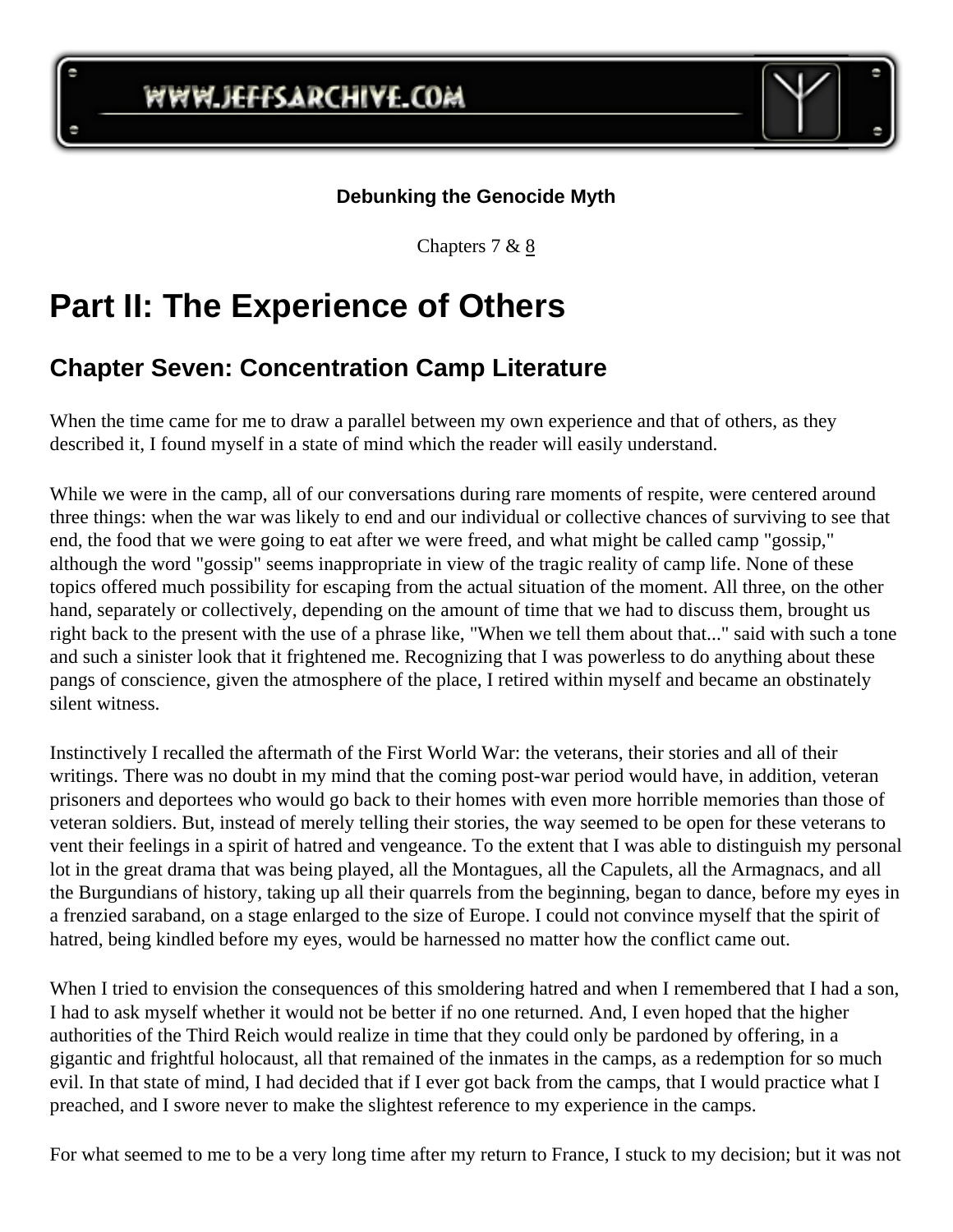easy to do.

First, I had to struggle against a natural inclination to want to tell my story. For example, I shall never forget a demonstration that in the very first days, the deportees had arranged at Belfort to mark their return. The whole town had gathered itself together to listen to their message. The great hall of the Maison du Peuple was full to bursting. Outside the square was thronged with people. Loud-speakers even had to be set up out in the street. My health did not permit me to be present at this demonstration, either as a speaker or listener, and I was very disappointed. But, my disappointment was even greater the next day when the local papers reported all that had been said; it was impossible to discern any statement of objectivity. My apprehensions about the hate-filled and distorted stories of the camp veterans had been confirmed. The crowd, however, was not fooled; never again could the same mass of people be gathered together for such a purpose.

I had also to struggle against others. Wherever I went, over a glass of wine or a cup of tea, there was always a distinguished parrot in the grip of emotion, who was discussing the deportation, or a well-wishing friend who thought he was doing me a favor by drawing attention to me by turning the conversation to the subject: "Is it true that?" "Do you think ...?" "What do you think of the book by ...?" All these questions irritated me. When they were not inspired by a perverse curiosity, they betrayed an uncertainty and a need to be reassured. Systematically I cut the talk short, a practice which sometimes provoked severe criticism.

I resented such criticism, and I blamed it upon my fellow deportees and their never ending publication of their stories, often imaginary, in which they gave themselves the airs of saints, heroes, or martyrs. As their writings collected on my desk like so many entreaties, I was sure that the time was coming when I would be forced to abandon my reserve and to relate my memories of my experiences as a deportee. Hence, I was not surprised when more than once I thought that the saying, attributed to Riera, that after every war all of the veterans should be killed without pity, was more than just a clever remark.

Then one day I realized that a false picture of the German camps had been created and that the problem of the concentration camps was a universal one, not just one that could be disposed of by placing it on the doorstep of the National Socialists. The deportees -- many of whom were Communists -- had been largely responsible for leading international political thinking to such an erroneous conclusion. I suddenly felt that by remaining silent I was an accomplice to a dangerous influence. And, at one sitting, without paying attention to literary style and in as simple as possible a form, I wrote my Le Passage de la ligne in an attempt to put things into proper perspective and in an attempt to bring people back to a sense of objectivity and, at the same time, to a better conception of intellectual honesty.

Next, the idea occurred to me that future discussions about the problem of concentration camps would benefit by starting with a general reconsideration of those things that were attributed to the German camps, drawn from the mass of testimonies that former prisoners have brought forth. As a consequence, I have gathered together the first elements of this reconsideration. This is the explanation and the justification for the Regard sur la Litterature concentrationaire (Survey of concentration camp literature) which is found in Chapters Eight through Eleven.

The experience of the ex-service men, still so fresh from the 1914 war, offers another parallel which I believe to be pertinent. They came back with a great desire for peace, swearing by all the saints that they would do everything possible to achieve it: that this was the "war to end all wars." They were shown gratitude,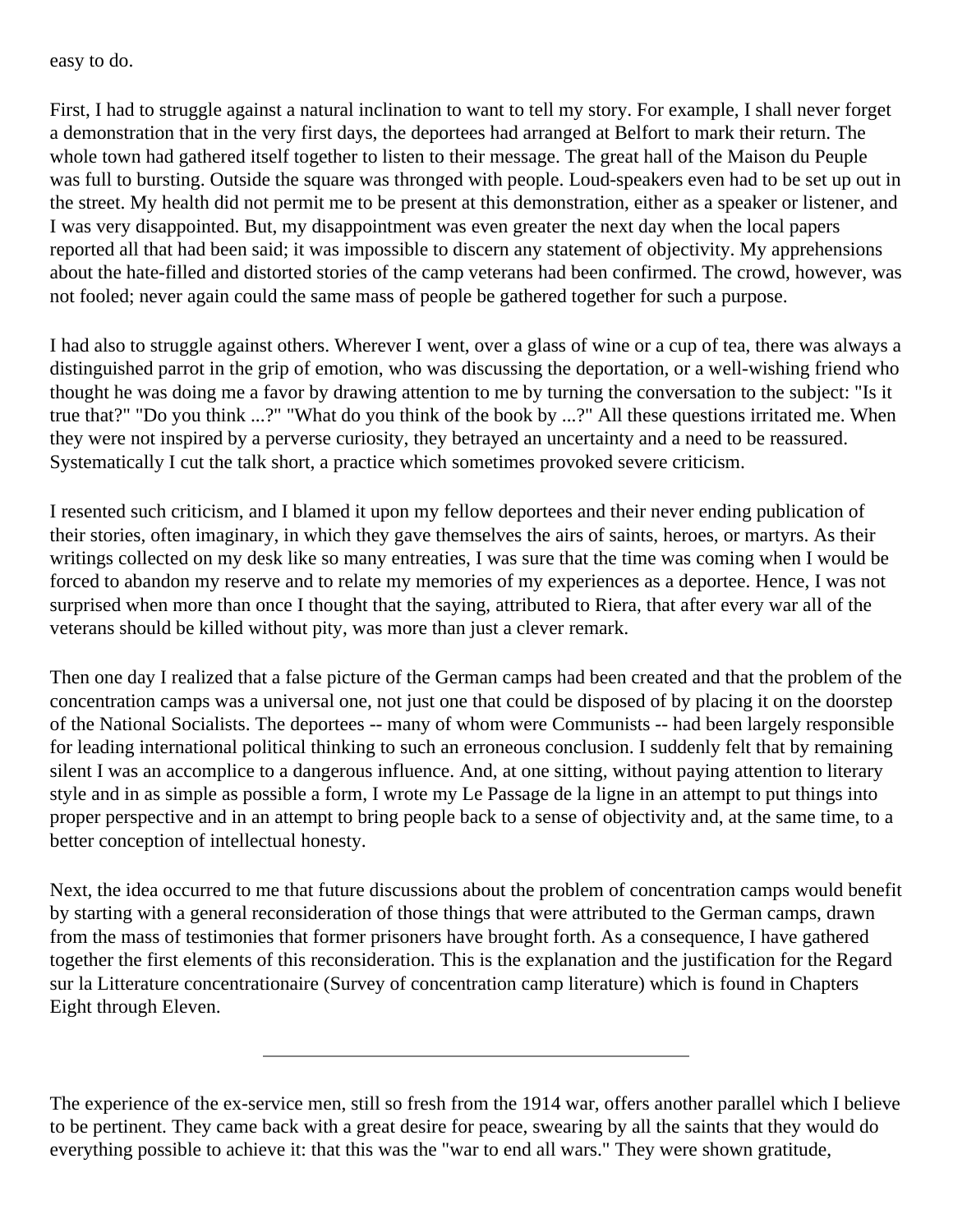appreciation and a certain admiration. With joy, hope, and enthusiasm, the whole French nation received them with affection and confidence.

On the eve of the 1939 war, however, their opinions were very much questioned. Their experiences and the lessons from them were fully commented on in various ways, and the best that one can say is that public opinion was not kind to them. It sneered at their public statements, saying that they were in their dotage - that was the word used -- and that their memories crowded into every conversation. The Ieaders of the national veteran associations, whose mission seemed to be limited to demands for fatter pensions were also criticized. Concerning the writings of the veterans, public opinion was just as categorical, and there was only one testimonial that it would acknowledge: Le Feu by Barbusse. When, in rare moments of good will, public opinion made an exception, it was for Galtier-Boissiere and for Dorgeles, but on other grounds: for the mocking obdurate pacifism of the one, and what it thought was the realism of the other.

Who can say what the real reasons were for this reversal of opinion? As I see it, the reasons all belong within the framework of this general truth: men are much more preoccupied with the future that they face than they are with the past from which there is nothing more to be gained. Consequently it is impossible to center people's lives around any event, no matter how extraordinary, especially a war, a phenomenon which tends to become commonplace and whose particular characteristics very rapidly become obsolete.

On the eve of 1914, my grandfather, who had not yet digested the war of 1870, used to talk about it interminably to my father, who yawned with boredom. On the eve of 1939, my father had not yet finished telling about his war, and, every time that he brought it up, I could not help thinking that Du Guesclin, rising up among us, full of pride in his deeds with his cross-bow, could hardly have been more ridiculous.

Thus are generations opposed to each other in their ideas. They are also opposed in their interests. Between the two wars, the rising generations had the feeling that it was impossible for them to make any attempt to realize their own destiny without coming up against the ex-service men, their pretensions, and their preferential rights. They had been given "rights over us." And they took advantage of it and kept pressing for more. But, there are rights which even the fact of having suffered through a long war and having won it, do not confer, particularly that of being the only ones fit to construct a peace, or, more modestly, the right to positions regardless of merit, whether they be in a tobacconist's shop, in a rural police station, or in a teaching post.

The divorce between the public and the veterans took place during the economic crisis of the Thirties. The rift was aggravated, about 1935, when the veterans forgot about the vows that they had made on their return from the battlefield and so easily accepted the possibility of another war, and when, at the same time, the public sentiment was for peace. It is another law of historical evolution that the young generations are pacifist, that through them, over the centuries, humanity progressively becomes firmer in its search for universal peace, and that war is always, in a certain measure, the rancor of old age.

In any case, there is one thing due the ex-service men of that war as well as of the last one: they told about their wars as they were. Almost every word, to read them or to listen to them, rings profoundly true, or, at least convincing. But this cannot be said of the deportees.

The deportees came back with hatred and resentment on their tongues and in their pens. They were not tired of war; rather they had an axe to grind and they demanded vengeance. Moreover, since they suffered from an inferiority complex -- there were only some 30.000 of them out of a population of 40 million inhabitants --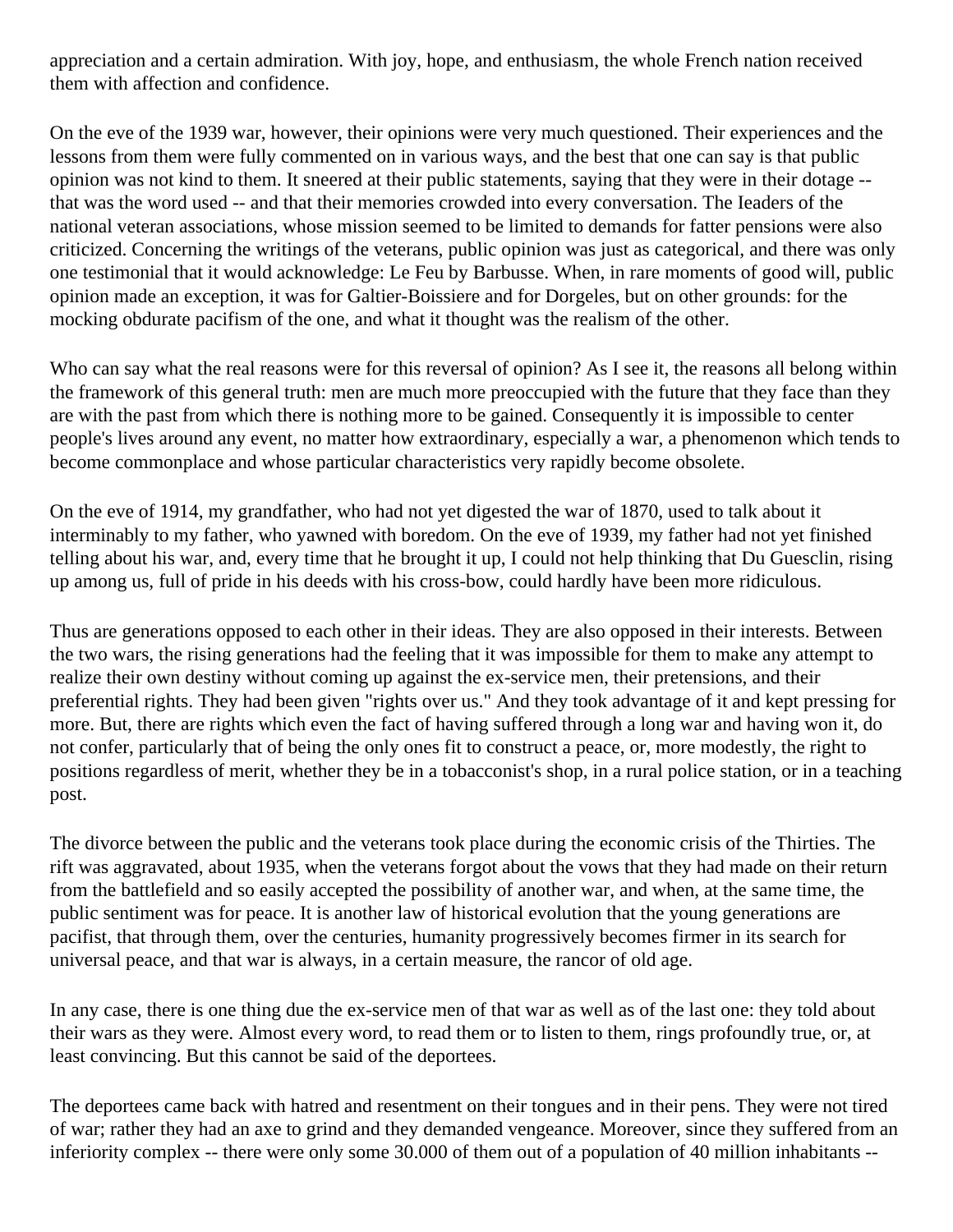they wantonly created a story of horror for a public that always clamored for something more sensational in order the more surely to inspire pity and recognition.

The inflammatory fabrications of one deportee soon inspired similar stories by others, and they progressively were caught on a treadmill of lies. Although some deportees were duped by others in this process, most of them managed quite consciously to blacken the picture even more in their zeal to hold the limelight. So it was with Ulysses who, during the course of his voyage, each day added a new adventure to his Odyssey, as much to please the public taste of the times as to justify his long absence in the eyes of his family. But, if Ulysses succeeded in creating his own legend and in fixing the attention of twenty-five centuries of history on it, it is no exaggeration to say that the deportees failed to do so.

Everything was fine for the deportees during the very first days of the Liberation. One could not, without risk of being branded a "collaborator" question what they had to say, even if one would have felt like it. But slowly, the truth took its revenge. With the passage of time, with a return to freedom of speech, and with conditions more and more normal, it burst forth into the light. For example, one could write, sure of expressing the common uneasiness and of not being incorrect, that "Travelers from afar can lie with impunity... I have read many accounts by the deportees and always I felt the reserve, or the pressure. Even David Rousset, at moments, misleads us; he explains too much." (From a letter by Abbe Marius Perrin published in Le Pays Roannais, 27 October 1949), or that "La derniere etape is an imbecilic film that amounts to nothing." (From a letter by Robert Pernot published in Paroles francaises. 27 November 1949.)

It was fifteen years before the military veteran of World War Two lost prestige in the eyes of the public; it took less than four years for the deportees. Except for that difference, their political destiny was the same. Such is the importance of truth in history.

I would like to cite a personal story which is typical in that it shows the relative worth which one must accord to all accounts in general.

The scene takes place in a law court, in the fall of 1945. A woman is seated on the defendant's bench. The Resistance, which suspected her of collaboration, had not succeeded in killing her before the arrival of the Americans. Her husband, however, fell in a burst of machine gun fire, at the corner of a dark street one night in the winter of 1945. I never learned what the couple actually did, although I had heard, before my own arrest, the most improbable tales. In order to get to the bottom of it, I went to the hearing.

There is not much in her record. The witnesses are the more numerous and the more merciless. The principal one among them is a deportee, a former group leader of the local Resistance -- so he says! The judges are plainly embarrassed by the accusations whose substance seems to them to be very questionable.

The principal witness arrives. He explains that members of his group had been informed against to the Germans and that it could on}y have been by the accused and her husband who lived in their circle and knew their activities. He adds that he himself has seen the accused in friendly, possibly amatory, conversation with an officer of the Kommandantur, who lived over a court behind his parents' shop; that they exchanged papers, etc. The defense attorney then begins his cross-examination:

Attorney: "You used to go to this shop then?"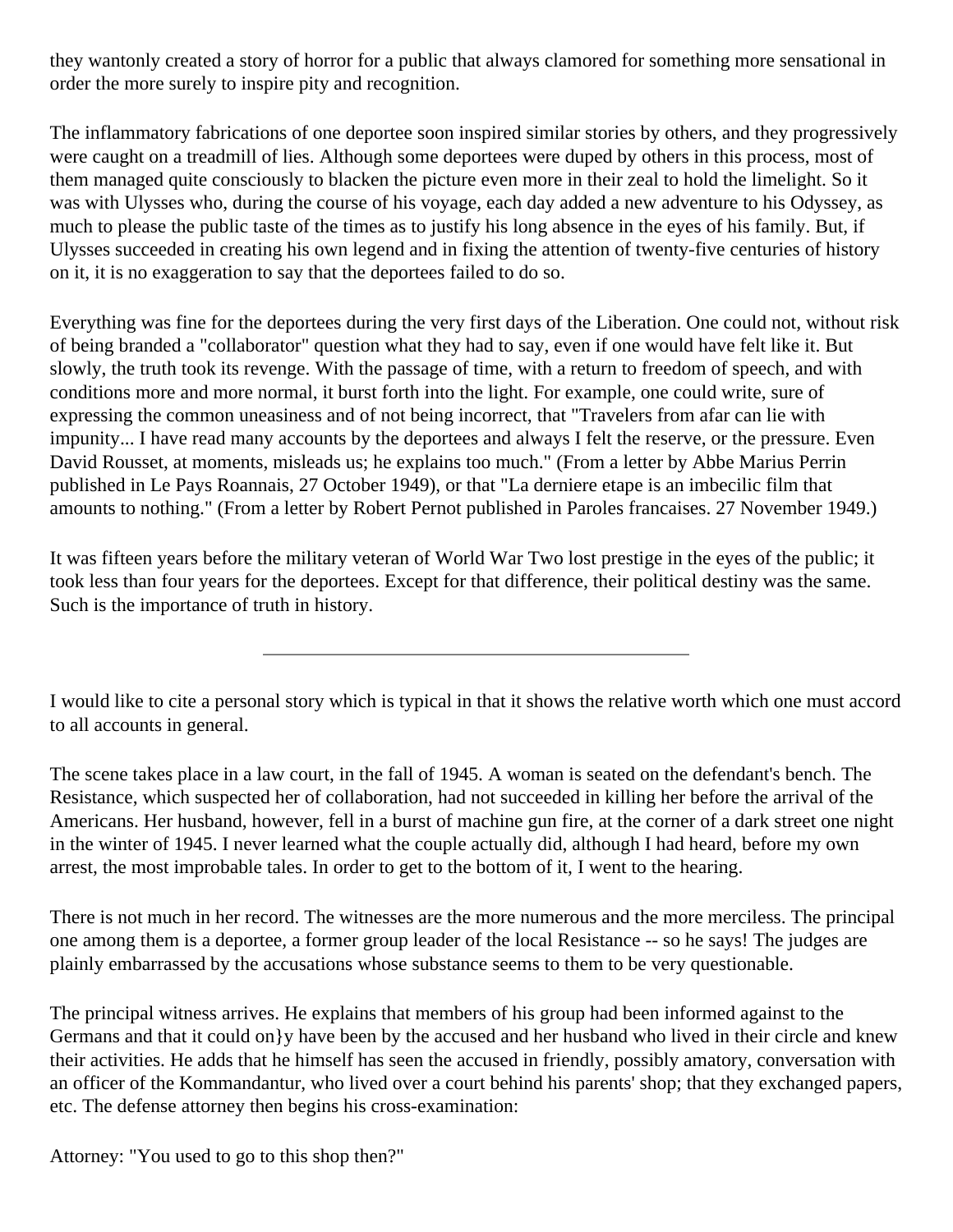Witness: "Yes, just to keep track of this business."

Attorney: "Can you describe the shop?"

(The witness describes the counter, the shelves, the window at the back, gives the approximate dimensions,  $etc$  ...)

Attorney: "It was through the window at the back which looks out on the court that you saw the accused and the officer exchange papers?"

Witness: "Yes."

Attorney: "Then, you can describe just where they were when you saw them, and where you were in the shop?"

Witness: "The two of them were at the foot of a stairway which led to the officer's room, the accused with her elbows on the railing, and the other one very near her ..."

Attorney: "That's enough. (Turning to the court and holding a paper) Your Honor, there is no spot from which the stairway in question can be seen: here is a floor plan of the place drawn up by a draftsman."

(The Chief Judge examines the document, passes it to his colleagues, and admits the evidence.)

Chief Judge: "Do you adhere to your statement?"

Witness: "Well, that is ... It wasn't I who saw ... It was one of my agents who gave me the report at my request ... "

Chief Judge: "You may step down."

The rest of the affair has no importance at all, since the witness was not arrested on the spot for perjury and since the accused, having admitted that she had attended some courses at the Franco-German Institute, which, as she said, brought about a certain number of friendly relationships between herself and certain officers of the Kommandatur, was in the end sentenced to a term in prison for a number of things in which she was only implicated.

Even if the witness had been cross-examined further, such questioning would probably have revealed that the agent he claimed to have sent to make a report was non-existent and that his statement consisted of nothing but those "they says" which poison the atmosphere in those small towns where everybody knows everyone else.

It is not my intention to compare all of the writings that have appeared on the German concentration camps to this experience. My only object is to show that some were no better, even among those which were most popular. And that, aside from good or bad faith, there are so many imponderables which influence the witness that, one must always distrust History as it is told, especially when it is still warm.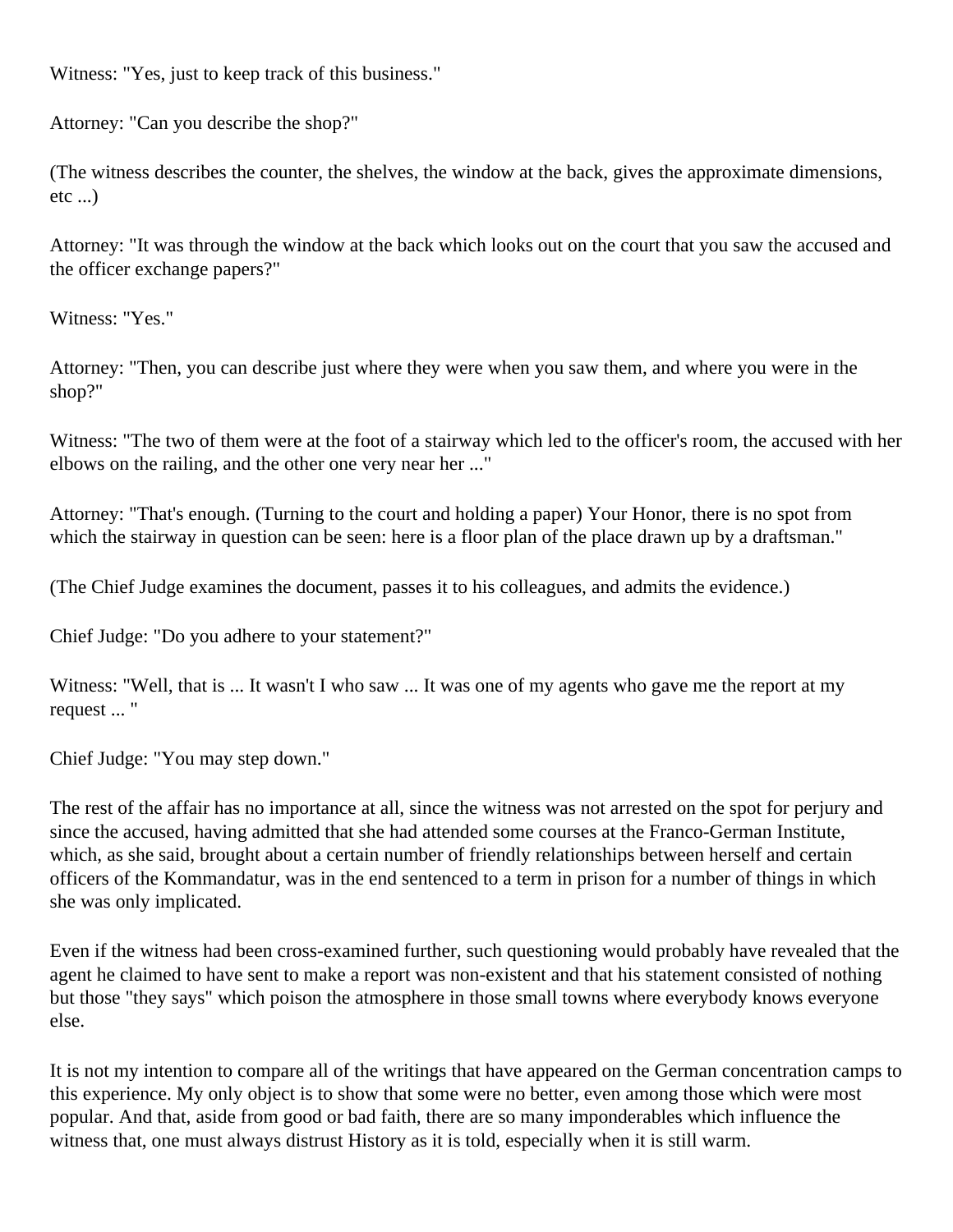Les jours de notre Mort, which established the prodigious talent of David Rousset, and which is discussed further in Chapter Ten, is, for example, a collection of the "they says" which ran through all of the camps and which could never be verified. It is upon this kind of questionable testimony that the author has culled the facts upon which he bases his particular interpretation. In this present work, which is concerned with truth and not with virtuosity, no extracts from it will be found.

In 1950, I put the witnesses who had testified as to their experiences in the concentration camps into three categories: first, those who were not intellectually able to be careful witnesses, or accurate observers, and whom I called, without any pejorative intention, minor witnesses, second, the psychologists, victims of a bias, to my mind a little too subjective; and, third, the sociologists, or those claiming to be. I had found no historians, at least none worthy of the name.

On guard, so as not to fall into the error for which I was blaming others of talking about things a little too removed from my own experience, I deliberately gave up presenting a complete list of concentration camp literature of the time. Moreover, the number of witnesses was necessarily limited in each of the abovementioned categories so as to keep this study in a manageable form: three minor witnesses (Abbe Robert Ploton; Frere Birin of the Ecoles chretiennes d'Epernay; and Abbe Jean-Paul Renard); a psychologist (David Rousset); and a sociologist (Eugen Kogon). In addition, there is a witness who defies> Since 1950, sustained and encouraged by the political policies which underpin the so-called "cold-war," concentration literature, which in turn supports those policies, has only grown and blossomed. For example it is no secret that there are certain features of the foreign policy of the United States which are expressly designed to prevent any serious breakdown of relations with the Soviet Union; the contrived danger of a re-birth of Naziism and Fascism in Europe is one of them. Both Stalin and Truman fully exploited this myth, the former to keep Europe from achieving economic and political unity and from integrating Germany into such a European community, and the latter to justify in part the huge cost of maintaining an army of occupation in Germany. And, Khrushchev continues to play the same game that Stalin played with Truman, with Kennedy ... but, with a little less luck?

About 1950, the idea was revived among many Europeans that Europe as -- a political entity--did exist. Formerly brought about by the haunting memory of the Franco-German wars, this pan-Europeanism was this time provoked by another obsession with two complementary aspects: on the one hand, the near certainty that, divided against itself, Europe was an easy prey for Communism; on the other hand, that no United Europe was possible without the integration of Germany. In Moscow and in Tel-Aviv, it was felt, from the first breath of this revival of pan-Europeanism that if it grew into a tempest, it could not fail to end in a united Europe, which would mean the political isolation of Russia and the end of the so-called reparation payments paid out by Germany to Israel. The counter-attack was not long in coming: two attacks, as remarkably synchronized as if they had been planned together ahead of time, were spear-headed by two propaganda organizations, the one with the title Comite pour la recherche des crimes et des criminels de guerre, located at Warsaw, and the other called the World Center of Contemporary Jewish Documentation, whose two most important branches are in TelAviv and in Paris. The target was Germany. The theme was that the horrors and atrocities that had been committed during the Second World War by the Nazis were a natural vocation of Germany. Therefore, in order to prevent a re-emergence of this horrible propensity, the Germans had to be kept under severe control and very carefully segregated. The first result of this policy of defamation was, so far as I know, the publication of Documentation sur l'extermination par les gaz (1950) by Helmut Krausnik; the second, was Medecin a Auschwitz (1951) by a certain Dr. Miklos Nyiszli, a Hungarian Jew who was deported to that camp in May 1944, and the third was Le Breviaire de la Haine (1951) by Leon Poliakov.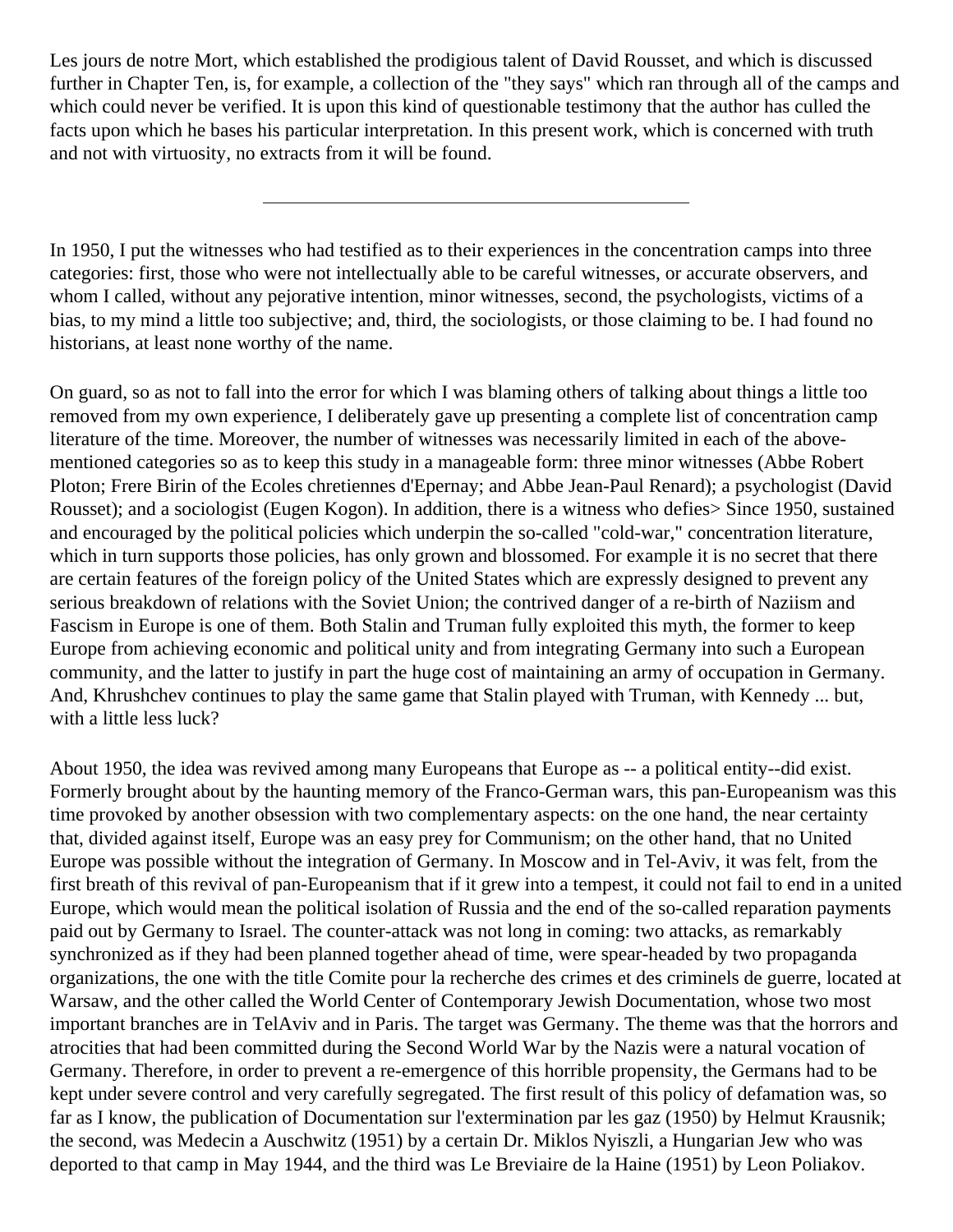Since then the deluge has not stopped: every time that the least sign of rapprochement between Germany and the other European countries is seen (e.g., CECA., Common Market, Franco-German Treaty, etc ...) we get with the stamp of the Warsaw Committee or of an important member of the World Center for Jewish Documentation, or again, of the Munich Institut fur Zeitgeschichte, which is associated with the two, a study that each time amounts to an accusation more terrible than the last one. And, each time the world press supports the defamation with a spectacular publicity campaign. Thus have three publications appeared one after the other: Le Troisieme Reich et les Juifs (1953) by Leon Poliakov and Josef Wulf, I'Histoire de Joel Brand,un echange de 10,000 camions contre un million de juifs (1955); and Le Lagerkommandant d'Auschwitz parle, Memoires de Rudolf Hoess (1958). These volumes are among the best known; to cite them all, just a list without commentary would require an entire book. Recently, an anthology of this literature was compiled by a Comite d'etude de la seconde guerre mondiale, whose head office is in Paris and among whose directors are a woman by the name of Olga Wurmser of the World Center of Jewish Documentation, and a renowned unknown, who can put his hand to anything, by the name of Henri Michel. It contains excerpts from 208 author-witnesses, and I can add that it cites only those authors who strictly followed the Zionist and Communist lines because on the shelves of my library there are almost as many books which are not cited, although they are often just as accusatory, often more intelligently, and although they often have the same lack of respect for historical truth. Naturally, I was not included in this anthology which is entitled La Tragedie de la Deportation (1962). What makes one despair is that there are historians who are intellectually dishonest enough to support these works with their authority: Labrousse and Renouvin in France, and Rothfels in Germany arnong others ... From the United States has come Raul Hilberg, whose book, The Destruction of the European Jews (1961), is surely the most important of all the works that have been published on the question and the one that has best succeeded in giving the appearance--the appearance only -- of being a serious and objective study. Because of its importance, I have devoted the third section of this work to an examination of The Destruction of the European Jews, as well as other historical studies. Finally, to be thorough one should also cite the films, whose purpose is to condition public opinion, that have been taken from this literature: La Derniere Etape, Kapo, the Nuremberg Documents, etc....

The reader may be tempted to place this survey of the concentration camp drama, with regard to its over-all tragic consequences alone, on the human plane, and perhaps to find that I included too much detail. If I point out that the deportation trains from France to Germany carried a hundred persons per car in cars that were intended to hold forty at a maximum, and not a hundred and twenty-five as some have claimed, it will be observed that the fact scarely mitigates the conditions of the trip. If I point out that a camp bore the name Belsen-Bergen and not Bergen-Belsen, that fact certainly does not alter the lot of those who were interned there. If I claim that the word Kapo is derived from the first letters of the German phrase Konzentrationslager Arbeitpolizei, instead of coming from the Italian Il Capo, that fact does not excuse the brutalities that were committed by the prisoner police. And, the bad working conditions, the hunger, the tortures, etc ..., whether they took place in one camp or in another, whether the one reporting them saw them or not, whether they were the acts of the S.S. themselves or carried out by the prisoner trustees whom they chose at random from among the inmates, were still inhuman and brutal treatment.

I would like to make the observation, in my turn, that a whole is composed of details, and that an error of detail, whether made in good or bad faith, regardless of whether it is of a kind that is intended to mislead the observer, must logically make the observer doubt the reliability of the whole; and if there are many errors in detail ...? And if they are almost all shown to be made in bad faith ...?

I shall make myself better understood by referring to a news item that filled all of the papers a few years ago. Just before the outbreak of the 1939 war, a foreign student, taking advantage of a momentary distraction on the part of the guards, stole a painting by Watteau called l'Indifferent from the Louvre. A few days later the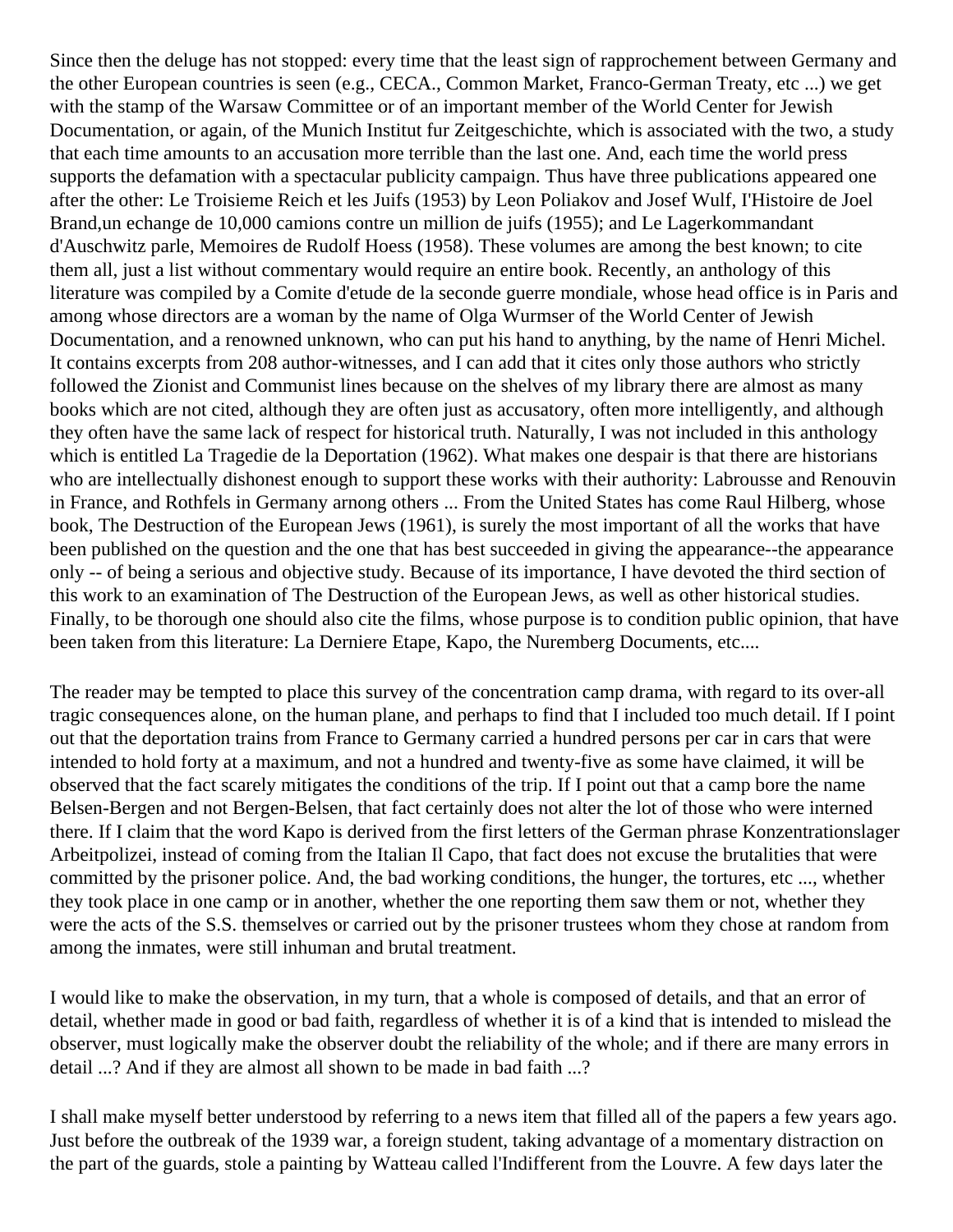painting was recovered, but the student, in the meantime, had made a slight modification to it: disturbed by that hand raised in a gesture which all of the experts said was something that had been left untinished by the artist, the student had rested it on a cane that he had added. This cane did nothing to change the figure. On the contrary it harmonized marvelously with the pose. But, it emphasized the figure's indifference, and noticeably changed the interpretation one could place on his reasons for it and his purposes. Moreover, one could argue that quite another interpretation could have been made if, instead of the cane, a pair of gloves had been put into the figure's hand, or if a bouquet of fowers had negligently been dropped from it. In spite of the fact that no one could swear that Watteau had not intended that the cane be included in the picture, the cane was effaced and the painting was put back in its place. If the curators had let the cane remain no one would have noticed anything amiss either in the painting itself or in the general appearance of the painting galleries of the Louvre. But, if, instead of confining himself to correcting l'Indifferent, our student had taken it into his head to eliminate all of the enigmas of all of the other paintings, if he had put a velvet mask over the smile of the Joconde, rattles in all the outstretched hands of the little Jesuses Iying astonished on the knees and in the arms of spell-bound Virgins, spectacles on Erasmus; and if all that had been allowed to remain, one can imagine how all of those little changes would have changed the general appearance of the entire Louvre collection!

The errors that can be found in the testimonies of the deportees are of the same kind as the cane of l 'Indifferent, without modifying noticeably the picture of the camps, they have falsified the sense of History. Moreover, by taking these errors collectively, the viewer is confronted with a distorted picture of a similar magnitude as if he had gone through the Louvre's collection of paintings, after they had been thoroughly corrected.

The same will hold true for the reader if he will reserve his judgment, both on the secondary works and the documents which I indict and on the conclusions which certain historians who are obviously in the service of a cause, have drawn from them, and if he will ask himself apart from all other considerations whether these documents and interpretations could be upheld in their entirety before a properly constituted court of law, that is, one that is not a kangaroo court like the Nuremberg Tribunal!(1)

### **Footnote**

1. [This view is not unique to Paul Rassinier. For example, William O. Douglas, former Associate Justice of the U.S. Supreme Court, observed that he "... thought at the time and still think[sl that the Nuremberg trials were unprincipled. Law was created ex post facto to suit the passion and clamor of the time .... " For additional strong "anti-Nuremberg" views by numerous notables who were in the highest echelons of the Allied governments during World War Two, see, H. K. Thompson, Jr. and Henry Strutz, eds., Doenitz at Nuremberg: A Re-appraisal (New York: Amber Publishing, 1976).]

## **Chapter Eight: The Minor Witnesses**

These witnesses recount only what they saw or what they claim to have seen, without much comment. Criticism here pertains only to details, which are often small. While the great enigmas of the concentration camp problem can only he approached through the major witnesses, the others cannot be overlooked.

### **l. Frere Birin**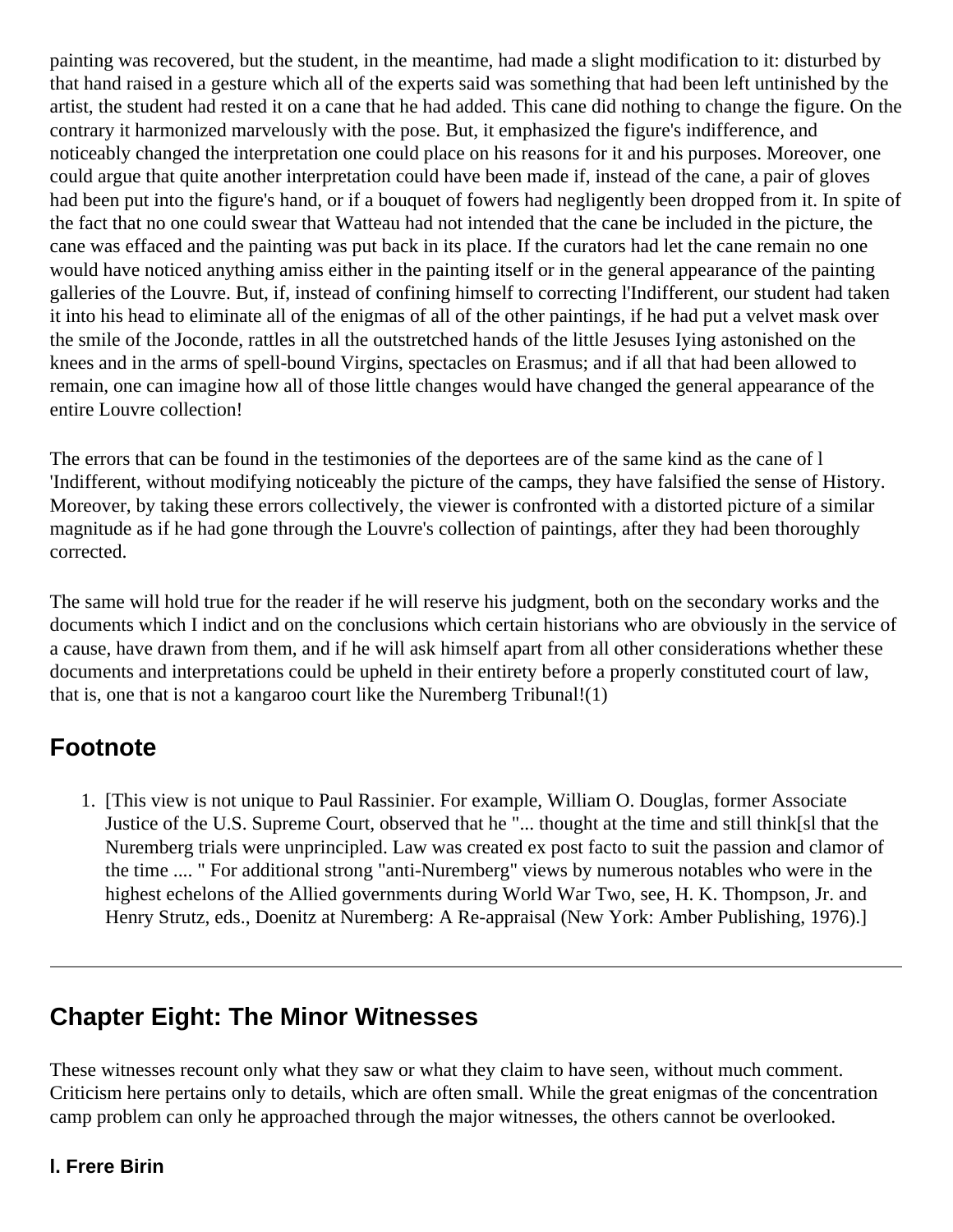Frere Birin, whose real name is Alfred Untereiner, published a chronological account of his experiences at Buchenwald and Dora entitled 16 mois de bagne (Reims: Matot-Braine 1946). In the prologue, he relates the circumstances that led to his arrest and deportation. He was arrested in December 1943, was deported to Buchenwald on January 17, 1944, and was transferred to Dora the following March 13th. We were in the same deportation convoy and in the same transport from Buchenwald to Dora. Our registration numbers were also close together: 43,649 for him, and 44,364 for me.

We were liberated together. But, inside the camp we fared differently: Thanks to the perfect knowledge that he had of the German language, because of his Alsatian origin, he managed to get himself assigned as secretary of the Arbeitsstatistik (work statistics office ) a particularly privileged position, while I shared the common lot until sickness interrupted. As secretary of the Arbeitsstatistik, he rendered innumerable services to a large number of prisoners! Especially to the French. His devotion was without limits. Implicated in a plot which I have always believed was without substance, he was incarcerated in the camp's prison for the last four or five months of his deportation. He is presently teaching, if I am not mistaken, in the Ecoles chretiennes, at Epernay.

Frere Birin claims that 16 mois de bagne is a faithful account. "I wish nevertheless only to give an account of what I have seen," writes the author (page 38). Perhaps indeed he believes this quite sincerely. But we shall see how faithful it really is. He writes that in the deportation train from the Compiegne station "They made us get into an '8 chevaux 40 hommes ' car... but 125 of us." (page 28)

What really happened when we left the Royallieu camp was this: the guards lined us up in columns of fives and in groups of 100, each group destined for one rail car. Fifteen or twenty sick men had been brought to the station by automobile, and they had a rail car all to themselves. The last group in the long line which that morning was strung out along the streets of Compiegne between heavily armed German soldiers, was short of men. It consisted of some forty persons who were disbursed among all the cars, after all of the complete groups had boarded. We got three in our car which brought our number to one hundred and three. I doubt that there were any special reasons why the car in which Frere Birin found himself should have taken on twentyfive. At any rate even if that were the case he should in all honesty have shown it to be an exception.

He describes our arrival at Buchenwald as follows:

Everyone arriving had to be disinfected. First of all, the shearings where ex tempore barbers, amused at our confusion and at the gashes which in haste or carelessness they gave us, mocked us. Like a flock of sheep shorn of their fleece, the prisoners rushed pell-mell into a big tank of water strongly dosed with Cresyl. Streaked with blood, dirty with filth, this bath served the entire detachment. Harried with clubs, heads had to be plunged under the water. At the end of each session, drowned bodies were dragged out of that despicable basin (Page 35, emphasis added )

The reader, not forewarned, will not fail to think that these ex tempore barbers who mocked and gashed us were the S.S., and that the clubs that beat the heads were held by the same. Not at all, they were prisoners. And, since the S.S. were absent from this operation, which they only supervised from a distance, no one made the prisoner barbers behave the way they should, have. But, because this detail is omitted, the entire responsibility seems to fall on the S.S.. This confusion, which I shall not point out again, is maintained all through the book, an in the same way.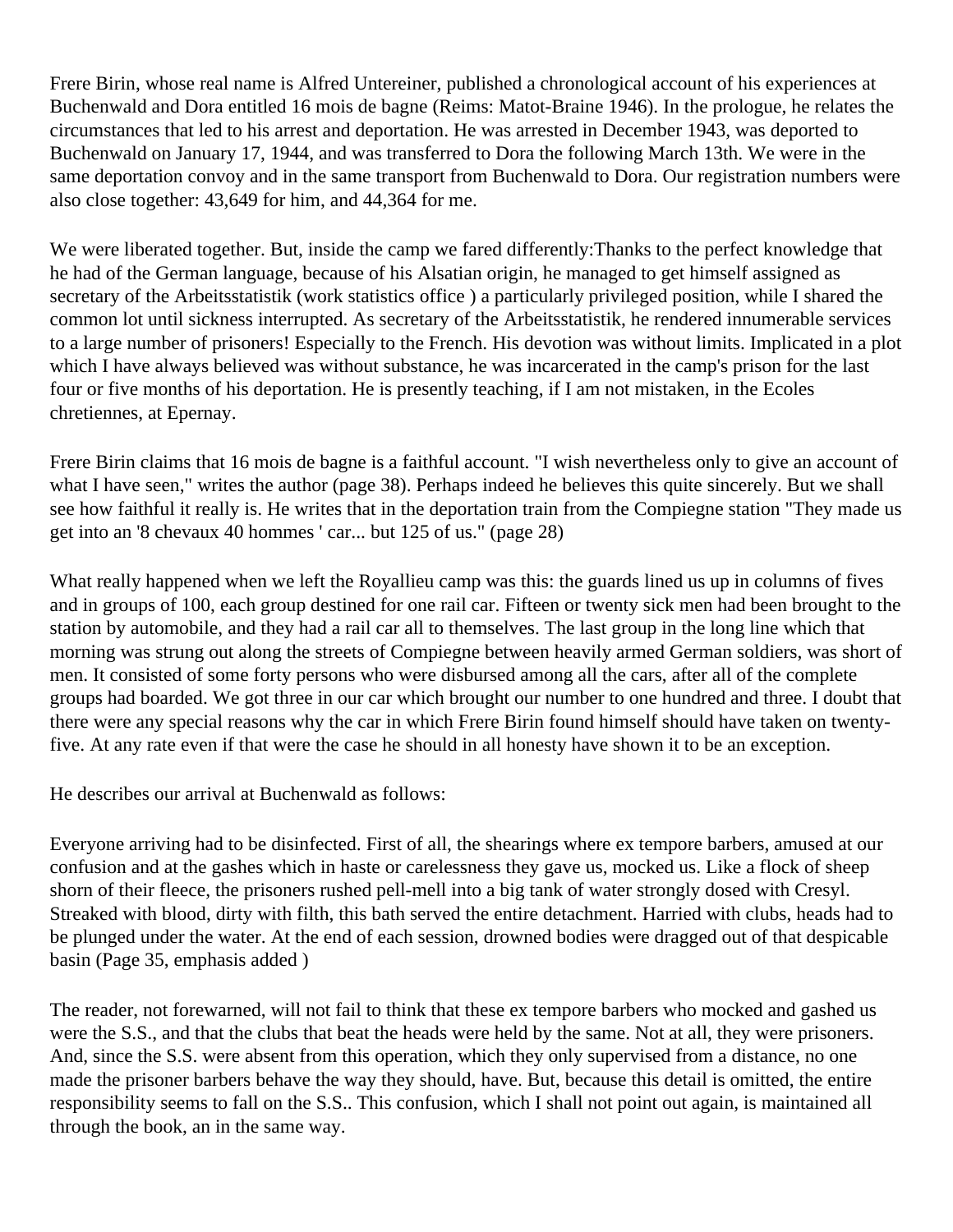Concerning the camp schedule, Frere Birin writes:

Very early rising, food clearly insufficient for twelve hours of work: one liter of soup, two to two hundred and fifty grams of bread, twenty grams of margarine. (Page 40)

Why did he forget, or neglect to mention, the half-liter of coffee each morning and night, and the round of sausage or the spoon of cheese or jam which regularly came with the margarine? The fact that the food was insufficient would not have been lessened and the honesty of the information given would have suffered less. He then goes on to say:

Since March, twelve hundred French, I among them were designated for an unknown designation. Before our departure we were issued convict's clothes, striped blue and white: Jacket and trousers only which could not protect us from the cold. (Page 41, emphasis added.)

I was in that convoy. Everyone was issued, in addition an overcoat. If this clothing could not protect us from the cold, it was not because there were not enough pieces but because the pieces were badly worn.

He describes the Dora camp as follows:

The installation of the camp at Dora began in November 1943 (Page 40)

Actually, the first convoy arrived there on August 28, 1943, exactly. Concerning our reception at Dora, he writes:

There, as at Buchenwald, the S.S. were waiting for us at the unloading of the cars. A road furrowed with ruts full of water led to the camp. We ran along it at race speed. The Nazis with big boots on, chased us and let their dogs loose on us... This new style of "corrida" was punctuated with many gun shots and inhuman yells... (Pages 43-44, emphasis added.)

I have no recollection that dogs were set on us or that any guns were fired. On the contrary, I remember very well that the Kapos and Lagerschutz (camp police composed of prisoners) who came to take charge of us were much more aggressive and brutal than the S.S. who had convoyed us.

Before going on to the serious errors, I would like still to point out two more which are not so serious but which expose the lack of accuracy of Birin's testimony, all the more so when one recalls that the author was, through his duties in the camp, in control of job placement which eliminates any excuse:

I will only mention that good old doctor Mathon, nicknamed Papa Girard ...(Page 81 )

For ten months I always carried on my person the Holy Reservation. Priests, constantly risking death, kept me always replenished. I should mention here Abbe Bourgeois, the R.P. Renard, Trappist, and that dear Abbe Amyot d'lnville. (Page 87)

For one thing, there was at Dora a doctor Mathon and a doctor Girard . The Iatter was very old and it was he who we had nicknamed "good Papa Girard." For another, Abbe Bourgeois died in the second month after he came to Dora, between the 10th and the 30th of April, 1944 before the departure of a transport of the sick, among whom he was supposed to have been included. He, therefore could not have kept Frere Birin supplied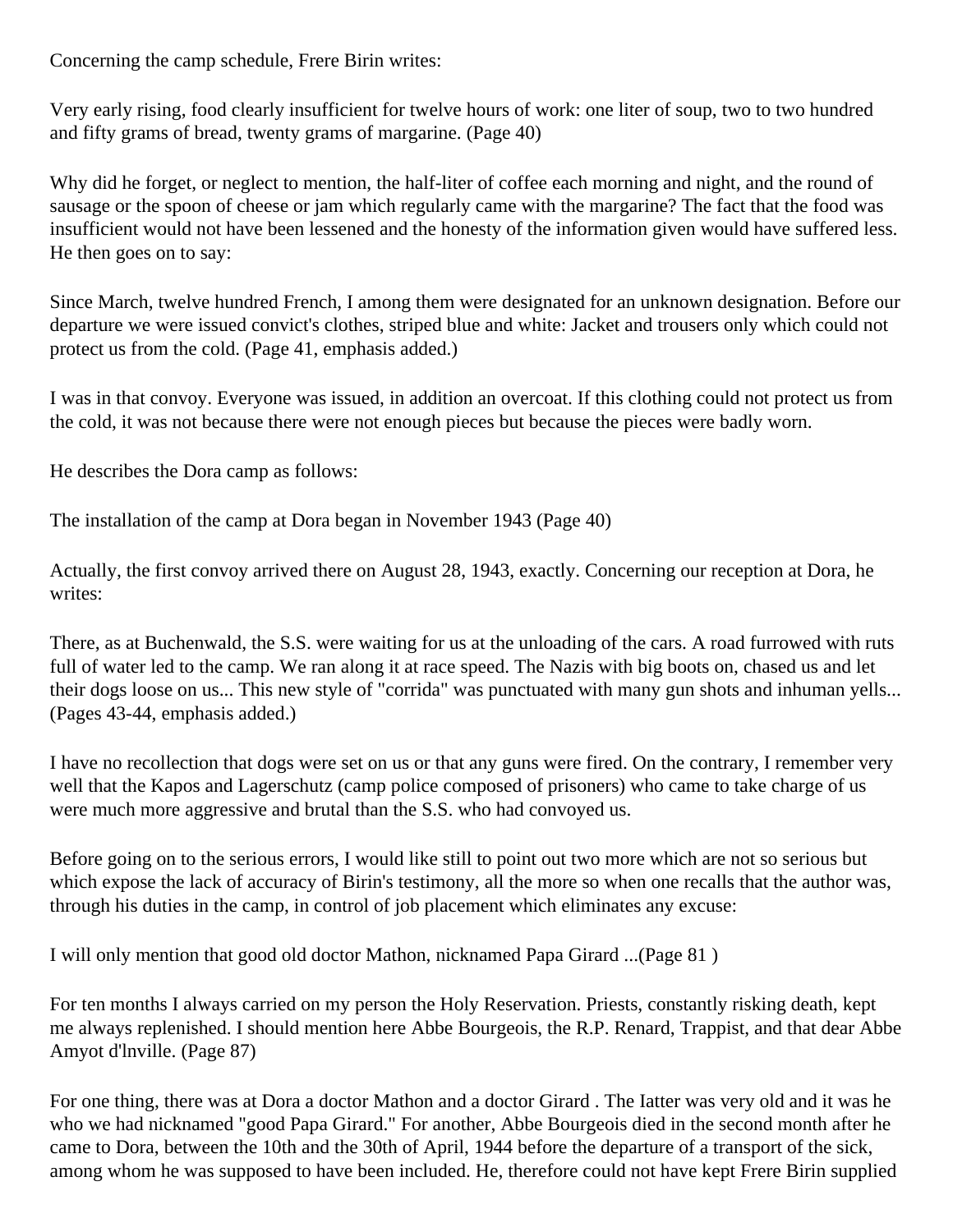for ten months. One might also add that if the priests were maltreated for the same reasons as the other deportees, and even more because of their religious calling, they still were not risking death by keeping in their possession the Holy Reservation.

Now to turn to the serious errors that Frere Birin includes in his account. He writes that:

The wives of the S.S. also picked out their victims, and with even more cynicism than their husbands. What they wanted were fine human skins, artistically tattooed To humor them, an assembly was ordered on the parade grounds, Adam naked was the rule. Then, these women went up and down the ranks, as if at a style show, and made their choices. (Pages 73-74)

It is not correct to say that these things took place at Dora. There was one case of a lamp shade made of tattoed human skin at Buchenwald. It figures in the case of Ilse Koch, who was called "the Bitch of Buchenwald." And, even at Buchenwald, Frere Birin could not have been present at the selection of the victims, as is claimed in his statement that is already cited from page 38, since these incriminating activities took place before we arrived at Buchenwald, if, in fact, they ever did take place at all. He gives to this selection of victims the feeling that it was something that happened regularly and as a matter of course and that his description is quite precise. If the person who had placed the event at Buchenwald, in the first place, from having seen evidence of the crime (the lamp shades in question), did so in the same fashion, how can one avoid thinking that the accusation against Ilse Koch rests on very fragile grounds? (1)

To conclude the matter, I shall point out that from February through March 1944, a camp rumor at Buchenwald maintained that two Kapos, one from the Steinbruch (quarry) and the other from the Gartnererei (garden) were responsible for that crime, which earlier had been perpetrated by them with the complicity of almost all of their colleagues. The two comrades had, it was said, made a business of the killing of tattooed prisoners, whose skins they sold for various favors to llse Koch and others, through the intermediary of the Kapo of the crematorium service and of some S.S. personnel who looked the other way. But did the wife of the commandant of the camp, and the other wives of officers walk around the camp looking for fine tattoo specimens, whose owners they themselves designated to be killed for their skins? Did they organize roll-calls in the nude to facilitate this search? These allegations I can neither confirm nor deny. All that I can say is that, contrary to what Frere Birin attests, these things never took place at Dora, nor at Buchenwald, during our common internment there.

Where there was a sure case of sabotage, the hanging was carried out in a more cruel fashion. Those about to be executed were lifted up from the ground very slowly by an electric winch. Not getting the fatal jerk that kills the victim and often breaks his neck, the poor men went through all the stages of agony ...

Other times a butcher's hook was placed under the jaw of the condemned man who was thus hung in that barbarous manner. (Page 76 )

It is true that at the end of the war -- i.e., between the end of 1944 and the end of the spring of 1945 -- acts of sabotage became so numerous that groups of guilty men were hanged at a time The S. S. took to holding executions in the Tunnel itself with the use of a pulley worked by a winch, and not just on the parade grounds with gallows that looked like the goal posts on the ends of football fields. On March 8, 1945, nineteen condemned men were hanged in this way, and on Palm Sunday fifty-seven were executed. Palm Sunday, incidentally, was eight days before the Liberation, when we could even hear the Allied cannon very near and when the outcome of the war could not have been in any doubt in the minds of the S. S.! But, the story of the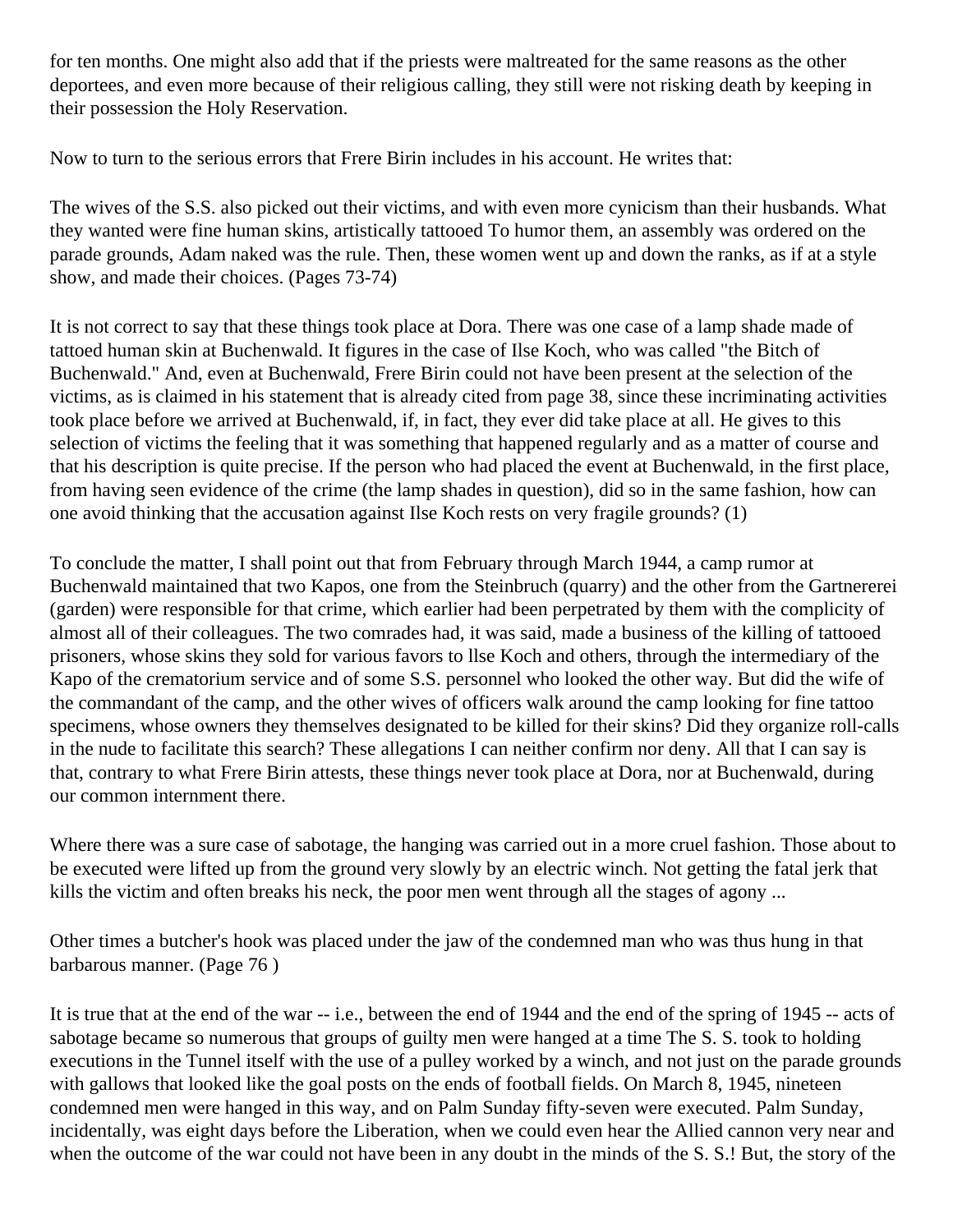butcher's hook, which was told about Buchenwald, where the instrument was found in the crematory oven, was unlikely to have been true of Dora. In any case, I never heard anything about it in the camp itself and it did not fit in with the way things were done at Dora.

On the instigation of the notorious Oberscharfuhrer Sanders, S. S., with whom I had something to do, other methods of execution were used for the saboteurs.

The unfortunates were made to dig narrow ditches, in which their comrades were forced to bury them up to the neck. They were left for a certain length of time. After that an S. S. with a long handled axe cut off their heads.

But the sadism of some of the S. S. led them to discover an even more cruel death. They ordered other prisoners to pour barrow loads of sand over their poor heads. I am still haunted by the looks, etc ...(Page 77)

This, too, was never done at Dora. But the story was told to me in almost the same words, in that camp, by prisoners who had been transferred there from other camps and who all claimed to have been present at the scene: Mauthausen, Birkenau, Flossenburg, Neuengame, etc... Back in France I came across references to it by various writers; but none concerned Buchenwald or Dora because it was not desirable to place the story, in a written testimony, at a camp where it did not take place. French public opinion, catching an author in a deliberate error, would have become suspicious about all the accounts concerning all of the camps, and German public opinion also would have made an issue of this lie.

Concerning the fate of the deportees, Frere Birin reports as follows:

As Geheimnistraeger (those who knew the secret of the Vl and V2) we knew we were condemned to death and destined to be massacred as soon as the Allies approached (Page 97)

Here it is not a question of a fact but of speculation. Such speculation was engaged in by all the writers of memoirs about the camps up to and including Leon Blum in Le Dernier Mois. Blum found some semblance of justification for his speculation in the drownings in the Baltic of some deportees who a short time before Liberation were loaded onto boats which were set adrift and which were allegedly sunk from the shore by gunfire. In addition, he pointed to the statement of an S. S. doctor at Dora who confirmed the existence of secret orders to that effect, and who, in so doing, saved his own life.

In any case, the Geheimnistraeger at Dora were not massacred; nor was anyone in the evacuation convoy in which Leon Blum was included. For a long time it was maintained that the absence of massacres, which was the case in all the camps, resulted solely because, in the turmoil of the German collapse, the S.S. had neither the time nor the means to carry out their sinister execution plans. Then one day, January 6, 1951, light was thrown suddenly on the worth of that assumption On that day, in Le Figaro litteraire, Mr. Jacques Sabille, of the Center of Jewish Documentation at Paris wrote under the title "Un Juif négocie avec Himmler" that:

It was thanks to pressure from Gunther, put on Himmler through the intermediary of Kersten (his personal physician), that the fratricidal order to sack the camps at the approach of the Allies --without sparing the guards -- remained a dead letter.

This means that this order, supposedly received by everyone, and brandished with such forceful indignation against the accused at Nuremberg, although not one of the prosecutors could produce a copy of it, was never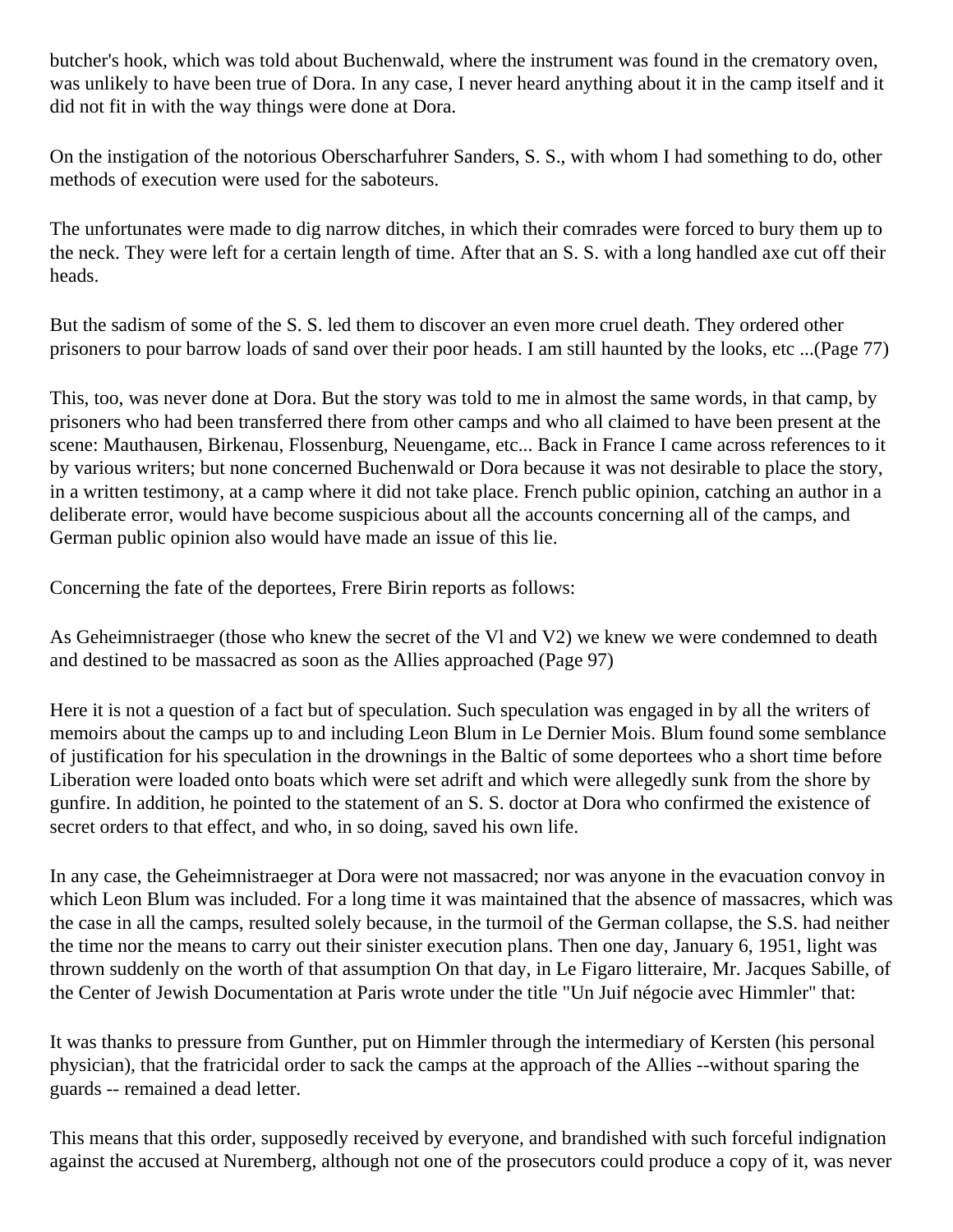given by anyone who had the authority to issue it. In 1960, in the Les Mains du Miracle, a study by Dr. Kersten, Joseph Kessel confirmed this account unreservedly.

For having testified that the order actually did exist, Dr. Piazza, the S.S. physician at Dora, saved his life, and a number of good marks were awarded him, among them the following statement, made on the 25th day of June, 1954, at the Struthof Trial, by Dr. Bogaerts, Major-Doctor at Etterbeek (Belgium):

I had managed to get myself detailed to the infirmary of the camp, and there I was under S.S. Doctor Piazza's orders, the only man at Struthof with any humane feelings.

Now at Dora, where this Dr. Piazza assumed the position of head doctor of the camp, opinion was unanimous in putting the responsibility on him for all that was inhuman in the diagnosis and treatment of illness in the camp. The reports from the Revier (infirmary) were crammed with his misdeeds, which, it was said, his assistant Dr. Kuntz was only able to mitigate with great difficulty. Those who knew him at Struthof spoke of him in horrifying terms. I personally had contact with him and agree with all those in the same position: he was a brute among brutes. Back in France, I was surprised to see so many certificates of good behavior given- -by privileged prisoners, true--to a man whom everyone at the camp, even the better disposed, wanted to see hanged. I could only understand it after I had learned that he had been the first, and for a long time the only one, to attest to the authenticity of the order to destroy all of the camps on the approach of the Allies, and to murder all of their occupants, guards included. It was his reward for false testimony; the worth of which at the time could not be known, but which was indispensable for the fabrication of a theory itself indispensable to a policy!

As for the drownings in the Baltic, it has long been a question as to whether they were an isolated instance, due to the excessive zeal of underlings, or whether they were part of a general plan drawn up in various departments on the initiative of Himmler, head of the German Police, and later Minister of the Interior. In reality this is what took place: On the 3rd of May, 1945, in the roads at Neustadt near Lubeck, three ships that were loaded with deportees, who, by an agreement between Himmler and Count Folke Bernadotte, were to be transported to Sweden and from there repatriated to their various countries, were waiting for the order to sail; they were the Cap Arcona, the Deutschland, and the Thielbeck. On that same day, the three ships were attacked by British aircraft, which persisted for hours in the attack, even though the people on the ships hoisted up, from the moment of the first bomb, white flags, and spread out on the decks all the linen, towels, sheets, etc. that they had. But, nothing worked, and the attack was not ended until the pilots decided that no one was left alive on board.

There were 7,000 dead, buried in a cemetery especially made for them. Most of the victims were of foreign nationalities and came from thirty different countries. However, prior to the burial, the mass of bodies that had been taken out of the smoldering ships was piled up on the shore. Photographs and films made of the corpses -- piled like so much cordwood --were circulated all over the world, and the commentaries of many journalists made them appear as a new atrocity to add to Germany's charge. This was all the easier since the shore batteries of the German D.C.A. had opened fire on the British warplanes, and that fact provided a perfect occasion for spreading the word that the Germans had fired on the three ships, under orders.

The mystery has been cleared up for almost ten years now. It is known that the three ships were destroyed by an attack of British warplanes. This fact is admitted by historians all over the world, even those of the World Center of Jewish Documentation and the Institut fur Zeitgeschichte at Munich. But in La Tragédie de la Déportation (1962) Madame Olga Wurmser and Mr. Henri Michel still maintain that the drownings in the Baltic were the work of German artillery which had fired on the three ships from the shore. And, no one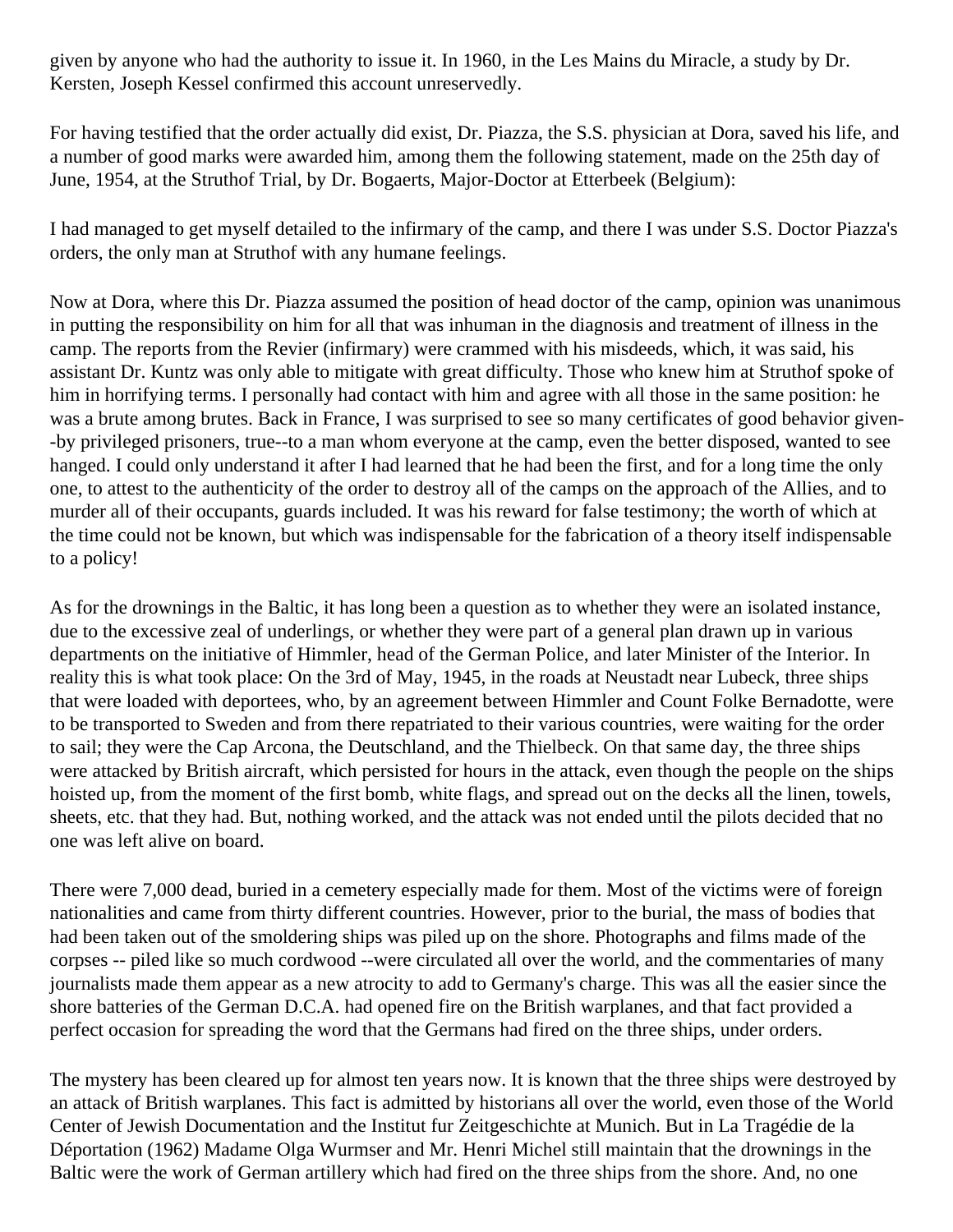contests their error -- not even the Center of Jewish Documentation or the Institut fur Zeitgeschichte of Munich, which not only let it stand but which continue to give praise to that "remarkable work."

### **II. Abbe Jean-Paul Renard**

Deported with registration number 39,727, Abbe Jean-Paul Renard preceded Frere Birin and myself by several weeks to Buchenwald; it was Dora where we met him again. He published a collection of poems inspired by a sometimes moving mysticism with the title Chaines et Lumières. These poems consist of a series of spiritual reactions rather than any attempt at objective testimony. One of them, nevertheless, enumerates some facts: J'ai vu, j'ai vu, et j'ai vécu... Frere Birin published it in an appendix to his own work, which has been discussed in the first section of this chapter. One of the poems reads:

"I saw going into the showers thousands and thousands of persons over whom poured out, instead of liquid, asphyxiating gases. I saw those who were unfit for work injected in the heart."

Actually, Abbe Jean-Paul Renard saw nothing of the kind because gas chambers did not exist either at Buchenwald or at Dora. As for the injections, it was not done at Buchenwald at the time he went through there. When I pointed that fact out to him at the beginning of 1947, he answered, "Right, but that's only a figure of speech... and since those things existed somewhere, it is of no importance."

I found his reasoning delightful. At the moment I did not dare to retort that the Battle of Fontenoy was also an historical reality, but that was no reason for saying, even as a figure of speech, that he had been present. Nor did I say that, if twenty eight thousand survivors of the Nazi camps had claimed that they had been present at all of the horrors set forth by all of the testimonies, the camps would assume, in the eyes of history, quite a different image than if each survivor had confined himself to telling only what he had actually seen. Nor did I mention that it was in our interest that not one of us should be guilty of lying or exaggeration.

When, in July 1947, J'ai vu, j'ai vu et j'ai vécu appeared in Chaines et Lumieres, I had the satisfaction of noting that, although the author had allowed his testimony on the injections to remain in its entirety, he had nevertheless honestly attributed his statement on them as well as on the gas chambers to another prisoner, who, in turn, had laid the responsibility on still another deportee.

### **III. Abbe Robert Ploton**

Abbe Robert Ploton was curé at the Nativité at St. Etienne and presently is curé at Firminy. He was deported to Buchenwald with the number 44,015, in January, 1944, in the same convoy with me. We ended up together in Block 48, which we left, also together, for Dora. His account of his deportation, entitled Montluc a Dora, was published by Dumas in March, 1946 at St. Etienne.

Montluc a Dora is an unpretentious testimony of 90 pages. Abbe Ploton states the facts simply, as he saw them, without going into much detail and often without checking himself. Manifestly he is quite sincere, and if he sins, it is out of a natural predisposition for the superficial heightened by the eagerness with which he recounts his memories.

For example, when the German collapse came, he was sent to Bergen-Belsen. But, he writes "Belsen-Bergen" throughout the chapter in which he tells about this, so that one cannot think that it was a mere typographical error. And he misses other facts: In Block 48, at Buchenwald, he heard someone say, "We are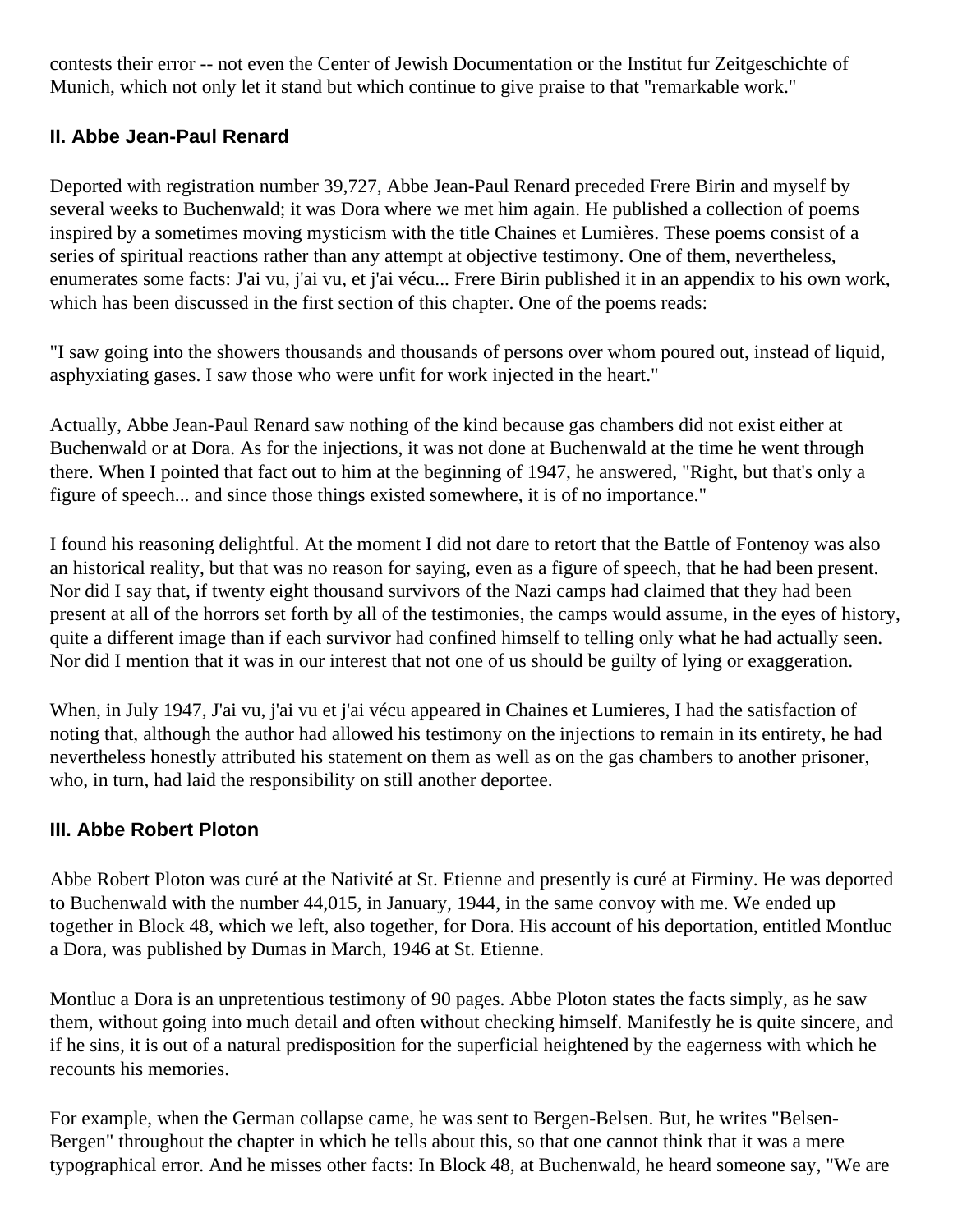under the orders of a German prisoner, Communist ex-deputy of the Reichstag," (Page 26), and he accepted that statement as being fact. Actually, the particular Block Chief in question, Erich, was only the son of a Communist deputy.

As concerns the camp food, it is doubtless in the same manner that he writes:

On principle, the daily menu consisted of a liter of soup, 400 grams of a very heavy bread, 20 grams of margarine extracted from coal, and a dessert which varied: sometimes a spoon of jam, sometimes white cheese, or again some ersatz sausage. (Page 63-64)

So many people have said that the margarine was made from coal, and without being questioned, that the exact origin of that product is no longer brought up. After all, Louis MartinChauffier did even better in writing that:

It seems that nothing pleases them [the S.S.] unless it is artificial; and the margarine that they stingily distributed to us derived all its flavor from having been a product made from coal. [The cardboard box was labelled "Guaranteed to contain no fat." ] (L'Homme et la bete, Page 95)

When Abbe Ploton undertakes to speak of the categories of prisoners he finds eight> One of the most effective and ignoble ways to moral degradation, inspired by the instructions in "Mein Kampf; " is to charge a few prisoners, chosen almost exclusively from the Germans, with the policing of the camp. (Page 28, emphasis added.)

He does not know that this ignoble procedure is used, precisely because it is effective, in all the prisons of the world, and that that was the case long before Hitler wrote Mein Kampf (2). Shall we recall that Dante n 'avait rien vu, by Albert Londres, establishes France in the application of this system in her prisons and jails?

On the duration of the roll-calls, which plagued all of the prisoners, here is the explanation that he gives:

We wait for the count to be verified, a laborious job the length of which depends on the humor of the S.S. Rapport-Fuhrer. (Page 59, emphasis added.)

The length of the roll-calls, if it depended on the humor of the Rapport-Fuhrer, also depended upon the competence of those persons who were in charge of establishing every day the number of the men present. Among them there were S.S. personnel who generally knew how to count, but there were also illiterate, or almost so, prisoners who had become clerks in the Arbeitsstatistik only as a favor. It must not be forgotten that the employment of each prisoner in a concentration camp was determined by his ability to get around and not by his ability to do the job. At Dora, as everywhere else, it happened that masons became accountants, accountants became masons or carpenters, wheelwrights became doctors or surgeons, and it could even happen that a doctor or a surgeon became a fitter, an electrician or an earth-works laborer.

Concerning the injections, Abbe Ploton sides with the general view:

Meanwhile the infirmary had to be expanded and an increasing number of its barracks were built on the hillside. Those with incurable tuberculosis ended their poor existence there as a result of an euthanasia injection.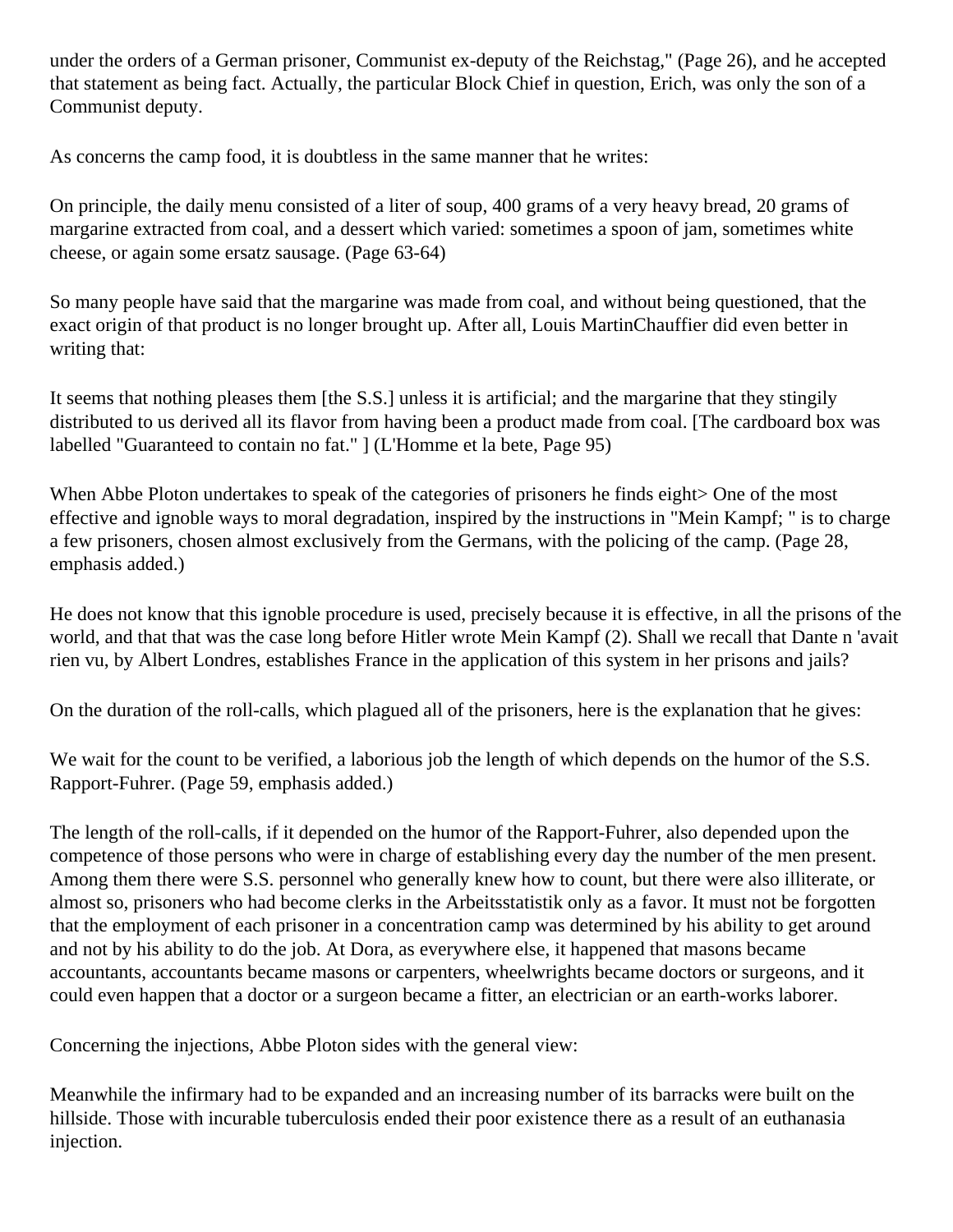This practice, as I have explained in earlier pages, is not true.

With the exception of these remarks, this witness is not tainted by a mania for exaggeration. He is simply crushed by an experience which was too much for him. And the inaccuracies of which he is guilty are only minor when compared with those of Frere Birin; they also carry much less influence. But, a concern for objectivity, nevertheless, requires that they be noted.

## **Footnotes**

- 1. So fragile was the case against llse Koch that the Augsburg Court of Assizes, dealing with the case, refused to hold her for trial due to the lack of evldence.
- 2. See Appendix A to this volume: La discipline a la Maison centrale de Riom, in 1939, by Pierre Bernard, who was interned there, and Dans les prisons de la "Liberation" a testimony given by A. Paraz.

[Proceed to Chapters 9 & 10](#page-83-0)

[Author Bio](#page-0-0) | [Introduction](#page-0-0) | [1 & 2](#page-9-0) | [3 & 4](#page-32-0) | [5 & 6](#page-55-0) | [7 & 8](#page-67-0) | [9 & 10](#page-83-0) | [11](#page-104-0) | [12](#page-130-0) | [13](#page-139-0) | [14](#page-176-0) | [Conclusions & Afterword](#page-234-0)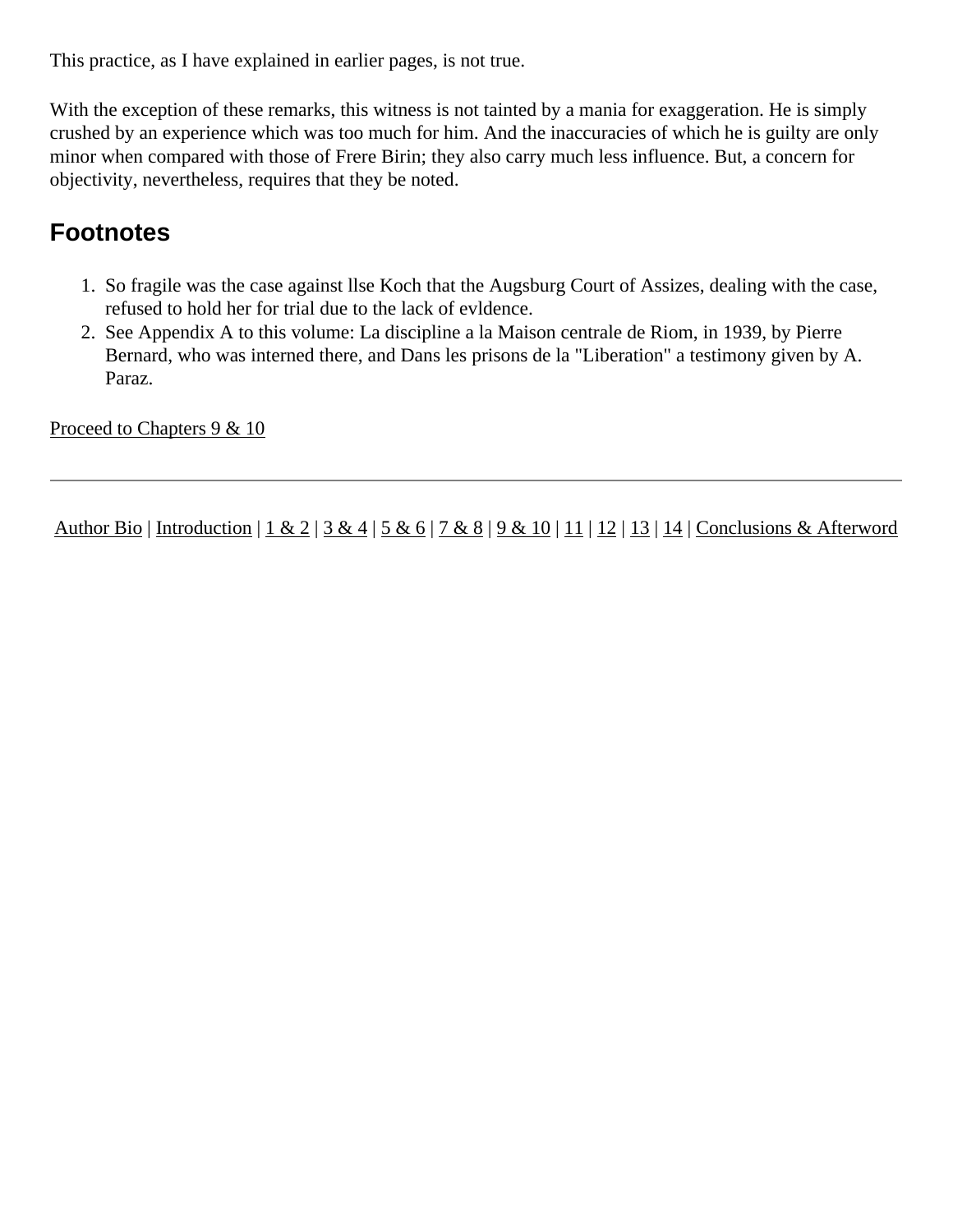<span id="page-83-0"></span>WWW.JEFFSARCHIVE.COM

#### **Debunking the Genocide Myth**

Chapters 9 & 10

# **Chapter Nine: Louis Martin-Chauffier**

He falls between the lesser witnesses, whom he surpasses due to his effort to explain in a learned way the experiences which he lived through, and the great tenors like David Rousset, whose power of analysis he lacks, or like Eugen Kogon, whose exactness and attention to detail he lacks. Given that, and taking into account the place that he occupies in post-war literature and journalism, he cannot be> Martin-Chauffier is a writer by profession. He belongs to that class of writers called "committed." He is committed, but he frees himself often enough -- in order to recommit himself, since commitment is second nature to him. He has been known as a fellow-traveler, and he is now an anti-Communist. Probably, moreover, for the same reasons and under the same circumstances -- i.e., it is the thing to do. He could not fail to give his testimony on the concentration camps for a couple of reasons: First, because his profession is writing. Second, because he had to get straight for himself what had happened to him. The others profited by him. Doubtless, he did not realize that he was saying just what everybody else said, although he expressed it differently. The title of his testimony is L'Homme et la Bete (1948, Gallimard). As far as originality is concerned, he saw the cardboard boxes, which contained the margarine -- made of coal, of course -- which were given to us with the label "Guaranteed to contain no fat." Other than that, his testimony is a long chain of reasoning based on facts which the author has isolated from all moral or other reflections.

### **I. The Line of Argument**

Before he was deported to Neuengame, Louis Martin-Chauffier was for a while at Compiegne-Royallieu. He knew Captain Douce there, who was then camp elder. Here is his opinion of him:

Captain Douce, "doyen" of the camp and zealous servant of those who had put him in that position, perched on a table, doing his figures out loud, chain-smoking the cigarettes which had been refused to us, against regulations. (p. 51).

At Neuengame, he knew Andre who was one of the important inmates in the camp, an official with authority, chosen from the prisoners by the S.S.. This is the portrait he gives of him:

Narrowly watched by the S.S. a most suspicious sort, he was forced, in order to keep the role he had chosen and gotten with difficulty, to speak roughly to the prisoners, to make a show of being without feeling, unbending and brutal in his language. He knew that the least sign of weakness would inexorably bring denunciation down on him, and his immediate dismissal. Nearly everyone was taken in by his manner, believed him to be working with the SS, their creature, our enemy. Since he was responsible for the sorting out and allocation of posts, he was blamed for all those he sent to the Kommandos, with apparent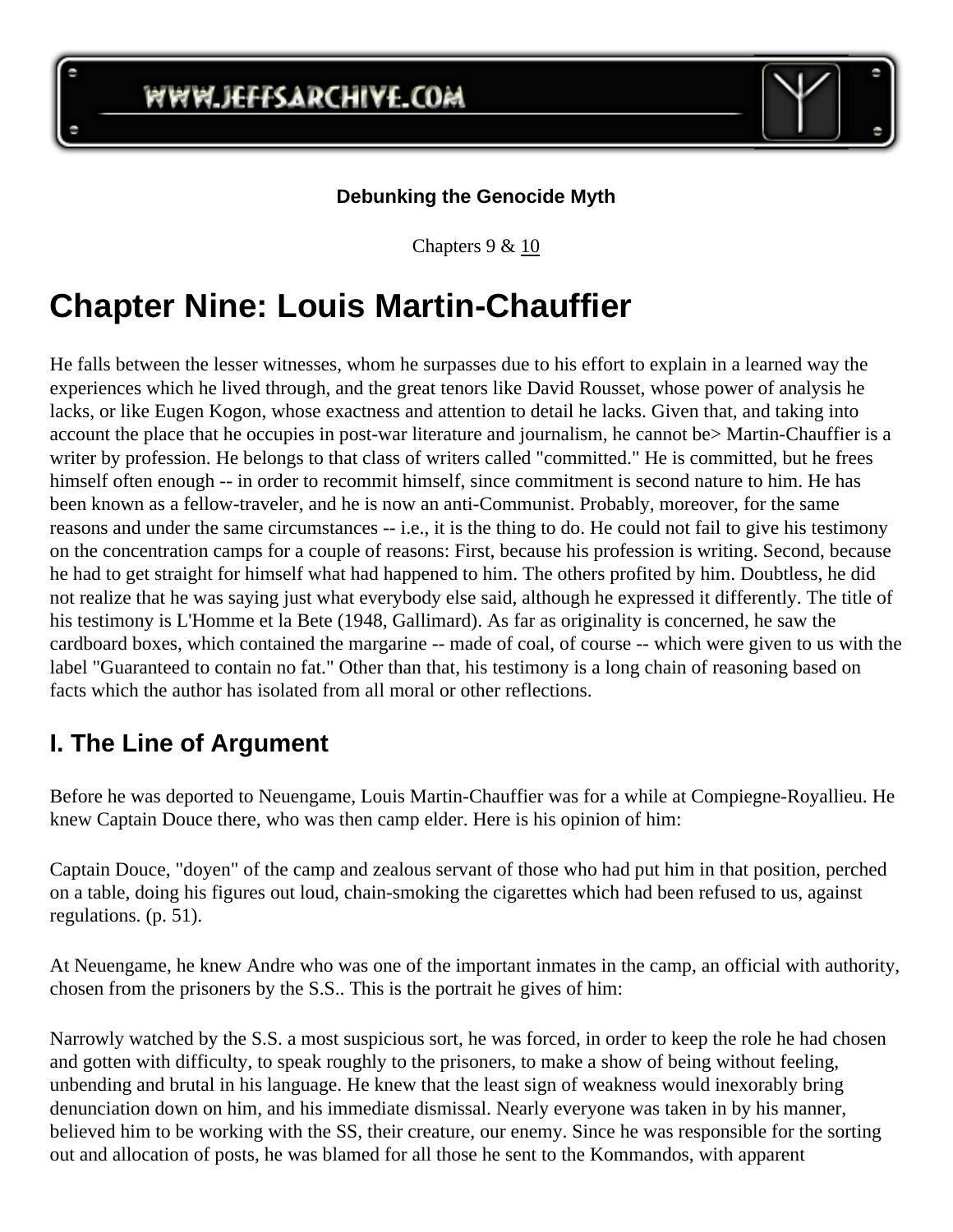indifference, deaf to prayers, pleas, recriminations... When a thousand deportees were to go to the Kommandos, and only about 990 were piling into the cattle cars, no one realized how many ruses Andre had used, all the risks he had run, to preserve ten men from probable death... He knew that he was universally detested or suspect. He had chosen it that way, preferring the service he could render to esteem ...

As I saw Andre, he accepted in the same spirit the menacing cordiality of the SS, the corresponding servility of the Kapos and the Block chiefs, the hostility of the mass. I think that he had risen above humiliation, substituted a glacial purity for his own inner courage, a stranger even to himself. He had renounced his being, in favor of a duty which in his eyes was deserving of this submission. (Pages 167-168-169.)

Thus of the two men fulfilling the same function, one gets the laconic severity and contempt of the author, while the other enjoys not only his approving indulgence, but even his admiration. When one examines this inconsistency further, one learns, during the course of reading the work, that Andre rendered considerable service to Martin-Chauffier in circumstances when his life was in danger. I did not know Captain Douce at Compiegne, but it is very likely that, compared with Andre, his only mistake was in not knowing how to choose the people for whom he did favors -- since he, too, certainly had his favorites \_ and in having too limited a familiarity with literature to know that there was in his realm a certain number of Martin-Chauffiers, and even Martin-Chauffier himself.

And it is not beside the point to add that this kind of reasoning leads to:

I have always admired, with some fear and some repulsion THOSE who, in order to serve their country or a cause they consider just, are willing to face all the consequences of duplicity: the contemptuous defiance of the enemy employing them, and his confidence when HE deceives THEM; and the disgust of his comrades in battle who see in HIM a traitor; and the abject comraderie of the real traitors or those who have simply sold themselves, who seeing HIM doing the same thing, consider HIM as ONE of them. It requires a selfrenunciation that is beyond me, a guile which confounds me and goes against my grain. (1) (Page 168)

One wonders whether Petain's attorneys might not make use of this kind of argument, whose pungency comes from having issued from the pen of one of crypto-Communism's finest ornaments. If Petainism becomes fashionable again, Martin-Chauffier, in any case, will have reason to be proud of it, and perhaps to profit from it...

# **II. Another Line of Argument**

In the camp the author was talking with a doctor who said to him:

There are at present in the camp three times as many sick people as I can take care of. The war will be over in five or six months, at the latest. It is up to me to see to it that the greatest possible number hold out. I have decided. You and others, you will get better slowly. If I send you back to the, camp in this state and at this season (we were at the end of December) you will be dead in three weeks. I am going to keep you here. And - - listen carefully --I am going to bring in those who are not so seriously afflicted, those that a stay in the Revier can save. Those who are lost, I am going to reject.(2) I cannot afford the luxury of letting them in just to give them a peaceful death. What I can assure is the care of the living. The others will die eight days sooner: in any case, they would die too soon. It can't be helped, I am not here to be sentimental, but to be effective. That's my job. All my colleagues are in agreement, that's the right thing to do ... Everytime that I refuse to let in a dying man, and he looks at me with stupor, fear, with reproach, I would like to explain to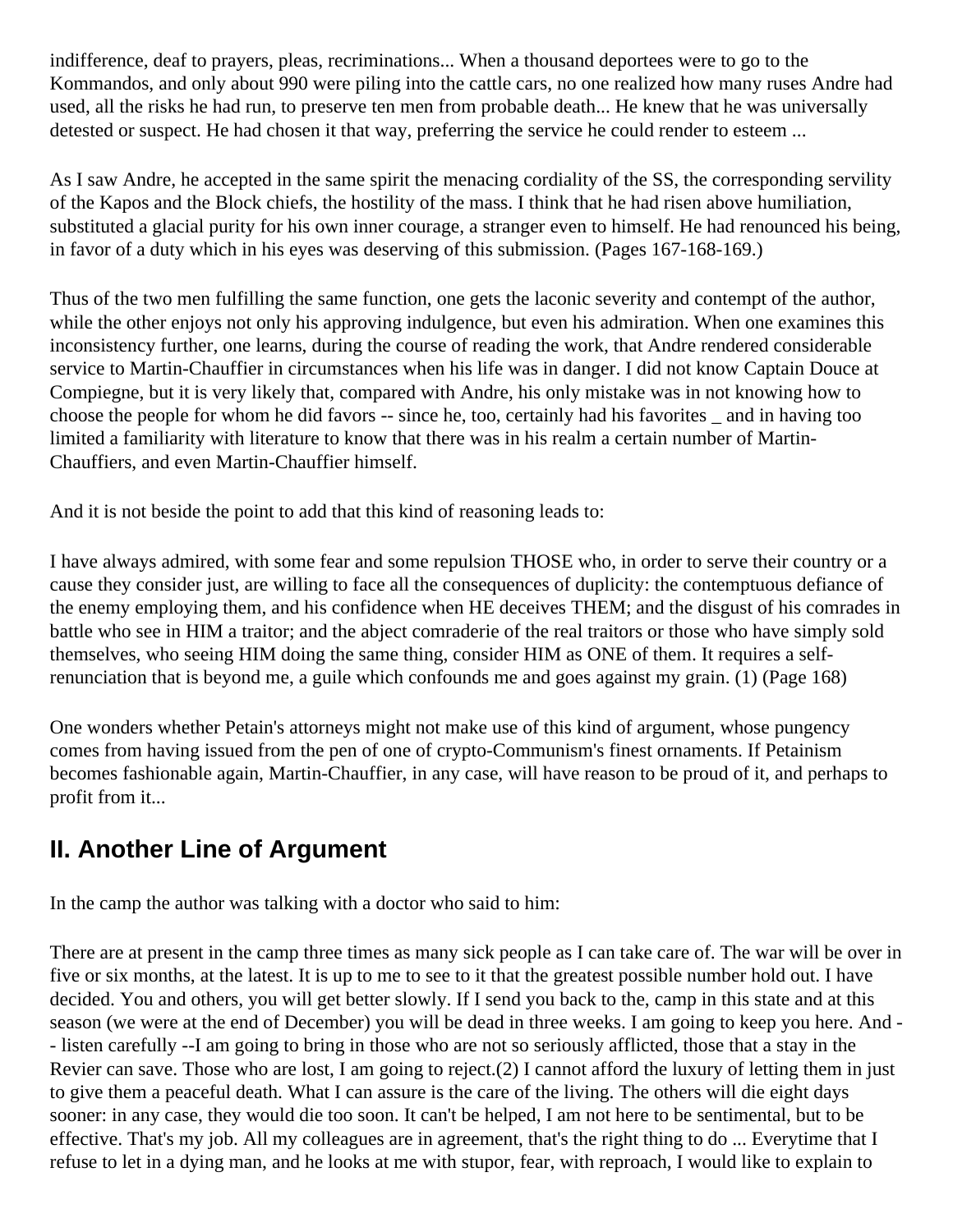him that I am exchanging his lost life for a life that can be saved. He would not understand, etc... (Page 160)

As far as admittance into the infirmary is concerned, I had the experience that one could get into the Revier and be cared for (in a loose manner of speaking) for reasons among which sickness or infirmity were sometimes only secondary; knowhow, pull, politics and bribery were the common reasons for getting a hospital bed. I attributed this fact to the general conditions of concentration camp life. Further, if some prisoner doctors behaved the way Martin-Chaufrier says this one did, that conduct should be recorded as both a philosophical argument and as a causal element, side by side with the "sadism" of the SS, in explaining the large number of deaths. For it takes a great deal of knowledge, confidence, and also presumption, for a doctor to determine in a few minutes who can be saved and who cannot. And, I am very much afraid that if such were the case generally among doctors, then once having taken this first step toward a new code of professional conduct, they might progressively arrive at another by asking themselves no longer who could be saved but who ought to be saved and who ought not and by resolving this problem of conscience on grounds that have nothing to do with therapeutics.

#### III. The Regime of the Camps

The treatment inflicted on us by the S.S. was the execution of a plan worked out in high places. It could have refinements, embellishments, flourishes, due to the initiative, the imagination, the tastes of the head of the camp; sadism has nuances. The overall plan was fixed. Before killing us or making us die, we had to be debased. (Page 85)

During the occupation, there existed in France an Association of the Families of Deportees and Political Internees. If a family sent an inquiry to the Association for information about what had become of its deportee, it received, in the return mail, a report coming from those German "high places."

Here is this report. (3)

Weimar camp. -The camp is situated 9 k m. from Weimar and is connected to it with a railroad. It lies at an altitude of 800 m. It consists of three enclosures of concentrically strung barbed wire. In the first enclosure, the prisoners barracks, between the first and the second, the factories and the workshops where T.S.F. accessories are manufactured, pieces of machinery, etc... Between the second and the third lies an area not yet built upon, which has just been cleared of trees, and where they are laying out camp streets and a small railroad.

The first enclosure of barbed wire is electrified and is marked out with a great many watch towers, on top of which there are three armed men. No sentinels in the second and third enclosures, but within the area of the factories there is an SS caserne; during the night they patrol with dogs, likewise in the third enclosure.

The camp spreads over 8 k m. and contains about 30,000 internees. At the beginning of the Nazi regime, its enemies were interned there. The population is partly French, partly foreign, anti-Nazi Germans, but who remain Germans, and who make up most of the Block chiefs. There are also Russians, among them officers of the Red Army, Hungarians, Poles, Belgians, Dutch, etc. ...

The camp regulations are as follows:

4:30 -- Rise, wash, under surveillance, stripped to the waist; washing the body is obligatory.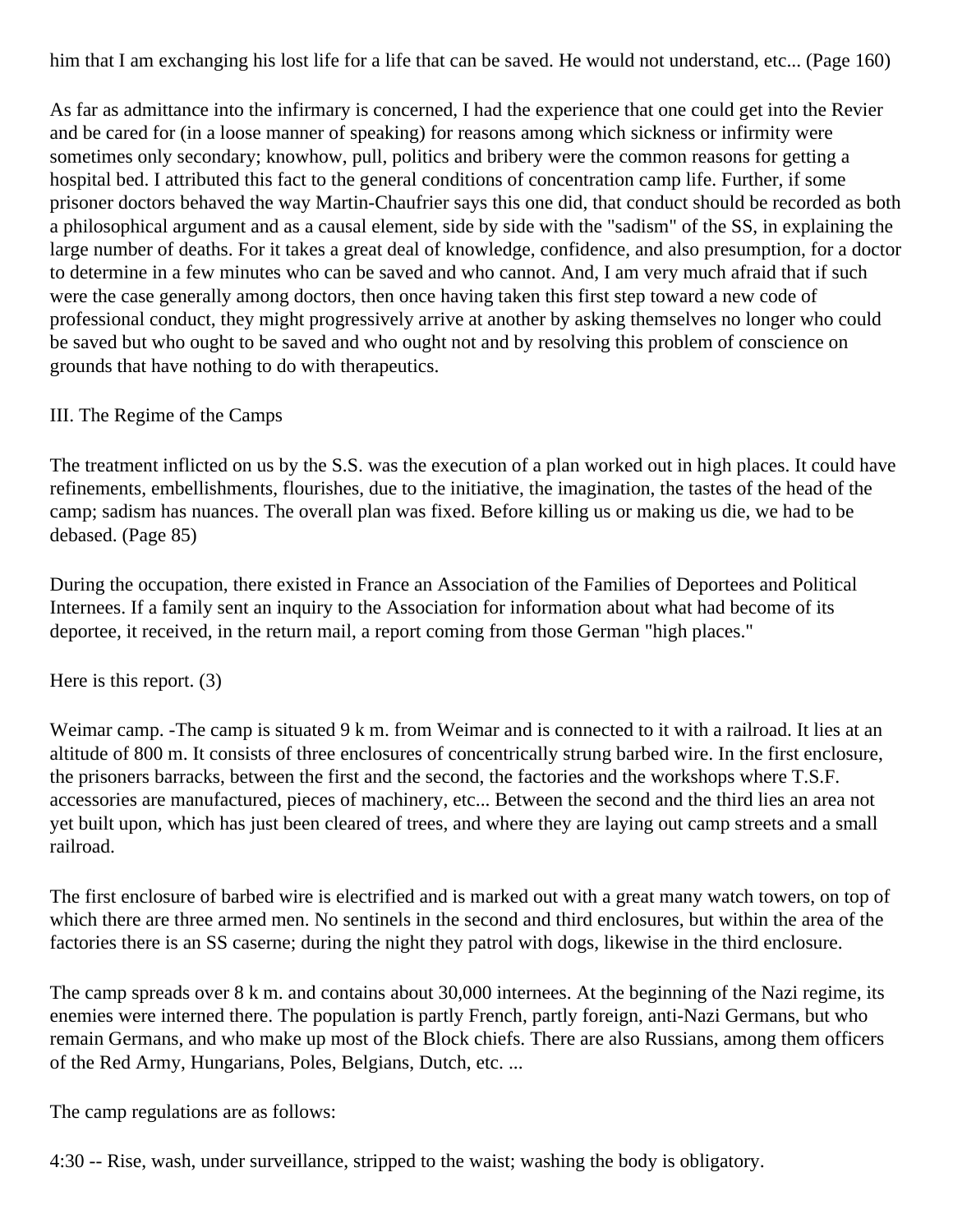5:30 -- a half liter of soup or coffee, with 450 gr. of bread (at times they have less bread, but they have an abundant ration of potatoes of good quality), 30 gr. margarine, a slice of sausage or a piece of cheese.

12:00 -- noon - coffee.

18:30 -- a liter of good thick soup.

In the morning at six, leave for work. Assembly is by job, factory, quarry, woodcutters, etc... In each detachment the men line up in rows of five, holding each other by the arm so that the ranks are well aligned and separated. Then they leave, with music at the head (70 or 80 musicians from among the prisoners, in uniform: red pants, blue jackets with black trimming.)

Sanitation in the camp is very good. At the head of this is Professor Richet, deportee. Medical checkup every day. There are numerous doctors, an infirmary and a hospital, just as for a regiment. The internees wear the costume of German convicts made of artificial cloth, relatively warm. Their underclothing has been disinfected on arrival. There is one blanket for two men.

There is no chapel in the camp. There are, however, a number of priests among the internees, but they generally have concealed their calling. These priests gather together the faithful for talks, recitation of the rosary, etc. ... Free time -- Complete liberty in the camp on Sunday afternoon. This afternoon is enlivened by a theatrical group organized by the prisoners. Cinema, once or twice per week (German films), radio in each barrack (German news). Fine concerts are given by the orchestra made up of internees.

All the prisoners agree that they are better off at Weimar than they were at Fresnes or in the other French prisons.

We call attention to the families of the deportees that the Allied bombardment of the factories at Weimar toward the end of August did not find a single victim among the deportees of the camp.

Jean Puissant, who quoted the above, followed it with this appraisal: "a monument of deceit and lies."

Self-evidently, it is written in a benevolent style. It does not say that in the workshops of Buchenwald the pieces of machinery being made were weapons. It does not speak of the hangings for sabotage, the numerous roll-calls, the conditions of work, or the physical punishments. It does not point out that the Sunday afternoon liberty was subject to limitations which depended upon what went on in the place; nor does it say that if the priests gathered together their faithful for talks and prayers, that such gatherings were clandestine and, were held at the risk that they might be taken for a meeting of conspirators. It even lies when it says that the deportees thought they were better off than in French prisons, that the August 1944 bombardment had no victims among the internees, and that most of the trains leaving Compiegne or Fresnes at that date were headed for Weimar.

But, such as it is this text is closer to the truth than the testimony of Frere Birin, particularly with regard to the food. And, it still is a resume of the regulations of the camps as they were established by the higher levels of the Nazi government. That these regulations were not applied often at the local level is certain. History will tell why. Probably, it will consider the war as the major cause as well as the principle of camp administration by the prisoners themselves. The deterioration which, in a hierarchical administration, all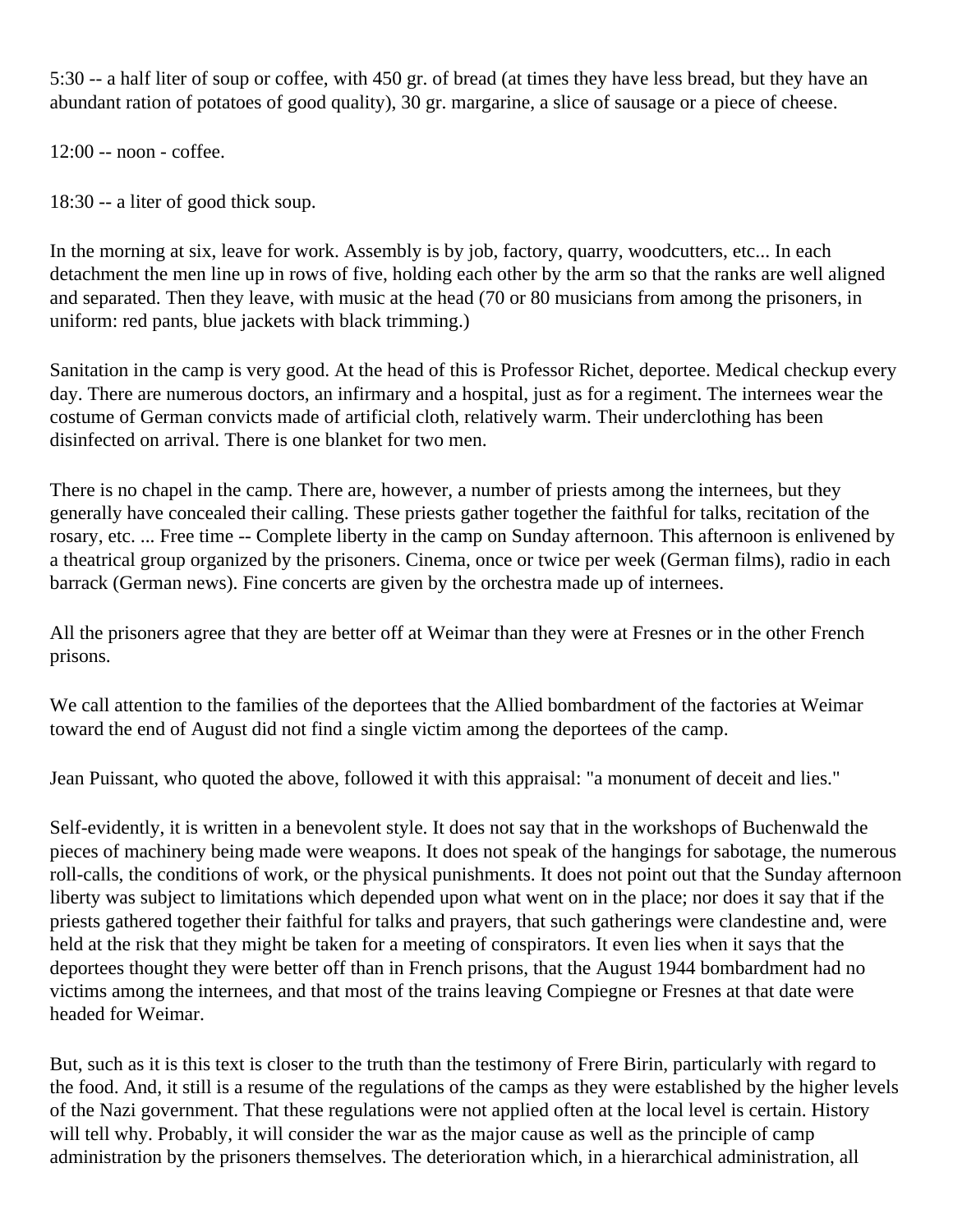orders undergo as they are handed down from the top to the bottom will be listed also. This deterioration can be seen, for example, in a regiment where the orders of the colonel are delivered by the lieutenant to the sergeant who has the responsibility for their execution. Everyone knows that in a caserne it is the sergeant who is dangerous, not the colonel.

For my part, I am convinced that, within the constraints imposed by the condition of total war, there was nothing to prevent the prisoners who administered over us, who commanded us, who supervised us, and who cadred us, from making life in a concentration camp something resembling closely the picture that the Germans presented to the families of prisoners.

# **IV. Maltreatment**

I saw my unfortunate comrades, guilty only of not having strong enough arms, die under blows lavished on them by German political prisoners promoted to overseer, who had become the accomplices of their former enemies. (Page 92)

Those brutes, while striking, did not at first intend to kill; nevertheless they did kill in an access of joyous fury, eyes bloodshot, face scarlet and foam on their lips, because they could not stop themselves, they had to go to the very end of their pleasure.

Here we have a deed which, for change, is imputed to the prisoners without any qualifications. One never knows: it is possible that there are people who kill "in an access of joyous fury" and whose only purpose is "to go to the very end of their pleasure." In the normal world, there are abnormal people; likewise, there can also be some in a world where everything is abnormal, such as a concentration camp. But, I am rather led to think that if a Kapo, a Block Chief, or a camp elder let himself go to that extent, it was for motives arising from more likely reasons: the need for revenge; the desire to please the masters who had given him his choice post; the desire to hold onto it at any price, etc. I believe that even if they had resorted to the brutality which is described above, they usually stopped short of killing a man, since his death might have gotten them in trouble with the SS, at least at Buchenwald and Dora.

In spite of this explanation, Martin-Chauffier must be forgiven for having cited two more actions whose criminal nature can in no way be considered the result of the execution of a plan "worked out in high places":

Each week the Kapo of the Revier made his rounds (he was completely ignorant about it), examined the temperature charts whose margins were covered with remarks about a disturbing diagnosis, looked at the sick: if he didn't like their looks, he stated that they were to leave, whatever condition they were in. The doctor tried to forestall or influence his decision, which was difficult to foresee, since the Kapo whose impressions took the place of knowledge was a lunatic, besides. (Page 185). The frigid draft, the obligatory washing stripped to the waist, were hygienic provisions. Each killing process was thus cloaked in the guise of sanitation. This proved to be most efficacious. All those who suffered from some chest ailment were carried out in a few days. (Page 192).

Nothing obliged the Kapo, the Stubendienst, or the Pfleger of the Revier, to let a draft of ice cold air through, to make the unfortunate patients in their care wash bare-chested in cold water, or to render medical decisions without the concurrence of the treating physicians. Nevertheless, they did do it, with the aim of pleasing the SS, who most of the time knew nothing about it, and of holding on to the positions which saved their lives. One would like to have seen Martin-Chauffier direct his accusations against them with as much vigor as he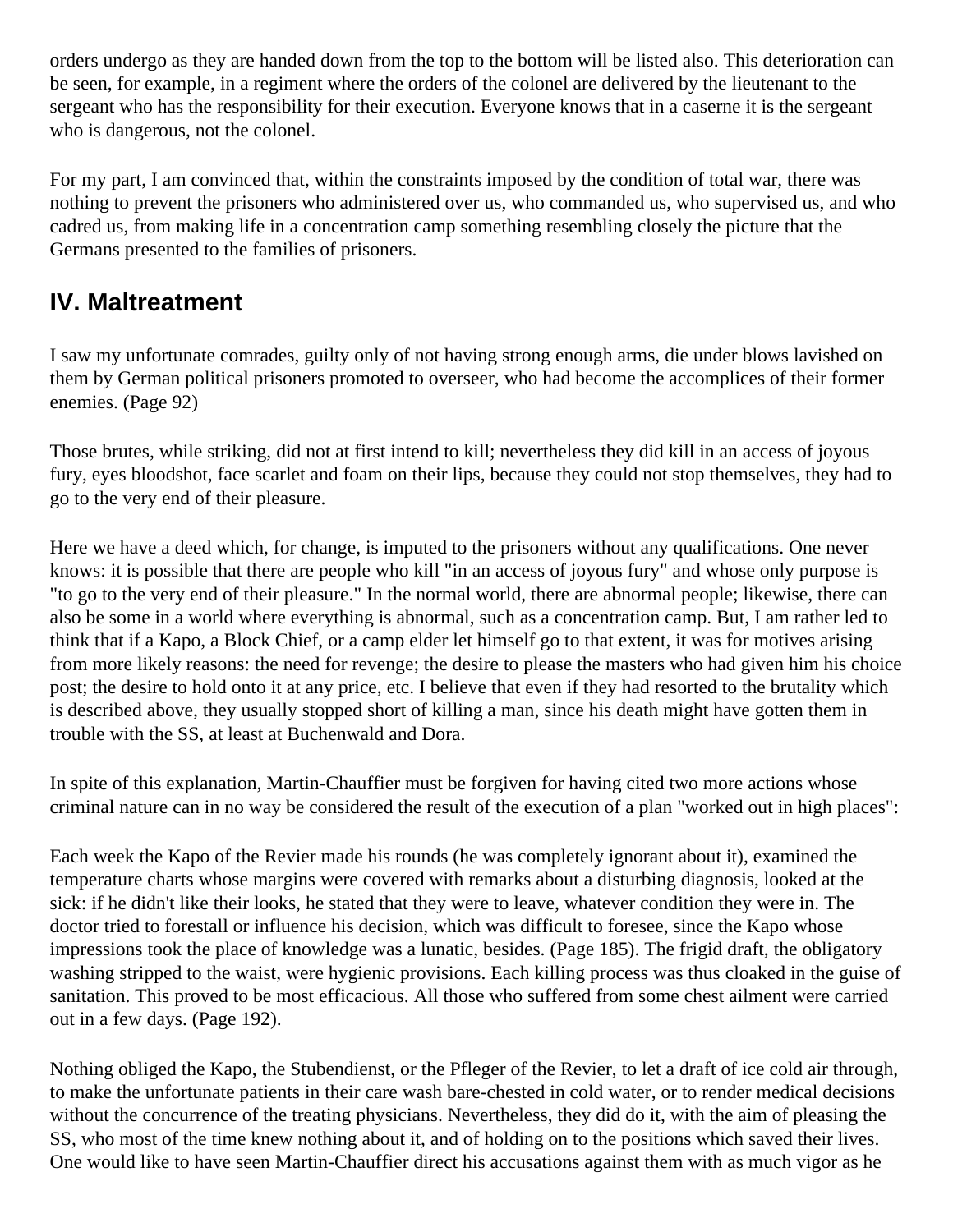has done against the SS, or -- at least -- divide the responsibility between them.

# **V. A Qualified Witness?**

The following is an account of Martin-Chauffier yjay was written by Dominique Canavaggio (former editorin-chief of Temps de Paris and son-in-law of Pastor Boegner):

Louis Martin-Chauffier -- who later was to be arrested by the Gestapo and sent to Auschwitz -- was a contributor to Sept jours, a weekly newspaper of Jean Prouvost. One morning when I was in Lyon he visited me. His face was distorted with anxiety. He said, "My daughter has tuberculosis; her condition is very serious. I have tried to have her treated in France. It is impossible: nowhere here does one find combined the necessary altitude, comfortable accommodations and board: only a sojourn in Switzerland could save her. Do you think that she could obtain a travel pass from Laval?"

I promised him even to attempt the impossible, and upon my return I went immediately to see the head of the government in Vichy. Impossible was truly the right word, for since November 1942 the Germans tightly controlled all travel in and out of France at the Swiss frontier; they allowed, practically, no one to cross the border except some official persons. Besides, the name of Martin-Chauffier was already at that time suspected by Laval and was not likely, for that reason, to make things easier. Laval listened to my request without interrupting me, then when I had finished, he said, "Martin-Chauffier?... He is, I suppose, the fellow who at the time of Munich wrote an article in which he demanded that I should be sent to the gallows?"

"Yes," Mr. President, "that is he."

There was a moment of silence. I looked at him firmly. Finally he spoke, "Tell him that his daughter will go to Switzerland... Arrange the formalities with Bousquet." "Thank you, Mr. President; I was sure that you would do it. And I am not sure that Martin-Chauffier will be grateful ..."

He motioned me back and said, "I want no thanks. I do it from a sense of duty to mankind."

As we have seen, Martin-Chauffier, was especially suited to become one of the leaders of the Resistance Movement in France. He furthermore "honored" with his (episodic) collaboration Le Figaro, Paris-Press, and Paris Match. The biographical reference work, Pharos, writes of him that before the war he made his political opinions clearly recognizable, and his sympathy for Communism during the Civil War in Spain confirmed them. In 1939 he traveled in the U.S.S.R. The year 1945 found him, naturally, again on the side of the Communists in the famous National Committee of Authors and among the most furious of persecutors.

Without doubt, he had to try to be forgiven for what had happened between these two dates. For today, Martin-Chauffier, like Eugen Kogon and David Rousset, holds himself aloof (or acts as if he held himself aloof) from the Communists, whose game he has played and continues to play. But, for how long? I pose this question for a very good reason.

On March 18, 1953, when I had just been sentenced by the Court of Appeals at Lyon, Jean Paulhan, since elected to the membership of the French Academy, wanted to express his sympathy; a 100,000 franc fine, together with an assessment of damages, in the sum of 800,000 francs, and a sentence of eight days in jail (which was suspended) had seemed alarming to him, and being less familiar than I was with such things, he did not know, as I did, that this judgment would surely be reversed by the Supreme Court. This is what he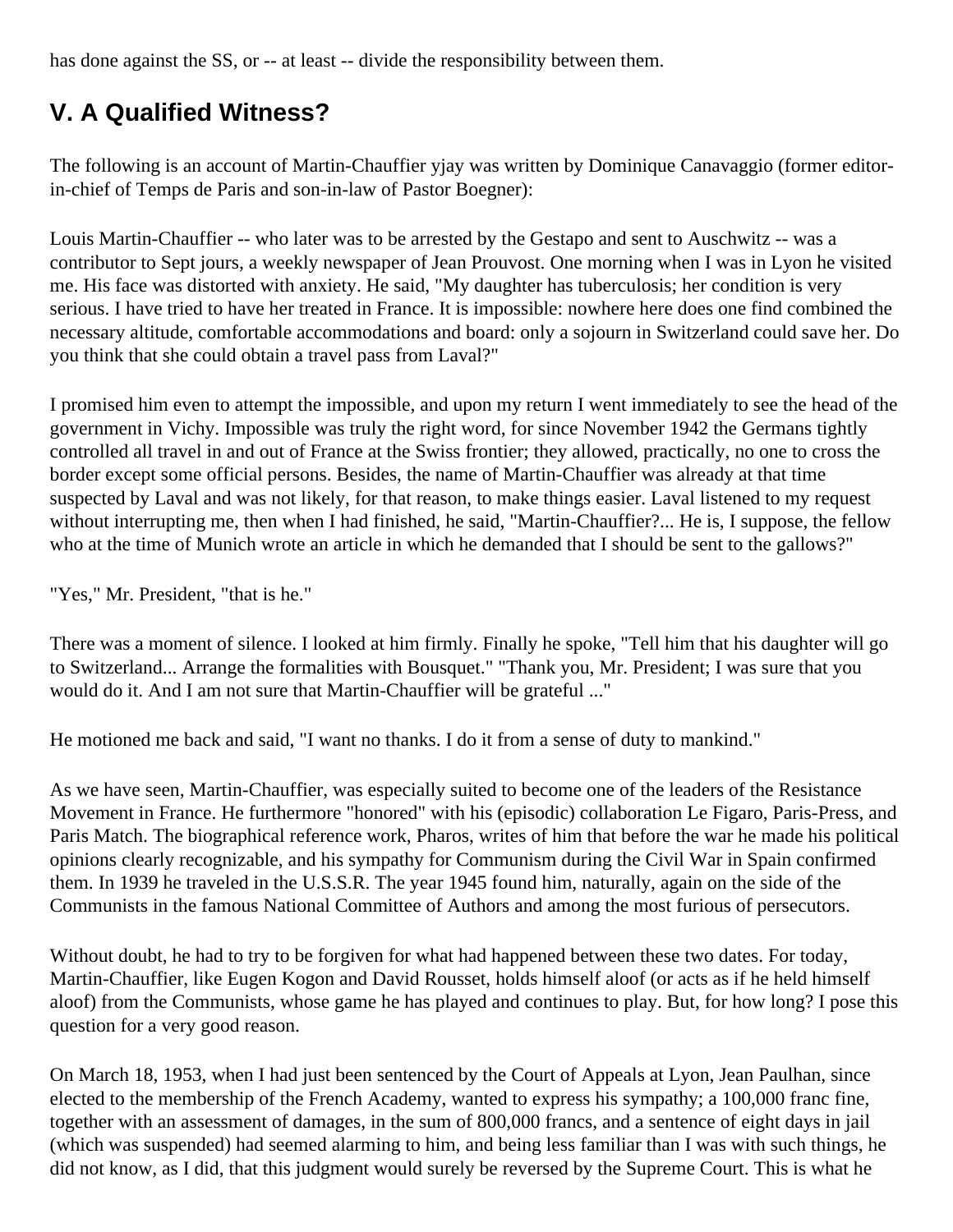wrote:

I have followed (from a distance) your trial and the iniquitous judgment that ended it. Your book was splendid, and I wish I had written it. Perhaps it is due to it, and to the obvious absurdity of the quarrels they have tried to pick with you, that I am indebted for not having been prosecuted. (4) As for Martin-Chauffier, who indeed understands grammar but poorly, he was busy in 43 getting for the Germans (specifically from Maison Beraud, metallurgy, 315 rue Grimaldi, Lyon, for Captain Schwenn) ferrous and non-ferrous ores. That is what gives him the right to speak. Yours, with all sympathy.

The witness for the prosecution at my trial, Martin-Chauffier had not dared confront me at the bar, and that is easy to understand, but he all the same sent the President of the Court a telegram in which he demanded "a merciless condemnation."

Moral: Ah! These witnesses -- excuse me: Ah! These Resistants! That is all.

### **Footnotes**

- 1. This quotation has not been faked, in spite of the error in syntax that might make one think so, which is emphasized by the words in capital letters. In Le Droit de vivre of December 15, 1950, Martin-Chauffier claimed, in these words, that the text was correctly written: "It is useless to add that there is no error of syntax -- another lie -- but that a comma, inserted by M. Rassinier in place of the colon that I had put there, could deceive those not very sure of their grammar." For Martin-Chauffier is convinced that one nail drives out another. And he is too sure of his grammar" for one to be able easily to count on him for the relations that exist between the verb and its subject or the pronoun and its antecedent. The moral: a gentleman who comes out of the Ecole des Chartes is evidently not obliged to know what is expected of a child of ten to get into the 6th grade. Not wanting to haggle over a penny we re-inserted the colon claimed by Mr. Martin-Chauffier which an unfortunate slip had indeed replaced with a semi-colon in the first edition: the reader who can see that this changes anything is kindly requested to write to us.
- 2. Emphasized in the text.
- 3. As far as I know this has only been cited by Jean Puissant in his book, La Colline sans oiseaux (Editions du Rond-Point, 1945). A generally honest and detailed monograph, one of the best testimonies on the camps.
- 4. On February 20, 1952, Jean Paulhan had written an "Open Letter to the Directors of the Resistance" (Gallimard-Paris) in which he had questioned the prevailing orthodoxy, and which had produced as much emotion as Le Mensonge d'Ulysse.

# **Chapter Ten: The Psychologists: David Rousset and the Universe of the Concentration Camp**

Of all of the witnesses, none has matched David Rousset's ability, power of evocation, and exactness in reconstructing the general atmosphere of the camps, of which he is the acknowledged great spokesman, worldwide. Neither, has any other witness fictionalized his account more or in a better fashion.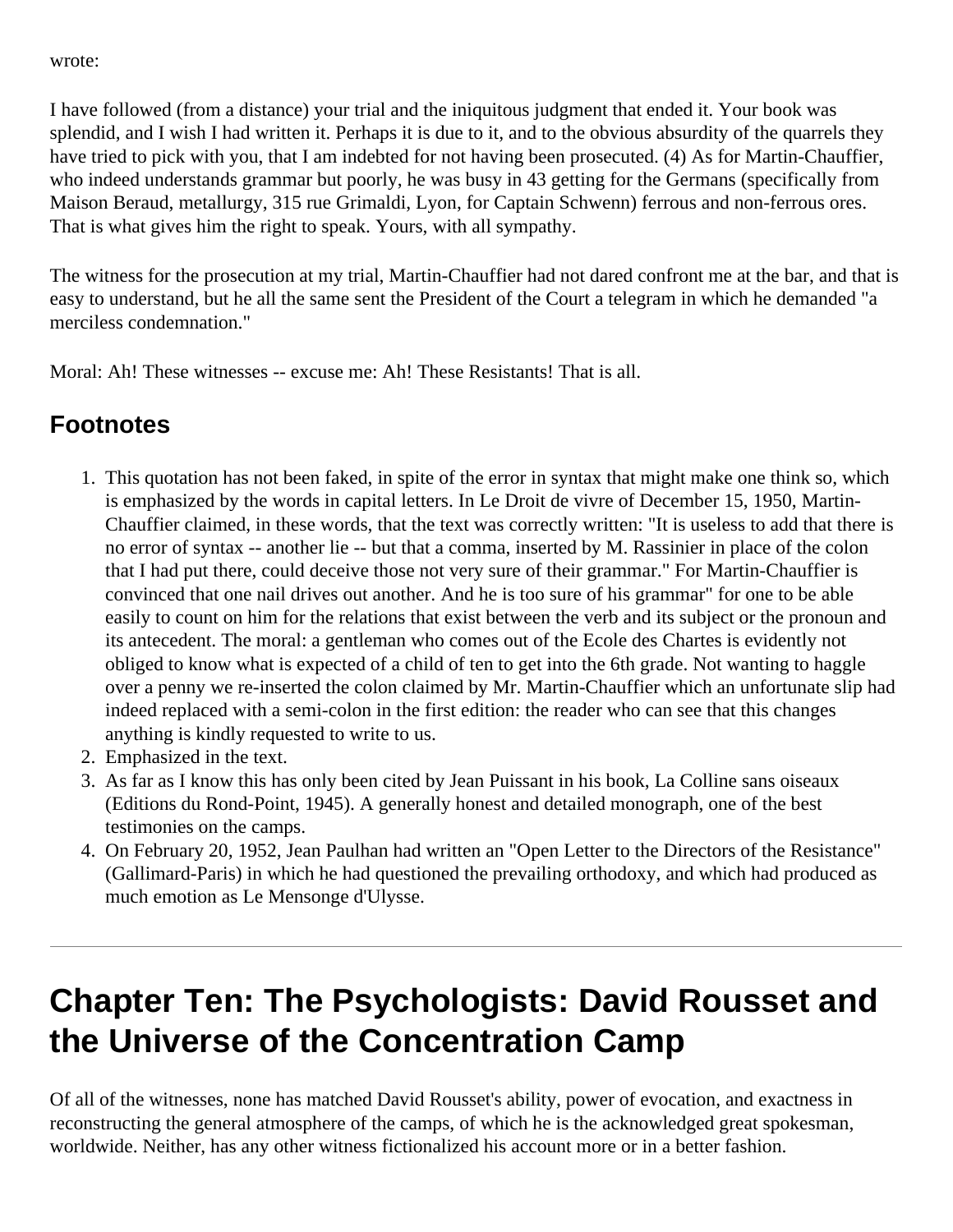I am afraid that history will remember his name; but mostly for his literary quality. At this level of history, properly so called, the wrapping outdoes the contents. He was, moreover, aware of this fact and attempted to forestall objections:

I have reported certain things as they took place at Buchenwald, and not as they are described in documents published subsequently...

...Especially are there contradictions in details, not only in the testimonies, but in the documents. Most of the texts published up to the present are concerned only with aspects quite outside life in the camps, or are apologies in the form of allusions which affirm principles rather than assemble facts. Such documents are valuable, but only if one is intimately acquainted with what is being said; in that case they often provide another hitherto unperceived link. I have made a special effort to bring forth the relations between the groups in their actual complexity and in their dynamics. (Les Jours de notre mort, Appendix, page 764.)

This sort of reasoning allows him totally, or nearly so, to ignore the documents, and, in view of the fact that those pertaining to the camps in the East are both very few and very poor, to state that, "Recourse to direct testimony is the only proper way to proceed." He then selects from these direct testimonies those that best illustrate his way of looking at things at the moment. "Given these conditions," he acknowledges, "it was a bold -- perhaps one should say, rash -- venture to want to present a panorama of the whole of the concentration camp world." (Ibid.)

One could not put it better than he does himself. But then, why describe the camps using this method in which all is based on categorical assertion?

L'Univers concentrationnaire (Pavois, 1946) had a deserved success. In the midst of the minor witnesses who howled for vengeance and death on the heels of the defeated Germans, it tried to lay the responsibilities on Nazism and, by so doing, marked a new direction.

By way of illustration of the atmosphere at the time, take Frere Birin, who penned the following warning:

The French should know and remember that the same errors will bring back the same horrors. They should be informed of the character and shortcomings of their neighbors across the Rhine, a race of dominators, and that is why No. 43,652 wrote these lines. Frenchmen, be vigilant and never forget. (16 mois de bagne, p. 117.)

And, that was the tone in all the French press, too. "Le boche" was on everybody's lips, with the snarl that goes with the word when it is pronounced correctly. In this atmosphere of hatred, pacifist France was grateful to David Rousset for having concluded with these words:

The existence of the camps is a warning. German society, both because of the strength of its economic structure, and the ruthlessness of the crisis which crushed it, has experienced a decomposition exceptional in the present situation of the world. But it would be easy to show that the traits most characteristic of S.S. mentality and the social substructures, can be found in many other areas in world society. Less pronounced, however, and certainly not to be compared with the developments we have seen in the Great Reich. But it is only a question of circumstances. One would be guilty of deception if one pretended that it is impossible for other peoples to have the same experience because it is against their nature. Germany has interpreted, with the originality peculiar to her history, the crisis which led her to the universe of concentration camps. But the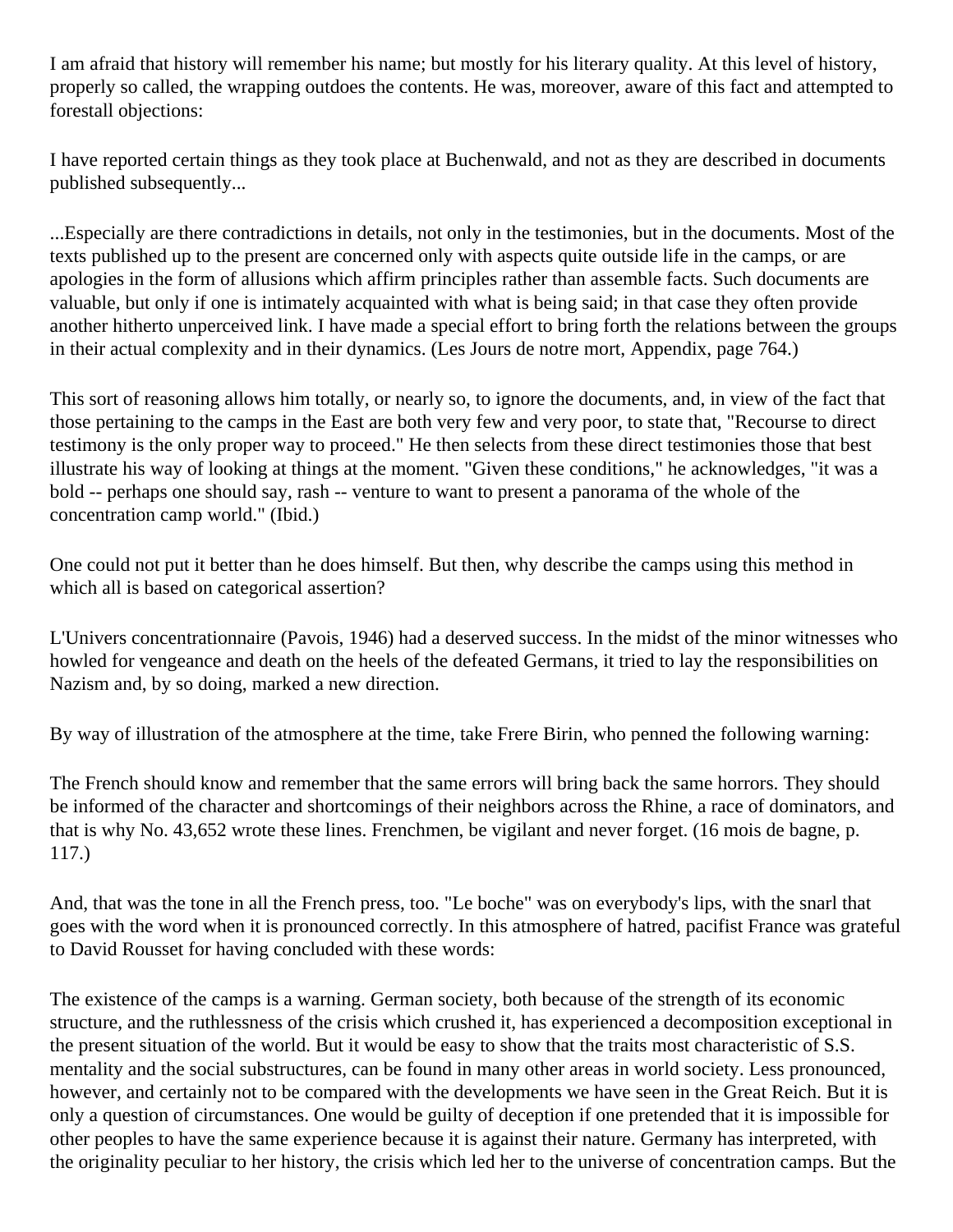existence and mechanism of this crisis derive from the economic and social bases of capitalism and imperialism. Under a new guise, analogous results could appear again tomorrow. Consequently there is a very definite battle to be conducted. (Page 187)

With the passage of time, what has happened in Algeria and in Indochina and what is today taking place between Blacks and Whites in the United States and between Jews and Arabs in the Middle East, has demonstrated, more than could be expected, how justified Rousset's theory was. Moreover, what was then still going on in Russia demonstrated it no less, but at that time David Rousset was careful not to make use of that argument. On a more mundane level one could find still more justifications; take this one for example:

When several hundreds of thousands of adult "displaced persons" succeeded in getting out of the camps and in leaving for the two Americas, thousands of children remained behind, together with the old people, in the care of the I.R.O.... in the sinister barracks of Germany, Austria and Italy. But the International Refugee Organization is scheduled definitely to cease its activities in a few months, and one wonders what will be the fate of these orphans twice abandoned. Their situation is tragic right now, because in some camps they have not received more food in all than three to four hundred calories a day, and no one can say if even that inadequate ration can be kept up. The death rate under such conditions is terrible. (La Bataille, May 9, 1950.)

The paper said that there were thirteen million living like that, in a Europe that had got rid of Hitler and Mussolini. If an investigation had been made into the treatment that they were subjected to by their guardians, it would be interesting to see upon whom the responsibility would be placed.

Les Jours de notre mort (1947), which takes up the facts as given in L'Univers concentrationnaire and carries them to the limits of speculation, strays far from that profession of faith while Le Pitre ne rit pas (1948) ignores it entirely. From which it must be concluded that David Rousset's thinking went through such evolutions, under cover of going into details, that his books ended up on a note much more anti-German than anti-Nazi in the eyes of the public. This evolution was all the more noticeable in that being shaded with certain weaknesses for Communism at the start, it developed, in the end, into an anti-Communism, which one would not want to say could never turn into Russophobia pure and simple, if the cold war should reach such a point as to turn into a shooting war.

The originality, therefore, of L'Univers concentrationnaire lay in drawing a distinction between Germany and Nazism in the determination of responsibilities. But, this originality was more than matched by the sensational theory that justified the conduct of the prisoners who were in charge of running the affairs of the camps, on the basis that it was necessary to preserve, for the post-war period, the elite of the revolutionaries at the expense of all of the others. David Rousset embraced this theory by justifying the policy of saving a certain kind of prisoner, that he defined in terms of certain extra-humanitarian imperatives. As evidence of that policy, the malicious could point out that David Rousset was probably saved from death by the German Communist Kapo, Emile Kunder, who considered that he belonged to that revolutionary elite, who showed him great friendship for that reason, and who, today, disowns him.

# **I. The Postulate of the Theory**

It is normal, when all the active forces of one> This statement is unassailable. His conclusion, set forth without transition, is much less so: "The purpose of the camps is indeed physical destruction." (Ibid.) One cannot but notice that, in the postulate itself, physical destruction is subordinate to necessity, and is envisaged only in cases where the extent of internment is not enough to prevent the individual from doing harm.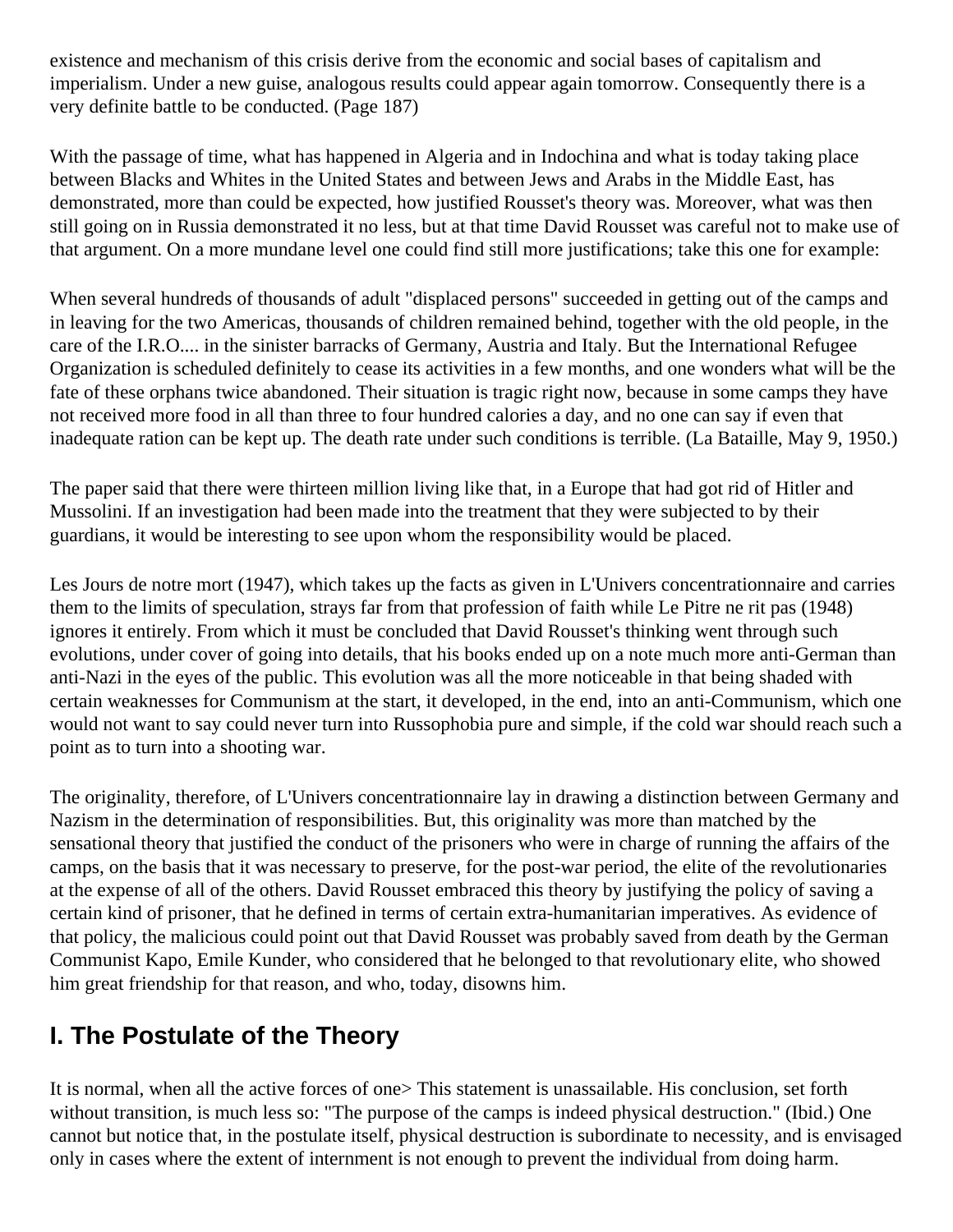After a leap, or an off-hand deduction, of this kind, there was no reason to stop, and he could write:

The order bears the mark of the master. The commanding officer of the camp knows nothing. The Block-Fuhrer (S.S. responsible for the livelihood of a Block) knows nothing. The Lageraeltester (camp elder, prisoner selected by the S.S.) knows nothing. Those who carry out the order know nothing. But the order prescribes death and the kind of death and how much time it shall take to cause death. And in this desert of knowing nothing, that is enough. (Page 100, emphasis added.)

With this assertion he found a way both of placing the responsibility of the camps on those "high-places" of Louis Martin-Chauffier, and of allowing him to conclude in favor of a pre-established plan for the systematizing of terror, justified by a philosophy.

The enemy, in the philosophy of the S.S., is the force of evil, intellectually and physically expressed. The Communist, the socialist, the German liberal, the revolutionaries, the foreign Resistants are the active representations of evil. But the objective existence of certain races: the Jews, the Poles, the Russians, is a static expression of evil. It is not necessary for a Jew, a Pole, or a Russian to act against National Socialism; they are by birth, by predestination un-assimilable heretics, dedicated to the apocalyptic fire. Death therefore has no complete meaning. Only expiation can satisfy and appease the lords. The concentration camps are the astonishing and complex machinery of expiation. Those who are to die go to their deaths with a slowness calculated so that their physical and moral downfall, by degrees, shall finally make them conscious of thefact that they are accursed, the expressions of evil, and not men. And that priest-administrator of justice feels a sort of secret pleasure, a deep-seated sensation of delight, in ruining bodies. (Pages 108-109, emphasis added.)

From this excerpt it can be seen that, starting from concentration camps as places to put enemies where they can do no harm, one can easily make of them institutions of extermination and one can elaborate to infinity on the purpose of that extermination. From the moment that one reaches that stage, it becomes no more than an intellectual exercise where one can demonstrate his aptitude for mental constructions and his talent for writing. But, the literary effort which produces such a fine description of sadism is perfectly useless, and one need not have lived through the experience to describe it like that; one need only consult Tomas de Torquemada and copy down the arguments of the Spanish Inquisition.

I shall not waste time with a discussion of the first part of the explanation which ties the Russians and the Poles together with the Jews in the minds of the Nazi leaders; it is obvious fantasy.

# **II. The Labor**

By labor is meant a means of punishment. Concentration camp manpower is of secondary interest, a preoccupation foreign to the nature of the concentration camp universe. Psychologically, it was connected by that sadism that forced the prisoners to strengthen the instruments of their bondage.

"It was because of the accidents of history that the camps also became public works enterprises. On the extension of the war to a world scale, calling for the total employment of everybody and everything, the lame, the deaf, the blind, and the PGs, the S.S., with lashes of the whip, enrolled the blind mob of the concentration camps for the most destructive tasks . . . The work of the concentration inmates did not have as its ultimate object the carrying out of specific tasks, but the keeping of the "protected prisoners" [1] in the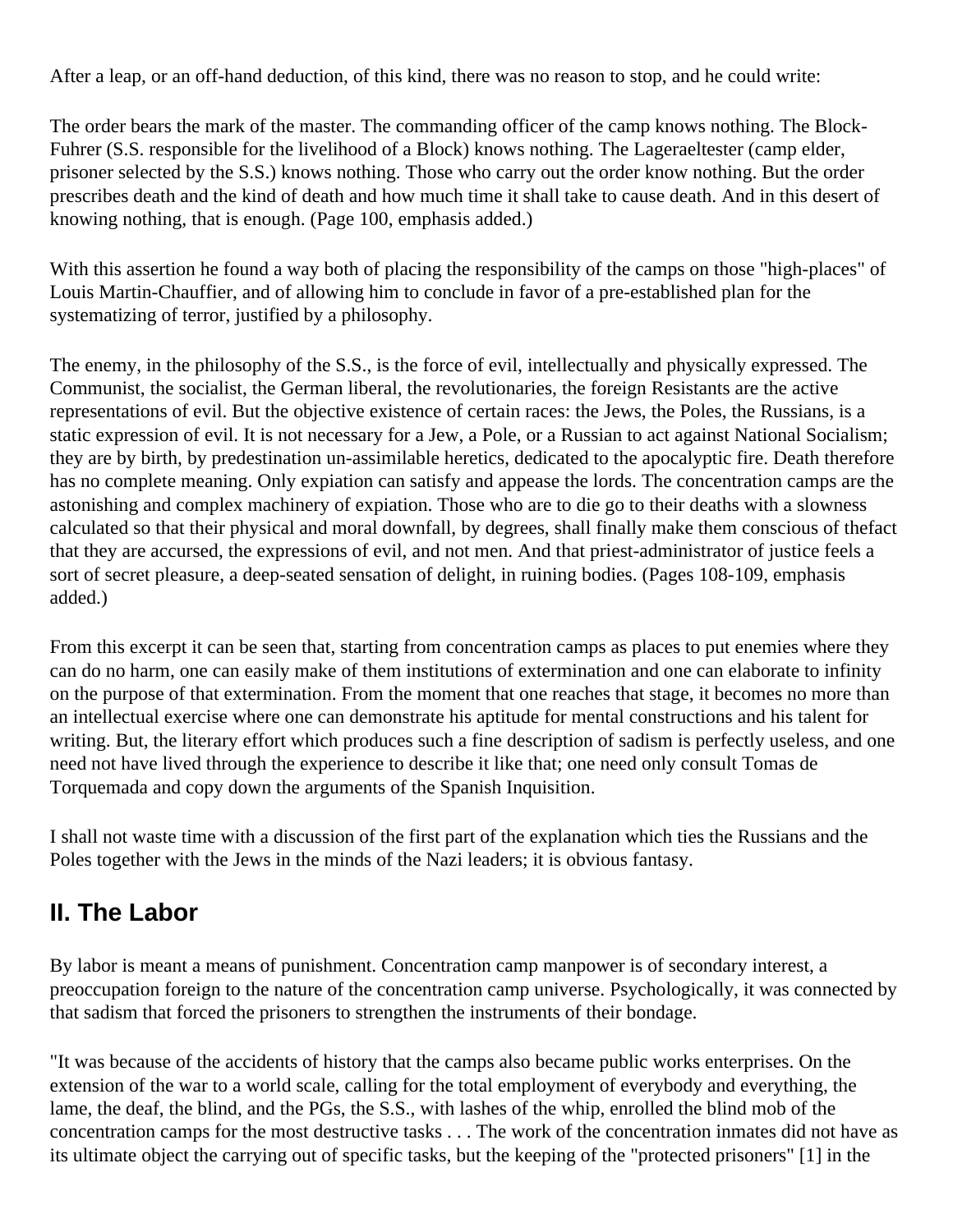strictest most debasing confinement. (Pages 110- 112.)

Since it has been decided that the purpose of the camps was to exterminate, it is quite obvious that the work that was performed there is hardly more than an element, negligible in itself, in the theory of the extermination mystique. Eugen Kogon, who will be considered in the following chapter, starting from the same idea but with much less refinement in form, writes regarding this issue in his L'Enfer organise.

...It was decided that the camps should have a secondary purpose, a little more realistic, a little more practical and more immediate; thanks to them, they were going to collect and make use of a manpower composed of slaves, belonging to the S.S., who, for as long as they were permitted to live, should live only to serve their masters ... But, what were called the secondary aims (keeping the population in fear, the use of slave manpower, keeping the camps up as training and experimental stations for the S.S.) these aims little by little rose to the first level, insofar as they were the true reasons for consignment to the camps, until the day when, the war, unleashed by Hitler, envisaged and prepared by him and the S.S., in an ever more systematic way, brought about the enormous expansion of the camps. (Pages 27-28, emphasis added.)

By setting these two passages side by side it appears that for the first it was the historic accident of the war, and then only at the moment that it became world wide, which made the use of the prisoners as manpower the important purpose of the camps, while for the second, this result had been achieved before the war, and the war only emphasized it.

I choose the second interpretation for the following reason: the division of the camps into these categories - i.e., Konzentrationslager (concentration camp), Arbeitslager (work camp), and Straflager (punishment camp, where the labor and living conditions were harder) -- was an accomplished fact when the war broke out in 1939..The operation of internment, before and during the war, was accomplished in two stages: the prisoners were concentrated in a central camp that was planned for or already was organized for labor, and which served, in addition, as a sorting station; from there the prisoners were sent on to other camps, according to the demands for manpower. There was a third stage for those who had committed offenses during the process of being interned; assignment as punishment to a camp generally still in construction, which was considered a punitive camp (Straflager), but which, from the moment that construction was completed, became in its turn an ordinary camp (Konzentrationslager).

I shall add that, in my opinion, the use of prisoner labor had always been anticipated. This is part of the universal code of repression: in almost all countries of the world, the State makes those that it imprisons sweat for their livelihood by laboring for the State; there are a few exceptions -- e.g., fallen government officials in the democratic nations and distinguished deportees in dictatorships. The contrary practice is inconceivable. It would be nonsense for a State to support those who break its laws and undermine its foundations. It is only the conditions of labor that vary, depending upon whether one is free or interned, and the margin of benefits to be earned.

For Germany, there was an added factor which needs to be noted: the camps had to be built under the imperatives of a total war. During the war, one could only think that the sole purpose of the camps was to kill people off and one was quite inclined to think so even afterwards. The erroneousness of this impression was all the less obvious since, as the war made necessary an even greater number of camps, the construction period never came to an end, and the two circumstances, superimposed in their effects, led to a generalized continuation of the Straflager stage, seemingly deliberate.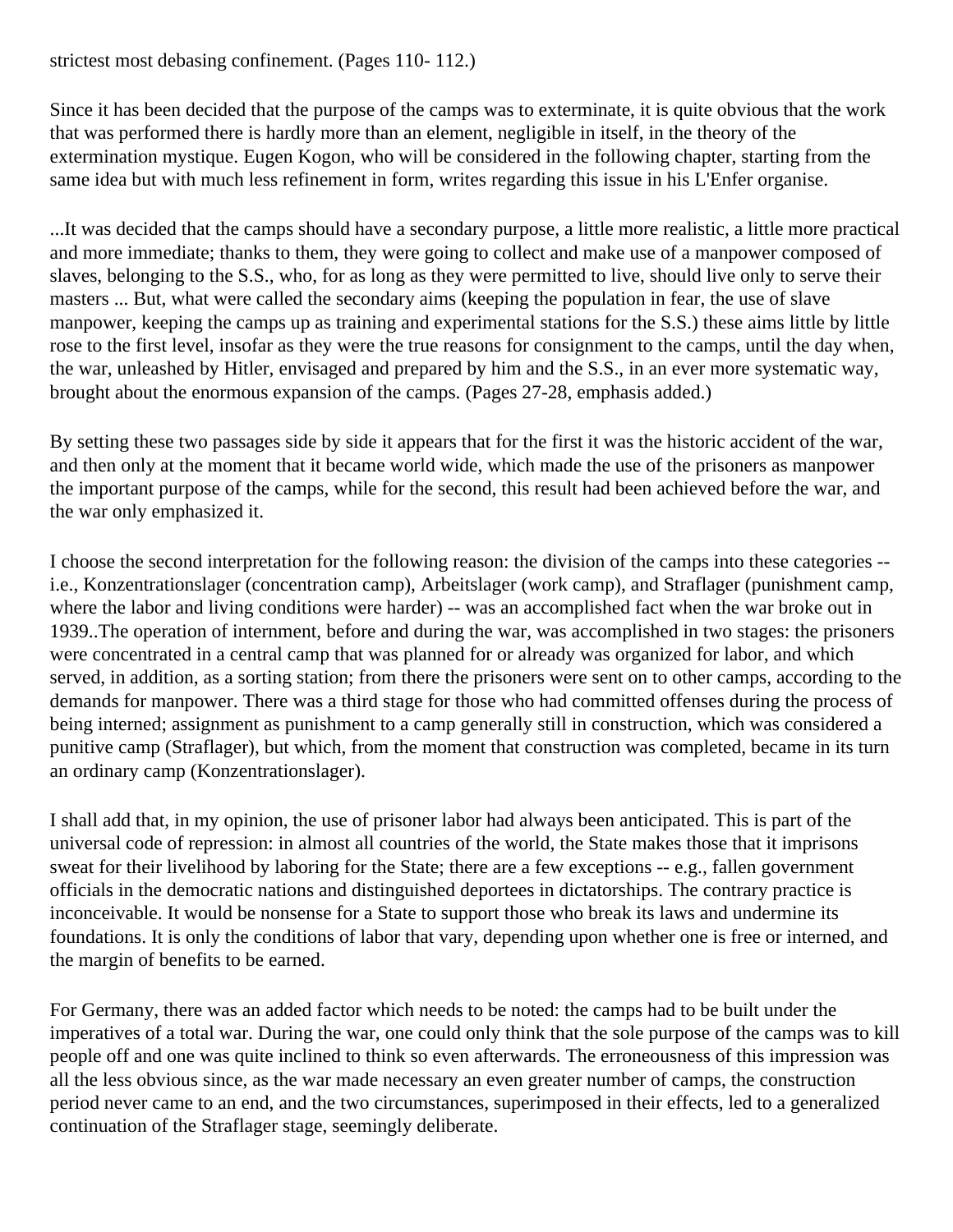# **III. The Haeftlingsfuehrung**

We know that the S.S. delegated to the prisoners the direction and administration of the camps and that this practice of self-administration was called Haeftlingsfuehrung. There were, for example, Kapos (who headed Kommandos), Blockaeltester (Block supervisors), Lagerschutz (prisoner police), Lageraeltester (camp supervisors) along with other prisoners who composed a whole concentration camp bureaucracy which in fact wielded all of the authority in the camp. This practice also follows a pattern that is part of the code of regression all over the world. If the prisoners to whom fell all of those administrative posts had the slightest notion of solidarity with the common prison population, they would have worked everywhere to alleviate the hardships for everyone. Unhappily that is never the case. Everywhere, on taking over the post that is placed in his command, the designated prisoner (often called a "trusty") changes his outlook. It is a phenomenon too well known to dwell on and too universal to impute solely to the Germans or the Nazis. David Rousset's error was to believe that it could be any other way in a concentration camp and that, in fact, it had been otherwise - i.e., that the political prisoners were beings superior to the common mass of prisoners and that the laws they obeyed were nobler than the laws of the individual struggle for life.

This error led him to lay down as a principle that the prisoner bureaucracy of the concentration camps, not being able to save large numbers of men, deserved credit for saving the "best" of the prisoners: "With the close collaboration of a Kapo one could make life much easier, even in the Hell." (Page 166.) But he does not tell how one could get the close collaboration of a Kapo. Nor that this collaboration, except when the Kapo was a political prisoner, ever went beyond the kind of relationship that one would expect to exist between a patrician and his dependent. In any case, he fails to mention that only a tiny number of prisoners could hope to achieve this relationship, regardless of its precise nature.

Obviously, the positions within the Haeftlingsfuehrung were eagerly sought after, since to hold one improved the relative conditions that one faced in the camp. David Rousset writes that:

The holding of those posts was therefore a prime interest, and the life and death of many men depended on it. (Page 134)

Then trying to link everything together, Rousset asserts that those who held those posts organized, and most of those who organized were Communists: then they worked out regular political plots against the S.S.: then they drew up programs for action after the war:

At Buchenwald the secret central committee of the Communist faction was composed of Germans, Czechs, a Russian and a Frenchman. (Page 166)

From 1944 on they were preoccupied with the conditions that would be created by the end of the war. They were greatly afraid that the S.S. would kill them all before that. And it was not an imaginary fear. (Page 170)

At Buchenwald, besides the Communist organization that without doubt achieved there a degree of perfection and efficiency unique in the annals of the camps, meetings took place more or less regularly among the political elements, from the socialists to the extreme right, which ended in setting up a program of joint activity for when they returned to France. (Page 81 )

All of this activity is a possibility, but it is factually questionable that such organization ever occurred. Certainly, in all of the camps, the prisoners gathered together in numerous and unobtrusive and informal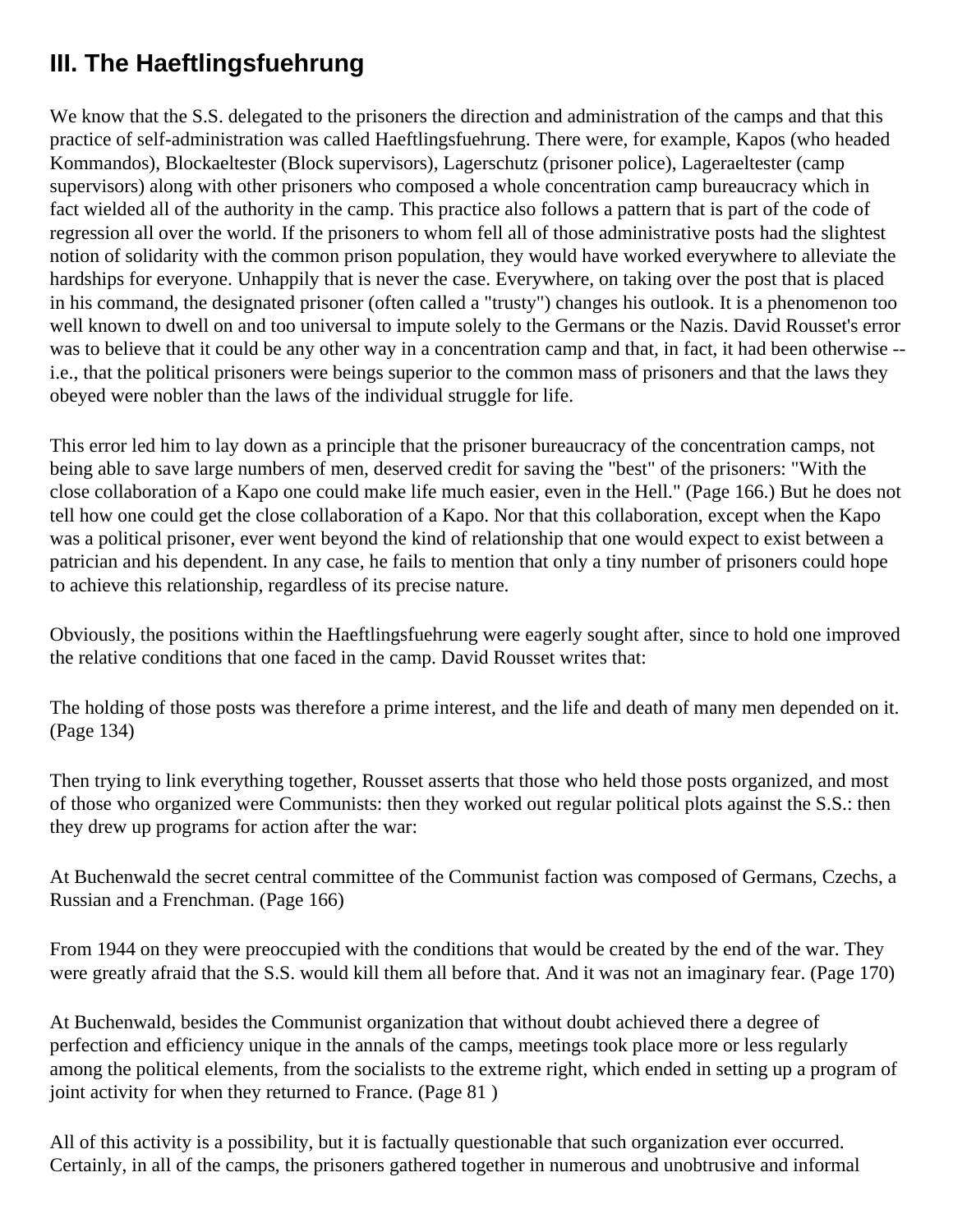group alignments for various reasons: to better endure their common fate; to promote their self-interest; to get appointed to the Haeftlingsfuehrung and, once appointed, to hold that position. But, these prisoner alliances were a far cry from the picture that Rousset paints.

After the liberation, as David Rousset corroborates, the Communists were able to make people believe that the bond of their association was their doctrine, to which their acts conformed. In reality, the bond was the material advantages that were to be gained by those in the association. In the two camps which I knew, the general view was that, political or not, Communist or not, all of the so-called "Committees" were first of all associations of food thieves regardless of whatever form they took. Nothing has been uncovered to change this view. On the contrary everything has confirmed it: the small groups of Communists affronting each other over the various spoils of the system e.g., the composition of the clique which held power; the manner in which the spoils of pillage were to be divided up; the distribution of camp assignments, etc., etc... For example, during the few weeks that I spent at Buchenwald in Block 48, at the suggestion of the Blockaeltester, or with his authorization, a group of prisoners, new arrivals, had decided to bolster the group morale. Little by little they acquired a certain degree of authority. In particular, contact between the Blockaeltester and ourselves in the end could only be made through them. The group regulated life in the Block, organized discussions, assigned the duties, and divided up the food, among other things. It was pitiful to see the toadyism toward the omnipotent Blockaeltester that developed among them. One day, the principal mover in this group was caught in the act of dividing up with another the potatoes that he had stolen from the common ration...

Eugen Kogon relates that the French at Buchenwald, who were about the only ones to receive parcels from the Red Cross, had decided to share them equally with the whole camp:

When our French comrades said they were going to share a large part of them with the entire camp, this act of fellowship was received with gratitude. But the distribution was organized in a scandalous manner for weeks; there was in effect only one parcel for every ten Frenchmen... while their compatriots in charge of the distribution, having at their head the chief of the French communist group in the camp [2], reserved for themselves piles of parcels, or used them for the benefit of their friends of the same stamp. (L'Enfer organise, Page 120.)

David Rousset sees a harmful aspect in this state of things, if not a principal cause of the horror, when he writes:

The bureaucracy does not serve only in the management of the camps; it is, at the top, all involved in the deals of the S.S. Berlin sends cases of cigarettes and tobacco to pay the men. Truckloads of food arrive at the camps. Every week the men are to be paid; they get paid every two weeks or every month; the number of cigarettes is reduced and lists are made of bad workers who get nothing. The men are dying for want of a smoke. What does that matter: The cigarettes go into the black market. Meat? Butter? Sugar? Honey? Jam? A bigger portion of red cabbage, beets, rutabagas, touched up with a little carrot, that will do well enough. It is even pure kindness... Milk. Lots of whitened water, that will do perfectly. And all the rest: meat, butter, sugar, honey, jam, milk, potatoes, on the market for the German civilians who pay and are proper citizens. The people in Berlin will be satisfied to learn that everything arrived all right. It is enough that the records are in order and the bookkeeping verifiable ... Flour? Of course, the bread ration will be reduced. Without even covering it up. The portions will be a little less carefully cut. The records are not concerned with such things. And the S.S. masters will be on excellent terms with the tradesmen of the area. (Pages 145-146-147)

Here, support is given, at least as far as the food is concerned, to the legend that a plan was drawn up "in high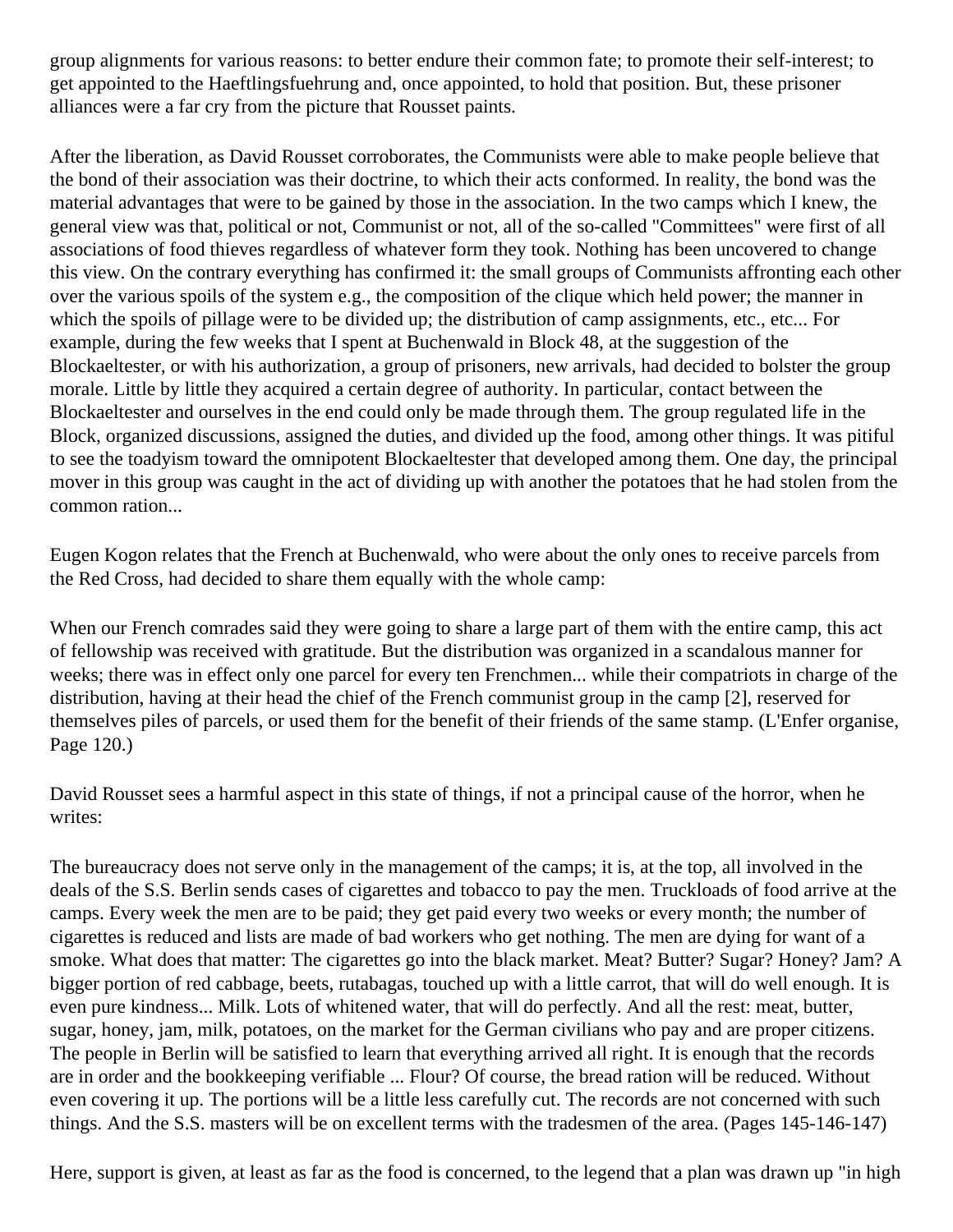places" to starve the prisoners. Berlin supplied everything that was needed to provide the prisoners with adequate rations, in conformity with the reports that were written to the families, but, without the knowledge of the officials, it was not distributed to the mass of prisoners. And, why not? Who does the stealing? The prisoners who were in charge of the distribution. David Rousset tells us that such theft was done under the orders of the S.S. to whom was turned over the proceeds. No, the prisoner trustees stole for themselves first, and took all that they required. Then, they paid some of it to the S.S. to purchase their complicity.

Incidentally, the same phenomenon was brought to light in May 1950 during the trial instituted against the "Oeuvre des meres et des enfants" at Versailles, whose ring leader was headmistress Pallu. Preliminary investigation revealed that:

The children were badly clothed, left in a repulsive state of filth, in a room crawling with vermin. The straw mattresses were foul with excrement and urine, crawling sometimes with maggots. There was but one sheet, one blanket. All the toilets were stopped up. The children relieved themselves just where they were. They were covered with impetigo and lice. That was the setting. There 13 children died of hunger. And yet they were supposed to have received, in addition to their normal rations, supplementary allocations. The children saw nothing of this: the milk was half watered.

"The children were getting too much," said a sister. "The headmistress had a liter and a half of milk delivered to her every day, chocolate, rice, meat -- and of the best quality."

"The headmistress, a little brunette, sent twenty-kilo packages to her family, out of her personal reserves. All those people were well nourished, and did not wonder at that choice food during times when the daily rutabaga was the rule. And the children? Oh! that was so easy, they didn't ask for anything..." (Le Populaire, May 16, 1950.)

This account is in a class with the best accounts covering the German concentration camps. The drama took place in France, and neither the public nor even those in the administration of "L'oeuvre des meres et des enfants" knew anything about it, The children died there like inmates of a concentration camp, under the same conditions and for the same reasons... and in a democratic country, to boot!

So, to return to the subject at hand, these famous "revolutionary committees" never defended the interests of the common prisoners or prepared political plans for use after the war, the Communists were able to delude the public on these points. Rather, they existed merely to promote the well-being of their members. I shall add that those persons who succeeded in forming them, kept alive a spirit of subservience vis-a-vis the S.S., a kind of collaboration, without which the camps could not have operated.

Regarding the discussions organized in Block 48, and to which reference has been made, David Rousset has this to say:

So I organized a first discussion; a Russian Stubendienst twenty-two or twenty-three years old, worker in the Marty Factory at Leningrad, gave us a long exposition of the condition of labor in the U.S.S.R. The discussion which followed lasted for two afternoons. The second talk was given by a Kolkhosian on Soviet agricultural organization. I myself, gave a little later a talk on "The Soviet Union, from Revolution to War"... (Page 77)

I was present at that talk; it was a masterpiece of Bolshephilism, rather unexpected for one familiar with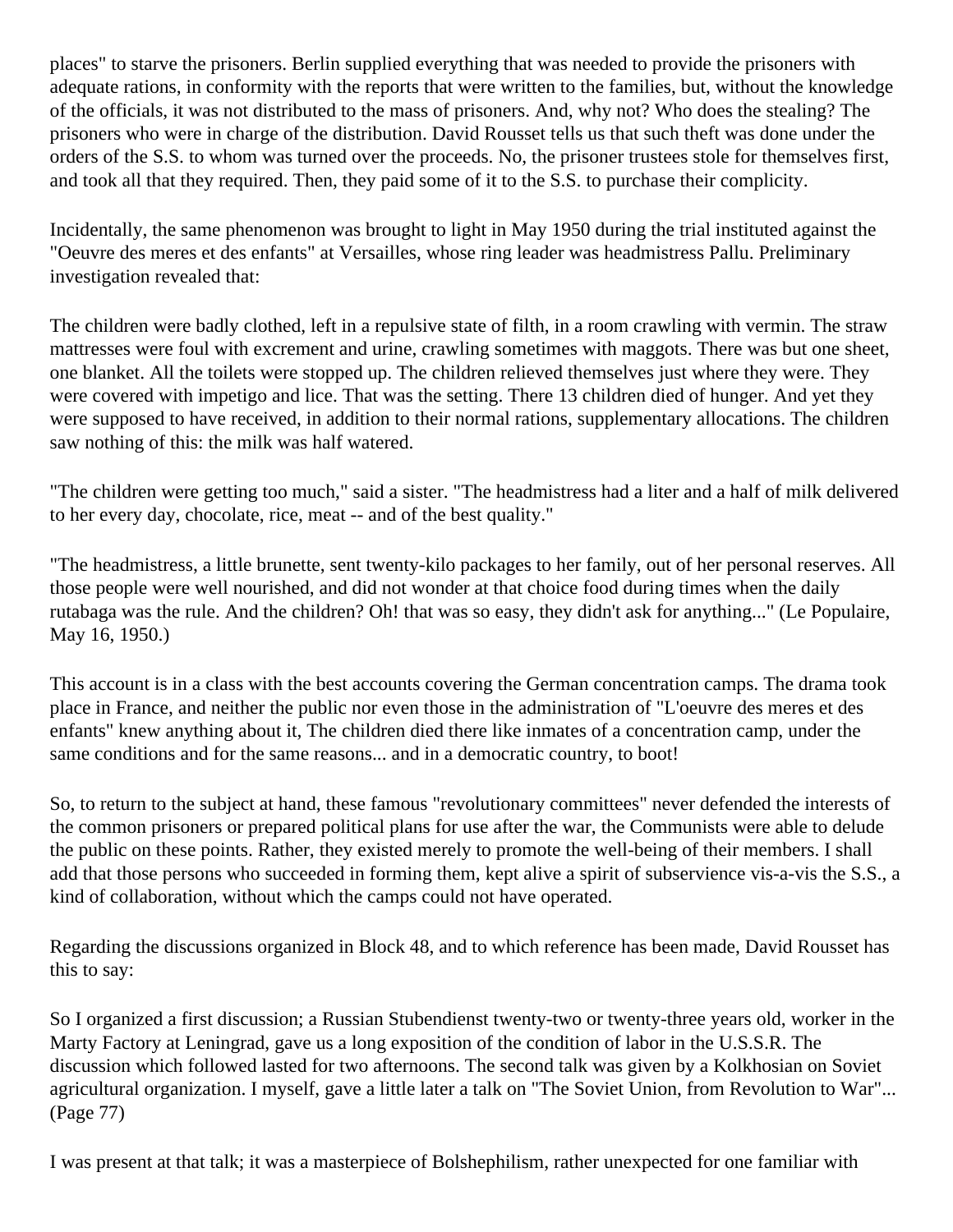David Rousset's earlier Trotskyite activities. But Erich, our Blockaeltester, was a Communist and was in very good standing with the "cell" which exercised the preponderant influence in the Haeftlingsfuehrung at the moment. It was artful to get his attention and to predispose him for the day when he would have favors to dispense. "Three months later," continues Rousset, "I would certainly not have begun this endeavor again. The game was played out. But at the time we were all still very ignorant. Erich, our Block chief, grumbled, but didn't oppose the business..." (Page 77) To be sure. Furthermore, three months later, it was Kapo Emil Kunder on whom siege had to be laid. The time of the talks was over, and the emphasis was on the Red Cross packages from France. If I have correctly understood Les Jours de notre mort, Rousset used these packages to his advantage, and I do not reproach him for it; I myself owe my return to France to them, and I never made any secret of it.

It could be, and perhaps it will be, maintained that it was not important to establish the fact that the Haeftlingsfuehrung made the common prisoners suffer a treatment that was substantially more horrible than that which had been planned for them by the higher circles of Nazism and that nothing forced the Haeftlingsfuehrung to do it. If such a contention were made, I would then observe that it has seemed to me to be indispensable to determine exactly the causes of the concentration camp hell in all their aspects, if only to place the contentions of the Haeftlingsfuehrung apologists in the proper context, and to orient a little more toward the true nature of things the inquiry of the reader in whose mind this problem remains unresolved.

# **IV. Objectivity**

Birkenau, the largest city of death. The selections on arrival; the trappings of civilization set out like caricatures to deceive and subdue. Regular selections in the camp, every Sunday. The inevitable destructions in Block 7 long drawn out. The Sonderkommando (special Kommando assigned to the Crematory) totally isolated from the world, condemned to live every second of its eternity with tortured and burned bodies. Terror breaks the nerves so decisively that the death agonies know all the humiliations, all the betrayals. And when, ineluctably, the strong odors of the gas chamber close, everyone rushes forward, crushing each other in a frenzy to keep alive, so that, when they are opened the bodies inextricably tangled fall forward in cascades onto the rails. (Page 51)

In such a fictionalized panorama as Les Jours de notre mort, this passage will cause no shock. But, in L'Univers concentrationnaire, which has in so many aspects the character of a true story, it would be out of place. David Rousset was not, actually, ever present at this scene of torture of which he gives so exact and so gripping a description.

In 1950, it was still too soon to pronounce a definite judgment on the existence of gas chambers in the camps; documents were wanting and those that existed were incomplete, inexact, and obviously apocryphal or falsified. But, the historian has no right to bring forth gratuitous hypotheses. Therefore, I limited myself to pointing out obvious anomalies. For example, Eugen Kogon, who in his L'Enfer organise, said that "a very small number of camps had their own gas chambers," (Page 154), was careful not to say which ones. Or again, concerning those which allegedly were installed at Auschwitz-Birkenau, Kogon told how the Germans effected the extermination by this method, according to the testimony:

...of a young Jew from Brno, Janda Weiss, who belonged in 1944 with the Sonderkommando (crematory and gas chambers) from whom come the following details, confirmed, moreover, by others. (Page 155)

To my knowledge, this Janda Weiss was the only person in the whole of the concentration camp literature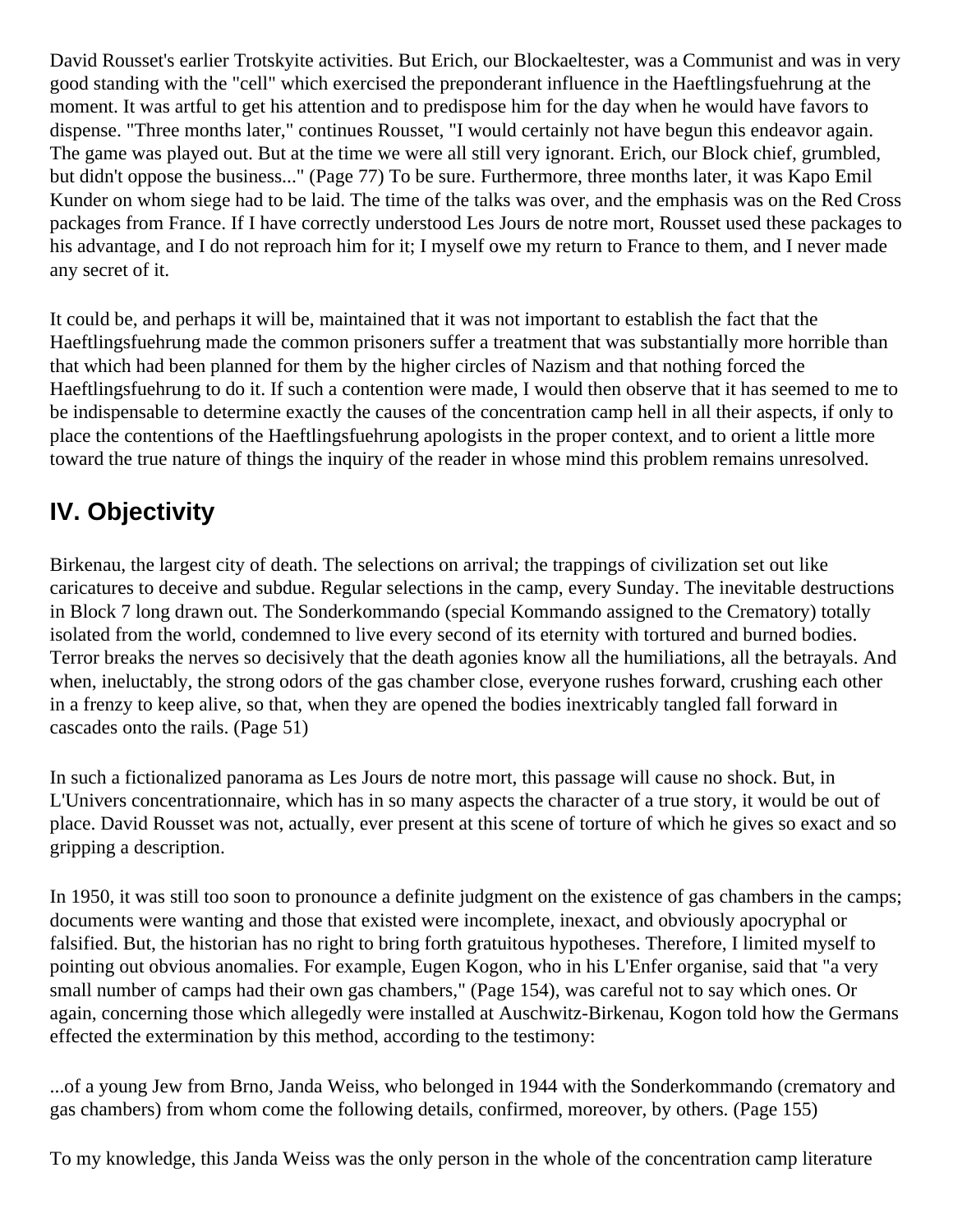who was said to have been present at such exterminations and whose exact address was given. Unfortunately, by an unhappy chance, he was in the Russian zone and only Eugen Kogon has profited by his statements. Given the historical and moral significance of the use of gas chambers as a method of repression, further steps could possibly have been taken to acquaint the public with his precise testimony, other than through a third party, and at the same time to extend its length to a little more than that of a paragraph that appeared to have been incidentally included in Kogon's comprehensive study.

There was another doubtful element in Eugen Kogon's thesis regarding the gas chambers, and it lay in this:

In 1941, Berlin sent to the camps the first orders for the formation of special transports for gas extermination. The first ones chosen were prisoners in for breaches of the common law, prisoners sentenced for immoral behaviour, and certain political figures in bad odor with the S.S.

These transports left for an unknown destination. In the case of Buchenwald one could see being returned the next day, clothing, including the contents of the pockets, dentures, etc... Through an under-officer of the escort it was learned that these transports had arrived at Pirna and at Hohenstein and that the men who made up the transports had been subjected to tests of a new gas and had perished.

During the winter of 1942-1943, all the Jews had been examined with regard to their capacity for work. Instead of the above-mentioned transports, it was then those Jews, who, in groups of 90 men, took the same road, but ended up at Bernburg near Kothen. The doctor-in-chief of the nursing home of the district, a certain Doctor Eberl, was the docile tool of the S.S. In the files of the S.S. this operation bore the reference "14F. 13." It seems to have been carried out simultaneously with the annihilation of all the sick in the nursing homes, which little by little became the general practice in Germany under National-Socialism. (Pages 225- 226)

Now, I had already studied the matter enough to know that the extermination orders to which he alludes stem from a program of euthanasia, not of extermination. The two documents that he quoted in support of his contention -- and he was careful not to reproduce the orders themselves -- amply proved the point. They consisted of a couple of pieces of correspondence between the camp officials at Buchenwald and the directors of a nursing home at Bernburg. In his letter dated February 2, 1942, Dr. Hoven, the camp physician states, with regard to Jewish prisoners who are unfit for work in the camp:

Referring to our personal conversation, I send you, attached, in copy, and to be used for all purposes, a list of those Jews sick and unable to work, now in the camp at Buchenwald.

At this point, it must be noted that the list which is mentioned is not published. The second document is a letter from the nursing home at Bernburg, dated March 5, 1942, in which the writer refers to a letter of March 3, 1942. The text of this letter is as follows:

Subject 36 prisoners, list no. 12 of February 2, 1942.

In our letter of the 3rd current, we asked you to make available to us the last 36 prisoners of the last transport, March 18, 1942.

Because of the absence of our physician-in-chief who is to examine medically these prisoners, we request you not to send them to us on March 18, 1942, but to add them to the March 11, 1942, transport, together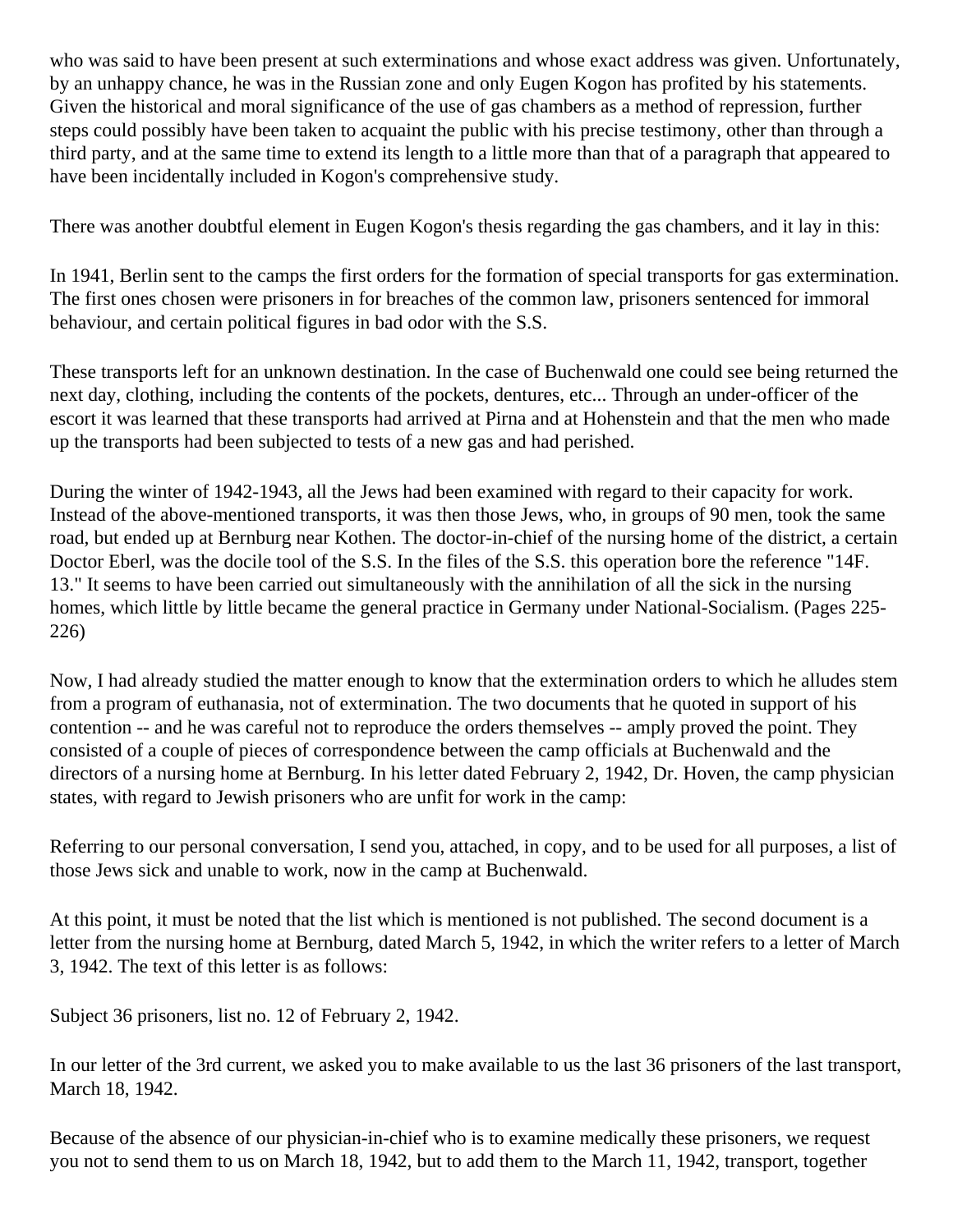with their papers which will be returned to you March 11, 1942.

One must agree that the meaning of the text has to be strangely distorted to deduce from this exchange of correspondence that extermination by means of gas chambers was involved.

These two documents, moreover, call for comment, since they apparently refer to the practice of euthanasia, and since they bear the dates of February 2 and March 5, 1942. Here is the story of operation Gnadentod:

On September 1, 1939, Hitler signed the Gnadentod order, the text of which is given as follows:

Reichleiter Bouhler and Doctor Brandt are instructed, on their own responsibility, to extend the authority of physicians to designate by name, after a critical examination of their condition, those sick persons who can humanely be called incurable, so that a merciful death may be assured.

When this decree -- which was not restrictive -- was signed, the installation of crematoriums was begun in six sanitariums: that of Hadamar near Limbourg, that of Grafeneck in Wurttemberg, that of Hartheim near Linz, and the homes for the aged at Pirna, Bernberg and Brandenburg. After January, 1940, the transfer of the terminally ill to these establishments began.

During July, 1941, the rumor began to spread in German Catholic circles that some 30,000 ill persons had been subjected to euthanasia contrary to Church doctrine. The priests were aroused, and on July 6, 1941, a pastoral letter of the bishops was read aloud in all of the Catholic churches of Germany, dated June 26, 1941, of which the essential passages are the following:

Most certainly there are commands which do not call for action on our parts if their execution would involve too many difficulties or dangers. But there are also duties of conscience from which no one can free us and which we must carry out, even at the cost of our lives. Never, in any circumstances outside of war and legitimate self defense may an innocent man be killed!

When this pastoral letter which he had energetically promoted had no effect, and the removal of the terminally ill was renewed in his diocese, Monseigneur von Galen, Bishop of Munster, lodged a complaint on July 28, 1941, with the public prosecutor of the Munster Court, invoking articles 139 and 211 of the code which put an obligation on everyone to denounce murder and to oppose it. When this complaint had no effect, Monseigneur von Galen ascended the pulpit on August 3, 1941, in his church Saint-Lambert of Munster, and delivered a ringing sermon.

After recalling earlier protestations of the bishops, and also of his own, and after denouncing a recent removal of one thousand six hundred sick persons from the homes for the aged at Marienthal and Warstein, the Bishop of Munster stated:

Why should these poor defenseless sick people die? Simply because according to the verdict of some doctor or commission they belong in the category of the "unfit to live." It is stated that they can no longer be productive. They are like an old machine that no longer works, an old paralyzed horse, a cow that no longer gives milk! What becomes of an old machine: it is put on the scrap heap. What is done with a paralyzed horse? Unproductive cattle? . . . But it is not a question of old machines, horses or cows. It is a question of men like us, our brothers and our sisters. Woe to man! Woe to our German people if the sacred Commandment: 'Thou shalt not kill' which our Creator engraved from the beginning in the minds of men, is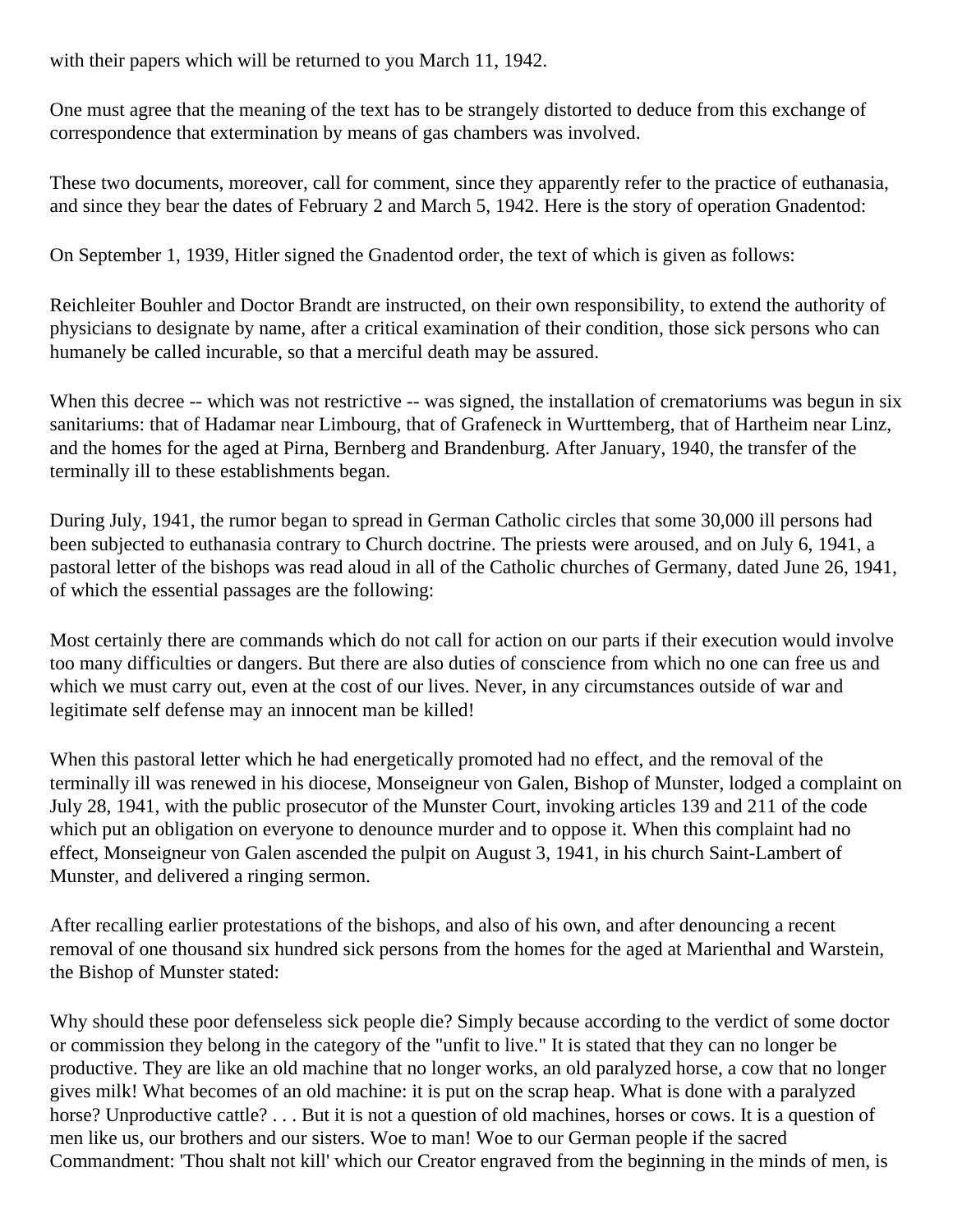transgressed, and if this transgression is tolerated and goes unpunished...

This sermon had a profound echo all over Germany and started a movement before which Hitler retreated.

Less than a month afterwards, August 20, 1941, Hitler gave the order to suspend operation "Gnadentod." All the historians, even the most anti-Nazi, are today agreed on this version of the affair. Even Mr. Gerhard Jaeckel, a specialist on Nazi atrocities and war crimes, in the illustrated Munich weekly Quick (June 25, 1961), has confirmed it in every detail as it is reproduced above. And, in Paris, the newspaper Le Monde (May 3, 1963) has also accepted the story as it is set forth in the preceding paragraphs.

Now, the two documents that are produced by Eugen Kogon bear the dates of February 2 and of March 5, 1942, when operation "Gnadentod" had been terminated for more than six months. A third document that was published by Eugen Kogon in support of these two letters, which is a report from Dr. Hoven, but which has no date, has this to say, according to Kogon:

The obligations of the contracting physicians and the negotiations with the burial services have often led to insurmountable difficulties ... This is why I am at once getting in touch with Doctor Infried-Eberl, head physician of the nursing home of Bernburg-sur-Saale, Post Box 252, telephone 3.169. This is the same physician who carried out operation "14 F 13." Doctor Eberl has shown the greatest kindness. AU the bodies of the prisoners deceased at Schoneberg-Wernigerode will be transported to Doctor Eberl at Bernburg and will be cremated, even without a death certificate. (Page 227)

The least one can say is that this report does not excuse one from the obligation of verifying the authenticity of the three documents . . . if only to find out if, in the Germany of 1942, it was possible to contravene the orders of the Fuehrer to this extent.

A procedure called the "Selektion", which was periodically performed in all the camps, contributed in no small measure to the dissemination of the notion that executions were common occurrences in the camps. What actually happened was this:

Periodically, the health services of the camps received the order to make up a list of all sick persons who were considered to be unfit for fairly sustained work or for any work at all, and to gather them in a special Block. Then, trucks arrived -- or a line of railway cars -- and they were put in, and they departed for an unknown destination. The rumor in the concentration camps had it that they were taken directly to the gas chambers; as a consequence, with a sort of cruel sense of humor, these assemblings were called Himmelskommandos, meaning that they were composed of persons bound for heaven. Naturally all of those who were sick tried to escape the Himmelskommando.

I saw two or three "Selektions" carried out at Dora; I even escaped being included in one of them. Dora was a small camp. Although the numbers of unfit sick were always greater than the means available to care for them, those numbers only very rarely reached proportions so large as to interfere with the operation or the administration of the camp. Auschwitz-Birkenau, which David Rousset speaks about in the quotation in question, was different. That camp was very large, a human ant-heap, so to speak. The number of unfit was considerable. The "Selektions", instead of being made through the health services, often were made on the spot whenever the trucks or rail cars arrived. They took place at a rate of about one a week, and decisions as to who was to be included were made just on appearances. Between the S.S. guards and the concentration camp bureaucracy on the one hand and the mass of prisoners trying to escape selection on the other, one can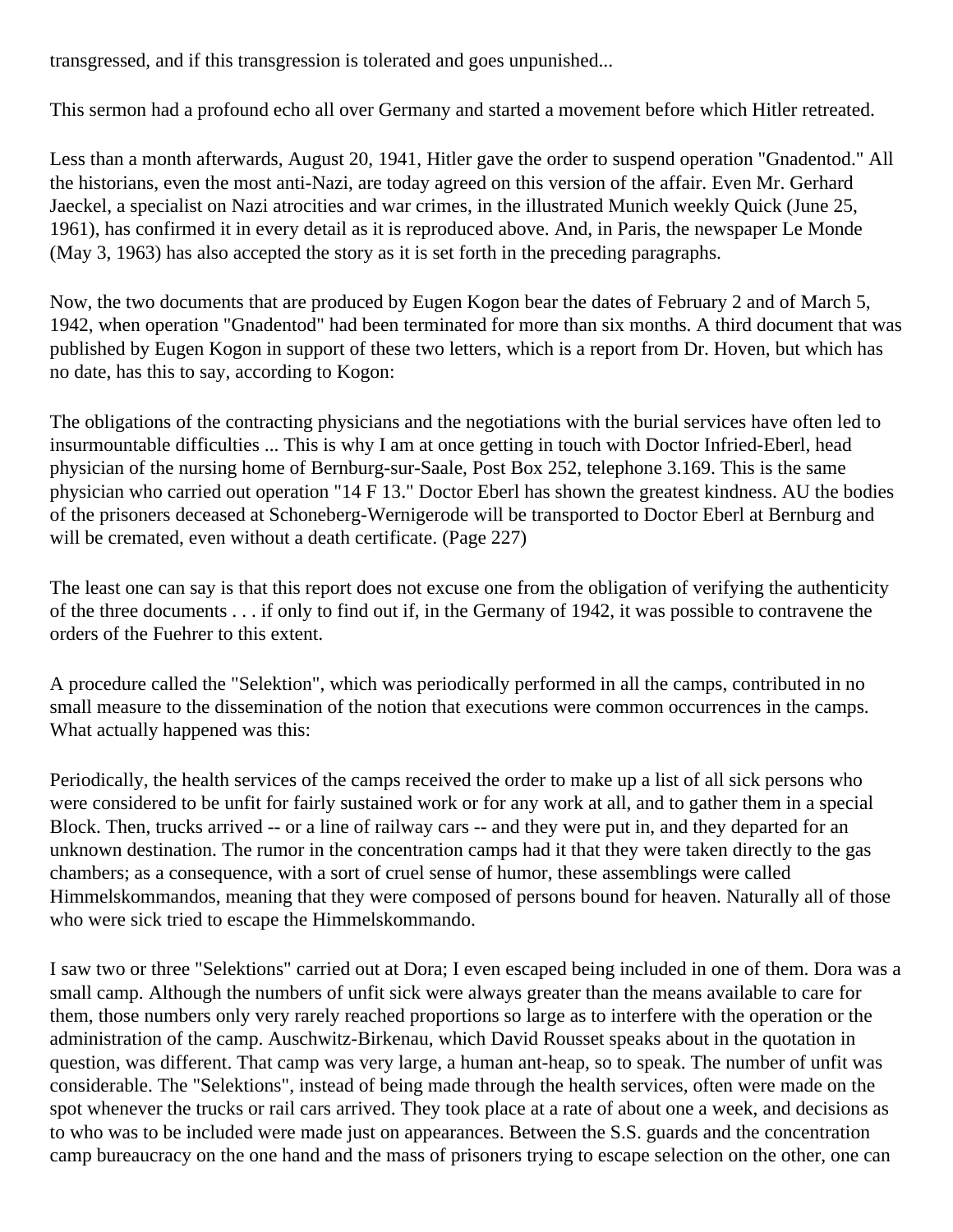imagine the confusion of what amounted to manhunts in an atmosphere of universal panic. After each "Selektion" ' those who were left behind felt that they had for the time being escaped the gas chamber.

But, there is nothing to prove conclusively that any of the unfit, or those so designated as unfit, who were selected in this way, either at Dora or at Birkenau, were sent to gas chambers. In support of this statement I want to record a personal experience. In the "Selektion" which I escaped at Dora was included one of my comrades who did not have the same luck. I saw him depart, and I was sorry for him. In 1946 I still believed that he was dead and that he had been asphyxiated together with the entire convoy of which he was a part. In September of the same year, to my astonishment, he showed up at my house to invite me to attend some official demonstration. When I told him what my fears for him had been all this time, he told me that the convoy in question had been sent to Bergen-Belsen, a convalescent center for the sick deportees from all the camps. This story is verified by a former deportee, a fellow named Mullin who is now an employee at the Besancon railway station. After a trip that was made under appalling conditions, he arrived at Bergen-Belsen, to which had converged convoys of the unfit from all over Germany. There were so many Prisoners that the camp administration didn't know where to Put them or how to feed them. He spent many horrible days there and was finally sent back to work. At Buchenwald, moreover, I had already encountered in Block 48 a Czech who had returned to Birkenau from Bergen-Belsen in the same way.

My view on the gas chambers? Some probably did exist; but not as many as is believed. Moreover, there probably were exterminations by gas, but not as many as has been claimed. The number, of course, does not in the least diminish the nature of the horror, but the fact that the practice might have been a measure that was decreed by a State order in the name of a political doctrine would singularly add to the horrible nature of it. Was that the case? The statement of Dr. Aryeh Kubovy, Director of the Center of Jewish Documentation at Tel-Aviv, which is discussed in Chapter 13, Note 8, concerning the nonexistence of orders for the extermination of the Jews has definitely settled the question in the negative.

Nevertheless, in spite of the fact that there appears to have been no official Nazi policy of gas exterminations, the factor that has played the greatest role in promoting the contrary belief, seems to have been the "Selektion" practice about which there is not a deportee who cannot speak as a witness in one way or another, and who does so, mainly, in terms of all that he feared at the moment.

Two other documents that are quoted by David Rousset in Le Pitre ne rit pas (1949) in support of the existence of mass exterminations by gas do not strike me as any more convincing than those of Eugen Kogon. The first is a deposition of a certain Wolfgang Grosch at Nuremberg and is about the construction of gas chambers, but not their use. The second, concerning trucks that had been fitted with asphyxiating mechanisms which were to have been used in Russia, bears the signature of a second-Lieutenant and is addressed to a Lieutenant. Neither one of them allows one to accuse the leaders of the Nazi regime of having given orders for the extermination by gas. The text of both documents will be found in Appendix C at the end of this book.

Speaking of Auschwitz-Birkenau, Eugen Kogon had said that toward the end of 1942 the Third Reich was contemplating the installation of a branch of I.G. Farben Industries at the camp, in which the use of chemical gasses would be indispensable, and I suggest that from this fact might have sprung the accusation that the Reich had decided to exterminate Jews in this way. [3] Of course, it is only a supposition. But in history as in the sciences, have not most discoveries stemmed, if not from supposition, at least from doubt?

It may be objected that there is nothing to be gained in exonerating National-Socialism in this way, whose misdeeds in other respects are definitely established. In response, I believe that there is nothing more to be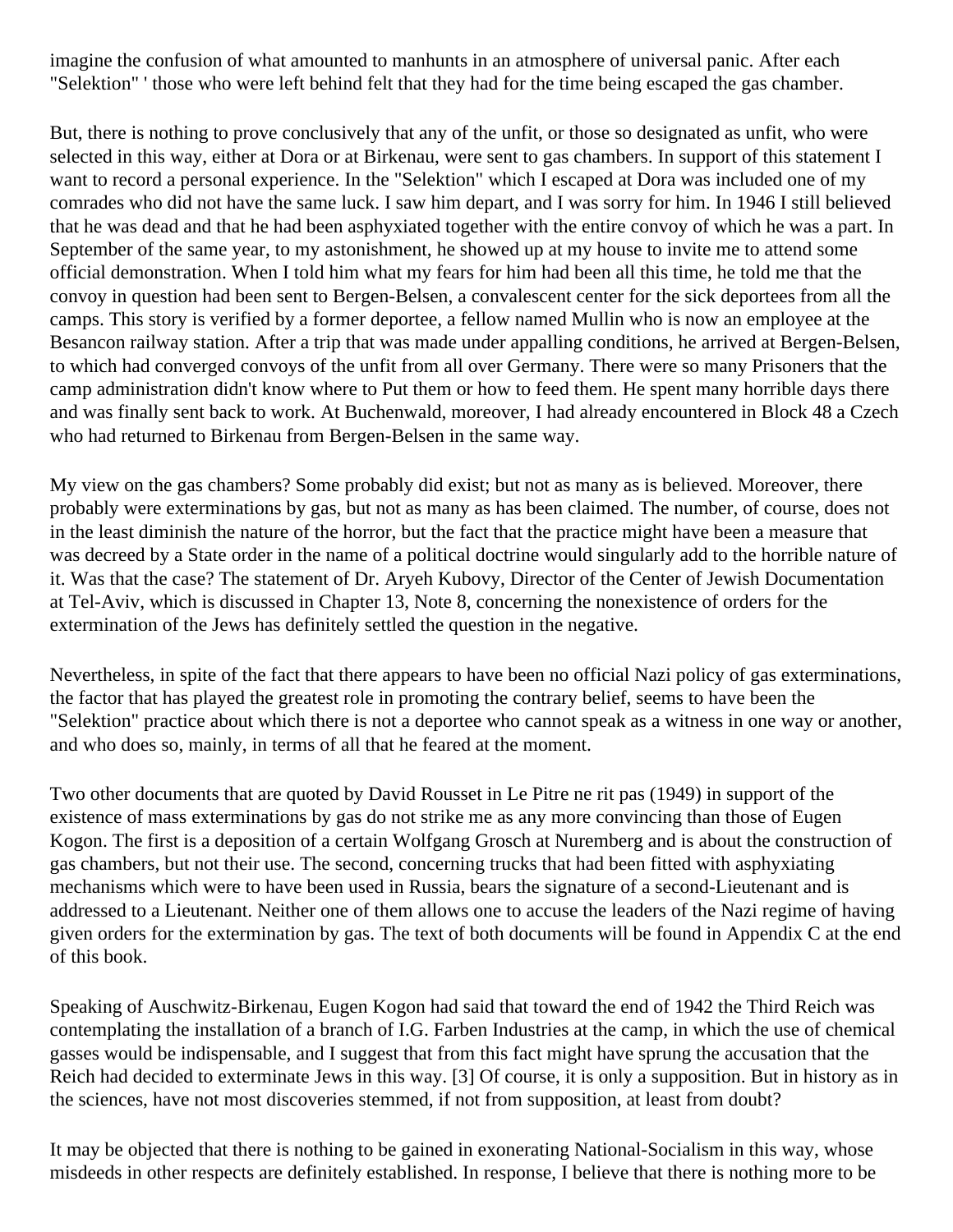gained in supporting a doctrine or an interpretation, perhaps correct, but which rests on falsities. All of the great principles of democracy die, not because of their substance, but from being too exposed in details considered as insignificant in their scope as in their substance, and dictatorships generally only triumph to the extent that insufficiently studied arguments are brandished against them. In this connection, David Rousset gives an example which in a masterly manner illustrates this way of looking at things:

I was talking with a German physician ... He was obviously not a Nazi. He was fed up with the war and did not know where his wife and four children were. Dresden, which had been his home, had been cruelly bombed, "Look here," he said to me, "did we go to war for Danzig?" I answered no. "All right then, Hitler's policy in the concentration camps was frightful (I bowed); but, for the rest, he was right." (Page 170)

So, by this little detail, because it was felt to be wrong to be told that they were going to war for Danzig, and that that turned out to be false, this doctor pronounced judgment on Hitler's entire policy and approved of it. I wonder in fear what he thinks of that policy now, now that he has had a chance to read David Rousset and Eugen Kogon.

## **V. Traduttore, Traditore**

This small detail is without great significance; David Rousset sets forth his opinion as to the etymology of the word "Kapo" as follows:

The expression Kapo is probably of Italian origin and means the head: there are two other possible explanations: Kapo, abbreviation of Kaporal, or a contraction of the phrase Kamerad Polizei, used during the first months of Buchenwald. (Page 131)

Eugen Kogon on the other hand is more positive:

Kapo: Il capo, the head, the chief ... (L'Enfer organise, page 59)

I suggest another explanation: the word is derived from the phrase Konzentrationslager Arbeit Polizei, using the initials of each word, just as Schupo comes from Schutz Polizei and Gestapo from Geheim Staat Polizei. The haste of David Rousset and Eugen Kogon to interpret, rather than analyze, prevented them from thinking of it.

## **Footnotes**

- 1. In German, the camps were called Schutzhalflager, camps for prisoners being protected (against the people's fury.)
- 2. He was given this title by the Ruling Clique; his name was Marcel Paul.
- 3. [Auschwitz and its satellite camps became, by the end of the war, a huge industrial complex where both prisoner and free labor worked in a variety of industrial enterprises, among which were extensive chemical works which manufactured from the coal of the region synthetic gasoline and "Buna" (synthetic rubber.) For a detailed discussion, see Arthur R. Butz, The Hoax of the Twentieth Century (Richmond,Surrey: Historical Review Press, [1976] ), pages 47-52.]

### [Proceed to Chapter 11](#page-104-0)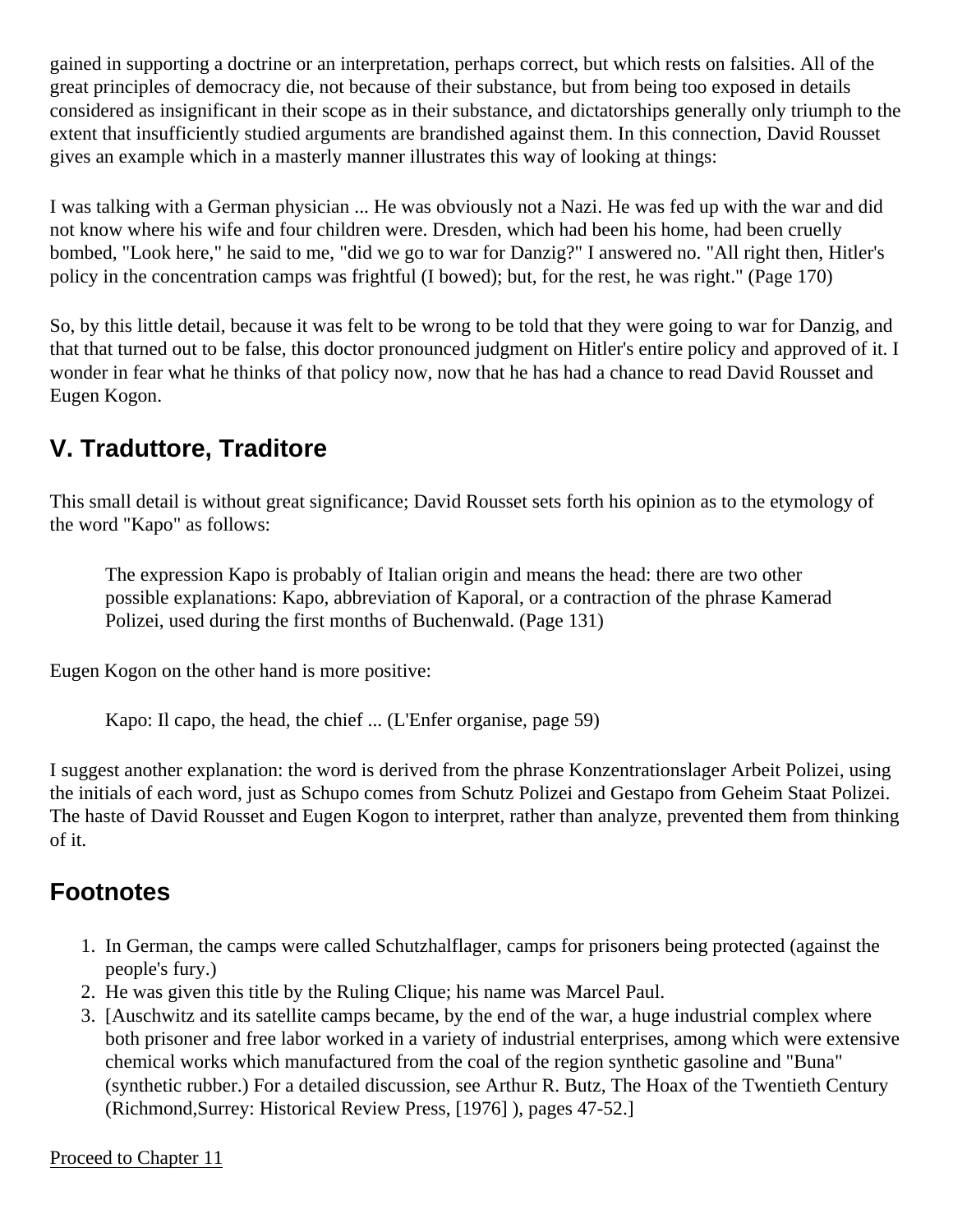[Author Bio](#page-0-0) | [Introduction](#page-0-0) | [1 & 2](#page-9-0) | [3 & 4](#page-32-0) | [5 & 6](#page-55-0) | [7 & 8](#page-67-0) | [9 & 10](#page-83-0) | [11](#page-104-0) | [12](#page-130-0) | [13](#page-139-0) | [14](#page-176-0) | [Conclusions & Afterword](#page-234-0)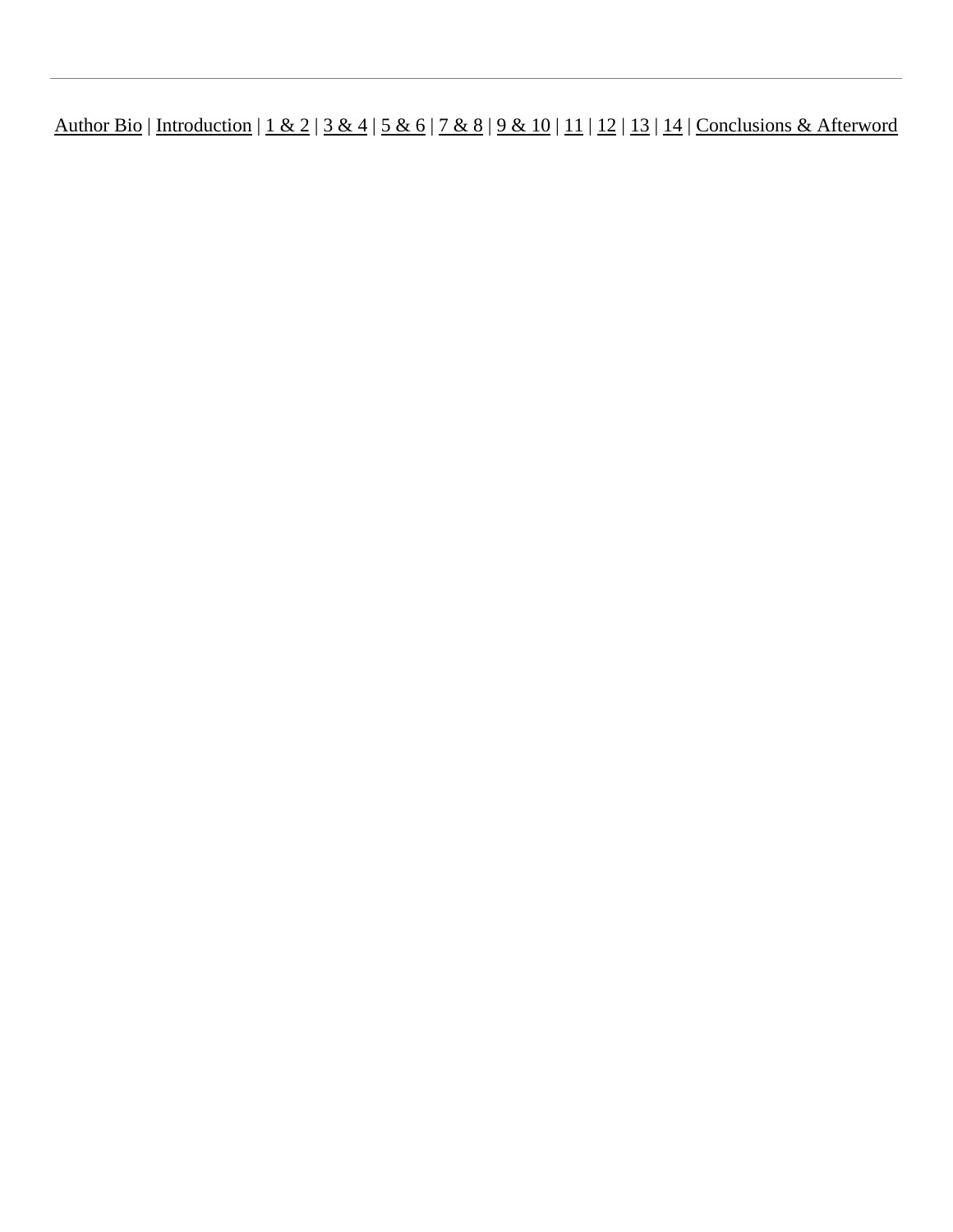

### **Debunking the Genocide Myth**

# <span id="page-104-0"></span>**Chapter Eleven: Eugen Kogon and L'Enfer Organise**

I am not acquainted with Eugen Kogon. I learned all that I know about him from what he says about himself in his book and from what I have read in the book reviews. Unless I am mistaken, Kogon is an Austrian journalist of the Christian social or Christian progressive variety who was arrested following the Anschluss and who was deported to Buchenwald. He is known to the French public as a sociologist.

L'Enfer Organise has had more success than any other concentration camp memoir. It covers a considerable number of facts and events, most of which were experienced by the author himself. Although Kogon is to some extent naive and is somewhat prone to exaggerate, his main weakness lies in his explanations and interpretations. These weaknesses are the result, on the one hand, of Kogon's insistence at looking at things "in their political light" (Preface, page 14) and, on the other hand, of his desire to justify the conduct of the Haeftlingsfuehrung. His vindication of the concentration camp bureaucracy is done in an even more categorical and explicit manner than the "whitewash" that was done by David Rousset.

Otherwise, Eugen Kogon writes his report, so he says, "without any regard for the consequences... as a man and a Christian" (Preface, page 14), and without any intention of writing a comprehensive "history of the German concentration camps" or "a compilation of all of the horrors that were found in them; but rather a work essentially sociological in character, whose human content, both political and moral, established in its authenticity, has the value of an example." (Introduction, page 20).

The intention was good. He believed himself to be qualified for that mission, and, perhaps, he was. He describes himself as, " ...having spent at least five years in captivity... having climbed up under the most painful circumstances, little by little reaching a position where he could see things clearly and exercise influence... as never having belonged to the camp police stooges... as never having dishonored himself in his conduct as a prisoner." (Page 20)

After having been detailed for one year to the Effecktenkammer Kommando (the workshop where clothing was made), a privileged job, he became secretary to the S.S. camp physician, Doctor Ding-Schuller, an even more privileged job. In this job he was in a position to become acquainted in detail with all of the intrigues of the camp which occurred during the last two years of his internment.

After reading it, I closed the book. Then I opened it again, and under the heading of the title page I wrote, as a subtitle: Plaidoyer pro domo (plea in self-defense).

# **I. The Prisoner Eugen Kogon**

At Buchenwald there was a "Section for the study of typhus and viruses." It occupied Blocks 46 and 50. In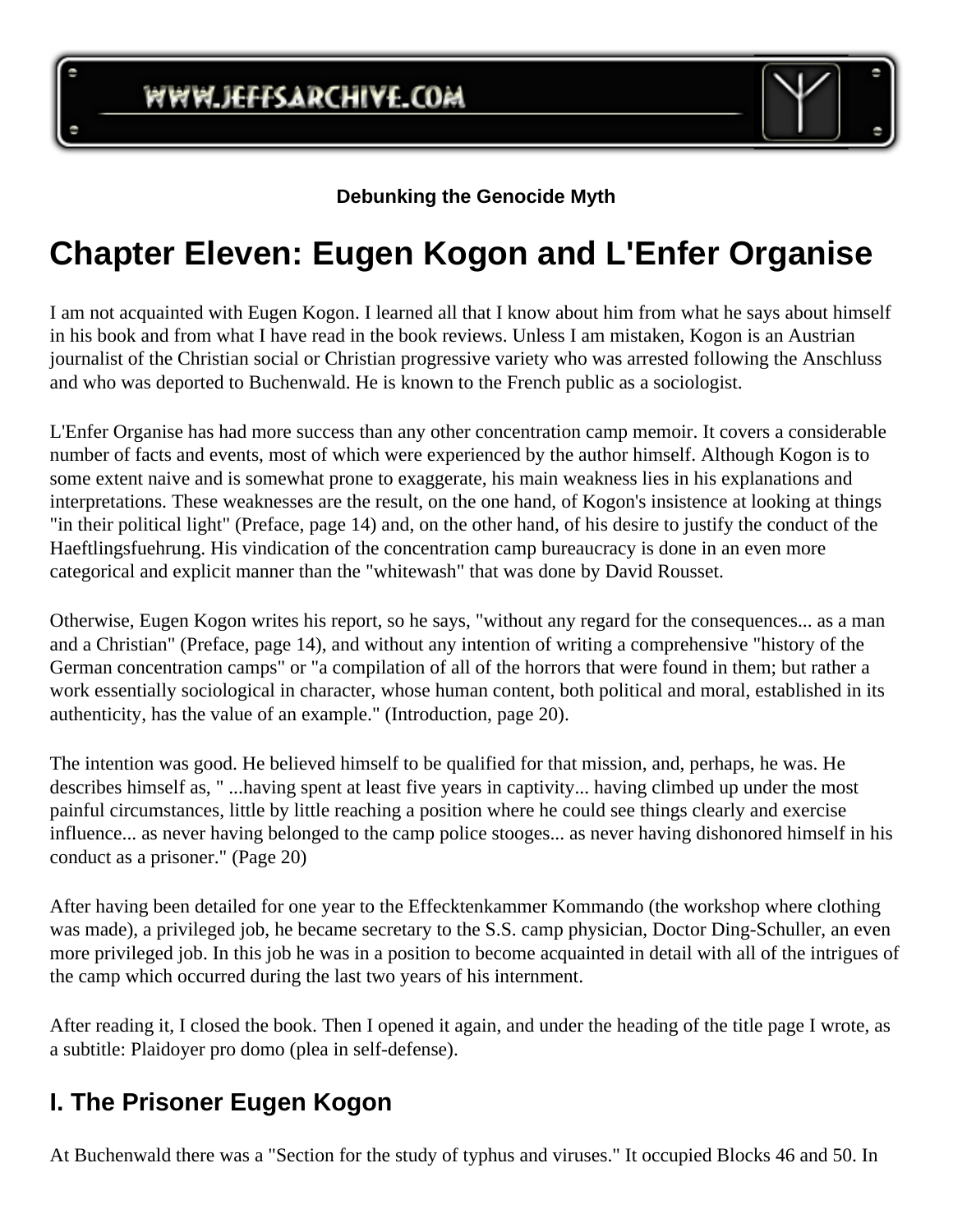charge of this laboratory was the S.S. camp physician, Doctor Ding-Schuller. This is the way it operated:

In Block 46 at Buchenwald camp which was a model of cleanliness, and very well managed experiments were not only carried out on the men, but all the typhus cases were isolated, those who had contracted it in the camp as a matter of course, and those who had been brought to the camp when they were already affected. They were cured there, insofar as they could weather this terrible sickness. The running of the Block had been put in the hands of Arthur Dietzch... one of the prisoners...who had gotten his medical knowledge only through this experience. [2] Dietzch was a Communist who had been a political prisoner for nearly twenty years.[3] He was a very hardened person, naturally one of the most hated and feared at Buchenwald.[4]

Since the S.S. and the under-officers of the camp had an unconquerable fear of contagion, and since they thought typhus could be picked up simply by contact, in the air, from the cough of someone sick, etc... they never went into Block 46... The prisoners took advantage of that, in collaboration with Kapo Dietzch: the illegal management of the camp made use of this, on the one hand, to get rid of those who were collaborating with the S.S. against the prisoners (or who seemed to be collaborating, or who were just plain unpopular),[5] on the other hand, to conceal in Block 46 certain important political prisoners whose lives were threatened, which was sometimes very difficult and very dangerous for Dietzch, since his servants and nurses were all "greens." (Page 162, emphasis added.)

In Block 50, a vaccine was made up for exanthematous typhus, from the lungs of mice and rabbits, in line with the procedure of Professor Giroud (of Paris). This was begun in August 1943. The camp's best specialists, doctors, bacteriologists, serum specialists, chemists, were chosen for this work, etc... (Page 163)

And this is how Eugen Kogon got assigned to his position.

One of the crafty political aims of the prisoners, from the beginning, was to bring into this Kommando comrades of every nationality, whose lives were threatened, since the S.S. had as respectful a fear of this Block as of Block 46. This fetishist fear on the part of the S.S. was sustained as much by S.S. Dr. Ding-Schuller, as by the prisoners, but for different reasons (for example, by posting bulletins on the barbed wire that isolated the Block). Candidates for death, such as the Dutch physician Van Lingen, the architect Harry Pieck and other Netherlanders, the Polish doctor, Dr. Marian Ciepielowski (production chief in this service), Professor Dr. Balachowsky, of the Pasteur Institute at Paris, the author of this work, in his capacity as an Austrian publicist, and seven Jewish comrades, found refuge in this Block, with Dr. Ding-Schuller's approval (Page 163, emphasis added.)

It must be admitted that Eugen Kogon had put himself in serious pawn to the "Communist" nucleus that was preponderant in the camp -- in the face of other "green" groups, politicals and even Communists! -- in order to get assigned by them to this position of confidence. And, that assignment was made "with the approval of Doctor Ding-Schuller" it must be remembered. Now this is what he could do in this position:

As a result of the requests which, every time, I suggested, drew up, and presented for signature, they were protected from sudden roundups, extermination transports, etc...(Page 183)

During the last two years which I spent as secretary to the doctor, I wrote out, with the help of the specialist of Block 50, at least half a dozen medical communications on exanthematous typhus ...which were signed by Dr. Schuller. I will mention only in passing that I was also assigned to take care of a part of his private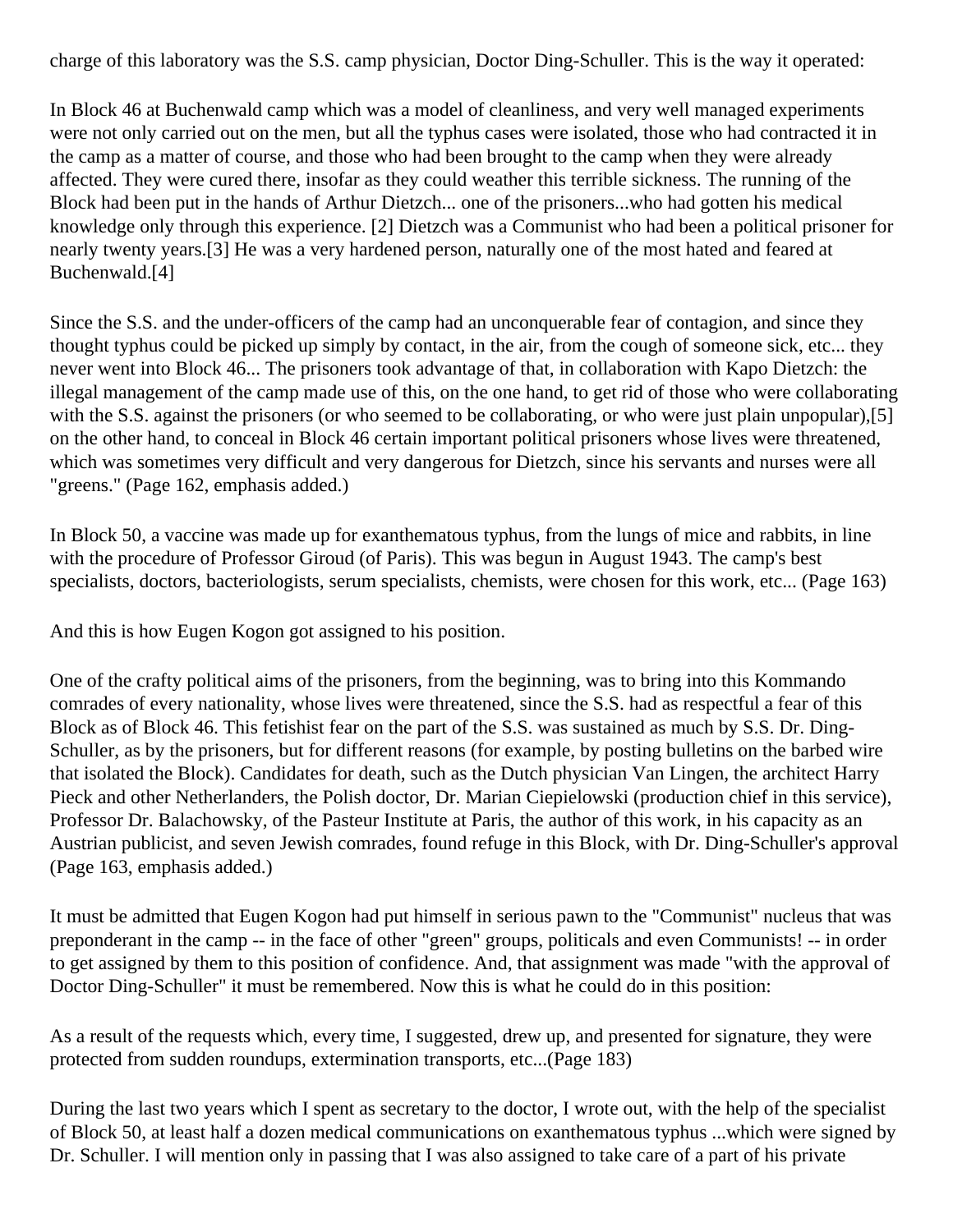correspondence, including love and condolence letters. Often, he did not even read the answers; he threw me the letters after having opened them, and said to me, "Fix that up, Kogon. You know what to reply. It's some widow looking for consolation..." (Page 270)

And, he could state, "I had Dr. Ding-Schuller in the palm of my hand," (Page 218), and to such an extent that the fact that he was "on bad terms with the Kapo of Block 46" did not disturb him at all.

Clearly, on the basis of the preceding quotations, Kogon knew how to get into the graces of the influential clique in the Haeftlingsfuehrung, while, at the same time, staying in the graces of one of the highest S.S. authorities of the camp. All of those persons who have lived in a concentration camp will agree that such a position could not be engineered without infringing upon the rules of morality which are customarily observed outside the camps.

## **II. The Method**

In order to dispel certain fears, and to show that this report [that is what he calls his Enfer organise] cannot be construed as an accusation against certain prisoners who held dominant positions, I read it aloud, at the beginning of the month of May 1945, as soon as it was down on paper, lacking only the last two chapters out of a total of twelve, to a group of fifteen people, who had been members of the clandestine government of the camp,[6] or who represented certain political alignments among the prisoners. These persons approved its accuracy and its objectivity. Present at the reading were:

- 1. Walter Bartel, Communist from Berlin, president of the international committee in the camp.
- 2. Heinz Baumeister, Social, from Dortmund, who for years had been a member of the Buchenwald Secretariat; second secretary of Block 50.
- 3. Ernst Busse, Communist, from Solingen, Kapo of the prisoners' infirmary.
- 4. Boria Banilenko, head of Communist youth groups in the Ukraine, member of the Russian committee.
- 5. Hans Eiden, Communist, from Trier, first camp elder.
- 6. Baptiste Feflen, Communist, from Aix-la-Chapelle, washhouse Kapo.
- 7. Franz Hackel, Left independent, from Prague. One of our friends, without position in the camp.
- 8. Stephan Heymann, Communist, from Mannheim, member of camp information office.
- 9. Werner Hilpert, Centrist, from Leipzig, member of the international committee in the camp.
- 10. Otto Horn, Communist, from Vienna, member of the Austrian committee.
- 11. A. Kaltschin, Russian prisoner of war, member of the Russian committee.
- 12. Otto Kipp, Communist, from Dresden, assistant Kapo of the prisoners' infirmary.
- 13. Ferdinand Romhild, Communist, from Frankfurt am Main, first secretary of the prisoners' infirmary.
- 14. Ernst Thappe, Social, head of the German committee.
- 15. Walter Wolff, Communist, head of the camp information office. (Page 20-21)

This perfunctory statement, in itself, is enough to render suspect the entire testimony: "In order to dispel certain fears, and to show that this report cannot be construed as an accusation against certain prisoners who held dominant positions in the -- camp... " Thus has Eugen Kogon avoided reporting anything accusatory against the Haeftlingsfuehrung; rather, he harbored grievances only against the S.S. No historian could ever accept that. On the contrary, one is justified in thinking that in this way he has paid a debt of gratitude to those who got him his privileged positions in the camp and that he has chosen to defend those with whom he had common interests, as well as himself, before the public.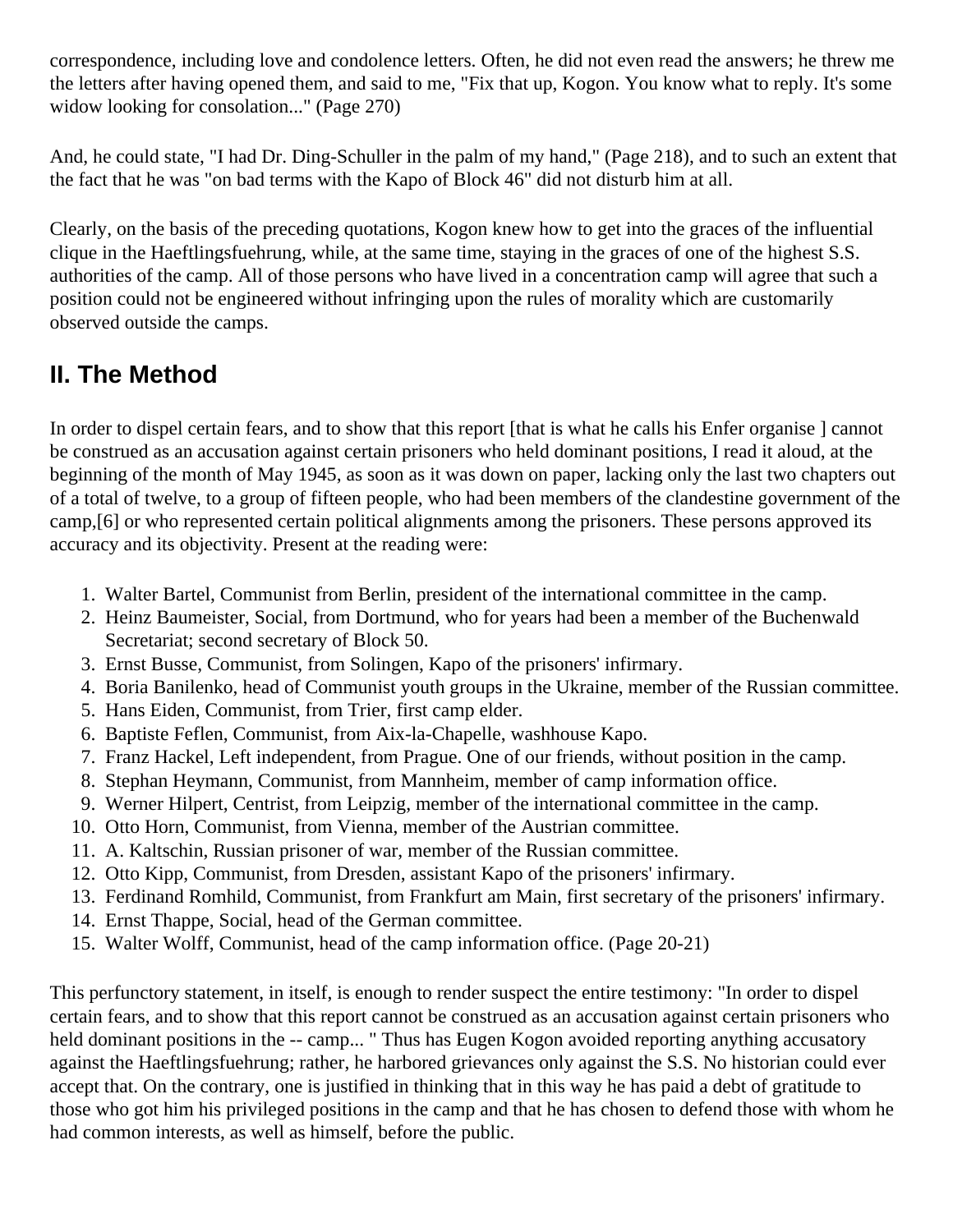And, besides, the fifteen persons listed who passed judgment on his "accuracy and objectivity" are suspect. They are all Communists or fellow-travelers, and if, by chance, there was an exception, he could only be under obligation to the others. Lastly, the list is made up of the highest functionaries of the Haeftlingsfuehrung of Buchenwald who, naturally, are likely to share Kogon's point of view.

I consider such titles as "president" or "member" of this or that "committee" with which they are tricked out to be meaningless. They awarded such titles to themselves at the time of the liberation of the camp by the Americans, or even afterwards. And, I pay little attention to the notion of "committees", for reasons which I have dealt with elsewhere. As I see it, these fifteen persons were only too happy to find in Eugen Kogon an artful pen with which to free them from all the responsibility for their actions in the camp in the eyes of posterity.

# **III. The Haeftlingsfuehrung**

It had the following duties: to maintain order in the camp; to maintain discipline in order to avoid the intervention of the S.S., etc...this made it possible to do away with the S.S. patrols in the camp; their task was to receive the new arrivals, this little by little eliminated the brutal wrangling of the S.S. It was a difficult and thankless job. The guards of Buchenwald camp very rarely struck blows, although there were often savage rows. The new arrivals, who came from other camps, were terrified at first when they were met by those who were guards at camp Buchenwald, but later they always came to appreciate how much better their reception had been than in other places...To be sure there was always this or that member of the camp guard who, judging by his way of expressing himself, aught to have been an S.S. But that didn't matter much. The aim alone counted: To keep a nucleus of prisoners against the S.S. If the camp guard had not seen to an impeccable appearance of order in front of the S.S., what might not have become of the entire camp, and its thousands of prisoners, in the line of punitive labors and, last but not least, during the last days before liberation? (Page 62, emphasis added)

Looking back on my personal experience and on the reception that my convoy received at the two different camps, it is not possible for me to concede that it was any better at Buchenwald than it was at Dora. But, I must also acknowledge that conditions in general at Buchenwald and at Dora were not to be compared: the first was a sanatorium when compared to the second. But, to conclude that the relatively better conditions of Buchenwald were due to a difference in the make-up, the nature, and the political and philosophical convictions between the two Haeftlingsfuehrung would be an error. If they had been transposed en bloc, the result would have been the same. In both cases, their behavior was governed by the overall conditions of existence in each camp, and over these factors they had no control.

At the time of which Eugen Kogon is speaking, Buchenwald was at the end of its evolution. Almost everything had been completed: the various services were installed and things were in order. The S.S. guards themselves, having to face fewer of the worries that always accompany disorder, settled into a routine that was almost without mishaps; in short, their nerves were much less on edge. At Dora, on the other hand, the camp was in full construction; everything had to be built and put into place with the limited resources of a country at war. Disorder was the natural state of things. Everything was in a jumble. The S.S. were unapproachable, and the Haeftlingsfuehrung, not knowing what to do to please them, often exceeded their desires. But, at Buchenwald, the exactions of a Kapo or a camp elder, identical in their motives and aims, were less comprehensive, because, with conditions in every way better, the consequences were not so serious for the mass of the prisoners.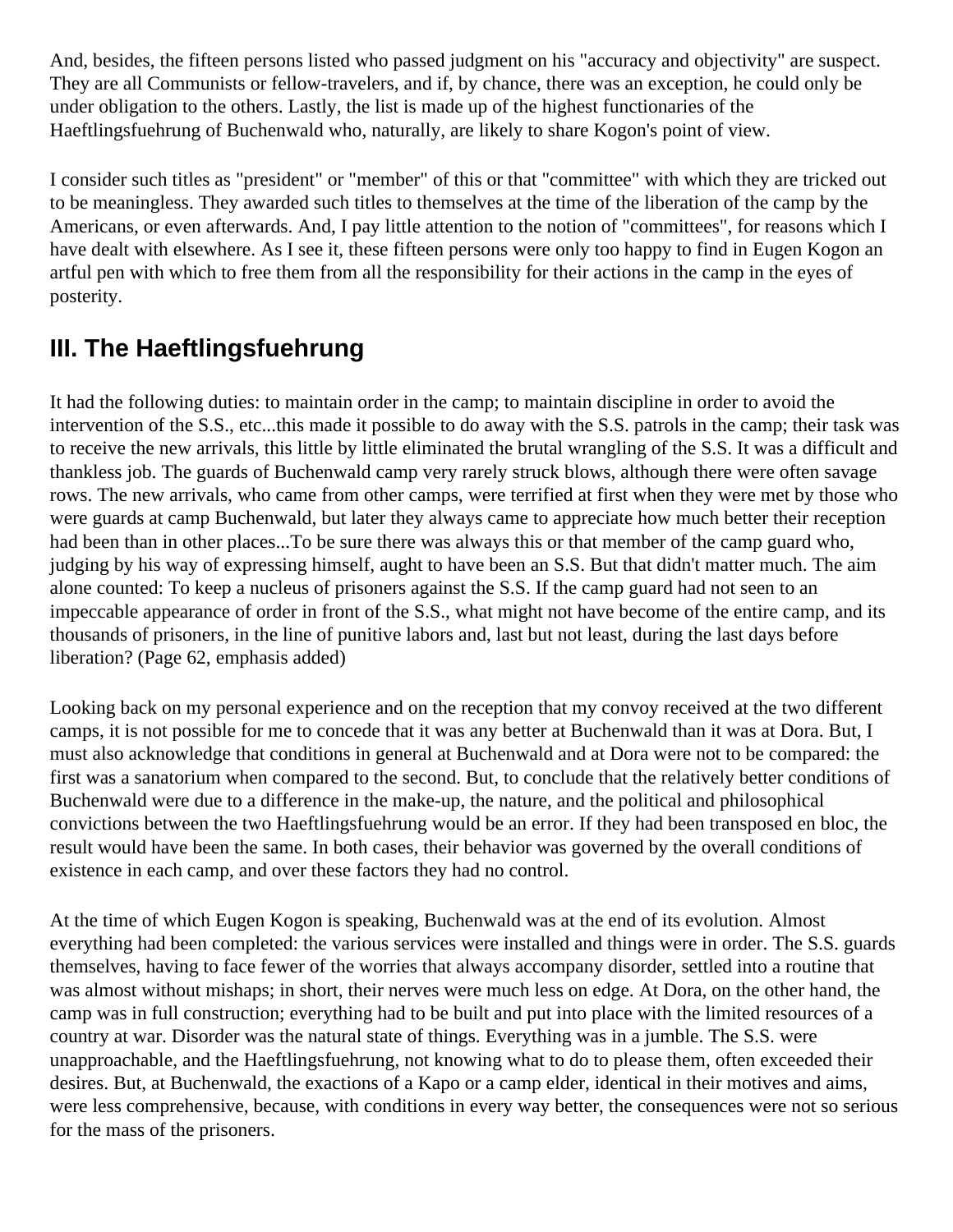As additional support for this contention, is the fact that in the fall of 1944, when Dora was, in its turn, almost completed, and with the Haeftlingsfuehrung having in no way modified its conduct, the material and moral conditions there could stand comparison with Buchenwald. Unfortunately, at that moment the end of the war was imminent, the bombings had interfered -- with the getting of supplies, and the advance of the Allies on two fronts had caused the overpopulation of Dora with prisoners who had been evacuated from camps in the East and the West. As a consequence, everything in the camp was in turmoil again.

There remains to be discussed the line of reasoning according to which it was important, in order to maintain a nucleus against the S.S., to substitute a prisoner bureaucracy for them. But, since the whole camp was naturally against the S.S., I do not understand this reasoning. It could be argued that it would have been better to keep everyone alive to oppose the S.S. guards, and not just a nucleus of prisoners who were under their orders, if only to create extra difficulties for them... Instead of that, a method was used which, while it saved that precious nucleus, it killed the mass. As Eugen Kogon recognizes, after David Rousset, urbanity was not the only thing that came into the discussion:

In fact, the prisoners never received the scant rations which were in principle meant for them. First, the S.S. took what they pleased. Then the prisoners who worked in the food storehouses and in the kitchens worked it so they could set apart an ample share. Then the heads of the barracks diverted a good lot for themselves and for their friends. The rest went to the miserable ordinary prisoners. (Page 107)

There is room here to point out that everyone who had a shred of authority in the camp was by that very fact in a position to "set apart": the camp elder who delivered the rations in bulk; the Kapo and the Block chief who helped themselves copiously in the first place; the foreman and the ward keeper who cut the bread or put soup into the bowls; the police; the secretary, etc... It is strange that Kogon does not mention this fact. All of these people literally gorged themselves on what they stole, and walked around the camp with prosperous appearances. Not the slightest scruple stopped them:

In the prisoners' infirmary in the camps there was special food for the sick, which was called "the diet." It was very much sought after as a supplement, and most of it was diverted to the profit of the camp personages: Block elders, Kapos, etc... In every camp could be found communists or criminals who for years received in addition to their other advantages, the extras for the sick. It was above all a matter of good relations with the kitchen for the sick, composed exclusively of people belonging to that category of prisoners who dominated the camp, or of an exchange of services rendered: the Kapos of the sewing shop, cobbler, clothing storehouse, tool house, etc..., turned over, in exchange for this food, what was asked of them. In Buchenwald, from 1939 to 1941, nearly forty thousand eggs were made away with in this way, right inside the camp. (Pages 110-112,emphasis added.)

Meanwhile, the sick in the infirmary were dying from the lack of this special food which the S.S. had intended for them. In explaining the mechanics of the thievery, Kogon just calls it an aspect of "system D", indiscriminately used by all of the prisoners who were involved with the distribution of the food. Such a characterization is both inaccurate and charitable, with regard to the Haeftlingsfuehrung.

The worker, in whatever Kommando, could not steal, because the Kapo and the foreman, all set to denounce him, watched him very closely. At the most when the distribution of rations was made, he could risk taking something from one of his fellow sufferers. But, the Kapo and the foreman, working together, could set aside something from the supply of rations, before distribution, and this they cynically did. And this "setting aside" was done with impunity, too, because they could not be denounced except through the chain of command, that is, through themselves. They stole for themselves, for their friends, for those in authority to whom they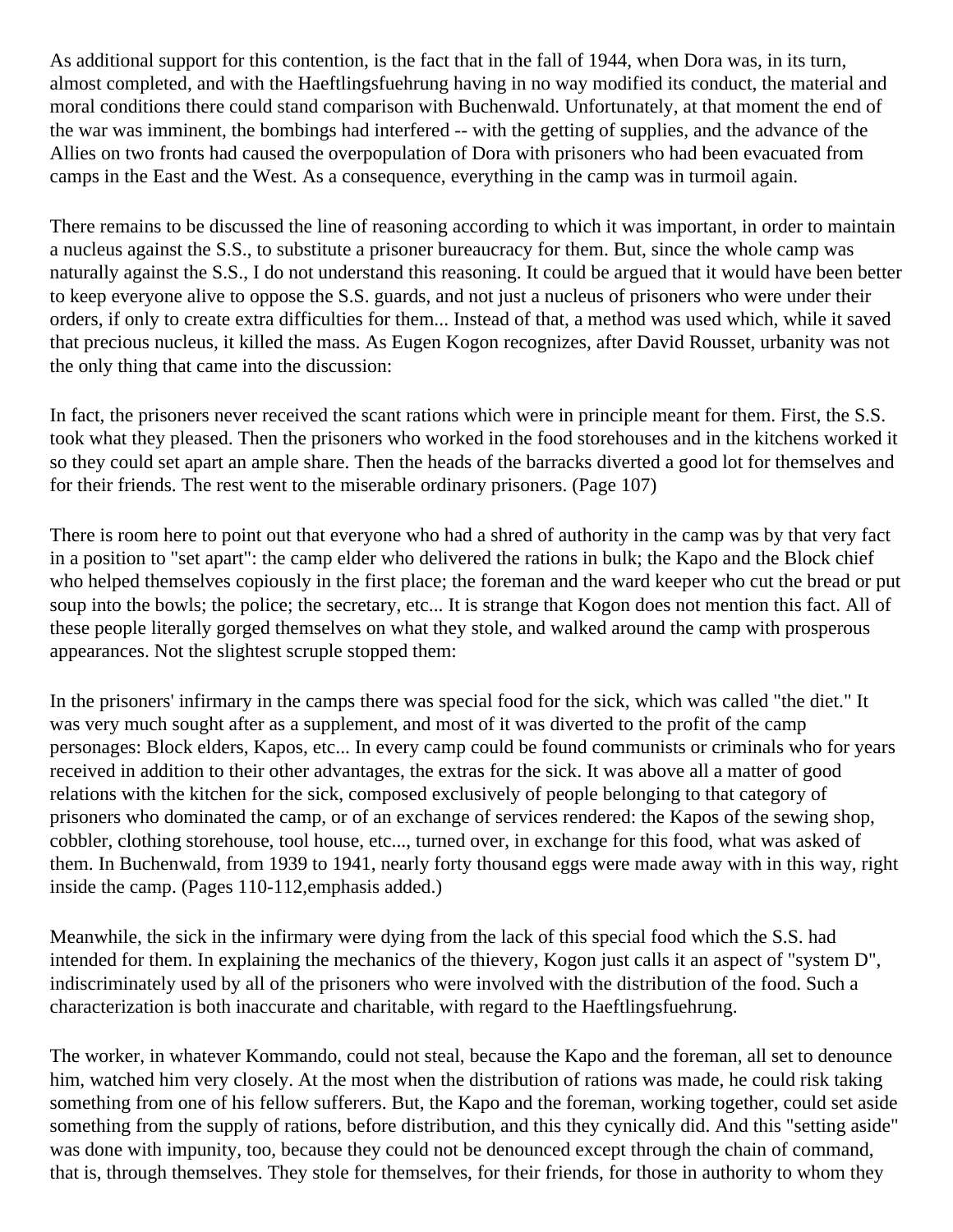were indebted for their positions, and, in the higher ranks of the hierarchy, for the S.S., from whom they hoped to keep or get protection.

As for the diet of the sick, the Kapo of the infirmary -- the very one who attested to the accuracy and the objectivity of Kogon's testimony -- expropriated a considerable quantity for the benefit of his colleagues and the accredited Communists. [7] During my stay at Buchenwald, every morning he set aside some milk, about a liter, and some other delicacies, for Erich, chief of Block 48. Multiply this example of plunder by the number of persons in the whole camp, who also had the opportunity to steal, and one can see the amount of milk which the sick in the infirmary never received. Compared to this kind of theft, the petty scroungings along the food distribution circuit were insignificant.

Thus, whether it is a question of the normal rations or the "diet" for the sick, the common mass of prisoners had two reasons for dying of hunger: the food that was taken by the S.S. and the food that was taken by the Haeftlingsfuehrung. The rank and file prisoners also had two reasons for being beaten and for being maltreated in general: the Kapo who stole extra, also hit harder to please the S.S. and it was rare when a simple reprimand from a S.S. guard did not bring on, in addition, a whole rain of blows from the Kapo. Given these conditions, there were few prisoners who did not prefer to deal directly with the S.S.

#### **IV. The Arguments**

The arguments that are used to justify the protection of a nucleus of "elite" prisoners at the expense of the common masses of prisoners are in no way more convincing than the facts. Without this prisoner elite, "what would have become of the entire camp, especially at the moment of liberation?" Kogon asks himself fearfully. From what has been said, it is already clear that the common prisoners would have had one less reason to die ("crever") at the rate they were dying. It is not enough of an answer for him to add, "It was thus that the first American tanks, coming from the Northwest, found Buchenwald liberated," (Page 304) and to give the credit for that liberation to the Haeftlingsfuehrung. To make such an assertion does not make it true. With such an argument, one could also say that the American Army entered a liberated France, and that, too, would be ridiculous. The truth of the matter is that the S.S. withdrew before the American advance, and, trying to take with them as many prisoners as possible, they set the Haeftlingsfuehrung personnel, bludgeons in hand, to round up as many prisoners as possible throughout the camp.

Thanks to the willing cooperation of the Haeftlingsfuehrung, the manhunt took place with a minimum of disorder. And, if by some miraculous chance the American offensive had been stopped before the camp, and a vigorous German counteroffensive had reversed the outcome of the war, this reasoning would offer a sure advantage as revealed in these lines:

The S.S. staffs of the camps were not capable of enforcing on tens of thousands of prisoners more than an outward and sporadic control. (Page 275)

In other words, with a victorious Germany each member of the Haeftlingsfuehrung of the camp could have pleaded his personal contribution to the maintenance of order and his loyalty, in an effort to obtain his liberation. And, the lines that we have just read could have appeared without the changing of a comma.

Through ceaseless struggle, the system of the S.S., to mix together the various categories of prisoners, to encourage natural antagonisms and to provoke artificial ones, had to be broken and made inoperable. The reasons for that were clear to the reds. With the greens it was not at all political reasons; they wanted to be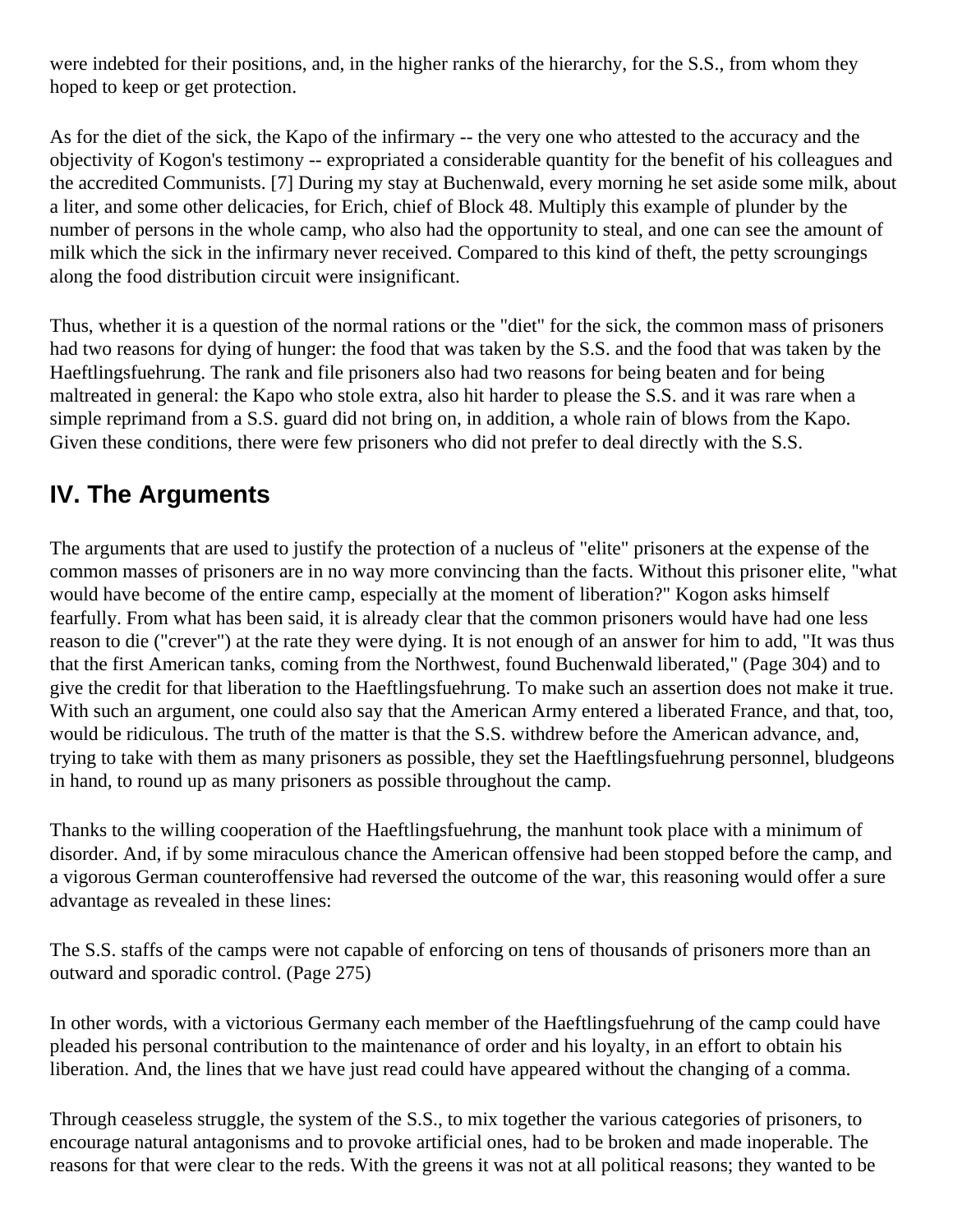able to have a free course for their customary practices: corruption, extortion, the seeking of material advantages. Any control was insupportable to them, especially that from within the camp itself. (Page 278)

It is obvious that no matter what system the S.S. used it had to become inoperable from the moment when, used by others for the same purposes, it was applied to the same object and in the same way. Even more: it was useless. The S.S. no longer had any need to hit men, since those to whom they had delegated their power did the hitting better; nor to steal, since their minions stole better and the benefits were the same, if not more substantial; nor to kill slowly to make order respected, because others did that for them, and order in the camp was all the more perfect for it.

In spite of what Kogon says, I never observed that the intervention of the camp bureaucracy had any effect on the "natural antagonisms" between prisoners or that the various categories of prisoners were less "mixed together" than had been intended by the S.S.

Moreover, the integration of the whole prisoner population was not the objective of the Haeftlingsfuehrung, rather, to divide and rule, a principle that holds for any power wanting to maintain itself, was just as valid for the camp bureaucracy as for the S.S. In practice, while the latter vaguely set the mass of prisoners against those they had chosen to rule them, the former played with political nuances, with the nature of the crime, and with the selection of a nucleus of men of a certain mentality.

What is amusing -- from a distance -- in Kogon's thesis, is the distinction he drew between the "reds" and the "greens" concerning the manner in which each group exercised its power, accusing the latter of corruption, bribery, and self-seeking. What did the "reds" do that was not all of that? And, for the ordinary prisoner, what difference did it make to him who was in power, when it was impossible for him to see any resulting difference.

What happened in the concentration camps was that in the struggle to keep alive, appetites more or less understandable took precedence over all moral principles. At the bottom of everything was the basic desire to survive. Along with this desire, among, the less scrupulous, went the need to steal food, and then the need to clan together in order to steal food better. Those who were the most skillful at organizing in order to get better nourishment -- i.e., the politicals, since under the circumstances the task of organizing called more for cleverness than strength -- were then the most able to obtain power, because they were better fed. And once in power, they were also better able to hold onto it, because they were intellectually more adept. But, no moral principle, in the sense that it is understood in the world outside of the concentration camps, played any part in this evolution, except by its absence. And, then to write:

In every camp the political prisoners tried to take in hand the internal administrative machinery or, as the case might be, struggled to hold onto it. This in order to defend itself by every means against the S.S., not just to fight the hard battle for life, but also to further, insofar as possible, the disintegration and crushing of the system. In more than one camp, the leaders of the political prisoners, for years, worked at this end, with admirable perseverance, and complete contempt for death. (Page 275, emphasis added.)

This statement is only pap, whose laudatory tone fails to hide the fact that it puts all of the political prisoners - - even those who never wanted to exercise any authority over their fellow sufferers -- in a> When the S.S. asked the politicals to make a selection of those prisoners "unfit to live," [9] in order to kill them, and that a refusal might have meant the end of the control of the reds and a return of the greens, then they had to be prepared to take the burden of that transgression. Their only choice lay between taking an active participation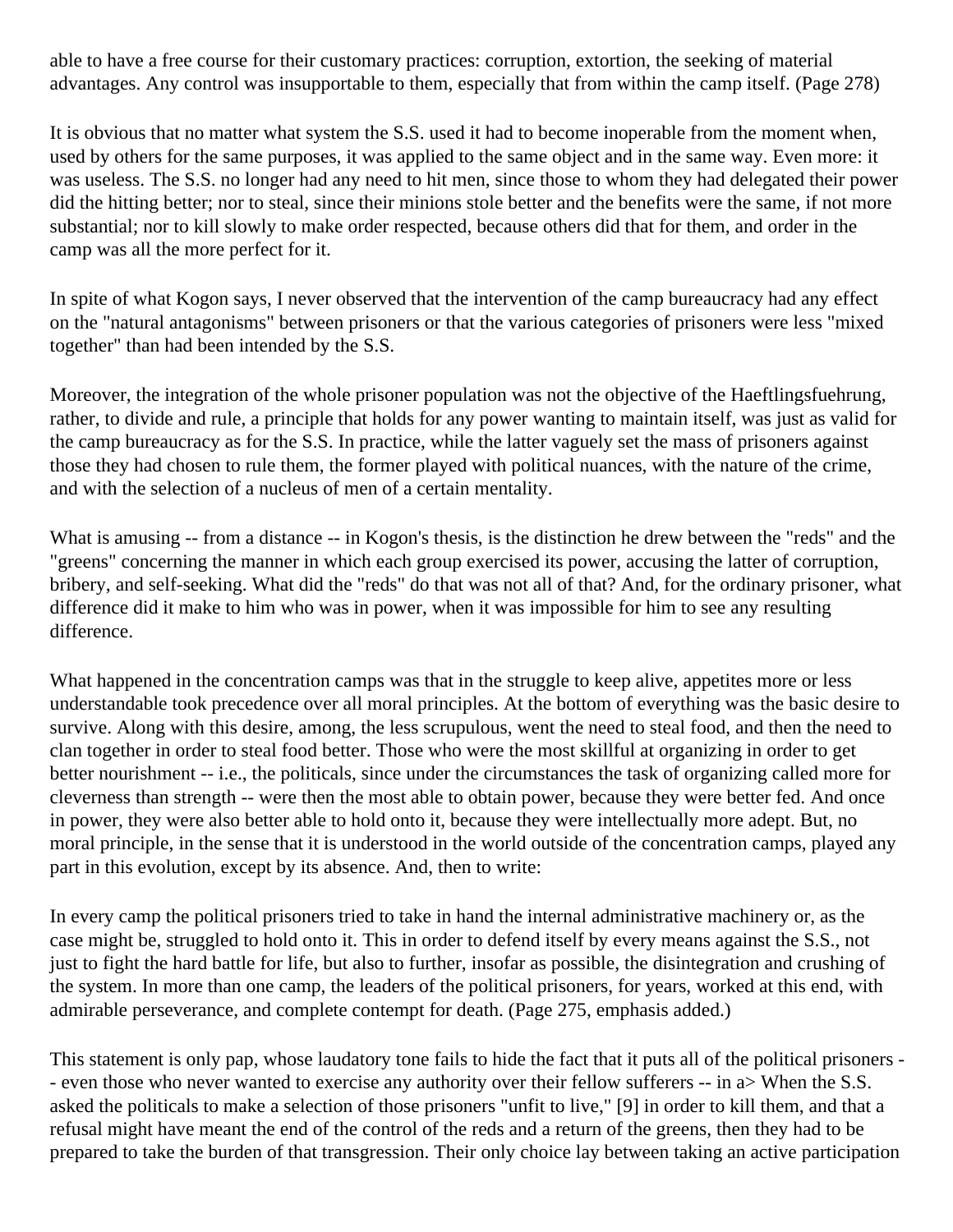in that selection, or a possible withdrawal of their responsibilities in the camp, which, after all that had already been experienced, could have had even worse consequences. The more tender the conscience, the harder it was to make this decision. But since it had to be made, and without delay, it was better for it to lie in the hands of those of strong constitution, so that we would not all be made martyrs. (Page 327)

I have already remarked that it was not a question of selecting the unfit to live, but, rather, the unfit for work. The difference is considerable. If one wants to overlook it at any cost, I submit that it would have been better to "risk a possible (10) withdrawal of their responsibilities in the camp" than to have burdened their collective conscience with this "active participation" that was always so zealously carried out. Maybe, the "greens" would have come back to power? But, so what? In the first place, they were not likely to have retained it. And, in the second place, the "greens" would not have behaved any worse than the "reds" with regard to the mass of the prisoners. They would not have selected any greater number of prisoners as unfit; nor would they have taken any less account of the background of the designated prisoners, because, in these selections, the "reds" were no less concerned than the "greens" over political caste. The fact was that the Haeftlingsfuehrung, whether "green" or "red," used the selection procedure as a method of getting rid of potential rivals.

Consequently, and, if it meant assuming the same moral burden, why take power away from the "greens," or seek to prevent them from holding it? It is possible that with the "greens" in power, the selection of the unfit, with a few exceptions, might not have been the same. But, nothing would have been changed as far as the number of unfit was concerned, since that figure was determined by the general work statistics and the amount of provisions available in the camp for the support of non-working prisoners. Under such circumstances, Eugen Kogon himself might perhaps not have been in a position to become, or to remain, the secretary and aide-de-camp to the S.S. camp physician Dr. Ding-Schuller, and, once returned to the mass of common prisoners, and once beaten and starved, perhaps he, too, might have been included among the number of those found to be "unfit." Probably the same thing could have happened to the fifteen others who sanctioned his testimony. Then, had this most unthinkable of catastrophes actually occurred, only this could have happened: these fifteen would have been "made martyrs," while others would have continued to live as witnesses.

As if it mattered to History whether Kogon and his associates or some others were witnesses, like Michelin de Clermont, Fernand, Francois de Tessan, Doctor Seguin, Cremieux, Desnos, among others... When Kogon said "so that we would not all be made martyrs," he was referring, of course, only to the privileged prisoners among the Haeftlingsfuehrung, and not to all of the politicals who, in spite of what has been said, made up the majority of the prison population. Not for an instant did Kogon think that by being satisfied with eating less and with beating less, the concentration camp bureaucracy could have saved almost all of the prisoners; if that had happened, today we would reap only benefits in that they too would be witnesses.

How could a man as informed as Kogon, and affecting a degree of culture, have arrived at such garbled conclusions? The reason may be seen in the fact that he tried to judge the prisoners and guards, and the events that took place in the world of the concentration camp, by the standards of the outside world. We do the same thing when we form an opinion about what is taking place in the Soviet Union or in Red China, based on the moral codes of the western world, and the Russians and the Chinese do the same to us. On both sides of the "Iron Curtain," an Order has been created, and making it function has given rise to a type of men whose conceptions of social life and of individual conduct are different and, indeed, even opposite in nature.

The same is true of the concentration camps: ten years of existence were enough to create an Order within the camps, and all must be judged on its terms. In particular, this Order gave rise to a new type of man, who can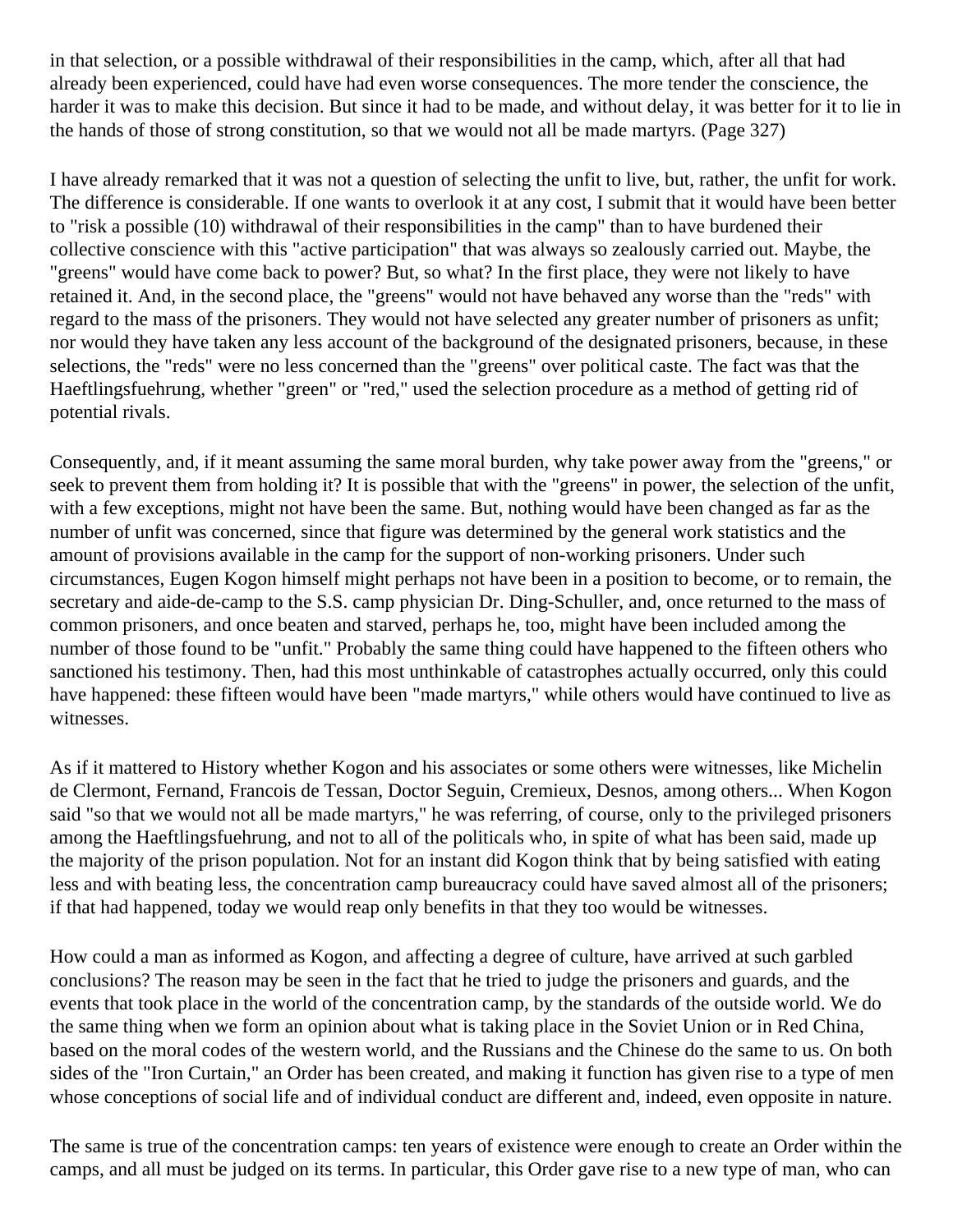be classed somewhere between the common prisoner and the political prisoner. The characteristic feature of this new type of man resulted from the fact that the common prisoner corrupted the political prisoner, made him almost like the former, without troubling his conscience very much. It was to this level that the camp was reduced by those who had conceived of it. The camp gave direction to the reactions of all of the prisoners, "green" or "red," and not the reverse. With this fact established -- and to the extent that one is willing to admit that it is not a mental fabrication -- the moral code of the world outside the concentration camps can pardon what happened in the camps, but it can in no case justify what happened there.

## **V. The Conduct of the S.S.**

I put side by side two statements:

Those prisoners who maltreated their comrades, or even beat them to death, were certainly never punished by the S.S. but were turned over to the justice of the prisoners. (Page 98)

One morning a prisoner was found hanged in a Block. An investigation was started and it was seen that the "hanged" man had died after having been horribly beaten and trampled on, and that the barracks man, under the direction of the Block elder Osterloh, [11] had then hanged him to make it look like a suicide. The victim had protested against a misappropriation of bread by the barracks man. The S.S. staff succeeded [12] in hushing the matter up and put the murderer back in his post so that nothing was changed. (Page 50)

It is true that the S.S. personnel did not usually intervene in the disputes among the prisoners and that one waited in vain for any pronouncement of justice from them. It could not be otherwise, since "they did not know what was actually happening behind the barbed wire." (Page 275) The reason for this ignorance on the part of the S.S. was that the Haeftlingsfuehrung made every effort to see to it that they were kept in the dark concerning the day to day happenings in the camp. By setting itself up as a veritable "court of prisoners," and by profiting from the fact that no appeal could be made against its decisions, the Haeftlingsfuehrung never had need for recourse to the S.S. except to strengthen its own authority if it felt that it was weakening. In any case, the camp bureaucrats did not like to see the intervention of the S.S. for fear that the S.S. would be less severe, a situation which would have brought their authority into question with the mass of prisoners. In addition, such intervention might have caused the S.S. to question their ability to govern, which, in turn, might have caused them to be relieved from their duties and to be returned to the rank and file. As a practical matter, there existed an implicit operating procedure between the Haeftlingsfuehrung and the S.S.: the Haeftlingsfuehrung "avoided trouble" by preventing the various camp happenings from seeping through the screen of its own edifice, and the S.S. made no attempt to know what was going on in the camp as long as order was maintained.

In the specific case which Kogon mentions, if Block Chief Osterloh had been a "red," nothing concerning the matter would have reached the ears of the S.S. other than the fact that the victim had been a suicide, a fact which would not have resulted in any difficulties. But, he was a "green", and he represented one of the last elements of power which his category still held in the camp. The "reds" denounced him in the hope of getting rid of him. However, the S.S. did not settle the matter in the way that they had hoped. This is the way of the Order: a Block Chief, even guilty, could not be questioned or punished except by some higher authority, and, in no case, could he be punished from the prisoner masses. Whether a "green" or a "red," that is the way that it was.

One can reverse the facts of the preceding example and make Osterloh the victim, and his victim the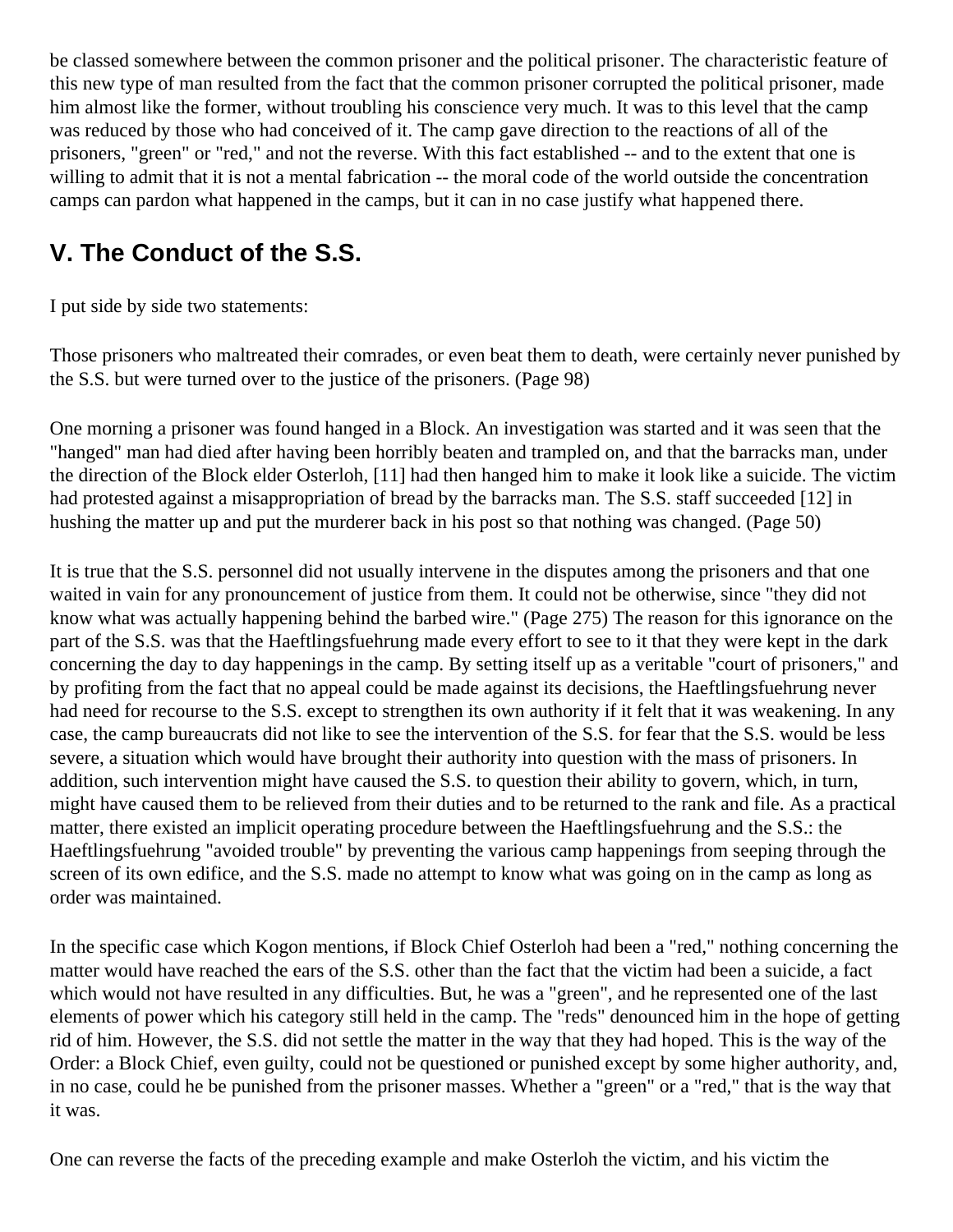murderer. In such a case, the Haeftlingsfuehrung itself would have reacted this way: without worrying about Osterloh's color, it would have felt itself attacked or threatened in its prerogatives and would have sent for the S.S. -- demanding an exemplary punishment unless, which is more likely, it had first given the punishment - in which case it would only have asked the S.S. to approve it. In the first situation, the S.S. would forward the matter to a higher echelon and would wait for a decision. In the meantime, blows would rain down from everywhere on the murderer as he would be taken to the Bunker (13) where he would be subjected to further corporal punishment. In the second situation, the S.S. would endorse the action of the Haeftlingsfuehrung, precisely to avoid the demands for explanations, and the sundry other difficulties, that would be forthcoming from that higher echelon. In both cases, nothing would happen that was not compatible with the Order.

The authorities in Berlin had to intervene in the Osterloh affair, to which the "reds" had imprudently given the character of a matter of conscience in which honesty attacked the Order; this intervention stirred up so many difficulties that the S.S. staff at Buchenwald had no choice but to succeed in hushing the matter up. Besides, generally speaking, the S.S. staff personnel did not like to refer matters to Berlin. They feared the delays, the unaccustomed attention, indeed the scruples, which could cause troubles, the chief one being the transfer to another unit, which in war time could be most consequential. In order to hush things up, Berlin was kept in almost complete ignorance of what was happening and was informed only of what could not be concealed. The S.S. staff of Buchenwald exercised maximum control on the spot.

To the reader who might think that I have exaggerated with regard to the state of ignorance of the authorities in Berlin, permit me to point to the present situation in France. There, the Ministers of Justice and of National Education do not know what really takes place in the prisons, and the so-called houses of correction. For example, the disciplinary practices of the minor prison authorities are generally in constant and flagrant violation of the official regulations, and no one -- either in the Ministries or among the general public - knows anything about it, except when there is an occasional scandal. And so it is in every country in the world that there is a "universe" of delinquents living on the fringe of the other, lifers, of whom the chaouch is king. Within the limits of that "universe" are also the colonial peoples; and the Colonial Ministers and the Ministers of War, to whom they are subject, are also generally ignorant of the conduct of their adjutants, unless, and until, some particularly abhorrent behavior on the part of their subordinates comes to light which, because of political considerations, cannot be ignored.

And, here is another citation from Kogon which is just as significant:

Visits of the S.S. frequently took place in the camps. When this happened, the S.S. staff went through an astonishing procedure: on the one hand they concealed all side structures; On the other they organized regular displays. Anything that might have led anyone to suspect that the prisoners were tortured was passed over in silence by the guides, and they were concealed. It was in this manner that the famous torture rack which was on the mustering grounds was hidden in one of the barracks until the visitors left. It seems that once they overlooked these prudent measures: when a visitor asked what the thing was, one of the camp chiefs answered that it was a carpentry model for making special forms. The gallows and the stakes on which the prisoners were hanged were also put out of sight each time. The visitors were conducted through "model installations:" infirmary, cinema, kitchen, library, stores, laundry, and the agriculture section. If they actually went into a block, it was where the barbers and the servants of the S.S. and a few privileged prisoners lived "detached," blocks which for that reason were never over crowded and were always clean. In the kitchen garden as well as in the sculpture workshop, the S.S. visitors sometimes received presents as souvenirs. (Page 258)

This description is of Buchenwald. If one wants to know who these visitors were, we have this: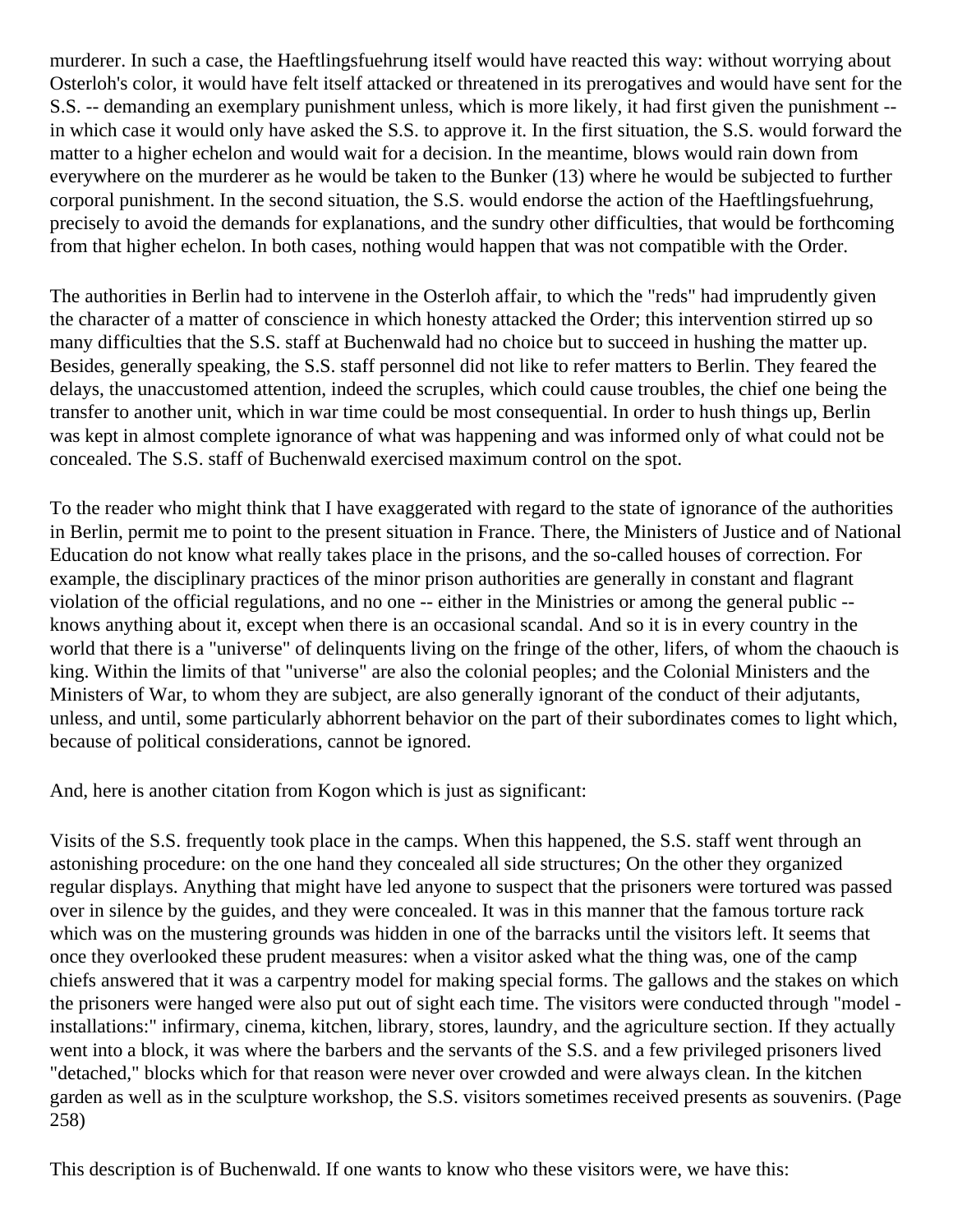There were group visits, and visits of individuals. The latter were especially frequent during the vacations, when the S.S. showed the camp to their friends or relatives. These were also for the most part S.S. personnel or heads of the S.A., sometimes also officers of the Wehrmacht or the police. The group visits were of different kinds. We frequently saw batches of police or gendarme promotions from a near-by station, or batches of S.S. aspirants. After the war began, visits from officers of the Luftwaffe. From time to time, we also had visits from civilians. Once to Buchenwald there came youth delegations from the Fascist countries, who had come together at Weimar for some "cultural congress." Groups of the Hitler youth also came to the camp. Distinguished visitors, such as Gauleiter Sauckel, police commissioner Hennicke of Weimar, Prince Waldeck Pyrmont, Count Ciano, Italian minister of foreign affairs, commanding officers of military divisions, Doctor Conti, and other visitors in that.

Thus were carefully hidden all traces of brutality not only from the general run of visitors, but also from those visitors who held the highest positions in the S.S. and in the Third Reich. I imagine that when these personages inspected Dachau and Birkenau, as well as other camps, explanations as pertinent as that which was given for the alleged torture rack at Buchenwald would have been given them for the alleged gas chambers at Birkenau. And, I ask this question: how can it be maintained after all this, that all of the horrors of which the camps were the stage were part of a plan that had been conceived "in high places?"

When, in spite of all that was kept hidden, the authorities in Berlin discovered something awry in the administration of the camps, the S.S. staffs were called to account. An example is provided by a directive coming from the Chief of Section D, dated April 4. 1942:

The Reichfuehrer of the S.S. and Chief of the German police, has directed that concerning his orders for the bastonade (this applies to men as well as to women in preventive detention) it will be proper in cases where the word "aggravated" is attached, to apply the punishment on the naked posterior. In all other cases, the method customary up to the present will be used in conformity with previous instructions from the S.S. Reichfuehrer.

Eugen Kogon, who cites this circular, adds:

In principle, before applying the bastonade, the camp staff had to ask approval from Berlin, and the camp physician had to certify to the S.S. W.V.H. that the prisoner was in good health. But it had been the custom for a long time in all the camps, right to the end in a great many of them, to send the prisoner first to the "rack" and to give him as many blows as was judged good. Then, after getting approval from Berlin, they began again, but this time officially. (Page 99)

It goes without saying that the bastonade was almost always applied to the naked posterior, and that it was to combat this abuse, and not to aggravate the punishment, that the directive in question was sent to all of the camps.

One can certainly be astonished and find it barbarous that the bastonade played any part in the punishment of the prisoners in the camps. But, the reason for its use is another story: in a country like Germany where until the end of the First World War it was prescribed as the most lenient of punishments, under the name of "Schlag," it is not so surprising that its use was retained by the National Socialists for the punishment of major criminals, especially when we remember that the government of the Weimar Republic was not disturbed by its use. On the other hand, it is more astonishing -- in view of the reams of French governmental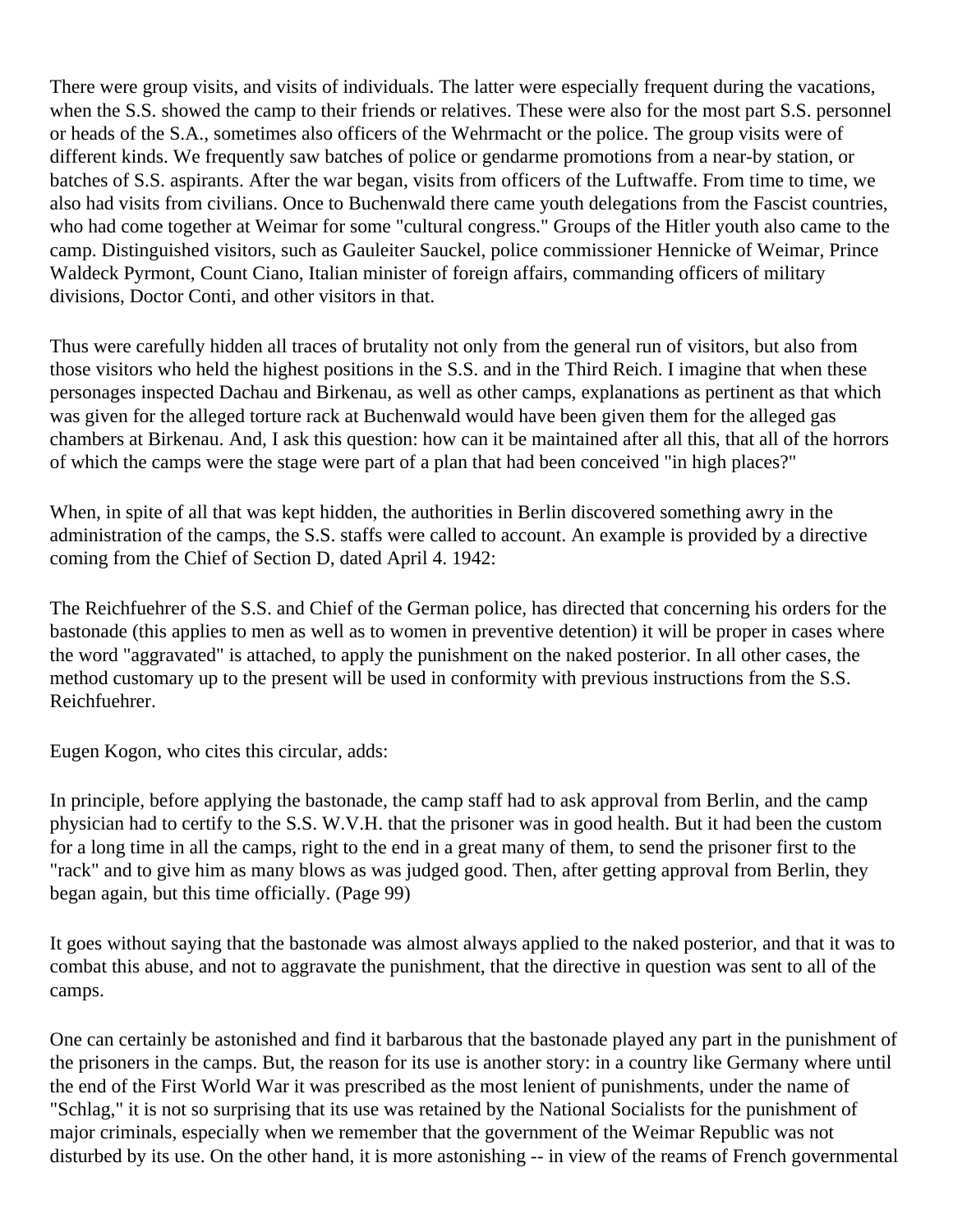circulars that have denied the use of the bastonade for almost a century -- that thousands of Negroes in the French colonies continue to suffer such punishment, and in actual fact suffer it "with naked posterior," since they have the misfortune, in addition, to live in those regions of the earth where they would have no reason to clothe themselves except for protection from the bastonade.

Another directive, dated December 28, 1942, emanating from the central S.S. office concerned with economic administration and bearing the signature of General Kludre of the S.S. and the Waffen S.S., says:

... The camp doctors should supervise the food of the prisoners more than they have up to the present, and in agreement with the administration, they should submit to the commanding officer of the camp their suggestions for improvement. The latter should not just remain on paper, but be regularly checked by the camp physicians. It is necessary that the mortality rate be appreciably lowered in each camp, since the number of the prisoners must be brought back to the level required by the Reichfuehrer S.S. The head doctors of the camp shall do everything possible to achieve this. The best doctor in a concentration camp is not the one who thinks it helpful to call attention to himself through uncalled for harshness, but the one who maintains to the highest possible degree the capacity for work in every shop, by keeping an eye on the health of the workers, and in making adjustments. (Pages 111, 141)

As was mentioned in the previous chapter, David Rousset published a collection of documents relating to alleged German atrocities of all sorts under the title Le Pitre ne rit pas; however, Rousset does not discuss the second of the two documents that are cited above because it destroys much of his argument. He does cite the first document, but he does so in a completely twisted sense. In this respect, although there are reasons for distrusting Kogon's interpretations, we must rejoice in the fact that he was objective enough to include the second. Perhaps, there may exist more documents which support my thesis and which lie still in German archives, or in those of the Allied victors, and which have not been brought to light yet ...

#### **VI. Health Personnel**

In the first years the hospital staff was incompetent. But little by little it acquired a great deal of practical experience. The head Kapo of the infirmary at Buchenwald was a printer by trade; his successor, Walter Kramer, was a strong and courageous person, a hard worker, and with a sense of organization. With time he became a remarkable specialist in wounds and operations. Through his position, the Kapo of the infirmary exercised, in all the camps, a considerable influence on overall living conditions. So the prisoners [14] never put a specialist into that position, although it might have been possible in numerous camps, but rather a person who was completely devoted to the ruling clique in the camp. When, for example, in November 1941, the Kapo Kramer and his closest collaborator Peix were shot by the S.S., the post of head of the infirmary did not go to a doctor, but was given, on the contrary, to a former Communist deputy to the Reichstag, Ernst Busse, who, with his assistant Otto Kipp from Dresden, concerned himself with the purely administrative side [15] of that service, whose activity never ceased growing, and played a large part in the greater stabilization of living conditions. A specialist put at the head of that service would, without any doubt, have brought catastrophe on the camp, because he never would have been able to dominate all the complicated and far-reaching intrigues, the outcome of which was very often fatal. (Page 135, emphasis added.)

One trembles at the thought that such a line of reasoning could have been advanced by Kogon, without batting an eye, and broadcast to the public, without rousing waves of indignant protest. To understand the full horror, it is important to know that in his turn the Kapo chose his assistants for reasons that had nothing to do with their competence as medical practitioners. And, to think that these so-called "leaders of the Prisoners,"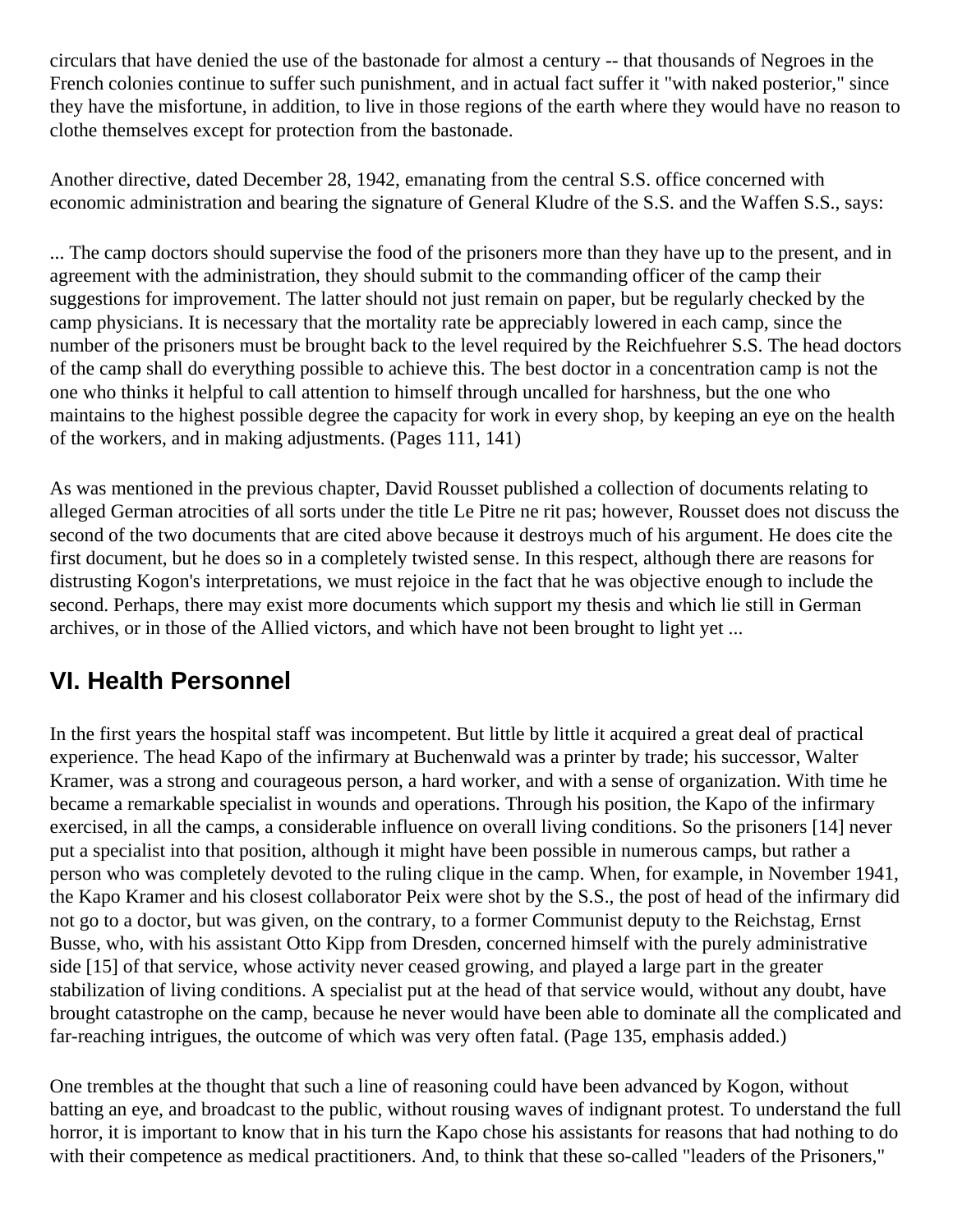who exposed thousands of miserable men to various brutalities and who stole their food, had them treated, without being forced to do it by the S.S., by people who were absolutely incompetent.

The drama began at the entrance to the infirmary:

When the sick man finally got there, he first had to stand in line outside, no matter what the weather, and with his shoes cleaned. Since it was not possible to examine all the sick, and since there were always among them prisoners who only had the understandable desire to escape work, a sturdy doorman, a prisoner, proceeded to make the first basic selection of the sick. (Page 130, emphasis added.)

The Kapo, chosen because he was a Communist, picked out a doorman, not because he was capable of telling the sick from the malingerers, or of distinguishing those who were more sick from those who were less, but because he was husky, and was able to give a good thrashing to anyone who tried to get past him without permission. It goes without saying that he was kept in good shape with extra food rations. The reasons for the choice of the nurses and the doctors, if not quite the same, were just as nobly inspired. When, finally, there were prisoners who were medical doctors in the camp infirmaries, it was because the S.S. insisted on it. I pass over the humiliations, even the retaliatory measures, which these doctors were made to suffer every time that the demands of their consciences came into conflict with the demands of politics and intrigue.

Eugen Kogon saw benefits in the procedure: Kapo Kramer had become "a remarkable specialist in wounds and operations," and he adds:

A good friend of mine, Willi Jellineck, was a pastry cook in Vienna ..... At Buchenwald he was undertaker, a zero in the camp hierarchy. As a Jew, young, tall, and uncommonly strong, he had small chance of surviving during Koch's time. And yet, what did he become? Our best tuberculosis expert, a remarkable practitioner who helped many a comrade, and, in addition, was the bacteriologist of Block 50 ... (Page 324)

I am willing to disregard the use made of, and the fate of, the professional doctors whom the Haeftlingsfuehrung considered, individually and collectively, less useful than comrades Kramer and Jellineck. I am also willing to disregard the number of the dead who paid for the training and the remarkable expertise of the latter. But, if it can be conceded that these considerations are of negligible significance, then there is no reason for not extending this practice into the non-concentration camp world. In pursuit of this goal, one could issue two decrees at once: the first would disband all of the schools of medicine and replace them with training centers for pastry cooks and machinists, the second would dispatch to the kitchen or factory all of the doctors who are practicing, and would replace them with pastry cooks and machinists who are Communists or fellow-travelers. I do not doubt that the latter would emerge from such a reversal of roles in an honorable fashion; instead of blaming them for the deaths that they would cause, they would be credited for their adroitness in surviving all of the intrigues of political life. That is one way of looking at it.

#### **VII. Devotion**

From the beginning, the prisoners attached to the dental staff tried to help their comrades as much as possible. In all the dental centers they worked clandestinely, running great risks, and in a way hard to imagine. They made dentures, artificial parts, bridges, for those prisoners whose teeth had been broken by the S.S., or who had lost them because of the general conditions of life. (Page 131)

This statement is correct. But the "comrades" who were helped were always the same: a Kapo, a Block chief,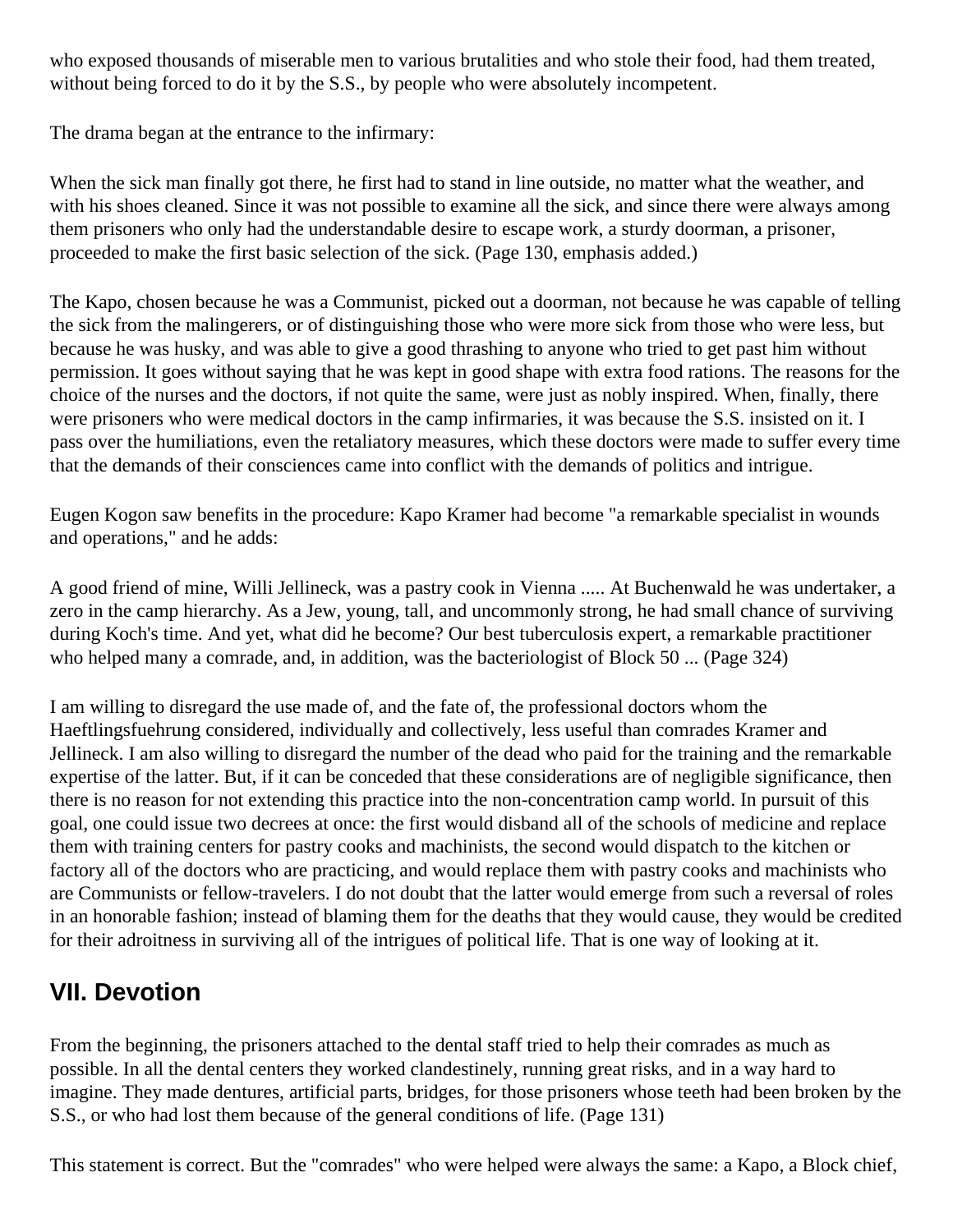a camp elder, a secretary, etc ...Those among the mass of prisoners who had lost their teeth for the reasons given above died without having recovered their loss with artificial teeth, or, if they survived, they had to wait for the liberation to be cared for. But, the clandestine nature of this work was very peculiar in view of the fact that it had the previous consent of the S.S.:

During the war, 1939-1940, they managed to set up a clandestine operation ward, thanks to the close collaboration of a series of Kommandos, and with the secret consent of the S.S. Doctor Blies... (Page 132)

The scope and the impact of this revelation can be appreciated when one realizes that the dental and medical installations in the camps were intended for the benefit of all of the prisoners in all of the camps and, that, thanks to the complicity of certain well placed S.S. personnel, these facilities were diverted to the sole benefit of the Haeftlingsfuehrung. In my opinion, if those who proceeded to misuse those facilities "ran great risks," that was only very just ... as seen from below.

Eugen Kogon himself feels the weakness of this reasoning:

In the last year, the internal administration of Buchenwald was so closely organized that the S.S. no longer had any say over certain very important internal matters. Tired, the S.S. was now accustomed to "let things go," and on the whole the politicals had a free hand... Most certainly it was always the directing clique, which identified itself more or less with the active anti-fascist forces, that most profited from the state of affairs: the mass of prisoners benefited only at times, and indirectly, mostly in that they no longer had to fear the intervention of the S.S., since those running the prisoners had taken steps on their own authority in the interests of all. (Page 284)

Obviously, it can be explained that if the S.S. "... let things go, and on the whole the politicals had a free hand," it was because the S.S. were "tired" or "accustomed to doing so." This is a way of looking at things. But, I am more persuaded to believe that this delegation of authority by the S.S. was due to the fact that the politicals had proven their devotion to the maintenance of order, on numerous occasions, and thus had established a "track record" from which the S.S. deduced that they could be trusted to assume a great deal of responsibility.

As for the "steps [taken] ...in the interest of all," they might have prevented the intervention of the S.S., but it was precisely this lack of intervention by the S.S. which gave a free hand to the Haeftlingsfuehrung a fact which, in turn, had a catastrophic effect on the mass of prisoners. It is better to be dealt with by God than by his saints. Furthermore if power becomes consolidated to the degree that it succeeds in neutralizing the possible opposition, reciprocally, it grows weaker from dissensions among those who share it. Looked at in this way, the S.S., by exercising a constant and meticulous control over everything that took place in the camp, would have substituted mistrust for an attitude of connivance in all of its relations with the Haeftlingsfuehrung. That the S.S. did not want that is easily understood. But, the Haeftlingsfuehrung did not want it either; this prisoner bureaucracy had deliberately crossed the Rubicon, and, although it might have shared the common lot with the mass of the prisoners of the concentration camps, it preferred, whatever the rancor of the mass, to collaborate with the S.S. and to enjoy the benefits derived from such collaboration.

#### **VIII. Cinema, sports**

Once or twice per week, sometimes after quite long intervals, the cinema offered entertaining and documentary films. Given the frightful condition of life which prevailed in the camps, more than one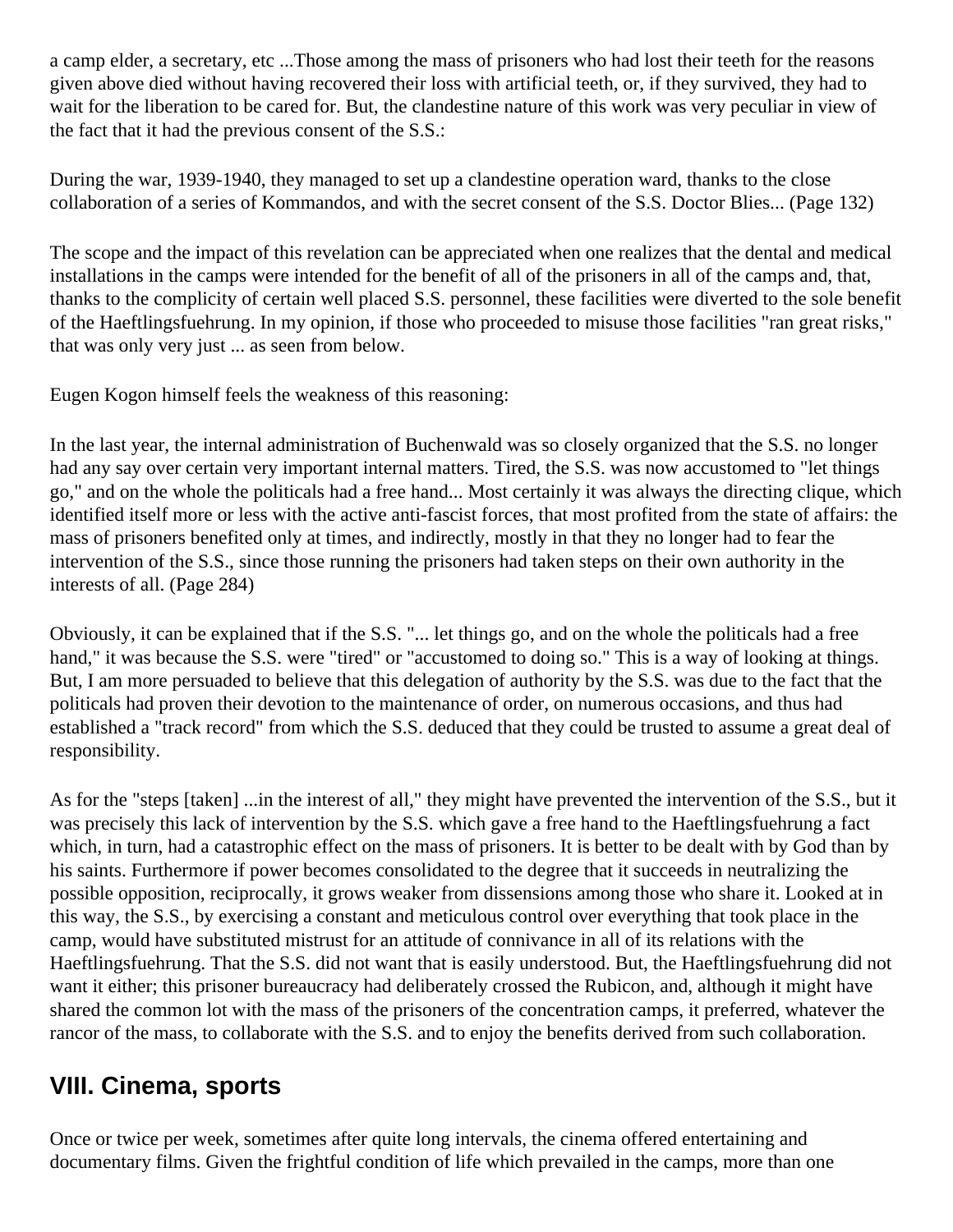comrade could not make up his mind to go to the cinema. (Page 128)

A strange thing, there was in the camps something that resembled sports. Yet the conditions of life did not lend themselves very well. There were, nevertheless, young men who thought they still had energy to expend, and they managed to get the authorization of the S.S. to play soccer. And, the weak who could just barely walk, those emaciated, exhausted men, half dead on their trembling legs, the starved, went with pleasure to this spectacle! (Page 124-125)

These weak, starved, half dead men who Eugen Kogon reports watched a game of soccer with pleasure, although standing, are the same who he thought, given the frightful conditions of existence, did not have the heart to go to a movie where one could sit down.

The truth is that the common prisoners did not go to the movies because every time that there was one, all of the seats were reserved by the Haeftlingsfuehrung people. It was different for soccer: the field was out in the open where everyone could see, and the surrounding grounds were big. Everyone could go. And, even so, some Kapo might take it into his head to break up the crowd of spectators and, with bludgeon in hand, chase all of those miserable men back toward the Blocks, on the pretext that they would profit more from their Sunday afternoon by resting!

As for the "young men who thought they still had energy to expend" and who made up the soccer teams, they were men of the Haeftlingsfuehrung or their proteges, who were stuffed with food that had been stolen from those who were watching them play; moreover, they did not have to work and were in good shape.

## **IX. The Brothel**

The bordello was known by the modest title, Sonderbau [special house] .... For those who did not have connections high up, the length of visiting time was set at 20 minutes... The aim of the S.S. in this enterprise was to corrupt the politicals... The illegal management of the camp had given the order not to go there. On the whole, the politicals obeyed the order, so much so that the intentions of the S.S. were thwarted. (Pages 170-171)

Like the movie theater, the brothel was accessible only to the members of the Haeftlingsfuehrung, the only ones, in any case, who were in any state to find any use for it. No one complained about it, and there is not much point in any lengthy discussion about it. Nevertheless, I would like to point out that, according to Kogon "Some of the prisoners without morals, and among them a fairly large number of politicals, get themselves involved in frightful relations, after the arrival of the boys." (Page 236.) My view is that the politicals would have done better by using the brothel, since they were given the opportunity to do so. Kogon's praise for their refusal to use the brothel in order to avoid its "corrupting" influence becomes hollow when it appears that -- instead of normal sexual relations -- numerous politicals preferred the corruption of the young boys in the camp. I shall add that it was precisely to eliminate any excuse or any justification for this pederasty that the S.S. established brothels in all of the camps in the first place ...

## **X. Informing**

The S.S. staff put spies in the camps in order to be informed about what was going on inside... The S.S. only got results with spies selected within the camp itself: common criminals, the asocial, and sometimes the political also .. (Page 276)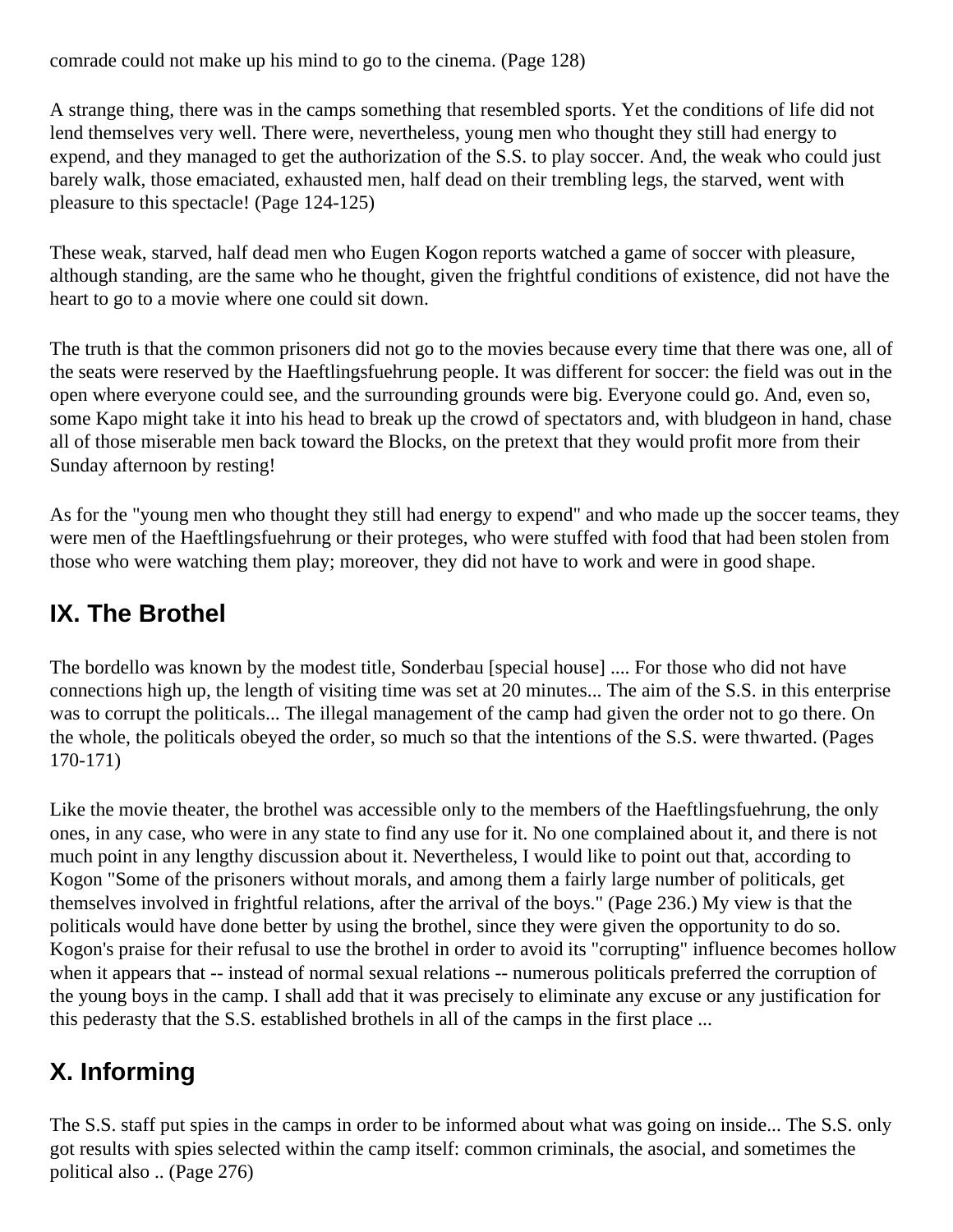It was very rare for the Gestapo to pick out prisoners in the camps to be spies and informers... The Gestapo probably had such bad experiences with this sort of thing that fortunately it only resorted to it in very rare cases. (Page 255)

It seems quite surprising that a procedure which brought about results when it was used by the S.S. should come to nothing when used by the Gestapo. It is, nevertheless, a matter of fact that the Gestapo very rarely resorted to the use of informers in the camps; it did not need to. Everyone in the concentration camps who occupied any position of power was more or less an informer who reported directly, or through an intermediary, to the S.S. When the Gestapo wanted some information about someone in the camps, it only had to ask the S.S...

Looked at closely, the camps were all caught in the web of a gigantic network of informers. Among the mass of prisoners were the little men, the professional cheats, who kept the Haeftlingsfuehrung informed, out of congenital servility, for a bit of soup, a piece of bread, a stick of margarine, etc... or even unwittingly. Above these petty informers was the entire Haeftlingsfuehrung which spied on the mass for the S.S. when there was the need. Finally, the Haeftlingsfuehrung people informed on each other. Under these circumstances, denounciation often assumed strange aspects:

Wolf (former S.S. officer, homosexual, camp elder in 1942) began denouncing other comrades for the benefit of his Polish friends (he was the lover of a Pole). On one occasion he was crazy enough to make threats. He knew that a German Communist from Magdeburg was to be freed. When he told him that he knew how to keep him from being freed, by telling on him for political activity in the camp, he was answered that the S.S. would be informed of his pederasty. The quarrel grew so bitter that the illegal direction of the camp forestalled action by the Fascist Poles by turning them over to the S.S. (Page 280, emphasis added.)

In other words, denunciation which was ignominous when it was done by the "greens," became a virtue, even a preventive measure, when it was done by the "reds." Happily, the "reds" could justify it by putting the label "Fascist" on the foreheads of their victims! And, this is a better example:

At Buchenwald in 1941, the most famous and most sinister case of voluntary[16] denunciation was that of the white Russian emigre, Grogorij Kushnir-Kushnarev who claimed to be a former Czarist general, and who, for months, won the confidence of various groups, then proceeded to deliver into the hands of the S.S. comrades of all kinds, especially the Russian prisoners. This agent of the Gestapo, responsible for the death of hundreds of prisoners, also dared to denounce, in the most infamous way, [17] all those with whom he had any conflict, even for minor reasons... For a long time it was not possible to catch him alone, to kill him, because the S.S. watched over him very carefully. Finally they made him the director, in fact, of the secretariat of the prisoners. Once in that position he was not satisfied just to bring about the downfall of all those who failed to please him, he clogged the wheels of the prisoners' autonomous organization. Finally, at the beginning of 1942, he felt sick and was stupid enough to go to the infirmary. Thus, he put himself in the hands of his enemies. With the authorization of S.S. Doctor Hoven, who had long been mixed-up in this affair, and was on the side of the politicals, Kushnir was at once declared to be contagious, he was isolated, and a few hours later he was killed with an injection of poison. (Page 276, emphasis added.)

This Grogorij Kushnir-Kushnarev was probably guilty of all that he was accused of, but everyone who climbed the ladder in the hierarchy of power in the concentration camps and who occupied the same position, before or after him, behaved in the same way, and their consciences are charged with the same crimes. The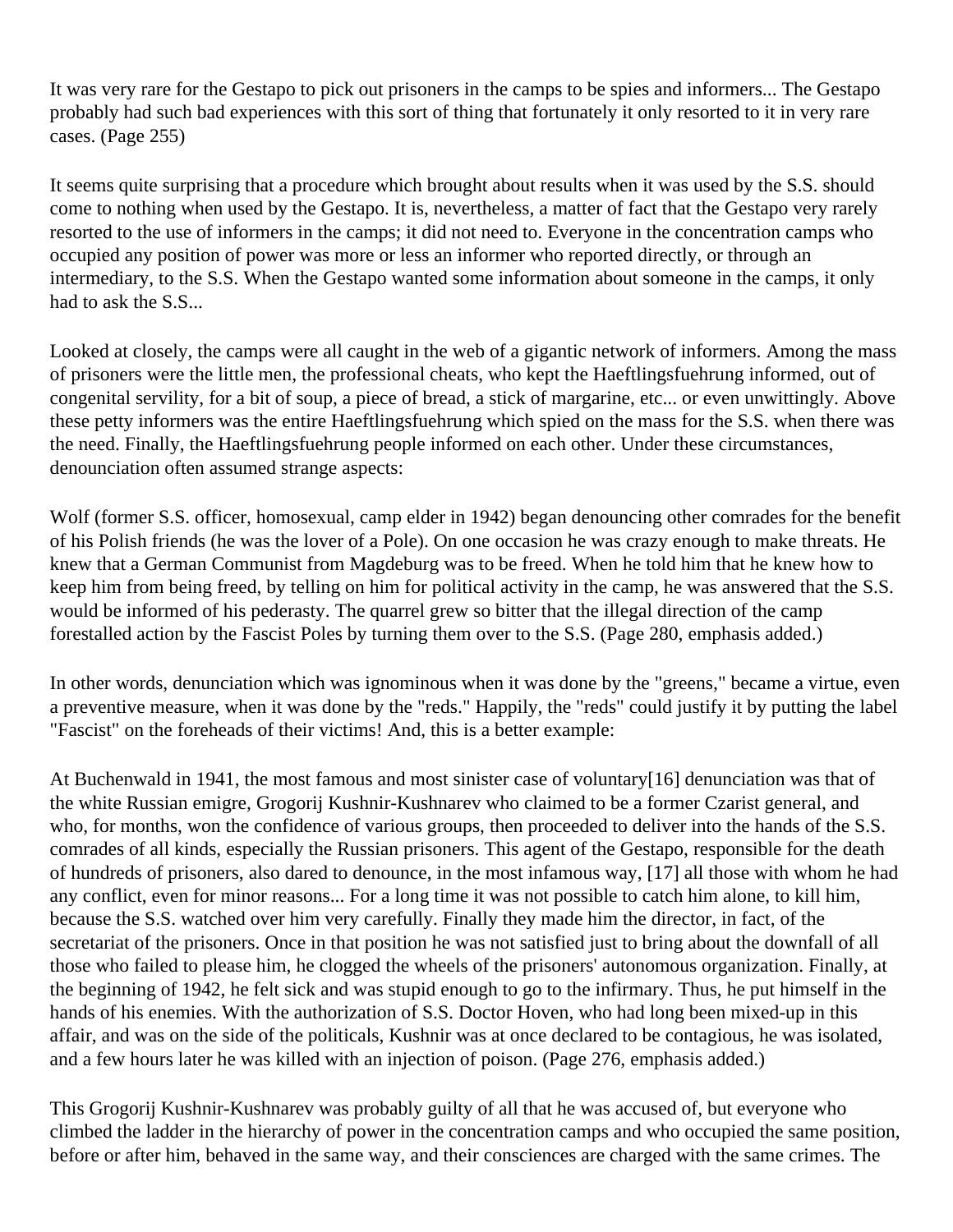only difference in the case of Mr. Kushnir-Kushnarev was the fact that he did not have Eugen Kogon's approval... In any case, it is difficult to believe that the S.S., in the person of the S.S. Doctor Hoven, gratuitously took so active a part in his elimination.

Eugen Kogon adds: "I still remember the sigh of relief that went through the camp, when like lightning the news went around that Kushnir had died in the infirmary." (Page 276, emphasis added.) The members of the clique that Kogon belonged to doubtless sighed with relief, and that fact is understandable since Kushnir's death meant the assumption of more power. But, the sigh was only one of hope in the rest of the camp, since a death by execution of no matter what influential member of the Haeftlingsfuehrung was always greeted with some hope of finally seeing the common lot improved. After a short time, it was evident that nothing had changed, and, until the next execution, it was a matter of indifference to everyone whether they were sacrificed on the altar of truth or of lies.

## **XI. Transports**

It is known that in the camps the office of labor statistics, composed of prisoners, directed the use of manpower, subject to the instruction of the head of the labor force, and the labor office. As the years went on, the S.S. was overwhelmed with enormous demands. At Buchenwald, S.S. Hauptsturmfuhrer Schwartz tried only once himself to make up a transport of a thousand prisoners. After having kept almost the entire camp on the grounds for half a day, to review the men, he managed to collect 600 men. But those who had been examined and selected out, slipped away in all directions, and not one remained in Schwartz's hands... (Page 286)

In my opinion, there was no drawback in having Schwartz's experience repeated every time that the organization of a transport to some work area was attempted; if the S.S. had never succeeded, all the better. But, unfortunately, "from that moment, the head of the labor force turned over to the prisoners in the labor statistic bureau all questions of the distribution of labor." (Ibid.) And, once that happened, it was no longer possible "to slip away in all directions" after the work force had been assembled on the mustering grounds, as had been the case with Schwartz. With rubber truncheons in hand, all of the Kapos, all of the Block Chiefs, all of the Lagerschutz (prisoner police), as well as others, set up a menacing barrier to any attempted flight. Compared with them, Hauptsturmfuehrer Schwartz seemed innocuous. The Haeftlingsfuehrung people were Communists, anti-Fascist, and anti-Hitler, among other things, but, they could not bear to have anyone disturb the Hitlerian order of things or to weaken the war effort of the Third Reich by trying to escape from it. As compensation for their service to the Fuhrer, they were given power to designate those prisoners who would make up a transport, and they exercised their power with a zeal beyond all praise.

## **XII. Tableau**

One result of "power gained through corruption" was the enrichment of one or several men at the expense of the others. Sometimes this reached shameful proportions in the camps, even in those where the politicals were in power. More than one who took advantage of his position lived the life of a prince, while his comrades died by the hundreds. When the cartons of food for the camp, containing fats, sausages, jams, flour, and sugar, were smuggled outside the camp by S.S. accomplices, to be sent to the families of the prisoners in question, one can hardly say it was justified. But most exasperating was when, at a time when the local S.S. were no longer wearing high boots but only regular army shoes, the members of the small clique of "caids" walked proudly around in stylish clothes, custom tailored, like dandies, some of them even with a little dog on a leash! That is a chaos of misery, filth, disease, famine and death! In this case, the "instinct for self-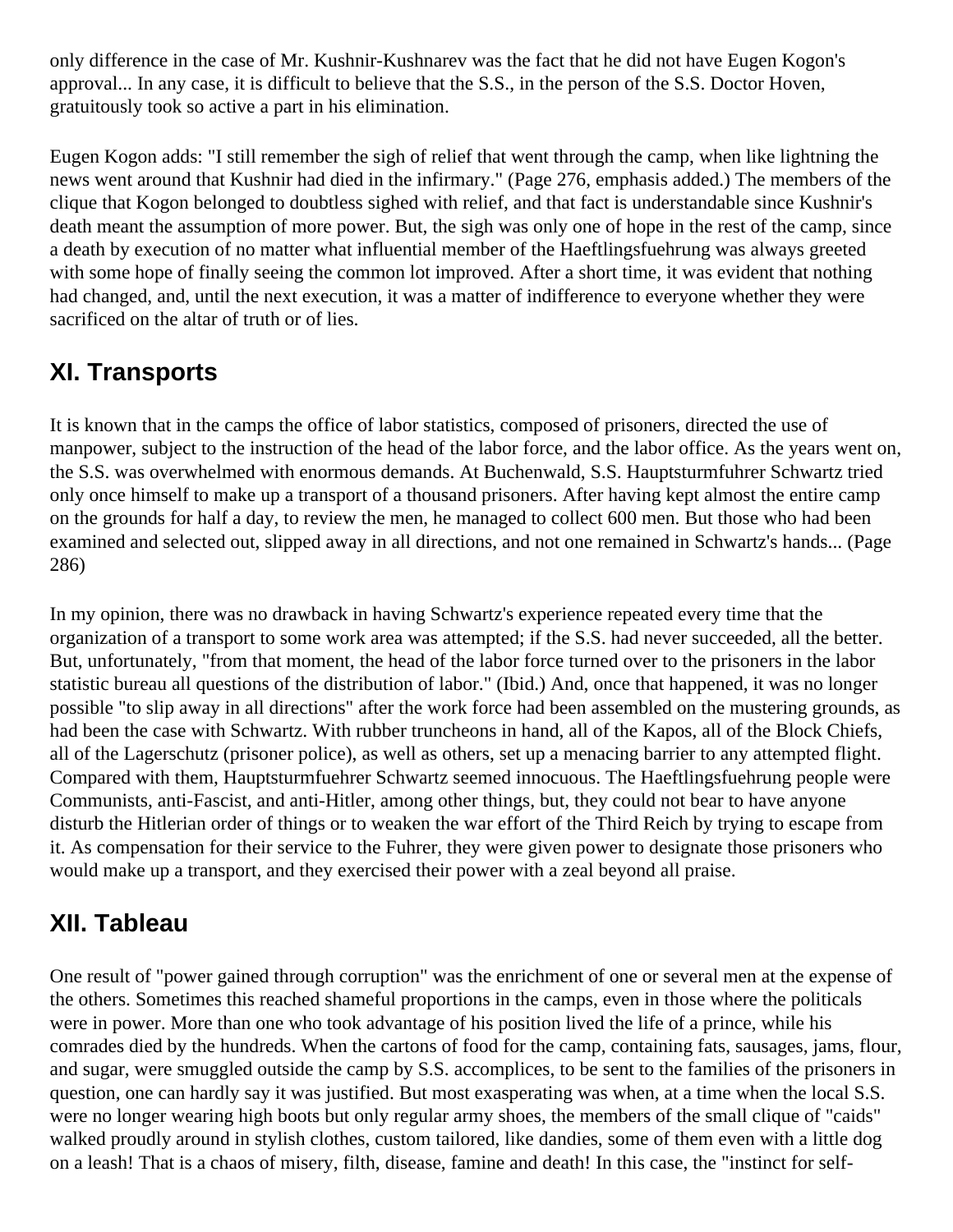preservation" was carried beyond all reasonable limits and ended in a phariseeism, ridiculous to be sure, but hard as rock, badly out of tune with the social and political ideals proclaimed at the same time by these persons. (Page 287)

It was like that in all of the camps. And, with certain reservations, the reason for the horror could hardly be better described, or in fewer words: the instinct for self-preservation.

If one can end the commentary on this tableau, with the preceding observation, therein also lies the basis for pointing out that the instinct for self-preservation, an ancient conception, is quite another thing altogether from that taught by a puerile moral. From the fierce Guitton, besieged at La Rochelle by Richelieu, who had himself bled in order to feed his son on his cooked blood, to Saturn who devoured his children at birth to escape the death which the Titan threatened, self-preservation is susceptible to the most varied human reactions. In a culture which promotes the value of human life, one might think that there are more Guittons than Saturns. And, under normal conditions, the conduct of the majority of individuals would not allow one to affirm the contrary. But, this behavior is only part of the veneer of civilization, and one has only to scrape it a little -- i.e., to change brutally the social conditions -- in order to show what price human nature attaches to human life.

In the voices of all of the children of France, the good sense of the people cries out and echoes Il etait un petit navire... (There was a little ship...) and consoles itself, insofar as it believes, that it lessens the horror of the situation, by affirming that in order to find out who will be eaten, On tira a la courte paille (we will draw straws), rather than to leave the decision to a democratic majority. But, public opinion was not less indignant when it learned that that little ship had become the airplane of the Italian General Nobile, which had crash landed on the polar ice, and that the General could be said to have survived, until the arrival of the rescue expedition, only because he had eaten one or more of his comrades. If public opinion does not react violently against the self-serving accounts of the concentration camps by former Haeftlingsfuehrung people, it is because the fact is not clearly made that the concentration camp bureaucracy -- using every method of corruption, keeping for itself all of the straws, and having the drawing done by the S.S. -- did "eat" the mass of the prisoners.

Before the 1939 war, I myself knew many people who "preferred to die on their feet than to live on their knees." Without doubt, they were sincere, but in the camps they lived prostrated in order to insure their survival. After returning to civilian life -- or simply to life -- they are still just as uncompromising about this precept, unaware of the defeat that they suffered. They keep making the same speeches, and now they are ready to collaborate with the Communists like they did with the Nazis.

In reality, one sees very clearly that except for the instinct for self-preservation which played a role at all levels (e.g., the ordinary prisoner in the face of the Haeftlingsfuehrung, the Haeftlingsfuehrung in the face of the S.S., and even the S.S. staff in the face of its superiors), there is no valid explanation for what went on in the concentration camp world. The instinct for self-preservation is very obvious, but one does not want to admit it. So one turns to psychoanalysis: Moliere's doctors talked to their patients in Latin, which they knew no more about than they did about their profession, and the public meekly approved.

#### **XIII. Evaluations**

The happenings in the concentration camps were psychologically very singular, as much for the S.S. as for the inmates. In general, the reactions of the prisoners seemed more comprehensible than those of their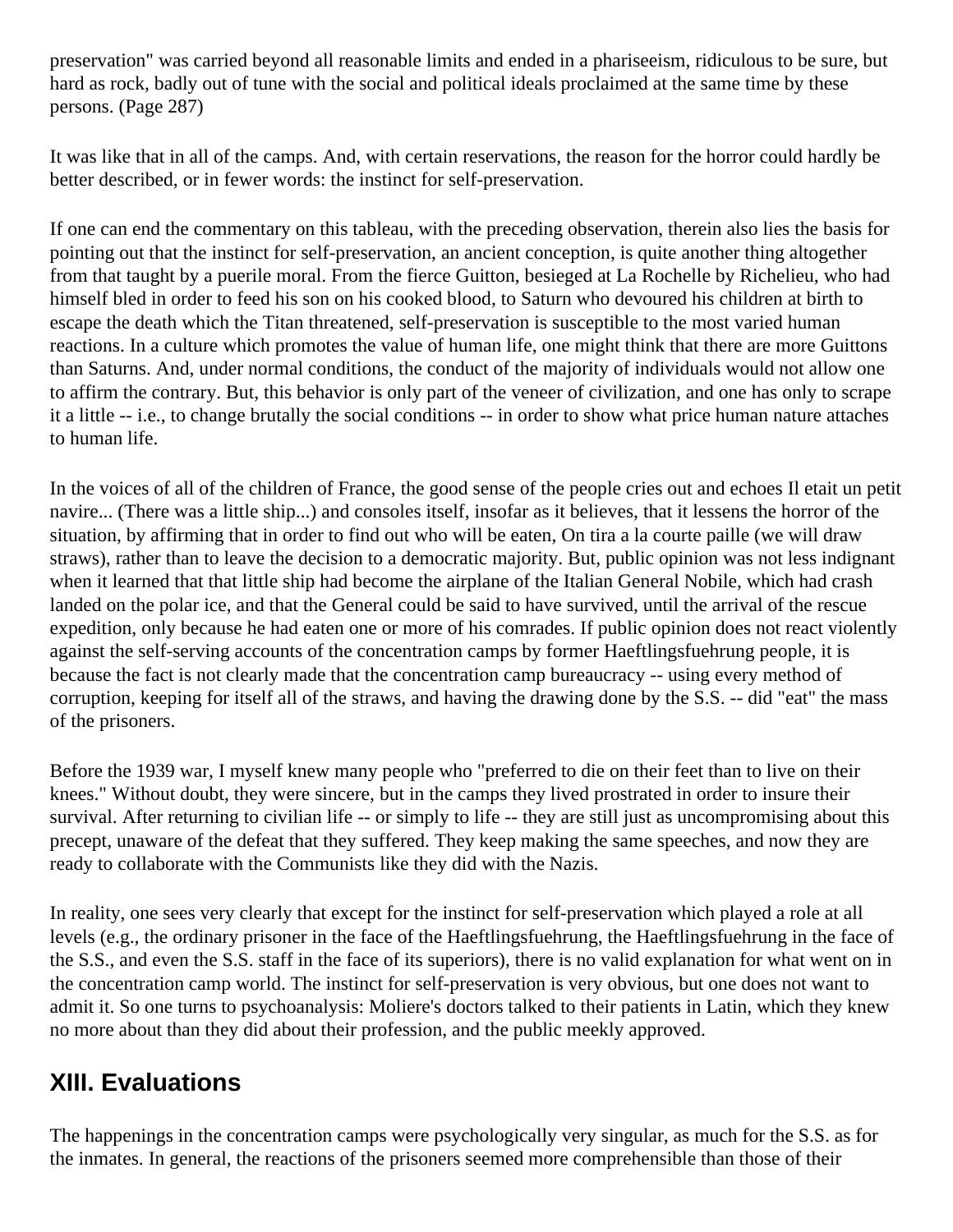oppressors. Actually the first were of a more human kind, while the others were markedly inhuman. (Page 305)

In my view, it would be more correct to say that the reactions of both groups were all of the human kind, in the psychological sense of the word, and that with regard to the Haeftlingsfuehrung, especially, and to the S.S., they were all markedly inhuman in the moral sense.

Further on, Eugen Kogon points out:

Those who were the least affected in the camps were the asocial and the professional criminals. The reason is to be found in the parallel between their psychic and social makeup and that of the S.S. (Page 320)

Perhaps, this may be a correct analysis. But, it must also be agreed that the concentration camps were not the place to cultivate a political consciousness in the common criminals. On the other hand, the camps did provide the appropriate atmosphere for turning the political prisoners into rogues. This phenomenon is hardly unique to the concentration camps. It can be observed constantly in all of the reformatories and in all of the prisons in every nation of the world, where men are perverted on the pretext that they are being rehabilitated.

Dr. Sigmund Freud's theory of repression explains all of this very well, and it would be childish to dwell on the point. In all of the penal institutions, the mentality of the whole group, as a result of systematic restraint, shapes itself at the lowest level, usually typified by the guard, the link between all of the prisoners. This fact should not be surprising. The social environment in which we live, in which the idea of the concentration camp is rejected with so much righteous indignation, but in which, at the same time, it is carried out to various degrees, has given the political, turned scoundrel, the right -- momentarily, I hope -- to play the hero!

It is, without doubt, because he anticipated some reproach for this kind of thinking that Eugen Kogon wrote in his Foreword:

It was a world in itself, a State in itself, a lawless condition into which was thrown a human being, who from that moment on, turning to his advantage the virtues and vices -- more vices than virtues! -- ceased struggling except to save his miserable existence. Did he struggle against the S.S.? Certainly not! He had to struggle as much, if not more, against his companions in captivity... [18]

Tens of thousands of survivors made to suffer more, perhaps, by the reign of terror of arrogant companions in captivity than by the infamies of the S.S., will thank me for having also shed light on this other aspect of the camps, for not having feared to unveil the role played in the various camps by certain political types, who, today, make a big noise over their uncompromising anti-Fascism. I know that some of my comrades have despaired at seeing the injustice and brutality dressed up with an aureole of heroism by good people who suspected nothing. Such profiteers of the camps will not emerge enhanced in my study: it provides grounds to dim these usurped glories. What camp were you in? What Kommando? What job did you do? What color did you wear? What party did you belong to? etc... (Page 17)

One can only say that the witness has not kept his promise: one looks in vain, throughout the whole "report" for the condemnation of anyone who was distinctly a political. On the other hand, from the beginning to the end, he pleads for the Communist group, either indirectly or expressly:

That elastic wall erected against the S.S..... It was the German Communists who furnished the best means to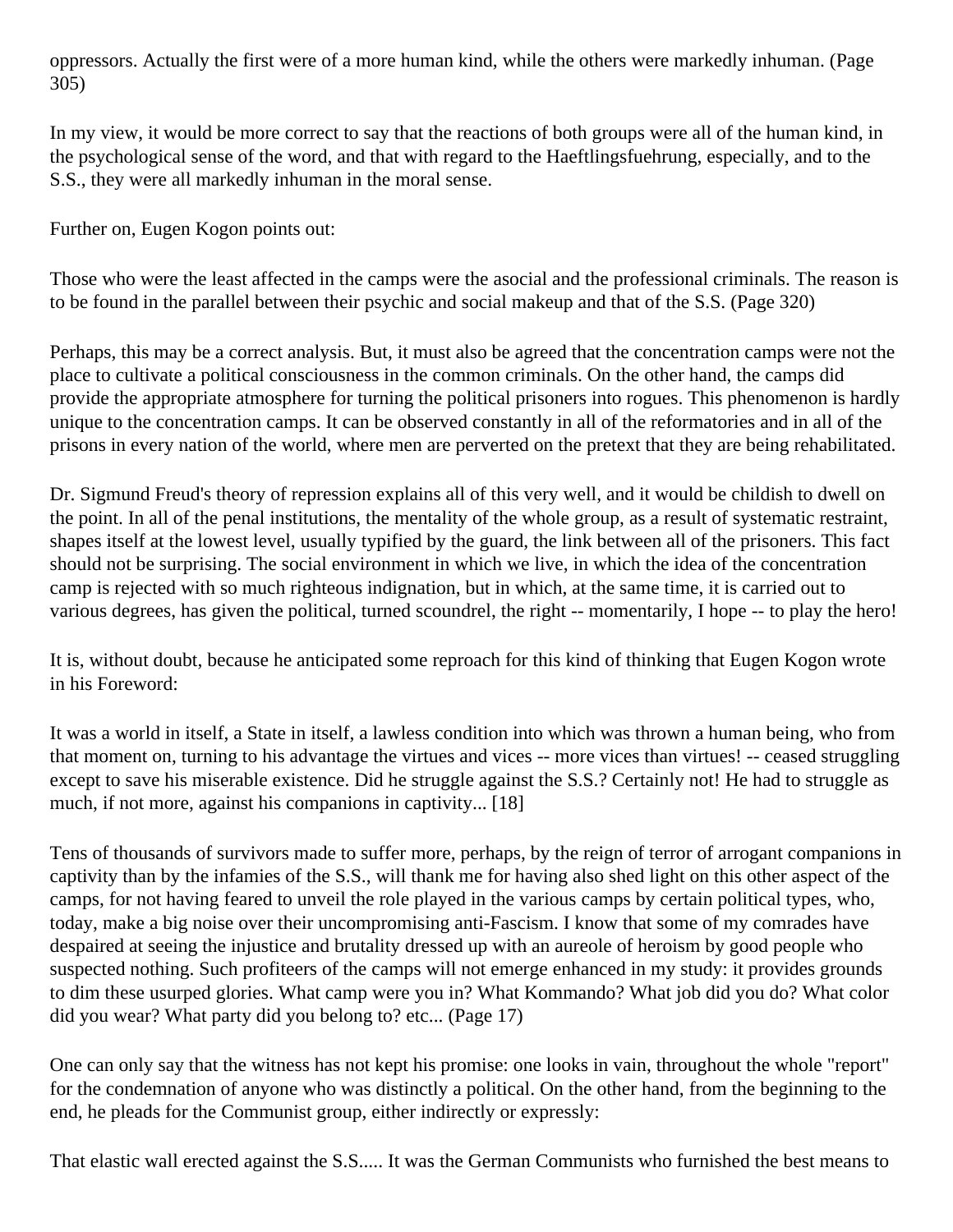realize that task... The anti-Fascist elements, that is, first and foremost the Communists... (Page 286)

There are almost countless other examples where he defends the Communists or the Haeftlingsfuehrung. Actually by defending the Communists, he was also defending the bureaucracy of the concentration camps, because only those who called themselves Communists could claim to get into it and, once in it, stay there. To a certain extent Kogon is making a plea for himself, and I very much fear that, after even the least informed reader has finished reading the book, he will feel an irresistible urge to ask Kogon the very question that he suggests: what positions did you hold?

The conclusion of all this? Here is what Kogon gives us: "Accounts about the concentration camps usually evoke, at the most, astonishment or a shaking of the head; they hardly ever touch the comprehension, and in no case, do they wring hearts." (Page 347) Clearly, this is true, but whose fault is it? In the intoxication of the liberation, and in giving vent to a resentment pent-up during the long years of the occupation, the French public opinion believed everything. However, as social relations became progressively more normal, it became more and more difficult to influence it. Today, accounts of the concentration camps seem to everyone more like justifications than testimonies. The public now wonders how it got itself caught in the trap, and for two cents it would put everyone on the defendants' bench.

#### **XIV. Statistics**

In 1945, when Kogon's book was published in Germany, there was still not enough data at hand to allow one to say with accuracy how many persons of all nationalities had been imprisoned by the Germans in the concentration camps. Eugen Kogon acknowledges this and warns that the figures he was able to get are only approximate:

Without the slightest doubt, thousands of persons went through the camps during the twelve years of the National-Socialist regime. If we take as a basis for an estimate the number of dead at Auschwitz, which alone seems to come to between three and a half million, as well as the number of dead in the other camps of that kind, it is easy to see that the total number of interned came to at least eight or ten million. (Page 34)

Then, going into detail (Page 147), he produces precise statistics for this period; the total for all the camps and for the sum of the deportees, racial or not, is the following:

Total number of prisoners: 8,000,000

Survivors: 500,000

Total number of dead: 7,500,000

This figure of 7,500,000 means that about 94 percent of the total number of prisoners died in the camps. But, if the rest of his statistics are studied carefully, we see: (1) that the number of non-racial deportees comes to 606,000, up to 1939 (Germans only), and to 3,538,000 from 1939 to 1945, for a total of 4,144,000; and (2) that Kogon does not give the total number of racial deportees, but only that of those deportees who died, or the sum of 5,620,000. These two sums add up to 9,764,000 deportees. The margin of approximation is therefore quite broad: about 2,000,000. But, Kogon warned us of that fact. (Page 34)

On the other hand, if we take into consideration the non-racial deportees, the figures show that out of a total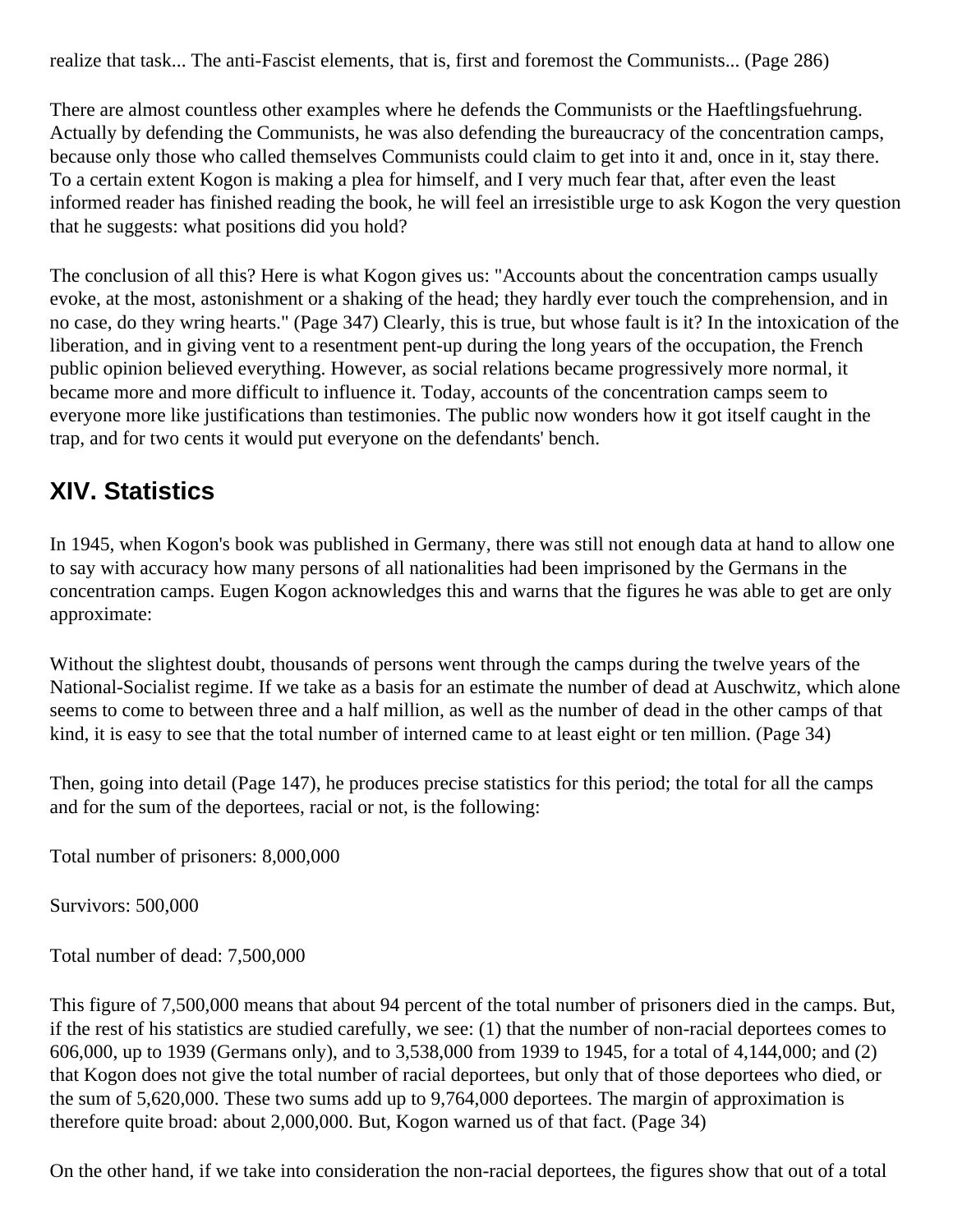of 4,144,000 deportees, about 1,827,000 are estimated to have died, leaving 2,317,000 survivors, about 56 percent of the overall total. Conversely, the number of dead amounted to about 44 percent. Naturally, in the press, it was the manifestly false figure of 94 percent that served to illustrate the horror, or some very similar percentage that had been pulled out of thin air; in France, it was usually 82 percent, and I have never learned just how the statisticians arrived at that figure.

What puzzled me most of all at the time was the total number of deportees: 9,764,000-or even only 8,000,000. For the Germans to have deported that number of persons during a twenty-seven month period (March 1942 to August 1944) (19), it would have called for transportation facilities which, from the facts, the Germans in the midst of war did not have at their disposal. The magnitude of such an operation can be seen upon reflection: three to four hundred thousand persons per month, or ten to thirteen thousand per day, needed to be transported without fail. To do this would have required a minimum of six to nine trains a day, assuming that each train could transport about fifteen hundred persons (plus the accompanying guards and their equipment), as was the case for those trains that left from France. If Kogon is correct, that was quite a lot of rolling stock to divert from the German war effort. Although I am not a railway expert, I made some calculations that were based upon the duration of these trips by train. The deportees from the West, like those from the East, all said that their trips had lasted from four to six days, which would mean, taking five days as the average, that for the entire period of the deportation, there were between sixty to ninety trains, constantly, day and night, going back and forth at this job. When spare equipment is added into the picture, the amount of necessary rolling stock would include between eighty to a hundred locomotives and between three to four thousand railway cars. And, I did not estimate the huge number of personnel, both railway workers and guards, that would have been required.

After the appearance of Kogon's book, other means of estimating the number of deportees appeared. For example, at Nuremberg, the Attorney General Charles Dubost, representing France, stated on January 29, 1946:

The census taking which we have carried out in France allows it to be affirmed that there were more than 250,000 deportees from France: only 35,000 have returned. Document F. 497, filed under the number R.F. 339. indicates that, out of the 600,000 arrests made by the Germans in France, 350,000 were made with internment in France or in Germany in mind. Total number of deportees: 250,000. Number of deportees returned: 35,000. (IMT, VI. p. 338)

The percentage of survivors, was, therefore, 14 percent and the percentage of the dead was 86 percent. But, to a question put to him by the Minister for Veterans and War Victims of the French Government, Dubost answered, through the official journal, Debats parlementaires, on February 24, 1962, in this way:

According to statistical information released on the first of December 1961 in the multi-copy card file of the deportees and internees of the 1939-1945 war, kept by the National Institute of Statistics and Economic Studies, the number of cards given out to deportees and internees, or to their beneficiaries, is as follows:

Living Deceased

Deportees (Resistants) 16,702 9,783

Deportees (Politicals) 13,415 9,235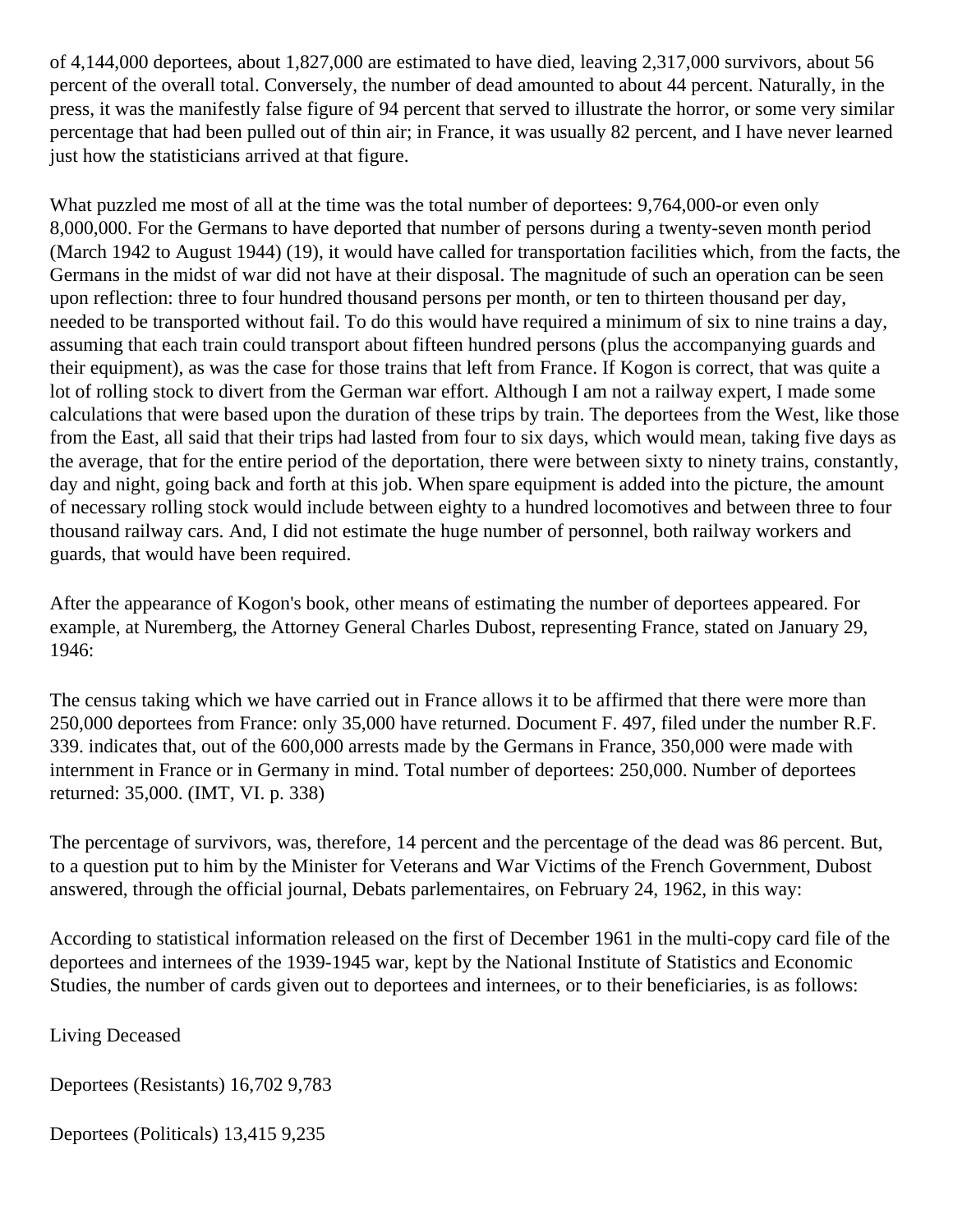Internees (Resistants) 9,911 5,759

#### Internees (Politicals) 10,117 2,130

#### TOTALS 50,145 26,907

From Dubost's figures, it can be seen that the total number of deportees was 49,135 and that the total number of dead was 19,018. This means that about 38 percent of the deportees died while 62 percent (or 30,117) survived. Obviously, it is difficult to determine from these figures the exact number of survivors and of dead that existed during the month of May 1945. Returning from the camps, even after having spent only short periods of time there, the survivors were a very frail lot whose annual mortality rate was understandably way above normal. Consequently, I would not be surprised to be told that out of the 19,108 who were dead on February 24, 1962, 35 to 45 percent died after their return to France. In that case, one would have to concede that on May 8, 1945, the proportions of living to dead were the following: 75 to 80 percent were survivors and 20 to 25 percent were dead. While tragic enough, this latter estimate is quite a different thing from 86 percent dead and 14 percent living as deduced from the figures that were brought forth at Nuremberg by the Attorney General Dubost; in fact, this estimate is so different that it almost represents inverse proportions!

What supports my opinion that these proportions, which I have noted for France, are valid for all of the camps, is my detailed study of the statistics of the Buchenwald camp, where I was deported myself. As a result of my study, I came to the following conclusions: to Buchenwald and its satellite camps there seem to have beep deported, from 1939 to 1945, a total of 238,980 persons, of whom statistics show that 56,545 died or 23 percent. But, I cannot vouch for this rate of 23 percent, for the following reasons: the incoming prisoners were registered just once, while the outgoing, being dead, were often subject to double registration, the first time in the satellite camp in which they died (Dora, for example) and a second time at Buchenwald, where, until the time that each of the satellite camps was equipped with a crematorium, they were cremated. In the statistics that were produced, those who died in the camps like Halberstadt, Ellrich, Beuchow, and Dora, among others, were, in fact, added to the number of persons who were cremated at Buchenwald. The mortality rate might, then, have been a little less, but not much; even 20 percent for example, would still be enormous, The Assistant Bishop of Munich, Mgr. Neuhaussler, did the same sort of research that I did, but concerning the Dachau camp where he was interned. For Dachau he came to the same conclusions as I did for Buchenwald: there were between 199,519 and 206,206 internees (the uncertainty arises from the fact that there were two numbering systems on the camp register) of whom 67,665 died, or 28 percent. The same observation applies for Dachau as for Buchenwald with regard to the adding of the dead in the satellite camps to those of the central camp. Still, it must be noted here that the card index of the S.S. camp staff showed only about 26,000 dead, according to Mgr. Neuhaussler, in his book So war es in Dachau. But, Pastor Niemoller claimed, in a speech given on July 3, 1946, and published with the title Der Weg ins Freie by Franz M. Helbach at Stuttgart, that "238,756 were cremated at Dachau," or a greater number than there were internees. On a visit to Dachau in 1945, I was able to take a photograph of a sign that had been put up between two trees at the entrance of the camp; the inscription on the sign read as follows: "This area is being retained as a shrine to the 238,000 individuals who were cremated here." Without a doubt, this sign which had been prepared for the benefit of the tourists was based on the conclusions of Pastor Niemoller who was interned in that camp, and who then became its authority.

I must add that since he published So war es in Dachau in 1969, Mgr. Neuhaussler has made new discoveries which have caused him to modify his first conclusions and that he had the honesty to make them public, on March 16, 1962, in a speech that he gave at Dachau to the representatives of some 15 nations that had gathered there to commemorate the liberation of the camp. Le Figaro of March 17, 1962, reported the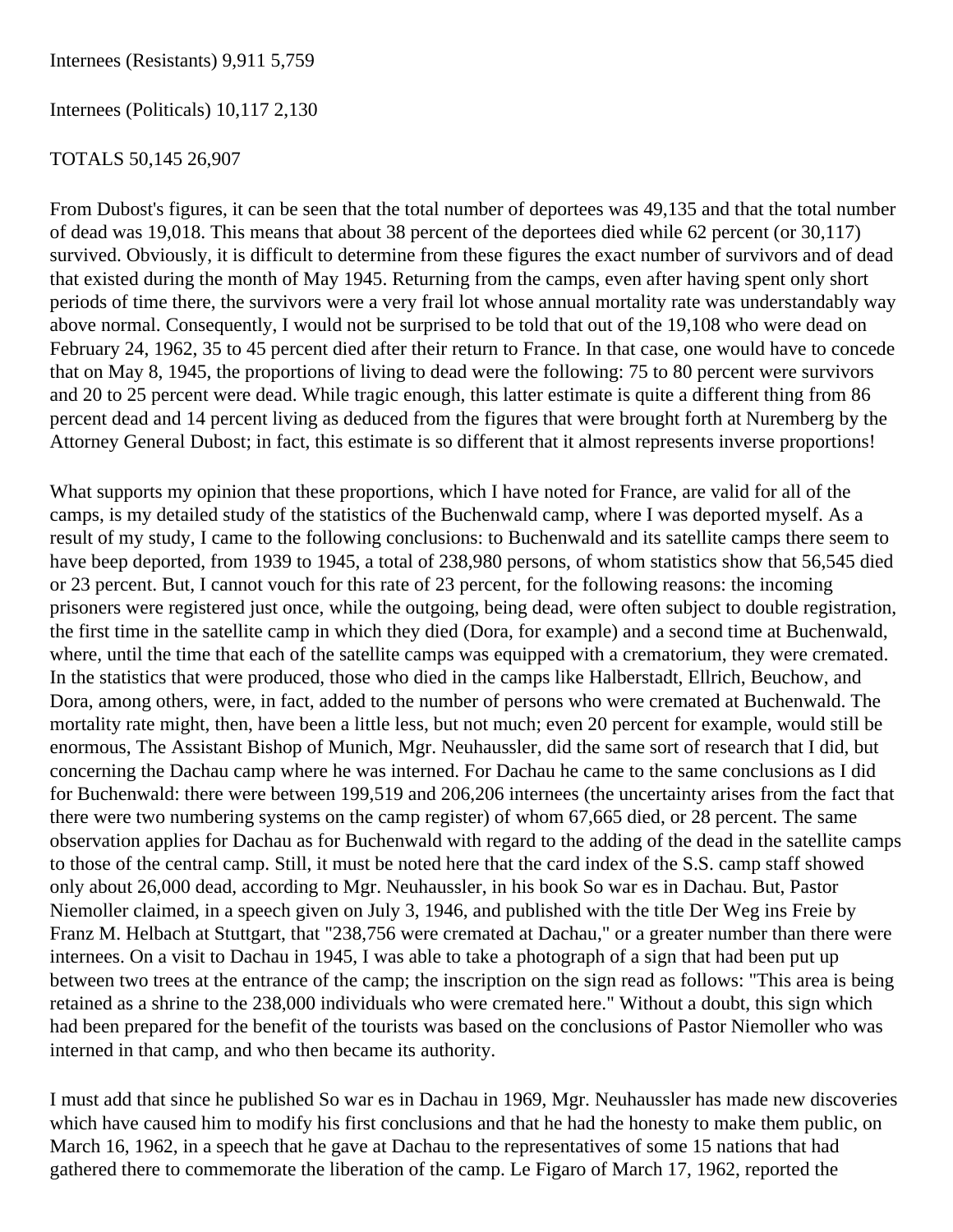statistical data that was contained in that talk as follows:

This afternoon in bitter cold and in spite of a snow storm, pilgrims gathered together at Dachau camp where thirty thousand men were exterminated, out of the two hundred thousand from thirty-eight countries who were interned there from 1933 to 1945.

Moreover, all of the other newspapers of the day printed the same figures. So it was 30,000 deportees who were cremated at Dachau (or 13 percent, which is still enough), and not 67,665, which was the number that Mgr. Neuhaussler had calculated initially. In other words, the card index that had been maintained by the S.S. staff reflected the truth, but very good care has been taken not to take it into consideration. It is possible that some day similar figures will be determined for Buchenwald.

Such is the extent of the exaggerations which no one doubted in 1950, which Mr. Eugen Kogon did not hesitate to authenticate and to disseminate, and which the world press still echoes on a daily basis in spite of all of the new information that has come to light. Moreover, in France, no commemoration of war events takes place that does not loudly reaffirm that 250,000 French nationals were deported to Germany, that only 35,000 came back, and that six million Jews were exterminated in the gas chambers.

Concerning the Jews, Kogon gives the number of dead as 5,620,000, as we have seen. In the camps where the Jews were interned, the mortality rate -- while far from the percentages that have been published by tile press for propaganda purposes -- was certainly as high as that suffered by other prisoners. Although we do not yet have reliable documents concerning these camps, we shall see in the following chapters what one may think, both of the means that were used allegedly to exterminate the Jews and the number of alleged Jewish victims.

## **XV. Nota bene...**

There are a number of the most unlikely tales, as well as certain examples of journalistic sensationalism, that I must point out before I finish with Mr. Kogon.

Among the unlikely tales must be included most of Kogon's statements concerning the listening to foreign broadcasts. I sincerely doubt that it was possible for anyone to set up and to use a secret radio receiver inside any of the concentration camps. If the Voice of America, the B.B.C. or Radio Free France were occasionally heard in the camp, it was with the consent of the S.S.; moreover, only a very small number of privileged prisoners could have been among the listeners, and, then, mainly by chance. Thus it happened to me personally at Dora during the short period that I served as the Schwung (orderly) for the Oberscharfuhrer who commanded the Hundesstafel (the company of guard dogs).

My work consisted in cleaning a whole barrack which housed the more or less ranking members of the S.S. staff; among other things, I waxed their boots, made their beds, cleaned their mess kits, etc....all things that I did most humbly and conscientiously. In everyone of the rooms in this barrack was a radio. For all of the gold in the world, I would not have taken the risk of listening to one, even when I was absolutely certain of being alone. However, at about eight o'clock in the morning, when all of his subordinates had left for work, it happened two or three times that the Oberscharfuhrer called me into his room, where he had tuned to the B.B.C. that was broadcasting in French, and asked me to translate for him, which I did under my breath.

In the evening, back in my Block, I passed on the news in a whisper to my friends Delarbre (from Belfort)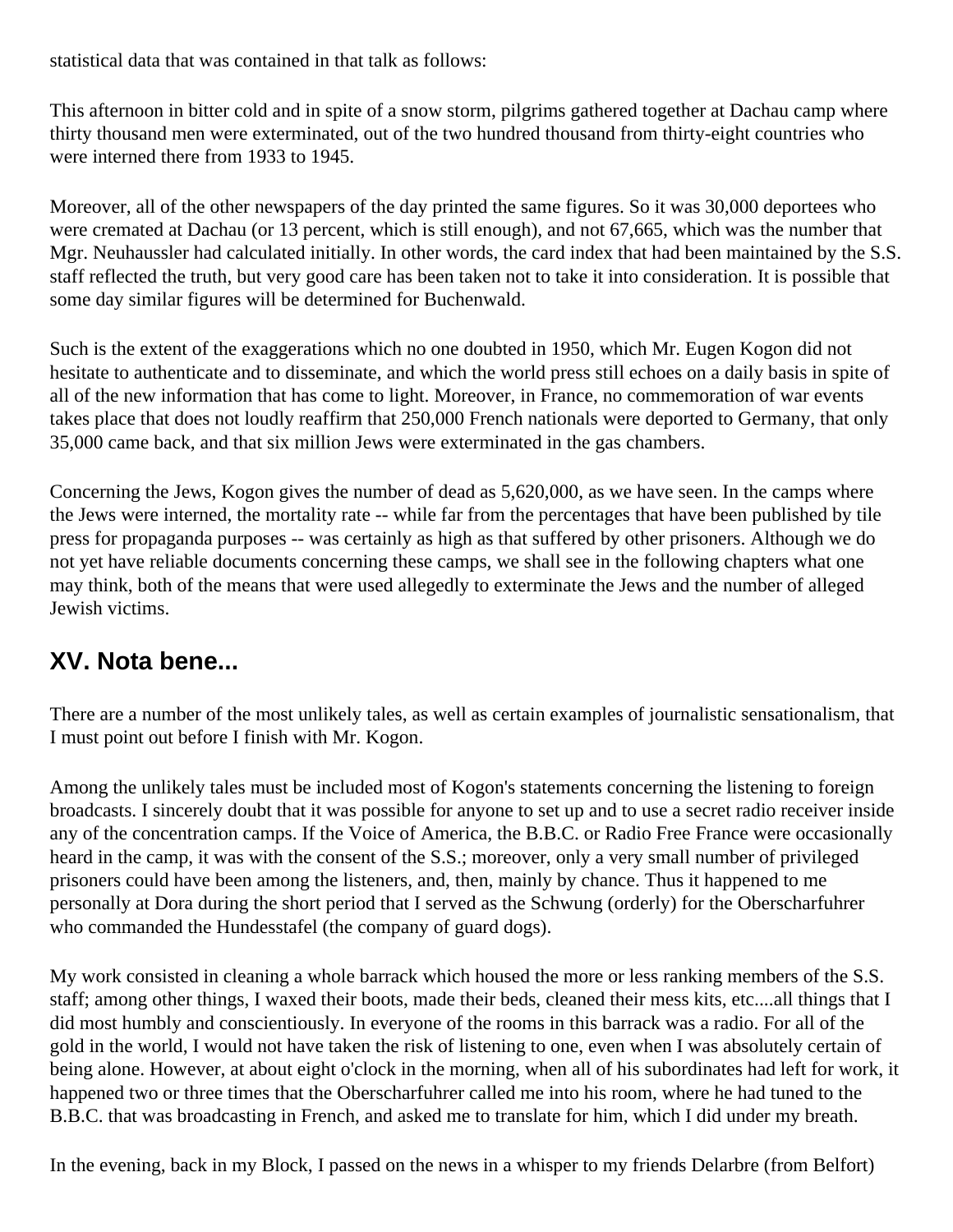and Gourguet (from the Creusot) urging them either to keep it to themselves or to repeat it only to comrades of whom they were very sure, and even then to do so in such a way so that it could not be traced to its source.

We did not constitute a "committee," and not one of us claimed that we were in touch with the Allies. Moreover, nothing happened to us. But during that same time, there was a stir that centered around the listening to foreign broadcasts in which, I believe, Debeaumarche was mixed up. I never knew exactly what it was all about. One of the members of that group approached me one day saying that there was a secret listening post in the camp, that a political movement was getting orders from the English, etc.... He backed up what he was saying by telling me the news that I had listened to that very morning, or the evening, before, with the Oberscharfuhrer. I expressed my skepticism in such terms that thereafter he considered me someone to be avoided. It was just as well for me. A few days later, there were massive arrests in the camp, and among those arrested were the fellow who I just mentioned and Debeaumarche himself. The to-do ended with a few hangings. In all likelihood, it began with a prisoner in my situation who had talked too much, and what he had said was imprudently bruited about, until it reached the Sicherheitsdienst (S.S. secret police) through an informer in the Haeftlingsfuehrung.

When Eugen Kogon writes:

I spent many a night, with a very few who were in on it, before a 5-tube receiver which I had taken from the S.S. Doctor Ding-Schuller to have it repaired in the camp. I listened to the Voice of America in Europe as well as to the Soldatsender, and I copied down the important news. (Page 283)

I am willing to believe that he may have listened to foreign broadcasts; but I am inclined to think that he listened to the broadcasts in question in the company of Doctor Ding-Schuller. As for all of the rest, it is only an embellishment which is intended both to make believable the revolutionary activity on the part of those in the Haeftlingsfuehrung, and to better excuse their monstrous exactions.

I believe that Kogon listened to these broadcasts in the company of his S.S. patron Doctor Ding-Schuller, or at least with his connivance and consent, because Dr. Francois Bayle reports in his Croix Gammee contre Caducee this curious testimony that was given by Kogon at Nuremberg: Doctor Ding-Schuller asked him to take care of his wife and children in case Germany was defeated! >From this testimony, I gather that their relations were surely more cordial than Kogon has admitted. And. I shall add that if this request implies a quid pro quo which Kogon would not admit in any case! -- the privileged position of this singular prisoner would be explained by a mutual collaborative understanding whose inspiration and aims would appear to be much less noble than it has so far been convenient to concede.

Further speculation along these lines is not likely to be productive, nevertheless, the record may reflect that the collaboration between Kogon and the S.S. was. by his own admission, profitable, friendly, and often intimate. There was also the collaboration between Kogon and the Communists, as has been mentioned in earlier sections of this chapter.

As for Kogon's journalistic sensationalism, I quote the following example which should provide the reader with an idea of what I mean:

Let us recall the taking of oath of those aspiring to the S.S., at midnight, in the cathedral at Braunschweig. There, before the bones of Henry the First, the only German emperor on whom he set any value, Himmler was fond of expatiating on the mystique of the "Communaute de conjures." Then, after that, in the gay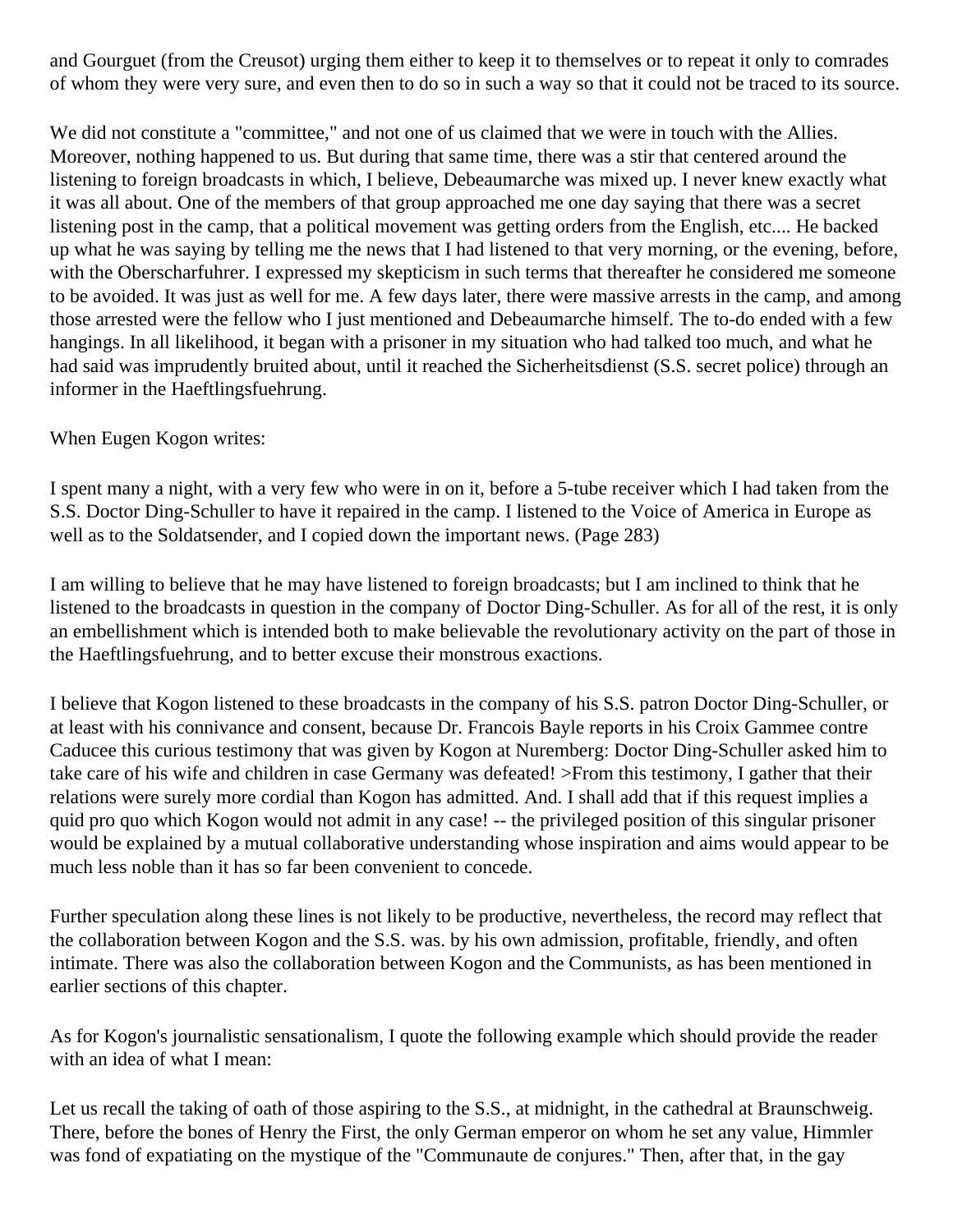sunshine he would go to some concentration camp in order to watch the political prisoners being whipped [20] one after the other. (Page 24, emphasis added.)

Mme Koch who previously had been stenographer in a cigarette factory sometimes took baths in a tub filled with madeira. (Page 266, emphasis added.)

Statements of this sort abound concerning all of the important personages of the Nazi regime, and they produce pleasant sadistic reactions. They also exhibit some of that same state of mind that made Le Rire publish, in September 1914, a photograph of the child with his hands cut off or Le Matin describe, on the 15th of April 1916, the Emperor William II as being a paranoiac with cancer, with at the most just a few more months to live, when, in fact, he had neither of those afflictions. Furthermore, the state of mind seems to have caused Henri Desgranges in L'Auto, in September 1939, to "thumb his nose" at a Goering and say that the Reichsmarschall was without soft soap with which to wash himself. The banality of the method is equalled only by the credulity of the public and by the imperturbability of those who make use of it and keep repeating it about all enemies in all wars.

#### [Proceed to Chapter 12](#page-130-0)

#### **Footnotes**

- 1. La Jeune Parque, November 1947. It was published in Germany in 1945 under the title: Der S.S. Staat.
- 2. During this time, for example, a Doctor Seguin never succeeded in getting himself recognized in his professional capacity by the Haeftlingsfuehrung. Having never been acknowledged as a medical doctor by the Communists, they sent him to work in the quarry where he died.
- 3. It seems that the National Socialists took him over from the Weimar Republic. This fact is not without its humor because it shows that the jailing of Communist troublemakers was a policy which was common to both regimes.
- 4. He does not seem to have encountered a Martin-Chauffier.
- 5. The "disposal" of "troublesome" prisoners by the Haeftlingsfuehrung was often done for reasons much more base than those that are mentioned by Kogon. For example, those prisoners who got in the way of the ruling clique or those who might possibly get in the way by being placed in influential positions by the S.S. were often marked for death. The argument of collaboration is, moreover, worthless; this "illegal management" -- i.e., the Haeftlingsfuehrung -- collaborated openly with the S.S., as is shown elsewhere in this book.
- 6. Eugen Kogon sometimes uses the word "illegal" and sometimes the word "clandestine" to describe the operation of the Haeftlingsfuehrung. Actually, there was nothing the least illegal or clandestine about it inasmuch as it had been set up by the S.S.
- 7. There were many Communists who were not "accredited", and they were, above all, decent people. They were lost in the mass and shared the common lot.
- 8. It is well to note that the S.S. generally did not steal from the prisoners. First of all, they enjoyed better rations to begin with and, thus, had no pressing need to obtain more. Secondly, when they did desire to supplement their rations, they let other prisoners do the stealing for them and were thus better served.
- 9. These quotation marks appear in the original text.
- 10. I want to emphasize the word "possible."
- 11. Osterloh was a "green," and that is why the incident is described as having been a "good example."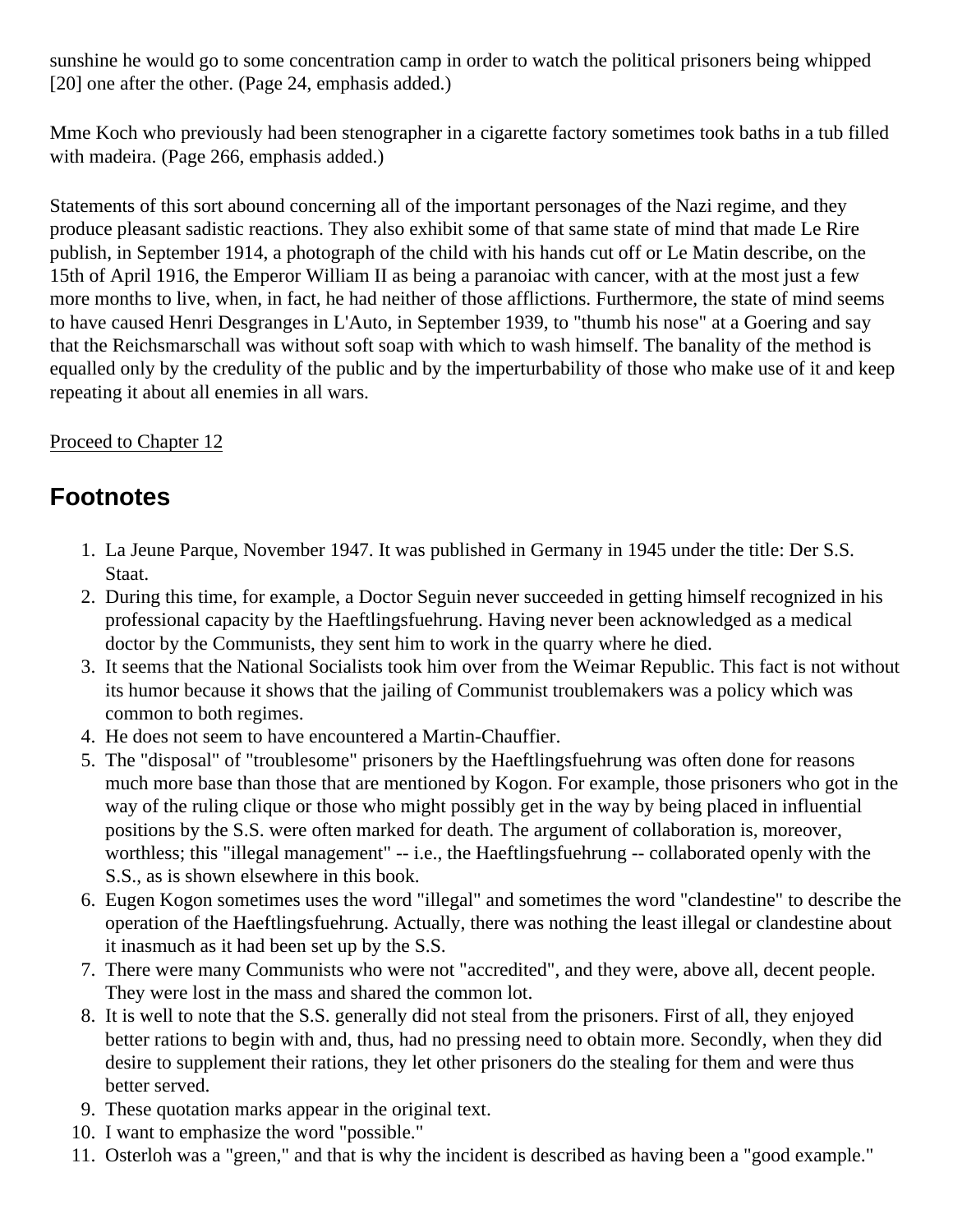- 12. Emphasis added.
- 13. The Bunker was the prison within the camp. If Kogon is to be believed, "it was not the S.S. but the first elder of the camp, Richter, who invented it," (p. 174) when the S.S. had not even thought of it.
- 14. This is an improper generalization. It was a question only of those who had made themselves their leaders, thanks to the authority that they derived from the S.S.
- 15. All of the Buchenwald prisoners can testify that his main concern was for the actual delivery of health and medical services to the prisoners.
- 16. Since this way of thinking doubtless admits a denunciation ... involuntary! As we see, ways to get out of things are not lacking!
- 17. It seems that there are other ways of denouncing which are less infamous or which are not infamous at all, evidently!
- 18. This statement is an improper generalization. As a common prisoner, one had to struggle against those who exercised power on behalf of the S.S., while distrusting his fellow prisoners among the common lot.
- 19. This twenty-seven month period is generally recognized as being the time period during which the vast majority of the foreign internees who were incarcerated in the German concentration camp system were deported by the Germans from whatever locale in which they had been arrested.
- 20. If the rack at Buchenwald (if, indeed, there was one) was hidden from the Chief of Police of Weimar during his inspection of the camp, it is hardly likely that it would be shown to his superior Reichfuehrer-S.S. Himmler.

[Proceed to Chapter 12](#page-130-0)

[Author Bio](#page-0-0) | [Introduction](#page-0-0) |  $1 \& 2$  |  $3 \& 4$  |  $5 \& 6$  |  $7 \& 8$  |  $9 \& 10$  |  $11$  |  $12$  |  $13$  |  $14$  | [Conclusions & Afterword](#page-234-0)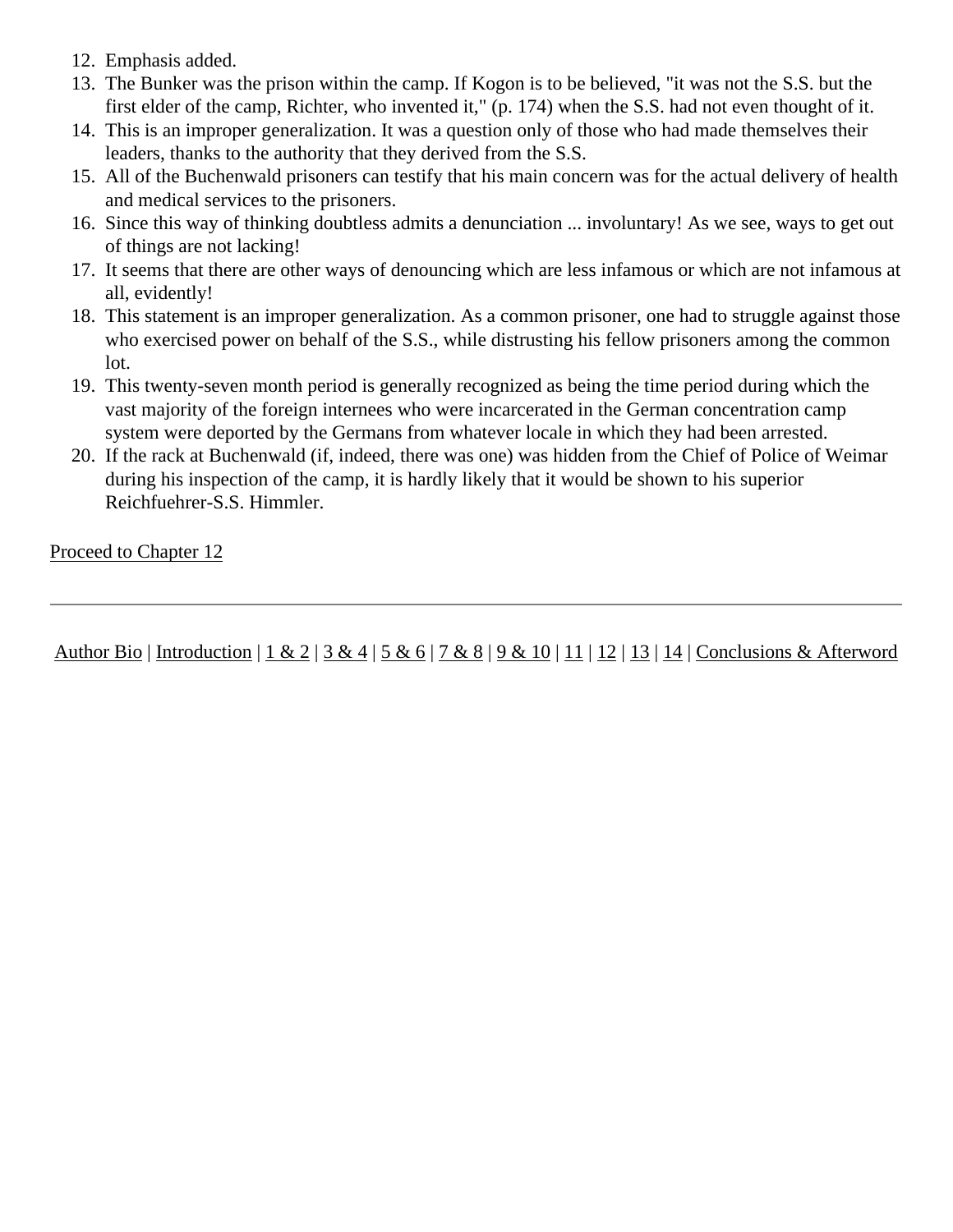#### **Debunking the Genocide Myth**

# <span id="page-130-0"></span>**Chapter Twelve: Raul Hilberg: His Doctrine and His Methods**

Between the Commentaries on the Holy Scriptures of Saint Thomas Aquinas (1225-1274) and The Destruction of the European Jews, (Chicago, Quadrangle, 1961) an exhaustive commentary on the Nuremberg documents by Mr. Raul Hilberg, there is plainly no common measure. Indeed, one can feel assured that in seven centuries the latter will not be spoken of at all, or, if it is still mentioned, it will only be mentioned in reference to something unworthy of notice except as an example of the most scandalous aberrations of our times. Now, after seven centuries, when Saint Thomas Aquinas is spoken of it is to point him out as having been the originator of a philosophy also aberrant, which from the 17th century on was called ancilla theologiae, by the Humanists and the Free-thinkers. Nevertheless, this philosophy was that of centuries of faith. It was substantial; it opened windows onto a world which was the dream of the epoch; and, thus, it deserved to become that Thomism to which reference must be made today, if the broad currents of contemporary philosophy are to be correctly explained. To construct his system, the man had, of course, to mutilate Aristotle; but in the 13th century printing had not yet been discovered, manuscripts were scarce, and the means of research at the disposal of intellectuals were so rudimentary that he was the only one who knew it. Then, three centuries later, having discovered the trickery, the Humanists and the Free-thinkers spoke of ancilla theologiae. But there was no scandal. The fraud was attributed to an imperfect acquaintance with the writings of Aristotle. Today, more light has been shed on the matter, and Thomism has a place. But, there will never be any Hilbergism. And if the 790 large size pages, based on almost 1,400 documentary references, of The Destruction of the European Jews, some day are found to be the ancilla of something, it will only be of a not very nobly inspired purpose. Therein lies the difference, and it is not a small one.

Having admitted that neither in their persons nor in the value and influence of their respective works are the two men comparable, if thought of, Saint Thomas Aquinas nevertheless came to mind after having read Mr. Raul Hilberg, there were good reasons. The most important reason of all is this one, which is the central theme of this chapter: the Nuremberg documents that Mr. Raul Hilberg used to prove to us that 5,100,000 (p. 767) or 5, 407,500 (p. 670) Jews were exterminated by the Germans during the Second World War -- 1,000,000 in the gas chambers at Auschwitz, 950,000 in five other camps much less well equipped, 1,400,000 (if I have understood correctly his complicated and often contradictory calculations) by Einsatzgruppen, and the rest, either 1,750,000 on page 767, or 2,069,500 on page 670, in camps and in ways which could be called pottering compared to the others -- are of the same kind and the same worth as those in which Saint Thomas Aquinas, like all the Church Fathers before him, found the proof that the first act in the creation of the world, the separation of light from darkness, took place exactly 4,001 years before the birth of Christ, that Joshua had stopped the sun in its course, that Jonas sojourned in the belly of a whale, etc.

And, then there is the problem of misuse. Mr. Raul Hilberg in making the documents say what they do not say, except after having been removed from their context and rewritten, is an example on a small scale of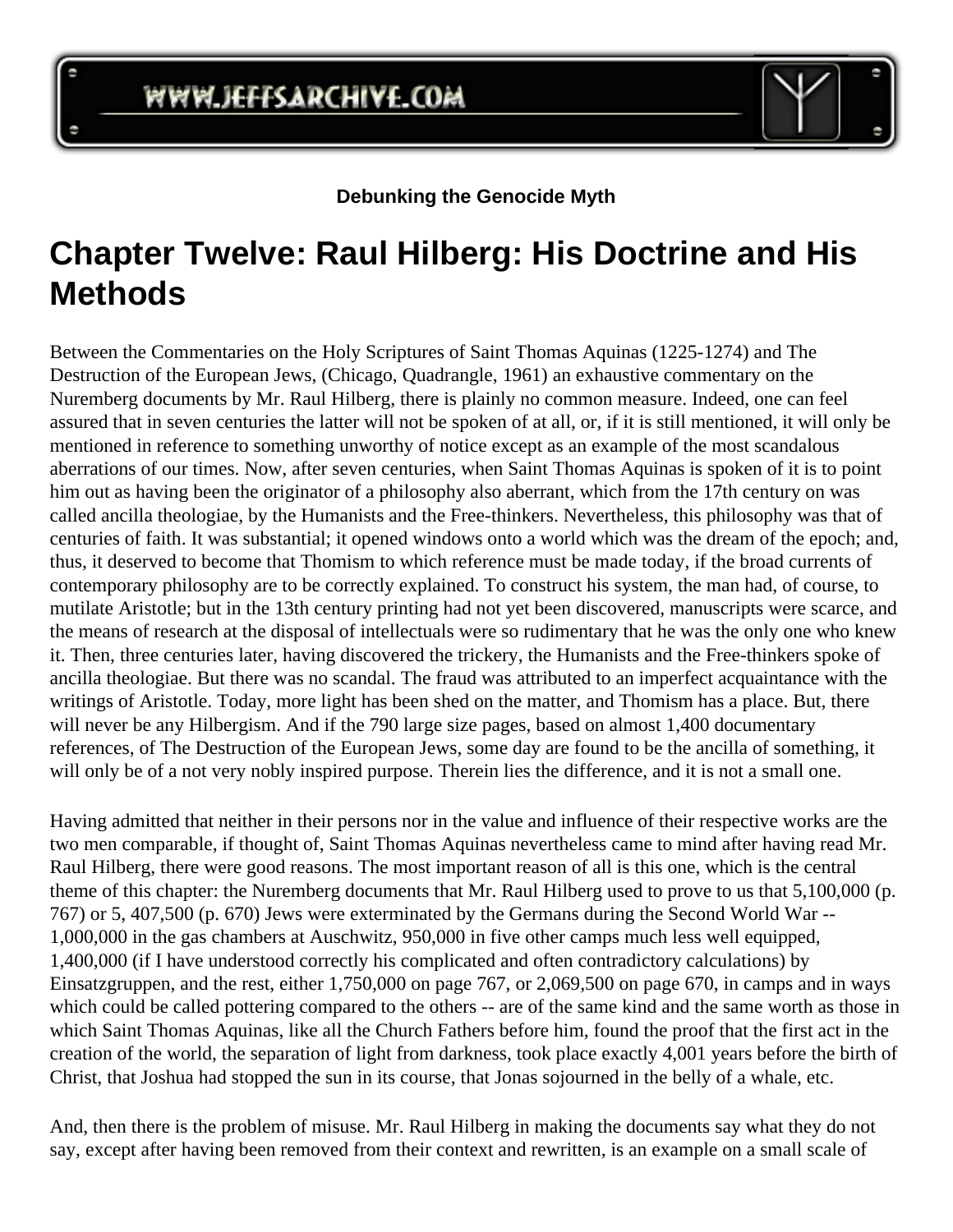what Saint Thomas Aquinas did on a large scale in giving to the writings of Aristotle that interpretation which oriented the entire intellectual work of the Middle Ages in Europe to the celebrated formula, Aristoteles dixit, when Aristotle had, in fact, not said it. In this respect, they both, each at about the same distance in time, illustrate that moral which was quite well defined by Saint Ignatius Loyola, according to which, since the end justifies the means, all means are good to justify the end. But here again, to permit a fair appreciation of both, the coordinates of the point which they have in common must be given. Saint Thomas Aquinas found himself in the presence of the writings of Aristotle, which at that time were spread about Europe with so much success by Jewish rabbis and Arab clerks that they were threatening to unsettle Christian thought, and for him it was a purely philosophic problem. But, in the case of Mr. Raul Hilberg, it is a question of justifying by a proportional number of cadavers the enormous subsidies which Germany has paid annually since the end of the war, and which she continues to pay, to the State of Israel as reparations for a wrong which she did not do to Israel, either morally or legally, since at the time these wrongs for which she is charged were taking place, the State of Israel did not exist. In short, it is only, purely and very basely, a material problem.

Here I would like to point out -- in order to underline the extent of this swindle, which has no other name in any language -- that the State of Israel was not founded until May 1948 and that the Jewish victims of the Nazis were the nationals of various states but not of Israel. Nevertheless, Germany pays to Israel sums calculated on the basis of about 6,000,000 dead. In addition, since at least four-fifths of these 6,000,000 were very much alive at the end of the war and countable, she pays to those still living in the other countries of the world, aside from Israel, and to the beneficiaries of those who have since died, substantial reparations as victims of Nazism. This means that for the enormous majority, she is paying twice.

All of these indemnities that are so generously granted to the Jews seem, moreover, to have made the gypsies desire to cash in on this "bonanza" in a manner similar to that of the State of Israel and Zionism. If Le Monde of December 29, 1961, is to be believed, the gypsies have now given themselves a king with the name of H. M. Vaida Voievod III, who claims to be the "Supreme and spiritual head of the gypsy people" and who expects to obtain from the United Nations a corner in the world, where the great wandering of their caravans will come to an end, just as, theoretically, the State of Israel was to end the Diaspora. When he is asked what corner of the world he lays claim to and where it is, he answers that it is Romanestan, and he places it, now on a Pacific Island, now in a country near Israel. Furthermore, he specified that the number of his subjects strolling along all the roads of Europe add up to 12 million, and that the reason there are not more is that between 1939 and 1945 the Nazis exterminated three and a half million. Unfortunately, for him, in this case, there are statistics to put the number of gypsy victims of Nazism between 300 and 350,000 only, which is, of course, quite atrocious enough. Things have not come to a point where one can be accused of anti-Romanestanism as easily as one can be accused of anti-Semitism, every time the fantastic statistics of the Center of Contemporary Jewish Documentation are mentioned, and one does not run the risk of being accused of the same low intent if one speaks of the 3,500,000 Nazi victims of H. M. Vaida Voievod III in a humorous tone. If, then, the U. N., let us say, should grant the gypsies the right to regroup in this Romanestan, which only needs to have its geographical location determined, Germany will have no choice but to subsidize them. Having granted the State of Israel an appreciable and substantial indemnity for the victims of Nazism among the Jewish people, it would be difficult to refuse the same to Romanestan, whose claims the U. N. could not fail to support as they did those of the State of Israel. Then the 3,500,000 gypsies exterminated by the Nazis would dispute the 6,000,000 Jews for the limelight in the world press. But, the Reverend Father Fleury, Chaplain of the gypsies of France, already warns that H.M. Vaida Voievod III is only an impostor, and many agree with him. It must be acknowledged that the number of people is much smaller who have the same opinion of the leaders of the State of Israel and their supporters, whose policy, while in every point similar, and just as poorly grounded, has nevertheless succeeded. To the extent that it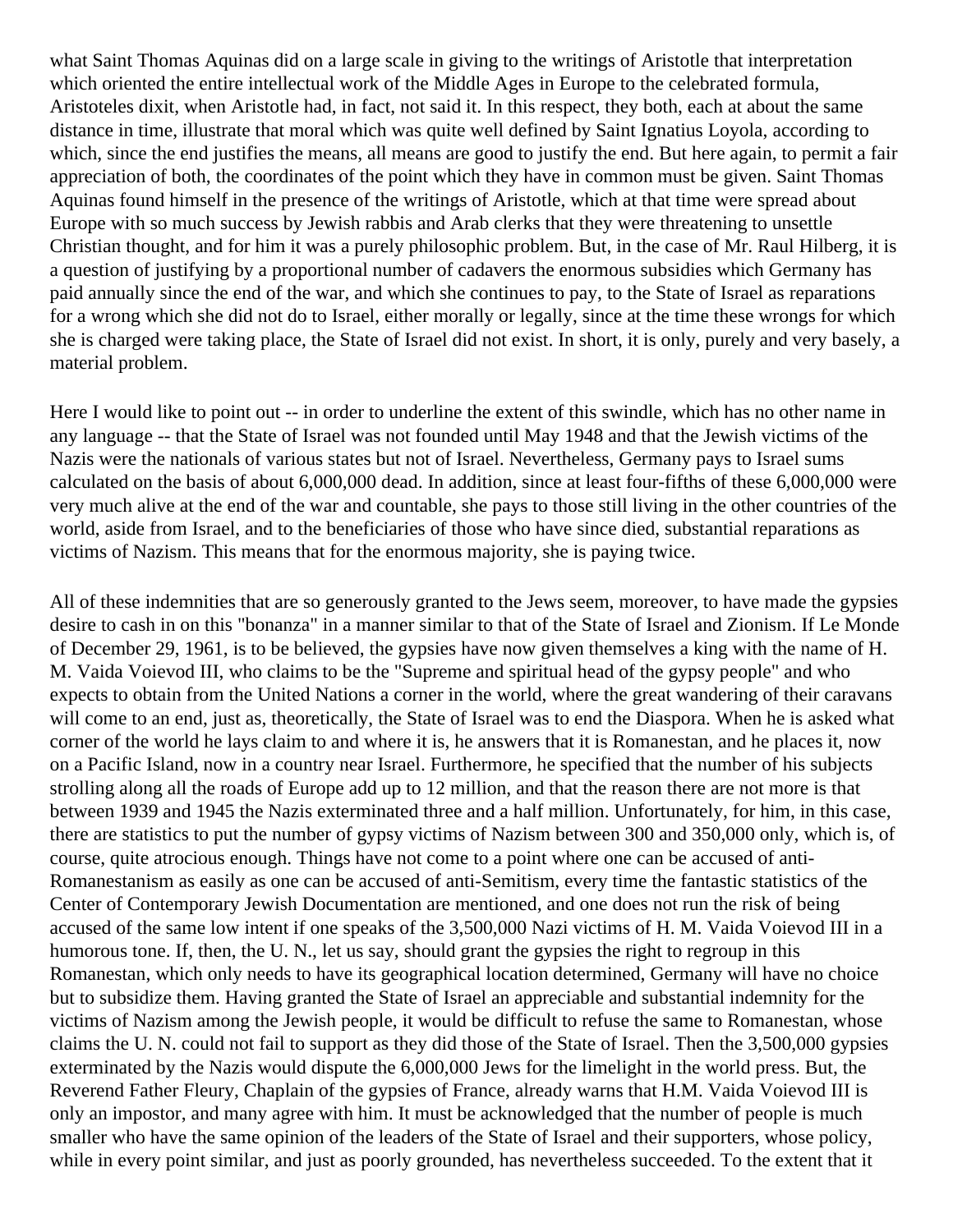has shown post-war Zionism to be very closely related to what can be called Romanestanism, the burlesque story of the hero of this adventure deserved to be cited here, if only to give the reader as exact an idea as possible of the worth of the work to which Mr. Raul Hilberg has devoted himself.

But I would like to return to the problem of misuse, and on this subject to be well understood. Having spent an appreciable number of months in the horrible physical and moral conditions of a concentration camp, I know what I am talking about. What I am discussing is only the degree of the horror, since the truth - without further exaggeration -- is quite enough. The fact that some poor uneducated devil of a fellow like the cure and the other witness to whom I have referred elsewhere tell us that they have seen, the one, thousands enter the gas chambers in the camp where we were interned together and where there were none, and the other, the heads of human beings buried up to their necks, crushed by the wheels of barrows pushed by the prisoners on order of the SS, is understandable. They are victims who are fired by a resentment in proportion to what they suffered, and the guilty one is the judge who believed them. That a general of an Einsatzgruppe, testifying under threat of death, tells what he thinks will be most likely to save his life, and that Hoess, a former commandant of Auschwitz, does the same, like many others, is easily understood and calls for no explanation. The fact that in order to get into the good graces of his captors, some poor SS private, attached to an Einsatzgruppe, reports that his unit exterminated "thousands" or "tens of thousands of Jews," as is seen in the documents cited by Mr. Raul Hilberg, is not at all astonishing. Nor, is it strange that a Martin-Chauffier, guilty of many things, tries to have them forgiven by howling with the wolves and that a David Rousset, whose main concern in the camp was to obtain the protection of the communists, and a Eugen Kogon, who had no other concern than to establish as comfortable a balance as possible between the SS and the communists, have recounted what they did. The background and motivation of the witness is an important factor when considering the amount of weight that should be given to his testimony. And, it is the business of the judge and of the specialists in the human sciences to establish this credibility as a step toward distinguishing whether the testimony is likely to be true or false. If I am struck by the fact that the judges at Nuremberg did not pay much attention to the credibility of the prosecution witnesses -- especially since they had already decided upon a verdict prior to the trials and only required the testimony to support it -- I am much less impressed when a journalist believes all of these people right from the start. It is well known that journalists are generally supposed to be more skeptical and questioning than most people.

I shall go even further. A man like Dr. Francois Bayle, the author of Croix Gammee contre Caducee, to whom I have referred, when faced with the documents and testimonies of Nuremberg, is only half responsible for the conclusions he drew from them.

Dr. Francois Bayle is a doctor in the Navy and is, therefore, a military man. On reading his work one perceives that he has a passionate interest in psycho-somatology and psychoanalysis. The defendants at Nuremberg strike him, above all, as being sick men, or at least, tainted, which amounts to the same thing. How he would have liked to have had the chance to write up their cases! He is a brilliant fellow, and circumstances assisted him. On October 19, 1946, he was appointed to the scientific commission on war crimes, and soon he was at work with the original documents and transcripts of the Nuremberg Trial, at which he was present, and where he had free behind-the-scenes access. As a military man, he did not question the authenticity of the documents that were made accessible to him by the authorities on whom he depended. In the military more than anywhere else the fundamental principle on which the system of hierarchy rests is that "every subordinate owes complete obedience to his superior and submission at all time," and he himself relies on the postulate that a superior may not misuse his subordinate. In this state of mind, Dr. Francois Bayle could not ask questions. And if any questions had occurred to him, not having been prepared for the work in which he was left to orient himself, he would not have been able to answer them correctly. Anyway, he can, therefore, be excused. Those who cannot be excused are his superiors, the ones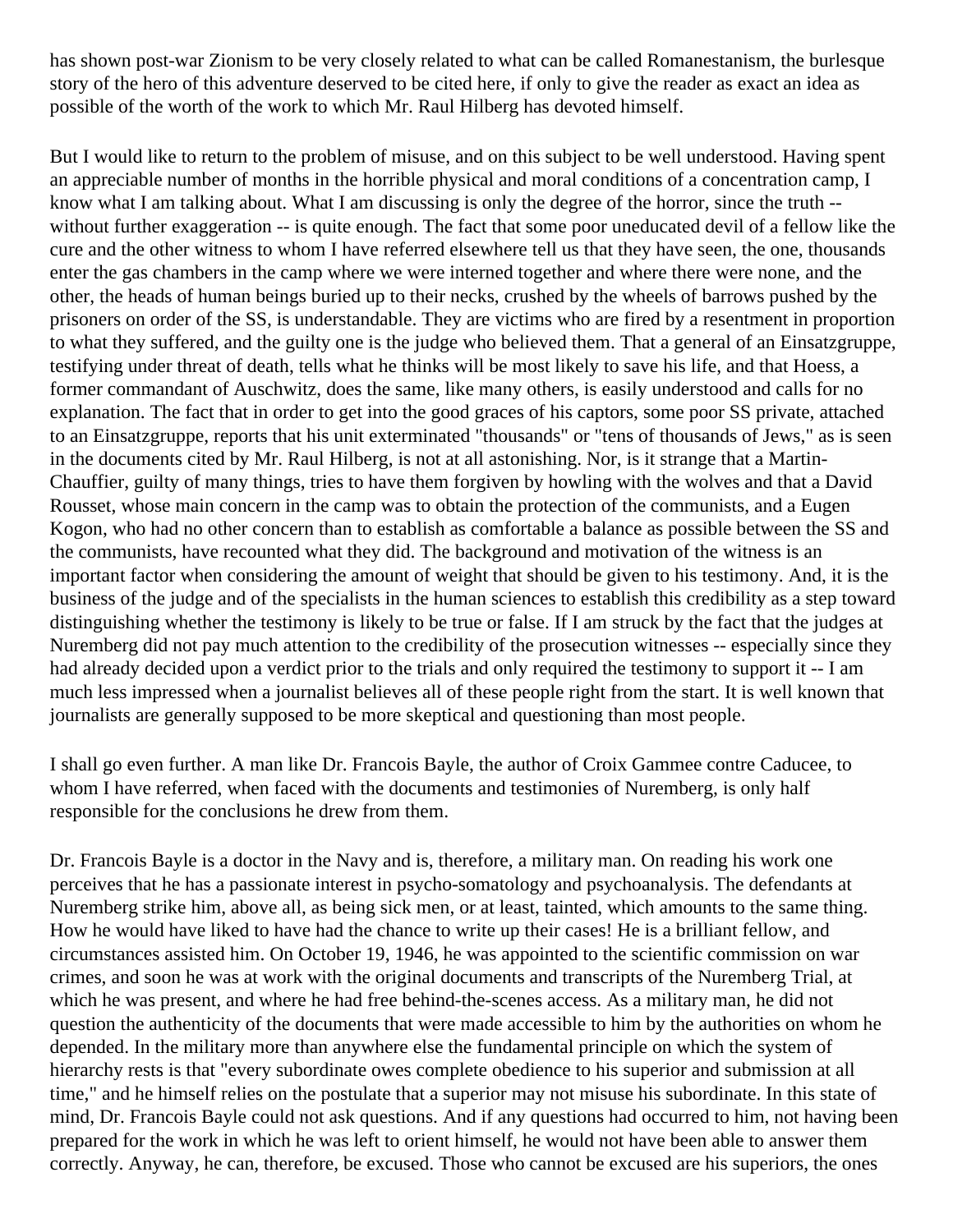who allowed him and encouraged him to direct his efforts along the line that is mentioned above. In the main, everything happened as it does in the Figaro of Beaumarchais, where the role of mathematician was assigned to a dancer. A historian was needed for the job, and it was given to a medical doctor. Was a doctor also needed because it was a matter of medical analysis? Perhaps, but what I maintain is that the doctor, if he had not been present during the medical experiments and if he was not at the same time a historian, absolutely could not study the documents correctly unless assisted by a historian who would have, previously, verified all of the testimonies and documents which attested to the facts and which described, not the scientific environment -- since for this a historian would not have been qualified -- but the social environment, the historic moment in which they had been performed, particularly, in times as emotional as those in question, and the criminal nature -- if any -- which could be imputed fairly to such conduct. Who was responsible for all this? No one, unless it is whoever is responsible for the distribution of knowledge and the forming of the elites of our times and whoever -- while pushing specialization greatly to the detriment of culture in general on the pretext that an industrial civilization needs more than anything good technicians in well defined and narrowly limited fields -- lets it be believed and, when necessary, sees to it that it is believed that any specialist at all is qualified to speak excathedra on all specialties.

Mr. Raul Hilberg's case is quite different from that of all these people. He was not deported, he was not a victim of Nazism, and he has no apparent reasons for having a guilty conscience such as Martin-Chauffier, David Rousset, and Eugen Kogon. In addition, he is neither uncultivated, as was that poor cure mentioned above - who invented gas chambers at Buchenwald and Dora, nor a stumbler of hit or miss education like adventurers in the search for subsistence, rather ill-defined before the war, as were David Rousset and Eugen Kogon, who, besides their need to clear their conscience, probably recounted all that they did in order to assure themselves of the best and most lasting post-war livelihood, a goal which they both achieved remarkably well. He is not even like Dr. Francois Bayle, a medical doctor led astray in the study of historical documents. He is a "political scientist," who is properly sheep-skinned, as his biographical note says, who specialized in international relations, and who worked in the "War Documentation Project" of the American government. It is unfortunate that his education in the field of "public law and government," which prepared him to work in a profession in which the science of statistics plays such an important part, did not better equip him for the study of documents and testimonies on which his profession is based and for the study of history in which the social phenomena, which are the subject matter of statistics, have their roots. If, therefore, Mr. Raul Hilberg acts as though he had no idea as to whether a witness and his testimony can be regarded as creditable, or under what conditions a document should be admitted as evidence, he has only one excuse, and that excuse is dishonesty. I say "excuse" because, as I continue to read his biographical note, I find that he is a collaborator in the Jewish Encyclopedia Handbooks and, in my judgment, that fact explains everything. And, this particular interest, of course, applies not only to Mr. Raul Hilberg, but to many others. It applies to Mme. Hannah Arendt, for example, who has the same intellectual outlook, who often refers to Mr. Hilberg in her reports of the Eichmann Trial which the New Yorker published in five issues (February-March 1963), who was -- or still is -- Forschungsleiterin (Research directress) of the Conference on Jewish Relations, Verwaltungsleiterin (Directress of administration) of the Jewish Cultural Reconstruction, Stipendiatin (Fellow) of the Guggenheim Foundation, and who coolly informs us (New Yorker, February 23, 1963) that "3 million Polish Jews were massacred during the first day of the war," the one explaining the other. Mme. Hanna Arendt would do well, in my opinion, to ask Mr. Raul Hilberg where he found the "about 2,000,000 Polish Jews, who were transported to their deaths in 1942 and 1943" of whom he speaks on Page 311 of his book. (Emphasis added.) It would be a good thing to come to an understanding: were there in Poland 3 to 3.3 million Jews before the war, as all statisticians unanimously claim, including those who are Jewish, or were there 5,700,000 as Mme. Hannah Arendt is obliged to claim, since here are 5,000,000 exterminated, and, since Mr. Shalom Baron, brandishing his title of Professor of Jewish History at Columbia University, claimed on April 4, 1961, before the Jerusalem Tribunal, that 700,000 of them were still living in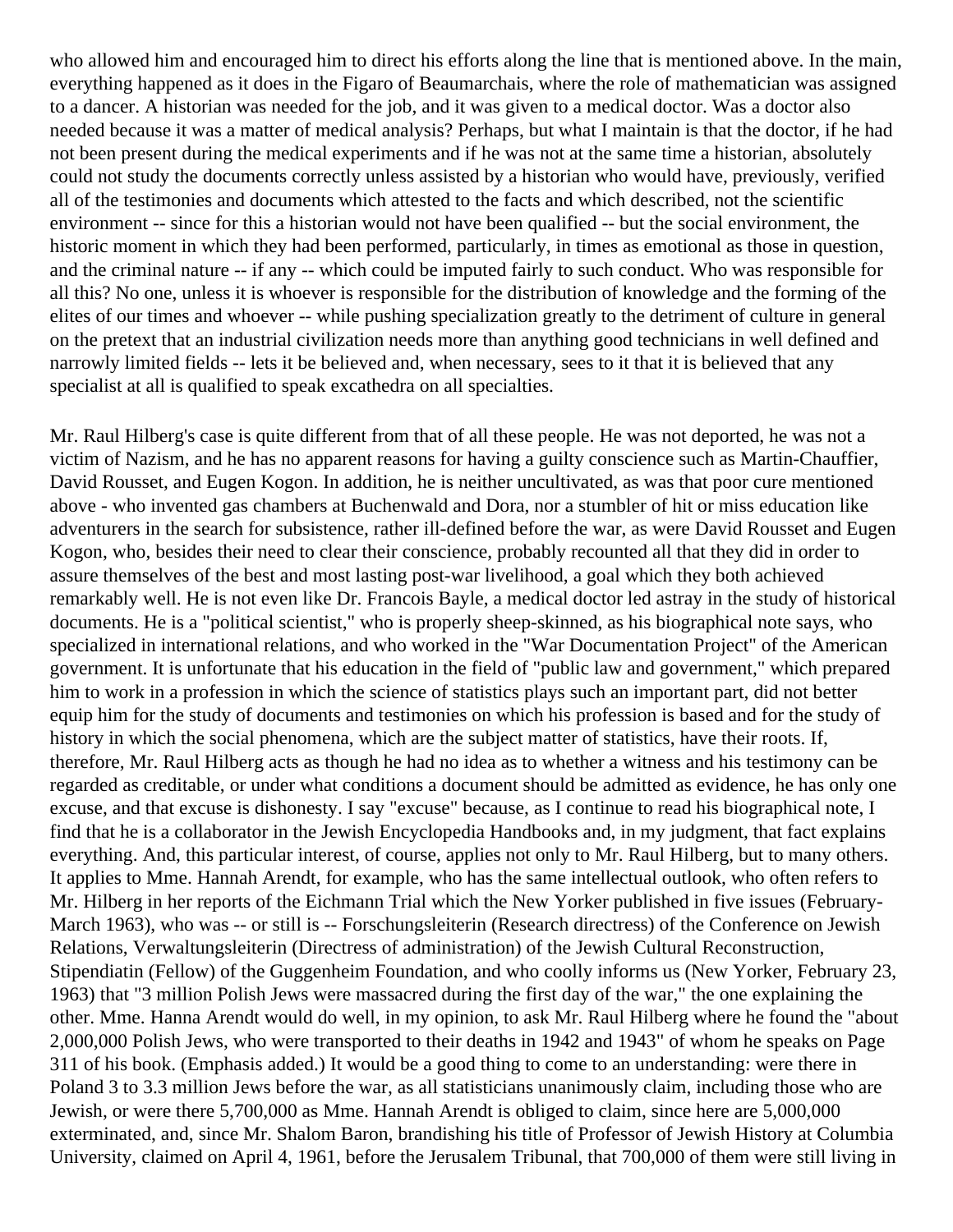1945 when the country was liberated by Russian troops? Really, one would like to invite all of these people - these three and the multitude of others in the same boat -- to please get together and agree on their figures, before undertaking to explain us to ourselves. But, Particularly to Mr. Raul Hilberg, one could advise him to agree with himself. On page 670 of his book, he in fact points out to us that of the 9,190,000 Jews, who he says were living in territories occupied by German armies during the war, only 3,782,500 survived, which makes 5,407,500 dead; but on page 767, by some mathematical mystery, these 5,407,500 dead become 5,100,00; It must also be pointed out that for Poland, which together with Russia and the Danubian countries is the Crux of the problem, he finds only 50,000 survivors, where his colleague Mr. Shalom Baron found 700,000. However, a journal, in French, published in Switzerland (Europe Reelle, Lausanne, No. 44, December 196 1) claims that the Israeli periodical Jedoth Hazem, issued in Tel Aviv (No. 143 of 1961) states, without turning a hair, that "the number of Polish Jews at present living outside of Poland approaches 2 million." By way of compensation, for that part of Russia occupied by German troops, the Paris and Tel Aviv Centers of Jewish Documentation both agree in placing the number of Jews exterminated at 1,500,000 (Figaro Litteraire, June 4, 1960), while the Institute of Jewish Affairs and the World Jewish Congress (Eichmann's Confederates and the Third Reich Hierarchy, already cited) give the figure of 1,000,000; Mr. Raul Hilberg finds only 420,000. This inconsistency is all a little irresponsible, and it is embarrassing that the supporting documents, which are the same for all, speak so different a language to each of these specialists.

Having said this, let us render unto Caesar what is Caesar's. As far as I know, of all of this kind of writing, (which has been published until now) in which the Nuremberg documents and the appended testimonies have been endlessly hashed and rehashed and in which they have been perverted more and more in order to support the contention that about 6,000,000 Jews were exterminated by the Germans in the Second World War, The Destruction of the European Jews is without any doubt the most precise and the most complete in the number of references it contains. For that very reason, without being more convincing than all that has been published in this line, it is the more vulnerable. Moreover, an analysis of Mr. Hilberg's book has one advantage: in displaying all of its weaknesses, those of all the others show up, too. I have, therefore, decided to take The Destruction of the European Jews as the point of reference for much of the following discussion. It will, of course, be understood that I will not examine each of the 790 pages one by one, although there is hardly a page that could not be used for illustration. To put each one to the test in detail would require as many pages as Mr. Raul Hilberg needed to present his thesis, and it would be tedious. I have already said that Mr. Raul Hilberg has succeeded in making his documents reveal what he wants them to reveal simply because he accepted them just as they were -- that is, rewritten, picked over, and taken out of their context. It is this context that I shall try to reconstruct by comparing the documents with others and by dwelling only incidentally on the grossest manipulations.

To make myself clearly understood I must make a brief digression, the theme of which is the following: History is a sequence of historical moments. Self-evident? In form, yes. But in implications, quite something else. Some historians think that each moment in history posits to man only those problems which allow a single solution, a Hobson's choice. It then follows that since the beginning of time, all the moments of history, each an exact prolongation of the other, are arranged in a sort of straight line, which is the meaning of history, and that by correctly analyzing each one of them, one arrives at historical determinism. Pursuant to the concept of historical determination, the only question man can possibly ask is, not where he wants to go nor what he should do to get there, but simply, where he is going. For an answer to that question he has only to look behind him and to project the historical line, and then turning forward he sees before him Socialism. At the most, he might hesitate (as before the picture of the turn which Socialism has taken in Russia, for example) and slow his step. In no case can he stop or change directions. The ground burns under his feet, and on each side of his road are deadly precipices. And, so he goes toward Socialism, but not very fast. Such historians are Marxists, and they were in favor in the nineteenth century. But, by reducing to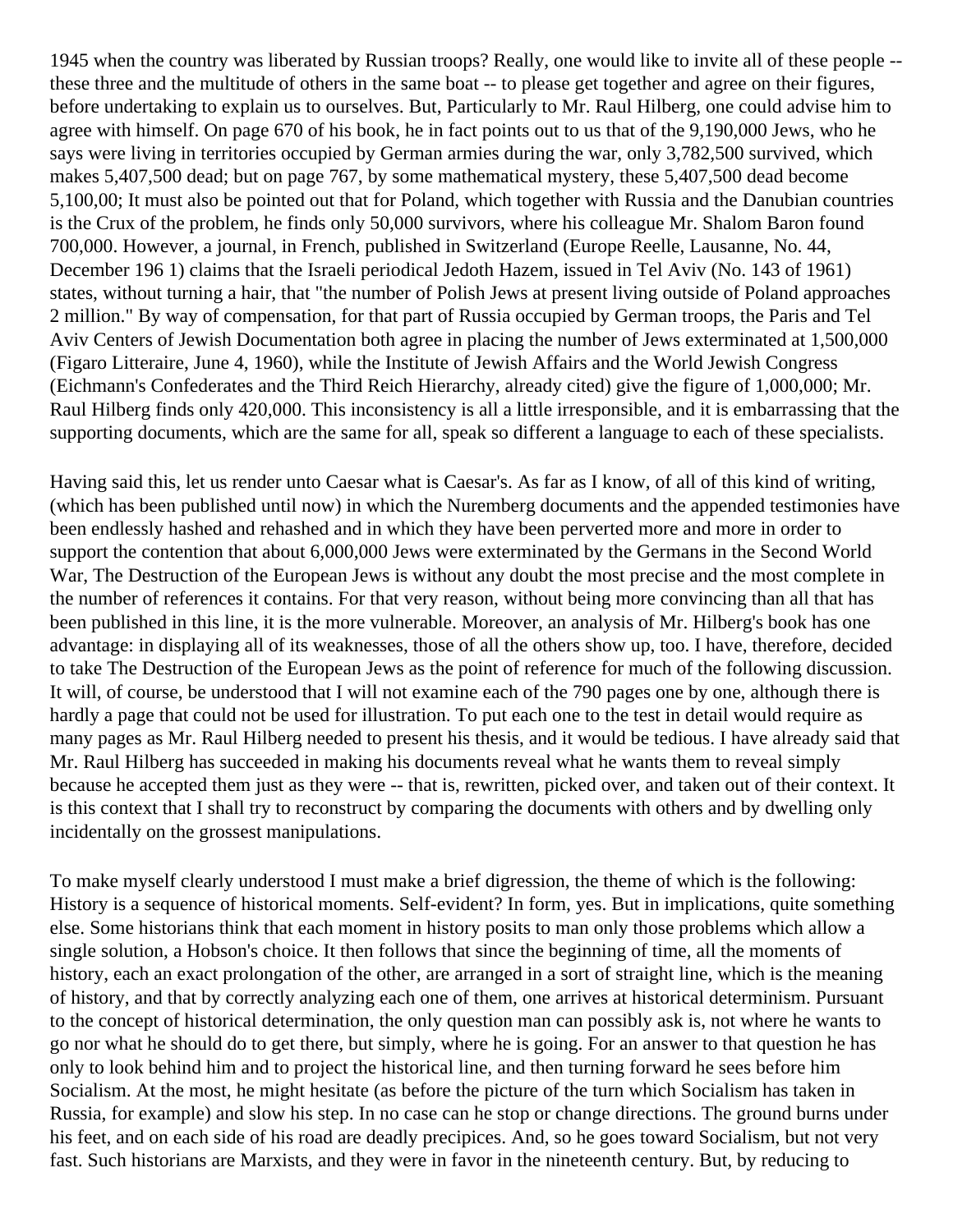nothing or almost nothing the role of the individual in history, this theory was so over simplified that it has lost favor in the twentieth century: consequently, Marxian historiography is disappearing today.

On the whole, most historians believe, in fact, that each moment of history presents man with an infinity of problems; that for man each moment holds an infinity of solutions -- even though, without any doubt, only one is rational and good: and that between the good solution and the more or less bad ones, man's choice depends upon a more or less correct conscientious appraisal of the aspects of the problem. Modern historians also think that in this infinity of problems there are some that man can skirt all his life without even suspecting their existence; that among those which he perceives there are some that are more or less important, more or less momentous, and more or less urgent; that, not being able to resolve them all at once, man is obliged to take them one by one in fixed order; and that the very determination of this order already presupposes a correct and conscientious appraisal of the choices among the possible solutions. Depending on the quality of his appraisals -- and, here, we must note that it is a question of collective problems and that the mental age of the group is in inverse proportion to the number of individuals who compose it -- the man in each historic moment sees a more or less large number of problems presented to him. Those that he does not see, however, are not necessarily the most negligible ones.

Returning to Mr. Raul Hilberg, he begins his study several historical moments behind and announces Luther dixit, in 1963 no less! I am inventing nothing. In the introduction to The Destruction of the European Jews, he seriously explains to us, in substance, that National Socialism descends in a straight line from the anti-Semitism of the Germans in the Middle Ages, from their Catholicism, and from Martin Luther. This assertion calls for a few remarks:

1. Luther was not anti-Semitic, but was anti-Jewish, which is quite a different thing. Historians are of the opinion that there have been eight Semitic peoples (Assyrians, Chaldeans, Phoenicians, Hebrews, Samaritans, Syrians, Arabs, and Ethiopians) of which three are in existence today (Arabs, Hebrews or Jews, and Ethiopians). Catholicism in the Middle Ages and Luther were only against the Jews.

2. This anti-Judaism was of a religious nature only. Equally universalist, both the Roman church of the time and Luther thought that all of the people of the earth except the Jews were pervious to the seductions of their system of propagating the Faith. It went no further.

3. During the Middle Ages all of Europe was religiously anti-Jewish, and to the same degree everywhere. In countries like Holland, where Lutheranism has remained the same as it was in Luther's time, and in other countries like Spain and Hungary, where the Roman church has remained what it was in the Middle Ages, anti-Jewish feeling has been considerably attenuated during the past six centuries. Nevertheless, neither Holland, Spain, nor Hungary was the theater of a phenomenon similar to that of National Socialism. Indeed, in our days it is in Germany that the Church, Lutheran as well as Roman, is the most open to the problems of science!

4. National Socialism itself was anti-Semitic, but only because it was racist. It maintained, for example, the best relations with the Arabs. It would also have maintained good relations with the Jews if they had not, claimed to be a distinct people -- chosen besides! -- in Germany itself. (Its relations with the Arabs would not have been much better had they made the same claim.) The attitude of the Nazis on this point was clearly defined, doctrinally, on the one hand, through its conception of the idea of a people (in one specific area, one race protected against crossbreeding), and, on the other hand, through the international Zionist movement, to which National Socialism attributed a determinant role in the unleashing of the First World War (to get Palestine, it claimed) and in the formulation of the Versailles Treaty (which would permit, it claimed again,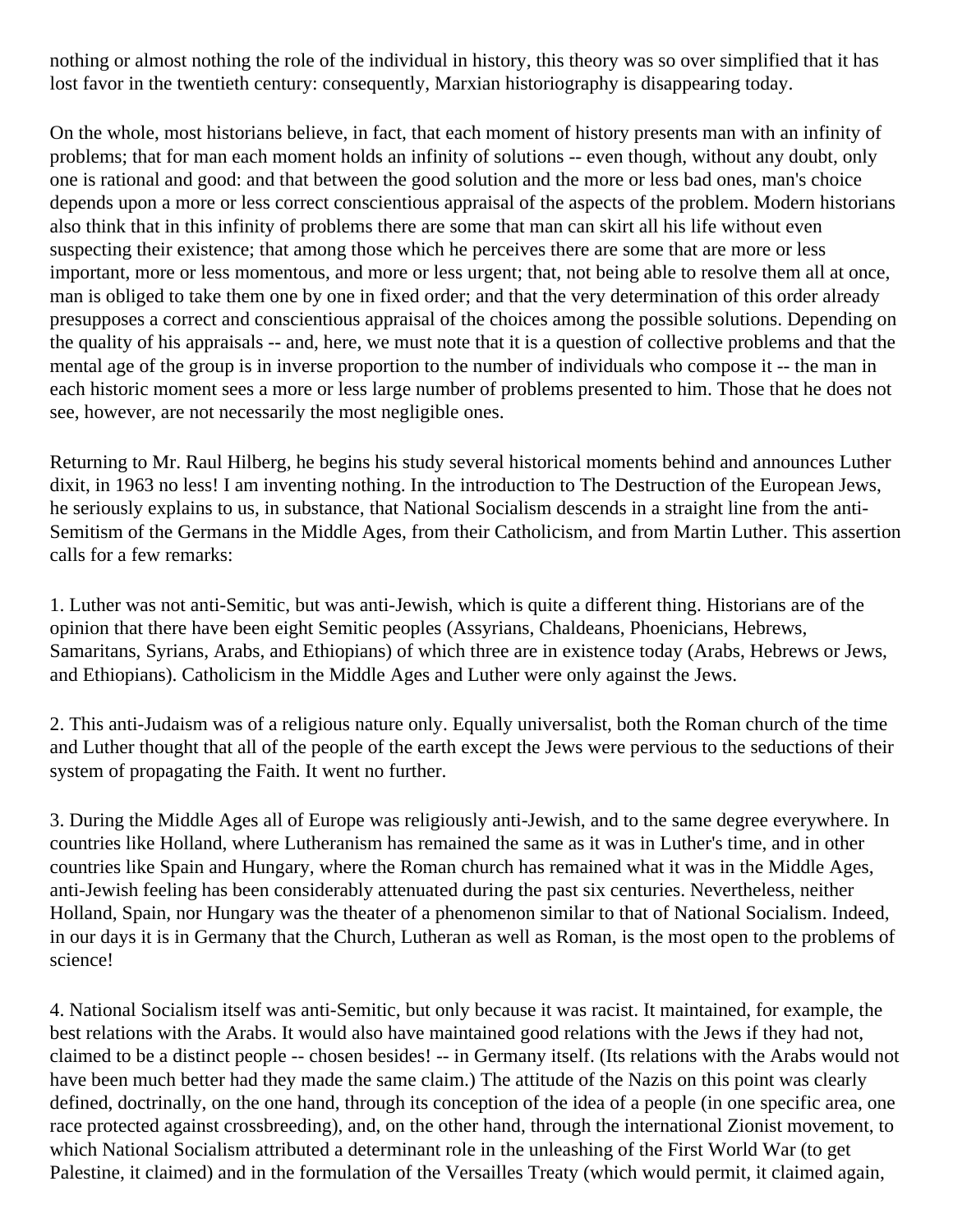the Jewish people, after having gotten Palestine, to take over the Middle East with the help of Bolshevism).

Thus, it was from its very beginning that National Socialism held the Jews responsible for all of Germany's troubles after the Treaty of Versailles. Once in power, the Nazis unceasingly accused them of wanting to provoke a Second World War, in permanent collusion with Bolshevism, in the hope of destroying Germany and, at the same time, of gaining the help of Bolshevism in the Middle East.

These were the two main, fundamental reasons for the policy of National Socialism with regard to the Jews. Anti-Semitism? That is saying both too much and too little; racism is the right word. These reasons, in any case, bear no relation, either by association or affiliation, to the anti-Judaism of the Roman Church in the Middle Ages or to that of Martin Luther, and it is a little embarrassing to have to recall this, if not to teach this, to an American professor of political science, with his university degrees and his apparently solid credentials. But, since 1933 (when Mr. Raul Hilberg was a youngster) and, especially, since 1945 (when he was just leaving adolescence) so many papers and journals have explained, for the benefit of public opinion, that National Socialism traced its roots to Roman Catholicism in the Middle Ages and to Martin Luther, and that, therefore, anti-Semitism and racism were a fundamentally German tradition, that Mr. Raul Hilberg, preeminently a man of preconceived ideas and dogmas, accepted the idea without feeling the need to verify it. In Hilberg's case, it is not even Luther dixit, but rather Vox populi dixit. To have been correctly informed on this issue, it would have sufficed for him to have read Das Weltbild des Judentums: Grundlagen des Antisemitismus by the Austrian Bruno Amman (Vienna, 1939) or Warum-Woher-Aber Wohin by the German Hans Grimm (Lippoldsberg, 1954). Although the first was written by a partisan of National Socialism and the second by an independent, they are two of the most serious studies on the origins of National Socialist racism and the answer it expected to find for the Jewish problem because they are the best documented. But, Mr. Raul Hilberg does not seem to find it necessary to read anything more than what comes from the prophets and the political friends.

Once having been caught in this mesh, the only thing that has to be done is to prove that the prophets and the political friends are right. However, since the position of these prophets and political friends is grounded upon various historical inaccuracies, an attempt to justify it historically results in error upon error, because everything is linked together. For example, having a false idea of the origins of National Socialist racism, Mr. Raul Hilberg could not possibly have a correct idea of its historical form. Thus, he states theoretically that Hitler had decided to exterminate the Jews; Chaim Weizmann and Ben Gurion dixit. To support this contention he cites (p. 257) a passage from a famous speech that Hitler made before the Reichstag on January 30, 1939:

Today I want to be a prophet once more: if international finance Jewry inside and outside of Europe should succeed once more in plunging nations into another world war, the consequence will not be the Bolshevisation of the earth and thereby the victory of Jewry, but the annihilation of the Jewry race in Europe.

I have already had occasion to remark (with regard to the Hossbach document) that threatening observations of this kind abound in the writings of statesmen the whole world over. Historians usually consider them as representing the kind of defiance that was hurled by the ancient heroes and, as a consequence, attribute little significance to them. Between the two wars Russian statesmen addressed such threats in profusion toward capitalism, and, at the United Nations General Assembly of 1960, Mr. Khrushchev once more bellowed, word for word, the same threat to the Americans while hitting his desk with his shoe. At Nuremberg only once was this passage from the speech cited (T. III, p. 527), but without attaching importance to it. It does not figure in the prosecutor's charge. Mr. Raul Hilberg, doubtless, thinks that was by mistake and heavily insists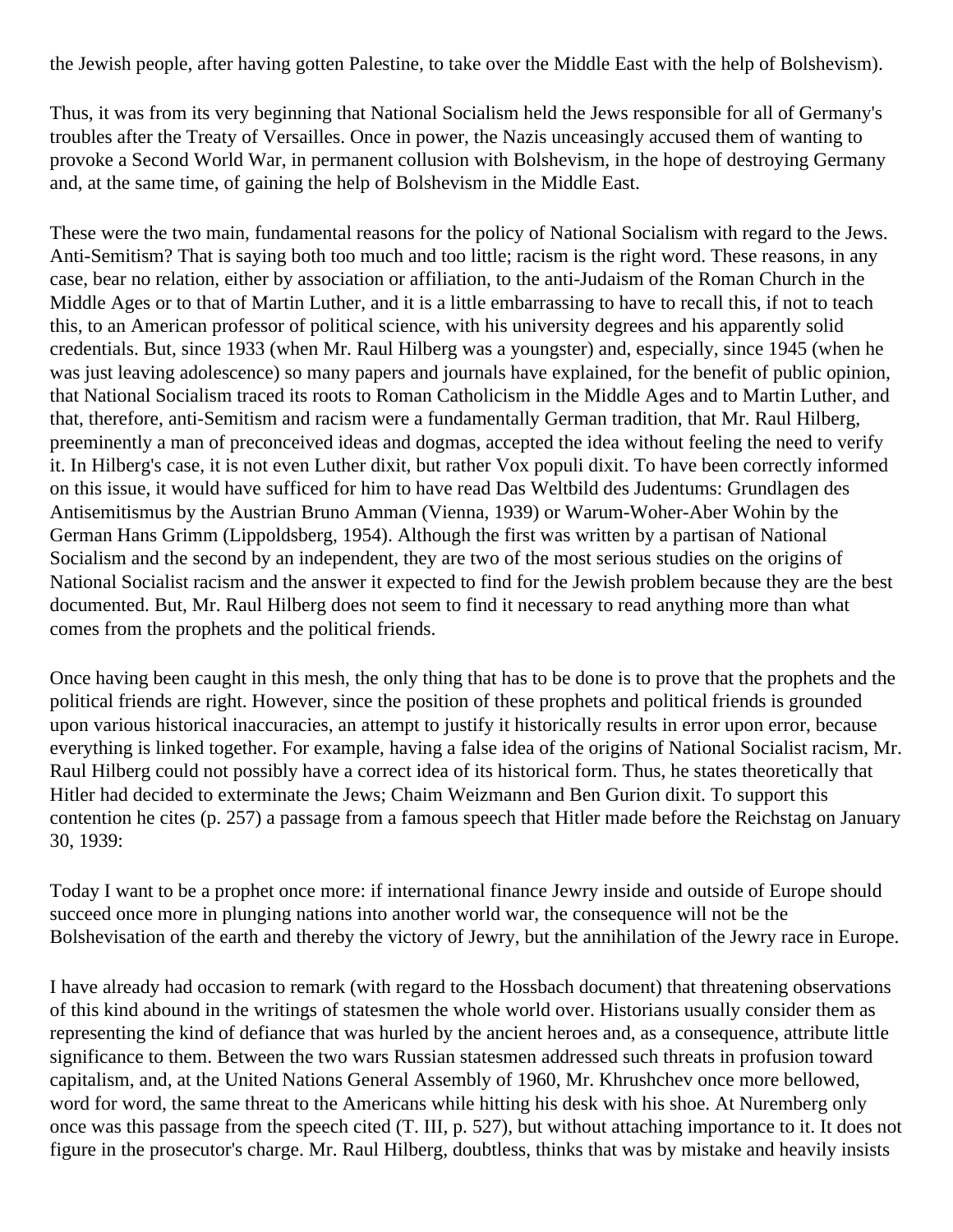on citing (p. 266), by way of confirmation of the decision for extermination, another passage from another speech, given in the Sport Palace on September 30, 1942:

At one time, the Jews of Germany laughed about my prophecies. I do not know whether they are still laughing or whether they have already lost all desire to laugh. But right now I can only repeat: they will stop laughing everywhere, and I shall be right also in that prophecy.

But, not only was this passage not sustained at Nuremberg, it was not even cited: in short, it was not serious evidence. On January 30, 1939, the concentration of Jews in camps had not yet begun (according to the Jewish historian Til Jarman, there were only six concentration camps in Germany at the beginning of the Second World War, and they contained, all together, 21,300 internees, of which 3,000 were Jews; The Rise and Fall of Nazi Germany, New York, 1956), and, on September 30, 1942, the concentration of Jews which until then had taken place only in Poland (1940-41) was just beginning (March 1942), on a scale similar to that of Poland in other parts of Europe that were occupied by German troops.

Without doubt, Mr. Raul Hilberg had foreseen this objection, since, in nearly 700 pages, he sets before us a methodical plan in four stages: Definition of the jew; Expropriarion; Concentration; and, finally, Extermination. Mr. Raul Hilberg could then reply that to carry out an enterprise of such a scope took time, and that in 1942 they could not have gotten very far with the work, but that that does not mean it was not planned. What the basis for that conviction is we do not know. Mr. Raul Hilberg does not offer a single document corroborating this plan, which allows us to presume, in any case, that during peacetime much more time was necessary (1933-1939) to define and expropriate the nearly 600,000 Jews (the total for Germany in 1933. Austria from 1938 on, and Czechoslovakia in 1939) on hand in Germany during that period, than to transport and exterminate 6,000,000 during total wartime conditions (1941-1944). Not less surprising is this contradiction: after having told us (p. 177) that the intentions of National Socialism were to exterminate the Jews along this methodical plan, Mr. Raul Hilberg then tells us (pp. 2572-58) that "Hitler hesitated in his policy of extermination, until he was convinced that there was no other alternative. >From 1938 to 1940 he made the most extraordinary efforts to work out a vast plan of emigration." In another place in his book (p. 256) he wants to prove to us that 1.4 million Jews were exterminated by the Einsatzgruppen, but after having used all means to prove it (reports of unit leaders, testimonies of victims who survived, etc.) he is still lacking 500,000 bodies, to come up to his total, so, coolly he adds, on his own authority, 250,000 for "omissions" and 250,000 more for "gaps in our sources." I do not think a better example of this kind of harebrained thinking could be found.

Moreover, light has today been shed on these extermination orders which were allegedly given by Hitler, which show up every fifty or hundred pages in The Destruction of the European Jews and which bear all sorts of dates. As I have already stated, in La Terre Retrouvee (Paris) of December 15, 1960, Dr. Kubovy, Director of the World Center of Contemporary Jewish Documentation at Tel Aviv, has agreed that no extermination order by Hitler, Himmler, Heydrich, Goering, or any other member of the ruling circle of the Third Reich, exists.

If we were to go into further detail, we would find that there is no end to the factual distortions of which Mr. Raul Hilberg is guilty. The following list is a sample of some of them: his presentation of the so-called "Crystal Night" (November 9 and 10, 1938) as having been planned by the high authorities of the Third Reich through the citation of telegrams (all dated November 10, 1938) from minor officials within the ranks of the police and the N.S.D.A.P. (pp. 19 and 655); the Einsatzgruppen which he shows as having been in action in Poland in 1939 when such units were not created until May 1941 (see, the testimony of Ohlendorf, N.M.T. IV, p. 322); his interpretation of the German expression "Judenfrei" to mean to be "free of Jews" by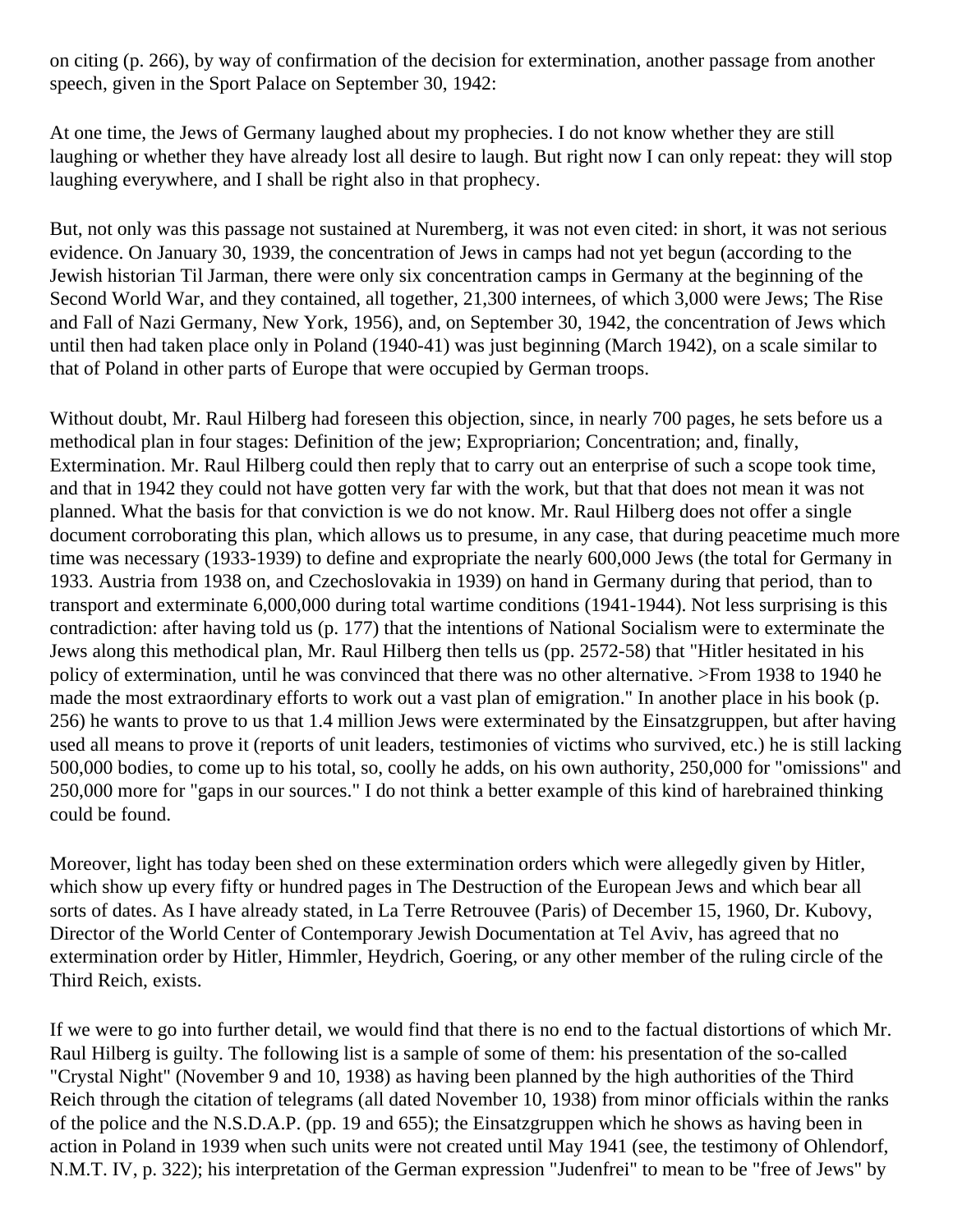means of "extermination" when, in reality, the term was applied to a given territory to mean that it was to be "free of Jews" by their transfer into concentration camps or other areas; his distortions of such documents as the "Wannsee Protocol" in which he translates the expression "weitere Losungsmoglichkeit" (meaning, "new solution possibility") as further solution possibility (p. 264); his statistical errors where he has some Jews die twice, like the ones at Simferopol, where the city was "freed of the 10,000 Jews who were living there in December 1941, so that the army could have a quiet Christmas" (p.192) and who then were "exterminated in February 1942" (p. 245); his failure to deduct from the total of the exterminated all of those Jews of whom he says (p. 192) that "on the road from Smolensk to Moscow [and] ... in many towns, the Soviets had evacuated the entire Jewish population" (to behind the Urals from which on their own they proceeded on their way to HongKong, or southward to Turkey and the Middle East); the 10,000 Jews of Chemigov who numbered only 300 when the Germans arrived (ibid.), the 100,000 of Dniepropetrovsk who were only 30,000 (ibid.), those of Mariupol and Taganrog who were evacuated to a man by the Soviets (ibid.); there appear to be 1,500,000 Jews in all (p. 190) who seem not to have been deducted from the general statistics of total Jewish losses, because otherwise it would not be possible to arrive at a total of 5,407,500 (P. 670) or even of 5,100,000 (P. 767); his crude errors in figuring such as: 3,350,000 Jews given as living in Poland in 1939 (p. 670), 3,000,000 dead in 1945 (p. 767) but only 50,000 survivors (p. 670), etc.

Of what use is it to continue? I think that I have given a good enough idea of the doctrine and of the method of Mr. Raul Hilberg to convince the reader that he cannot regard The Destruction of the European Jews to be an objective piece of scholarship. Now, the time has come to examine Mr. Hilberg's source materials: his witnesses, his testimonies, and his documents.

[Proceed to Chapter 13](#page-139-0)

[Author Bio](#page-0-0) | [Introduction](#page-0-0) | [1 & 2](#page-9-0) | [3 & 4](#page-32-0) | [5 & 6](#page-55-0) | [7 & 8](#page-67-0) | [9 & 10](#page-83-0) | [11](#page-104-0) | [12](#page-130-0) | [13](#page-139-0) | [14](#page-176-0) | [Conclusions & Afterword](#page-234-0)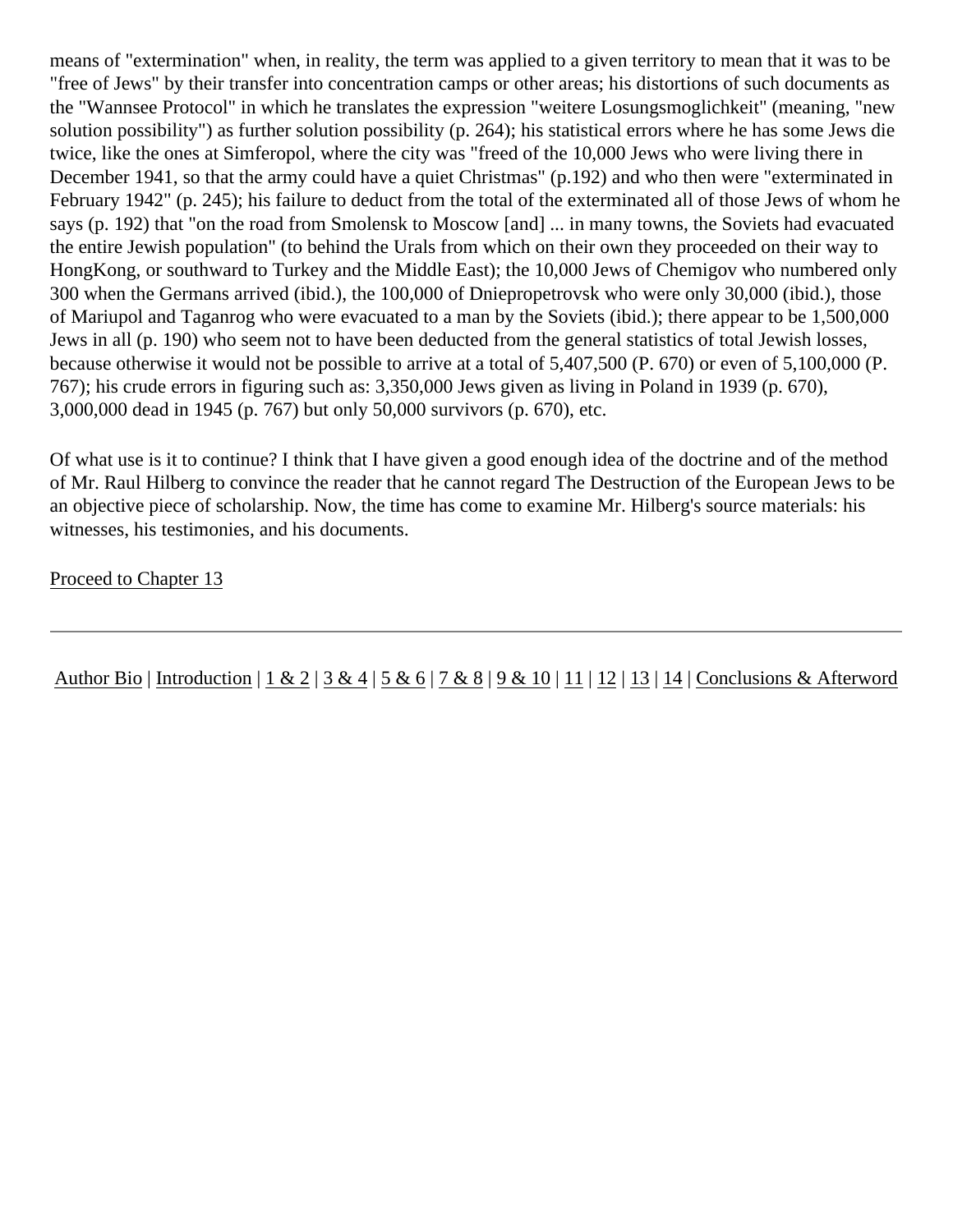#### **Debunking the Genocide Myth**

# <span id="page-139-0"></span>**Chapter Thirteen: Witnesses, Testimonies, and Documents**

## **I. Generalities**

Unfolding my usual newspaper on May 17, 1963, my eye was caught by the following: "Legal error uncovered in Austria: innocent persons have been in prison for fifteen years." Then followed the explanation, in the form of a press dispatch from Vienna, dated the day before:

Sentenced sixteen years ago to hard labor for life, two Austrians, Hubert Ranneth, 43, and Joseph Auer, 30, were yesterday set free.

Following a new investigation ordered last November by the Austrian Minister of Justice, light was thrown on one of the worst legal errors of the century.

In 1947 Ranneth and Auer were sentenced for having murdered with iron bars three workmen in a steel works. But it was only last November that an important fact became known. The "complete confession" of Auer, on which the accusation had been based, had been extorted by means of a shot of scopolamine, a euphoric medicine, paralyzing in big, doses. Finally the medical experts have established that the iron bar, at the time, the item that led to conviction, could not have been used to murder the victims.

Many good people think that this information offers an explanation for the sensational confessions in the celebrated Moscow trials. It does not seem that this method of Austrian justice was used at Nuremberg, at least not during the thirteen big trials. That drugs might have been used in the multitude of minor trials which have taken place since, against former S.S. or petty bureaucrats of the Third Reich, is quite possible. Most of these cases never came to a hearing except after a long period of imprisonment of the defendants, after having been many times postponed, and that fact raises all sorts of suspicions. The drugging of the defendants seems to have been the case, for example, in the trial of the "Death busses," March 1963, where the accused gave technical details of the operation which experts cannot accept. This could be the case again in the trial of the second commandant of the camp at Auschwitz, where the matter has been under preliminary investigation for three years and where the trial has been postponed four times already. As of the date of this writing, the Prosecutor has still not succeeded in proving that 437,000 Hungarian Jews were gassed at Auschwitz between the 16th of May and the middle of October 1944. Perhaps, that is why the defendant, instead of committing suicide like Gerstein (whose case will be discussed farther on), decided to die of a "heart attack"; in 1963 it has become very difficult to have suicides. This could be the case with Eichmann. Once the first injection is admitted, one is permitted to think that others may have come later, a fact which would explain a lot of things.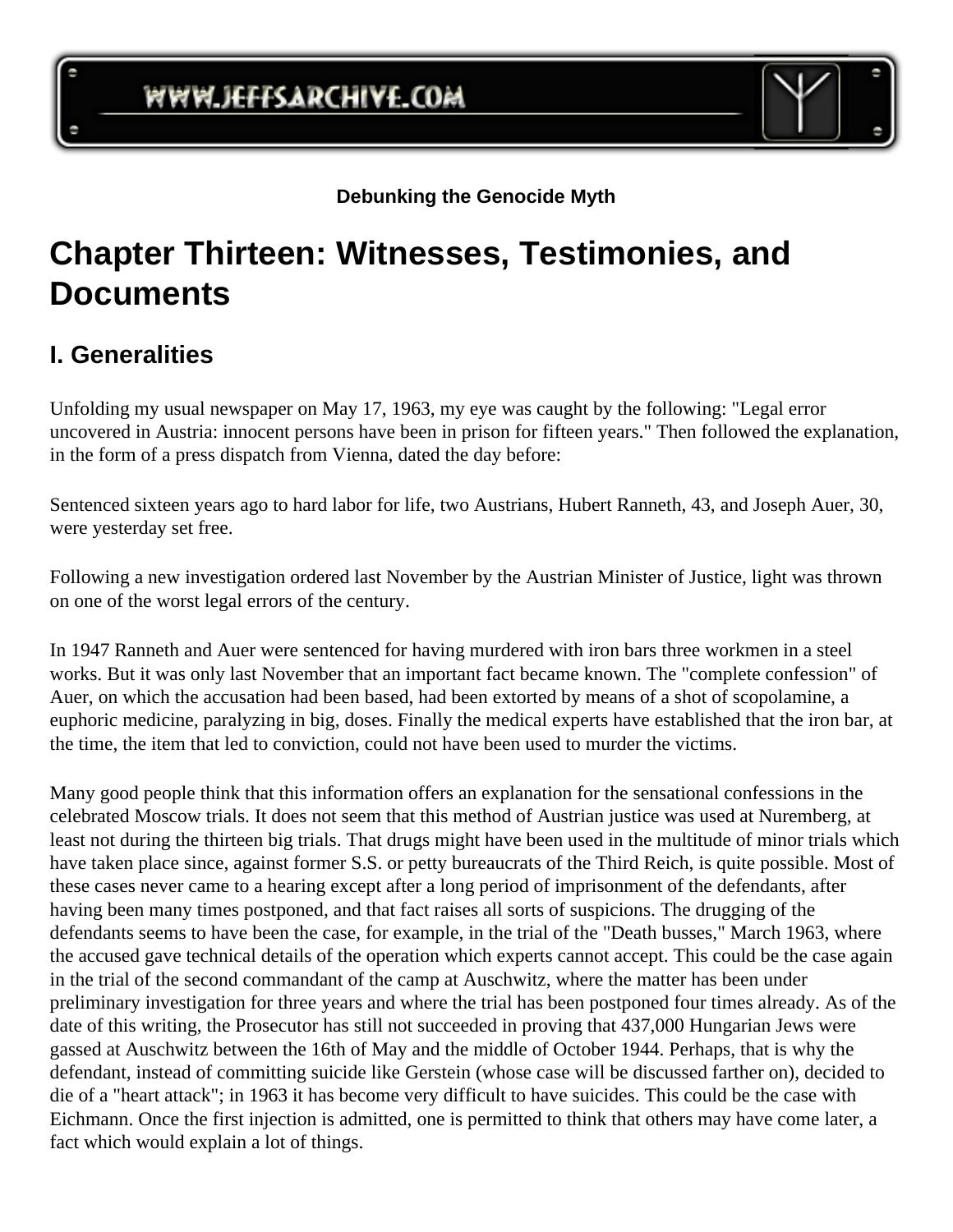Additional means at the disposal of justice include compulsion through bad treatment and physical torture (Streicher, Pohl, Ohlendorf), intimidation (Sauckel, whose wife and nine children in the hands of the Russians were, according to his statement at the Trial of the Major War Criminals, used to exert pressure on him, by the Soviet examiners), psychological torture or "brainwashing," and, finally, the situation that the defendant found himself in with regard to the charges (Höss, Kurt Becher, Hoettl, Wisliceny, von dem Bach-Zelewski).

Next followed the witnesses who were not brought to the bar by any charges and who gave evidence without any pressure being exerted on them: the partisans of guilty conscience. One easily understands why the Czech communist, Doctor Blaha, saw a gas chamber in action at Dachau where none existed. It was communist doctrine to say so. Furthermore, as a prisoner belonging to the Haeftlingsfuehrung of the Dachau camp, this individual could not have had a clear conscience. One can just as easily understand an analogous declaration of the S.S. Hoellriegel concerning other imaginary gas chambers at Mauthausen. It is an example of a guilty conscience in its pure form on the part of a man who had to get himself pardoned for his participation in the drama, and who, furthermore, might have to jump, from one day to the next, from the role of witness to that of defendant. I have explained this factor in connection with the cases of Louis Martin-Chauffier. David Rousset and Eugen Kogon. I could have added to their names the names of others such as the Reverend Father Riquet of the Society of Jesus. Professor Pierre Bertaux and many others who, having given during the German occupation certificates of good conduct to collaborators or Gestapo agents, later became fierce upholders of the Resistance orthodoxy in order to excuse their former actions.

The most typical case of this kind of guilty conscience seems to me to be that of the German Pastor Martin Niemoeller.

In short, he is a man who could have been at the defendants' bench at Nuremberg under the charge of "Crimes against peace," for having participated in the Nazi "Plot," which the indictment included, from 1920 until 1936. Such a conclusion is inescapable when one reads his own book. Vom U-Boot zur Kanzel which came out in Germany in 1935, when Hitler had been in power for two years, and which was written on the theme "Damals versank mir eine Welt." It is the harshest of any indictment of Bolshevism that I have yet read it is also a narrow and chauvinistic profession of faith in nationalism, and it shows the most complete adherence to the general policies of the N.S.D.A.P.

To get pardoned for all that, Pastor Niemoeller, President of the Council of the German Protestant Church, in a speech which he gave on July 3, 1946, and which was published under the title Der Weg ins Freie (F.M. Hellbach, Stuttgart, 1946), testified that 238,756 persons had been exterminated at Dachau, although we know today that in reality there were only about 30,000 deaths there; he confirmed the existence of a gas chamber, and we know today there was not one there; and since 1945, every time he has opened his mouth to speak, he has preached the unilateral responsibility of Germany, and the collective responsibility of the German people, in the war of 1939-1945. He is today at the head of a pacifist movement, and he defends without exception all of the contentions which are the basis of Soviet Russia's foreign policy. There is no doubt that if he had not conducted himself in the way that he has, he would have been one of the chief objects of the accusations that the Soviets incessantly make against the Germans. Pastor Niemoeller, in short, has the same attitude as all of those people of the Parisian gentry, or of the world of arts and letters, who led a Dolce Vita in the company of the highest German personages of occupied Paris, rejoicing in the champagne of Hitler's victories, and who, as soon as the wind turned, gave their allegiance to the communist party and became the most severe denouncers of the collaborators, in postwar France, solely with an eye to escaping the defendants' bench.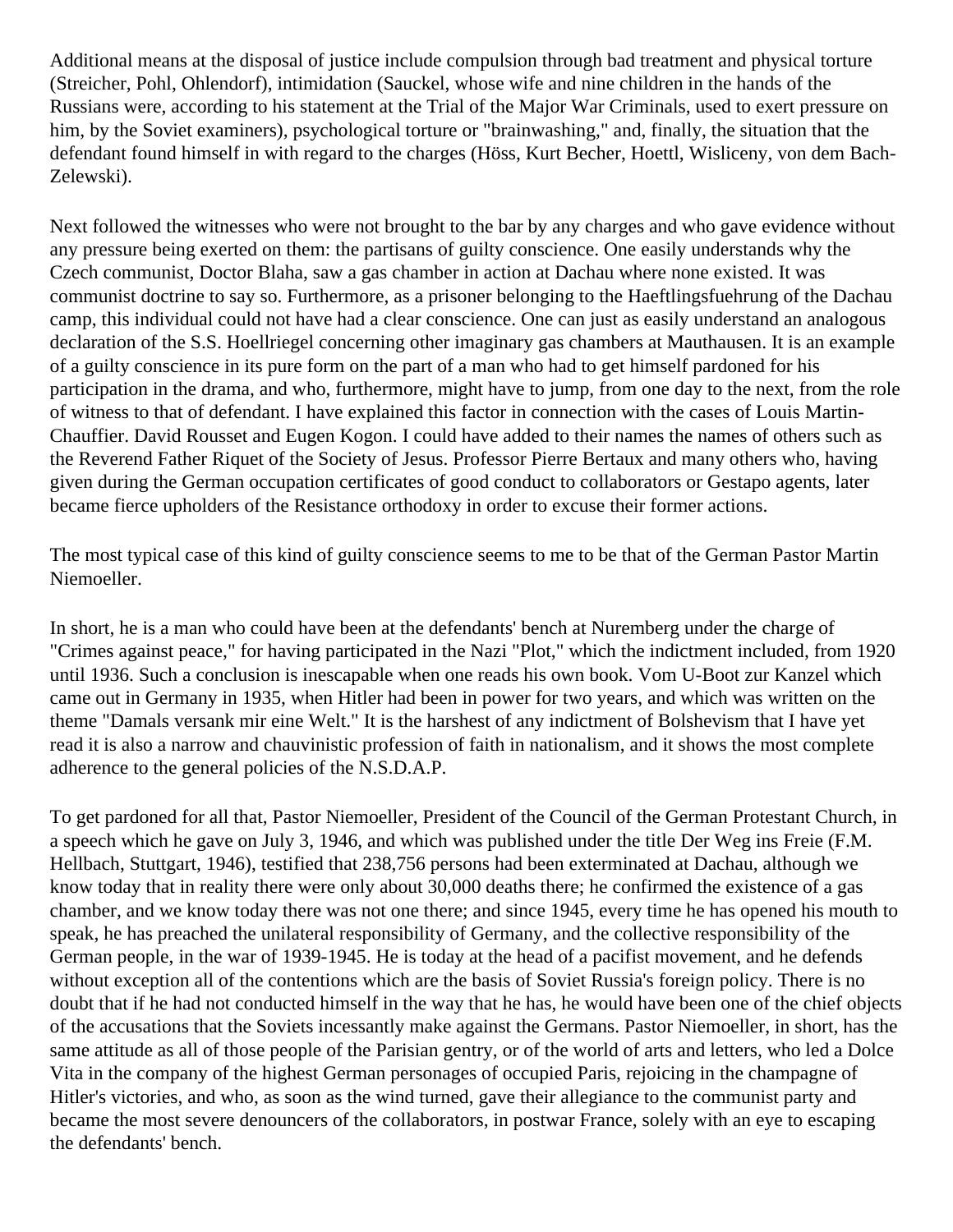It was people like that who gave the prosecutors and the judges at Nuremberg their most striking evidence and who continue to enrich the archives of Rehovot (Israel) and of Warsaw with all those documents, as fanciful as they are new, which are discovered from time to time and which are published to the sound of trumpets in order to keep alive in the world those anti-German feelings on which the world policy of Bolshevism and Zionism depend.

At Nuremberg, the Prosecution and the Judges got sensational results by this method. Notice this curious document P.S. 3319 (N.M.T. XXXII, pp. 159-92) which Mr. Raul Hilberg cites and comments upon (pp. 502- 709). In question is the organization, by the Ministry of Foreign Affairs of the Third Reich, of an anti-Jewish congress at Krummhuelbel on April 3 and 4, 1944, with all the representatives at foreign posts participating. In 27 Pages a certain Ludwig Kohlhammer, Landesgruppenleiter, reports very exactly on the number of participants -- 31 persons -- and their names and what each one said.

Now, this congress never took place. This is how the matter was presented to the Nuremberg Tribunal:

March 27, 1946, von Steengracht (Secretary of State, Foreign Affairs, Third Reich) is interrogated by Colonel Philimore, deputy prosecutor-general for the English, who asks him:

"I would now like to bring up the question of the Jews. You told us yesterday that you yourself and Mr. Ribbentrop had prevented the anti-Jewish Congress of 1944 from taking place. Is that true?

"Yes," answered von Steengracht. (TX., p. 137.)

And this is what he stated the day before in reply to a question put by Dr. Horn, von Ribbentrop's counsel:

"Our liaison with Hitler informed us that the latter, informed by Bormann, had ordered Rosenberg's office to organize an anti-Semitic congress. Ribbentrop did not want to believe it, but after having had a conversation with the liaison agent, he had to believe it. Since this decision made it impossible for us to prevent the congress through official channels, we tried to prevent it with a policy of hesitation, delay and obstruction. And, although the order had been issued in the spring of 1944, and the war was still not over in April 1945, the congress never took place."  $(T.X., p. 125.)$ 

On April 2, 1946, von Ribbentrop is interrogated by Mr. Edgar Faure, who at the time was deputy prosecutorgeneral for France, and who later was to become President of Council in France:

Mr. Edgar Faure (to Ribbentrop): "During the examination of your witness Steengracht, the English prosecutor brought forth document P.S. 3319, which has the English No. G.B. 287. I would like to refer to this document just for one question: In this document appear the minutes of a congress, of a gathering at which were present all the reporters on Jewish matters in the various diplomatic missions in Europe. This congress was held at Krummhuebel on April 3 and 4, 1944. It had been organized by Schleier. That was read the other day. You knew about this congress, I suppose?"

von Ribbentrop: "No, I am hearing about it for the first time. What was that congress? I have not even heard that such a congress took place. What sort of a congress was it?"

Mr. Faure: "The document has been filed with the Tribunal, and I simply want to ask you one question. You have testified that you did not know about this gathering at which were present thirty one persons, almost all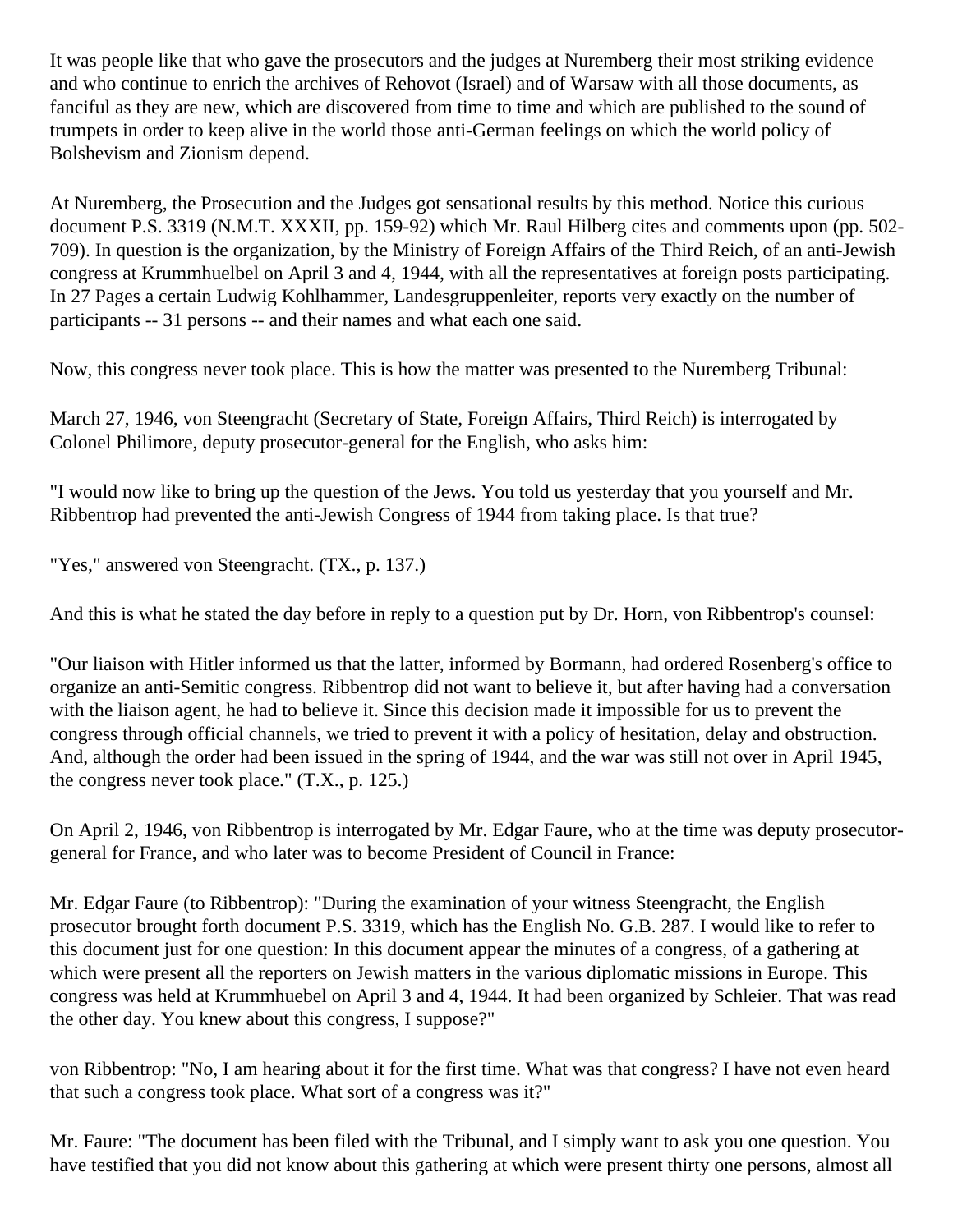of them diplomatic personnel. I point out to you that during this reunion Counsellor of Embassy von Thadden made a declaration which was reported in the following terms:

'The orator is showing why the Zionist solution of Palestine and other similar solutions should be rejected, and why there are grounds for the deportation of the Jews to the eastern territories.'

I suggest that this declaration made by a Counsellor of Embassy before thirty one persons in your department represented your own thesis on the subject."

von Ribbentrop: "Yes, but I do not know at all what you are trying to say. Will you please put the document at my disposal so that I may answer?"

Mr. Faure: "I have no intention of showing you this document .... (T.X., p. 420)."

That was the proof of forgery. It was also a typical breach of the Rule of Procedure No. 2 of the Tribunal itself which provided that "all the documents appended to the Indictment shall be put at the disposition of the defendants not less than 30 days before the trials" (T.I., p. 2 1 ). This matter was never spoken of again. If one looks in the Index of Names (T., 24) for information on Landesgruppenleiter Ludwig Kohlhammer, he is not listed. But, Document P.S. 3319 was admitted into evidence. One can hardly understand why. If Mr. Edgar Faure wanted to prove that the Zionist and other similar solutions, according to the thesis of the Reich Minister for Foreign Affairs, were rejected in April, 1944, there was no need to invent a document. It was common knowledge that the main obstacles to these solutions derived from the strategic operational situation, and that, as the affair of Joel Brand proved the following month, the Allies turned them down, through neutrals. One understands even less how it is that seventeen years later, Mr. Raul Hilberg still does not know that this document was a common forgery.

Shall I speak to Mr. Raul Hilberg about his principal witness on the missions of the Einsatsgruppen, Gruppenfuehrer Ohlendorf? On January 3, 1946, in the morning session, he said, "On the subject of Jews and communist commissars, the heads of the Einsatzgruppen received verbal [sic] orders before each mission," and that "on Russian territory [we admire the precision] that meant that they were to be assassinated" (T. IV, p. 322), and in the afternoon session, to the question as to whether this had been arranged in the agreement between the O.K.W. and the R.S.H.A., he replied that "he did not remember, but that in any case that job of liquidation was not mentioned" (T. IV, p. 319). Every two hours he was asked if "most of the heads of the Einsatzgruppen came from the R.S.H.A.," to which he replied that "they came from all over the Reich," (op. cit. p. 325); then, again to the same questions, he stated that "they were furnished by the State police, the Kripo, and to a lesser extent by the S.D." (op. cit. p. 332). The poor fellow, with the threat of a death sentence hanging over him, had completely lost his head and did not know what Saint to turn to for help to escape his destiny. He was hanged in 1951 in spite of his willingness to please, and after having suffered such treatment! At his trial in 1948, when all that he had said at Nuremberg was brought up against him, he said that all previous declarations had been extorted from him under pressure and were worthless.

The preceding paragraphs are concerned only with the witnesses, testimonies and earlier documents on which Mr. Raul Hilberg bases his work. At Rehovot (Israel) and Warsaw (Poland) the Zionists and Communists have for fifteen years been concentrating on a search for new documents to back up the earlier ones so as not to halt the wave of hatred against Germany, which is playing both Zionism's and Bolshevism's game. The most famous of all these testimonies which have their place on the shelves of the libraries of these two centers is surely the Diary of Anne Frank (Paris, Ger. tr. 1958, Calmann Levy). This document did not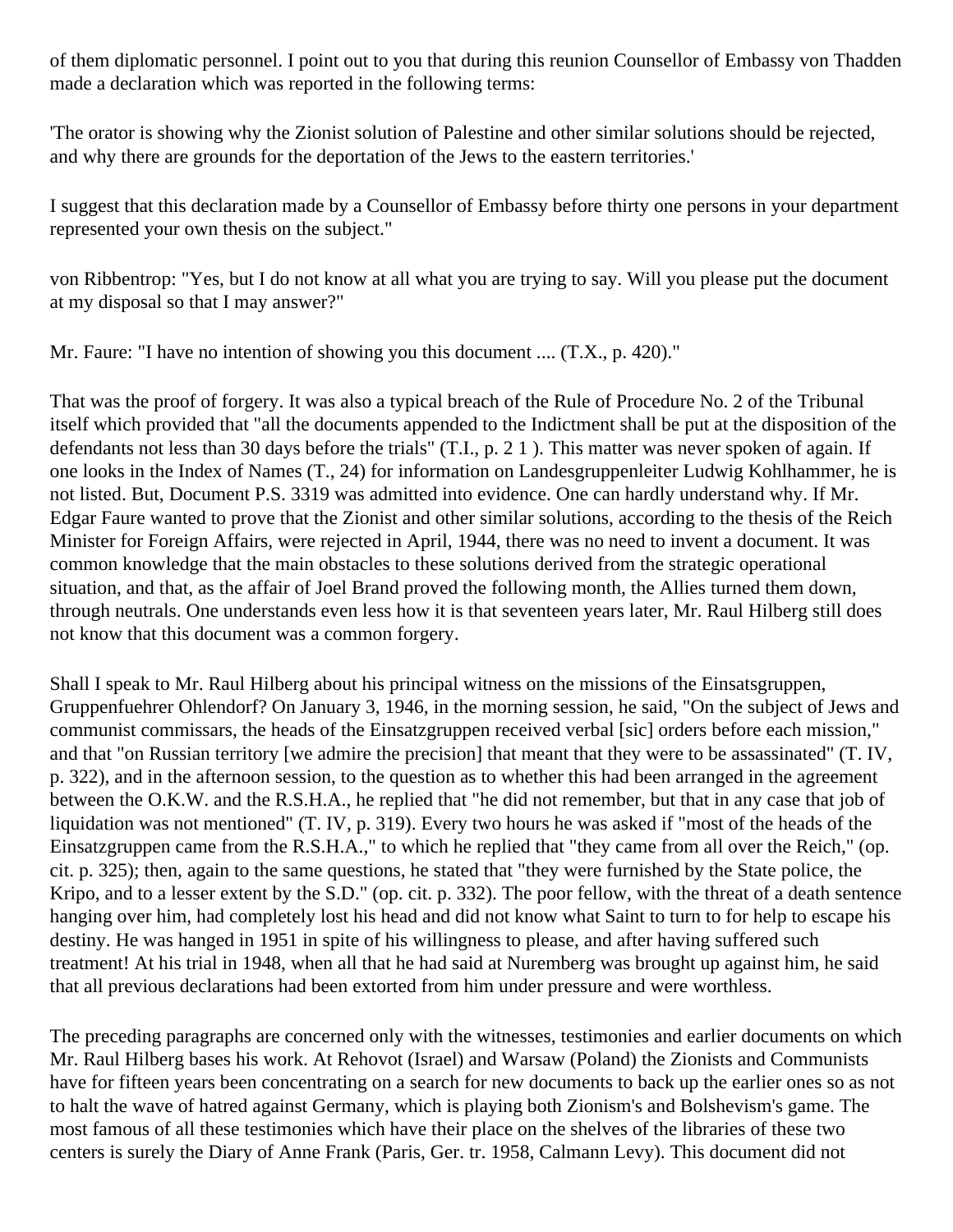capture the attention of Mr. Raul Hilberg, but some day he might be drawn to consider it. Far from me to claim that it is a forgery. A teacher who lives near Hamburg did this, and he received a heavy sentence. Furthermore, I must admit that this matter did not engross me very much, although I followed it closely enough. What immediately struck me as being most peculiar was the handwriting itself of the unfortunate child. Aside from the fact that if the text is read in the different languages in which it has been printed in none of them are the same things found, the two specimens of the child's handwriting, one is presented by her father in the German edition and the other as shown by Life (September 15, 1958), appear to be quite different -- i.e., written by different persons.

I want to be clearly understood. I do not say that the Diary of Anne Frank is a forgery . I do not want to make any trouble! I only ask if these two writings are by the same person of the same age, since I am not a graphology expert. After that, I shall decide about the authenticity of the document. Perhaps, Mr. Raul Hilberg will take this problem up ....

And now, moving from the general to the particular, let us speak a little about the late Messrs. Rudolf Höss, Kurt Gerstein, and Miklos Nyiszli, who, in varying degrees are the stock witnesses of Mr. Raul Hilberg.

## **II. The Witness Rudolf Höss**

#### Der Lagerkommandant von Auschwitz spricht

Born in Baden-Baden on November 15, 1900, Rudolf Höss was a soldier in the First World War. As a member of the N.S.D.A.P. from 1922 on, in May 1923, he and two accomplices killed Walter Kadow who had turned over to French occupation troops in the Ruhr Leo Schlageter, a sabotage organizer in the occupation area. Höss was sentenced to ten years but was paroled after serving six.

Höss was a member of the S.S. from 1934 on; while in the S.S., he became a block chief (Blockfuehrer) at Dachau at the end of 1934; later he was promoted to manager of the prisoners' belongings and, then, deputy to the commandant of the Sachsenhausen Camp. He served as Commandant at the Auschwitz camp from May 1940 (the camp was not ready for prisoners until June 14) until the end of November 1943. He was arrested for the first time at Heide (Schleswig) in May 1945 by the English, who released him almost immediately, and was arrested again in May 1946 at Flensburg (Holstein), where he was interrogated with "whip and alcohol," as he says in his book, Le Commandant d'Auschwitz parle, (p. 211, French ed.). He was then transferred after a few days "to Minden on the Weser, an interrogation center in the British zone," where he suffered "the most brutal treatment from the military prosecutor, an English commander." (ibid.) He came to Nuremberg at the beginning of April as a defense witness for Kaltenbrunner. He testified at Nuremberg on May 15, under threat of being turned over to the Soviets. Knowing what treatment they had in store for him, it was quite natural that he said what he thought was best calculated to keep the Americans from doing that. Professor Gustav Gilbert, a psychologist attached to the prosecution staff, was at the Trial and, encouraging this hope, adroitIy suggested what he should say. He did not complain about his treatment at Nuremberg: on the contrary, he said it was a "health cure" (p. 21 1) when compared with what he had undergone at Heide and Minden. Unfortunately for him, he was claimed as a war criminal by Poland, and was transferred there on May 25 where, on July 30, he was incarcerated in the Krakow prison. At Krakow he experienced a change of scene that was much worse than Heide and Minden, and "without the intervention of the Prosecutor they would have finished me off," he said (p. 214). His case was heard from the 11th to the 29th of March, 1947. He was condemned to death on April 2 by the Warsaw Supreme Court and was hanged on the 4th at Auschwitz.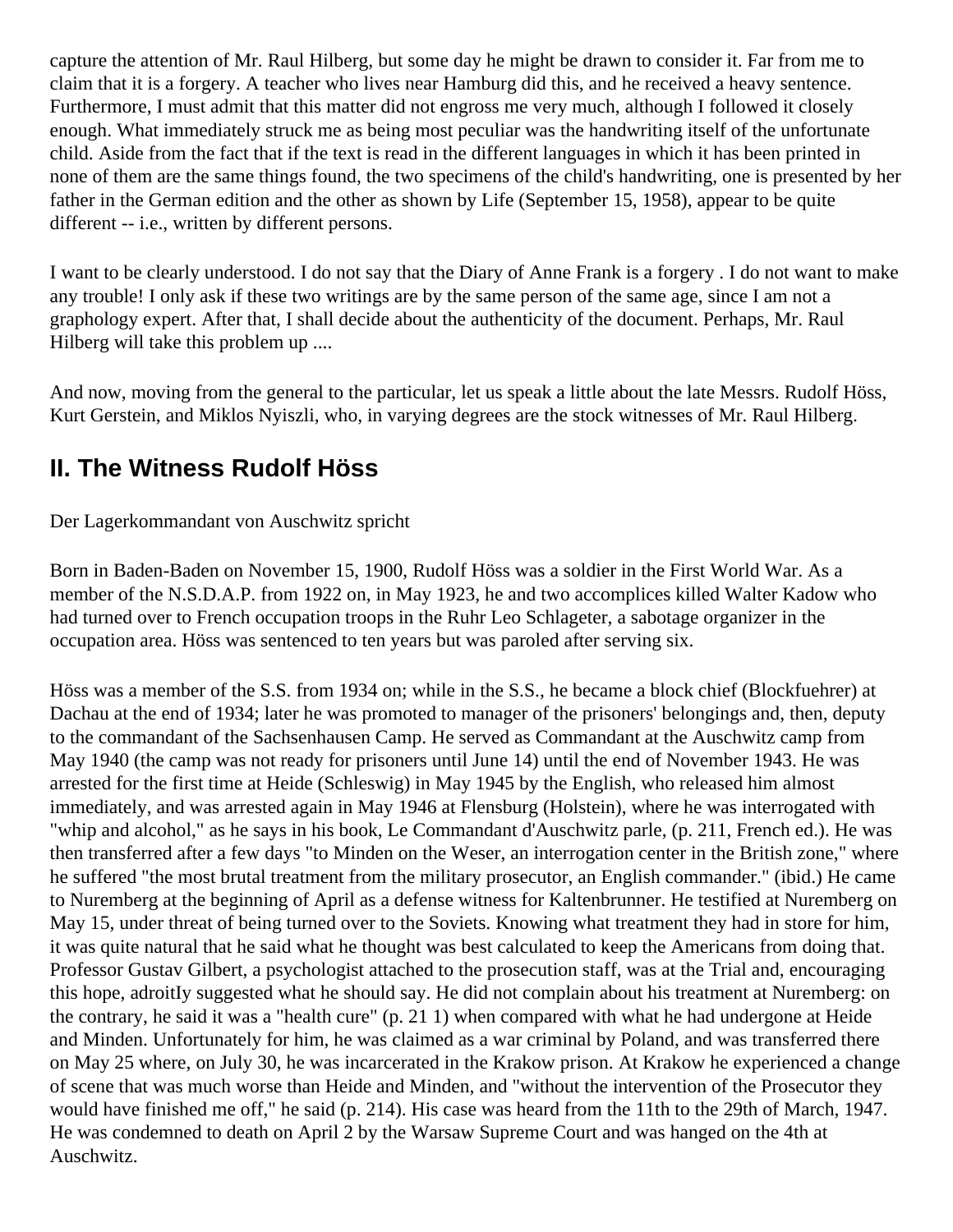In prison, while waiting his trial, he wrote his memoirs. For this purpose, he was given not a pen and ink but "a pencil." The advantage, for those who wish to exploit it, is that facsimiles -- and surely the originals, too - from pencil writings are almost illegible. It follows that authenticity can only be attested by experienced specialists, the kind who work on Egyptian palimpsests, and so far the original manuscript has not been submitted to one, if my information is correct. The original document is in the Auschwitz Museum where the International Committee of the camp has custody of it, and where its inspection by scholars has been carefully restricted. Just try to examine it there! To my knowledge, one part of it has been published in German entitled Autobiography (1951), but it does not seem to have been translated into any other language except Polish. As far as I know only a few fragments, cited by authors more fortunate than I (for example, Michel Borwicz, Revue d'histoire de la seconds guerre mondiale, October 1956, pp. 56-87) have appeared until now. Another part was published with the title, Le Commandant d'Auschwitz parle (1959) in French, English, German and Polish. It seems that the whole manuscript has not yet been published and that, at the present time, specialists are studying and preparing the rest for publication, doubtless in "pencil" too. It looks like there are many fine days ahead for the historians. In short, together with the testimony of the author at Nuremberg, on the same subject, we have at hand three texts from the same person. What do these texts say?

The judgment of the Supreme Court at Warsaw which sentenced Höss to death and which served as the introduction to Le Commandant d'Auschwitz parle (pp. 9-13, French ed.) charges him with taking part in the killing of:

-- about 300,000 persons confined in the camp as prisoners, and listed in the camp register.

-- a number of people, whose exact number is difficult to determine, but at least 2,500,000 mostly Jews brought to the camp by wagons from all over Europe for immediate extermination, and not in the camp register for that reason.

-- at least 12,000 Soviet prisoners of war held in the concentration camp contrary to the law of nations with regard t o the treatment of prisoners.

Therefore, the Polish court claimed that 2,912.000 persons in all for the period from May 1940 to the end of November 1943 died at Auschwitz. By assuming that this figure was correct, and by adding those who were exterminated from the end of November 1943 to January 1945, witnesses at Nuremberg spoke of 4,500,000 dead. In October 1956, Mr. Henri Michel, a former French deportee and the editor-in-chief of the Revue d' histoire de la seconds guerre mondiale, put the total number of dead at Auschwitz at 4,000,000, in this way: "This camp was the most international and the most western of the death factories, and its soil is enriched with the ashes of four million corpses." (p. 3.)

In reply to the question put by Dr. Kaufmann, Kaltenbrunner's legal counsel at Nuremberg, "Did Eichmann tell you in fact that more than 2,000,000 Jews were destroyed at Auschwitz camp?", Höss answered, "Yes, that is right." (T. XI, p. 409.) Behind the scenes he is supposed to have told the American psychologist, Gustave Gilbert that "Every day two trains brought in 3,000 persons, for 27 months" (therefore, for the whole length of the period of deportation, from March 1942 to July 1944). "So that makes a total of about 2,500,000 people." (Statement of Professor Gilbert before the Jerusalem Tribunal in judgment on Eichmann, May 30, 1961.) But, when it came to giving details about these 2,500,000 people he wrote in the Le Commandant d'Auschwitz parle (p. 239, French ed.):

As for me, I never knew the total number, and had no way of determining it. I can only remember the number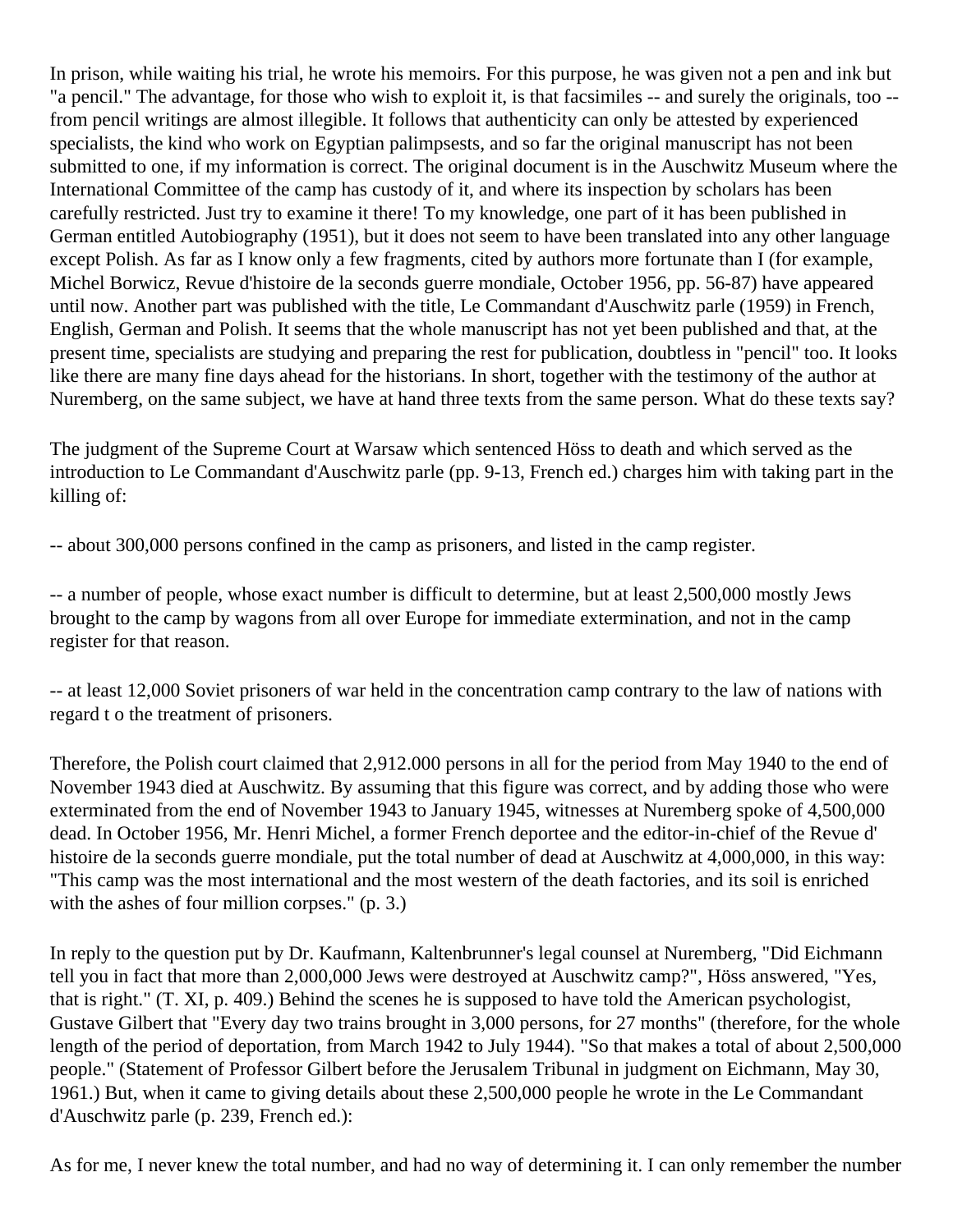in the most important cases, often pointed out to me by Eichmann or one of his deputies:

- -- From Upper Silesia, or Poland in general: 250,000
- -- From Germany, or Theresienstadt: 100,000
- -- Holland: 95,000
- -- Belgium: 20,000
- --France[2]: 10,000
- --Greece: 65,000
- --Hungary: 400,000
- -- Slovakia 90,000

TOTAL: 1,130,000

The figures concerning cases of less importance are not graven in my memory, but they were insignificant compared with the above. I think the figure 2,500,000 much too high.

These figures, too, have to do with the whole period of deportation and Höss got them from Eichmann. And, Eichmann definitely did have things to say about the matter, but when Höss' statement at Nuremberg is compared with his book, we see that these things do not always agree.

It is my opinion that very few Jewish deportees came to Auschwitz from countries other than those which appear on Höss' list. It is possible that this total corresponds to the reality, although it is still very high. Apparently, this realization was admitted by the Institute of Jewish Affairs in Eichmann's Confederates and the Third Reich Hierarchy when it concluded that " at Auschwitz, [together with its satellite camps, best known of which was Birkenau, located to the south not far from Krakow]... about 90,000 Jews perished." Probably, Mr. Raul Hilberg referred to this estimate, too, in order to figure at a million (p.572) the number of Jews who died there. What is the basis for the estimation of the number of survivors, one of 230,000, and the other of 130,000? Neither in Eichmann's Confederates and the Third Reich Hierarchy nor in The Destruction of the European Jews is there an explanation of how these figures were determined. Therefore, they are probably conjectural. In Mr. Raul Hilberg's case, it is a little troublesome because (p. 670) he finds only 50,000 survivors for the whole of Poland, which is astonishing considering that there were already 130,000 at Auschwitz.

But, we shall not anticipate the discussion of the general statistics which will follow in another chapter; we are concerned here with the witness Höss, not the general statistics. And, about those two trains that for 27 months brought 3,000 people to Auschwitz every day, witness Höss does not seem very certain. On this subject I invite the reader to think about these three propositions:

1. "As far as I can remember the convoys arriving at Auschwitz never carried more than 1,000 prisoners." (p.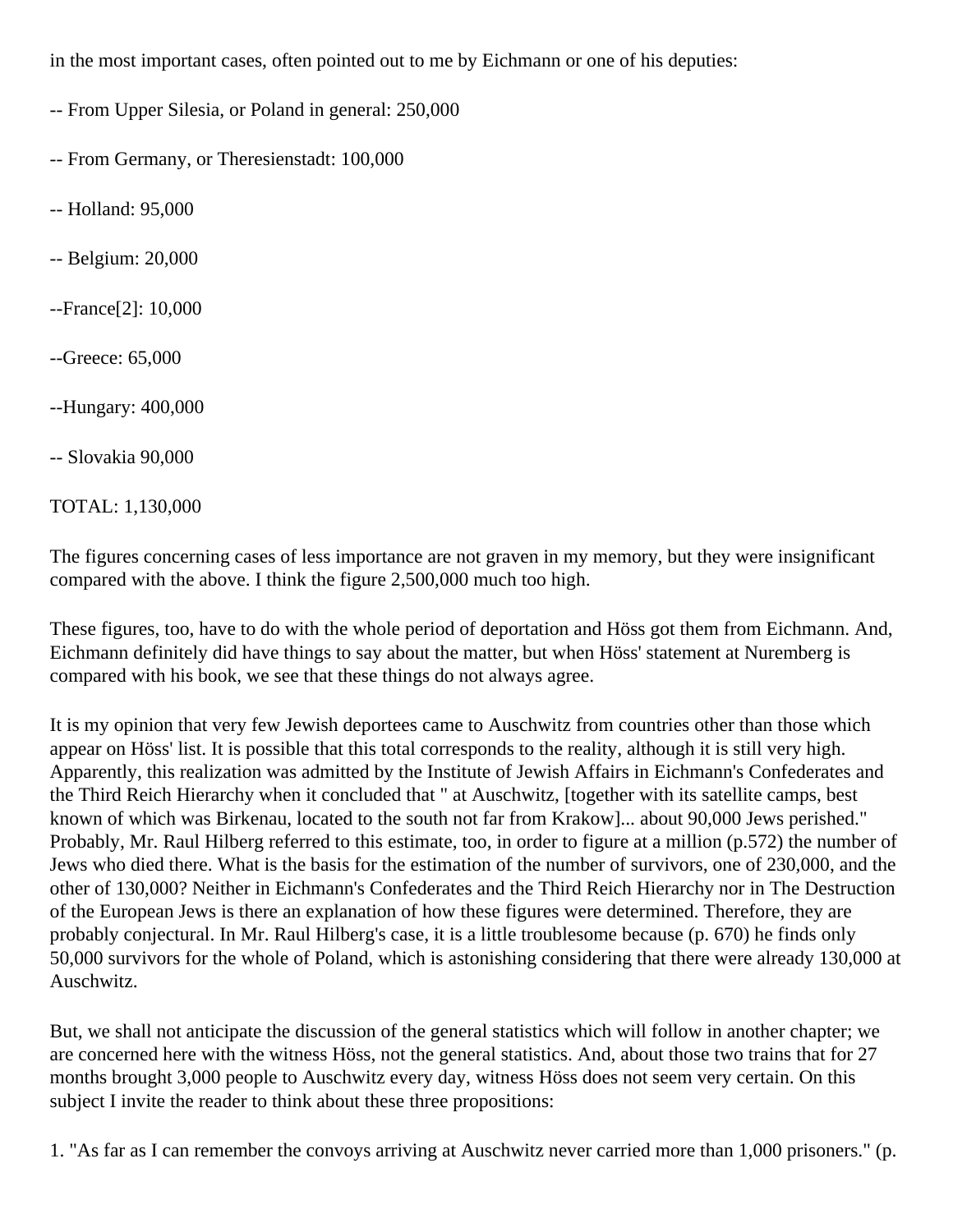220.)

2. "Following some delays in communications, five convoys a day, instead of the expected three, arrived." (p. 236.)

3. "In the extermination of Hungarian Jews, convoys were arriving at the rate of 15,000 persons a day." (p. 239.)

From which it appears that under certain circumstances five trains per day of 1,000 persons each delivered a total of 15,000 persons.

To the Tribunal on April 15, 1946, Höss had stated that these trains carried 2,000 persons each (T. Xi, p. 412). To Professor Gustave Gilbert he said that they contained 1,500 each, and in his book, he comes down to 1,000. What is certain is that for the period given none of these estimates on the capacity of the trains corresponds to a total of 1,130,000. The last one is the closest to the truth with an exaggeration of only 300,000. Since Mr. Raul Hilberg takes under consideration six "killing centers," an exaggeration of 300.000 for each one would yield a total exaggeration of nearly 2,000.000 persons and, out of six million a total exaggeration of that magnitude is quite important.

The same observation holds for the soundness of this testimony: "ln the middle of spring, 1942, hundreds of human beings perished in the gas chambers." (p. 178.) But, as we have seen, Document No. 4401 establishes beyond any doubt that the so-called "gas chambers" were not ordered for Auschwitz until August 8, 1942, and Document No. 4463 establishes that they were not actually installed until February 20, 1943. At Nuremberg, Höss had already stated in his deposition that "in 1942, Himmler came to visit the camp and was present at an execution from beginning to end," (T.XI, p. 413), no one called his attention to the fact that even if it were possible that Himmler had gone to Auschwitz in 1942, it was not possible for him to have been present at an execution, since the gas chambers had not been constructed yet. And, furthermore, we know that it would have been unlikely for Himmler to have been present at an execution because as we learned after the war from his physician, Dr. Kersten, he could not bear the sight of an execution.

Höss' comments concerning the capacity of the gas chambers and the crematories also are grossly contradictory. For example, he says on one page that:

The maximum figure for the number of people gassed or incinerated every 24 hours was a little more than 9,000 for all the installations. (p. 236, emphasis added.)

But, then, he says a few pages later:

As I have already said, Crematories I and II could incinerate about 2,000 bodies in 24 hours; it was not possible to exceed this if one wanted to avoid damage. Installations III and IV were supposed to incinerate 1,500 corpses in 24 hours. But, as far as I know, these figures were never reached. (p. 245, emphasis added.)

How can one fail to deduce from these flagrant contradictions that here is a document which was fabricated hastily after the event by illiterates?

Moreover, this fabrication, after the event, can be detected just from the kind of book it is, written in pencil and carefully preserved in the archives of the Auschwitz Atuseum, where, unless one is a well-known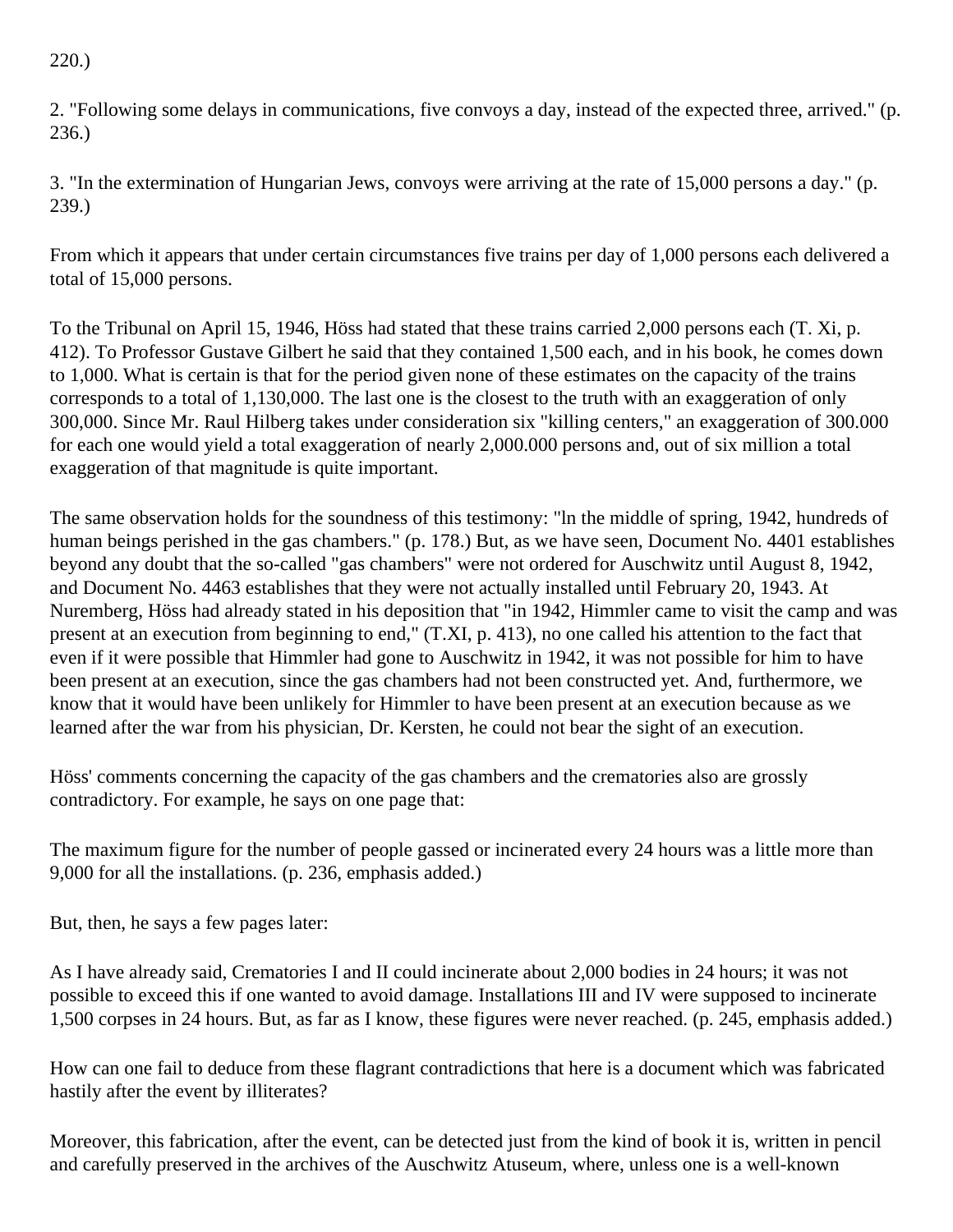communist, one cannot examine it. Although it bears the date of February-March 1947, it became known and published only in 1958; this fact further clouds the reliability of the document. In addition, it is attributed to a dead man who, in any case, cannot protest what is said over his signature; this fact, in itself, tells all too much.

Finally, a careful analysis of the following language reveals a pearl:

Toward the end of 1942, all the mass graves were cleaned [crematory ovens had not been built yet, and incineration was done in mass graves]. The number of cadavers buried there exceeded 107,000. This figure [as Rudolph Höss explains farther on] includes not only convoys of Jews gassed from the beginning, until the moment when they went on to incineration, but also the cadavers of all the prisoners who died in Auschwitz-Birkenau camp. (p. 231)

From this statement one infers that in nearly three years 107,000 persons died. I say "in nearly three years" because the two phrases, "toward the end of 1942" and "until the moment when they went on to incineration," are paradoxical, because the cremations could not have been begun, according to the official thesis, before February 20, 1943. Therefore, for the two to be concomitant, which is called for here, it is absolutely necessary that both should have occurred on this last date. Because the camp was opened on June 14, 1940, one has to speak of almost three years. Hence: the cremation of 107,000 cadavers before February 1943 must mean that all of the rest were cremated at a later date. Taking into account that between February 1943 and October 1944 (the official end of the exterminations) there are 17 months and that, as the Kasztner Report tells us, for 8 or 9 months (the autumn of 1943 to May 1944) the gas chambers at Auschwitz were out of order and not working, it remains to be established how many persons more than 107,000 could have been "incinerated," from February 1943 to October 1944, when the camp was equipped with four crematory ovens of 15 burners each. I would be very astonished if a cremation expert, given these facts, should reply that it was possible to cremate the million bodies that are claimed by Mr. Raul Hilberg, or even the 900,000 of the Institute of Jewish Affairs. And, here we must also remember that Eichmann gave May 15, 1944, as the date when Himmler ordered that cremation be stopped and that, therefore, the period during which the killings and the cremations took place -- if they took place -- could not have been longer than 5 or 6 months (March-Fall 1943).

But, there it is a question of how much credence can be given to Höss' different versions, and after what we have seen I should imagine that his credibility is very limited.

What follows is, unhappily for Mr. Hilberg, not much more convincing. Witness what Höss says about the development or the final solution in the direction of extermination.

We have seen that when he visited the camp in March 1941, Himmler told Höss about his intention to transform the camp into "a great armament plant, which would keep 100,000 war Prisoners occupied." Therefore, at that date, Auschwitz was not destined for the extermination of Jews, and so Mr. Raul Hilberg's contention -- based upon a speech of Hitler's on January 30, 1939, that after such extermination was decided upon, it was carried out according to a mathematically progressive plan that already had been worked out - is destroyed.

On the contrary, there seems to have been no planned extermination. In fact, it seems that gas was used for the first time to kill prisoners without any order whatsoever, with gassing apparatus that was makeshift, and without anyone in a responsible position in the camp, from top to bottom, expecting it: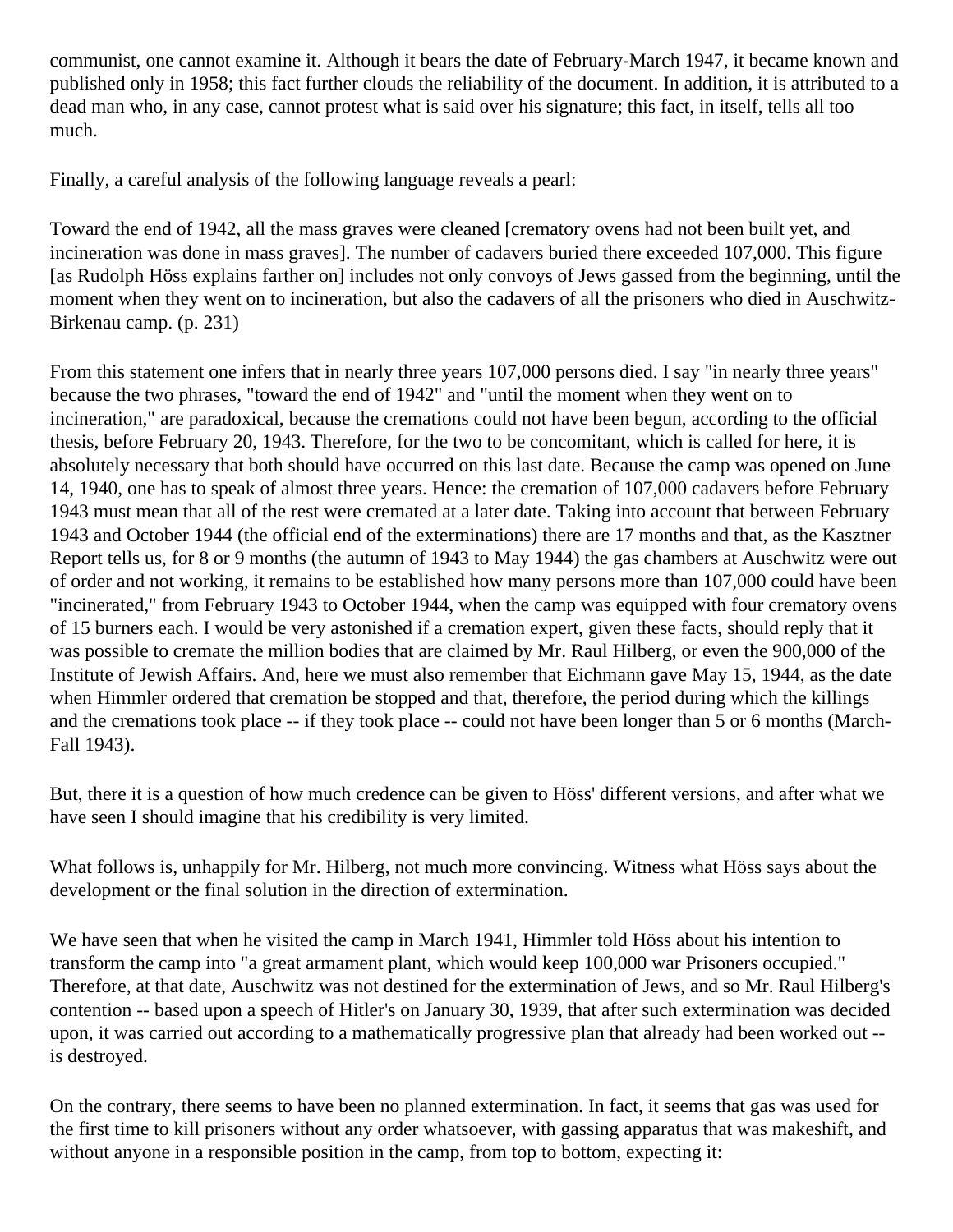During one of my business trips (1942) my substitute, Schutzhaftlager Fritsch, made use of gasses with a group of political officers of the Red Army. For this he used cyanide (Zyklon B) which he had at hand, because it was used all the time as an insecticide. He informed me as soon as I returned. (Page 172)

Thus, from the fortuitous initiative of a subaltern is supposed to have arisen the method which was supposed to have been used on a massive scale against the Jews.

Many times, in his work. Rudolf Höss says (or he is made to say) that verbal orders from the highest government offices, particularly that of Himmler, told him to exterminate the Jews with gas, but, he then adds, "We never got a clear-cut decision on this matter from Himmler" (p. 233). Moreover, when Höss was all for gassing on a large scale, he states that, "I often brought this up in reports, but I could do nothing against pressure from Himmler who always wanted more prisoners for armaments factories" (p. 189). So now, Himmler was against the gassings? In any case, it is not clear how Himmler could have had more and more prisoners for munitions work if he was exterminating more and more with gas.

In addition, we must note that when Himmler verbally asked Höss to construct gas chambers at Auschwitz (in the summer of 1941), Höss "submitted a detailed plan of the proposed installations." About these plans, he stated, "I never had an answer or a decision on this matter" (p. 227). Nevertheless, gas chambers were constructed, because, says Höss, "... later Eichmann casually told me [-- verbally, therefore; everything is verbal in this business! --] that the Reichsfuehrer approved" (p. 227). Himmler, then, could never have given the order to construct the gas chambers -- the admission is tremendous! It seems that Himmler wanted at one and the same time to destroy as many and as few as possible of the same people. Höss adds that:

The Jewish prisoners under his [Himmler's] jurisdiction were to be treated with every consideration .... They could not do without the great supply of manpower, especially in the armament industries. (Page 191)

It does not clarify matters to look into the method used for extermination. We have seen above that the gas used was an insecticide, Zyklon B, which was used, Höss tells us, for all asphyxiations after the gassing of the political officers of the Red Army. It is strange, to say the least, that to carry out such an order, even given verbally, that some gas other than an insecticide was not provided (3).

Be that as it may, this is what Zyklon B is: "Zyklon B exists in the form of blue pellets, delivered in boxes, out of which gas is formed under jets of water vapor." (p. 228.) But, as we shall see further on, Dr. Miklos Nyiszli claimed that the gas was formed on contact with air. It was so dangerous to handle that after it had been used in a room, the room "had to be aired for two days" before it was safe to go in that room again (p. 229), but the gassing of the Jews "lasted on an average of half an hour" (P. 173), after which "the doors were opened and the Sonderkommando immediately began the work of clearing out the cadavers" (p. 230, emphasis added). In fact, sometimes they dragged "... the corpses out while eating and smoking" (p. 180) and without incurring the least harm. Equally incredible is the account of the first extermination which took place in a morgue. In order to get the gas in there, "while they were unloading [the future victims from] the trucks, several holes were rapidly made in the stone and concrete walls of the morgue" (P. 172). We are not told how the necessary water vapor was let in, nor how the holes were stopped up after the blue pellets were put in; no doubt, that was done rapidly too, with old rags.

I would like to add that in addition to the contradictions that can be uncovered from one page to another in Le Commandant d'Auschwitz parle and in addition to those which appear when it is compared with what its author said at Nuremberg, the testimony on Auschwitz-Birkenau is written in a style that is strangely similar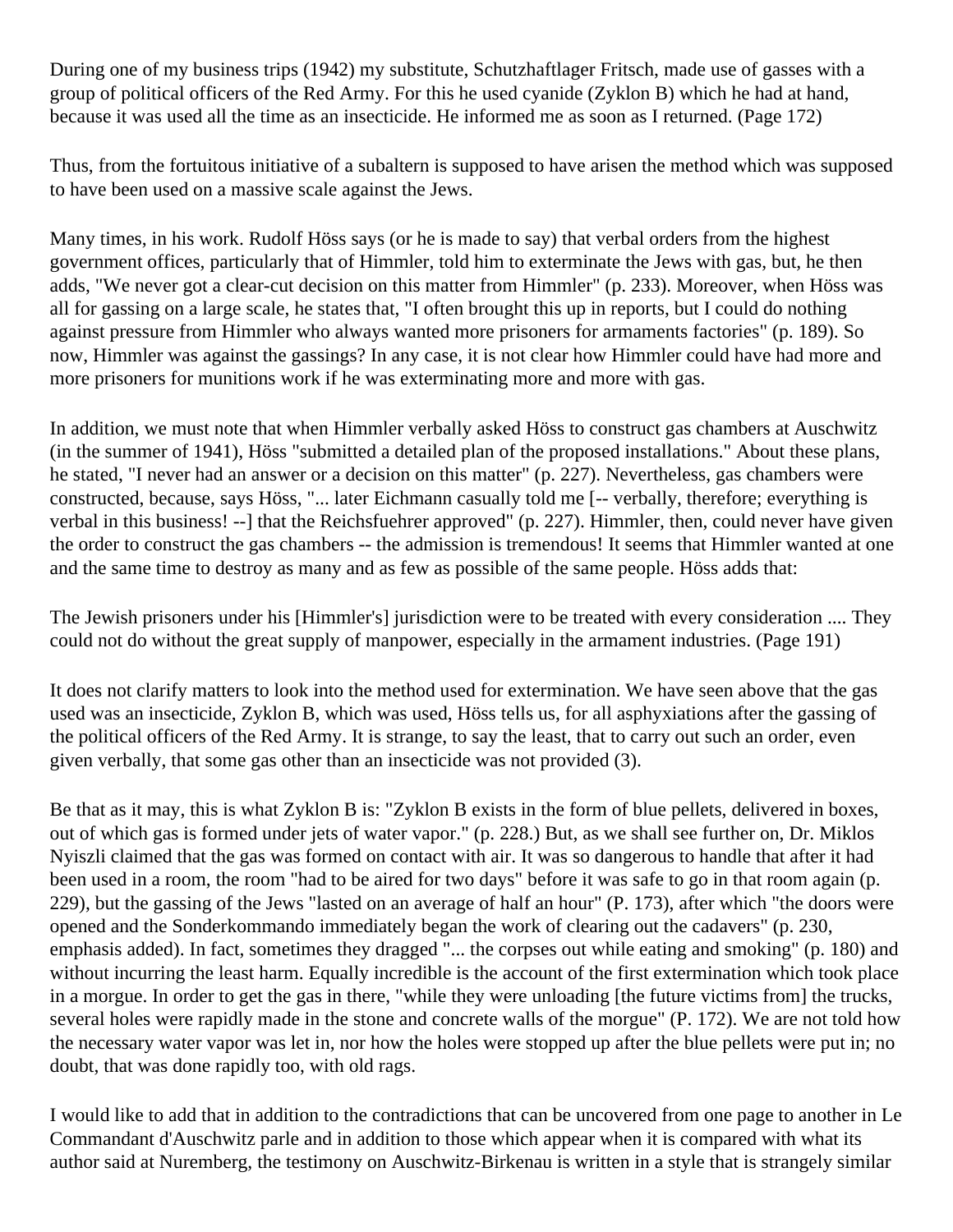to the public confessions of the defendants in the famous Moscow trials, which no one in Western Europe took seriously. Perhaps, this strange style is further corroboration of my contention that Höss' memoir is a fraud. Arthur Koestler told the whole story in his Le Zero et l'Infini -- I must not fail to refer to that!

## **III. The Witness Miklos Nyiszly**

Doctor at Auschwitz Times

In March 1951, in Les Temps Modernes, a monthly review run by Jean-Paul Sartre, a certain Tibere Kremer presented, with the title S.S. Obersturmfuehrer Docteur Mengele, and subtitle, Journal d'un medecin deporte au crematorium d'Auschwitz, a piece of false evidence concerning that camp which will remain one of the most abominable pieces of trickery of all time. The author was, he said, a Hungarian Jew named Miklos Nyiszli, a medical doctor by profession, as is indicated in the sub-title. The article contained 27 pages of selected extracts from the doctor's memoir (pp. 1655-1672). The April issue of the review devoted 31 more pages (pp. 1655-1886). This false evidence had just been presented to American public opinion by Mr. Richard Seaver, with a preface by Professor Bruno Bettelheim. It was only in 1961 that it was published as a whole, in German, by the Munich illustrated weekly Quick in five issues (January to February) under the title Auschwitz, and, in French, by Julliard Publishers in a volume of 256 pages with the title Medecin a Auschwitz, and the sub-title Souvenirs d'un medecin deporte.

It made a sensation in France in 1951. The trial over Le Mensonge d'Ulysse was in full swing, and in the eyes of the public I had the blackest of souls. In 1961 it made a sensation again, but the world over this time -- the Eichmann trial was in full swing.

The things he had to say, this Doctor Miklos Nyiszli! And, in addition, he gave the first detailed account of all the horrors that took place at Auschwitz, including the exterminations in the gas chambers in particular. Among other things, he claimed that in this camp was a gas chamber, 200 meters long (width was not given), together with three others of similar dimensions. They were used to asphyxiate 20,000 persons a day, and four crematory ovens, each with 1 5 burners, incinerated the victims as the operation proceeded. He added, in another connection, that 5,000 other persons were, every day, done away with by less modern means in two immense open air hearths. And, he added again that for eight months he had been personally present at these systematic massacres. Finally (this is on page 50 Of the JulIiard edition), he stated specifically that when lie arrived at the camp (about the end of May 1944 at the earliest) the exterminations by gas, at the rate cited above had been "going on for four years."

From the aforementioned testimony, the following contradictions can be gleaned. First, this fellow did not know that if there were gas chambers at Auschwitz they had not been installed or made ready to work until February 20, 1943 (Document No. 4463, already cited).

Second: He did not know that the area of the gas chambers, officially and respectively, was 210 square meters for the first (the very one he mentioned), 400 square meters for the second, and 580 square meters for the last two. In other words, the gas chambers which he saw, and whose operation he describes so minutely, must have been only 1.05 meters wide. In fact, it must have resembled a long hall. Since he states precisely that down the middle of the chamber there was a row of columns With holes from which the gas came out (these columns came up through the roof, and into these openings hospital attendants wearing Red Cross arm bands threw the tablets of Zyklon B), that there were along the walls on both sides benches for sitting (surely not very wide, those benches!) and that 3,000 persons (they were gassing batches of 3,000!) could move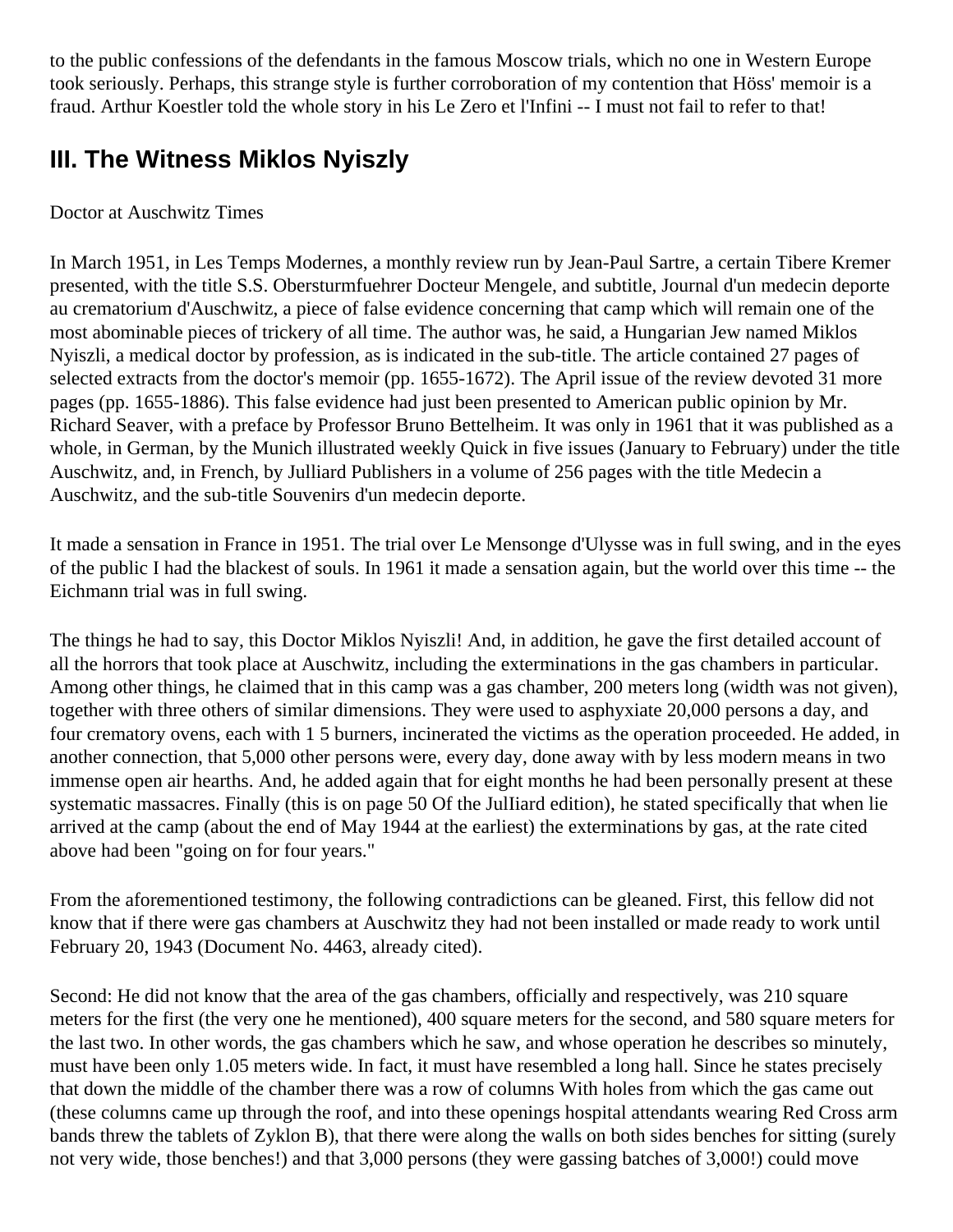about easily in the room, I claim that one of two things is true: either this Dr. Miklos Nyiszli never existed, or, if he did exist, he never set foot in the places that he describes.

Third: If the gas chambers at Auschwitz, together with the open hearths, exterminated 25,000 people a day for four and a half years (since according to this "witness" they continued to exterminate for six months after his arrival) that makes a total of 1,642 days. And at the rate of 25,000 persons per day for 1,642 days, there would have been 41 million cadavers, a little more than 32 million in gas chambers and a little less than 9 million in the open hearths.

I shall add that even if it had been possible for the four gas chambers to asphyxiate 20,000 persons a day (at the rate of 3,000 per batch, as the witness says), it was absolutely not possible to cremate that many at the same time, even if there were 15 burners and even if the job took only 20 minutes, as Dr. Miklos Nyiszli also falsely claims. Taking these figures for a basis, the capacity of the ovens, all working together, could not have consumed more than 540 corpses per hour, or 12,960 for the 24-hour day. At this rate the ovens could not have been put out until several years after the liberation. And only then on the condition that not a minute was lost for nearly ten years. Now, from information from Pere-Lachaise on how long it takes to incinerate three bodies where there is one burner, we see that the ovens at Auschwitz are still burning, and that they are not anywhere near ready to be put out!

Since, I have made my point regarding the ovens, I shall pass over the two open air hearths (which were, our witness says, 50 meters long, 6 wide, and 3 deep and in which were burned 9 million cadavers during their four and a half years of operation) without further comment.

Fourth: There is another impossibility, at least as far as extermination by gas is concerned, since, if there were gas chambers at Auschwitz, they were not officially operating except from February 20, 1943 to November 17, 1944, or for 17 or 18 months. The number of deaths by this means, based on Dr. Miklos Nyiszli's facts, would then be about 11 million, and with the 9 million of the open hearts, about 20 million, which -- by some unknown mathematical process -- are reduced to 6 million by Tibere Kremer in his presentation of this "testimony."

Fifth: That is not all. This Dr. Miklos Nyiszli is as much in contradiction with himself as he is with all those who testified before or after him about Auschwitz. The following is a comparison of his testimony with that of the others: it is he who says (p. 56) that the gas was produced from pellets of Zyklon B "on contact with air!" Höss told us that it was "in contact with water vapor." It is he who tells us (p. 56) that "in five minutes" everyone was dead, according to Höss the Zyklon B took "half an hour." Again, it is Dr. Nyiszli who tells us (p.36) that the Hungarian Jews were transported to Auschwitz at the rate of "four or five trains a day," each of which contained forty cars, which, in turn, contained 80 persons (p. 15), or 3,200 persons altogether, but a few pages later, he says that they, each carried "about five thousand people... " (p. 18).

This last statement must cause surprise, since we know that the deportation of Hungarian Jews lasted for 52 days (May 16 to July 7, 1944) according to the Kasztner Report, and that the Histoire de Joel Brand agrees on this point, Höss said at Nuremberg that the deportation took "a period of four to six weeks." (T.Xl, p. 412.) Let us make some calculations concerning the four possibilities:

1st: 4 trains of 3,600 persons equal 14,000 persons per day, and for 52 days yield 748,000 persons

2nd: 4 trains of 5,000 persons equal 20,000 persons per day, and for 52 days yield 1,040,000persons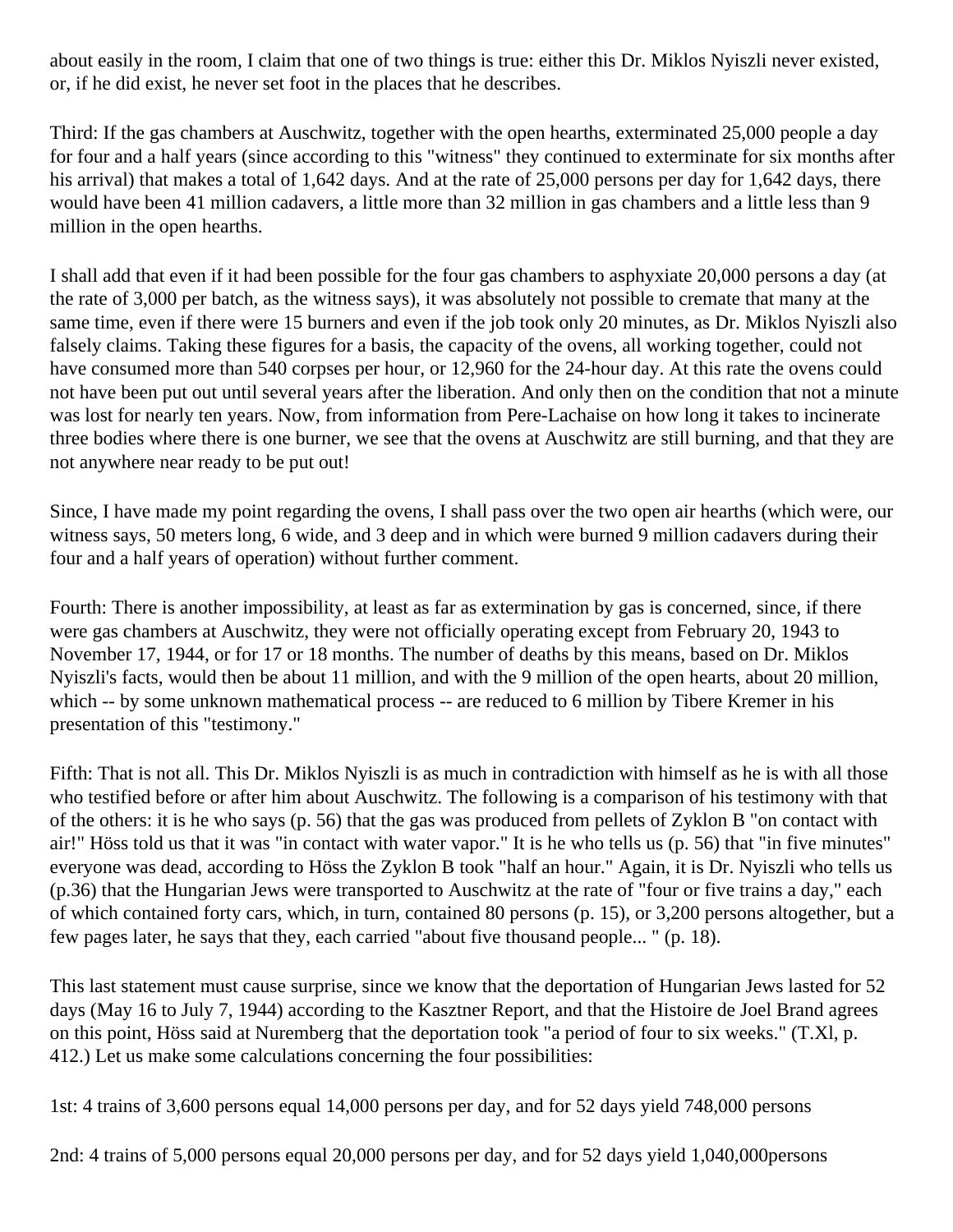3rd: 5 trains of 3,600 persons equal 18,000 persons per day, and for 52 days yield 936,000 persons

4th: 5 trains of 5,000 persons equal 25,000 persons per day, and for 52 days yield 1,300,000 persons

But, in statistics from Jewish sources, the highest figure given for Hungarian Jews is 437,000 (4). I leave it up to the reader to figure out this odd item. I shall add that the Kasztner Report tells us that on March 19, 1944, Eichmann arrived in Budapest with a company of 150 men and that 1,000 rail cars were at his disposal to carry out the transportation of the Jews. If, as Dr. Miklos Nyiszli, says, the trip lasted four days -- which is plausible; it took that long to go from Compiegne to Buchenwald in the convoy I was in -- then after six days there were no more cars in the railway station at Budapest! Consequently, the work of deportation was halted until the 9th day when empty cars began returning. And, this estimation is made without taking into consideration the number of railway carriages that were necessary to bring to the assembly points all of the Jews who had been rounded up all over Hungary. The court of the Jerusalem Tribunal that condemned Eichmann to death moreover completely destroyed this testimony in stating (in Exhibit No. 12) that "in less than two months 434,351 persons were deported in 147 sealed freight trains, with 3,000 persons in each train, men, women and children, two or three trains a day on the average," and so, as we shall see farther on, this new version is not any better.

The passages in the testimony of Dr. Miklos Nyiszli where he contradicts himself are numberless: the crematory in action, his nose and throat assailed "by the smell of flesh burning and hair scorching," (p. 19); "the hair of the dead is clipped off" (p. 60), after removal from the gas chamber and before incineration; then, "coarse hands cut off the tresses of their well-kept hair" (p. 168), before they were sent to the bathing place and then to the gas chamber. And, so it goes.

But, what is more significant than the contradictions in the texts themselves is what one finds by comparing the French version of this so-called testimony with the German version which appeared in the Munich illustrated weekly Quick in successive issues after January 15, 1961. In the latter version, the crematories all together are not incinerating more than 10,000 persons a day instead of 20,000. A pistol shot which hits the target at 40 to 50 meters in French, does so only at 20 to 30 meters in German. An institute which was "the most celebrated in the Third Reich" in the one case becomes "the most celebrated in the world" in the second. "Pretty rugs" become "Persian carpets." Auschwitz camp which could hold "up to 500,000 persons" in the French version is no more than "gigantic" in the German version, all precision, having disappeared, without doubt, because between 1951 and 1961 the author -- long since dead, as we shall see -- discovered through an intermediary that at Nuremberg Höss had stated that "it held up to 140,000 persons." (T. XI, p. 416.) A distance of three kilometers is reduced to 500 meters, or vise versa, etc.

One of two things can be concluded from the preceding discussion: either it is an authentic document, in which case it should be the same in 1951 as in 1961, in its French and in its German versions, or, if it is not the same, then it is apocryphal. The fact that the two versions do not agree with each other in almost any respect and that neither one agrees with the descriptions, for example, that were derived from the documents produced at Nuremberg permits one to maintain, at least, that this Dr. Miklos Nyiszli never set foot in Auschwitz. That fact I suspected after having read the very first page of his testimony. Did he not say of the convoy of which he was a part that after "leaving behind us the Tatra mountains, we went past the stations of Lublin and Krakow" (in order to get to Auschwitz from the Hungaro-Rumanian frontier). This statement proves that in addition to not knowing the camp at Auschwitz he did not know the route to get to it either. And, to think that a publishing house was found in Paris that would place such utter nonsense as this testimony before the public!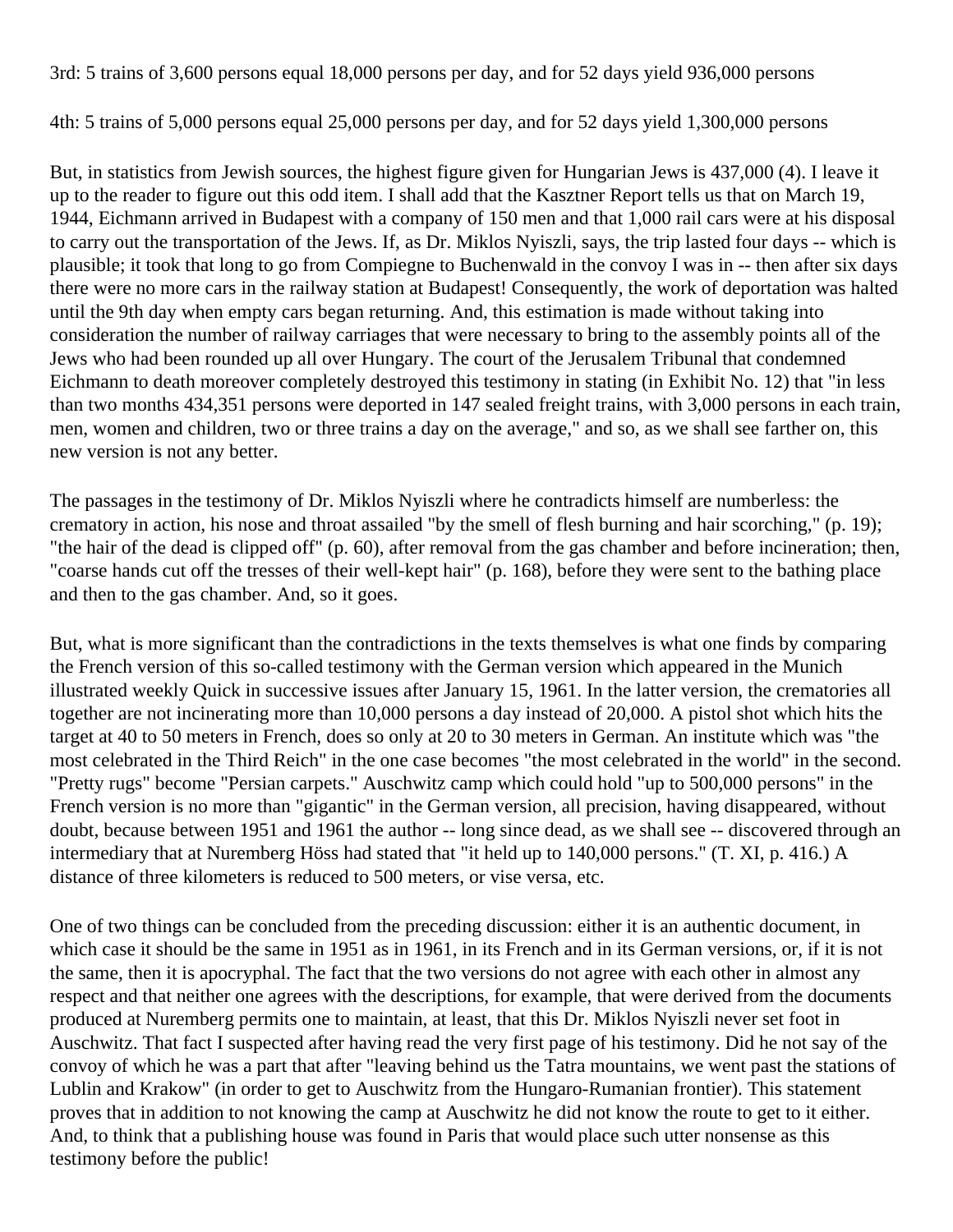In April, 1951, when the extracts from his testimony were published by Les Temps Modernes, I wrote to him. In October of the same year he answered, through the agency of Mr. Tibere Kremer, that actually "2,500,000 persons had been exterminated in the gas chambers at Auschwitz . . . " In February 1961, after having read the entire text in Quick, I decided to write to Mr. Tibere Kremer. The letter was returned to me with the notation "no longer at this address" stamped on it. I next wrote to Dr. Nyiszli in care of Quick, and I was told that my letter could not be forwarded to Dr. Nyiszli because he was dead.

In November 1961, after having read the entire text in the French version, I wrote to Julliard Publishers, asking them kindly to forward the enclosed observations to Mr. Tibere Kremer, whose address they surely must have since they had just published his translation. I added:

Historic documents are rightly respected and versions of them should not be published unless their authenticity is guaranteed. It happens that for ten years, in connection with my research, I have been seeking the original of this one, and no one has ever been able to tell me where it can be consulted. The best qualified historians in the world know nothing about it. The versions which have been published are divergent and contradict each other on every page. The author speaks of places which he has obviously not been to, etc. Therefore, if you could give me sufficient assurance to allow me to state "authentic document" in the case of Dr. Nyiszli, in the references in my work, I would be very much obliged.

On the 8th of December, in the name of Julliard Publishers, of which he is one of the literary directors, Mr. Pierre Javet answered:

Thank you very much for having sent me a typewritten copy of your letter of November 16th.

I am forwarding it today to Mr. Tibere Kremer, translator of Dr. Miklos Nyiszli's "Medecin a Auschwitz," so that he may reply to you.

Meanwhile, I may tell you that it is true that Doctor Nyiszli is dead, but his wife is still alive. Moreover, I have showed his book to several deportees who have confirmed its authenticity.

I am still waiting for an answer from Mr. Tibere Kremer. However, it is quite probable that I shall never receive it. First, as we have said, on October 24, 1951, Mr. Tibere Kremer sent on to me a reply from Dr. Nyiszli to my letter of April, l 9 51. Then as a result of my continued research concerning this singular witness, I learned from New York, where the book was published in 1951, that Dr. Nyiszli had died long before his testimony was first published. If this fact is true, this dead witness -- another one -- was thoughtful enough to write to me after his death. And, so Mr. Tibere Kremer's silence is understandable. No further comment is necessary.

## **IV. The Witness Kurt Gerstein**

June 6, 1961: The Jerusalem Tribunal in judgment on Eichmann is overwhelmed with testimonies on the subject of the extermination of Jews that was said to have taken place at the camp at Belzec. All of the journalists reporting the hearings say just about what this one from Le Figaro (Paris, June 7, 1961) says:

The third extermination camp in question [at the hearing of June 6 during the Eichmann trial], that of Belzec located between Lublin and Lemberg, had only one survivor at the war's end, and he has since died.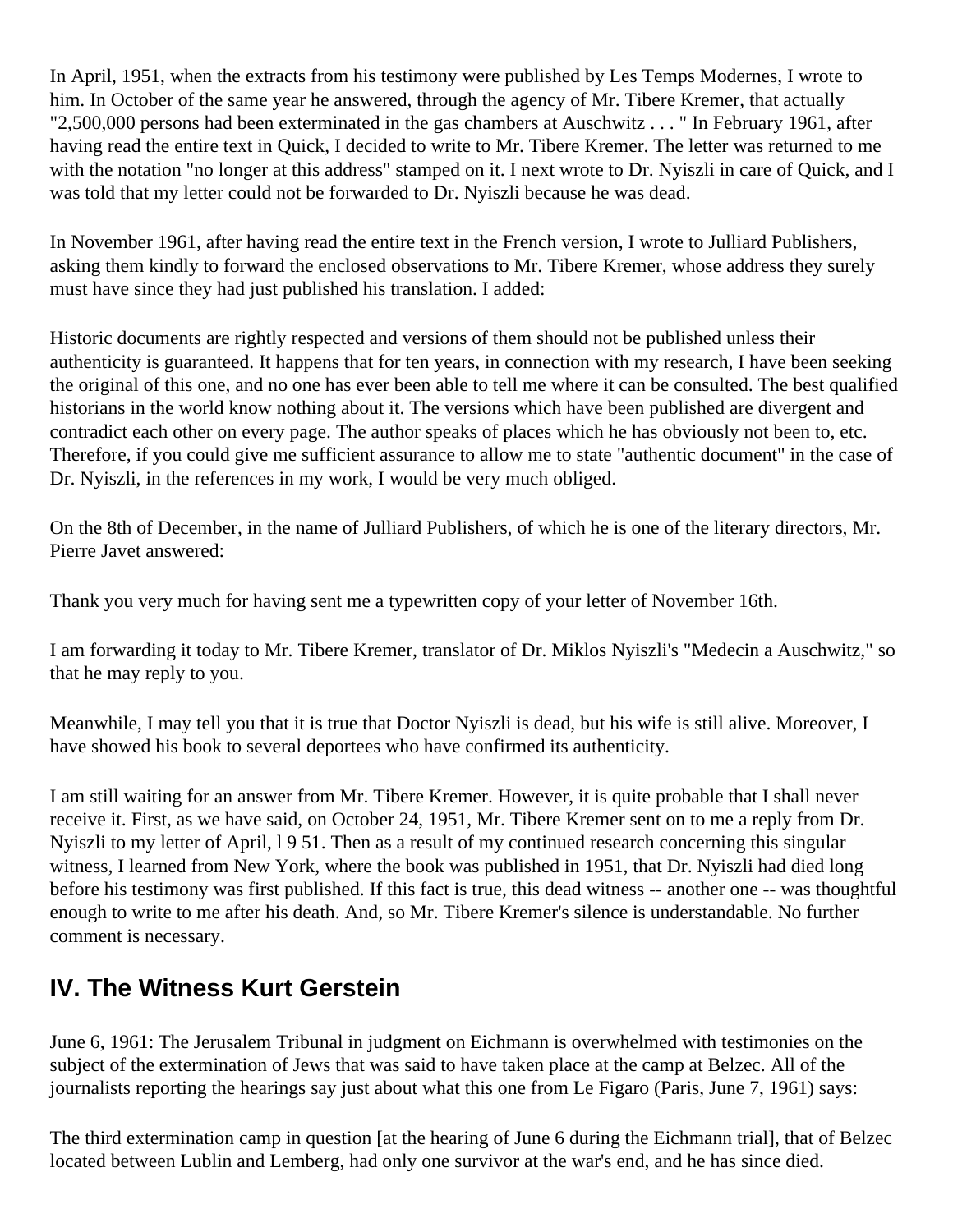The prosecutor bases his case on a series of depositions made before Allied officers by Kurt Gerstein, lieutenant in the Health Service of the Waffen S.S., who afterwards hanged himself in a military prison in Paris. Gerstein had been ordered by Eichmann to look into quicker poisons.

And, here again in the limelight is Kurt Gerstein, as he was in January 1946 at the Nuremberg trial and as he was recently in Germany in the drama Der Stellvertreter (Hamburg, 1963) by a certain Rolf Hochhuth. It is a story as gruesomely phantasmagorical as that of Dr. Miklos Nyiszli.

In the very first days of May 1945 (the 5th, it seems) French troops on going into Rottweil (Wurttemberg) found and took prisoner in a hotel a certain Kurt Gerstein. He was wearing the uniform of the S.S. with the epaulettes of a Obersturmfuehrer. He was taken to Paris where he was interned in a military prison, according to some, in the Cherche-Midi, according to others, or in the prison at Fresnes, still others said, where he is said to have committed suicide. In short, no one knows exactly where he was imprisoned. As for when he died, a morning in July -- the 25th almost all the annotators say, in particular, Professor H. Rothfels (Vierteljahrshefte fuer Zeitgeschichte, No. 2, April 1953, p. 185) -- is given, but nothing could be less certain. On March 10, 1949, the widow Gerstein is said to have announced that she received from the Ecumenical Commission for the Spiritual Aid of War Prisoners, headquartered at Geneva, only the following terse communication on the death of her husband:

Unfortunately, in spite of repeated attempts, it has not been possible to learn more about the death of your husband, nor can the whereabouts of the grave be determined.

At the present moment neither the arrest, nor the death of the man, seem to have been made public. At least, there has been no publication to my knowledge. In any case, it was only on January 30, 1946, that this fact became sensational news through the attention drawn to it by some first> Without doubt, the first and best known of these blunderers was Mr. Dubost, the French prosecutor at the trial of the Major War Criminals at Nuremberg. In the archives of the American delegation he had found a number of invoices for Zyklon B that had been furnished to the Auschwitz and Oranienburg concentration camps by DEGESCH Gesellschaft, of Frankfurt/M; they were dated April 30, 1944, and were appended to an account in French, signed by Kurt Gerstein, Obersturmfuehrer of the S.S., which pertained to the extermination of Jews in the gas chambers at Belzec, Chelmno, Sobibor, Majdanek and Treblinka; the account does not give the date of these exterminations. (T. VI, pp. 345-347.) Subsequently, Mr. Hans Rothfels tells us (Vierteljahrshefte f. Z., op. cit. p. 177) that this document was made use of by the prosecution in the German language, in its principal passages, as evidence at the so-called "trial of the doctors," which was conducted at Nuremberg on January 16, 1947. And, then, the part about Zyklon B and the appended invoices were used at the trial of the DEGESCH Gesellschaft at Frankfurt in January 1949.

The date of this document, April 26, 1945, was made public for the first time at the "trial of the doctors." And, until the article of Mr. Hans Rothfels, mentioned above, only the French version was used, which for various legal purposes was translated into German. In Le Breviaire de la Haine (Paris, 195 1, pp. 220 ff.), Mr. Poliakov gives this French version, but without the date. In 1959, Heydecker and Leeb in Le Proces de Nuremberg do the same. In Der Gelbe Stern (Hamburg, 1961) Mr. Schoenberner gives the date as May 4, 1945. But in 1961, Exhibit No. 124 of the Jerusalem Tribunal which condemned Eichmann gives no date, and, furthermore, the French version therein is in no way similar to the version that was published by Mr. Poliakov in 1951. What is remarkable is the fact that it is thanks to Mr. Poliakov that we know about this second version (Le Proces de Jerusalem, Paris, 1962, p. 224 ff.) and that he gives it, apparently without remembering that it was he who gave us the first.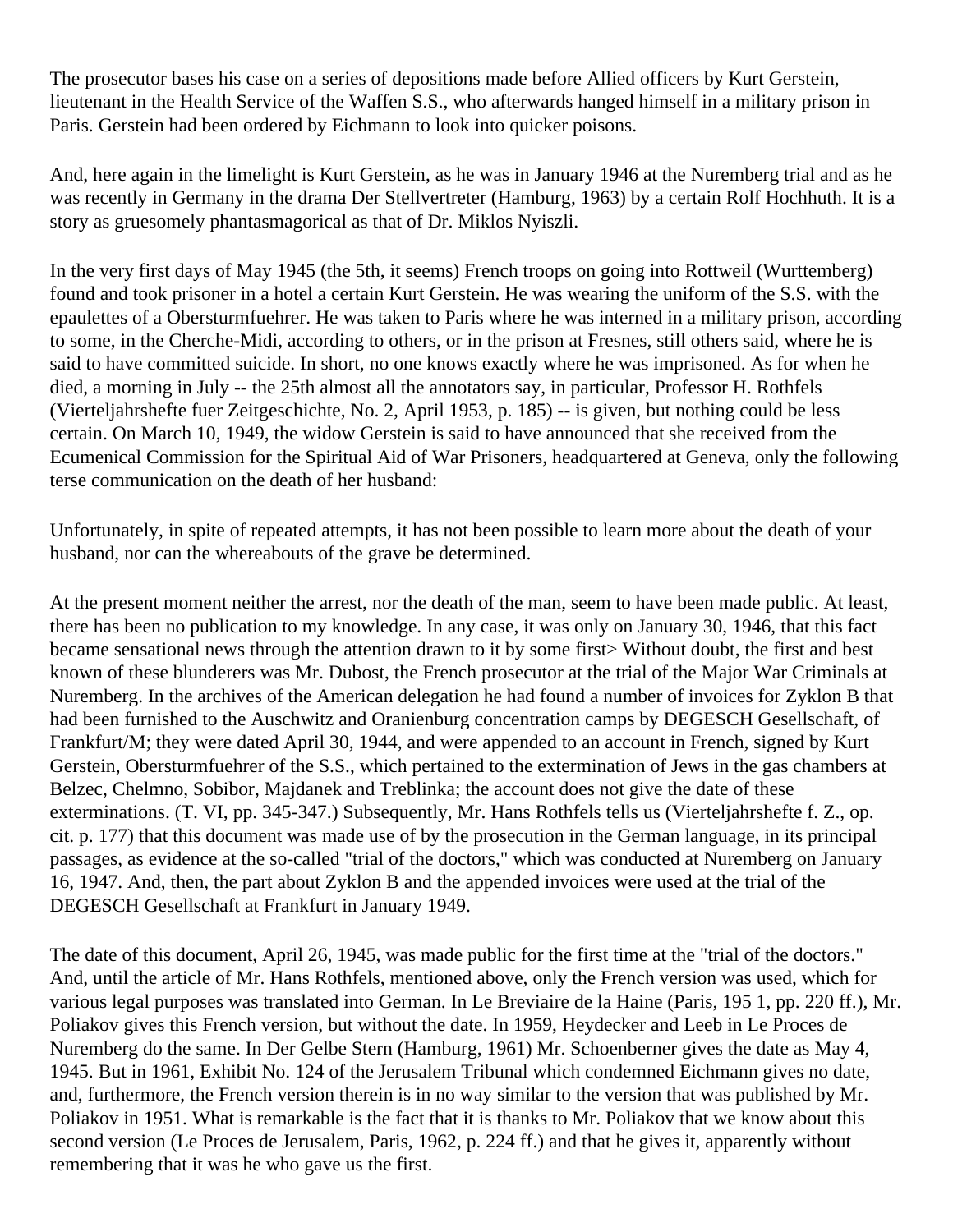We had to wait for the "trial of the doctors," in January 1947, for that of the DEGESCH Gesellschaft, in January 1949, and -- above all -- for the article, cited above, by Mr. Rothfels, in order to learn how this document got into the archives of the American delegation, where Prosecutor Dubost had found it, together with not only the two invoices from DEGESCH Gesellschaft that are mentioned above, but 12 of them, bearing dates between February 14 and May 31, 1944. At the same time, we learned that the French version, composed of six typewritten pages ending with a handwritten statement attesting to the authenticity of the contents, followed by the signature of the author (Vierteljahrshefte f. Z.., op. cit. p. 178), had two more attached pages, also handwritten and signed, but in English, bearing the same date, in which Gerstein said that not more than four or five people had been able to see what he had seen. There was one more page in which he asked that his statement not be made public before finding out whether Pastor Niemoeller had died at Dachau or had survived, plus 24 typewritten pages in German with a handwritten note, dated May 4, 1945, but not signed (Vierteljahrshefte f Z., op. cit. p. 179). It seems -- at least that is what Mr. Rothfels tells us - that this German version in 24 pages, and the French version, are "on the whole identical on all points." Since there are two different French versions, the one published by Mr. Poliakov and the one that was Exhibit No. 124 at Jerusalem, nothing is lost in asking him which of the two he takes as his basis for comparison.

Now, let us return to these two French versions. In January 1946 the Americans had not yet realized the importance of this document -- which existed in two versions, even three versions if one believes Mr. Rothfels -- and they did not think it was worth being produced in evidence against the defendants at the Tribunal. Fortunately, Mr. Dubost was there. On January 30, 1946, he brought it out of his brief case, and submitted it as reference P.S. 1553-RF. However, before we discuss what happened, we should first learn a little more about its author Kurt Gerstein.

Who was Kurt Gerstein? To this question, no answer is to be found anywhere in the forty-two volume report of the proceedings of the Nuremberg Trial. For reasons which the reader will not fail to understand, the Tribunal, in fact, did not want to hear anything about either Kurt Gerstein or his testament; out of the bundle of documents that were produced by Mr. Dubost, it accepted only two invoices of April 30, 1944, each for 555 kilos of Zyklon B, one for Auschwitz and the other for Oranienburg.

The next day, January 31, 1946, in such a form that no one could doubt its authenticity and its admission into evidence by the Tribunal, newspapers all over the world reproduced this document which was not allowed to be read at the hearing the day before. It was this "press offensive" that started the exploitation of this document, which has continued for fifteen years by those eminent historians from the Ecole Normale Superieure, de la Rue de la Liberation (sic), founded by Father Loriquet, such as Mr. Poliakov (Le Breviaire de la Haine -- what a nice title!) and a few others like the Germans H. Krausnick (Documentation sur l'extermination par les gaz), J.J. Heydecker and J. Leeb (Les Proces de Nuremberg), and Gerhardt Schoenberner (L'Etoile Jaune), among others.

As much as one can gather from the writings of these brilliant historians, Kurt Gerstein was a chemical engineer. In 1938 he was arrested by the Gestapo and was interned in the concentration camp at Welzheim. How he managed to get out we do not know. In any case, we find him again in 1941 in the political S.S. and in 1942 in the Waffen S.S., with the rank of Obersturmfuehrer in the "hygiene division" (Abteilung der Entwesung und der Entseuchung) of the Central Sanitation Service (Hauptamt des Sanitaetsdienst). In this capacity it was his business to receive the orders for Zyklon B, a chemical that was used as an insecticide by the Reichswehr, since 1924, and then by the Wehrnacht, which was not fortunate enough to know about DDT. These purchase orders he passed on along with a request for delivery, to the chemical works of DEGESCH Gesellschaft of Frankfurt/M. or to its subsidiary, Testa of Hamburg. And, naturally, when he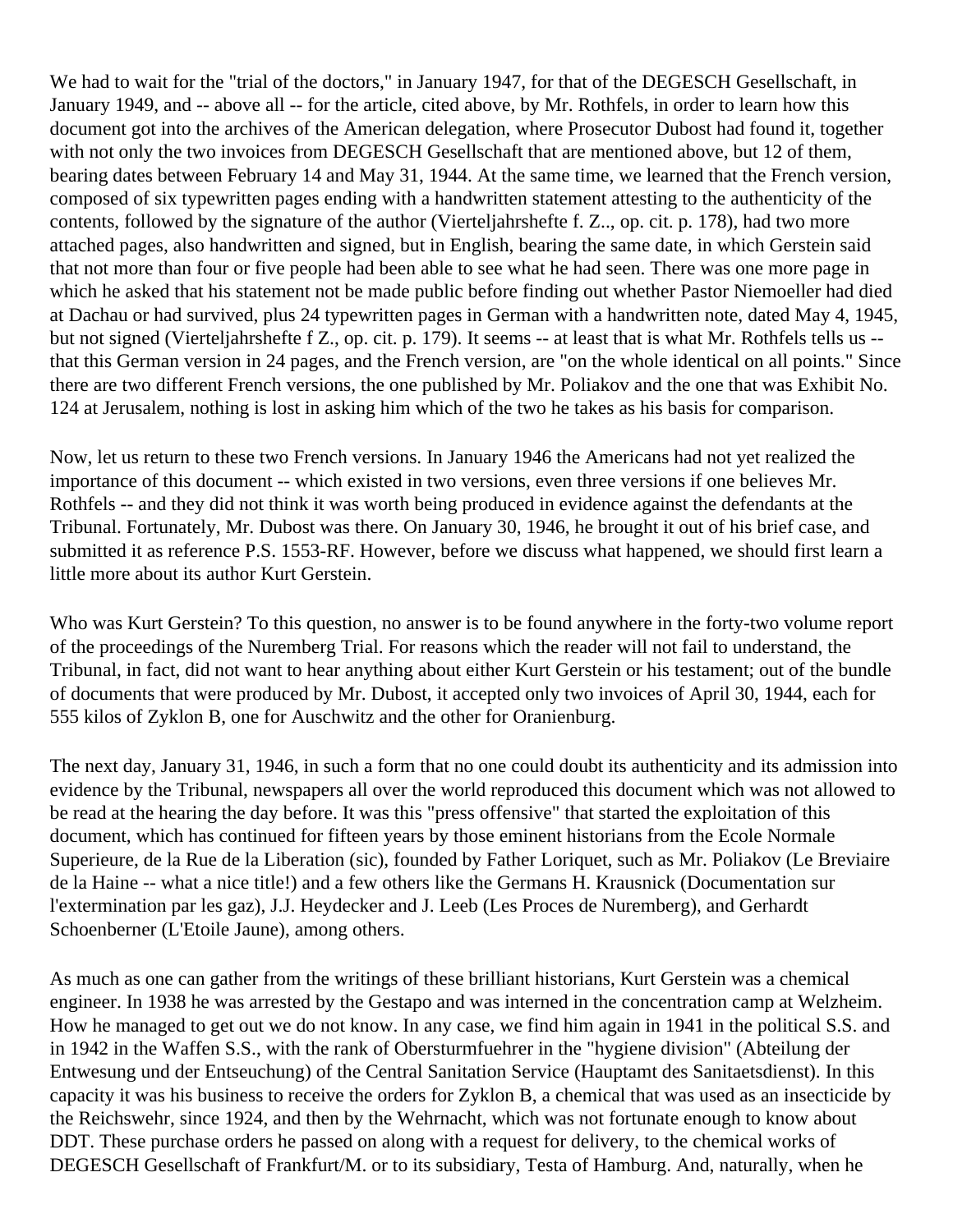received the disinfectant he got invoices.

The facts that he tells about -- or to be more correct -- which are found in the account that is attributed to him -- belong in 1942. So, on the 8th of June he met in his office with S.S. Sturmfuehrer Gunther who said he urgently needed 100 kilos of Zyklon B to be delivered to a place which was known only to the driver of the truck.

A few weeks later, the driver of the truck in question presented himself; he was accompanied by Gunther. They loaded the 100 kilos of Zyklon B in the truck, Gerstein got in, and they drove off for Prague and then for Lublin where they arrived on the 17th of August. On the same day, they met Gruppenfuehrer Globocnik, who is charged with the extermination of Jews in Warthegau and who has not found any better way to carry out his task than by using the exhaust gas from Diesel motors, which he has arranged to have piped into rooms especially fixed up for the purpose.

Naturally, the Gruppenfuehrer, who has a sense of logic, starts by talking to Gerstein and detailing the scope of his entire operation. In his region there are three installations for exterminating Jews with diesel fumes: Belzec (on the route from Lublin to Lwow) with a capacity of 15,000 persons a day; Sobibor (he is not sure just where that is!), with a capacity of 20,000 per day; Treblinka (120 kilometers NNE of Warsaw), with no indication as to capacity according to Mr. Poliakov, but Heydecker and Leeb are more precise and give the figure of 20,000 per day. (This remarkable document does not speak the same language to one and the other!) A fourth installation, Majdanek, is in preparation, but nothing is said by anyone about where it is or what its capacity was anticipated to be. To be thorough about this, we must add that in L'Etoile Jaune (German ed.), by Mr. Gerhardt Schoenberner, this part of the document not given; doubtless, it is an example of another sort of historical method. In citing the four locations, nevertheless, Mr. Gerhardt Schoenberner attributes to Gerstein's pen a total capacity of 9,000 persons per day for the four installations.

From Le Breviaire de la Haine of Mr. Poliakov and the Documentation sur l'extermination par les gaz by Mr. Krausnick, we deduce in addition that the Fuehrer was at Lublin two days before (apparently, they do not shrink at anything in these factories where historical forgeries are fabricated!) with Himmler, and that they gave the order to "speed everything up." But this part of the document is not reproduced in either L'Etoile Jaune by Schoenberner, or the Proces de Nuremberg by Heydecker and Leeb.

Finally, Globocnik -- but only according to these two authors -- informs Kurt Gerstein of his mission to improve the gas chambers, particularly with the use of a more poisonous gas and less complicated mechanisms. Then, the men part company, after deciding to go to Belzec the next day.

And, after having repeated all that he was told, Gerstein recounts what he saw. Upon arriving at Belzec on August 18th, Mr. Kurt Gerstein began by visiting the camp under the guidance of a person that Globocnik put at his disposal. Mr. Poliakov was not able to read the name of this person. But after working at it, he thought he could make out "Wirth." More fortunate than he, Mr. Schoenberner was able to read clearly "S.S.- Hauptsturmfuehrer Obermeyer von Pirmasens." Unfortunately, when the latter speaks of S.S. Wirth, who is quite another person than the one mentioned by Mr. Poliakov, he gives him the rank of "Hauptmann," a grade that never existed in the S.S!

In any case, during this visit Gerstein saw gas chambers in action using Diesel exhaust, and he measured the places: 5x5 or 25 square meters in area; 1.90 meters in height or 45 cubic meters, he calculated. We will say nothing about his 2.5 cubic meter error. Messrs. Krausnick, Heydecker, Leeb, and Schoenberner did not say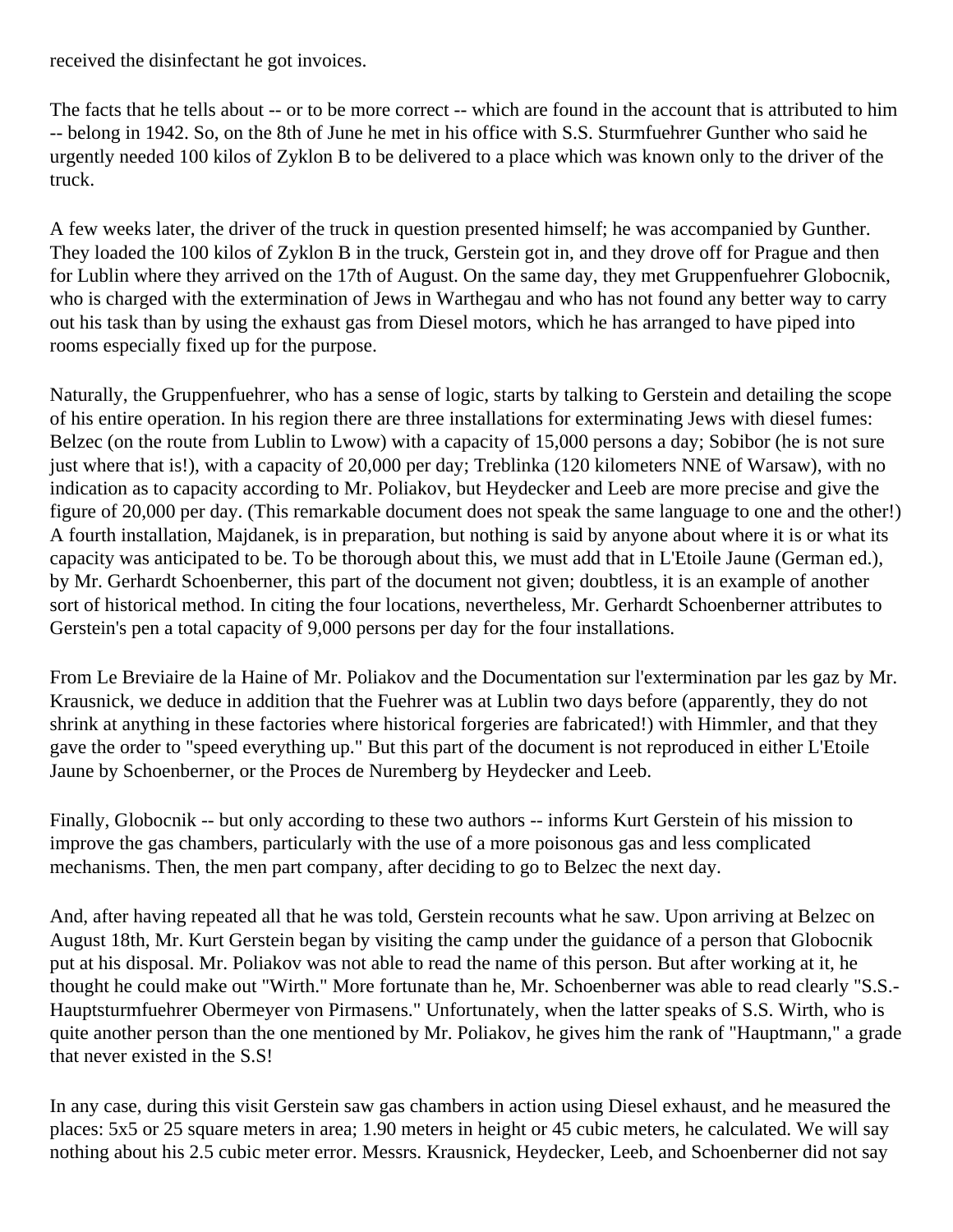anything about it either. More concerned about what was probable, Mr. Poliakov corrected the document (as we have had the honor to tell you!). He calculated that the chambers were 93 square meters in area (Breviaire de la Haine, p. 223, 2nd ed.), without any further details, and that figure was more prudent. But, in the Proces de Jerusalem (Paris, 1962) when the Tribunal admits into evidence the 25 square meter version, Mr. Poliakov is not at all put out, and agrees with that figure, too. How right he was to correct the document! Later on, Kurt Gerstein recounts, as factual, that the next day, August 19th, he saw the gas chambers -- four according to some; ten, protest the others -- in action.

At the crack of dawn, a trainload of Jews arrived from Lemberg at the Belzec station, on the very edge of the camp, composed of 6,700 -- Mr. Poliakov gives 6,000 -- men, women and children, who were crammed into 45 cars (therefore, between 148-150 people per car, and, for those who know the size of Polish freight cars, quite a figure). It is certain that with its 6,000 to 6,700 people, this train of 45 cars was the most nightmarish of all deportee trains. Please recall that Dr. Miklos Nyiszli did not dare to give more than "about 5,000 persons per train." This Kurt Gerstein certainly has no eye for estimating or measuring, and for an engineer that is not very good.

Two hundred Ukrainians, with whips in hand, hurl themselves at the train doors, tear them open (i.e., actually rip them off of the cars!) and make everyone get out, under the surveillance of other Ukrainians, with loaded guns in hand. "Captain of the S.S. " Wirth directs the operation, assisted by a few of his fellow S.S.: the prisoners are forced to undress completely, to turn in their valuables, to have their hair cut off; then, they are taken to the gas chambers.

"The rooms are filling. Everyone squeeze closer, ordered Captain Wirth. Many people were standing on the tips of their toes, 700 to 800 in an area 25 meters square, and 45 cubic meters. The S.S. pack the room as full as they can. The doors are closed." relates Mr. Schoenberner in L'Etoile Jaune, and, except in style, the others say the same thing, except for Poliakov, who sticks to his 93 square meter area.

The point on which everyone agrees, on the other hand, is the duration of the operation, measured by Gerstein, chronometer in hand. First the 700 to 800 persons who are jammed into the gas chambers had to wait two hours and forty-nine minutes before the diesel motor would run; then, it took thirtytwo minutes for everyone to die. These times come from Gerstein who clocked them with his chronometer in hand, I repeat.

It was this fantastically gruesome account that Mr. Dubost -- not just,anyone, but a prosecutor, and, doubtless, a well known one too, since he was chosen from among his peers to represent France at Nuremberg -- wanted to have accepted by the International Tribunal on Janaury 30, 1946. The Tribunal did not go along. But, one must say that for the Tribunal not to go along it had to be really a little thick, because in other circumstances it swallowed, apparently without the flick of an eyelash, lots of other tricky things of this kind. This refusal of the Tribunal to consider the evidence did not keep the world press from issuing, the next day, January 31, 1946, ad nauseam and to cry yourself to sleep, the Kurt Gerstein story as an unquestionably authentic document. And, even today -- fifteen years later -- men who lay claim to the title of historian still dare to present it as unquestionably authentic in their books. Nor, by doing so, do they lose prestige or the favor of the world press. This reality was demonstrated at the Eichmann Trial. And, as we have mentioned above, the story has recently been staged in Germany by an actor of sorts, on a text written by Rolf Hochhuth, who obviously is seeking literary publicity by the presentation of a shocking subject matter.

In the Eichmann Trial, the Kurt Gerstein account was presented by the public prosecutor as being one of a "series of depositions given by Gerstein before various Allied officers." The judgment at Jerusalem did not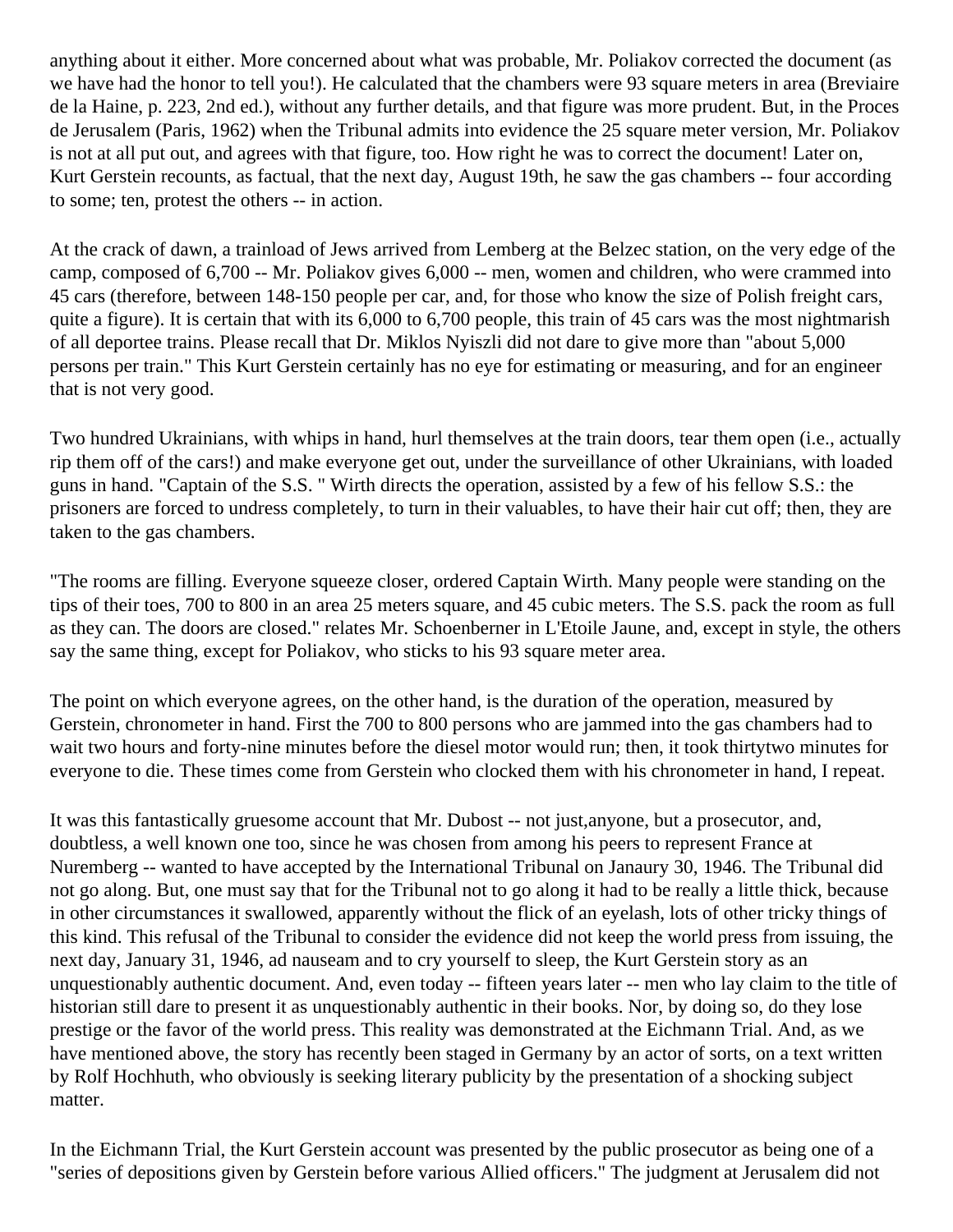refer to that series of depositions, and they were never made public. It seems that we do not know all that there is to know about the Gerstein dossier. Why? I am afraid that the answer to that question lies in this one little fact: in the article by Hans Rothfels (op. cit.) we find him writing that "so fehlt insbesondere die im franzoesischen Text eingefuegte verallgemeinernde und sehr uebertreibende Schaetzung der Gesamtzahl an Opfern" (p. 179), and in a note (p. 180) "G. schaetzt hier auf 25 millionen (Nicht nur Juden, sondern vorzugsweise Polen und Tschechen)." The preceding sentences translate as follows: "Thus is lacking in particular the generalized and very exaggerated estimation of the total number of victims inserted in the French text. G. estimates here 25 million (not only Jews, but especially Poles and Czechs)." It really was a little unbelievable. What is astonishing is the fact that those who made use of this singular document did not discover that gas chambers 25 meters square with a capacity of 700 to 800 persons was an even more shocking exaggeration. This oversight reveals quite a lot about their intellectual faculties as distinguished "Professors." Only those statements of Kurt Gerstein that were considered "objective" (sachlich, Mr. Rothfels says, p. 179) and, therefore, true, were made public and used at the tribunals. Another case of testimony that has been tampered with.

In the case of the Hochhuth play, we have only to point out the sources which he leans on for the authenticity of all the assertions in the Gerstein document as it was made known to the public, especially the assertion that "700 to 800 persons [were] asphyxiated" in gas chambers whose "floor area [was] 25 square meters." Among these sources there figures, naturally, Pastor Martin Niemoeller (and, we have seen what his testimony concerning Dachau was worth), a certain Professor Golo Mann (who attests to gas chamber exterminations at Mauthausen from 1942 on), and various other persons of about the same including even Bishop Otto Dibelius, who I held in esteem until then as having much greater discernment; various newspaper articles by unqualified people and numerous rumors round out Hochhuth's source material.

All this passes understanding. It is true that one should be astonished at nothing: at that Eichmann trial the judges accepted as truth, for days on end, the statements of people who saw -- with their own eyes -- the gas chambers at Bergen-Belsen working, which even the Institut fur Zeitgeschichte at Munich, that model of world resistantialism, admitted as having never existed.

Without doubt as a worthy counterpart to the Stellvertreter of the aforesaid Rolf Hochhuth there has just been brought out in France the Tragedie de la deportation in which, endorsed by Mrs. Olga Wormser and Mr. Henri Michel, even people like Mademoiselle Genevieve de Gaulle and the gentle Germaine TilIon come forward to reaffirm the existence of gas chambers and the systematic extermination by that means in one or the other of those camps where the Institut fur Zeitgeschichte says that they did not exist.

Every day, with pen quivering with indignation, the press wonders at the resurgence of nazism, racism, and anti-Semitism -- among which, however, they draw no distinctions. What makes me wonder is why the text tamperings of Mr. Poliakov and the others have so far not injected even more poison into the racism and the anti-Semitism which are aimed against the Jews. Nothing has been overlooked that would lead to that effect .

We know that Kurt Gerstein was an engineer, and, as such, he probably had a logical mind and probably was trained to make careful and accurate observations. Consequently, if it is true that he made the statement of which we have just read the resume (4), this man was obviously not, or was no longer, in possession of all his faculties when he did so. It is of interest to find out why. On this point, the clues we have about the circumstances of his death are to me very revealing. If we are to believe Hans Rothfels (op. cit. p. 185, note 25), the widow Gerstein was informed that he had hanged himself, with the following notice: "...Death was due to hanging. This manner of killing oneself can absolutely not be prevented in a prison." That may by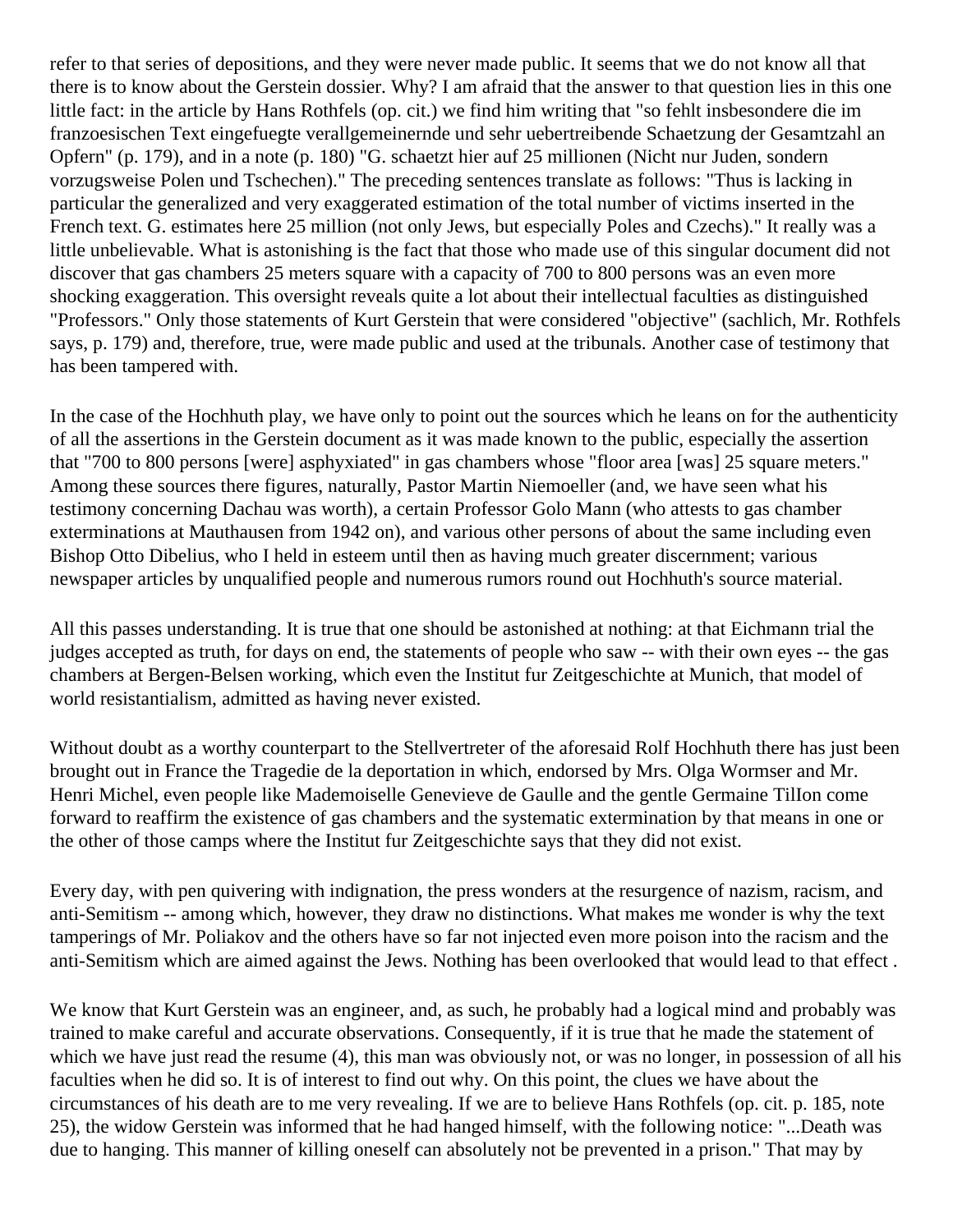true. but it is no reason for not telling her when the event took place or what was done with the body; and, the fact that the authorities professed ignorance on both scores seems to me to explain a lot of things.

Suppose, for instance, that the two military inquisitors -- a Major D.C. Evans and a J.W. Haught -- who were said to have started the interrogation of Kurt Gerstein, found themselves in the presence of a man who, at the time they confronted him, had not yet written anything, or, between the date of his arrest and his first interrogation, had written only what he had actually seen, which would have been horrible enough, knowing the savage character of the war in the East on both sides. To read the memoirs of all those who were arrested in Germany at this time, and under these conditions, that is generally what happened to them. They were invited by those who had arrested them to write their confessions; so, this is not an entirely gratuitous supposition. Whether Kurt Gerstein wrote his confession in French or in German is not important. It is possible that he wrote them in both languages -- at least, so they say. Let us suppose again, and this is not entirely gratuitous, either, given the ways of the military and the police, that after the French version was written they attempted to force him to say what is in the document which bears his name, but which represented their view at the moment of the events in question; on the Allies' side, concentration Camps, gas chambers and "genocide" were in general the central theme of the anti-German propaganda, and being familiar with the intellectual level of the military and the police in all countries of the world, it would not be astonishing if that view represented their profession of faith. They might, themselves, have gone on to the editing of the French text, which was then presented to Kurt Gerstein for his signature; at the same time they could have asked him to write a few lines at the end of the last page to make its authenticity positive. One can imagine the scene -- Kurt Gerstein -- an engineer, and a man who was a precise thinker refusing to countersign and to authenticate all of those technical impossibilities which do not stand examination, and the two inquisitors giving him the beating that was usual in such cases. They were pretty brutal with him, no doubt, since Kurt Gerstein was usually described as a man who could not be pushed without resisting into saying what he did not want to say. Later, we can imagine the same scene for the German text, which lasts much longer but takes place in the same manner. The German text was written on a typewriter with a handwritten endorsement, but was not signed. Another detail must be noted: the handwritten endorsement is shorter, and the formula of certification under oath which occurs in the French text is missing. So, my conclusion is that Kurt Gerstein was beaten unconscious, and then he died before getting to the oath and the signature ....

#### [break in text]

Everything now becomes very clear. Since he died during the interrogation at Rottweil (in Germany) as a result of the torture inflicted on him to obtain his confession, Kurt Gerstein could never have been transferred to Paris to be put at the disposal of the Securite Militaire. This imaginary transfer would not have been thought up in the first place, unless a simple examination would have shown to the naked eye the real causes of his death. By spiriting away his corpse, an autopsy was avoided and, thus, the inevitable subsequent scandal was also avoided. This hypothesis would explain, furthermore, how the Americans came to let the document that bears his signature lie undisturbed in the archives of their delegation at Nuremberg where Prosecutor Dubost found it. It is easy to understand, under such circumstances, why they had no desire to bring this body up to the surface by producing his so-called confession before the Nuremberg court. By rejecting it as not probative and by preventing Mr. Dubost from even reading it, the President of the hearing of January 30, 1946, knew very well what he was doing. But, Mr. Dubost, who had come so close to making a blunder, had given it out to the press. From then on, it could not be retracted, and its authenticity had to be sustained in order not to lose face before public opinion, which was thus already alerted.

There are only three other possible hypotheses: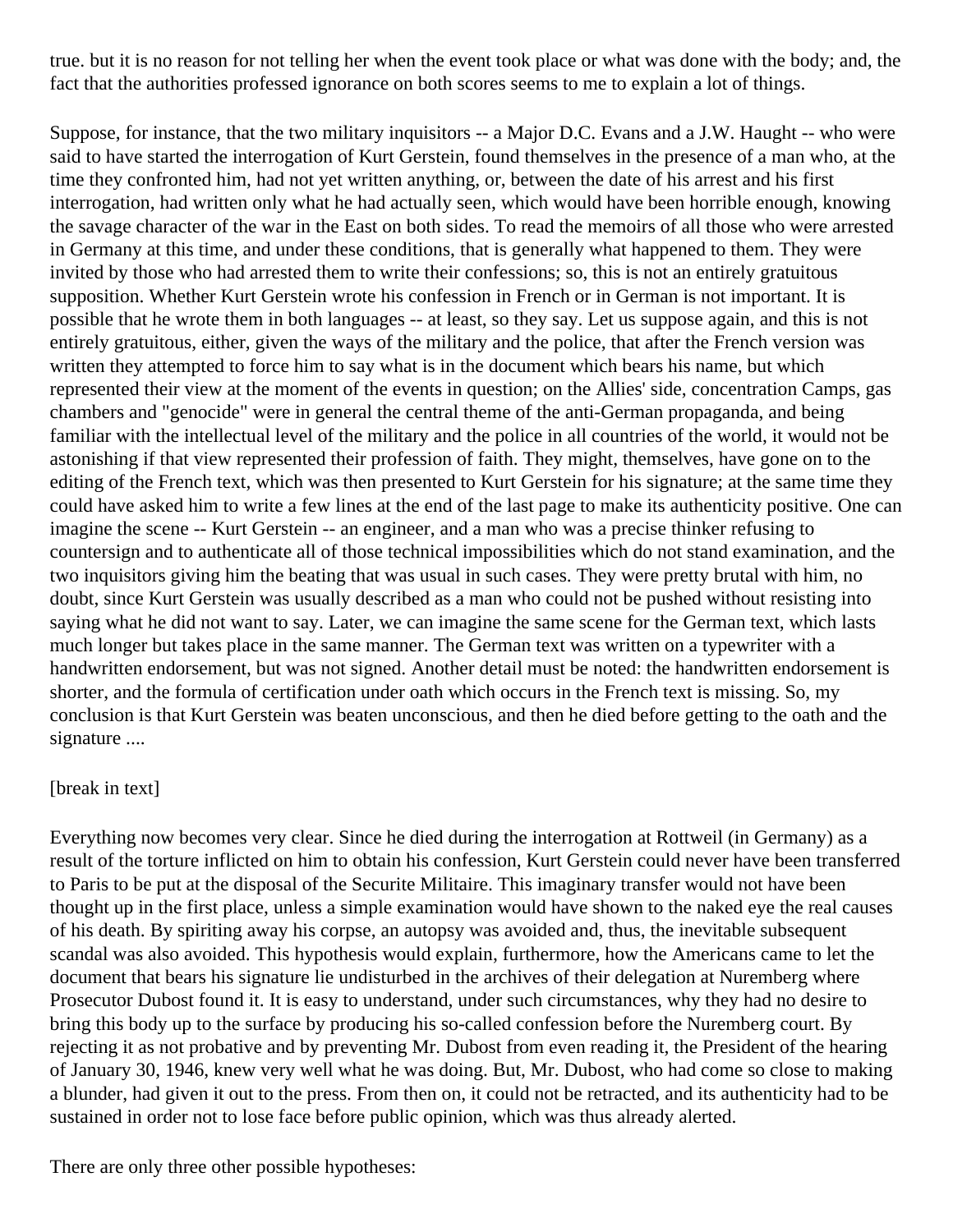First, at Rottweil, interrogated as Kurt Gerstein must have been to get a confession from him so manifestly out of line with the technical truths, he could have thought that the Americans would have him confirm the confession at the bar of some tribunal, at which time he could retract it and tell how it had been forced from him; however, foreseeing how he would be handled most likely by the ones thus exposed, in a moment of depression, he wanted to end his life quicker, suffer less, and, thus, committed suicide. Then, the body had to disappear so as not to reveal the marks it carried;

Second, he was actually transferred to Paris, where, to make him confess more, he was tortured again as he had been at Rottweil, and, for the same reason, he committed suicide; and, again, for the same reason the body had to disappear;

Third, either at Rottweil or at Paris, thinking that they could not get any more out of him than what he had said, or to avoid having him retract it in court, those who interrogated him murdered him in cold blood so that his supposed testimony could be presented by the prosecution without any risk of being contradicted by its author; in this latter case, it was still necessary to get rid of the body in view of the state that it was in, a condition which would have controverted the contention of suicide.

I maintain that the most plausible of these four hypotheses is the first. And, I maintain this opinion for the following reason: In July 1945, all of the French administrative services were in operation again, if not yet perfectly at least normally, and in all of the military or civil prisons, the prison registers were kept up to date. Therefore, one of two things must have happened: either the name of Kurt Gerstein occurs on the register of one of the prisons in the column " entered on... ;" the column "released on..." is blank, and the "observations" column records his death, the person or group to which his body was turned over, and the place where he was buried. Or else, which is the case, there is no notation for Kurt Gerstein, which means that he was never imprisoned in any military or civil prison in Paris. That fact would indicate that, if he left Rottweil for Paris, he never arrived. Was he assassinated en route? It is possible. In any case, the most precise of all those who have told us where he committed suicide is the always incredible Rothfels who writes:

Gerstein was then [after his arrest] put on his honor for the time being by the French occupation forces, with permission to go back and forth between Tubingen [where his family lived] and Rottweil. Then he was brought to a prison in Paris [at what date he does not tell us]. There on July 25, 1945, in the "military prison of Paris" he committed suicide. (op. cit. p. 185)

Aside from the freedom of movement that was allowed this prisoner while he was still at Rottweil, and which in itself should not cause the slightest surprise, the most curious thing in this statement is that he killed himself in "the military prison of Paris." In Paris there is not one, but several military prisons, each one being administratively designated by its own name,the most famous of which is the "Prison militaire du Cherche Midi." In 1945, given the extraordinary number of people, both military and civil, who were incarcerated, there were "military divisions," in addition, at la Sante, Fresnes, and other places. The official paper which mentions the death of Gerstein could only have as its letterhead: "Military Subdivision of Paris -- Military Prison of Cherche-Midi," or of Fort Montrouge, or of Caserne Neuilly, etc., or "Penitentiary Administration -- Prison de la Sante, (or Fresnes) Military Division." Depending on the administration which issued the communication, it could also, of course, have had other headings. For instance, the heading could have been "Securite militaire" or "Surete Generale;" but in no case could it have been "military prison of Paris." And if, in spite of this, it has this heading and if an official statement with another stamp gave notice of the death of Gerstein only in these terms and in quotation marks, then it is just a forgery that was prepared for the occasion by someone who knew nothing about the French police services, or about the French safety,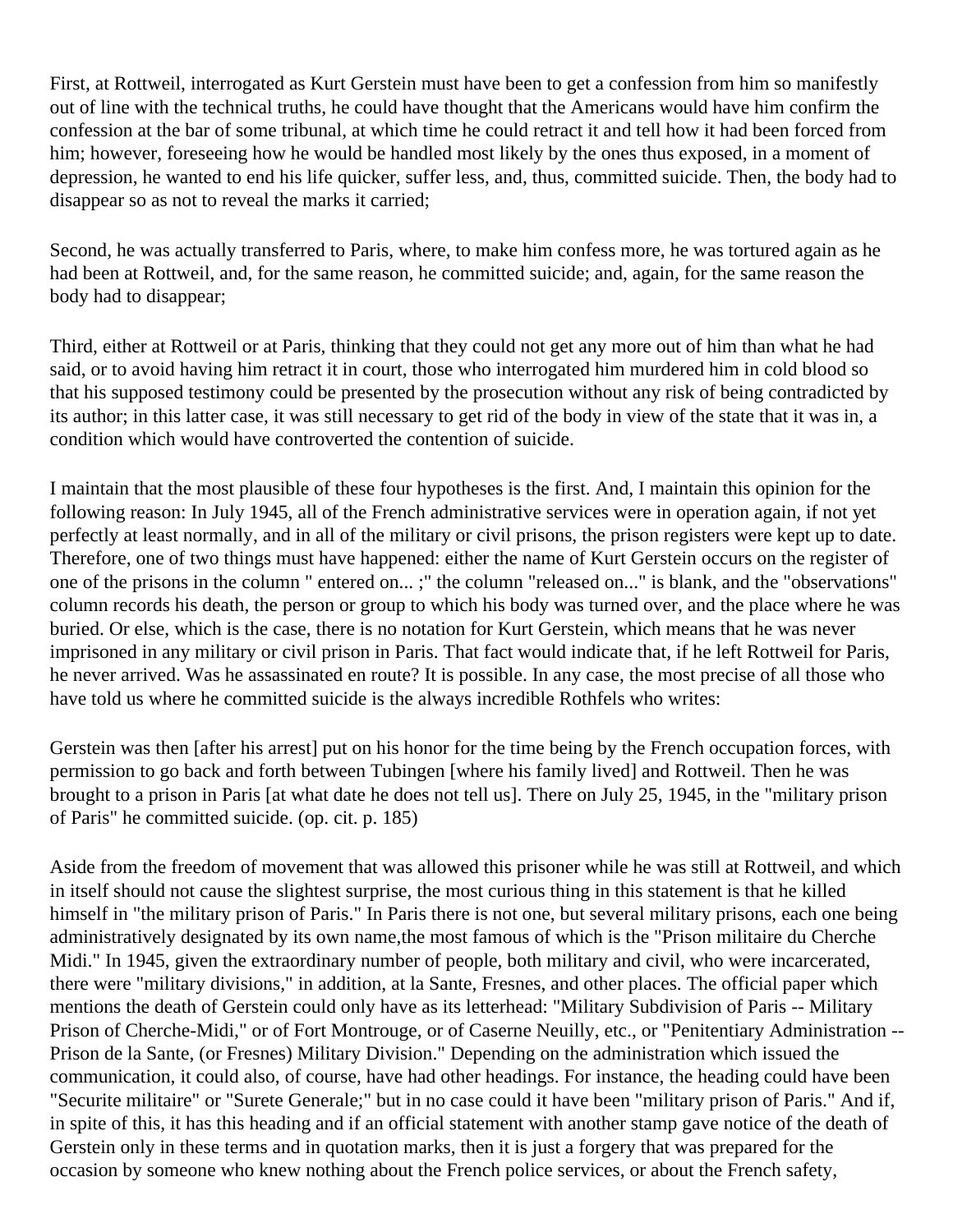intelligence, military and civil administrations. In short, it is a clumsy forgery -- another one!

Finally, the preceding discussion which has led us to the discovery of a forgery until now unnoticed, explains why the statements that are imputed to Kurt Gerstein seem to be those of a man who was not in possession of all his faculties: at the moment when they were given to him for his signature he was already on the point of death because of the methods that had been used to extract them from him, and he only had time to sign the French version before dying. The very form of the French version, as reproduced in Exhibit No. 124 at the Jerusalem trial, militates in favor of this contention. To my French eyes, which claim to know the maternal language fairly well, it looks much more like French written by an American (or an Englishman) rather than French written by a German. I would not be surprised if, when the day comes when this document can be examined, specialists discover that it was typed on an English or American machine, since, judging by its tenor, the intellectual level of those who wanted to make Kurt Gerstein endorse it seems to have been so low that they probably did not think it indispensable to type it out on a German or French machine. As it is, it would not be very bold to ask oneself if the handwritten notes on the French version are really in Kurt Gerstein's writing.

The value that can be placed on the Gerstein document having been assessed, what now must be done is to consider the value that Mr. Raul Hilberg placed on the document. I shall say right now that for once Mr. Raul Hilberg is very prudent. He devotes only three pages to the subject (pp. 570-572), and those pages mention, in passing, that Gerstein was present at "a gassing which took an especially long time" and that "to Wirth's great embarrassment and mortification [he] timed the operation with a stop watch." However, nothing is said about the size of the gas chambers or about the figures concerning the extent of the exterminations by gas. The invoices for Zyklon B, which are appended to the document, are mentioned too. Here, I must point out that, basing himself on these invoices (12 of them according to Rothfels op. cit. p. 179; two, claimed by Prosecutor Dubost at the Trial of the Major War Criminals, with one for Oranienburg and the other for Auschwitz) and those invoices which were produced in the court of the Tribunal which in 1949 judged the DEGESCH Gesellschaft, producer of Zyklon B, Mr. Raul Hilberg calculates (P. 570) that the amounts of this product which were delivered in 1943 and 1944 by this company to the German Army, were 160 tons, and to the sanitation services of the SS were 125 tons (12 for Auschwitz in 1943, none in 1944, but 7.5 tons in 1942). In the aggregate these figures seem plausible to me; in any case, they seem Proportionate -- but in the aggregate only. If from 1942 to the end of the war, the German Army ordered and had delivered 160 tons of Zyklon B, it is quite possible, judging by their needs in the face of the exigencies of the first Russian campaign during 1941, that the sanitary services of the SS would later have required 125 tons. But, in detail I am much more cautious, and the shipments to Auschwitz particularly distress me. In the 12 invoices that were appended to the Gerstein document, bearing dates between the 14th of February and the 31st of May 1944, there were indeed some that pertained to Auschwitz, as Messrs. Dubost and Rothfels have told us. However, of these dates none are given in Mr. Raul Hilberg's calculation. And, the absence of dates make the exactness of his calculations awkward to follow.

Since I am not a specialist in the use of Zyklon B for hygienic purposes, I am not in a position to give a definitive analysis of the significance of an all-inclusive delivery to Auschwitz of 19.5 tons of Zyklon B, allowing for the fact that a greater amount was delivered, since Mr. Raul Hilberg forgot to include the deliveries of 1944 in his calculations. However, even if I were such an expert, quite a number of factors that would be needed to shape an estimate would be lacking. Therefore, this is all that I can say:

1. Just the fact that the Zyklon B was delivered to a concentration camp does not permit one to conclude that it was used to asphyxiate the prisoners; otherwise, one must conclude that it was similarly used in other camps where it was delivered but where no extermination of that kind has been shown;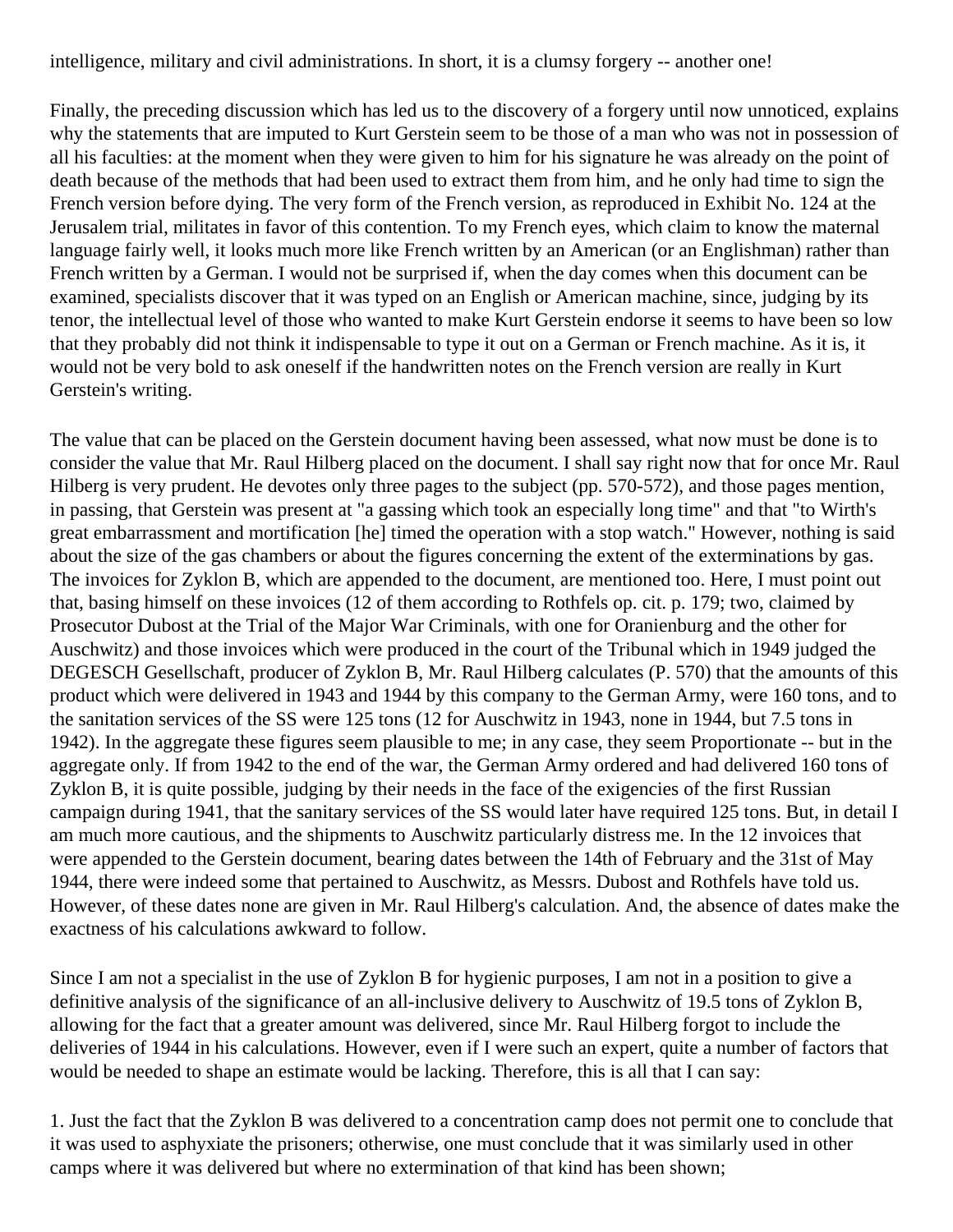2. Auschwitz was a Stammlager (central camp) which means that there were more Kommandos stationed around there than, I suspect but cannot however confirm, were located, at Chelmno, Belzec, Mijdanek, Sobibor and Treblinka. This figure for total delivery is then not just for the Auschwitz camp, but all those Kommandos around the camp, a list of which, as far as I know, has never been made known;

3. In order to estimate the consumption of Zyklon B correctly, we would have to know how many tons of this overall total were used and how many were not, how many persons went through the camp, and how many kilos of Zyklon B were required to disinfect their clothing on their arrival at the rate of 1,500 to 2,000 persons per convoy. Then, we would have to know how much Zyklon B was used for the minimum disinfection of underclothing necessary for the total population of the camp, and for the Kommandos, every fifteen days. Even if we find out someday about how many persons were involved and about how many tons of Zyklon B were required, we still shall not know how many tons were effectively used, because we shall never know, there having been no inventory, how many were not used. And, so we shall never be able to make a comparison which would allow us to say whether much more Zyklon B was used than was required for disinfection --in which case one might speak of exterminations using this material. And, this means that we have to keep searching until we find other methods of assessment;

4. Was all of the Zyklon B that was delivered to Auschwitz used? If so, then we would have proof that more was used than was reasonable, and we would have to concede the point, but that possibility is excluded. All the camps were abundantly supplied with this product, and I shall give but one example of it: the train in which I was evacuated from Dora, which left the camp at the last minute, and which I left and then got on again under circumstances which I have described in an earlier chapter, included a car three-quarters full of iron bound boxes with labels all over them: some of the labels bore "Blausaure" (Prussic acid) on a red background while the others had "Vorsicht " (danger) on a white background. Below the "Vorsicht" there were some lines which I did not read. I had more things to worry about than stuff that was labeled dangerous. I was looking for a bag and shoes which obviously were not to be found there, and I was not interested. Moreover, I was far from being able to surmise what the Blausaure was to be used for. It was much, much later, after I read Kogon, that I put two and two together. But, I only wanted to say that there is no reason for not thinking that the other camps, and especially Auschwitz, were just as abundantly supplied as Dora and that the total amount of Zyklon B delivered to Auschwitz was no more used up than was that which had been delivered to Dora. And here we are once again faced with the unanswerable question: how much of it was used?

If this question cannot be answered, one might as well say that no significance can be attributed to the deliveries of Zyklon B that were made to Auschwitz which are laid out so complacently -- and, alas, so incompletely -- by Mr. Raul Hilberg, except that this product was, by definition, not a man-killer, but an insecticide and a disinfectant and was used as such since 1924 by all the German Military and civil health services (5). The invoices produced, in any case, are not grounds for going beyond this statement itself without foundering in suppositions and conjectures, all of which are absolutely, indisputably, and shockingly gratuitous. What we have just seen on this point provides it only too well.

Mr. Raul Hilberg was well inspired not to retain either the description of extermination by gas, as the Gerstein document says its author witnessed (Remember: 700 to 800 persons in a room 25 meters square in area!), or the statistics concerning the Belzec, Treblinka and Sobibor camps. At least he avoided the misadventure of that poor Mr. Rothfels.

Let us recall, too, the statistics as they occur in the German text (in the French text given by Mr. Poliakov in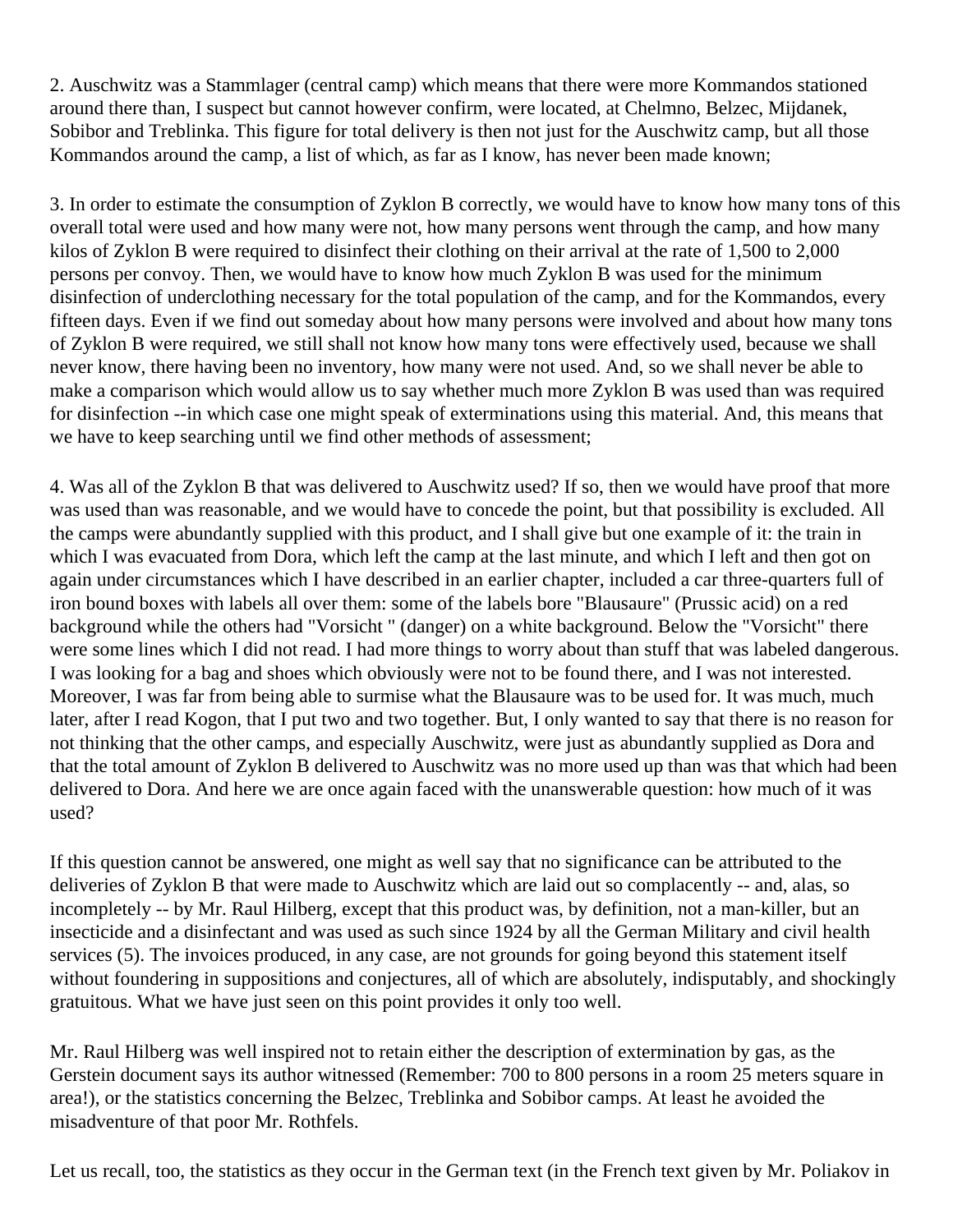the Breviaire de la Haine they are not the same, and, doubtless, for the same reasons that Mr. Raul Hilberg, and the Jerusalem court, did not use them) which were made public following the article by Mr. Rothfels (op. cit. pp. 187-194), and according to which the extermination capacity of the camps was the following:

Belzec:.................15,000 persons a day;

Treblinka:............25,000 persons a day;

Sobibor:...............20,000 persons a day.

About that, Mr. Rothfels wrote (op. cit. p. 181) that "600,000 having perished at Belzec, Gerstein's estimate of 15,000 per day is not plausible" (von 15, 000 pro Tag nichts unwahrscheinliches). This camp officially began exterminating in March 1942, and stopped in December of the same year (Poliakov, op. cit. p. 224), which makes the duration of its operation some nine months or 270 days; 15,000 times 270 equals 4,050,000 persons and not 600,000.

Let us continue with this kind of reasoning: Treblinka and Sobibor were officially exterminating from March 1942 to "the autumn of 1943," about 18 months or 540 days. At the daily rate which is given in the preceding paragraph, we get an extermination total for the first of 13,500,000 persons and for the second of 10,800,000 persons. In all, for these three camps alone there must have been 28,350,000 persons exterminated. And, if we are to believe Mr. Gerstein, they were all Jews! Incidentally, this total does not count those exterminated by the same process at Chelmno, which the Gerstein document does not cite, and at Mijdanek, which it cites as being "in preparation" at the time of his visit in August 1942, so he could not estimate its capacity.

And that is the sort of testimony that they have the audacity to present to us as being "reliable!" To complete the picture let us point out that, when they come to summing up and to giving the totals of Jewish losses in each of these camps, those who seriously offer this nonsense arrive at figures like the one Rothfels found for Belzec. Below is a table giving these losses as estimated by the Polish Commission on War Crimes (from Poliakov, op cit. p. 224), and Mr. Raul Hilberg (op. cit. p. 572):

| Camps.            | <b>Estimate of Losses</b>             |                           |
|-------------------|---------------------------------------|---------------------------|
|                   | <b>Polish Commission Raul Hilberg</b> |                           |
|                   | Chelmno. 300,000                      | "over a hundred thousand" |
| Belzec 600,000    |                                       | "hundreds of thousands"   |
| Sobibor 250,000   |                                       | "hundreds of thousands"   |
| Treblinka 700,000 |                                       | "hundreds of thousands"   |
| Majdanek 200,000  |                                       | "tens of thousands"       |
|                   | TOTAL 2,050,000                       | 950,000(6)                |

One wonders just how the Warsaw Commission and Mr. Raul Hilberg came to these conclusions; there is no evidence that they referred to the Gerstein document, and neither one cites any other documentary references worthy of the name.

For Auschwitz, in the same table, Mr. Raul Hilberg gives one million dead, whereas to my knowledge no one else ever gave less than two million, (7) with most of the witnesses mentioning four. I do not think that I go too far in saying that if people who examine the same occurrence and who claim to be as qualified as the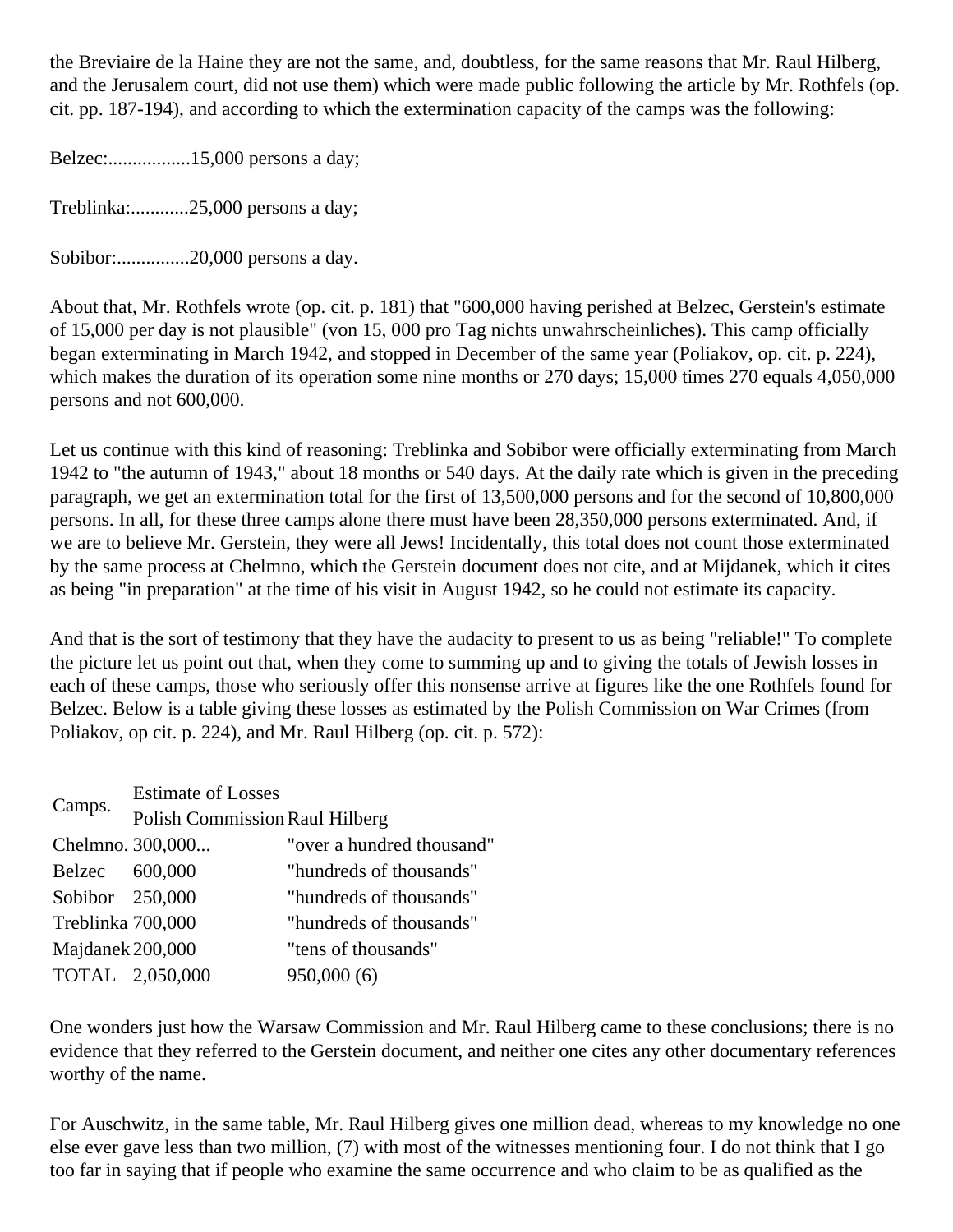Polish Commission on War Crimes and as Mr. Raul Hilberg, Professor at the University of Vermont, can arrive at such disparate results as we have seen, it must be that their units of measure, or their bases of reference, are purely conjectural, do not rest on anything positive, and derive from different and extremely doubtful sources. The proof which supports my observation is furnished by the Polish Commission and Mr. Raul Hilberg themselves. I have before me at least one hundred of the references which the Polish Commission turned to in order to arrive at figures for which it is responsible in the preceding table. Among these references, one finds such things as: German Crimes in Poland (Warsaw, 1948), which is a pack of contradictions by people of whom it cannot even be said that they existed and who are given as "survivors;" or, "Testimony of Dr. Rothbalsam (dead!), gathered by Mme. Novitch;" or Belzec, (Cracow, 1946) which is a book of recollections on the camp, by someone named Reder, given as "sole survivor," about whom it was said at the Jerusalem trial (hearing of June 6, 1961) that he had been "dead since..."

As for Mr. Raul Hilberg, on almost every page of his book, one finds references, in footnotes, such as these: "Affidavit by Rudolf Schonberg, survivor" (p. 311, nt. 14), or "Borkomorowski, The Secret Army" (p. 315, nt. 32), or the testimony of an unnamed survivor taken by Cohen in "Human Behaviour in the Concentration Camp" (p. 625, nt. 22), or, again, another testimony, of another survivor, named this time but just as hypothetical, taken by a certain Friedman in his book, Osviecim (p. 622, nt. 8), etc...etc. And, in addition to personal testimony, there abound extracts from papers and documents which were written during the war or since its end. In the first case, they are papers published under German control. Bits of statistics are found in them that are not always in agreement; often these documents are annotated or evaluated by journalists who are not specialists; these documents and papers may discuss the steps that were taken to plunder, to ghettoize, or to concentrate; they may outline the bad treatment of which the Jews were victims, but never do they say anything whatsoever that could justify an interpretation in the sense of murder or extermination by gas or otherwise. The word "Judenfrei" often recurs, applied to a territory, a country or a region, but it means "freed of Jews," not their extermination as Mr. Raul Hilberg insinuates. In the second case, they are papers that were published after the war ended. One finds that these documents and papers, annotated by non-witnesses, contain accounts which were given by witnesses, who, for the most part are not named. If they are named, they generally are given as "dead since," thereby precluding the possibility of being cross-examined, in a controlled manner, by qualified persons.

How, indeed, could one possibly think that these witnesses are objective observers, people who, if they are still alive, will admit that since their release from the concentration camps, every move that they have made, and still make, in their lives is dictated by the hatred that they have forever sworn for the Germans? Quite a number of witnesses of this kind appeared before the Jerusalem court to testify that they had seen gas chambers in camps where, as is acknowledged by everyone including Jewish sources, none existed.

The basic shortcoming of this kind of testimony -- if one wants to obtain the truth -- is found in the fact that it was given by people who were not witnesses, in the sense of relating honestly what they actually saw, but who were demanding reparations -- as well as retribution -- for what they have suffered. Consequently, they had an interest in saying those things which were calculated by them to support their objective. In all of this extermination business there are mostly accusers, who back each other up, and forgeries, crudely fabricated, whose authenticity is verified only by false witnesses. And, like Mr.Rothfels when faced with the Gerstein document, Mr. Raul Hilberg, with a frightening lack of conscience and an unimaginable contempt for the most elementary rules of his profession, pretends not to have seen the existence of bias and interest which undermines the credibility of his source material. And, here we are again back to the fundamental problem of our times: the extraordinary intellectual and moral prostration of the elites.

This latter observation is not addressed to the Commission for War Crimes of Warsaw, or, for example, to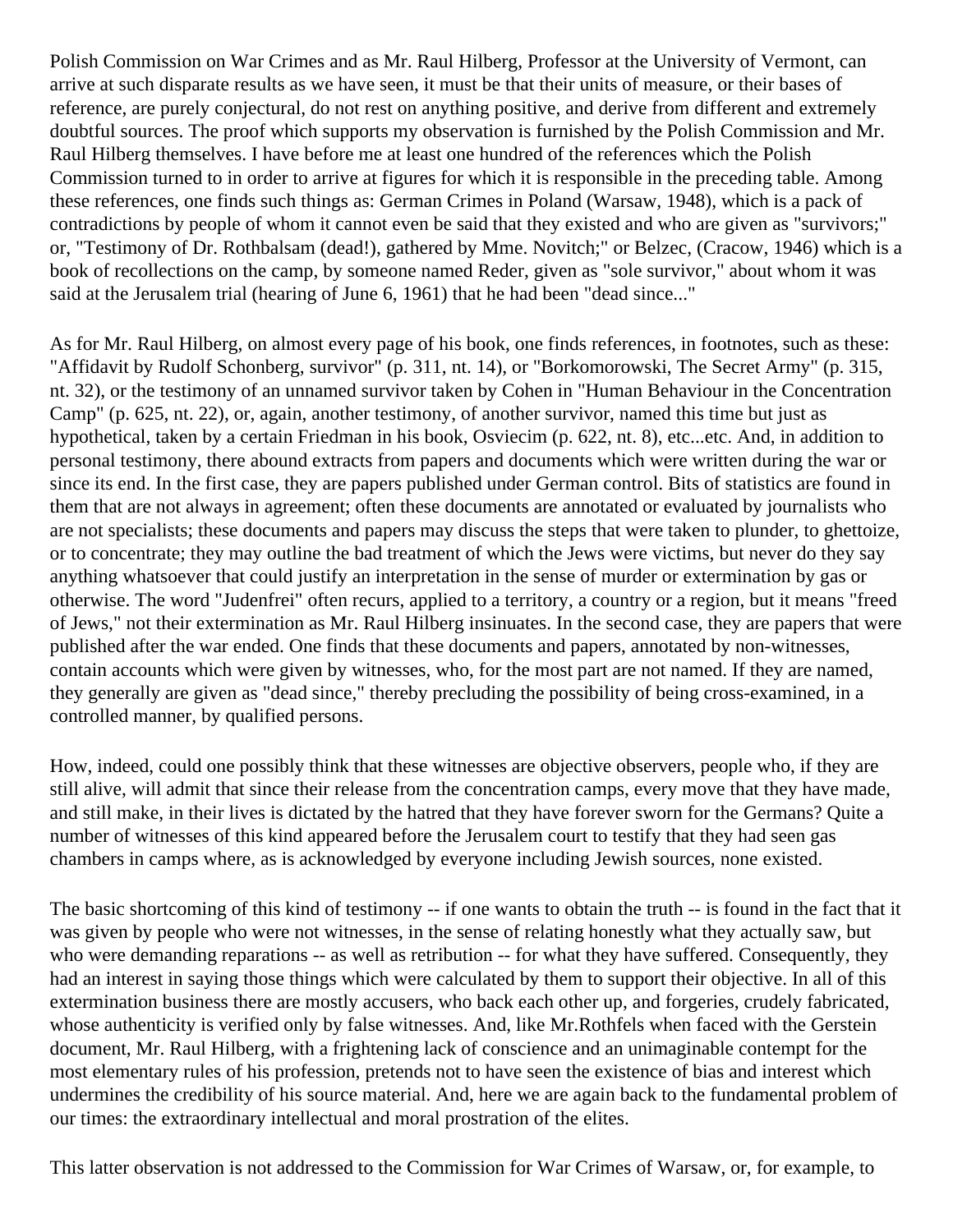Madame Hannah Arendt; these two, from all evidence, do not belong to the elites. The first was created on the other side of the Iron Curtain, not to verify historical facts, but to produce evidence that can be used for certain kinds of propaganda. To take part in the Warsaw Commission it is not at all necessary to be a historian, but just a communist.

As for the second, Mme. Arendt is obviously a Zionist propagandist. Much of the data which she uses in her report of the Eichmann Trial (The New Yorker, op. cit.) derive from what she has read in the book by Mr. Raul Hilberg, which she assimilated badly, which she dishes back to us even more clumsily than the manner in which it was given in the first place, and which she cites with the clearest and most positive avowals. Mr. Robert Kempner, that former Prussian Police commissioner who is a much higher ranking agent of Zionism, is, moreover, not at all pleased with the manner in which she carried out her task. In Aufbau (Vol. XXIX, No. 15, April 12, 1963) he administered one of those blistering attacks which I recommend the reader to read. Asinus asinam castiget, the Romans of today would say of this shabby controversy.

To return to the Gerstein document and to finish with it, I now ask the following question: If it is not true that the gas chambers at Belzec, Treblinka, and Sobibor could asphyxiate between 15,000 and 25,000 persons a day; if it is not true that a gas chamber 25 meters square could hold 700 to 800 persons; if it is not true that a train with 45 cars could transport 6,700 persons; and if it is not true that Hitler was at Belzec on August 15, 1942, I ask what does it contain that is true, since it contains nothing else? Are the Zyklon B invoices that are appended to the document genuine? Perhaps, but they prove nothing.

Of all those who have endorsed the authenticity of this document, only one grieves me, Otto Dibelius, Bishop of Berlin, whose fine independent spirit and sureness of judgment I have drawn attention to, particularly with regard to the Nuremberg Trial. According to Mr. Rothfels, (op. cit. pp. 181-182) he wrote a letter to the Institut fur Zeitgeschichte at Munich, dated November 22, 1949, in which, after a series of praises addressed to Gerstein,we find the following sentence: "Through it I was in a position to establish that Gerstein's communication to me, insofar as his Swedish acquaintance came into the question, had been absolutely according to the truth. So had also been his original report." Of Eugen Kogon, David Rousset, Golo Mann, Hans Rothfels, Hannah Arendt, Raul Hilberg, among others, I have made a special and individual study of each of them, and it does not seem that anything else could have been expected of them.

## **V. Conclusion**

With regard to gas chambers, the almost endless procession of false witnesses and of falsified documents to which I have invited the reader's attention during this long study, proves, nevertheless, only one thing: never at any moment did the responsible authorities of the Third Reich intend to order or in fact, order -- the extermination of the Jews in this or any other manner (8). Did such exterminations take place without orders? This question has haunted me for fifteen years, and it is the Gerstein document, the worst and most immoral forgery of all, that indirectly put me in a position finally to answer it in a positive way.

It was June 1963. The first and the second part of my Le veritable proces Eichmann ou Les Vainqueurs incorrigibles had just come out in German with the title Zum Fall Eichmann and the subtitle Was ist Wahrheit? ... oder die unbelehrbaren Sieger. (14) For fifteen years, every time that I heard of a witness anywhere, no matter where in the portion of Europe that was not occupied by the Soviets, who claimed to have himself been present at gas exterminations, I immediately went to him to get his testimony. And, each time the experience ended in the same way. With documentation in hand, I would ask him so many precise and detailed questions that soon it became apparent that he could not answer except by lying. Often his lies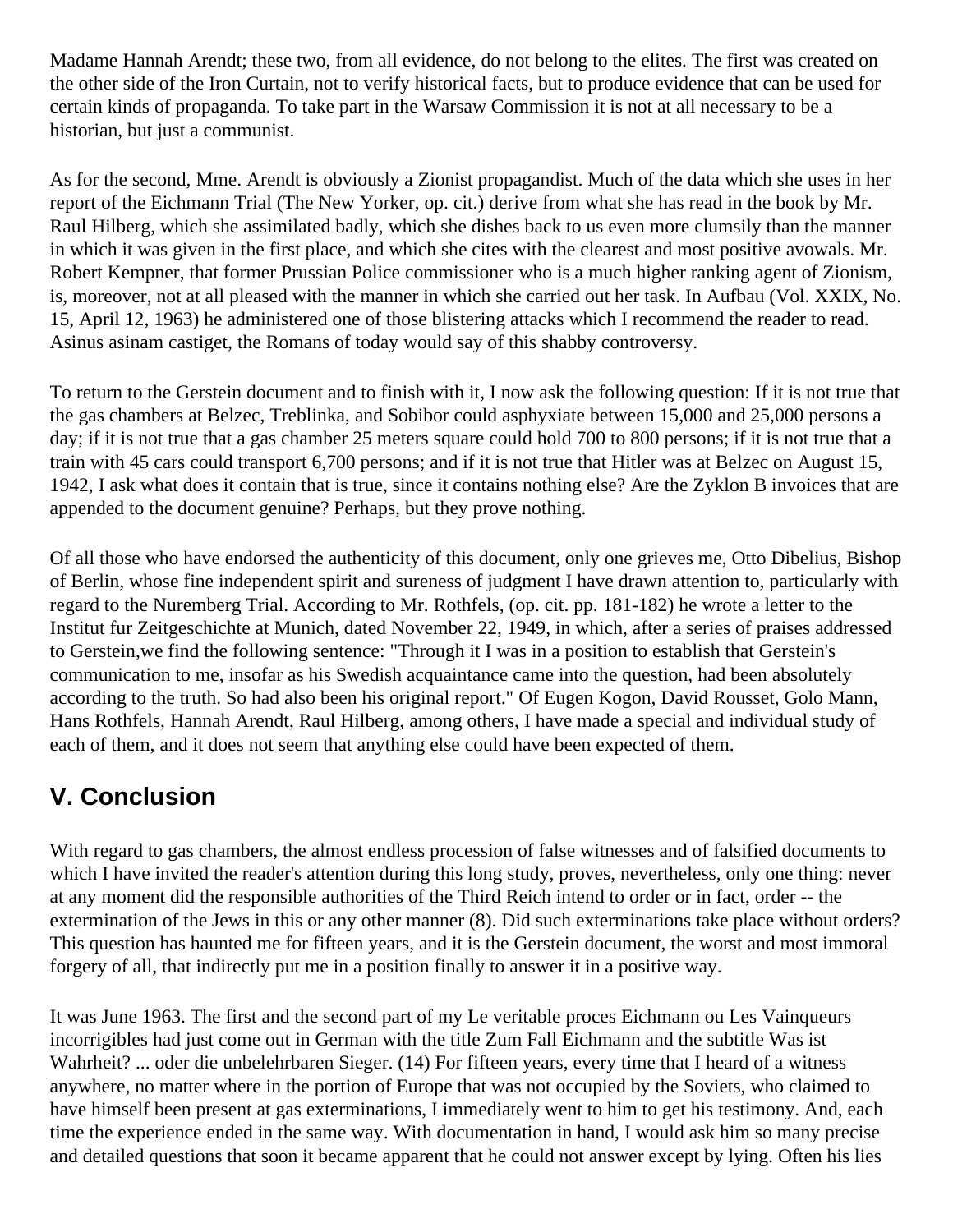became so transparent, even to himself, that he ended his testimony by declaring that he had not seen it himself, but that one of his good friends, who had died in the camps and whose good faith he could not doubt, had told him about it. I covered thousands and thousands of kilometers throughout Europe in this way.

One day in the month of June 1963, I had a strange visitor, a German, who was large and of good carriage, who looked about sixty (but during our conversation I learned that he was actually much older) who had a little something military in his bearing, who was very distinguished in appearance, and who was exquisitely polite. In his hands was my first book on the subject, the German edition of Mensonge d'Ulysse, in which a book marker was sticking out.

He introduced himself and told me about the purpose of his visit, which he wanted kept absolutely confidential. I Promised to preserve that confidentiality, and that is why I have presented what was said in our conversation in such a way that he cannot be identified; the account of what he told me alone being authentic.

He did not want to have his name given because during the war he had been a high ranking civilian in an important government service. He had not been a military man, but was a professional within the civil service. He did not conceal from me, that, although he had not been an active National Socialist, he had, nevertheless, given his support to the Party in 1933. When the war was over, he had narrowly escaped being a defendant at Nuremberg. Although he had been "denazified" like everyone else, he had lost his former governmental position. He had suffered a great many difficulties, and he had had enough. He did not want to begin all that again. The story that he had been carrying around inside him for twenty years burdened him, but he was to be excused for the cowardice which had made him keep it to himself until the present. When the war ended, he had four children, all very young, and, at more than fifty, a whole new career to carve out.

I willingly and very sincerely conceded this. I understood the moral -- and often physical -- misery that millions and millions of Germans have lived through and still live with, and which reduced them to a silence that they only break when they vote periodically for Chancellor Adenauer, although his politics do not please them, but whom they consider the only German capable of protecting them a little against the punitive measures of the German counterparts of Tomas de Torquemada, like Prosecutor-General Bauer.

These things said, and his conditions having been accepted by me, my interlocutor opened his copy of Le Mensonge d'Ulysse to the marked page, set it down in front of him, and without further preamble started right in.

"You say, and I believe you," he said in substance, "that not one of the witnesses who have claimed to have been present at exterminations by gas have, until now, been able to prove it to you. I have just read your last writings on the matter, and I feel that you are on the point of concluding that there were none. Seeing the interest that your works have aroused, I thought that it would be very dangerous, both for you and for Germany, if you do, since you could not fail to be discredited, a fate which you do not deserve. Moreover, if you were discredited, Germany, at the same time, would have lost her only defender who has some hearing. And, so I have come to tell you myself that I have been present at an extermination by gas..."

"Then I do not understand you," I answered. "It does not seem to me that if you told your story publicly that you would risk, as you claim, being imprisoned again. Witnesses of this kind are being sought by Prosecutor Bauer, who has so far not found anyone who is trustworthy, and if you are sure of yourself, go to him; he will lay down the red carpet..."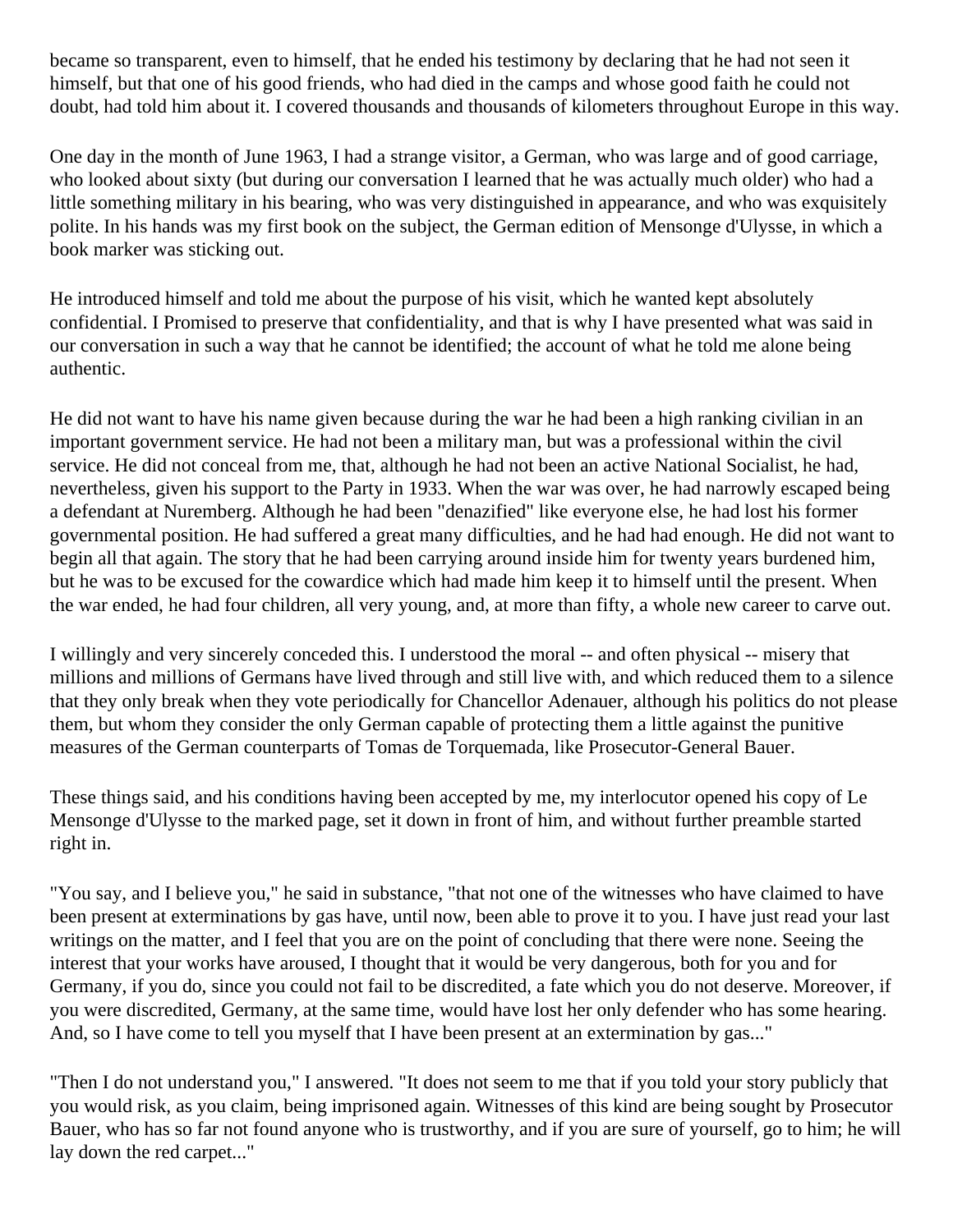"Be patient," he interrupted, "In Germany in order not to be thrown into prison, it is not enough to state that one has witnessed an extermination by gas. It has to be told exactly as it was described in a document or by a witness officially recognized as reliable, and that is not my case. You will see. I was on an official trip to Lublin, and I had just gone in to see Globocnik when Gerstein was announced. Chance had it that I found myself again with him the next day at Belzec. And, if I say that I also was present at the extermination that is referred to in the document which is attributed to him, I must also add that everything said in it concerning the gassing operation, as well as the circumstances under which he was present and his conversation with Globocnik, is, from one end to the other, utterly false. Without any doubt, such testimony on my part would be enough to have me thrown automatically and immediately into prison."

I understood less and less. "If everything is false from beginning to end," I ventured, "there was, therefore, no extermination . . ." "There was one all right," he said. "But let us begin at the beginning." And, then, he told the story ... From his long recital, which I have abridged in order to stick to the essentials, it turned out that:

1. In the conversation that he had at Lublin with Gerstein, in the presence of my visitor and two or three military men whose names my visitor only remembered because they are given in the Gerstein document, Globocnik had spoken only of Belzec and absolutely had not mentioned any other camps. Concerning the number of persons that could be exterminated at the Belzec installation, not one figure was given. Furthermore, he did not begin the conversation by talking of extermination; he talked only of the disinfecting of clothing. It was only further into the conversation that, while deploring the limited means for disinfection available at Belzec, he said, in passing that he had found a very efficient method which would permanently resolve the Jewish question. When inquiry was made by my visitor as to what he meant, he described his Diesel engine at Belzec... "But," declared Globocnik, "it is only a makeshift installation; what I need is a more deadly gas, which is easier to use. That is why I have sent Gunther to get from Gerstein those things that are better adapted to do this job."

"I was horrified," my visitor said to me. "Because of my civilian position, I was the only one listening to Globocnik who could say anything. 'But after all,' I said to him, 'it is a crime, and are you sure that that is the solution that the Fuehrer has in mind for the Jewish problem?' 'Certainly I am sure,' was all that Globocnik answered, shrugging his shoulders. And, with a knowing look, but without saying it precisely, he suggested that the authority for his project came from the Fuehrer himself. Moreover, he insisted that it must be kept secret. Unlike what is said in the Gerstein document, he did not state that Himmler and Hitler had been to Lublin two days before -- that is pure invention."

2. During the conversation, my visitor remarked that Globocnik had said that he had sent Gunther to Gerstein to get a more poisonous gas and less complicated apparatus. My visitor had noted that this was not the normal operating procedure, and he had wondered why Globocnik had not addressed himself directly to the supply office by letter. This fact made my visitor suspicious about the entire operation. My visitor said that Globocnik's assignment at Warthegau was a punitive measure that had been imposed for a number of misdeeds which he had committed during his tenure as Gauleiter in the Vienna area. At Berlin he also had a very bad reputation, at least, so my visitor claimed. Thus, with the intention of speaking about this business as soon as he got back to Berlin, my visitor decided to go to Belzec -- even though his business did not require him to go -- so as to be in a position to speak about the matter with some first hand knowledge.

At Belzec he saw a very small camp, with enough barracks to have housed four or five hundred people. He saw the inmates walking around the camp and they appeared to be well fed and in good shape. Moreover, upon inquiry he learned that they were all Jews. He was told by a Jewish inmate that there was a small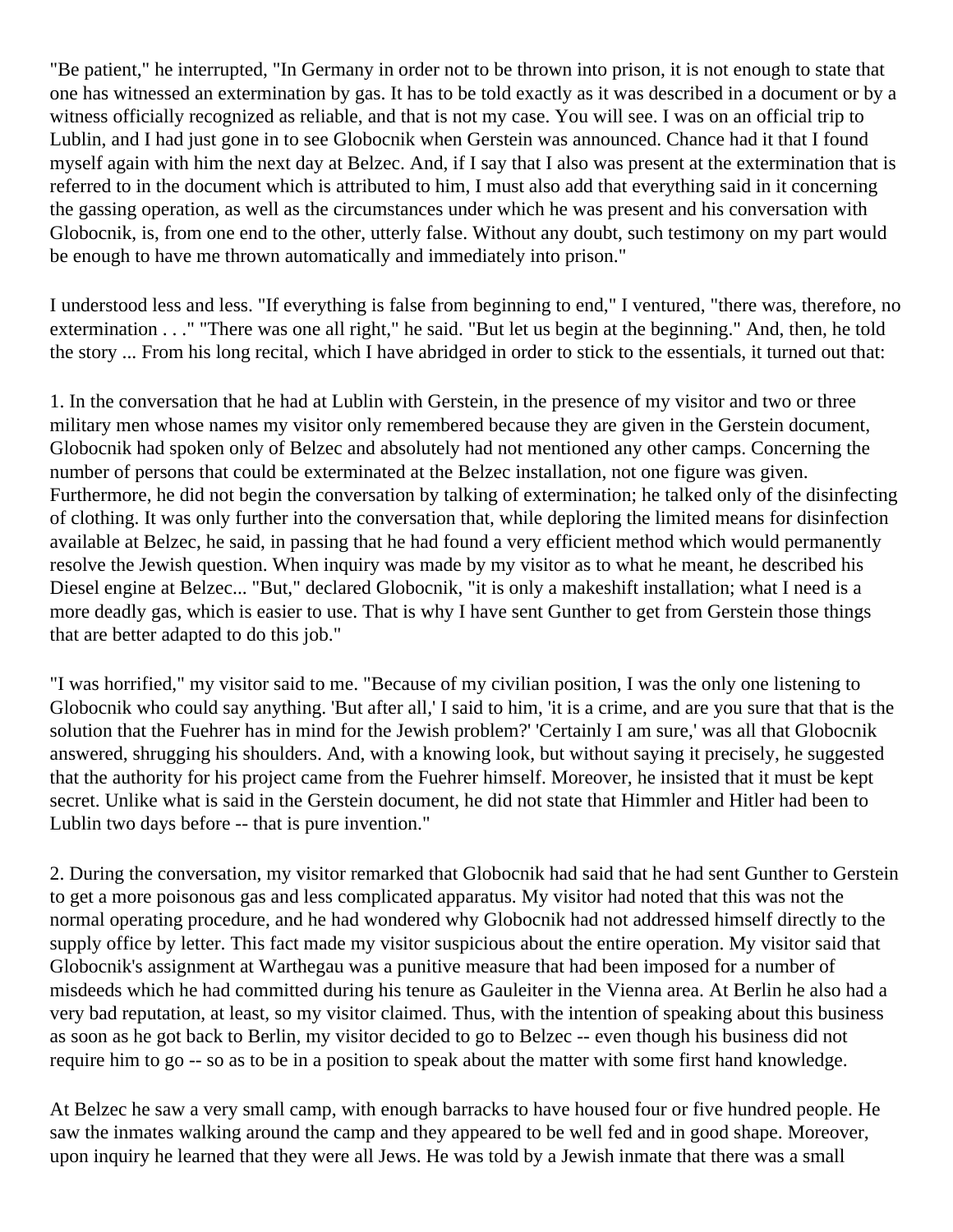railway station with a single track that served the camp. >From time to time, a short train would arrive full of his coreligionists. The people in the camp were to greet the arrivals and were to assist in their extermination by herding them into a little house, which was shown him, where they were asphyxiated. On the house was a sign which read "Fondation Heckenholt, " the name of the Jew who was in charge of starting and keeping the motor running. The inmate told all this while eating a jam tart, which clouds of flies tried to settle on and which he kept brushing away. A disgusting smell similar to that of a freshly opened grave pervaded the camp. The flies and the stench came from the massive pits where the victims were buried after each gassing. Hauptsturmfuehrer Wirth, formerly an officer with the Stuttgart criminal police and commandant of this camp, received my interlocutor on his arrival. He and another S.S. officer, his deputy, who accompanied them during his visit, both complained incessantly about the Kommando to which they had been assigned. They begged him to use his influence to get them transferred to another unit as soon as he returned to Berlin. Neither one of them could understand how they could be required to do such work, and they were sure that at Berlin nothing was known about what was going on here. "Why do you not ask for a transfer yourselves?" asked my visitor. "Then, after getting it you could expose this disgraceful business..." "This is just what Globocnik is afraid of," he was told. "And another thing, we could not apply for a transfer without going through channels, and that means going through him, and for fear of being exposed, either he would not grant it, or he would have us shot at once on some pretext or other. We know of cases... Fortunately you have come here and you can, at the same time that you get us out of here through your connections in Berlin, stop this shameful business... Fortunately, too, it is only a small train with few cars that arrives from time to time, two or three up to now (9). Otherwise, with the limited means we have at hand for burying the bodies, we would be living in a regular center of infection, breeding every imaginable disease... Tomorrow a train is scheduled to arrive at about seven in the morning..."

3. My interlocutor told me that, upon being informed of the expected train, he decided to stay. Accompanied by Wirth and his S.S. aide, he again visited the little house that had been fixed up for exterminations, and he described it to me. It had a raised ground floor, and a hallway with three small rooms on each side, which he did not measure, but which he thought had an area of surely less than 5 x 5 meters, perhaps 4 x 5 maximum, and all of them were rectangular, not square. At the end of the hall was the room where the Diesel motor was located in the center on a cement base and a little below floor level. I asked about this motor and how it was connected up to exhaust outlets in each of the six rooms. It was a truck motor, about 1.50 meters long, a little less than 1 meter wide, and a good meter in height, including the concrete base. Its power he did not know; perhaps it had 200 horsepower, he said. I pointed out to him that it was said to have been a marine engine, and, therefore, it must have been much bigger if it had been built for a ship. "Surely not," he said. "it was a truck motor, at least its dimensions led me to visualize it on a truck." He remembered the number of cylinders, six in one row. As for the connection with the exhaust pipes, in order to proceed faster, he made a drawing for me, which showed that the motor exhaust was introduced into each room by means of a pipe that was connected to an outlet in the floor. "I do not wonder," I said, "that Globocnik wanted to find a more efficient method. It must have been horribly long..." " A quarter of an hour," he interrupted.

If until now this account had seemed plausible to me, after this remark, this "quarter of an hour" weighed heavily on the rest of our conversation. We talked about it at length, and we kept returning to it, with me maintaining that it was absolutely impossible and with him insisting that it was nevertheless true. I had already studied the Gerstein document together with automotive engineers and toxicologists and I knew what I was talking about. In response to my technical objections, he said that he had seen it and that "nevertheless it was true." In vain I tried to explain to him that, with 200 horsepower or even more, a Diesel engine could not produce, in a quarter of an hour, the necessary toxic concentration in 250 to 300 cubic meters of air to cause death. That faced with the impossibility of getting 700 to 800 persons -- 40 to 50 at a maximum, my interlocutor corrected -- into rooms of 40 to 45 cubic meters, and knowing the limitations of a Diesel engine,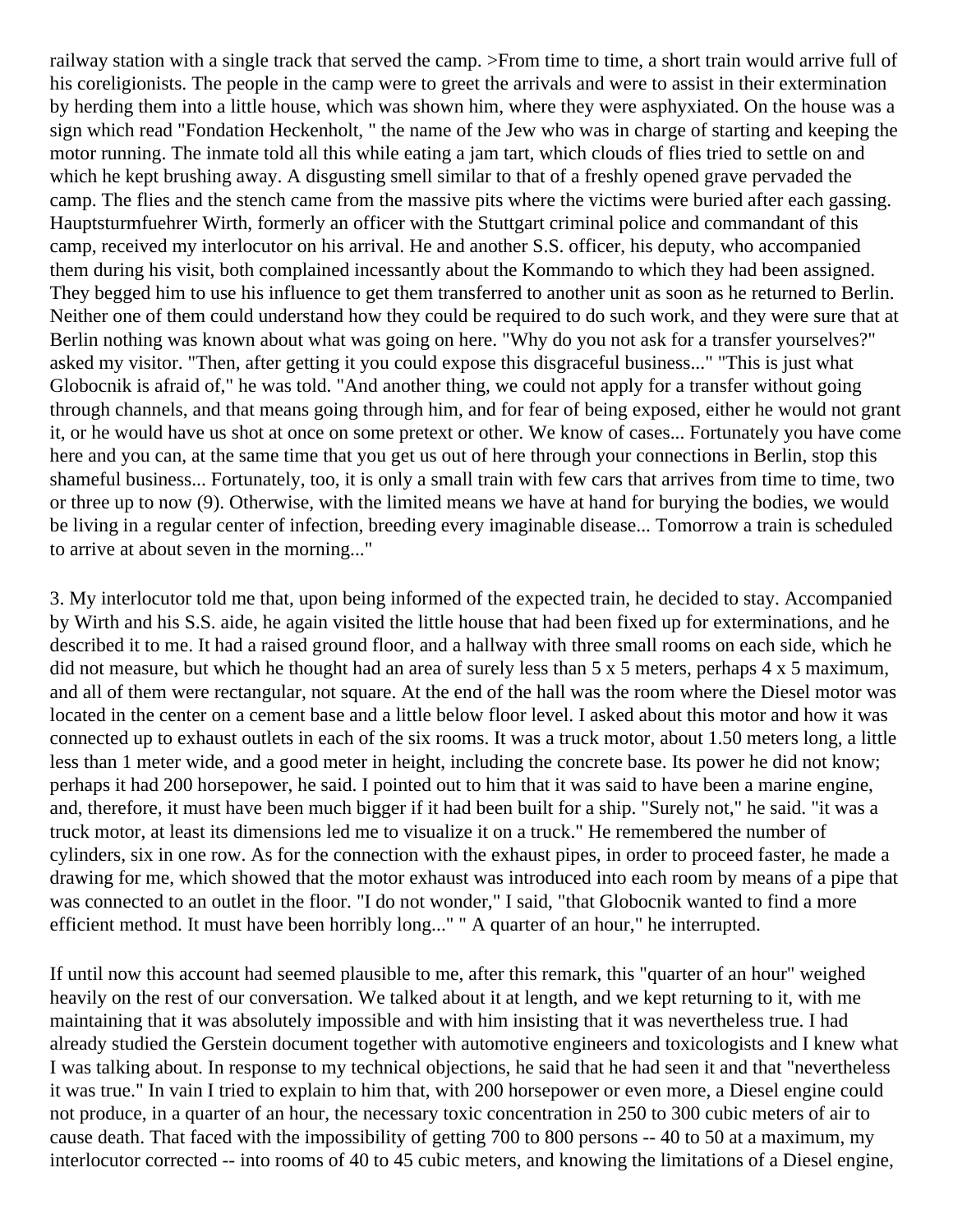the writer of the document had to reduce to almost nothing the quantity of air to be made toxic. I added that the atmosphere in the house in question would not be sufficiently toxic to kill everyone until after 32 minutes and that if the day before Globocnik had said himself that the method was not very efficient, it was just another proof that the operation must have lasted a long time. Finally, I pointed out that after twenty years his memory could not be so exact, etc. Nothing budged him. He would not change his mind about the quarter of an hour, except to say that he had not timed it with his watch and that without doubt his estimate was within a minute or two of being exact. Moreover, his demeanor reflected only good faith. Since then I have, with his sketch in hand, questioned many experts on combustion engines, fluid combustion, and toxicology, no one has been willing to give less than one and a half to two hours ....

During the rest of the conversation, nothing else came up that I took exception to, but this objection is an important one and is very disturbing. There was one other thing that was strange about the asphyxiating apparatus. I did not understand why the designer had divided the space into six rooms instead of leaving it in one, which would have been less costly and less complicated; but, I did not press the point.

4. Meanwhile, Gerstein arrived with three or four people; my visitor was no longer quite sure how many. Globocnik, who had come with them, turned right around and went back. During his conversation the day before with Globocnik, my visitor reported that Gerstein had related that his trip from Berlin to Lublin had not been uneventful. What he had with him was not Zyklon B in crystals, as one might think, but liquid prussic acid in bottles, and with the incessant jolting on a road in bad repair, one or two of these bottles had broken in the truck. He and his driver had been very frightened. My visitor then asked him how his trip from Lublin to Belzec had been. "Very good," he replied. "We left the goods at Lublin..."

They inspected the camp together, and in the evening, still together, they were served at dinner by a couple of Jewish prisoners. The atmosphere was heavy; the most talkative one was Gerstein. He seemed keyed up, and everything he said seemed to be aimed at belittling Globocnik. He inspired confidence in no one, at least my interlocutor had that impression. And, when he heard several years later, from one of his friends who had had Gerstein as a student, that the latter was a psychopath, he was not surprised.

The next morning, between 7 and 8 o'clock, the expected transport of Jews arrived; it was a train of four or five cars, with some 250 to 300 men, women, and children, and not with 6,000 or 6,700 persons, piled into 45 cars, as the Gerstein Document claims. Likewise, the 200 Ukrainians that are mentioned in the Document were in reality about two dozen Jewish inmates from the camp. There was no brutality; no doors were wrenched from the cars; no one was struck with rubber truncheons. Rather, there was a brotherly reception from their coreligionists, plainly intent on creating a feeling of confidence in the arrivals.

In preparing the victims for the gassing, they were required to deposit their valuables and jewels at the Effecktenkammer in return for a receipt; then they proceeded to the barber. Finally, they were made to undress. The undressing was the longest process and took almost all morning. These unfortunates asked their coreligionists, who had received them under the armed guard of a few listless and inattentive S.S., what was to become of them. They were told that they were to be disinfected and that, after that, they would be assigned to labor Kommandos according to their abilities. They were told to take a deep breath during the disinfection process -- a hideous spectacle for those who knew.

Then, they were herded into the building where the gassing was to take place. Haphazardly they were divided up among the six rooms -- 40 to 50 per room, my visitor repeated. The doors were closed, and the lights were put out. At this moment, the only things to be heard were the prayers of these unfortunates, and the cries of fright from the women and the children. The engine was started and, a quarter of an hour later, the bodies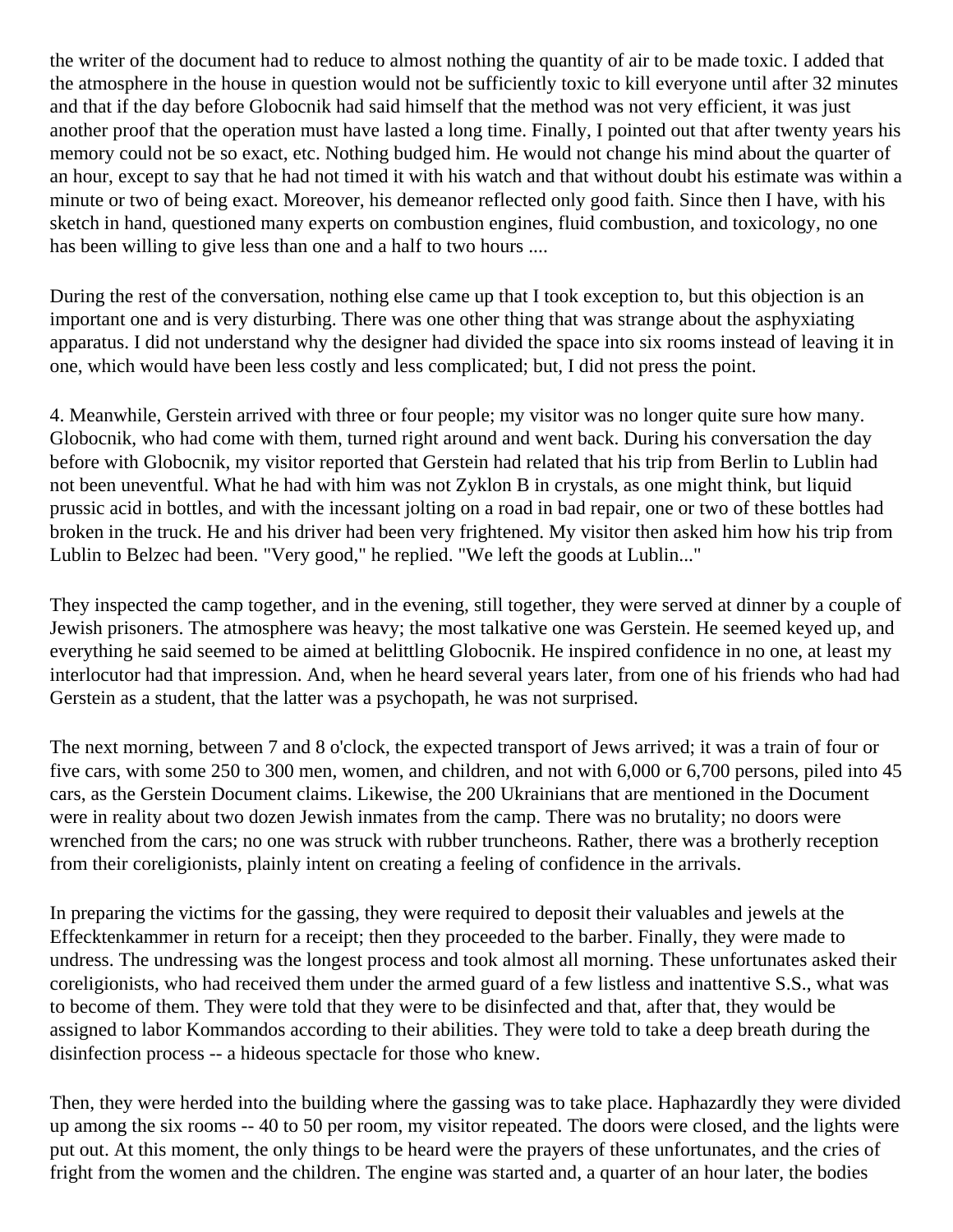were removed by the Totenkommando, which was composed of Jewish prisoners. The corpses were carried to a waiting grave.

"But that grave," I interrupted, "they must have seen it, since, really, for 250 to 300 people it must have been quite sizeable." My visitor replied, "No. It had been dug some distance behind the gassing house, and they could not see it. The bodies were taken out through side doors in each room, directly to the outside, sort of garage doors. The dimensions of the grave? I have an idea that it must have been about 20 meters long, 5 wide, and barely 2 deep..."

And, he explained the dangers of that kind of burial. Wirth had told him that into that huge grave lots of gasoline had been poured over the heap of corpses. But, the attempt to cremate the corpses in that manner had been only partially successful. Earth was thrown on top of the corpses, but after two or three days this earth raised up from the pressure of gas rising from below. And, it infected the air. Also, the rotting flesh attracted the clouds of those flies which one saw everywhere. Deciding that he now had seen enough, my visitor left the camp without delay and returned to Lublin.

I tried to return the conversation to a discussion of the "quarter of an hour" that the gassing was supposed to have lasted, by expressing the opinion that the length of the breakdown of the diesel engine, which lasted two hours and forty nine minutes, according to the Gerstein Document, could actually have been not a breakdown, but the added time that this engine required to poison the air sufficiently to cause death. I had no success with this suggestion. My visitor was sure that there had been not the least engine trouble and that the gassing took only a quarter of an hour.

My visitor's business in the region around Lublin took longer than he had anticipated. He was detained in Lodz for a good two weeks, and he could not get back to Berlin until about September 15. Immediately upon his return he went straight to Dr. Grawitz who was a friend of his and a close associate of Reichsfuehrer-S.S. Heinrich Himmler. After hearing his tale, Dr. Grawitz jumped up, horrified, and rushed without delay to Himmler.

"I cannot now be specific about the dates," he added, "but about ten days later, Dr. Grawitz came himself to tell me, while at the same time congratulating me for my intervention, that an inquiry was underway about what I had reported, and, a few weeks later -- I remember that it was just a few days after All Saints Day - that the camp had been closed and Globocnik once again had been transferred (10). That is all I know."

I told my visitor about Dr. Konrad Morgen's testimony at Nuremberg on the 7th and 8th of August 1945 (I.M.T., Volume XX, pp. 520-553). He knew about it and gave it no credit. The portrait that Morgen drew of Wirth, making him an unscrupulous criminal, corresponded in no way with what was the actual fact. Morgen had described him as being the commandant of four camps and the Deus ex-machina of the whole business (op. cit. pp. 528-29), while, in reality, he was the despairing commandant of the Belzec camp only, and, furthermore, he was bullied and terrorized by Globocnik. Then again, Morgen had testified that he had met Wirth, and if he had met Wirth, it could only have been at Belzec. But, he gave the date of this meeting as "the end of 1943" (op. cit. p. 527), when the camp had been closed at the latest in December 1942. This Dr. Konrad Morgen was a man who had held the rank of Obersturmbannfuehrer in the S.S., who had headed the criminal police office of the Reich, with special powers that had been conferred by Himmler himself, and who probably had many things on his conscience, my visitor concluded.

I had no difficulty sharing that view with him. Morgen had said that the had met Höss, as Commandant of the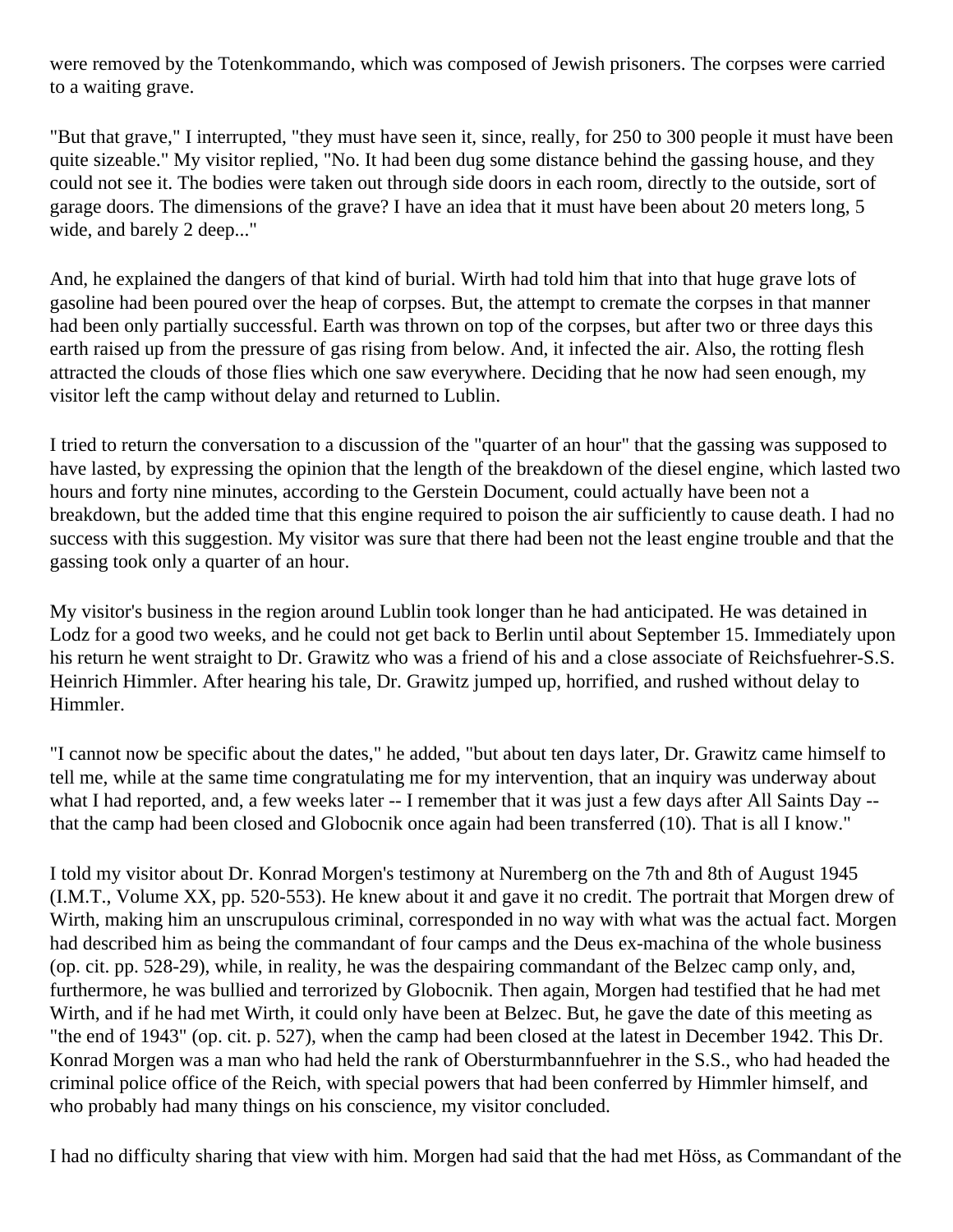Auschwitz camp, "...towards the end of 1943, beginning of 1944" (op. cit., p. 540), when Höss had not been in that post after the end of November 1943; Morgen placed all of the exterminations by gas at Monowitz (op. cit., p. 540), when all witnesses have subsequently placed them at Birkenau; Morgen claimed that Wirth received his orders directly from Hitler's Chancellery (op. cit. p. 531), when, etc....

5. It was at this moment in our conversation that the eyes of my interlocutor fell on Le Mensonge d'Ulysse open before him, and to which until then he had not made any reference. "I have read your books," he continued; "In my opinion your critique of the testimonies and documents produced at Nuremberg is impeccable and will one day bear fruit. Thanks are due you. But what interests me (he took the open book in both hands) is the problem of gas exterminations, the only issue that truly touches upon the honor of Germany. So this is what I have come to tell you. Here (he showed me the book) you have given, in 1950, a most correct interpretation, when, in formulating your judgment, you came to the conclusion that there had been very few such exterminations and those few were the work of, I quote, 'only one or two insane persons in the S.S.' I would have said 'one or two criminal sadists.' Believe me, I knew this crowd well. As a whole it was a decent group, but it was not free -- like all social groups -- of a few sadists who were capable of the most unimaginable crimes. Globocnik was surely one of them. I know Höss only from what I had heard of him in Berlin from the people in my branch of service who knew him. He did not have a good reputation either. And, it is possible that at Auschwitz he behaved the way Globocnik did around Lublin. I do not know that for certain; I only say that it is possible. And, judging from what you yourself have written about that camp, it would have been easy for him since everything which was needed to make such activity possible was obtainable at Auschwitz."

I agreed, although I had not directed my supposition to any one particular camp -- for the very reason that one could give so little credit to that mass of false testimony and false documents on the subject that had been gathered by the various military tribunals. It was one of the hypotheses that I had advanced for the camps in general with the old adage, "where there is smoke, there is fire," in mind. Actually, all of my efforts tended to show that if there had been exterminations by gas they could only have been conducted on a very limited basis since there was no positive evidence to support the existence of the widespread practice.

"There were exterminations by gas," he concluded. "I have brought you an example." Then he added: "However, they were neither massive nor deliberately ordered by the hierarchy of the Third Reich, in spite of what the evidence that was created out of thin air at Nuremberg, and that was verified by unscrupulous people, seemed to indicate; rather, such activities were the deeds of a few isolated criminals. What is certain is that each time that the authorities of the Third Reich were informed about things of this kind, they put an end to it, and I brought you proof of that. At Nuremberg, the prosecution simply made use of these isolated instances of criminal activity in order to establish the existence of an officially sanctioned practice for the purpose of dishonoring Germany. It is a little like claiming that the French systematically killed all of the German prisoners that they took during the war, basing the claim on the one case at Annecy on August 19, 1944. There are potential criminals among all peoples, and war -- which unleashes their instincts -- nurtures their depravity to incredible dimensions. Take the example of the French Resistance in whose name and Protection those criminals, of which unhappily France has the same kind and as many as Germany or any other country, committed their crimes (11). Consider the behavior of your troops during their occupation of Germany after May 1945..."(12)

He paused for a moment and then said, "Let it go at that, Sir. The honor of Germany will only be saved when it is definitely established that the exterminations by gas were the exception, and then only the act of a few criminals who were disowned as soon as they were uncovered. As for the rest, Heavens, it was war, and we are no better than Germany's enemies."(13)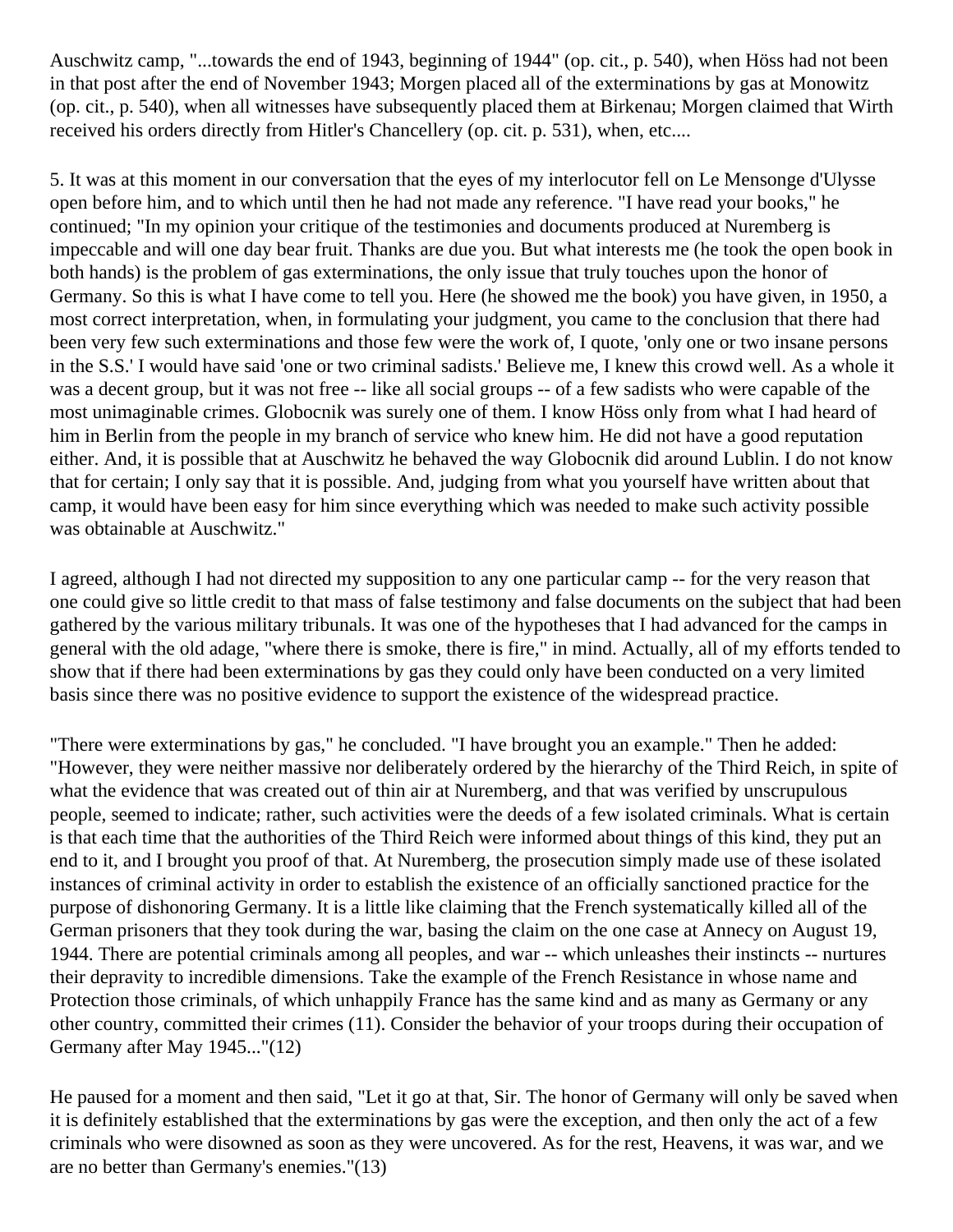I reassured him by telling him that if I stubbornly questioned every line of every document and deposition upon which was based this monstrous indictment of which Germany was the victim and that if my examination of this evidence caused me to conclude that it was nothing but the crudest of fabrications, it would not allow me to claim that there never had been an extermination by gas. Moreover, I had never claimed that, but only had stated that I had never found any reliable evidence to support that contention. "I am happy that I was fearful over nothing," he said. "Excuse me. Germany's honor owes much to you, and you richly deserve it."

And, that was the end. The discussion lost itself in generalities, but later we returned to the subject of Globocnik. I maintained that if he had only been transferred, which did not seem to me to have actually happened, the punishment had indeed been very light. "That," answered by interlocutor, "is characteristic of totalitarian systems. Those people sent so far from Berlin had been sent with the power given to Roman proconsuls. Moreover, the Nazi state was racist, and it did not consider crimes against the Jews in the same light as it viewed crimes against others; it was more indulgent towards those guilty of the former. The case of Koch, commandant at Buchenwald, who was shot for lesser crimes that had been committed against prisoners considered Aryan, is the proof. But, see what the State of Israel does. If they are gentiles, it demands the death sentence for all the Kapos guilty of crimes in the exercise of their duties as guards of gangs of prisoners in the concentration camps, and if they are Jewish, it finds many excuses for them and dismisses the charges or, at the most, imposes jail sentences of a few months, which are then suspended."

I shall spare the reader the details of the other subjects that we touched upon during the balance of our rambling conversation: the Versailles Treaty and its responsibility for the rise of German National Socialism, and, consequently, the outbreak of the Second World War; the war; wars, etc.

If I have made a point of ending this chapter with this testimony, it is because, on the one hand, a historian worthy of the name should not suppress anything that he knows which is relevant to the subject under discussion, and on the other, because I was not seriously able to impeach it except on one point. Moreover, whether right or wrong, the good faith of its author and his sincerity seemed obvious. It is one of the canons of historiography that a testimony cannot be impugned if it seems inconsistent on one point only. After all, history does not, so to speak, offer examples of testimonies that are perfectly consistent. This one, in fact, summed up the opinion which I had formed after a study of all of the documents and the testimony that was produced at Nuremberg on the subject of the extermination of the Jews by gas.

All this, however, does not at all mean that I endorse this testimony. Testis unus, testis nullus, that is also one of the laws of history, and I know only too well the ancient truth that nothing resembles perfect good faith more than perfect bad faith. Without going so far as to claim that this aphorism applied to my interlocutor, and I am far from wanting to conceal the pleasure and interest that I took in his conversation, I still must say that in spite of all that argues in his favor, and although his entry on the scene, regrettably late, can be excused by circumstances, his testimony can only be accepted with the most distinct reservations. All that one can say is that it is more acceptable than what we have so far been accustomed to, and in which we have been completely submerged. We shall not know what it is really worth unless those, who so zealously suppress impartial inquiry into the subject in an attempt to throttle the historical truth that they know, renounce the drastic measures that are resorted to to keep it from coming to light, and, instead, assist it to return to an atmosphere of free discussion. Then, all of those persons who know or who think that they know something about any event whatsoever concerning the war can come forward and can publicize it, without fear of being thrown into prison. Incidentally, I can add that if some day I could be sure that my interlocutor could be questioned without running this risk, I am authorized to make known his name. He will not run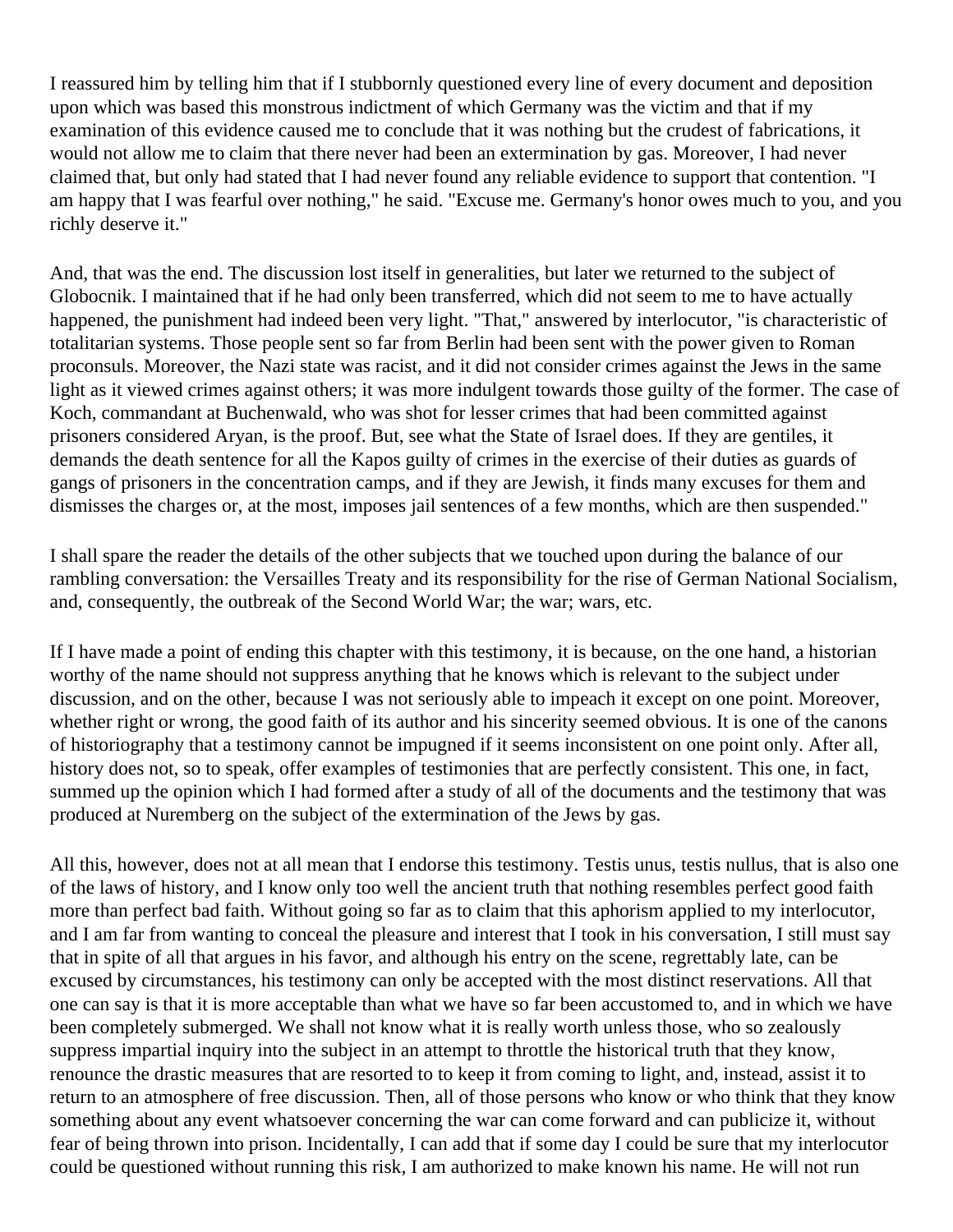away, he told me, and this is another good point for him and his testimony, and for everyone it might be the beginning of a return to free discussion. Check! Your turn to play, Mister Inquisitors.

### [Proceed to Chapter 14](#page-176-0)

## **Notes**

- 1. [The fact that the "Diary of Anne Frank" is a fabrication has been established pretty well since 1962 when Professor Rassinier was writing this book. It seems that the American Jewish writer Meyer Levin was hired by Otto Frank, the father of Anne, to write the Anne Frank Diary. The existence of this "literary collaboration" came to light when Mr. Levin sued Mr. Frank in the New York State courts for breach of contract. The dispute seems to have been settled out of court with Mr. Levin receiving the sum of \$50,000. For a further discussion of this matter, see the following: Richard Harwood, Did Six Million Really Die? (Richmond, Surrey: Historical Review Press, n.d.), pp. 19-20; Teressa Hendry, "Was Anne Frank's Diary a Hoax?" The American Mercury, Summer, 1967, pp. 26- 28.]
- 2. Exhibit No. 100 of the Jerusalem judgment (Eichmann Trial) mentions that for France only 52,000, mostly non-French, had been deported by July 21, 1943, and that no deportation after that date was noted.
- 3. [It is strange, indeed, that the Germans -- who were far more advanced than the Allies in the development of chemical weapons -- should rely upon Zyklon B, an insecticide and disinfectant, as their primary killing agent in these alleged exterminations by gas when they had much more efficient gases, which had been designed specifically as "man-killing" agents, to choose from. For example, as early as 1936, I.G. Farbenindustrie was producing Tabun, the first of a family of nerve gases which the Germans were to develop by the end of the Second World War. (By contrast, the best gas in the Allies' arsenal was an improved version of the World War I "mustard gas.") Tabun -- which was regarded as a "quick kill" agent of tremendous potency -- was followed by the development of Sarin (1938) and Soman (1944). Only about 140 mg/meter3/minute of Tabun is needed to induce severe convulsions which are almost immediately followed by collapse, paralysis, and death. Sarin is twice as deadly as Tabun and Soman is many times more potent than Sarin. (See, Steven Rose, ed., CBW. Chemical & Biological Warfare, Boston: Beacon Press, 1968, pp. 23-24) By the end of the war, the Germans had stockpiled nearly twelve tons of Tabun and more than 250,000 tons of the more conventional chemical warfare agents like phosgene gas. (See, Seymour M. Hersch, Chemical and Biological Warfare: America's Hidden Arsenal, Indianapolis: Bobbs-Merrill, 1968, pp. 7-12)]
- 4. Not taking into account the fantastic figures of Mme. Hannah Arendt, who does not seem to be very certain of herself in this area. Does she not in fact say (New Yorker, February 2, 1963) that "in less than two months 147 trains transported 434,351 Hungarian Jews to Auschwitz," and, (New Yorker, February 16, 1963) that among the Hungarian Jews there were 476,000 victims; "Que souvent femme varie, " as the French song says, "Comme la plume au vent," from one page to another with this one!
- 5. ["The most typical use of the Zyklon was in disinfecting rooms and barracks. Everything was sealed and then the necessary amount of Zyklon which came in green cans . . . was emptied in. After the proper time interval it was assumed that all the lice and other insects and pests were dead and then the enclosure was aired out. The Zyklon could be used for disinfecting clothing by employing an 'extermination chamber'..." Arthur R. Butz, The Hoax of the Twentieth Century (Richmond, Surrey: Historical Review Press, [1976]), p. 105. However, Zyklon B also was lethal to human beings in as much as its crystals, "when exposed to air, sublimated into "Prussic Acid' (hydrogen cyanide gas)." (op. cit. p. 104.)]
- 6. To reach that total I took the general total of Jewish losses given by Mr. Raul Hilberg (p. 767) for the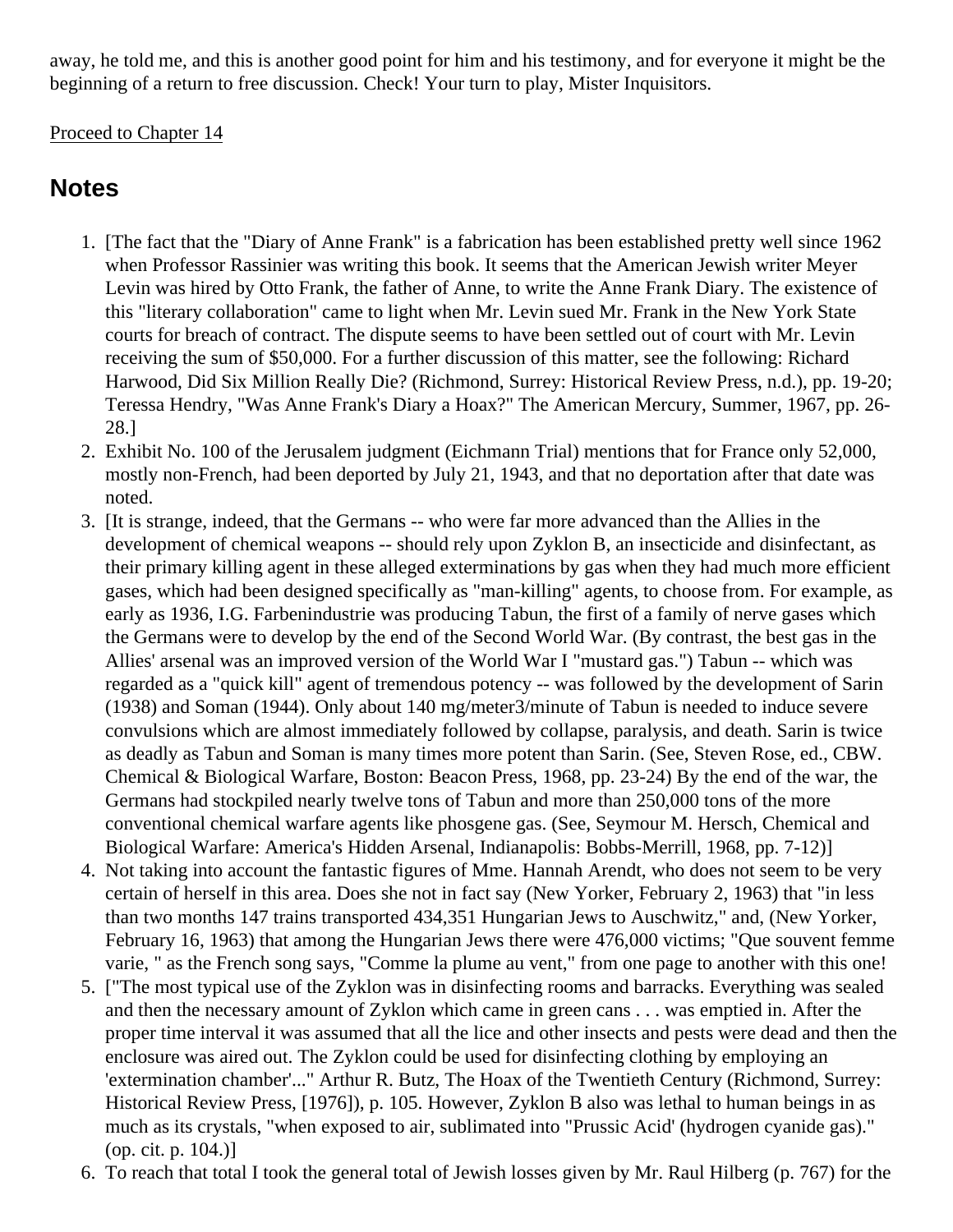five camps and for Auschwitz, that is 1,950,000, and I deducted his estimate of Jewish losses at Auschwitz (p. 670), that is 1,000,000, which leaves 950,000. So as not to overlook anything, we must state that in his own table (p. 570) Majdanek is listed under "Lublin district."

- 7. Except the Institute of Jewish Affairs of the World Jewish Congress, in Eichmann's Confederates and the Third Reich Hierarchy, which gives 900,000 (p. 18).
- 8. We have seen that Dr. Aryeh L. Kubovy, Director of the Center of Contemporary Jewish Documentation at Tel-Aviv, admitted in 1960 that "there exists no document signed by Hitler, Himmler, or Heydrich speaking of exterminating of the Jews and .... the word 'extermination' does not appear in the letter from Goering to Heydrich concerning the final solution to the Jewish question." In regard to this issue, Mme. Hannah Arendt, who makes the Fuehrer's order to exterminate the Jews the central theme of her report on the Eichmann Trial at Jerusalem, labors in vain. This divergence of opinion is a problem which needs to be worked out between herself and Dr. Kubovy, and we can only advise her to come to an understanding with him, who for once -- by chance, mischance, or good faith -- is himself in agreement with the historical truth.
- 9. This incident took place on August 18, 1942. The construction of this camp -- which had been authorized at the Wannsee conference -- had been begun at the end of March of that year, and it had taken a very long time to build, mainly because of the fact that a single track rail line had to be constructed as a branch line in order to connect the camp to the nearest existing mainline tracks. That mainline track had to be either the one that went from Budapest to Warsaw, via Przmysl and Lublin, or the one from Budapest to Wilna, via Lvov. My interlocutor could not tell me whether the branch line had been attached near Przmysl or Lvov. In either case, it would have required the building of at least 50 km. of track, and this track was not ready for use until the end of July.
- 10. . According to Jewish sources, which are unanimous in agreement, this camp was not closed until the beginning of December 1942. It does not appear that Globocnik was demoted or punished. In any case, if he was, the punishment was light, especially when that punishment is compared with the punishment that was given to Karl Koch, the celebrated commandant of Buchenwald, who was executed for doing much less.
- 11. [For a good account of that bloody period which followed the so-called "Liberation of France," see France: The Tragic Years 1939-1947 (New York: Devin-Adair, 1955) by Sisley Huddleston, especially Chapter Twenty-three. Contrary to the impression that has been created by the scores of Hollywood war movies which have dealt with the period, French "resistance" to the German occupation of France during World War II was not a "mass movement" by any means. Rather, the number of Frenchmen who collaborated with the Germans -- to one extent or another -- far exceeded the number of "resistants" who, it seems (based upon the number of membership cards that were issued by the French government after the war to veterans of the resistance) totaled somewhat more than 250,000. In any case, the combined number of "resistants" and collaborators was small when compared to the vast majority of the French population which remained apathetic and outwardly indifferent to the German occupation. After all, it made little practical difference to the average "man on the street" whether it was the Germans or his own countrymen who were actually guiding governmental policy once the French civil service had resumed operation and once life had returned to its normal pace following the signing of the Armistice with Germany on June 22, 1940. This uncomfortable reality was the subject of the four and one-half hour television film Le Chagrin et la Pitie which was produced by Marcel Ophuls in 1969 and which, incidentally, was not aired over the state-controlled French television network until after the death of Charles de Gaulle. A portion of the filmscript has been published in an English translation under the title The Sorrow and the Pity (New York: Outerbridge and Lazard, 1972).

The French make a distinction when they speak of "resistants": there are those few persons -- like Paul Rassinier -- who engaged in organized resistance against the Germans almost immediately following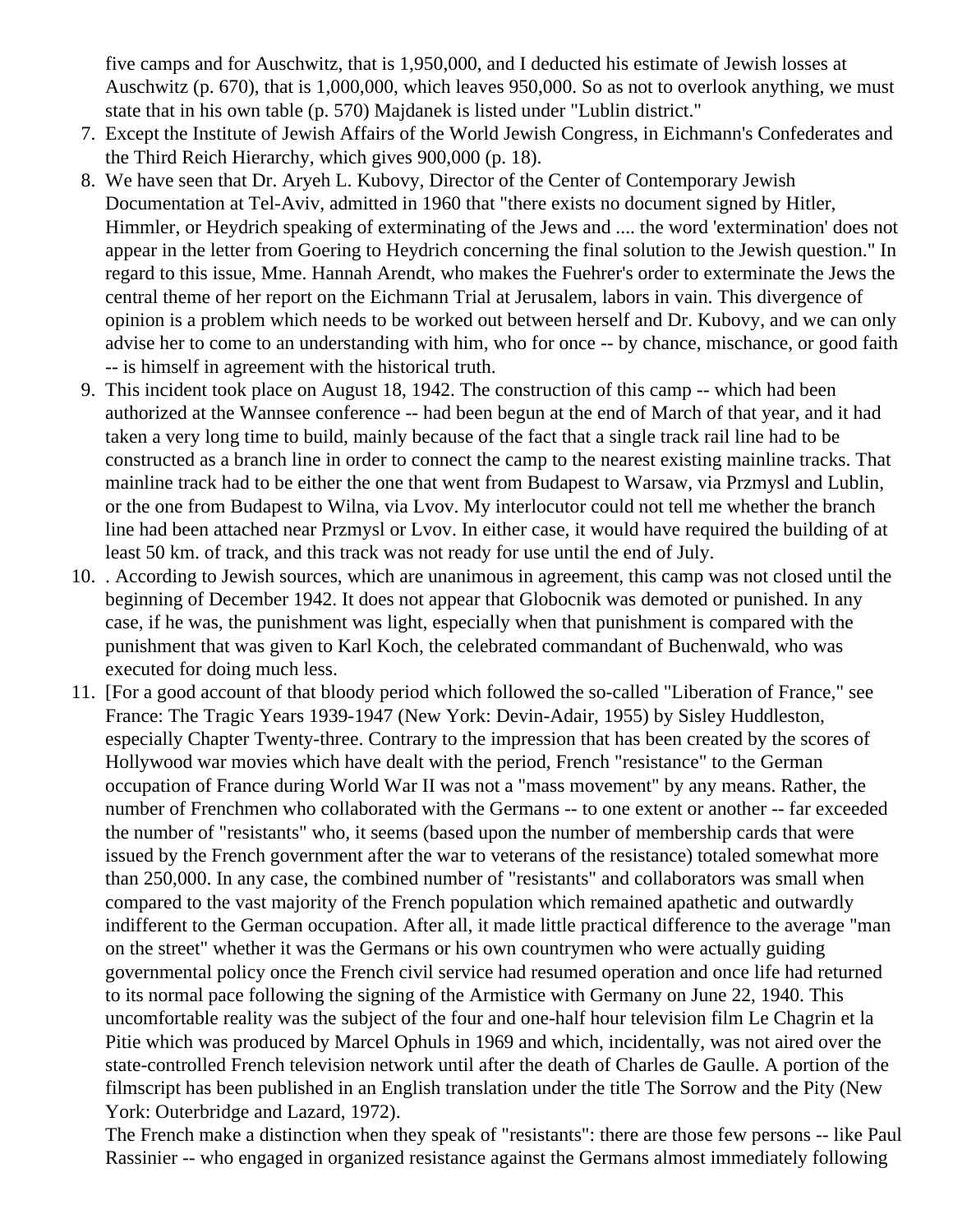the defeat of the French army in the spring of 1940; and, then, there are those numerous individuals who joined the "resistance" after the German fortunes of war began to wane -- i.e., generally after June, 1944. Many of these so-called "late" resistants joined the "underground" in an eleventh hour attempt to redeem themselves for their earlier collaboration with the Germans. Many others were Communists. In fact, the cadres of the resistance movement at that late date were almost exclusively made up of Communists who were financed by the Americans, who were armed by the British, and who followed the Stalinist line.

It was the Communists who were primarily responsible for escalating the ineffectual guerilla war against the Germans and who, indirectly, caused so much suffering among the innocent French populace in the form of German reprisals. The Communists, moreover, did not confine themselves to the assassination of Germans. They took advantage of the general disorder following the "Liberation" to murder as many of their domestic political opponents -- whom they prudently had branded as "fascists" and "collaborators" -- as they could get their hands on. The precise number of victims has never been determined. However, a former French minister of the interior has estimated that about 105,000 "summary executions" occurred between August 1944 and March 1945. (Huddleston, op. cit., pages 299-300.) Others have placed the number at about 50,000. (See, e.g., Donald B. Robinson, "Blood Bath in France," The American Mercury, April 1946.) Regardless of what the true figure may be, there can be little doubt that, as Huddleston put it, "there has never been, in the history of France, a bloodier period than that which followed the Liberation of 1944-1945. The massacres of 1944 were no less savage than the massacres of the Jacquerie, of St. Bartholomew, of the Revolutionary Terror, of the Commune; and they were certainly more numerous and on a wider scale." (Huddleston, op. cit., page 296.)]

- 12. [The behavior of the Allies during their occupation of Germany was so generally atrocious that it has been a subject that most liberal apologists for the American participation in World War II would like to forget, especially when moralizing about the crimes and the shortcomings of the Germans. For a more objective view of the military occupation of Germany, the following titles offer an adequate, but by no means an exhaustive, treatment of the subject: Andy Rooney & Bud Hutton, Conqueror's Peace (Garden City: Doubleday & Co., 1947); Victor Goilancz, Our Threatened Values (Chicago: Henry Regenry, 1946) and In Darkest Germany (Chicago: Henry Regenry, 1947); Marshall Knappen, And Call It Peace (Chicago: University of Chicago Press, 1949); Freda Utley, The High Cost of Vengeance (Chicago: Henry Regnery, 1949); W.K. Turnwald, ed., Documents on the Expulsion of the Sudeten Germans (Munich: University Press, 1953); Ernst von Salomon, Fragebogen (Garden City: Doubleday & Co., 1955); Juergen Thorwald, Flight in Winter (New York: Pantheon Books, 1953); Nicholas Balabkins, Germany Under Direct Controls (New Brunswick, N.J.: Rutgers University Press, 1961); Harold Zink, American Military Government in Germany (New York: Macmillan, 1947).]
- 13. [For the reader who desires to obtain a better understanding of the "atrocities" that were committed by the Allies during World War Two, the following titles provide a good introduction to the subject: Hans Grimm, Answer of a German: An Open Letter to the Archbishop of Canterbury (London: Euphenon Books, 1952); F.J.P. Veale, Advance to Barbarism (Appleton, Wis.: C.C. Nelson, 1953) and War Crimes Discreetly Veiled (New York: Devin-Adair, 1959); Hans Rumpf, The Bombing of Germany (New York: Holt, Rinehart & Winston, 1963); Louis Fitzgibbon, Katyn, A Crime Without Parallel (New York: Scribners & Sons, 1971); Julius Epstein, Operation Keelhaul (Old Greenwich, Conn.: Devin-Adair, 1973); Peter H. Nicoll, Britain's Blunder (East Orange, NJ.: Communications Archives, 1973), especially pages 117-125.]
- 14. AAARGH additional note: The 7th edition, by Druffel-Verlag (1981) has a somewhat different title: Was ist Wahrheit ? and the subtitle is: Die Juden und das Dritte Reich. (What is Truth? The Jews and the Third Reich.)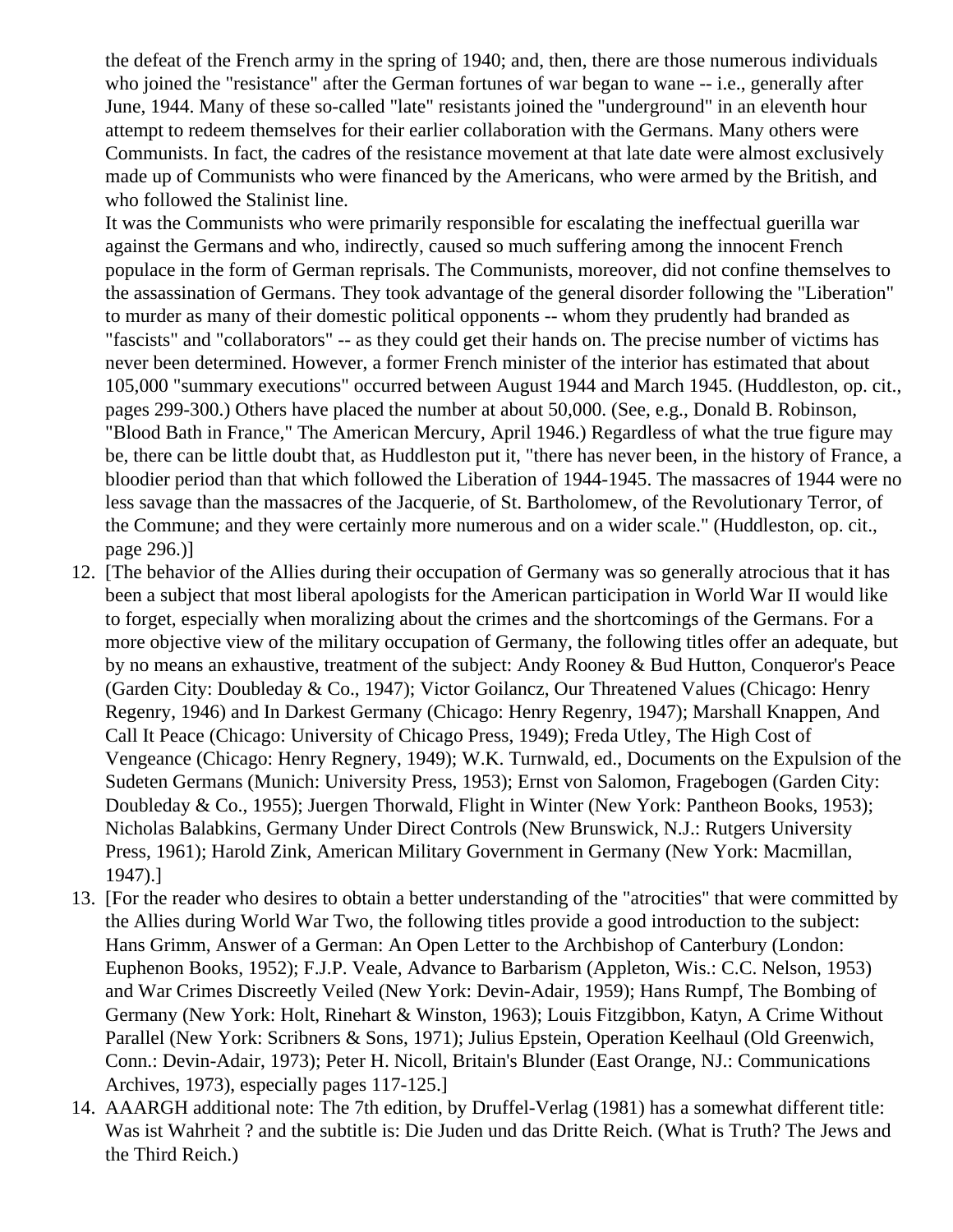[Author Bio](#page-0-0) | [Introduction](#page-0-0) | [1 & 2](#page-9-0) | [3 & 4](#page-32-0) | [5 & 6](#page-55-0) | [7 & 8](#page-67-0) | [9 & 10](#page-83-0) | [11](#page-104-0) | [12](#page-130-0) | [13](#page-139-0) | [14](#page-176-0) | [Conclusions & Afterword](#page-234-0)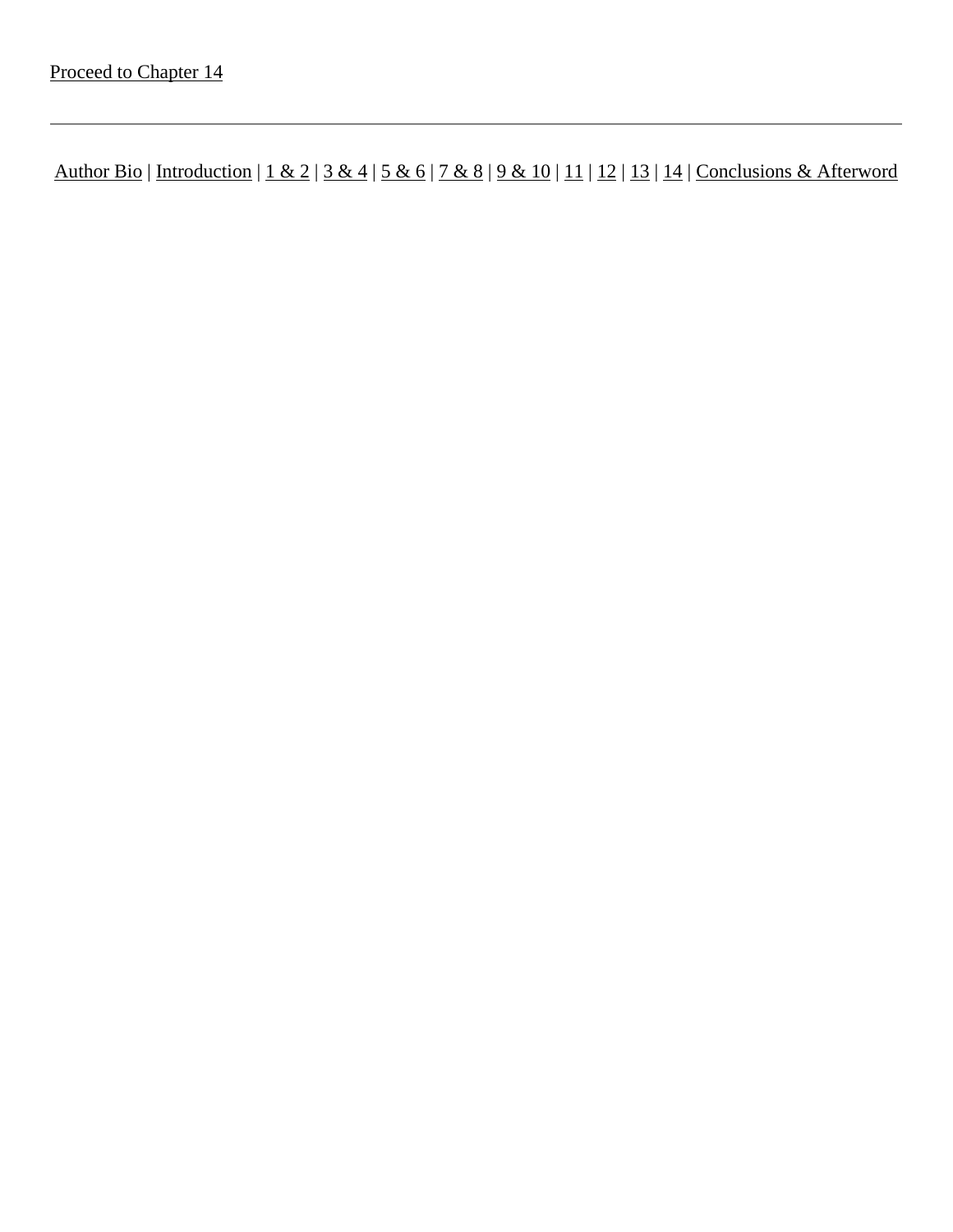#### **Debunking the Genocide Myth**

# <span id="page-176-0"></span>**Chapter Fourteen: Six Million or ...**

After some fifteen years of historical research, I have come to the following conclusion: it was in 1943 that National Socialist Germany was accused for the first time of the systematic mass extermination of the Jews in the gas chambers. The author of this first, horrible and infamous accusation was a Polish Jew, a refugee in England and a jurist by profession, by the name of Rafael Lemkin. And, he made that accusation in a book published in London, and in English, in that year, entitled Axis Rule in Occupied Europe (Am.ed., New York: Columbia Univ. Press, 1944). At the time the book did not receive much attention; in October, 1943, when I was arrested by the Gestapo, it was still completely unknown in the best informed circles of the French Resistance, and I only heard of gas chambers for the first time at Dora, toward the middle of 1944. But in 1945-1946, Axis Rule in Occupied Europe was the topic of all conversation behind the scenes at the Trial of the Major War Criminals at Nuremberg, where it was cited by the prosecution in the case of Seyss-Inquart (T. XIX, pp. 70 and 92). And, the view maintained in the book was supported by the Kasztner Report on the tragedy of the Hungarian Jews, a report which was also talked about in the corridors during the trial. But, we must be precise and say that it was only after January 30, 1946, the date when French Prosecutor Dubost made public his discovery of the Gerstein document, that these two pieces of writing took on importance. In fact, it was on that day that, in the world press, the gas chambers mythology began its dance to every tune and diabolical rhythm; that unrestrained saraband full of missteps has not stopped since.

Let us try to reconstruct the facts. Until January 30, 1946, aside from the Axis Rule in Occupied Europe and the Kasztner Report, which were only secondhand testimonies, the prosecution and the judges at Nuremberg had only direct testimonies which, juridically, were not much more authentic, given the way in which they were adduced by their authors. All of these witnesses had been interned at Auschwitz, and, as for gas chambers, either they knew nothing about them, or they only knew about them through their prison comrades who were "trustworthy" and who they generally did not name, or who were already dead, if they did name them. Second hand testimony again. An example of this kind of testimony is provided by Dr. Benedikt Kautski who did not appear at court, but, as we have seen, who wrote a book and had his short hour of fame. Another is that of Madame Vaillant-Couturier who arrived at the Auschwitz camp in January 1943, who was a communist, who, for that reason, was hidden away in the hospital where she was an important personage in the Haeftlingsfuehrung, and who, in answer to the question as to whether the hospital had been open to Jews when they were sick, coldly replied to French Prosecutor Dubost, "No, when we got there the Jews did not have the right to go there; they were taken directly to the gas chamber if they were sick." (T. VI, p. 219.) Now, never was a false witness brought before the bar of a Tribunal with such calm assurance, since in January 1943 there existed -- if indeed, there ever existed -- no gas chamber at Auschwitz, the official word being that they were not installed until the end of February 1943. There is no end to the number of false witnesses of this kind that could be cited. But, for the first time, with the Gerstein document, the prosecution had a first-hand witness. But wasn't Gerstein dead? Yes, but he had written, or, at least, he had signed, a statement -- at least that is what was claimed. Was not this statement about Auschwitz? No, not in so far as it concerned what he had seen; but invoices for Zyklon B that was delivered to that camp were appended. His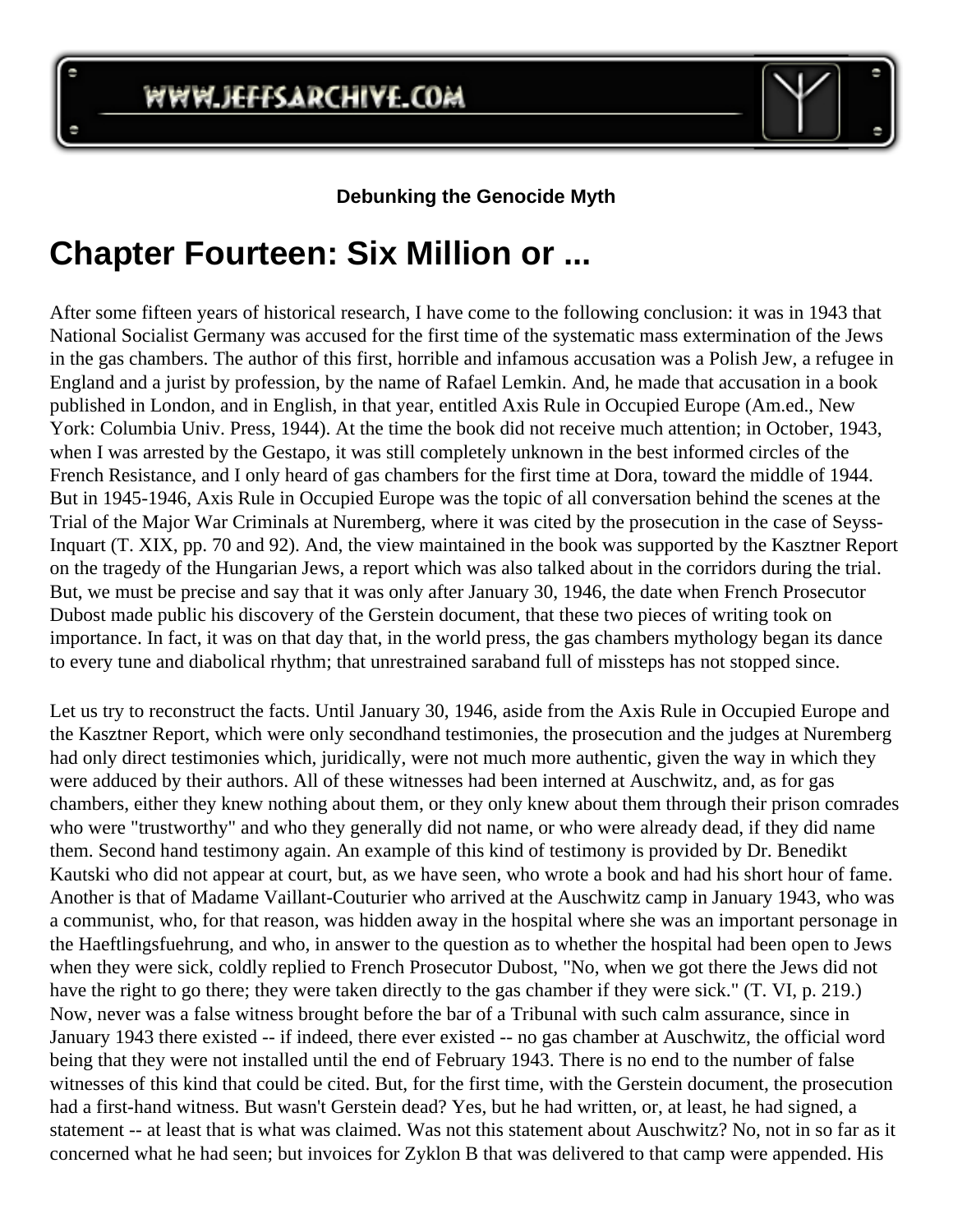description of extermination by gas in other camps portrayed the operation in such a degree of horror that the journalists assigned to the trial decided that their emphasis of that theme would be sure to sell newspapers at home. The judges themselves accorded much less importance to the Gerstein allegations, but they allowed the journalists a free hand; even though they did not actually encourage them, they never gave them their true impressions of the Gerstein document, which was presented to public opinion as though it had been admitted into evidence when actually it had been rejected (as was discussed in the preceding chapter).

Dr. Benedikt Kautski's book did not come out until the end of 1946. Therefore, it did not play a part in the trial of the Major War Criminals. As a secondhand testimony on gas chambers it would not have been any great help. To have a description of the gas exterminations at Auschwitz as precise as that of the Gerstein document on Belzec, the prosecution had to wait until 1951 and Medecin a Auchwitz by Miklos Nyiszli, about whom we have also learned what to think in the preceding chapters. Since then, nothing. No other de visu witnesses. The literature of the concentration camps -- the historians like Hans Rothfels, Golo Mann, or Raul Hilberg, the War Crimes Commission of Warsaw, and the Center of Contemporary Jewish Documentation, their propagandists like Leon Poliakov or Hannah Arendt, the Institut fuer Zeitgeschichte at Munich, or showmen and film directors like Piscator (producer of Der Stellvertreter by Hochhuth) -- has never been able to bring forth, as far as I know, any more than those two testimonies, both of which I believe I have proved were obviously apocryphal. I shall not belabor the point.

Not having been able to establish the existence of gas extermination any better than that, those championing the genocide indictment did not have much better luck when they wanted to number the losses in human lives. In 1945-1946, during the trial of the Major War Criminals, they found themselves in the following situation: Mr. Rafael Lemkin said simply, "millions;" Dr. Rudolf Kasztner spoke only of Hungarian Jews whose number he estimated to be about 800,000 (page 1 of his Report), and he calculated (page 8) that "500,000 had been deported on the Karchau-Odenberg route between May 15, 1944, and the beginning of July," that is, the 7th, as he makes clear a little farther on; the figures given in the Gerstein document led to results so astronomical that they were useless (it is, perhaps, not useless to recall that all the rest of the material in the document was, at the time, used only by the press because the President of the Tribunal refused even to have it read by the French Prosecutor Dubost); Hoettl and Wisliceny, who, under the circumstances we already know about, spoke in terms of six and five million respectively, estimates that both said came from Eichmann. Finally, Mr. Justice Jackson, as we have seen, added to this confusing state of affairs when he stated in his speech of November 21, 1945, that:

Of the 9,600,000 Jews who were living in Nazi dominated Europe, it is estimated, with full knowledge of the facts, that sixty per cent perished; 5,700,000 Jews are missing from countries where they lived before, and more than 4,000,000 cannot be accounted for, either by a natural death rate, or immigration into other lands. (I.M.T. II, p. 128).

The figure of 4,500,000 exterminated was the claim of the prosecution, and it was, just the beginning. But, it is not easy to see how, between May 8, 1945, and the 21 st of November, Mr. Justice Jackson was able to obtain full knowledge of the facts. Since no official census took place during that period of time -- in any case, how could it have taken place in such a chaos of populations displaced and moving about in every direction? -- it is plainly only a purely conjectural estimate. Be that as it may, it was not sustained in the judgment against the Major War Criminals, and the press sustained Hoettl's estimate. Since then, except for Mr. Gerald Reitlinger, who alone came to a conclusion more or less in accord with Mr. Justice Jackson -- i.e., of 4,200,000 to 4,600,000 exterminated, everything has happened as if, once having laid down the principle that Hoettl's estimate was well founded, all of the other statisticians who have worked on the figures in the same spirit as the Warsaw Commission, the Center of Contemporary Jewish Documentation, or the Institut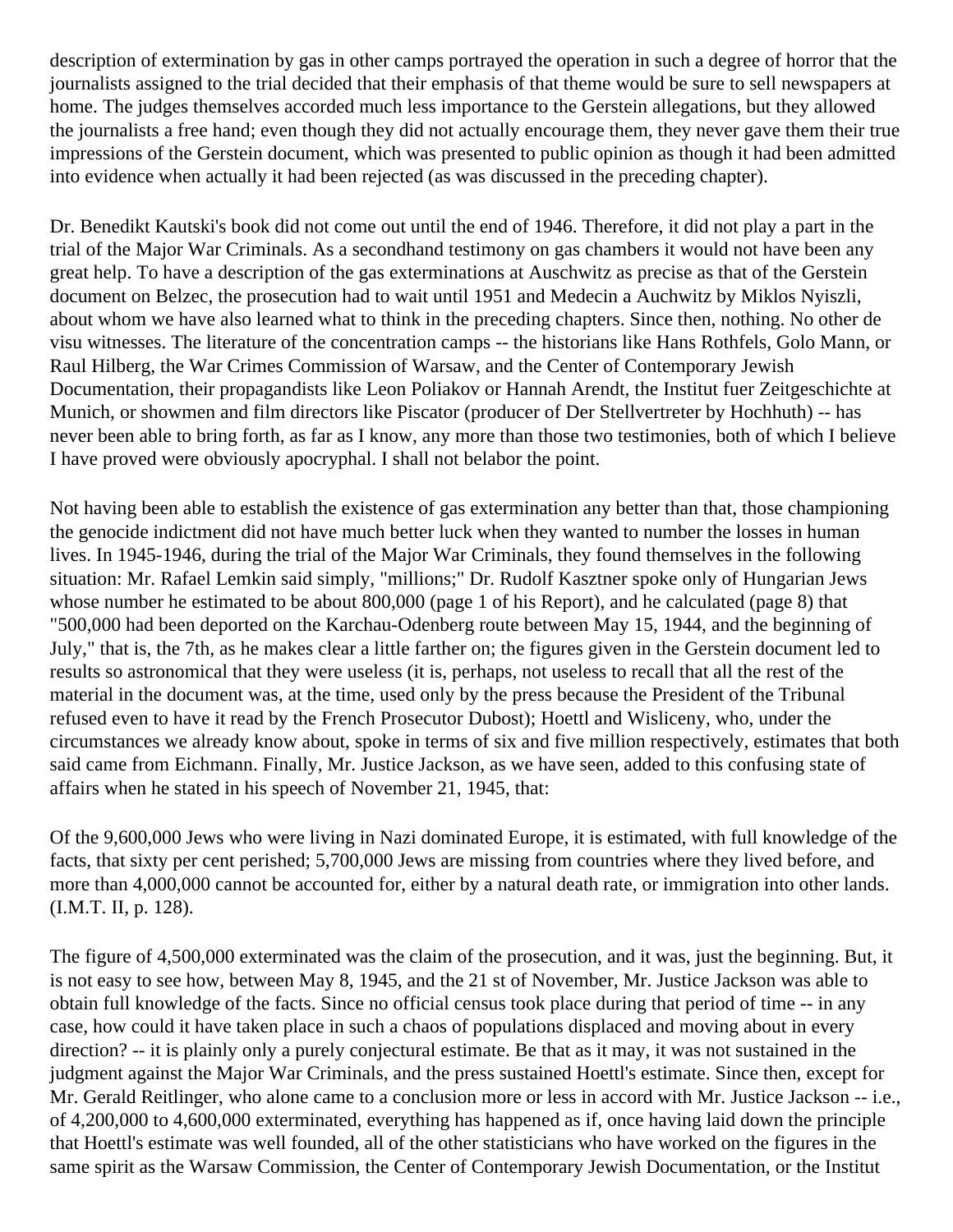fuer Zeitgeschichte of Munich had never had any other purpose except to prove that the estimates of Hoettl and Wisliceny corresponded with reality. What is noticeable from the very first is that while they have all come to an overall result in the neighborhood of six million, they do not come to it by the same routes, since the allocation in detail by countries of these six million presents considerable disparities. The clearest example of these differences, it seems to me, is Poland, where Mr. Salo Baron, holder of the chair of Jewish History at Columbia University, found that on the arrival of Russian troops in the country 700,000 Jews were still there (according to his statement of April 24, 1961, at the Eichmann Trial); the World Center of Jewish Documentation at Paris gave the figure of 500,000 (communique to the Figaro litteraire of June 4, 1960), the Institute of Jewish Affairs claimed some 400,000 (Eichmann's Confederates and the Third Reich Hierarchy, p. 59), and Mr. Raul Hilberg found only 50,000 (The Destruction of the European Jews, p. 670). The distribution by camp, or sector of destruction, is not the same either, and offers disparities just as glaring, depending upon which one of these statisticians is referred to. For example: about 4,000,000 Jews met their fate at Auschwitz, the rest in other extermination camps, or in the open at the hands of the Einsatzgruppen, we are told by Leon Poliakov, Olga Wormser, and Henri Michel, among others. This distribution manifestly takes into account the Warsaw judgment that condemned Hoess to be hanged on the charge of having caused the death at Auschwitz of 2,812,000 persons, 2,500,000 of them Jews, from May 1940 to December 1943; therefore, it is argued that this figure is not so far from the four million figure that is claimed for the whole term of the camp; to round things out, 1,950,000 is claimed for all the other camps, another million at Auschwitz (900,000 as corrected by the Institute of Jewish Affairs), 1,400,000 by the Einsatzgruppen, and the remainder in "Mobile operations" as Mr. Raul Hilberg tells us. We must also point out that the latter does not seem to be very sure of the figures himself since he comes to a total of 5,100,000 on page 767 of The Destruction of the European Jews, while he gets 5,407,500 on page 670. For all extermination camps other than Auschwitz Mr. Raul Hilberg gives us 950,000, but the Warsaw Commission and the Judgment of the Jerusalem Tribunal found "850,000 for only four out of five of them" (Chelmno, Belzec, Sobibor and Treblinka, cp. chap. XXIII, p. 80).

All this shows how serious they are and how much to credit their documentary sources, which, although the same for all the statisticians, speak to each of them in so different a language that the only point of agreement is the total number of Jewish losses between 5 and 6 million human lives, when they all make their additions - - except for the more modest Reitlinger and for Poliakov who says "between 5 and 7 million" (Le Troisieme Reich et les Juifs). However, with regard to Reitlinger and Poliakov, they settle on 6 million, which is the mathematical mean.

The reader will readily understand that, faced with this jumble of contradictory calculations, rather than to take up each of the references one by one and to go over each of the additions, I have preferred, by using statistics all from Jewish sources, to try to reconstitute in detail, country by country, the world Jewish population of 1946, and compare it with what it was when National Socialism came to power in Germany in 1933. Rightly or wrongly, this procedure seems to me to be the best method, as we go along, to show up the shameless falsifications of the Warsaw Commission, the World Center of Contemporary Jewish Documentation, the Institut fuer Zeitgeschichte of Munich, and all of their supporters, authors, propagandists, journalists, historians, and others. I imagine that the reader will also readily understand that the statistics which follow cannot be considered correct down to a unit. In the matter of population statistics it is never possible to arrive at more than approximate conclusions, since the figures are based purely on interrogations of interested persons whose answers, when they can be gotten, are always unreliable, or they are not to be had at all because of the faultiness, or even the lack, of a civil service in a very great number of countries.

In the matter of the Jewish population, the vague sort of aversion which all Jews, since the days of Herod, have shown toward census taking is another source of errors. It is these two constant reservations which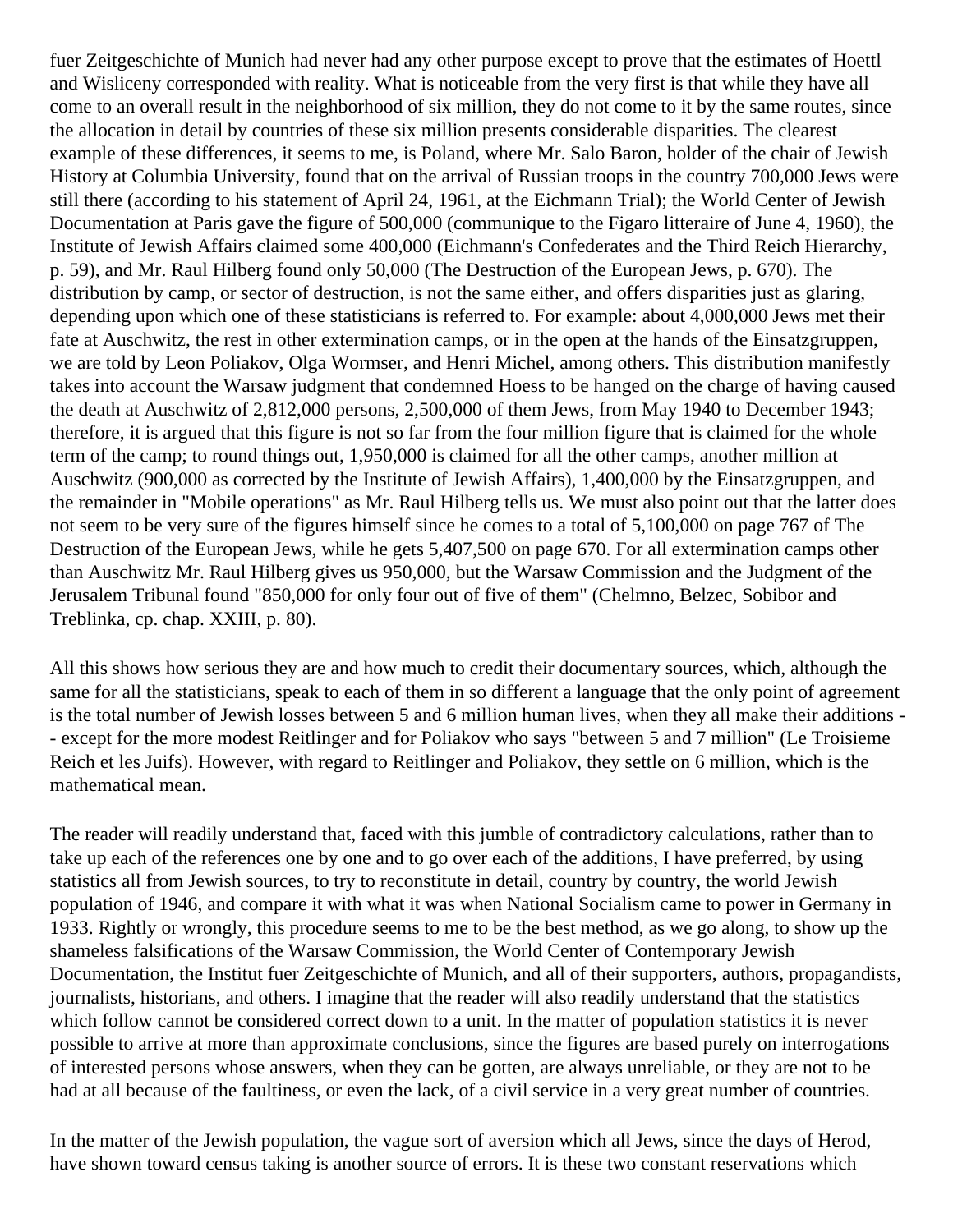make approximations of all statistics. Nevertheless, as all statisticians concede, the errors will be so slight as to be negligible in the conclusions drawn from a comparison of two or more sets of figures, if they are of the same origin. With that granted, where do we stand in this month of July 1963?

## **II. Postwar Statistics**

In 1951 the World Almanac published statistics from which it was concluded that there were then only 11,303,350 Jews in the world as against 16,643,120 in 1939. This conclusion was given as the result of research on the part of the American Jewish Committee Year Book and the Jewish Statistic Bureau of the Synagogue Council which had spent the years 1949 and 1950 at it.

Presented as they were, there are many reasons for thinking that the World Almanac statistics of 1951 were primarily an answer to a study which appeared on February 22, 1948, in the New York Times on the statistical data given by Hanson W. Baldwin, the Times expert on Jewish population matters. He claimed that in 1947, based on a secret census undertaken by the Jews themselves, there were living in the world between a minimum of 15,000,000 and a maximum of 18,000,000 Jews. He also claimed that between 650,000 and 750,000 of these Jews were living in Palestine and that 500,000 were living in the other countries of the Middle East. In October 1959, the American Mercury (pp. 14 to 17) reviewed all of these figures and brought the controversy up to date. In reply to the American Mercury, the 1960 edition of the World Almanac gave, for the year 1959, a world Jewish population of 12,299,780. Then, another bit of information from a Jewish source, which was widely circulated by the world press, appeared in 1963. The Hamburg daily, Die Welt, of April 1, 1963, for example, reported that:

There are only about 13 million Jews still in the world. In 1939 there were 16,673,000. This information was given out over the weekend by the London Institute of Jewish Affairs. Most of the Jews, about 5,500,000, are today living in the U.S.A. In Israel there are 2,045,000 in the Soviet Union 2,300,000, and in Great Britain 450,000 Jews. (1)

But, in the Israel Almanach (5719 in the Jewish calendar, 1958-1959 in the common calendar, P. 282) a Mr. Eric Peretz tells us that "the Jewish population of the state of Israel represents one eighth of the world Jewish population," and he fixed it at "one million eight hundred thousand." Meanwhile, a Mr. Marc Cohen puts that eighth at "two million." So, in that year, the thirteen million Jews of whom a world census was taken again in 1962 by the Institute of Jewish Affairs of London was either 14,00,000, if one prefers the first estimate, or 16 million, if one chooses the second. Incidentally, the Israel Almanach is published in Jerusalem by the "Youth and Hehabouts Department" of the world Zionist movement.

Only out of concern for accuracy and completeness do I give the puerile statement which Mr. Salo Baron, waving his title of Professor of Jewish History at Columbia University, made before the bar of the Jerusalem Tribunal on April 24, 1961; it is herewith summarized from a report that appeared in the Figaro of the next day:

1. "Since 1945 the world Jewish population has increased at the rate of 20%."

2. "In 1939, there were about 16 million of us in the world. We should, therefore, be about 19,000,000 today, and we are only 12 million."

He makes up for his lack of historical knowledge with a very good knowledge of mathematics: 16 million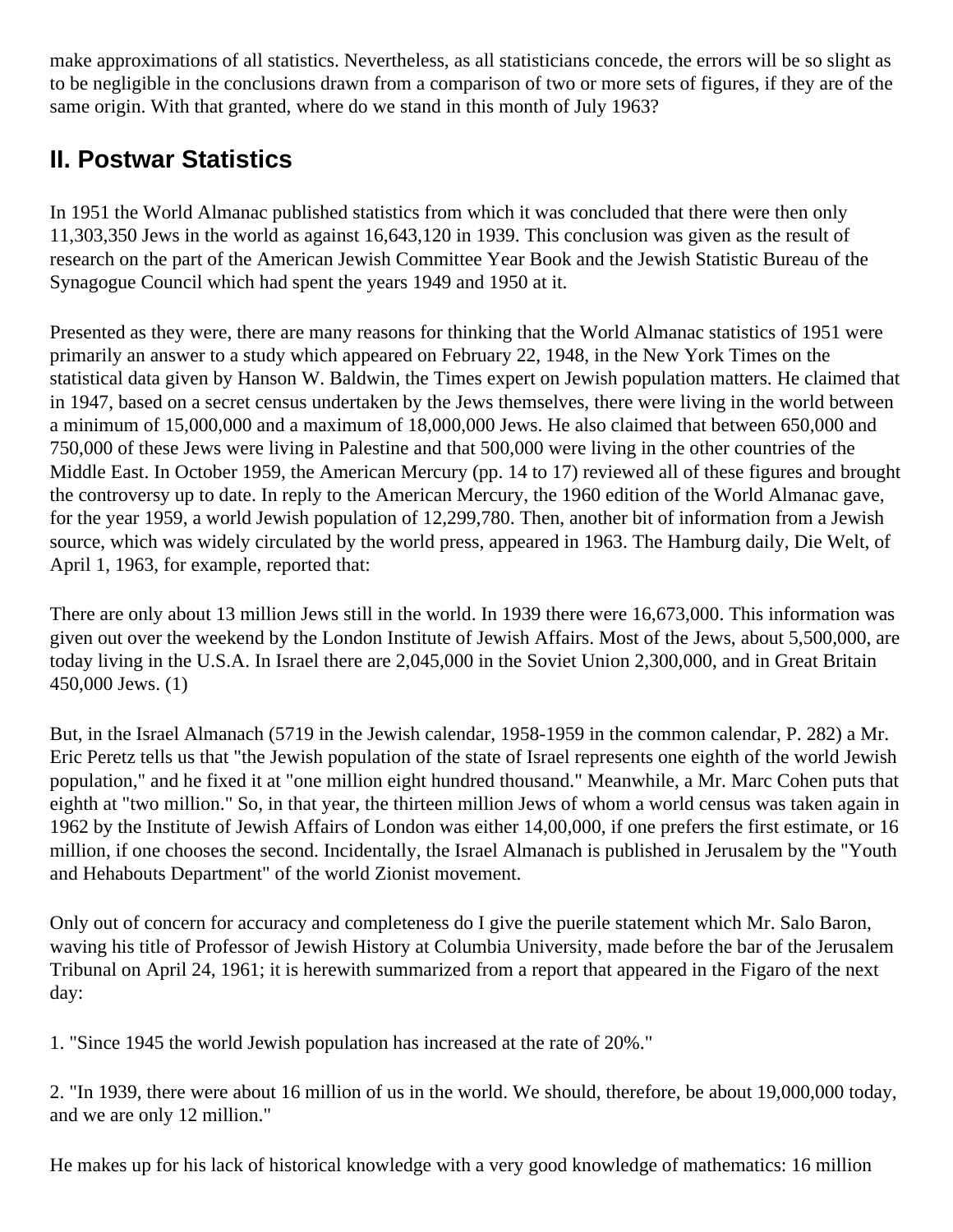minus 6 million equals 10 million, which, in turn, plus twenty per cent equals 12 million. His conclusion is mathematically indisputable! Now, it only remains for the Professor to establish, first, that the rate of increase of the world Jewish population was indeed 20% in 16 years and, second, that 6 million Jews were indeed exterminated. Well, let us proceed...

Let us proceed with the consideration of one particular element of world Jewry: the Jewish population in the United States. In 1959, the American Jewish Committee Year Book and the Jewish Statistical Bureau of the Synagogue Council estimated the American Jewish population at 5,185,000 for the year of 1949, and in 1959, at 5,260,000 for the year of 1958. From which we can conclude that if the world Jewish population increased by twenty per cent from 1945 to 1961, or 1.25% per year, as Mr. Salo Baron proclaimed at the Jerusalem Tribunal, America, at least, was an exception to the rule where the population was decreasing. And, for Russia, the information from the Institute of Jewish Affairs, which puts the population at 2,300,000 in 1962, hardly seems any more serious, if Mr. Nahum Goldmann is to be believed, who, in a report to the World Jewish Congress on September 12, 1963, said: "From 1948 to 1963 Jews in the USSR increased to about three million, according to five writers since dead, and one almanac and two periodicals." (Le Figaro, Paris, September 13, 1963). In 1961 Mr. Nahum Goldmann had already produced these figures before the World Jewish Congress. Just the same, there is a difference of 700,000 between 2,300,000 and 3 million...

During the whole of 1959, the Jewish population of the United States was the object, in the United States itself, of very strained discussion, after the publication in 1951 of The Iron Curtain Over America, (Dallas: Wilkinson, 1951) in which the author, Mr. John Beaty, complained that the 1924 immigration law was constantly broken and that "since the end of the Second World War the problem of illegal entry has increased tremendously." (p. 45). And, he cited the Jewish immigration from eastern Europe as an example of such illegal immigration. (pp. 36-43). Here again it is the American Mercury which gave emphasis to the discussion. It underlined two things in particular concerning the Jewish immigration:

1. "The principal world Zionist organizations proudly proclaim that two-thirds of the Jews of the world are now living in the United States." And it concluded that if the figures which Hanson W. Baldwin published in the New York Times of February 22, 1948, correspond to reality, it was not of 5,185,000 or 5,260,000 that one should speak, as the statistics from Jewish sources claimed, but of 10,766,666 or 12,800,000 (in 1947!). In any case, Jewish statistics for 1959 claimed that the world Jewish population had risen that year to 12,299,780 persons. If it is true that two-thirds of them were living in the United States, that makes, after all, 8,200,000, or, according to the information of Die Welt (also from a Jewish source) 8,667,000 for the year 1962, and not 5,500,000 as that information claims.

2. The other aspect of the problem was that during the year 1959 the Census Bureau of the United States government decided to conduct a census in 1960 to determine the extent of illegal immigration into the United States. All of the world Zionist organizations immediately protested -- and successfully, the American Mercury pointed out -- when the Census Bureau turned to the churches and to the synagogues with the object of finding out the number of persons who claimed membership within their congregations. The Zionist leaders stated, still according to the American Mercury, that it was "a violation of the principle of the separation of Church and State" -- as set forth in the Constitution of the United States -- for such a census to be taken and even that the proposed action of the census officials would draw down the wrath of God." The true reasons for this opposition can be seen easily; such a census, conducted in that manner, would have brought to light the vast extent of the Jewish immigration into the United States since 1933 and would have forever destroyed the myth of the six million Jewish victims of Nazi "genocide." That none of them at once calculated the Jewish population of the United States at 12 million is not astonishing, particularly if they had read the New York Times article!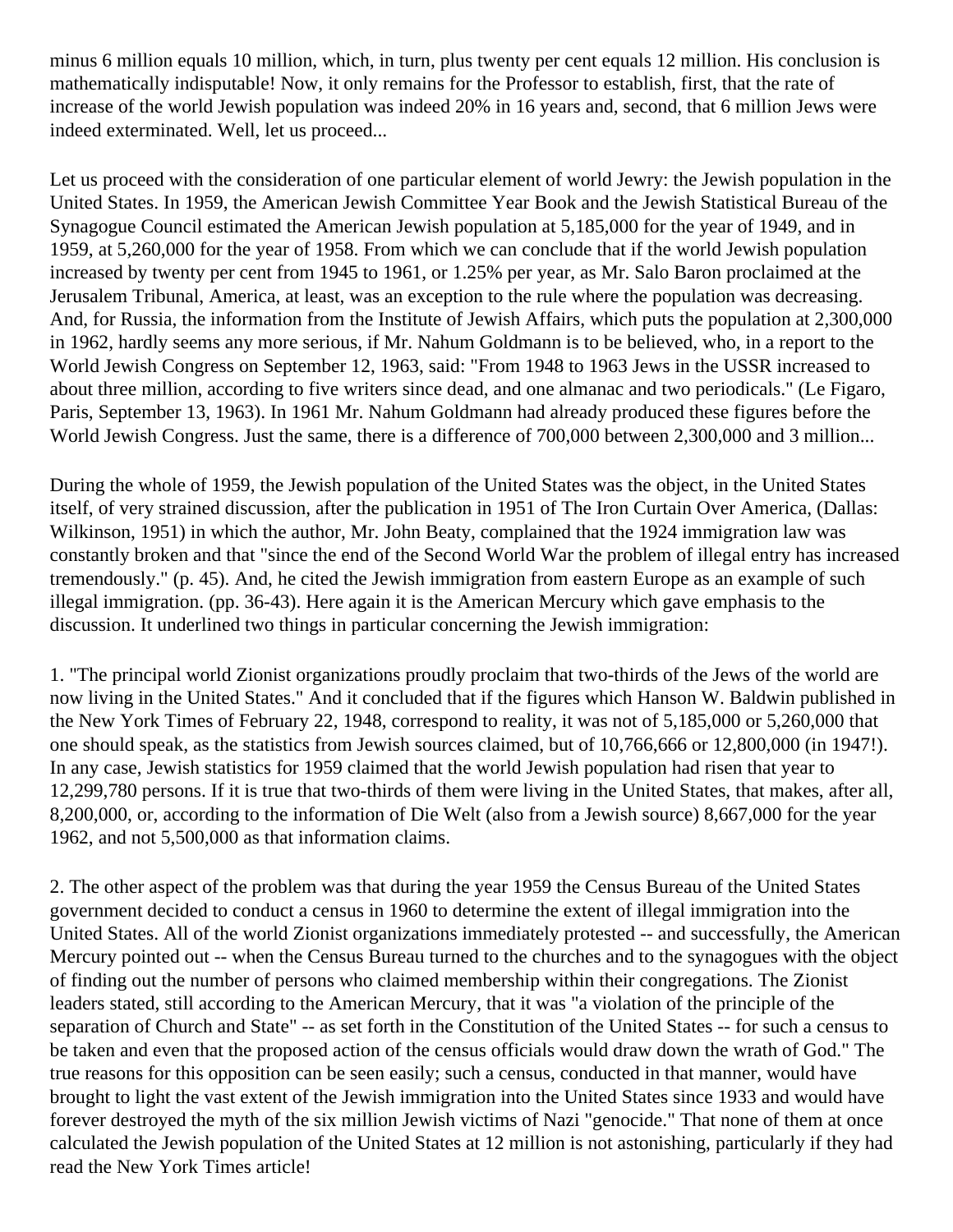Since then, the figure of 12 million has become accepted, more or less, by American public opinion makers, as shown by this excerpt from the National Observer of July 2, 1962:

The nation's major religious groups, representing more than 40 Protestant, Eastern Orthodox, Roman Catholic, and Jewish denominations have joined forces to tackle one of the country's thorniest domestic problems: race relations.

They have called the first National Conference on Religion and Race to be held next January in Chicago. About 600 clerical and lay leaders, representing nearly 100,000,000 Americans, are expected to participate. One stated objective of the conference is to demonstrate the concern of religious leaders over racial segregation by a "statement of conscience."

Participating will be the National Council of Churches, an organization of 33 Protestant and Eastern Orthodox denominations with nearly 40,000,000 members; the National Catholic Welfare Conference, the administrative agency of Catholic Bishops (there are 43,000,000 Catholics in the nation); and the Synagogue Council of America, which is representative of Jewish bodies at the national level. (Rabbinic bodies of Orthodox, Conservative, and Reform Judaism are represented. There are about 12,000,000 Jews in the United States.)

Such are the points of view that confront each other concerning the Jewish population of the United States. We shall see farther on that for Poland, Russia, and, in a general way, for all of Central and Balkan Europe, statistics of Jewish origin pose in no less a brutal fashion the problem of their obvious falsification.

# **III. Prewar Statistics**

In 1932, a Jewish journal that was published in New York, the Menorah Journal, (No. 2, February) printed an analysis of the world Jewish population, the facts for which had been taken from the most noted Jewish statistician of the times, Mr. Arthur Ruppin.(2) The latter, said the Menorah Journal, had classified the Jews of the whole world, by occupation and by country. By occupation, it gave the conclusions just as they had been formulated by the statistician. By countries, it gave, in diminishing order, only those where there were more than 100,000 Jews, being content, for the others, to> A. By occupations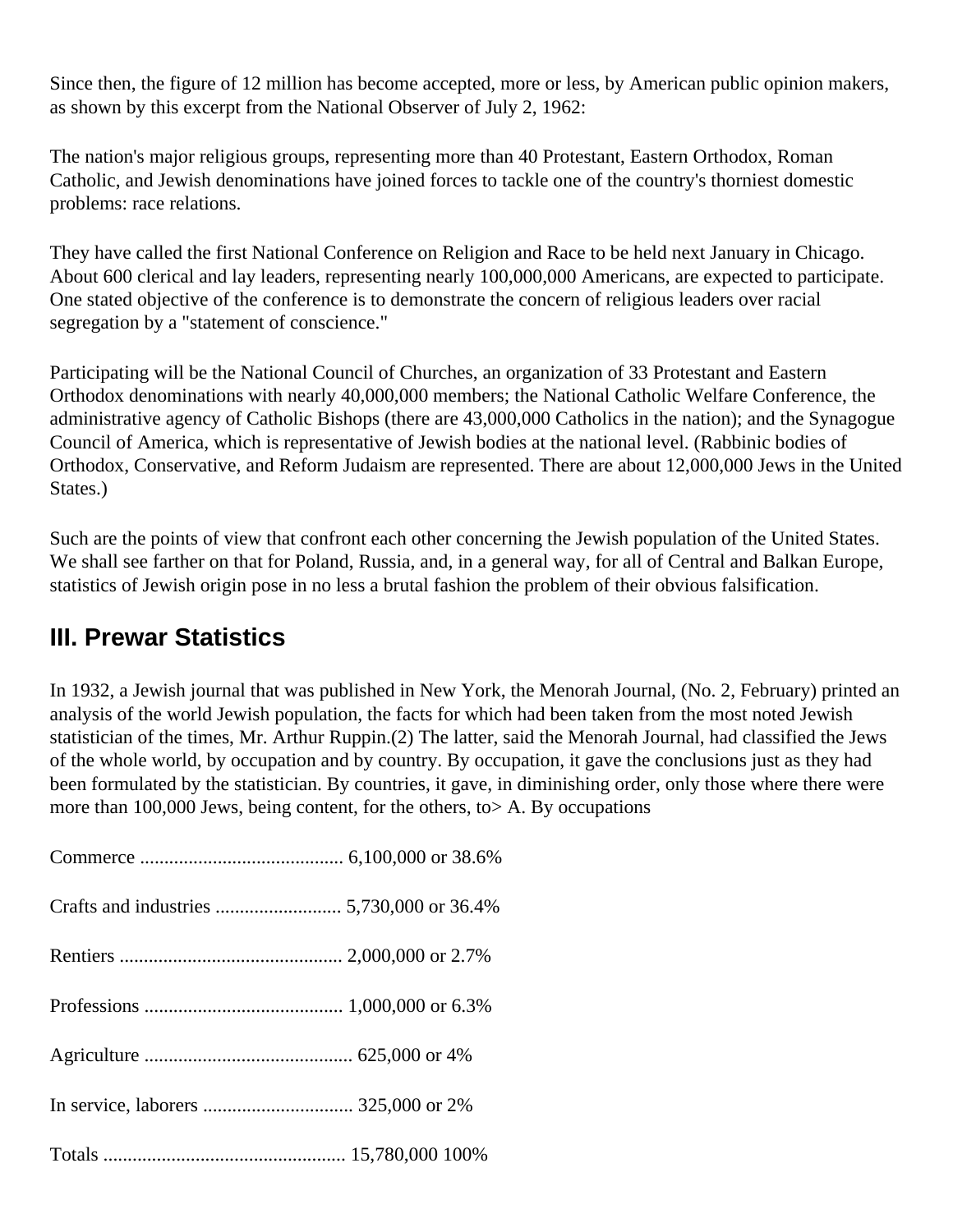### B. By countries

The other countries showed up this way:

1. Countries with between 50,000 and 100,000 Jews:

Latvia, Greece, Yugoslavia, Belgium, Italy, Turkey, Bulgaria, Algeria, South Africa, Tunisia, Egypt.

2. Countries with between 10,000 and 50,000 Jews:

Switzerland, Brazil, Mexico, Uruguay, Persia, Syria, Yemen, India, Afghanistan, China, Spanish Morocco,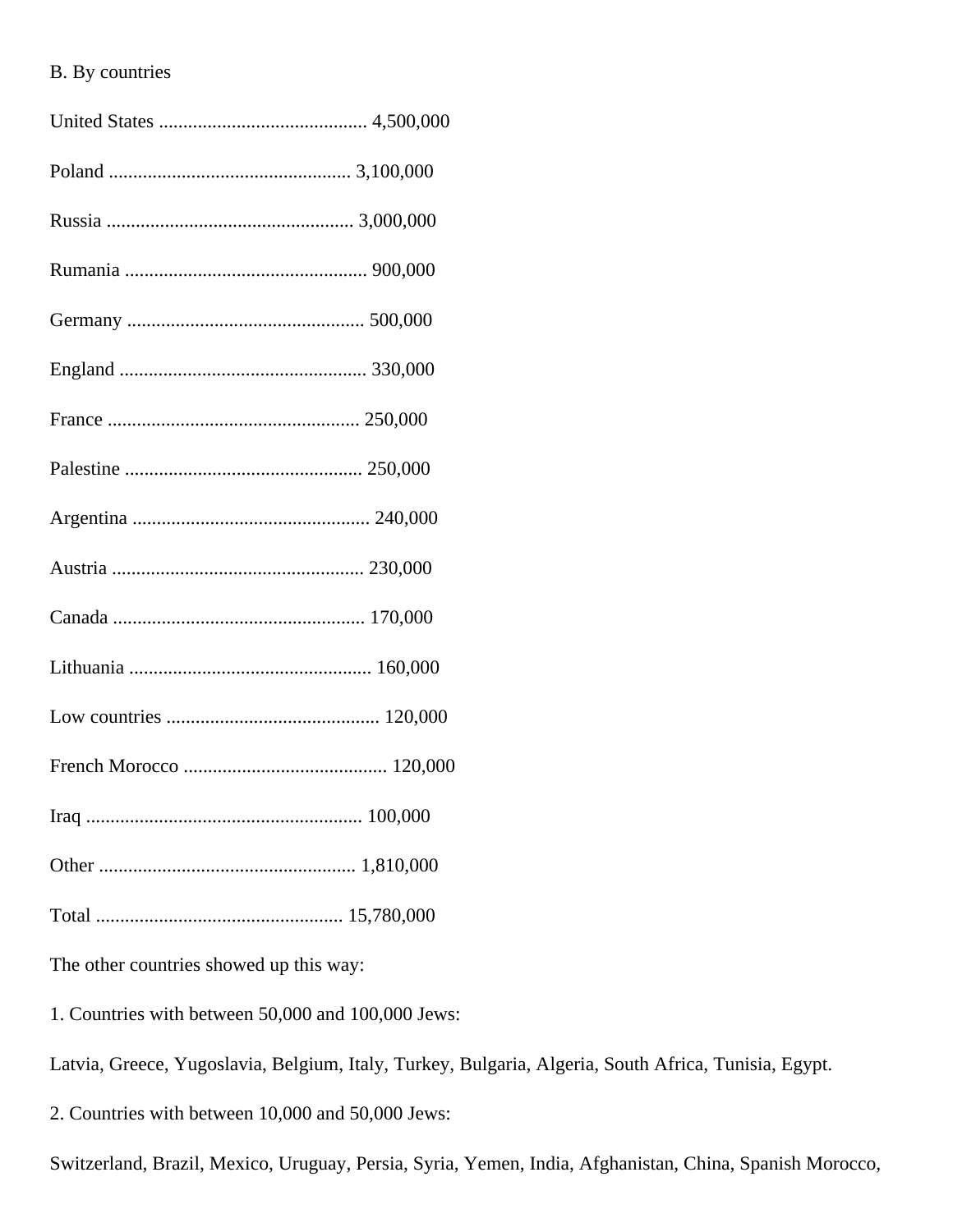Tripoli, Australia.

3. Countries with fewer than 10,000 Jews:

Danzig, Sweden, Denmark, Esthonia, Ireland, Spain, Rhodes, Memel, Portugal, Norway, Finland, Cuba, Chile, Japan, Singapore, New Zealand.

All of the preceding figures are dated from 1926 to 1928 and represent 0.8% of the population of the world, then calculated at two billion inhabitants.

In 1932, population movements only interested me professionally, that is, in their major lines of force, and, as far as the Jewish population was concerned, at that time these statistics seemed to me to give a good enough picture so that I felt informed on the matter. I remember having noted that from 1877 to 1932 the Jewish population of the United States had risen from 230,000 to 4,500,000, while that of France had increased from 150,000 to 250,000 between 1850 and the same date, and I concluded that the migration of European Jews was in the direction of the United States via Western Europe. From the lands of pogroms to the land of liberty. For me that was the main point. So, in 1934, when Arthur Ruppin's Les Juifs dans le Monde moderne came out in France, I did not read it. But, that was a mistake. Had I read Ruppin's original work, I would surely have noticed that the Menorah Journal had, for instance, failed to mention Hungary and Czechoslavakia. I was wrong again in not foreseeing that later on I would need figures more exact than those that that publication gave for Belgium, Yugoslavia, Greece, and the like. After the war, when I needed all that information, I was not able to put my hands on a copy of Arthur Ruppin's work, which had so mysteriously disappeared from circulation, except after exercising the wiles of a Sioux Indian. In 1960, when I published Ulysse trahi par les siens, I had not yet succeeded, and for Hungary and Czechoslovakia I had to be satisfied with working out, as a note to the figures quoted, the figures of the World Center of Contemporary Jewish Documentation, leaving it up to the reader to add them to the total which I found for the population of European Jews in countries occupied by Germany, and which came to 8,700,000, but at the same time cautioning the reader that the figures were clearly exaggerated by some 404,000 for Hungary and some 315,000 for Czechoslovakia.

Here now are Mr. Arthur Ruppin's statistics for those countries of Europe occupied by the Germans during World War Two:

| Poland3,100,000        |  |
|------------------------|--|
| Russia3,000,000        |  |
|                        |  |
|                        |  |
|                        |  |
| Czechoslovakia 260,000 |  |
|                        |  |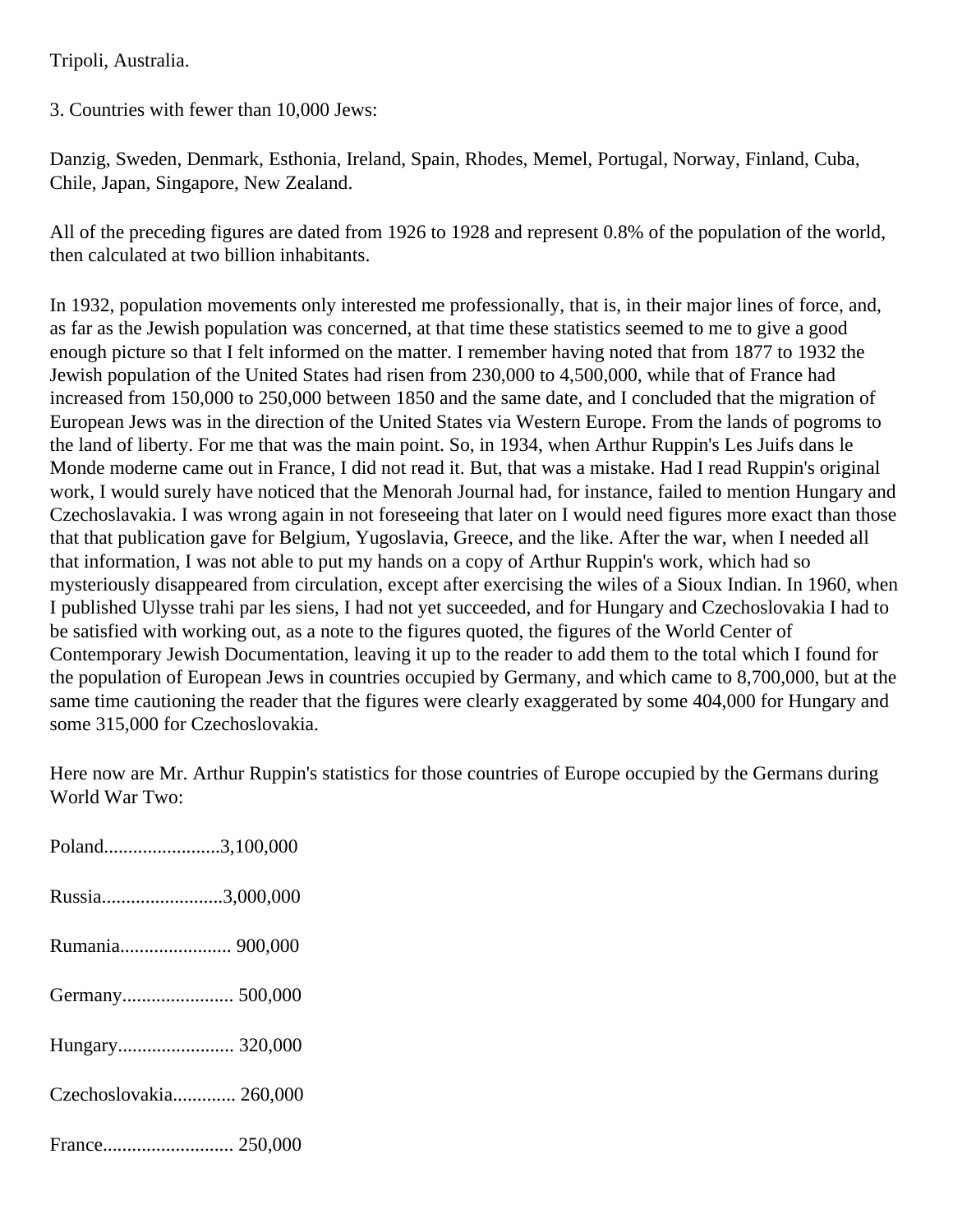| Austria 230,000       |  |
|-----------------------|--|
| Lithuania160,000      |  |
| Low countries 120,000 |  |
|                       |  |
| Greece75,000          |  |
| Yugoslavia70,000      |  |
|                       |  |
|                       |  |
| Bulgaria50,000        |  |
| Denmark7,000          |  |
|                       |  |
| Norway2,000           |  |
| Finland2,000          |  |
| Luxemburg2,000        |  |
|                       |  |

From 1932 to 1939, philo-Semites or anti-Semites, everyone who talked about the European or the world Jewish population referred to Arthur Ruppin. In Europe, the first drew attention to the fact that about 9 million European Jews were menaced by National Socialism; the second made use of his> I should say that in his study Arthur Ruppin warned that because of the difficulties inherent in all population studies, in particular that of Jewish populations, the figures he gave did not have an indisputable and absolute value. With that consideration in mind, I shall concede that the 9,243,000 Jews in Europe occupied by the Germans could just as well be 9 million. In addition, I shall concede that in figuring 9.6 million, Mr. Justice Jackson had not exaggerated so badly; at least, his overestimation was very much less than the postwar statisticians of theWorld Almanac (cp. on p. 103, the estimate of the Jewish population in 1938, as published in the 1948 edition). In fact, one can hardly say that he exaggerated at all. He had not left anyone out, that's all. His great mistake was in not having thought that in 1939 the Jewish population of those countries was not the same as in 1931; in other words, he erred by not taking into account Jewish emigration during the period when they were directly threatened by National Socialism. He should be censured, therefore, for having stated positively, without any proof -- not having and not being able to have "full knowledge of the facts," as he boldly claimed -- that sixty per cent of that population, certainly overestimated by him, were absent from the roll call at the time he pronounced his indictment.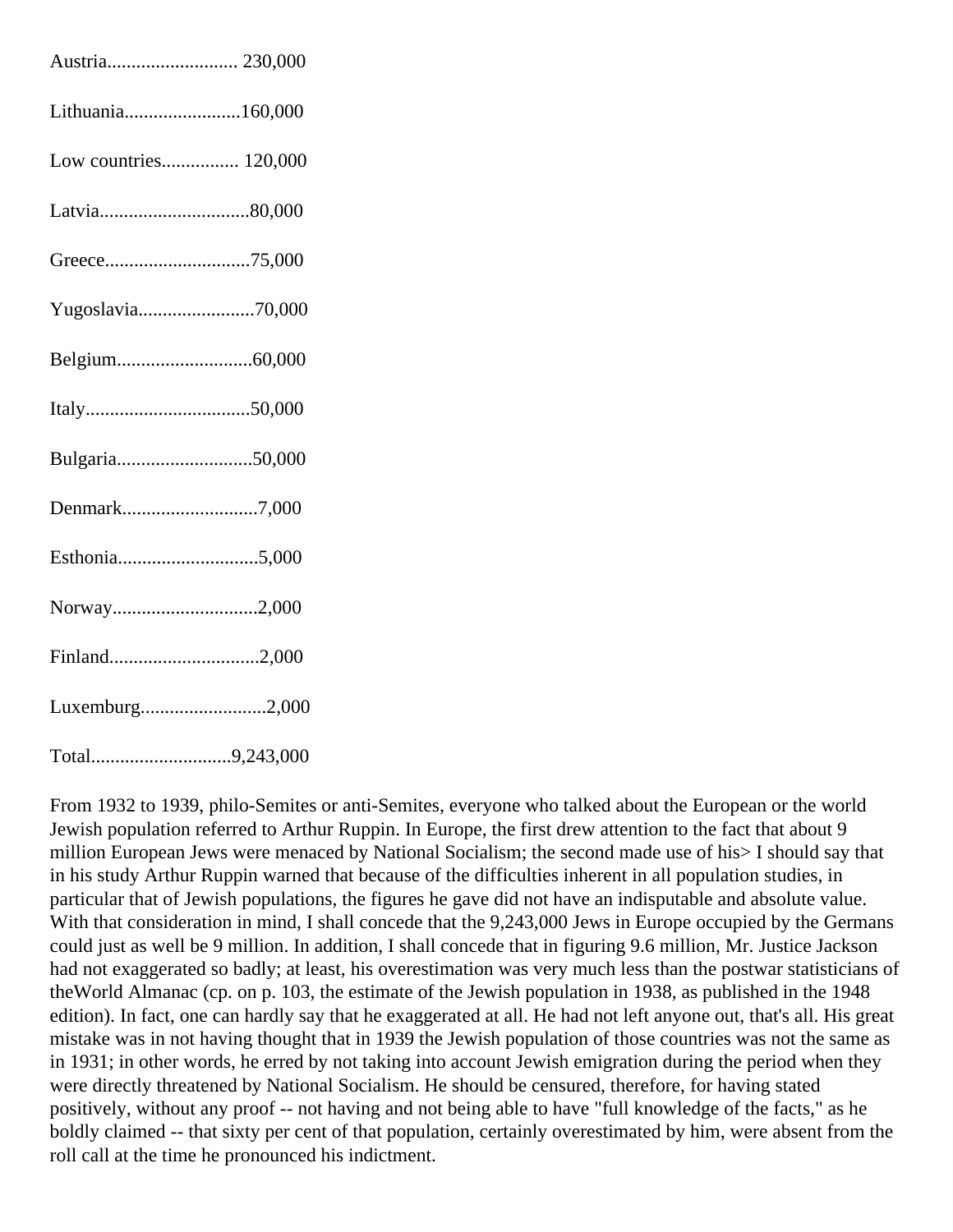Finally, in parallel columns, on page 302, are the estimates of Jewish losses published by the World Center of Contemporary Jewish Documentation at Paris (Le Figaro Litteraire, June 4, 1960) and by Mr. Raul Hilberg in 1961 (The Destruction of the European Jews, p. 670).

My first idea had been to put into parallel columns three sets of statistics, the third being those published also in 1961 by the Institute of Jewish Affairs in Eichmann's Confederates and the Third Reich Hierarchy. But that compilation was limited to a list of Jewish losses by country without further reference to their numbers in 1939 other than by percentages.

By stretching Mr. Raul Hilberg's figures for Poland, Czechoslovakia and Russia a little, the Institute of Jewish Affairs gives a total of 5,717,000 exterminated, representing, it points out, 68 percent of the Jewish population of those countries in 1939. From which one can conclude that the prewar Jewish population of those countries came to 8,400,000. The discrepancy is significant only with regard to Poland, for which the Institute gives 400,000 survivors, where Mr. Raul Hilberg came up with only 50,000; Mr. Salo Baron got 700,000; and the World Center of Contemporary Jewish Documentation of Paris, found 500,000. Where it found two million survivors in Russia, Mr. Raul Hilberg found 2,600,000. 360,000 Jews are claimed by the Institute to have been living in Czechoslovakia in 1939, while Mr. Raul Hilberg is content with 315,000, and Mr. Arthur Ruppin with 260,000. In addition, there are a few other misuses. Upon reflection, the dose of phantasy which is provided by the statistics which are set forth on page 302 struck me as quiet enough for the time being, and I finally decided to refrain from citing the third set of figures in addition.

**p. 302**

|                     | <b>WCJD</b>       |         |         | Hilberg                               |         |           |
|---------------------|-------------------|---------|---------|---------------------------------------|---------|-----------|
| Country             | 1939              | 1946    | Losses  | 1939                                  | 1946    | Losses    |
| France              | 300,000           | 180,000 | 120,000 | 270,000                               | 200,000 | 70,000    |
| Belgium             | 90,000            | 50,000  | 40,000  | 140,000                               | 20,000  | 120,000   |
| Holland             | 150,000           | 60,000  | 90,000  | 140,000                               | 20,000  | 120,000   |
| Denmark             | 7,000             | 6,500   | 500     | 6,500                                 | 5,500   | 1,000     |
| Norway              | 1,500             | 600     | 900     | 2,000                                 | 1,000   | 1,000     |
| Esthonia            | 5,000             | 1,000   | 4,000   | 4,500                                 | $-$     | 4,500     |
| Latvia              | 95,000            | 10,000  | 85,000  | 95,000                                | --      | 95,000    |
| Lithuania           | 150,000           | 15,000  | 135,000 | 145,000                               | $-$     | 145,000   |
| Poland              | 3,300,000 500,000 |         |         | 2,800,0003,350,00050,000              |         | 3,300,000 |
| Germany             | 210,000           | 40,000  | 170,000 | 240,000                               | 80,000  | 160,000   |
| Czechoslov. 315,000 |                   | 55,000  | 260,000 | 315,000                               | 44,000  | 271,000   |
| Austria             | 60,000            | 20,000  | 40,000  | 60,000                                | 7,000   | 53,000    |
| Hungray             | 404,000           | 204,000 | 200,000 | 400,000                               | 200,000 | 200,000   |
| Yugoslav.           | 75,000            | 20,000  | 55,000  | 75,000                                | 12,000  | 63,000    |
| Rumania             | 850,000           | 425,000 | 425,000 | 800,000                               | 430,000 | 370,000   |
| Italy               | 57,000            | 42,000  | 15,000  | 50,000                                | 33,000  | 17,000    |
| <b>USSR</b>         | 2,100,000 600,000 |         |         | 1,500,000 3,020,000 2,600,000 420,000 |         |           |
| Bulgaria            | 50,000            | 43,000  | 7,000   | 50,000                                | 47,000  | 3,000     |
| Greece              | 75,000            | 15,000  | 60,000  | 74,000                                | 12,000  | 62,000    |
|                     |                   |         |         |                                       |         |           |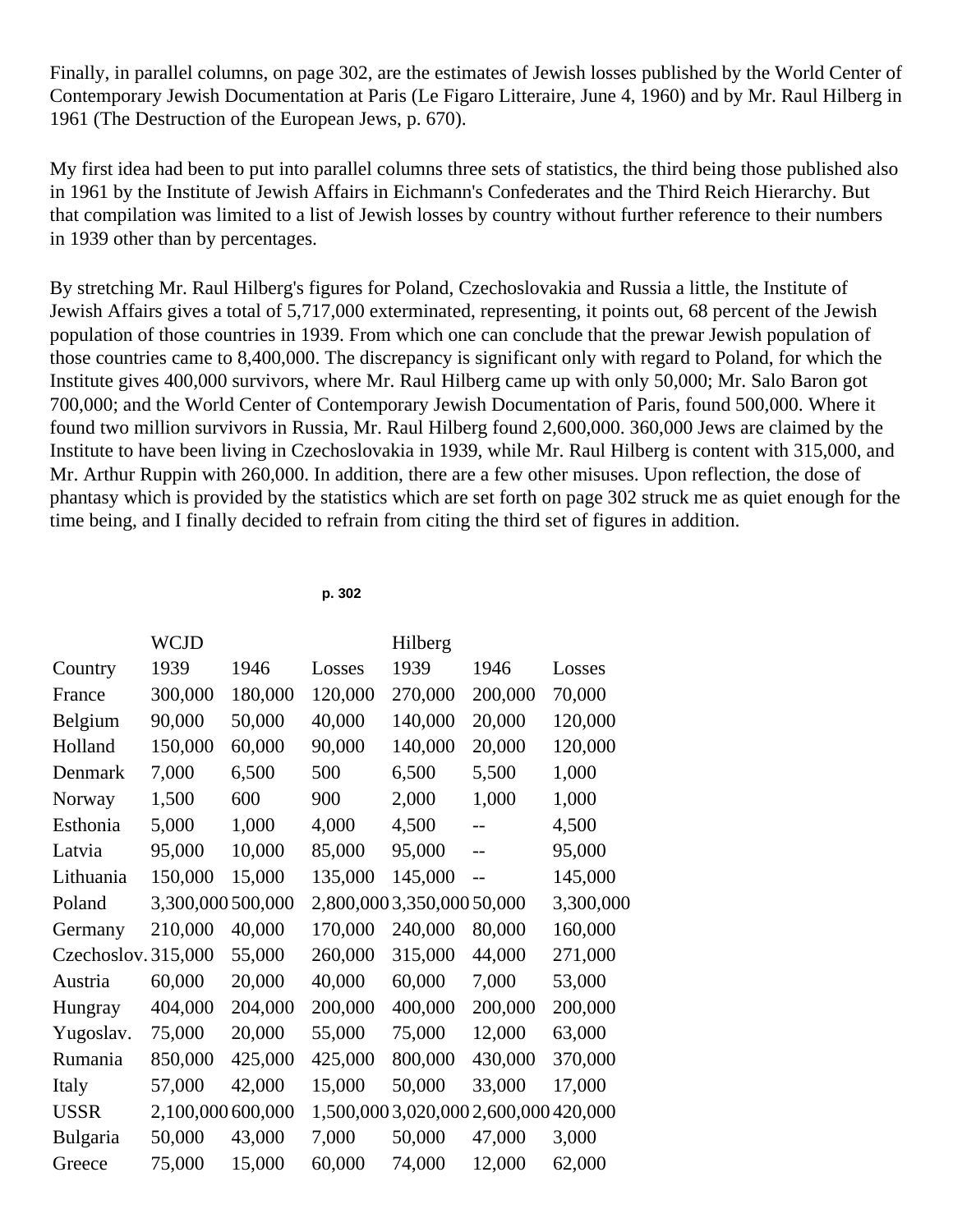Now, let us have a look at our two sets of statistics. They have the following in common:

- 1. In comparison with the statistics of Mr. Arthur Ruppin they both take into account the Jewish migration between 1933 and 1939, but for Germany and Austria only. With regard to this emigration everyone, including the statistics of Richard Korherr, head of the Population Bureau of the Third Reich, dated April 17, 1943, is in agreement, a most rare occurrence, in estimating the Jewish emigration at 300,000 from Germany, and 180,000 from Austria. The exaggeration of Mr. Raul Hilberg is unimportant because, being of the same magnitude and kind in the two columns, it does not involve the number of exterminated obtained by comparison. It calls for only one comment: one piece of the record with which he was not acquainted.
- 2. The victims are largely accounted for by overestimating the prewar Jewish population and minimizing the postwar Jewish population, a little everywhere, but mainly in Poland, Hungary, and Czechoslovakia. We notice that these prewar overestimations lie between 50,000 and 100,000 per country, sometimes more (200,000 for Poland!). If they have minimized proportionately the number of survivors, and on the suppositionthat ten out of the twenty countries concerned in these statistics are affected by an exaggeration of this kind (it was obviously not possible everywhere, in Norway or Denmark, for instance), an exaggeration of at least 50,000 per country would account for a million of the total number of those who claimed to have been exterminated, obtained by the difference, and an exaggeration of 100,000 per country, would yield a total of 2 million. But, that is only a gratuitous supposition, and I only make it here to show how a little stream can easily become a great river. Later on we shall see what the actual worth of these two statistics is. Each thing in its own time.

Next, let us examine the divergencies that are presented by comparing the aforementioned statistics:

- 1. The total number of survivors varies by about 1.5 million from one to the other, and of those exterminated by a little more than 600,000. In both cases such a variation is a significant margin;
- 2. Looking at it closely, this divergence derives from the evaluations, respectively, for Russia and Poland. For the first, the figure of 2,100,000 given by theWorld Center of Contemporary Jewish Documentation at Paris does not include the whole of Russia, but only that part which was occupied by German troops. The only persons who know this are those who have readLe Troisieme Reich et les Juifs by Leon Poliakov, from which these statistics are extracted and in which this particular detail is mentioned. If one reintegrates into the two columns the million Jews that Mr. Poliakov very arbitrarily subtracted, the estimate of survivors differs by exactly one million from one to the other for that country, the total number of the exterminated for all countries still differs by a little less than 600,000. Who can say how Mr. Poliakov managed to get the figure, 2,100,000 for the number of Jews living in that part of Russia occupied by German troops; he does not tell us. But, we can be sure that there is no question here of a census evaluation; such a procedure is absolutely impossible on the local level unless that level corresponds to the existing civil administrative districts. Thus, no census could have been made in Russia, because the O.K.W. decided to conquer Russia in accordance with the geographical imperatives of strategy instead of by one administrative district after another. Mr. Poliakov's figure is a purely conjectural evaluation, therefore, and one which seems to assume that the Jews of this region, instead of fleeing before an invasion which they knew was fatal for them, waited nicely in place for the coming of their executioners. Nor can it be said how Mr. Poliakov managed to estimate at 600,000 the number of survivors in 1946, when we can be sure that, with the war over for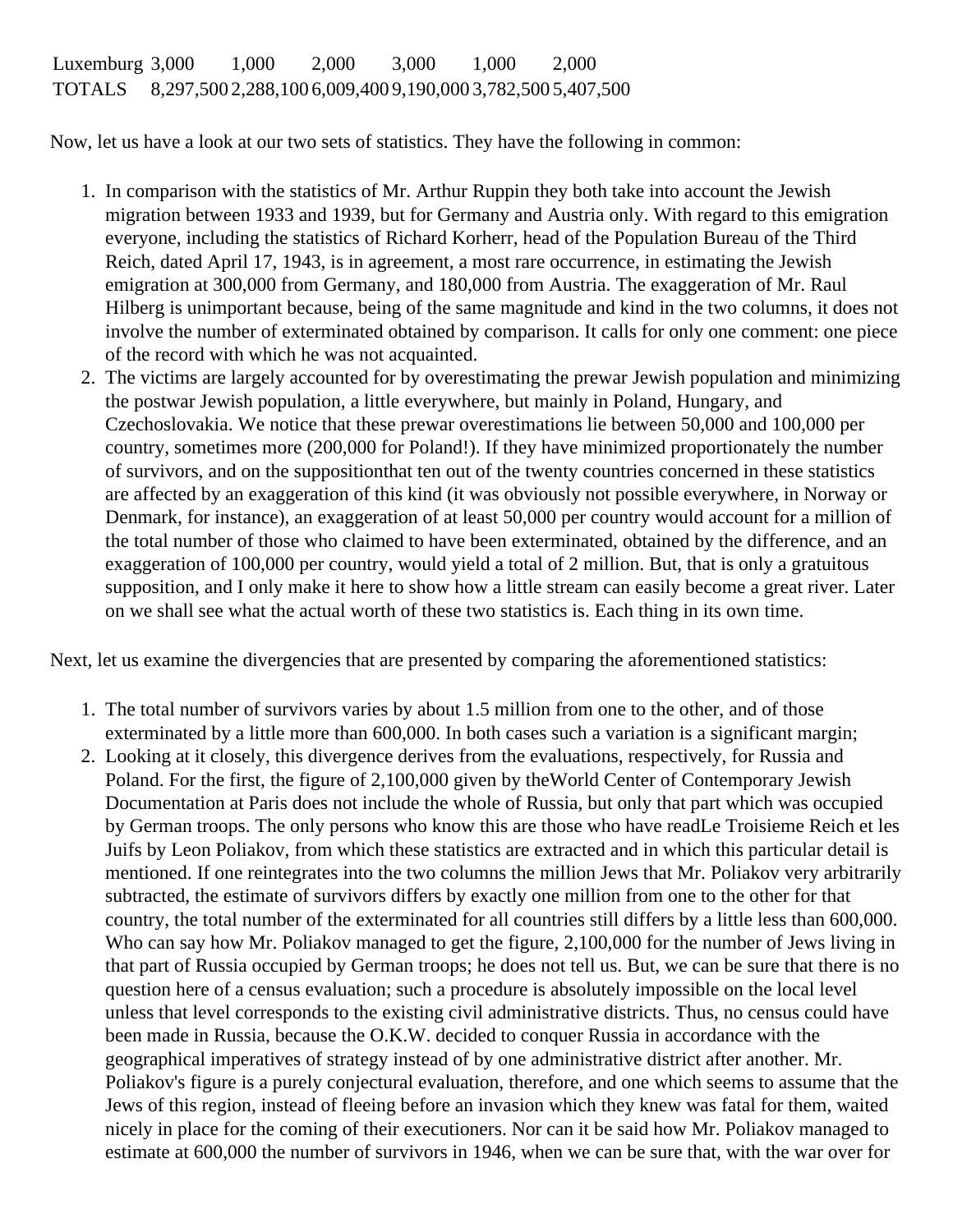only a year, order had not been sufficiently reestablished to permit census-taking; obviously, that figure is still another rough estimate! That it showed a loss of 1.5 million was doubtless all that mattered to Mr. Poliakov, and, without doubt, he also worked out ahead of time the result that he was to come to, so that it would harmonize with the legend of the six million. He did not realize that Mr. Raul Hilberg was right behind him!

- 3. On reading Mr. Raul Hilberg's monograph, we see that he has taken into account the flight of the Jews before the advance of the German armies in Russia. But to what extent does his estimate correspond with reality? That is what we shall see farther on. One must concede, in any case, that when he gives 3,020,000 as the number of Jews living in Russia in 1939, he is in agreement with Mr. Arthur Ruppin; and, when he calculates at 2,600,000 those among them who survived, which gives 420,000 lost, he is also in agreement with the Jewish journalist, David Bergelson, who wrote in Die Einheit, on December 5, 1942, that "Thanks to the evacuation, the majority (80%) of the Jews of the Ukraine, White Russia, and Lithuania and Latvia, were saved" (cited from Der Weg, Buenos Aires, January 1953). Where Mr. Raul Hilberg is no longer in agreement is with himself. If, as he says, 2,600,000 Russian Jews were saved, how can he maintain (p. 190) that for Latvia, Lithuania, and Russia only 1.5 million "escaped behind the Russian lines" at the time of the advance of the German troops? And, how can he also maintain, as he does in his own statistics, that not one Latvian Jew survived?
- 4. Poland: Here the statistics are more or less in agreement on the Jewish population in 1939, but not at all on the number of survivors; 500,000 for one, 50,000 for the other, a ratio of 1 to 10 -- compared to the 1 to 14 of Mr. Salo Baron. We do not know how the World Center for Contemporary Jewish Documentation came to this conclusion; there is no reference. As for Mr. Raul Hilberg, he is irretrievably lost in the fog of figures that he builds up around himself. Indeed, we have seen that on page 767 of his book he gives 3,000,000 Polish Jewsexterminated, and on page 670, he gives just 50,000 survivors out of 3,350,000; any explanation is superfluous. From what we have seen thus far, we can detect the playing of a little game. These statistics are indiscriminately, and even sometimes simultaneously, supported by theWorld Center of Contemporary Jewish Documentation and various other Zionist organizations and spokesmen. The reader is free to choose between the two and to put himself in the place of one who might find the Jewish population of 1939 as given by the World Center at Paris and the number of Jewish survivors in 1945 as given by Mr. Raul Hilberg closer to reality. Or the other way around. In this saraband of figures, anything goes. In the first case we get: 8,297,500 minus 3,782,500 or 4,515,000 victims; and in the second case 9,190,000 minus 2,288,100 or 6,901,900 victims. The result yields quite an impressive difference. By pursuing further this comparison of the two statistics we could doubtless find even more striking anomalies, but to what purpose?

I think that the moment has come to talk of more serious matters, namely, of that migration of the European Jews between 1933 and 1945, to which I have only alluded so far. Because this movement has not been studied in any detail by any of the authors who we have been discussing, it is full of question marks and is suspectible to all kinds of manipulation. If it is true, as the American Mercury claims, that the Zionists will not permit a census of world Jewry -- what an admission! -- and that that refusal makes an accurate head count impossible, then they have little ground for complaint if any of my conclusions, which are based upon their own statistics, are wrong; after all, the following study would not have been necessary if there were such a census, since the entire truth would be revealed by it.

# **IV. The Jewish Migration, or `The Wandering Jew'**

In order really to understand the movements of the European Jews from 1933 to 1945, it seems to me that a brief historical survey of Jewish migration is indispensable; in short, a history of the "wandering Jew."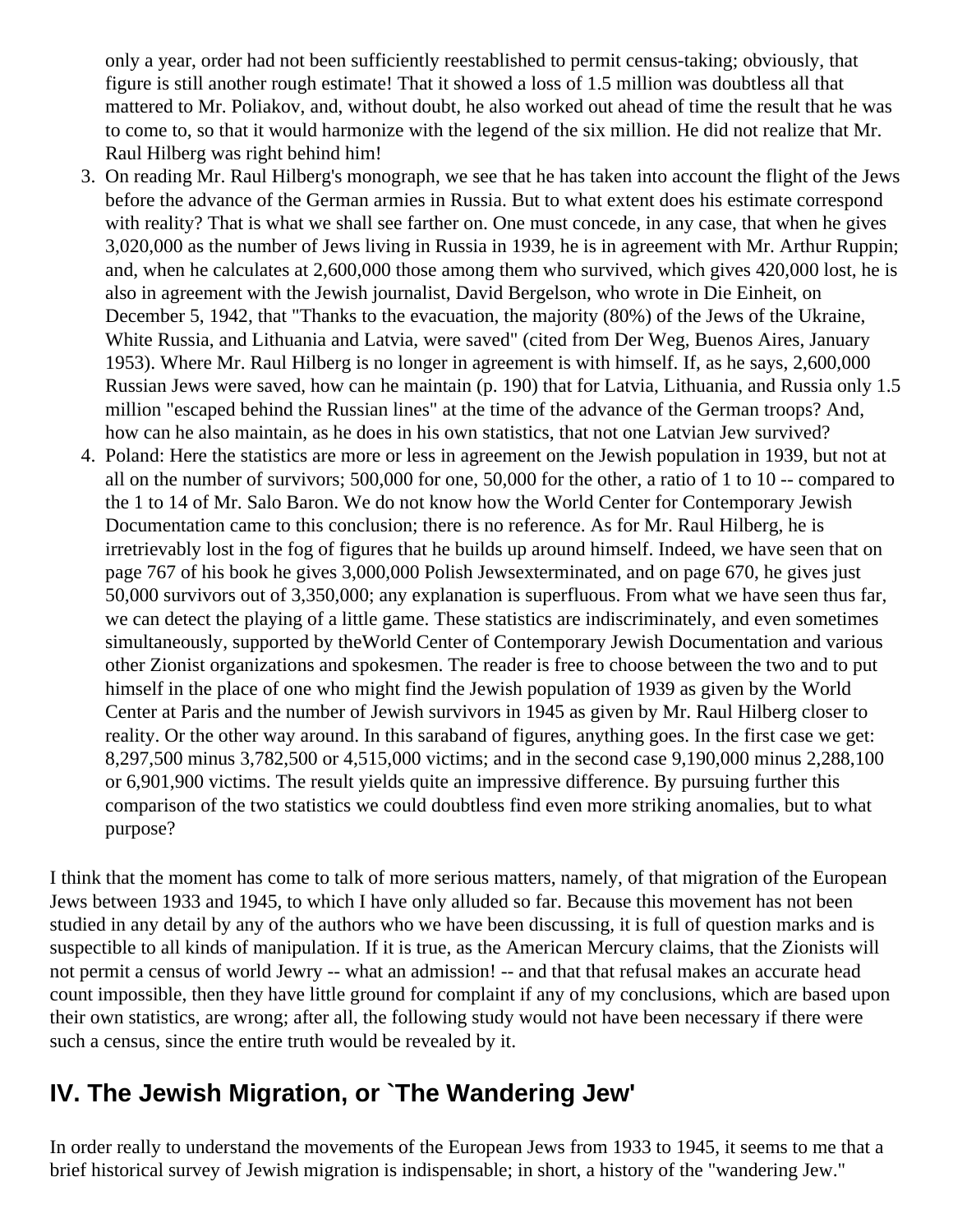Successively or simultaneously popularized as Cartaphilus, Ahasverus, or Laquedem, depending upon the place and the time, the "wandering Jew" seems to have come into the European tradition in about the thirteenth century. Image and song had characterized him definitely in the eighteenth century in a naive ballad in twenty-four couplets, a "Portrait drawn from nature by the citizens of Brussels, at the time of the last appearance of the Jew, the 22nd of April, 1774," which in its own way gives an account of one of the oldest and earliest of historical realities: the Jewish migration. One of the oldest, the peregrinations of that branch, considered legitimate, of the descendants of Noah by Sem and Abraham (5), it is, in its legendary and mythical form, the substance of the Old Testament, which dates their first steps back to the no less legendary and mythical Flood. The earliest: coming into history at a very uncertain date but very probably contemporary with the invasion of Egypt by the Hyksos (18th c. B.C.), in any case, between the 20th and the 12th centuries before Christ, when all the other human migrations had long since come to an end. Not only is the Jewish migration not ended, but twenty centuries after Christ it is still being described in the same legendary terms, and still has the same motive power. "The commercial bent of the Jewish people," Otto Heller said (La Fin du Judaisme. Paris: Guilde, 1933), "is of long tradition." In fact, from Sumer, which, if one is to believe the Old Testament, was its first objective, to New York, which seems to be its present objective, the Jewish migration has followed, as have all human migrations, the great natural arteries, but not in the same haphazard way. Rather, the Jews have constantly turned toward those points or regions on the globe which have achieved the highest economic development. That is why, instead of going directly from the East toward the West, like all the other human migrations, this one went in a zig-zag fashion in all directions. That it encountered various misadventures, particularly the hostility it attracted in certain areas it had chosen for expansion, is certain. But these accidents scarcely modified the movement with regard to the ever constant aims. Incidentally, this hostility was never, historically speaking, either systematic or permanent, doubtless because, unlike all the other human migrations, it was itself never massive or aggressive; instead, it was characterized by the suppleness of the professional tradesman. However, there are two exceptions to this historical generalization. In its Biblical phase, during the time when first Saul, then David, and then Solomon tried to settle permanently and by force at the place where the two great commercial arterial routes of their times intersected -- routes that connected Europe and Asia to Africa, that is to say in Palestine --with the hope of living there by extracting a tithe of all the trade obliged to make use of this passage. And today, still in Palestine where international Zionism plans to reconstitute, in the form of a State Bank, the Kingdom of Solomon, since Israel finds itself once again on the most important commercial arterial of the modern world, the one going from New York to New York, around the world via London, Paris, Tel-Aviv, Calcutta, Singapore, Hong-Kong, Shanghai, and Tokyo. In any case, that is what one gets out of a small book, by a certain Kadmi Cohen, a spokesman for international Zionism, which had some fame between the two world wars:L'Etat d'Israel (Paris: Kra, 1930). The theme of this book seems to be, although presented in vague terminology so as not to reveal the cloven hoof, that the international Zionist movement should not aim at assembling all of the Jews of the world in a country the size of the Kingdom of Solomon and at organizing them into a modern nation, but only its outer flank, whose task it would be to make it a home-port for a Diaspora which would rationally apportion the riches of the world at the point where they converge, after, naturally, siphoning off a portion for themselves. But, on the scale of the modern world, that would in a way be a repetition of the operation which was realized in the first century B.C., on the scale of the Roman world, which was described by Cicero in his celebrated speech Pro Flacco, and which was seen in the periodic shipment, on galleys headed for Judea, of all the gold of that world, which had until then, converted on Rome. If, twice, Rome commissioned Titus (70 A.D.) and then Hadrian (135 A.D.) to destroy the Kingdom of Judea and to disperse its people throughout the Empire, among other reasons, it had this one: to get back what she considered to be her gold. Until Titus she had been very benevolent toward the Jews, as shown by the Bernice story.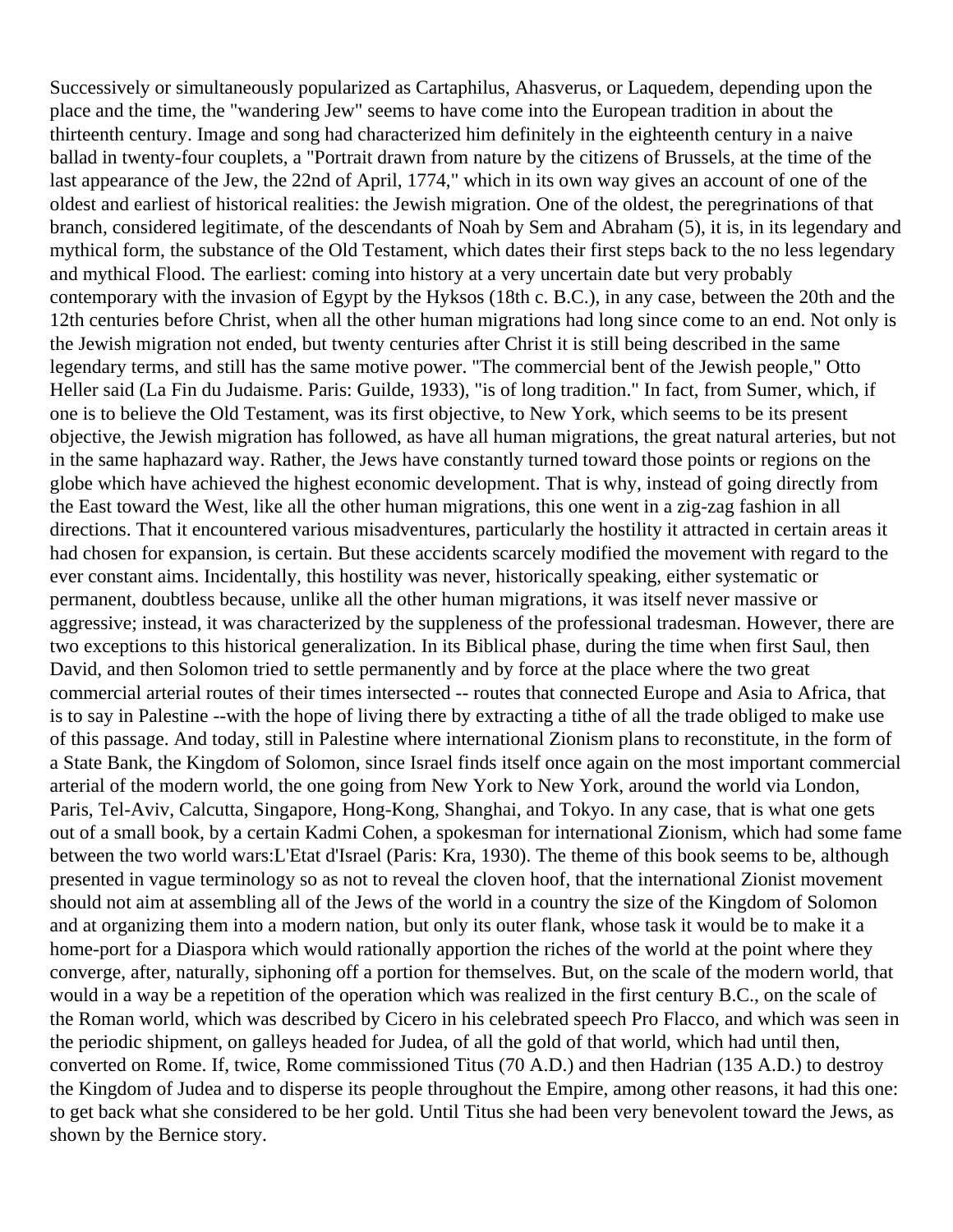Today, speaking metaphorically, the aim is the gold of Fort Knox. If the plan should succeed -- and all that is needed is for the American branch of international Zionism to get its hand on Wall Street -- the Israeli homeport of the Diaspora would become not only the commercial home of the Atlantic world, but, since oil is the primary source of energy for its development, and control of that would be totally assured from the Middle East to Texas, it would also become the command post of all of the world's industry. "You will earn your bread by the sweat of your brow," the Eternal One said to Adam; and to Eve, "You will give birth in pain,"as he chased the couple from the earthly Paradise he had created for them and for their descendants. The women of Israel would, to be sure, continue to bear their children in pain, but their men would earn their bread and that of their children by the sweat of other's brows. Then, at the very least, it could be said that the designation "Chosen People," which the Jews claim for themselves, would assume it full significance.

The chances for this to succeed? In 1932, Mr. Arthur Ruppin (Les Juifs dans le Monde Moderne, op. cit.) told us that in 1927 in the United States, the 4,500,000 Jews controlled a substantial number of periodical publications; they can be broken down in this way: 9 dailies, 68 weeklies, 18 monthlies, 16 others. Furthermore, he specified that 65 of these publications came out in English, 41 in Yiddish, 3 in Hebrew, 2 in German, and that the most widely read of the dailies, the New York Vorwaerts, had a circulation of 250,000. Here it is a question only of the internal press of Judaism, whose aim was solely to maintain homogeneity. No account was taken of Jewish financial participation in the press at large, which Mr. Arthur Ruppin describes as being very significant. And what of this Jewish control of the "mass media" today? We shall see its effect farther on when we take up the significance of the Jewish population in the United States. As for the importance of the internal press of the Zionist movement, I have not one fact which would allow me to estimate it. But it cannot be less than it was in 1927. And, as for the significance of Jewish financial participation in the public press -- as well as in cinema, radio, television, and book publishing -- it will suffice for me to remark that that press publicizes, with remarkable consistency, and assumes responsibility for all the theses of the American Jewish Committee. That these theses are not always in accord with those of theWorld Center of Contemporary Jewish Documentation, and of its subsidiaries, whose propaganda is inspired by Mr. Ben Gurion, is to be accounted for in the political dissension between him and Mr. Nahum Goldmann, who is the inspiration for the American Jewish Committee. The discord between these two men and the two organizations lies only in details and is only barely perceptible in shades of meaning. When it comes to essentials they are always in agreement on the general theme.And their respective adherents follow their example; Mr. Raul Hilberg and Madame Hannah Arendt offer us the best illustration. At the service of Mr. Nahum Goldmann, they credit Auschwitz with one million Jews exterminated (nearly three million less than Leon Poliakov, or Olga Wurmser, or Henri Michel of the World Center of Contemporary Jewish Documentation and its subsidiaries!) and give 950,000 for the five other alleged gas extermination centers (more than one million less than the figure given by the World Center group; in all, a margin of error of nearly four million out of a total of six!) But, when they come to make their additions for the balance sheet of Jewish losses, they still manage to come to a figure near, or at least on the same sort of scale (this is the shade of meaning in the general theme) as the six million of the World Center of Contemporary Jewish Documentation and its subsidiaries at the service of Mr. Ben Gurion. The same holds true for the analysis of the Jewish losses by countries, where, depending upon whether you follow the contentions of the American Jewish Committee, as expressed by Mr. Raul Hilberg or by Mr. Salo Baron, or those of the World Center of Contemporary Jewish Documentation, as expressed by the Poliakov group, you get a total for survivors which varies from 50,000 to 700,000 for Poland, from 500,000 to 2,600,000 for Russia, from zero to 85,000 for Latvia, and from zero to several millions for each one of a dozen other countries, without the overall figure for losses for all the countries being noticeably affected. All this means that in the general contention, shared by both, that six million Jews more or less were exterminated, these two theses nullify each other when it comes to the details.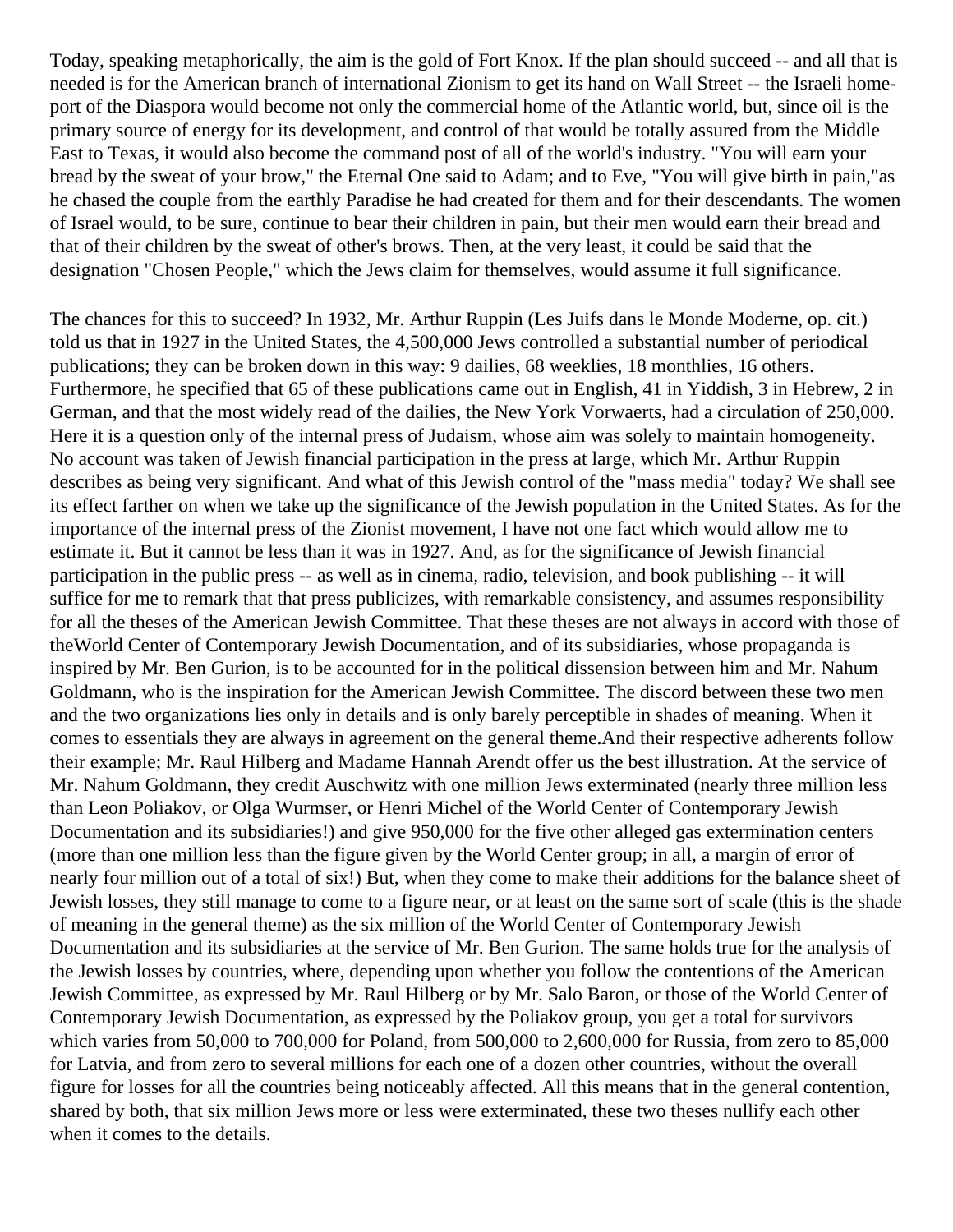But, let us return to our examination of Jewish migration.

Of the accidental historical circumstances which had an influence on the general direction which the Jewish migration took, the most important seem to have been the Babylonian Captivity (588-536 B.C.), the intervention of Titus (70 A.D.) and of Hadrian (135 A.D.), the reactions of Christianity in the Middle Ages (especially from the 13th to the 16th century), the policy of the Russian Czars in the second half of the 19th century, Bolshevism, the, so to speak, atavistic hostility of the Polish people since the end of the First World War, and finally Hitler from 1933 to 1945. However, there were other significant circumstances which were not hostile: since 1850, the progressive assumption of industrial and commercial world leadership by the United States has been a positive factor which has been decisive in orienting the actual migration of the Jews, and in accelerating the orientation. 'The figures are revealing: 230,000 Jews in the United States in 1877; 475,000 in 1890; 1,775,000 in 1906; 3,300,000 in 1916; 4,081,000 in 1926; 4,461,184 in 1936, according to Mr. John Beaty (The Iron Curtain over America, p. 41), who claims to be citing from various official censuses of the American populations (6). And, that means that during these sixty years the Jewish population of the United States has multiplied more than twenty-fold, a veritable invasion. However, it is true that during these sixty years, it is not only Jews who have been drawn to the United States. In 1936, the date of the last official statistics which are referred to by Mr. John Beaty, out of a total population of 128 million, there were about 115 million whites. Among these 115 million, approximately 33 million were either foreignborn or of the first generation of foreign-born. These sixty years corresponded to what we in Europe call theGold Rush, which was first set in motion in 1848 by the discovery of gold in California and which laid the foundation for the extraordinary development of San Francisco. It was really an "Industrial Rush" in the United States after 1877.

In 1926 the Germans, or descendants of Germans, made up the largest ethnic or national group in the United States with 7,250,000; the English were next with 5 million; then came the Irish with 4 million; and the Italians with 3,500,000. However, with its 4,081,000 individuals, the Jewish group was the one which was, with regard to its world-wide importance, by far the strongest contingent. It must also be noted that while the other groups settled in the United States between 1850 and 1900, the Jews only began to arrive in large numbers about 1900, particularly after 1906, and, as the statistics show, they were mostly Russian and Polish in origin; those who were not were almost all German. It seems that one can associate the beginnings of the massive migration of the Jews to the United States with two events, contemporary with it: (1) the setback of Theodore Herzl (who died in 1904) in his attempt to found a Jewish state in Palestine, which was especially of concern to the Russian and Polish Jews who were victims of periodic pogroms, and (2) the first steps taken by the United States to establish immigration quotas (1917-1924) which, according to the figures cited above, make it clear that the immigration of the Jews was largely clandestine after 1917. One quickly gets an idea of what it has been since that date. No error is risked in saying that the Russian, Polish, and German Jews have lost no ground since the beginning of the century, and that, especially between 1933 and 1945, their immigration was not any the less clandestine in spite of the existence of the National Origins Law of 1924 which, observing how Jews in Europe were being persecuted, was never brought -- to the honor of America -into effect against them during this period, although in theory this law was never officially repealed.

If every time the Jewish problem has arisen in the world it has been stirred up by Russian, Polish, and German Jews -- at least -- it is due to the shattering intervention of Titus and Hadrian in Palestine, an intervention which displaced what one might call the center of gravity, or nutrient reservoir, of the Jewish migration in the European triangle lying between the mouths of the Volga, the Danube, and the Vistula. Mistreated as they were by Rome, the refugees from the massacres were scarely drawn to Egypt, also Roman, as their fathers had been in the time of Herod; they preferred to work their way beyond the limes, most of them by way of the Caucasus, with the rest going to settle in Babylon, which had earlier been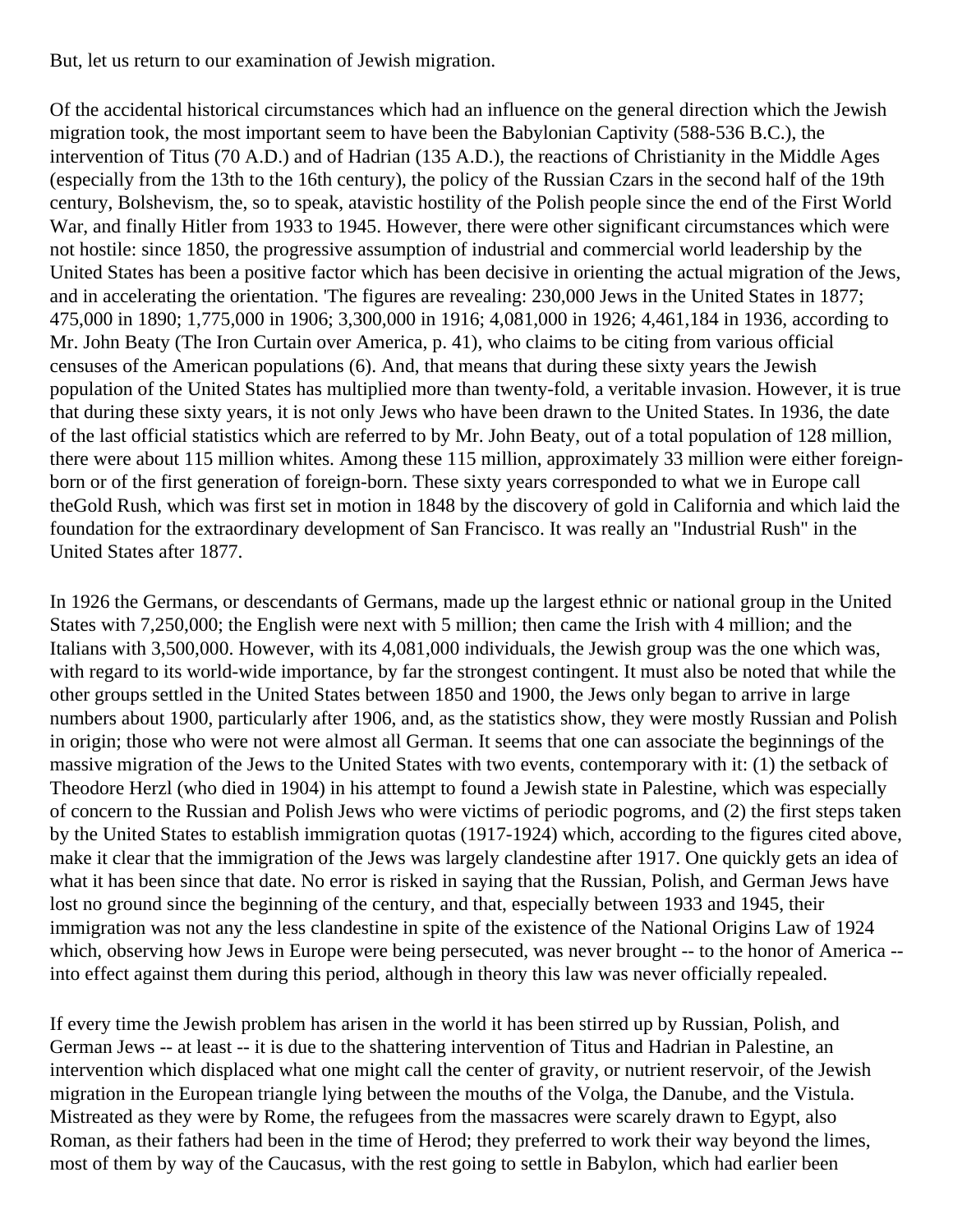assigned to their ancestors by Nebuchadnezzar during the time of the Captivity (6th c. B.C.). In the tolerant reign of the Arsacides, the latter formed a sort of vassal state which, from the third to the fifth century, intellectually illuminated the entire Jewish world through its theological academies of Sora, Poumbadita and Hahardea. There, and during that epoch, the so-called Babylonian Talmud was codified. But that branch progressively joined with the larger migration and was incorporated within it.

Had their Palestine experience taught them a lesson? Very likely. The fact remains that all the writers who have described or commented upon these events are agreed on this point: the Jews were very well received on the other side of the Caucasus by the autochthonous peoples among whom they appeared as the bearers of a new religion to whose proselytism they yielded. As they made converts among these people so did they mingle with them, and they rapidly swarmed into the area between the mouth of the Danube and that of the Volga; then, clever merchants as they had remained, they were drawn to the Baltic Sea, and they soon occupied a triangle formed with the mouth of the Vistula, through which necessarily passed all the land routes, highways and rivers, which contributed to the trade between continental Europe and Asia, via the Black Sea and the Caspian.

Caracalla did away with the measures taken against them by Titus and Hadrian. Consequently, during the whole of the third century and until Constantine, who persecuted them again (beginning of the fourth century), their commercial progress was favored by the normalization of their relations with their coreligionists who were still in the Empire, and they too appeared as the bearers of a standard of living, until then unknown to the barbarian peoples of those regions, which attracted the native population as much as, if not more then, their religion did. With conversion and intermarriage contributing, the two or three tens of thousands of Jews, who fleeing before the soldiers of Titus and Hadrian had crossed the Caucasus, had become by the Middle Ages hundreds of thousands, living in trading communities closed to the uninitiated, whose synagogues were at the same time the cement and the keystone, but whose ethnic formation was quite different from the original group. On the eve of the war of 1939, there were several million of the Askenazim in world Jewry, as compared to the Sephardim, descendants of those who had gone into western Europe along the shores of the Mediterranean, without mingling with the autochthonous populations of the countries they went through and who had kept their original ethnic type.

I shall take advantage of the opportunity here presented to say that from the Askenazim to the Sephardim, world Jewry of the twentieth century is composed of men and women of an infinity of types, very clearly distinguishable in their somatic characteristics -- there are even yellow and black Jews! -- who are united only by a religion, customs, a way of life, or, to sum it up, a tradition which is the binding element made up of a singleness of viewpoint and a solidarity that survives all strains, but which is not of the kind that defines a race in the biological sense that we give to the word. By giving a racial character to their struggles, both Hitler and Ben Gurion committed the same error: that of the latter in wanting, in the creation of the State of Israel, not only to save men, but to save a type of man who no longer exists, if he ever did; that of the former in wanting to protect from intermarriage by that imaginary man a German society which he labelled the Germanic type, but which racially was no more that than the Israeli society is Jewish. With regard to its population, this is what Mr. Ben Gurion's State of Israel is: a conglomeration of human types from the Yemenite Jew influenced by the Arab, to the German Jew mixed with the German type, and the Russian, Rumanian or Hungarian Jew infiltrated by the Slav; in short, Israel is populated with all of these types which have few or no somatic characteristics in common. The only things that the Zionist movement can hope for from so anomalous a group are, ethnically or racially speaking, the evolution of a new type of Jewish human being, issuing from a long series of mixtures of all these types, insofar as they consent to be mixed, and, politically speaking, the development of a theological state, a community in its most archaic form, which would correspond with the intellectual level of that community, perhaps very high in religious or mystic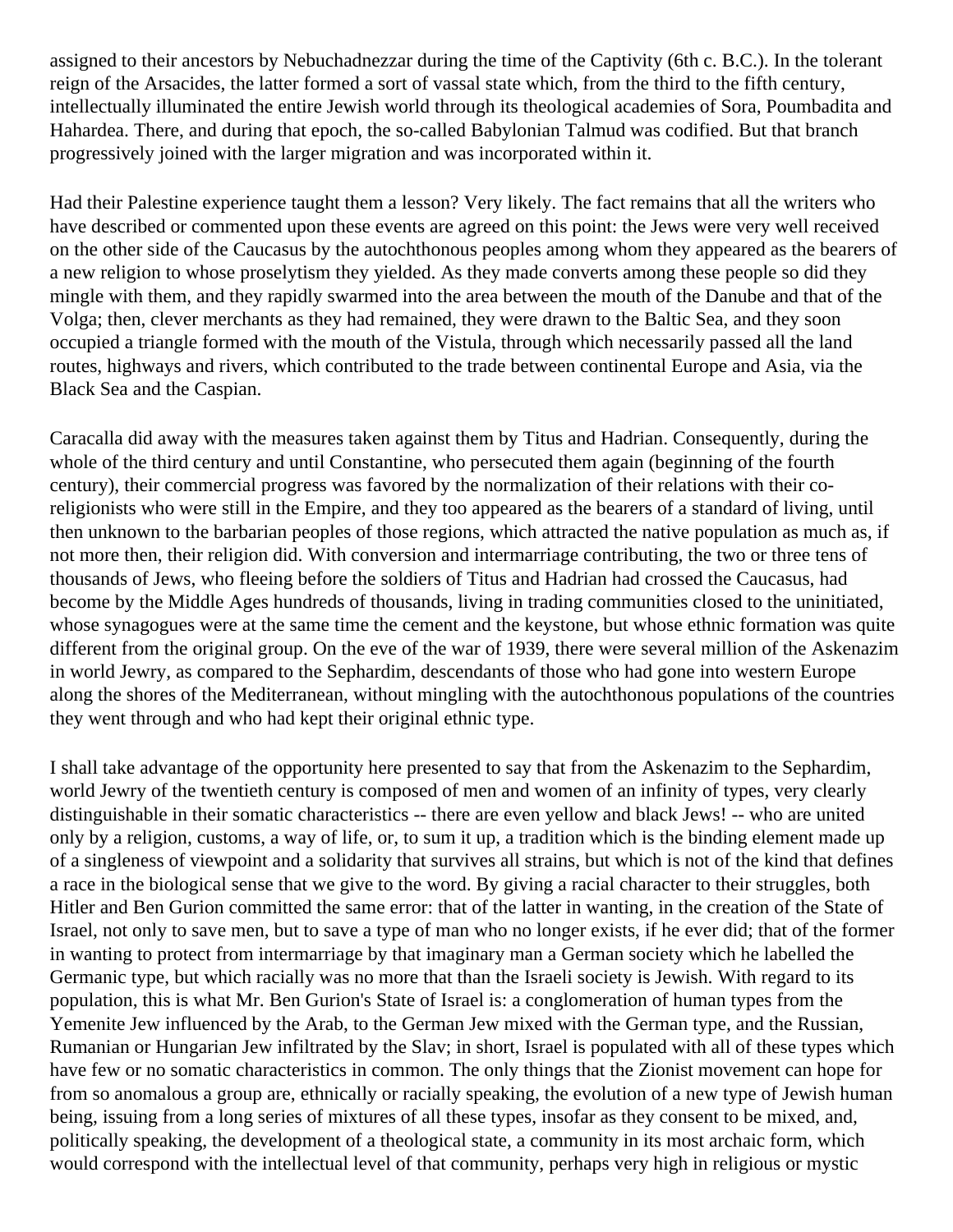qualities but certainly very low, or backward, from the philosophical point of view. So, we see that for peoples as primitive as the Yemen Jews -- together with whom it is proposed to merge into one single people all the Jews of the world in the land of their ancestors, a land much less common to them all than they claim - international Zionism is not held with the same insurmountable aversion which, ever since Theodore Herzl held it over the baptismal fountain, it has experienced among the peoples of the highest European civilizations. It is commonly known with what stubborn indignation international Zionism has constantly rejected the ideas of the greatest Jewish philosopher of all times, Moses Mendelsohn (1729-1786), who, wanting to put an end to Jewish Apartheid, preached the assimilation of the Jews with the peoples among whom they lived. The reason why his ideas are opposed is that, in trying to raise Judaism above the level of religion and racial myths to the level of philosophy, the ideas of Moses Mendelsohn would have meant, if they had been seriously considered, the end of the Rabbinat, a convenient screen behind which was created, and has prospered ever since, the most vast and ambitious commercial enterprise of all time. Threatened with extinction, or, at the least, with a diminution of its profits, by a society greatly enlarged by the assimilation of the Jews with the civilized Europeans, this commercial enterprise runs no risk at all by merging with the Yemenite Jews on Israeli territory. But, one shudders to think what this future Jewish type would be, with Judaism now proliferating among the blacks and Yellows as it has proliferated in Europe.

As seen from the same angle, Hitler's Germany was quite similar: a society of people of an infinity of types, in which the German type, characterized by a blend, in one person, of considerable height, dolichocephalic head, and deficient pigmentation (pale skin, blond hair), represented only a very small minority. "Between 1874 and 1877," Pierre Gaxotte (Histoire de l'Allemagne, Paris, 1963, Vol. I, p. 21) says, " a study made in German schools involving about six million children, showed only 31% were blond. Other studies show that the north Germans, whom tradition calls as the best preserved type, are only 18% dolichocephalic." Let the Germans not be disturbed. A comparable study to determine, for example, the Celtic type in the French population would give the same sort of results. In western Europe, where the population is a millenary brew of all the migrations meeting there and of the killing of each other off, there is no homogeneous people, anthropologically speaking, not even a type of any one of the migrations which could be called representative of any majority, or perfectly preserved. Even granting that it is possible to define the original Jewish type with as much accuracy as the German or Celtic type, it is very probable that if the same sort of studies were made in world-wide Jewish societies, roughly the same results would be obtained. The Sephardim Jews, who are surely the closest to that original type, do not, in any case, represent more than a tiny minority. And, this shows how far both Hitler and Ben Gurion went astray in the battle with a myth, at the racial level, at least. There is no doubt but that twentieth century humanity is faced with a racial problem: the relations that can or should exist between the white race and the colored races. It is a problem that exists both on a physical level and on an intellectual level and that is a little bit more in harmony with the facts of modem anthropological science. But, concerning the Jews especially, it is not a race that today they represent, but a way of life and its aspirations. And, it is not a racial problem that they pose, as the State of Israel proves so well, but aneconomic and social problem, of such dimensions that, under the wing of a tradition that is essentially religious, it envisages the setting up of a mercantile feudal system, which, as we have said, would take in the whole world.

To return to the Jewish migration at its beginning, we must first say that the greatest impact on Western Europe was made by the Askenazim Jews, by far the most numerous, and that is the case today in the United States. >From Constanza via the Danubian artery, which was about their only access to the West until about the eleventh century, and from Warsaw via countries touched by Hanseatic trade (which could not fail to attract them!), which later became a secondary route, they gradually worked their way to the major Rhone-Rhine artery, uniting the North Sea and the Mediterranean. Certainly England interested them at the time of the Hanseatic League, but more especially after the discovery of America. Mention must be made of Spain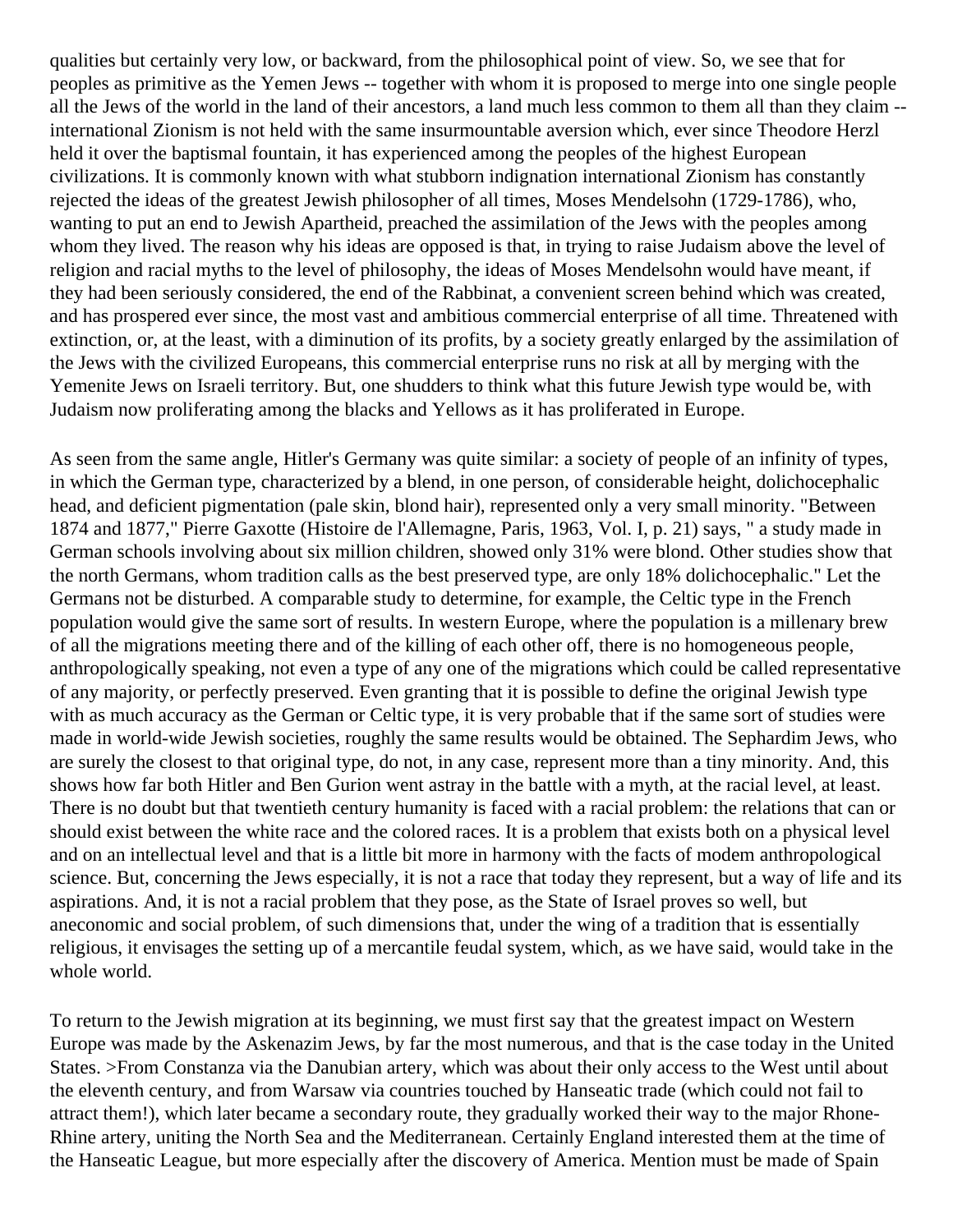and the French Midi, regions that attracted their coreligionists who had remained within the Roman Empire after the loss of its western provinces (fourth century) and after the discriminatory measures against them were reintroduced by Constantine, which measures were not imposed in the eastern regions except progressively as those areas were detached from the Empire and, then, definitively upon their fall and conquest by the Turks (fifteenth century). This was the branch of the migration that worked its way to western Europe along the shores of the Mediterranean. At the moment when America was discovered, this spearhead of Judaism -- or rather, what was left of it, since in the meantime the Inquisition had made inroads into it -- found itself on the Madrid-London line where the new commercial centers were relocated, since commerce that was once Euro-Asian now had become global in scope.

In that part of western Europe that was free of the Roman Emperors, it seems that the first violent reactions against the Jews can be dated from the tenth century (7). But it was also in the tenth century that the influence of the Christian church, which was sanctioned by Charlemagne and which the Crusades established as the most important spiritual force, began to be felt a little everywhere. Struck by this coincidence, most historians have perceived these violent reactions as being attributable to Christianity, the word being used in the sense of Christianism. The Inquisition -- and, there is a tendency to forget that it was aimed not only at Jews, but at all heresies, and so it absolutely cannot be said to have been inspired with antisemites or racist feelings -- which was rampant in the twelfth and thirteenth centuries in Spain and the south of France confirmed them in this view. It is true that the Church did not like Jews: against them was held, not their race (because in spite of everything it must be recognized that one of the historic invariables of its doctrine is that even in its most obscurantist undertakings, it was always universalist and never looked at the heresies of men except in relation to dogma), but what it considered the greatest of all crimes, the crucifixion of the Christ. The hostility of the western European peoples toward the Jews was manifested much earlier than the period when the Christian Church exerted its influence on them, and it seems that it had its origins in the nature of the communities that the Jews formed as they worked their way toward the west and in the manner in which, through trade and usury, they drained toward themselves all of the cash wealth of the regions where they settled. Also, for fear of falling into Jewish hands and finding themselves dispossessed, the burgeoning system of Feudalism forbade them, whom they accused of exploiting the people, to become owners of landed wealth. Even before Christianism was talked about, the Roman Patriciate had shown the same defensive reaction against them. Thus, it seems legitimate to me to think that the Christian Church only added religious reasons to those that were essentially economic of Feudalism or of the Roman Patriciate, and not the other way around. If this way of looking at the problem were justified, what I call a confusion on the Part of the historians would not be important except insofar as it determines the original cause of anti-Jewish reactions among Europeans in the Middle Ages. Indeed, it would very well explain things: on the one hand, just when the first of these reactions was noted, the European consciousness was that of being, not European, a politically unknown idea at that time, but Christian, and Christendom stood against paganism, which was synonymous with barbarity; on the other hand, it was the Church, Catholic or Reformed, which led the struggle against the Jews and either claimed this honor in its fight against heretics, or endowed those who imputed "heresy" as a crime with the responsibility of carrying on the struggle. But, that is a problem for Mandarins: whatever the hypothesis, the tangiblereality for the Jews, from the tenth to the sixteenth century, was that in all Christendom they were, in one place or another, periodically stripped of their wealth, which they were reputed to have acquired in a wrongful way, by the princes, the kings, or the emperors, all with the blessing or at the instigation of the Church, which was in on the division of the spoils. The procedure was simple: confiscation of goods together with prison or exile. And, the excuse was always the same: usury, or the profaning of a place or object of piety, or both. One can even cite numerous cases of the bourgeoisie - since they were very dangerous competitors for them -- accusing the Jews of some profanation or other before the ecclesiastical authorities in order to get them imprisoned, and thus to escape their debts to them.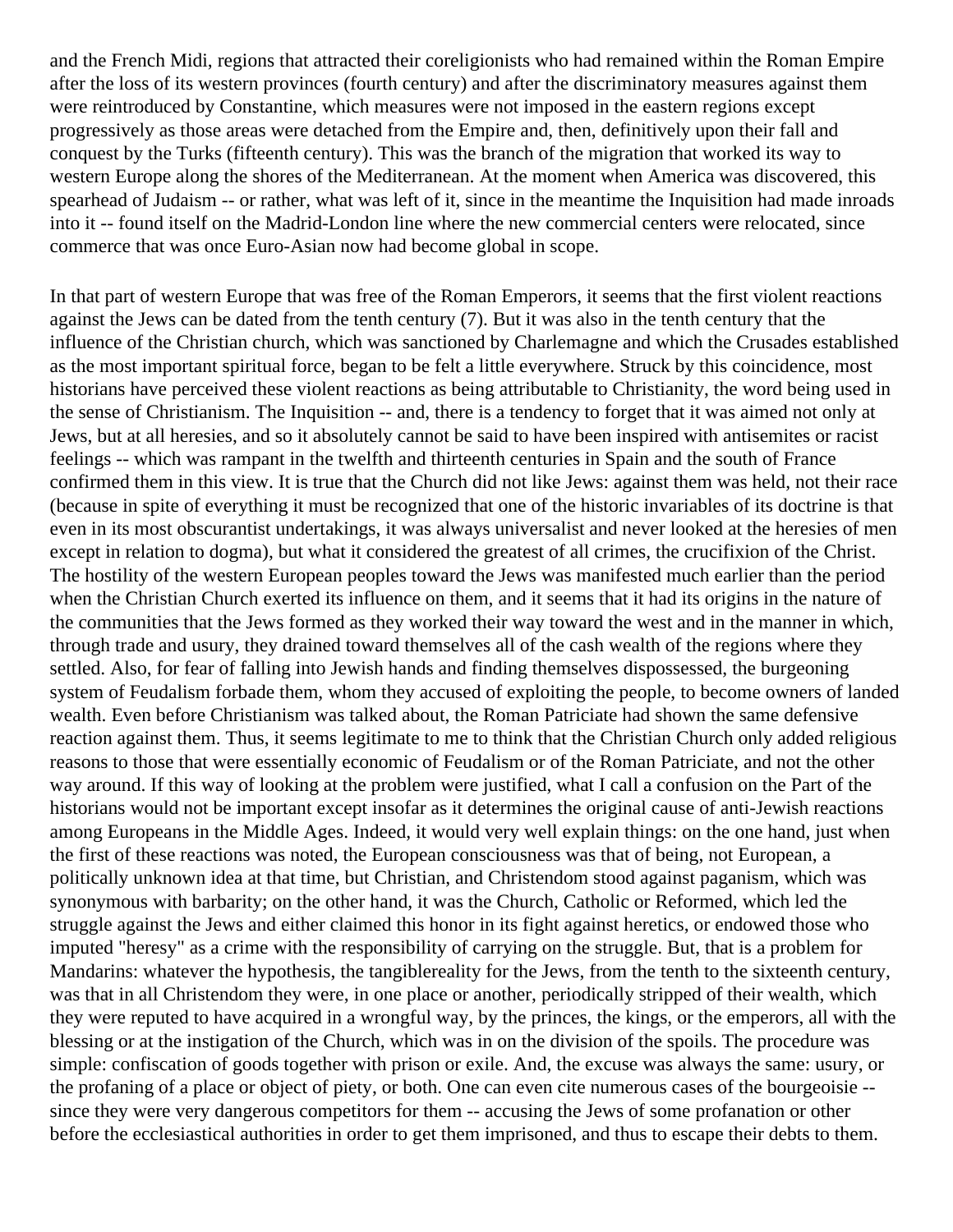Doubtless, the worst period for the Jews was during the twelfth, fourteenth, and fifteenth centuries (8), during which time they surged back to eastern Europe, which remained fairly liberal toward them, since conversions to Judaism were constantly being registered. Indeed, it was only later, as the Orthodox religion gained ground in these regions and as the idea of the Empire of all the Russias was born, that the hostility toward the Jews was born which was to manifest itself in far more terrible forms than in the West -- the word pogrom is from the Russian vocabulary. In the West it was the advent of Humanism that brought the first alleviations in the condition of the Jews, and it was the Encyclopedists who dealt the decisive blow to the hostility against them. The French Revolution made them citizens like everyone else (1791), and this practice spread in Europe: Prussia (1812), the Germanic Confederation (1848), England (I 858), Italy (I 870). But, the era of "pogroms" had begun in "all the Russias". Migration toward the west swelled again, until in the second half of the nineteenth century it brought about the appearance of the wordanti-Semitism in all the dictionaries, and anti-Semitism itself -- however, wrongly, as has been said -- in all national policies.

It was in the second half of the nineteenth century that the first significant numbers of Jews crossed the Atlantic, attracted by the Gold Rush and by the dynamic industrialization of the American economy -- where, deriving mainly from "all the Russias" including Poland, and from Germany, the Jews who had spent more than twenty centuries, according to their own Statistics, growing to a little more than ten million in the rest of the world, needed only sixty years to approach five million in the United States.

In the twentieth century, the Russian Revolution, the general Policy of Poland, especially from the time in 1932 when Colonel Beck began to play a role in it, and finally Hitler hastened the movement of Jews toward the United States, and only those who lacked the means to get there remained behind in Holland, Belgium, England and France. Some of them tried to reach the "Jewish national hearth," created in Palestine by the Balfour Commission (on November 2, 1917), and succeeded in doing so, in spite of the hostility of England, which had fixed entry quotas. But the United States was the attraction par excellence. In 1928, the Policy of Stalinist Russia, while hardly benevolent towards the Jews, still wanted to keep them within the frontiers. These borders, the gates to the exit to the west, were closed to them, as they were closed to all Russians. The area of Birobidjan, located on the borders of Manchuria, was set up and placed at their disposal as an autonomous territory in the heart of the USSR. Stalin very quickly saw that although the number of Jews in the Ukraine and White Russia was diminishing, it was not increasing in Birobidjan, where they were nevertheless making their way, but only to reach a frontier close to China, where with the connivance of the Chinese, who at that time were hostile to the USSR, they were able to flee the Soviet regime. From there, via Hong Kong and Shanghai, they went to the United States, which, with the connivance of those who had gone there before them and who had become politically quite powerful, they were entering clandestinely. Just before the Second World War began no one in Russia, nor in the rest of the world, was talking any more about the Jewish autonomous territory of Birobidjan. During the war the matter was almost brought up again, in circumstances which will be described. For the moment, it is enough to say that in making the Jews take the Siberian route again - "Central Asia" as it was called bythose fresh from Russia -- a significant consistency was given to their migration toward the United States by way of the East.

# **V. The Movement of the European Jewish Population from 1933 to 1945**

In 1933, the staging area for the Jewish migration, or, if you prefer, its supply area, was no longer the triangle marked by the mouths of the Vistula, Danube and Volga. There had been successively added to those Danubian countries in which political instability and trouble following the First World War had stirred them to leave the nations of Germany, Austria, and Czechoslovakia. And, since 1917 (Balfour Convention) besides the United States, there was a second destination point: Palestine.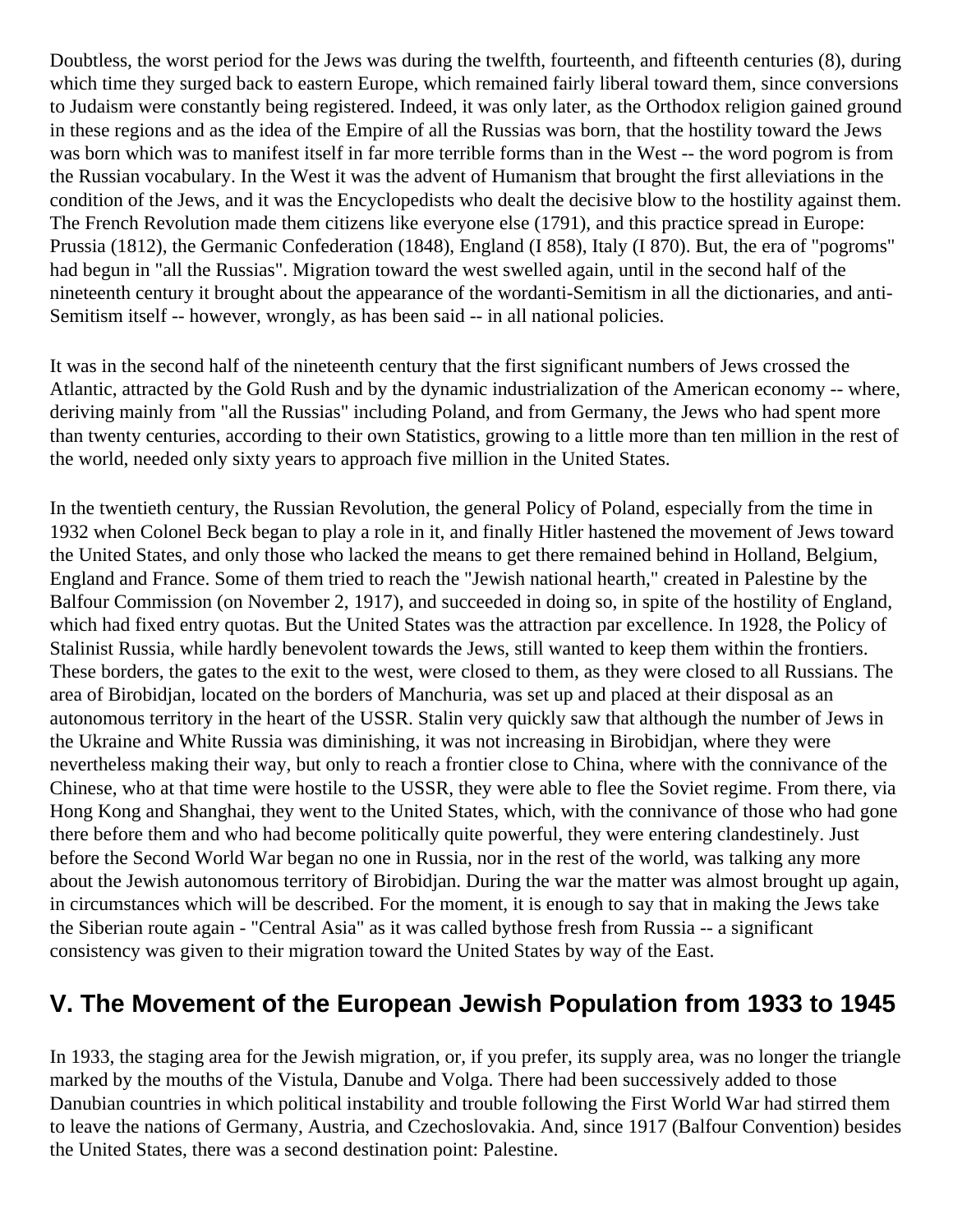In spite of the confusion that has been systematically created by various leaders of the Zionist movement around the period of this migration, a certain number of facts are positively known and irrefutably established which mark the routes that were made use of by the Jews and which definitely destroy the thesis of the extermination of six million Jews. Furthermore, it is international Zionism itself -- which by its policy with regard to Germany and with regard especially to the numerous trials, that have become almost incalculable, which it unceasingly demands against the Germans to prove again and again that these six million were really exterminated -- that has revealed most of these facts to us (if we did not already know them) or has confirmed their actuality (if we only had suspected their existence). An incalculable number of trials calls for an even more incalculable number of witnesses to give weight to the accusations and of journalists to report the hearings; and, it was fatal that among them should be found blunderers like Mr. Salo Baron (a professor at Columbia University and a witness at the Eichmann trial who, on top of everything else, had actually seen nothing!) or like Hannah Arendt (a journalist assigned to cover the same trial by the New Yorker who will be discussed elsewhere) to give the game away. It was no less fatal that there arrived at the bar of the Tribunal of History, Mr. Raul Hilberg and that he should make use of all of these in such a way that not only was everything that had been said earlier reduced to contradictions, but even that which he said himself. "He who tries too hard to prove..." as the proverb says.

All of these facts which have set us on the path to historical truth, have been made positively known and have been irrefutably established, unfortunately, only by specialists, most of whom, out of indifference or political interest, have suppressed them or have tried -- as we have seen, and as we shall see again, with regard to the facts concerning the international Zionist movement -- to keep them out of sight. I am among those who, out of respect for my profession and submission to the moral imperatives proper to it, attach great importance to their becoming known to the public at large. I am also concerned that this very lack of information might tend to lead societies in their evolution toward impasses and catastrophes. It is because governmental policies are based generally on conjectures, more often than not elaborated in the personal interests of the politicians who proclaim them and not with regard to established truths, that societies are periodically thrown into these impasses and precipitated into these catastrophes. Consequently, there lies the necessity for finding out and for establishing, for the benefit of the mass of honest people, those truths which will permit them to defend themselves against the interested undertakings of the politicians.

Historians tell us that history is learned by tracing its course through time and, then, is verified by tracing it back again. The police, in their jargon, express this idea by saying that it is by "tracing every clue to its source," not by following every clue, that the truth is discovered. Since it is a question of verifying a statistic, therefore an addition, let us borrow the language of the mathematicians who in accounting teach that in order to verify an addition, it must be done from bottom to top, or inversely to the way that it was done in the first place. The top, in this case, is the area where the Jewish migration started. And, Europe, where it took place, is a forest of testimonies giving only partial views of events which are all overlapped and, which in addition, are falsified by the constituent elements of the psychology of the witnesses. It was from the top that the Zionist historians and statisticians began to total their deaths, pretending, because that is the way they wanted it to be, not to see that the sum which they obtained could only be infinitely reduced, just as a landscape would be enlarged to infinity by placing end to end all of the partial photographs taken of it, without first having removed from each all of the overlapping elements figuring in others. The views of the witnesses overlap just as do the photographs, and a landscape in nature is no more the sum of the latter, retouched by topographers, than a historical landscape is the sum of the former uncounted by historians. Until a general accounting is made, everything will remain confused, uncertain, and conjectural, in the very places where the events took place. However, it does not seem as though such an accounting is likely to be done in the near future given the absurd "fifty years' rule," or whatever else suits the politicians. Until that period is passed, if historians are nevertheless tempted to clarify the circumstances of that drama -- and the urgent need for an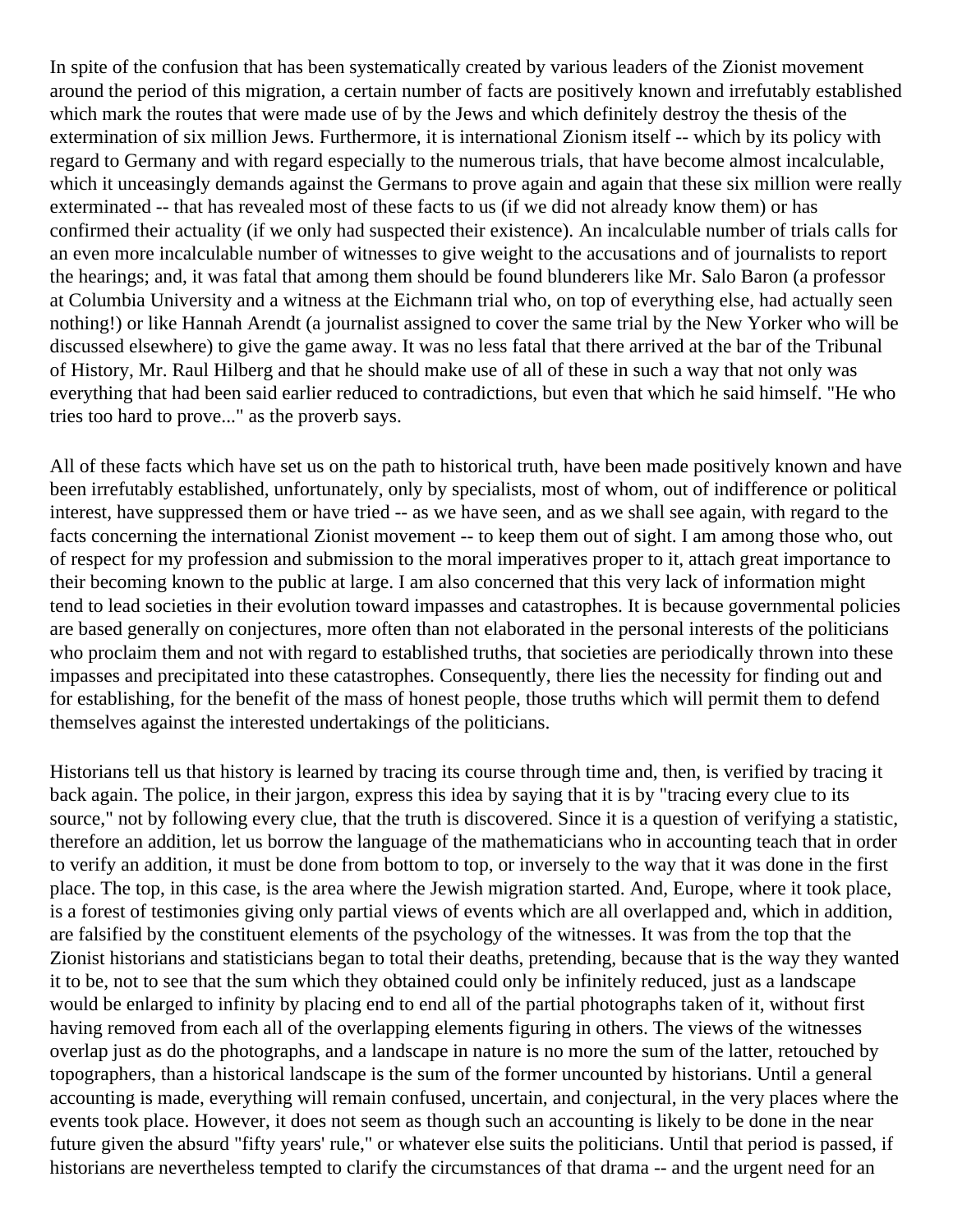assault against the historic myth presses them every day -- they will be forced to proceed by successive stages from the established facts. And, it is in that context that this study is inscribed.

At the bottom of the addition are the two destination points of the migration, the United States and Israel, where, on the other hand, almost everything is known, although obscured by what one might call after the title of a recent film, the Night and Fog of Zionist propaganda. To take the advice of the historians and trace history back, or that of the policemen and trace every clue to its source, or that of the mathematician and go over the addition means to take an inventory of the Jewish population of the world, starting with what it is today in the United States and Israel. The method offers the signal advantage of obeying the basic rule of all scientific investigations: to proceed from the known to the unknown and, thereby, to shed light on the unknown by means of the known. I shall begin with a census of Israel first.

In 1926. Mr. Arthur Ruppin tells us that there were 250,000 Jews in Palestine. But the official statistics of the State of Israel as reproduced by Mr. Andre Chouraqui (L'Etat d'Israel, p. 62) tell us that there were only 150,000 in 1927, and 174,610 in 1931, the eve of the coming to power of Beck in Poland and of Hitler in Germany. Since this study attempts to show that, aside from the fact that they do not agree with each other, all statistics of Jewish origin published after the war do not agree with those published by Mr. Arthur Ruppin before the war, and, taken as a base of reference, one must, if one is to make useful comparisons with the latter, first know exactly what the former have to say about the evolution of the Jewish population in Israel. And for the period after 1931 this is what Mr. Andre Chouraqui has to tell them: 1947 -- 629,000; 1952 -- 1,450,000; 1957 -- 1,763,000.

On the level reached in 1962 we have, on the other hand, two bits of information, perhaps contestable but at least in agreement, of which the first is already known to the reader: the communique of March 31, 1963, of the Institute for Jewish Affairs of London, published on April 1 by Die Welt of Hamburg in which it is said that that population had reached 2.045 million;(9) and a speech given on July 17, 1963, before the Knesseth (the Israeli Parliament) by Mr. Levi Eshkol (successor of Mr. Ben Gurion) in which it is said that out of a total of 2.27 million inhabitants in the State of Israel, 2.05 million were Jews. We shall assume that Mr. Levi Eshkol, President of the Council of the State of Israel, is very probably better informed than theInstitute for Jewish Affairs of London, and we shall retain his figure. In any case with a difference of only 5,000 it is without importance.

Here we are presented with four significant dates in the evolution of the Israeli population: 1931 (just before the rise to Power of Beck in Poland and Hitler in Germany); 1947 and 1952 (the eve and the day after the creation of the State of Israel); and finally 1962 (the year in which this study was written).

In order to determine the importance of Jewish immigration into Israel from 1931 to 1962, a third factor is missing, the normal rate of increase of the world Jewish population. Now, Mr. Salo Baron supplied us with one when on April 23, 1961, he came before the bar of the Jerusalem Tribunal to state that in relation to what it had been in 1945 this population had increased by twenty per cent.

However, "one swallow does not make a summer." I categorically refuse to accept such an estimate as being well founded. A normal rate of increase of twenty per cent over sixteen years amounts in fact to an annual increase of about 1.25 per cent, that is, of the world population, which demographers estimate will double every 80 years at its present rate of proliferation. But, this rate is reached only in the eightieth year. What it is in the 16th year does not seem to have been calculated, or if it has, I do not know about it. What is certain is that it is much less. The population of France, which, it seems, proliferates atthe world rate, has, for example, gone from a little less than 42 million to a little more than 46 million during these sixteen years, or at a global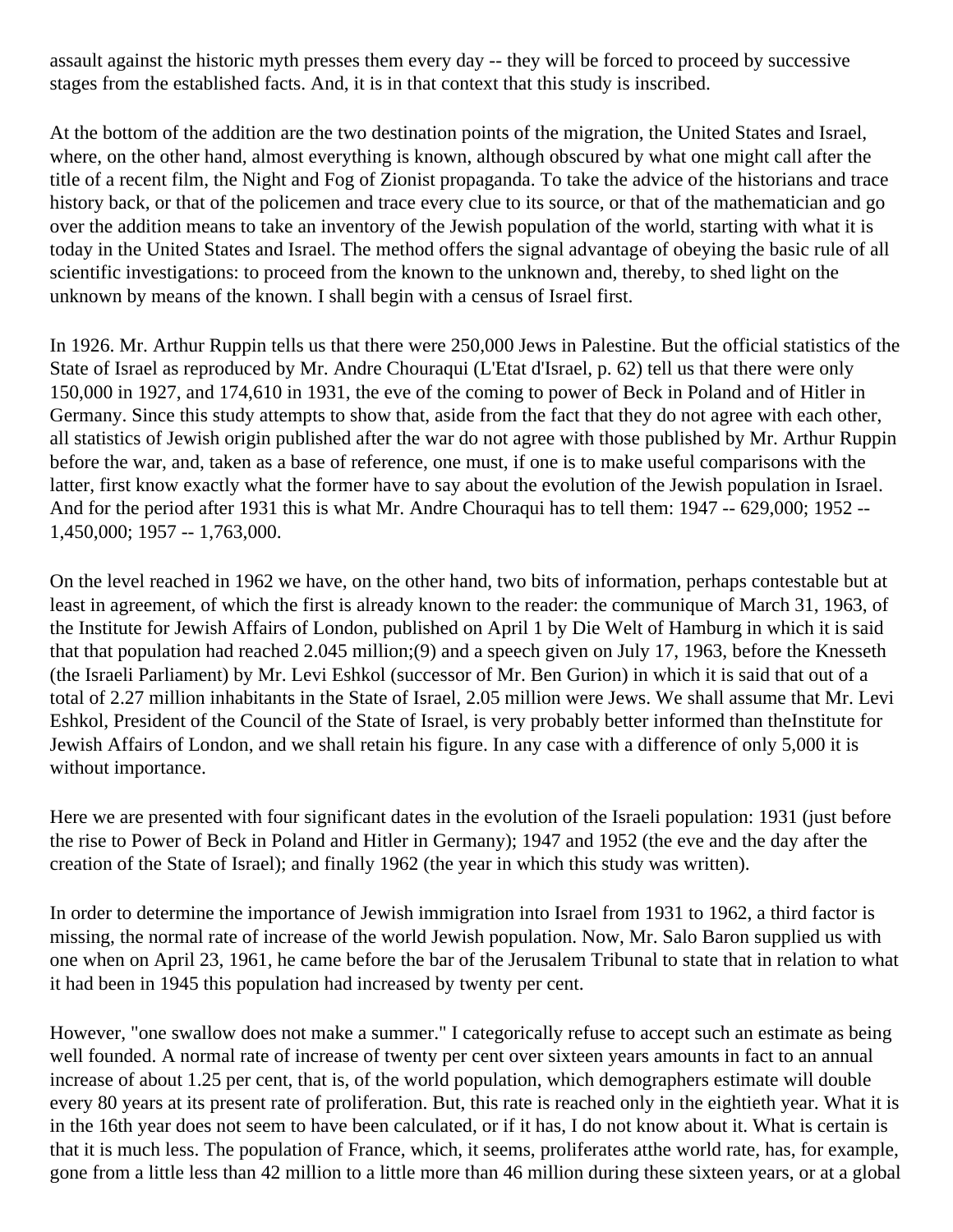rate of increase of 10 per cent, or annually about.62 per cent. During the same period, the Italian population, which proliferates at a faster rate than the world rate, still has not gone from more than a little more than 43 million to a little less than 50 million, or a global rate of 14 per cent, annually about.89 per cent. The United States seem similarly to have gone from 141 million to 186 million, that is a global rate of about 12 per cent, annually about.75 per cent, but there we must reckon with a significant immigration which the legislative measures of 1901 to 1924 failed to block.

And, what about the world Jewish population? First of all, using the demographers' scale of eighty years, and of the century, this is what Professor Salo Baron's estimate produces, facts which most surely cannot be admitted:

16th year...10 million...plus.20%...equal...12 million (+1.25% per year)

32nd year...12 million...plus.20%...equal...14.4 million (+ 1.37% per year)

48th year...14.4 million...plus.20%...equal...17.28 million (+1.51% per year)

64th year...17.28 million...plus.20%...equal...20.76 million (+1.68% per year)

80th year...20.76 million...plus.20%..equal..24.83 million (+1.86% per year)

96th year..4.83 million..plus..20%..equal..29.86 million (+2.06% per year)

Baron's figures show that, more than doubled after the 64th year, the world Jewish population would be more than tripled after the 96th year. This projection is like saying that the Jews are, if not more, at least as prolific as the Chinese, a fact which is not attested to by all their other information on the subject.

In the absence of any verified information concerning the Jews, I examined the normal annual rate of increase, which would be applicable to them, and I arrived at the following conclusions:

a. The world Jewish population is always in a state of migration.

b. Migrating populations increase proportionately less than sedentary populations.

c. A sedentary population which doubles every 80 years reaches an annual rate of about 1 per cent after the 64th year.

d. But we are concerned with the periods between 1931 and 1962, and the calculations cannot include more than 31 years, and should be 16, or 10 or 5 or 4, which means that the 1 per cent annual rate of increase, if used in the calculations, would give the Jews, migrating, a higher rate than sedentary Italians, all things being normal. However, let us retain the 1 per cent, on the principle of the benefit of the doubt.

The method of calculation: the natural growth of a population is the difference between the number of births and the number of deaths. If we are able to determine the natural increase in each of the great waves of the four important dates of Jewish immigration into Israel, it should suffice to subtract that from the Jewish population of the State of Israel in 1962, to add the number of deaths there to the result obtained, and to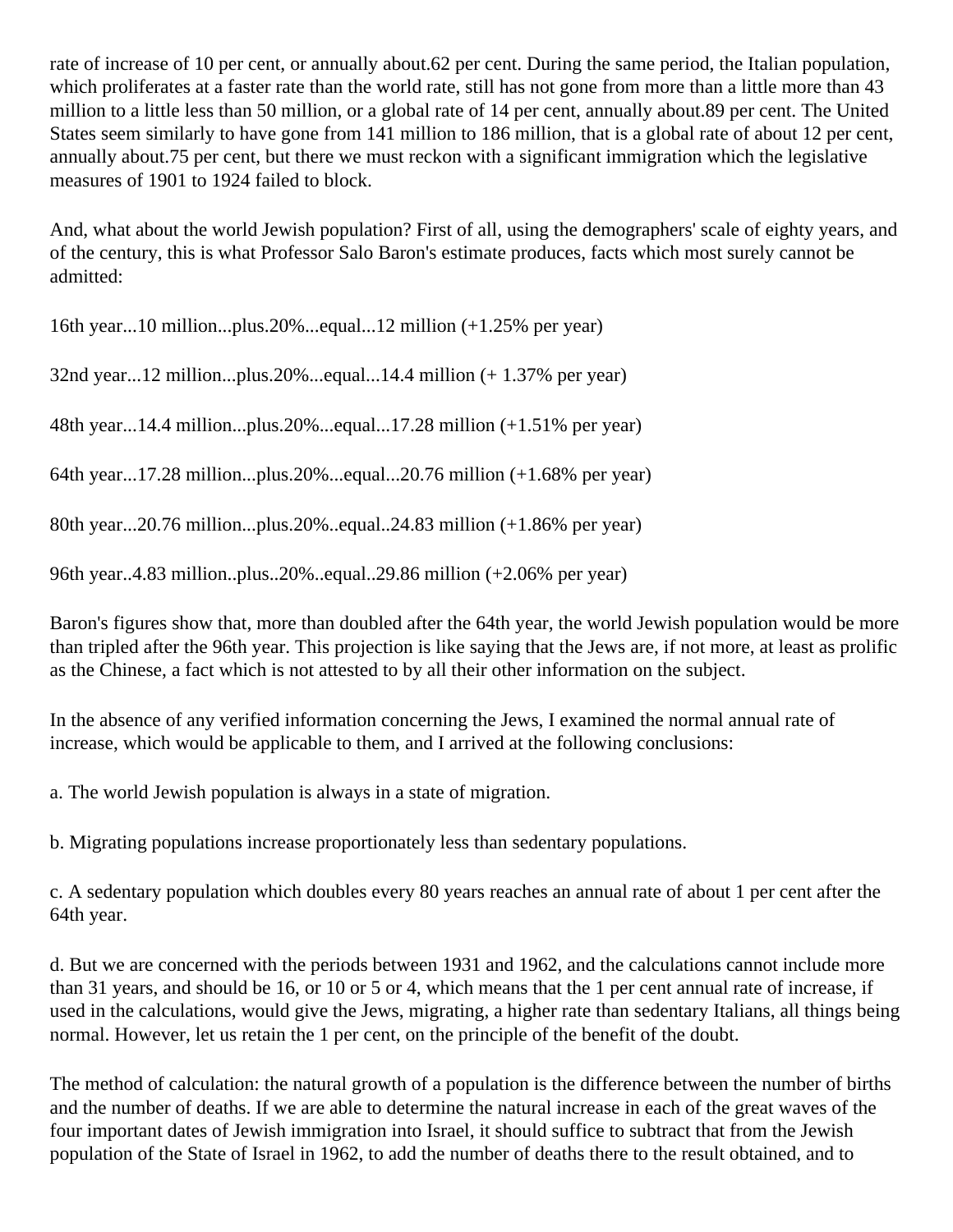arrive at the actual number of immigrants for the period 1931 - 1962. In this particular case account must be taken of those who, disappointed in the venture, left again, and their number should be added. An analysis of these factors -- natural growth, immigration, mortality among immigrants, and emigration -- follows:

1.Natural growth: (10)

a. from 1931 to 1962, the 174,610 counted in Palestine in 1931, have grown by 31 % or 54,129 persons.

b. from 1947 to 1962, the 629,000 counted in 1947 have grown by 15% or 94,350 persons.

c. from 1952 to 1962, the 1,450,000 counted in 1952 have grown by 10% or 145, 000 persons.

To this must be added the natural increase of:

a. those 629,000 Jews counted in 1947 who arrived in Israel between 1931 and 1947;

b. those 1,450,000 counted in 1952, who arrived between 1947 and 1952;

c. those 2,050,000 counted in 1962 who arrived between 1952 and 1962.

Here are the results obtained from the second series of calculations, organized along the elementary rules of arithmetic:

a. from 1931 to 1947, the 174,610 Jews counted in 1931 have increased by 16% and have become: (174,610 x 116)/100 = 202,547. It follows that, with their natural increase included, the new arrivals in this period represent 629,000 minus 202,547 or 426,453, and, their natural increase itself; (426,453 x 16)/116 = 58,821.

b. from 1947 to 1952, the 629,000 Jews counted in 1947, grew by 5% and were: ( 629,000 x 105 )/100= 660,450. It follows that, with their natural increase included, the new arrivals during that period represent 1,450,000 minus 660,450 or 789,550, and their natural growth itself (789,550 x 5)/105 = 37,598.

c. from 1952 to 1962, the 1,450,000 Jews counted in 1952 increased by 10%, thus:  $(1,450,000 \times 110) / 100 =$ 1,595,000. It follows that, including their natural increase, the new arrivals during this period represent 2,050,000 minus 1,595,000 or 455,000, and their natural growth itself 45 5,000 x 10)/110= 41,364.

The preceding figures give a total natural increase of 431,262.

2. Actual number of immigrants during this period (not adjusted for on the spot mortality). To obtain this number one must not only subtract this figure from the Jewish population of the State of Israel in 1962, but also the 174,610 persons counted in 1931, who are included, which gives 2,050,000 minus (431,262 plus 174,610) equal 1,444,128.(11)

3. On the spot mortality among the immigrants. Jewish sources are not very exhaustive on the death rate, and not on the birth rate either, at least to my knowledge. Concerning the latter one finds from time to time data of this sort: "The average number of children per family is 3.8" (L'Etat d'Israel, Andre Chouraqui, p. 77) which is meaningless. As for the death rate, also from time to time, some journalists now and then will give a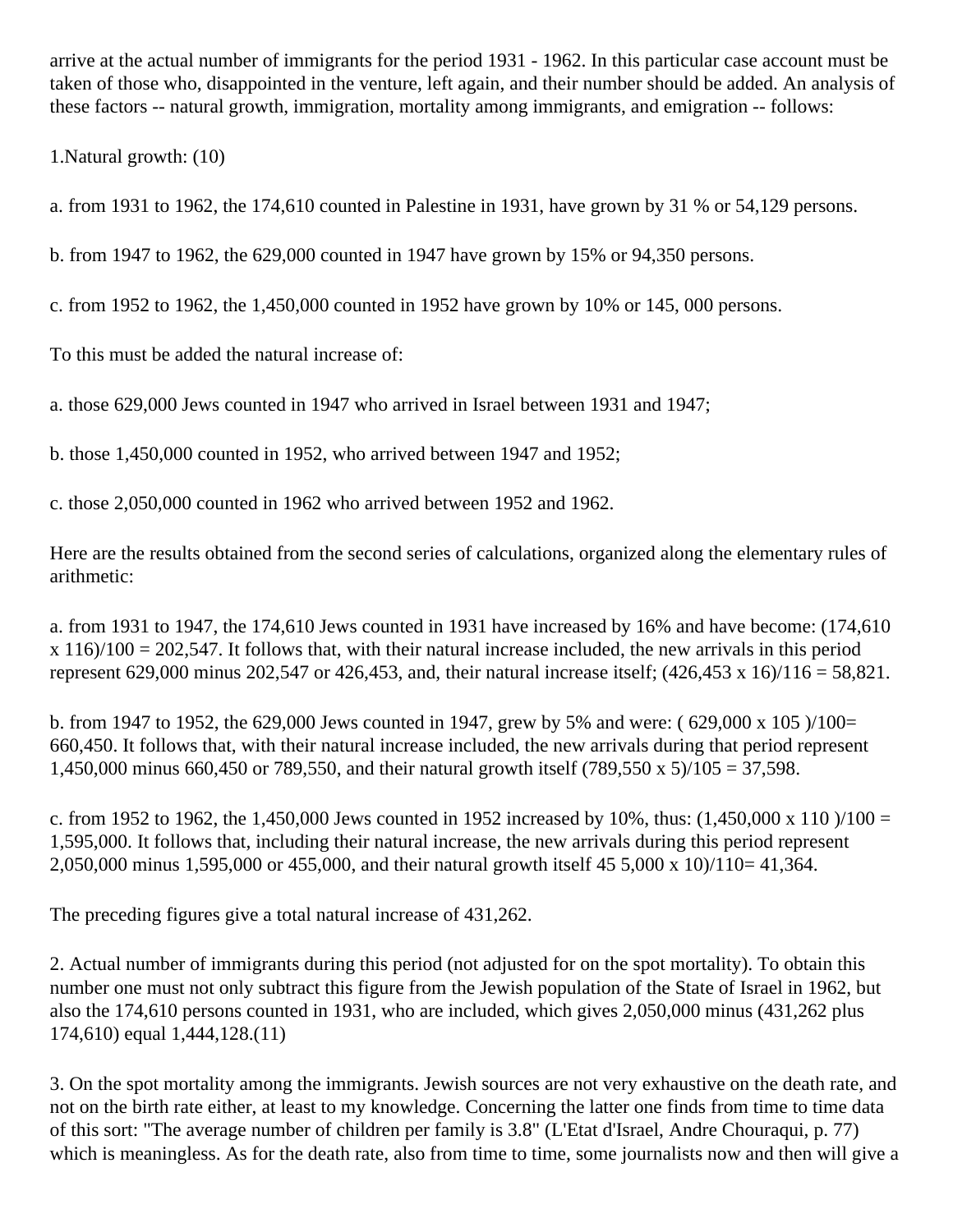figure: 13, 14 and sometimes as low as 10 per 1 000. Specialists of Salo Baron's caliber are fascinated by the natural rate of increase only, and they establish it on the level of the world Jewish population, not in terms of the number of births and deaths, but in terms of the representation that they wish to present to the world for the two dates, 1946 and 1962, after having first subtracted the six million exterminated. It is a rate subject to political pressures, and fluctuations, as we have seen. The Israeli Jewish population is a young population; in all migrations, it is the young who leave, and the old who remain. For example, in Buchenwald, where Jews were interned, I do not remember having encountered one who was less than 50 years old. Among the peoples of Western Europe the death rate is about 17 per 1000. That it lies between 13 and 14 in Israel is probable. But, in 1946, 1947, and 1948, there were consequences of the war which raised it a little for the whole period. So, let us say about 14 per thousand, or about 20,504. In any case, if I miscalculate it cannot be by more than a few thousand at most, and I am prepared to make corrections. Thus, with mortality included, the immigration between 1931 and 1962 totaled 1,464,632 persons.

4. Emigration. There were those Jews who were disappointed with the "promised land" and there were also those who thought of Palestine, afterward Israel, as a way station imposed by circumstances, from which to proceed elsewhere. (12) Until 1939, for example, a certain number of Polish, Russian, or German Jews, as well as others, did not have the financial means to proceed further. Some, for that reason, even could not go beyond North Africa, in view of the limitation that England put on immigration to Palestine. Between 1939 and 1945 Palestine became, for those who continued to escape secretly either via Istanboul or Constanza, the only accessible refuge. For those who were pushed across the Urals and the Volga by the German armies, a considerable number who even in 1962 have not all succeeded in getting out of Soviet territory, Israel is still the most accessible refuge, unless they are nearer to China; those nearer to China go through Hong Kong and Shanghai to reach the United States. Well, Mr. Andre Chouraqui tells us that "95 out of every hundred immigrants manage to overcome the difficulties of adapting to the country and found families there, while 5 give up." (op. cit., p. 75). Very few, but we will not argue the point. Therefore, the total immigration between 1931 and 1962 is determined by the following calculation:

 $(1,464,63 \ 2 \times 100)/95 = 1,541,718$ 

And now, a last step before finishing with Israel: to take into consideration those among these 1,541,718 immigrants who came from Europe. Here we are furnished with an estimate by Mr. Andre Chouraqui:

Asia, since 1948, furnished Israel with 258,181 immigrants, representing 28.8% of the total immigration. These 258,181 persons came from Turkey (34,797), Iraq (122,987), Iran (31,274), Yemen (45,887); Syria, Lebanon, Aden, even India and China furnished a contingent of 14,092 souls. Africa is third in line (24.8%) after Europe (43.4%), and Asia (28.8%), and supplied a contingent of 222,806 immigrants representing 24.8% of the recent immigration. North Africa, leading the African contingent, supplied more than 150,000 immigrants originating mainly from Morocco and Tunisia. (op. cit. p. 65.)

The data given in the preceding quotation are dated December 31, 1957. >From this excerpt the following conclusions can be drawn:

First, the nonsensical style in which this information is written throws doubt on the authenticity of the percentage of the immigrants of African origin, presented in one sentence as a proportion of the total immigration, and in the next as a proportion of the "recent immigration." And, so it can be assumed that other percentages are no more authentic or more significant.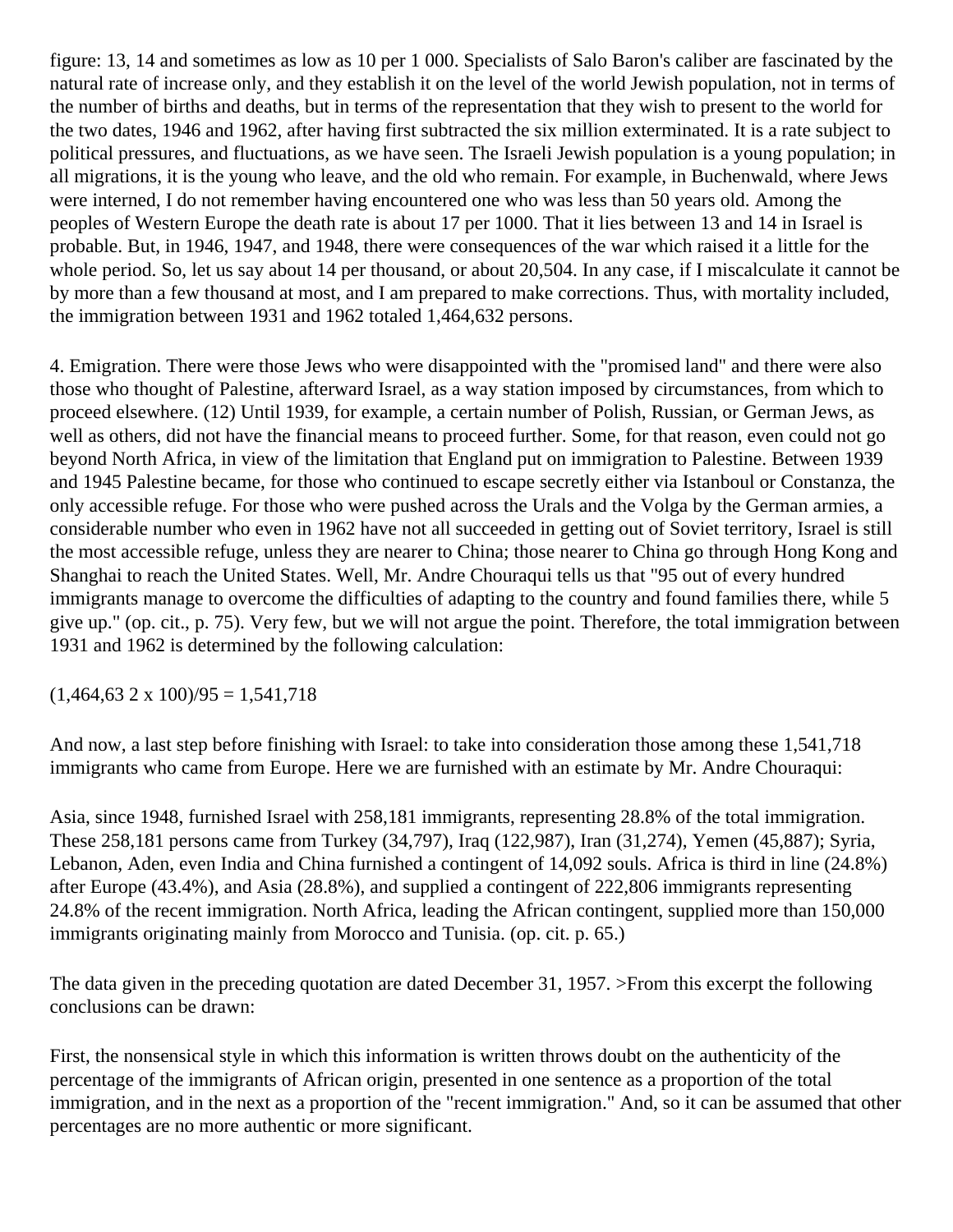Second, the three per cent of the immigrants who are not accounted for in this enumeration, and we don't know whether they are a portion of the total immigration or of the "recent immigration," concern the American and Australian continents. It is, however, exact enough to show that very few Jews came from those two continents.

Third, except for those Jews from Yemen, whose well known odyssey could be the subject of a novel of dark humor, (13) all the other immigrants taken into account by Mr. Andre Chouraqui could be either Jews who left Europe after 1931, or their descendants born in Africa or in Asia. Please note that I say "could be" and not "were." Palestine, for example, is in Asia, and all those who arrived in Israel from the non-Israeli parts after 1948 could be considered as having originated from Asia, in Mr. Andre Chouraqui's data. Such an interpretation is all right for those born there, but what about their parents? Turkey, Iraq, Iran, Syria, Lebanon, are also in Asia, and it is precisely those countries which were before and during the war most accessible to the European Jews. Often, those countries were the only ones. Some got to Africa via France, particularly until 1939, and the same argument could be made about them. Put yourself in the place of the Polish Jew who left his country in 1932 or 1939: he could not get to Israel before 1948 since a country by that name did not exist, and in most cases he got there only after 1948, often very long after, with the children he had meanwhile had, that is, after having spent fifteen or sixteen years or more in Palestine, Iraq, Syria, Algeria, Tunisia or Morocco, and, if asked whence he came, there is nothing astonishing if he named the country he last lived in, since cosmopolitanism is one of the characteristics of the Jewish soul. It is a long time since he was Polish, if he even remembers it. For him, Poland where he was born was never a native land, but only a "land of welcome," an expression used by Jews the world over to designate the country in which they live, even if they were born there, when they speak among themselves. To his mind, Poland has become the country which treated him badly, and his true "land of welcome" is where he took refuge when he was obliged to leave Poland. And, the same holds for all those who, between the years 1939 and 1945, succeeded in leaving clandestinely not only Poland but also Czechoslovakia, Hungary, Bulgaria, Rumania, and Russia, and who have only arrived in Israel in the last few years. Mr. Andre Chouraqui takes up only immigration into Israel; that factor is all that interests him, and that is his right. That is the subject he treats and he cannot be reproached for limiting himself to his subject. But, it is a very convenient limitation: he can reduce at will the number of European Jews who have immigrated to Israel by having them come from their last residence before 1948 -- pardon, from their last "land of welcome" -- which was Africa or Asia. And, at the same time, he can increase the number of those who were allegedly exterminated. To what extent has that subterfuge been used? The principal element of the answer to that question is given in the following paragraphs.

Finally, Mr. Andre Chouraqui's book is dated 1959, and the things described therein date from 1957, as I said. Now, he tells us, in 1957 "Asia, since 1948, furnished Israel with 258,181 immigrants representing 28.8% of the total immigration" up to December 31, 1957. Hence, a simple calculation yields the following:  $(258,181 \times 100)/28.8 = 896,462$ . This figure of 896,462, then, represents the total immigration through the end of 1957 -- according to Mr. Andre Chouraqui

But again, the Israeli Jewish population went from 1,763,000 on December 31, 1957 (Andre Chouraqui, op. cit., p. 74, and the official statistics for that year) to 2,050,000 on December 31, 1962, which indicates an increase of 257,000, which, after deducting the natural increase, represents 159,381 new immigrants (l4) during that period of five years. Since there was a total of 1,541,718 immigrants on December 31, 1962, there were 1,382,337 (1,541,718 - 159,381) already there. And, based on his own figures, Mr. Andre Chouraqui's error, I mean the coefficient of minimization, is about 1.54.

Another example of Chouraqui's erroneous analysis is provided by the immigration of Moroccan and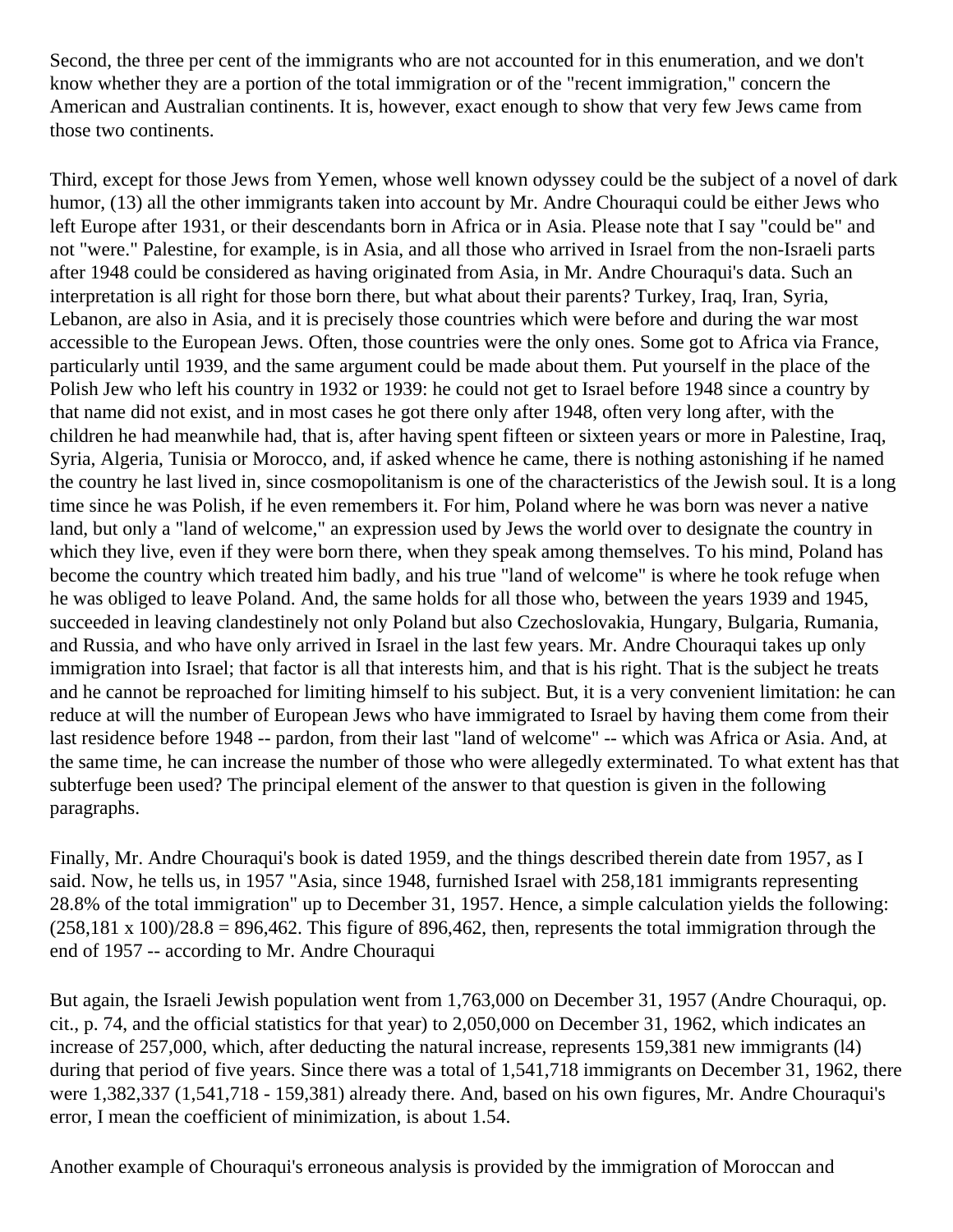Tunisian Jews who, he tells us, rallied to Israel to the number of 150,000. But, let us have a look. In Morocco, Mr. Arthur Ruppin told us, they numbered 120,000 in 1926, and in Tunisia 60,000. Total for both countries is 180,000. In 1948 there must have been 219,600, adjusting for a natural increase in population. If 150,000 of them went over to Israel, there remained at that date 69,600. And, these in 1962 had become 79,344. However, the study by the Jewish Communities of the World instructs us that in 1962 there remained 125,000 Jews in Morocco and 35,000 in Tunisia, which gives a total of 160,000. The Jewish Post Weekly of April 19, 1963, confirms this. Consequently, it appears that 80,656, of the Jews listed as Moroccan and Tunisian by Mr. Andre Chouraqui were not such; rather, they were the ones who had come from Europe earlier and had not been able to proceed farther for personal or other reasons. Therefore, the actual number of Moroccans or Tunisians (which is achieved by subtracting 80,656 from 150,000) was 69,344. Here it is a question of a coefficient of exaggeration (it is the same thing, this manipulation of figures in both ways having no other object than to augment the number of those exterminated in Europe and to diminish the number of those who succeeded in leaving), and it is from 1 to 2.16 exactly.

Another example, as is seen from Chouraqui's treatment of the German Jews. "The German Jews," says Mr. Andre Chouraqui (op. cit,. p. 66), "were almost totally exterminated by the Nazis." Now however, we know, and all the Jewish historians and statisticians agree, including Mr. Andre Chouraqui himself, that out of the 500,000 given by Mr. Arthur Ruppin as living in Germany in 1926, or the 540,000 given by postwar Jewish statistics for the number living there in 1933, about 300,000 left the country between 1933 and 1939, and that 40,000, according to Mr. Poliakov and the Center of Contemporary Jewish Documentation, or 80,000 according to Mr. Raul Hilberg were still alive in 1945. Hence, the total number of survivors is 340,000 or 380,000 depending on whose figures are used. With some 340,000 survivors out of a population of 500,000 or 540,000 a conclusion that German Jewry was "almost totally exterminated" is hardly an example of intellectual honesty. By which it is seen that the nonsensical style that allows one to sow confusion also allows one to develop a sensational effect. As the figure for the total, immigration for December 31, 1957, he gives the figure of 896,462, according to his data, on page 65, and the figure of 896,085, according to the data of others, on page 66. Finally, when he gives it straight from the statistics themselves, it becomes 905,655. The same is true for the total population of the State of Israel which on December 31, 1957, is 1,954,954 at page 64, and which becomes 1,763,600 Jews and 213,000 Christians and Moslems, yielding a total of 1,976,000 at page 74. If it were a question of orders of magnitude one would understand it and overlook it, but in every case these are estimates down to the unit. So it is a test. Mme. Hannah Arendt and Mr. Raul Hilberg, I confess, have not done much better.

There is no end to the examples that could be cited. In short, what I want to say here is that if these coefficients of exaggeration are of the same order -- and why not, since there is no question of error here but of deliberate calculation? -- as far as the percentages are concerned of those European, African, or Asian Jews, who, according to him have immigrated into Israel, it is enough to apply the median coefficient of exaggeration to reestablish them approximately in their actual relationships. The average coefficient is figured as follows:  $(1.55+2.16)/2 = 1.85$ . For the Jews of Africa and Asia:  $(24.8% + 28.8%)/1.85 = 29%$ . And, for the European Jews:  $43.4\% + (53.6\% - 29\%) = 68\%$ . Still missing is the "three per cent" which I discussed above in my first conclusion concerning Mr. Andre Chouraqui's data.

Converted into figures, the number of immigrants of European origin then becomes, based on the total immigration (mortality and emigration included), (1,541,718 x 68)/100=1,048,368 and, based on the number who survived and remained,  $(1,444,128 \times 68)/100 = 982,007$ . So, there it is in mathematical terms, at least the way I learned mathematics. Furthermore, it is reasonable, and for this reason: these figures correspond almost perfectly with those published by the New York Times on February 22, 1948, based on data supplied by its expert, Hanson W. Baldwin. And, to avoid any misunderstanding I cite from the text itself: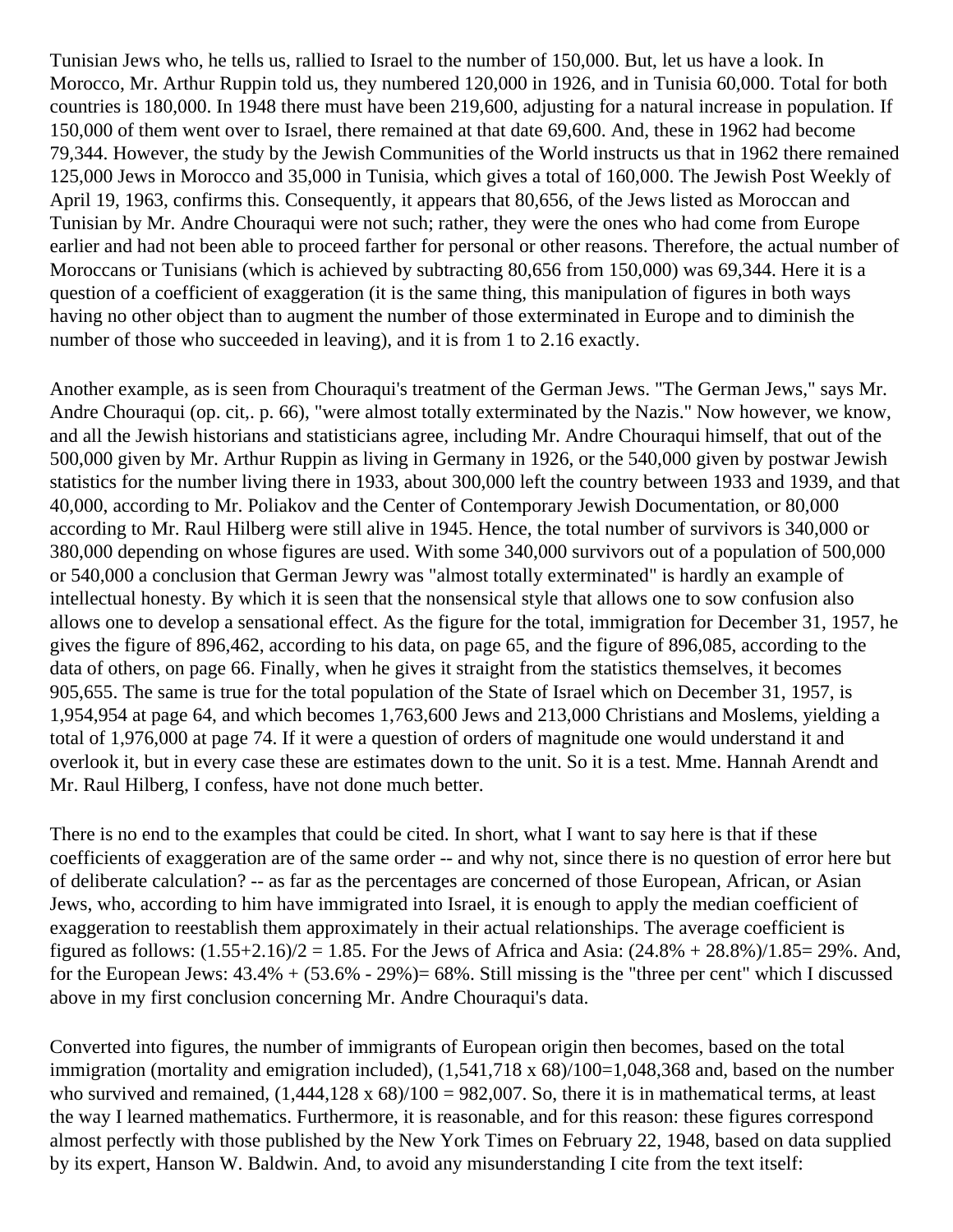There are 650,000 to 700,000 Jews in Palestine. Another 500,000 inhabit other countries in the Middle East.... In these countries the Jews are tied by bonds of religion to the rest of the fifteen to eighteen million Jews of the world.

Among these 1,150,000 to 1,200,000 Jews in Palestine and the other countries of the Middle East in 1947, a deduction drawn from the number a Jewish source said were living there in 1931, there were a few more or a few less than 750,000 immigrants, depending upon whether one bases one's opinion on prewar or postwar Jewish statistics. And, almost all of these immigrants came from Europe for the good and simple reason, almost without exception, that there was no reason for those from other areas to move there en masse. The former had been the first to rejoin Israel, since they were more or less already there. Then they were joined later by 200,000 to 250,000 more European Jews, and to determine the immigration from that origin we get into figures of the kind that result from my calculations.

If I involve Mr. Hanson W. Baldwin in support of my thesis, it is not only because his estimates are credible but for a more solid reason: insofar as the figures for the Palestinian Jewish population are concerned, they have been confirmed by the official Israeli statistics published at the beginning of 1949, for the year 1947, which gave the number as 629,000. They were also given for Palestine by Mr. Ben Gurion himself, who in May 1948 estimated the Jewish population to be 650,000 (Le Peuple et L'Etat d'Israel, Paris 1959, p. 102). Therefore, there is nothing conjectural about them: on this point at least it is a verified estimate. And, it verifies mine.

I shall go further: if Mr. Hanson W. Baldwin was so well informed about the Jewish population in Palestine in 1947, there is no reason to think he was less informed on the world Jewish population, and therefore close to the truth in estimating it between 15 and 18 million on the same date. The New York Times said that the data came from the Jews themselves (in its own words: "from the secret census made by them in every country in the world"), and that explains everything: in one way or another Mr. Hanson W. Baldwin was informed about this " secret census." But it makes no difference. If this "secret census" really took place, and if the leaders of the Zionist movement know so exactly the actual number of Jewish losses, then we have a case of extortion (the payment of indemnity to Israel by West Germany) built up with premeditation -- and much better done than the robbery of the Glasgow-London train by gangsters that everyone is talking about at the moment. I used the words "so exactly," and I wish to call attention to the nuance, because I do not believe in that "secret census."

But, to return to the European Jews who immigrated to Israel between 1931 and 1962, their number is estimated to be 1,048,368, mortality and re-emigration included. Jewish sources admit to 388,901 for the December 31, 1957 date, and in 1963 this figure is still publicized by the world press. And, we already have 659,467 European Jews who were not exterminated by the Nazis, but who all the same figure in the list of exterminated in statistics of Jewish sources. Or, if you prefer, subtract 1,048,368 from the 9,243,000 given by Mr. Arthur Ruppin as living in the European areas which were controlled by the Nazis, in numbers and for various lengths of time between 1933 and 1945, or from the 9,600,000 given at Nuremberg by Justice Jackson. Take your choice.

My estimates are given down to units, too, but that is because if one is making mathematical calculations one cannot escape that servitude, mathematicians not having yet invented any other way of making calculations. I trust that the reader understands that it was a question of rounding off orders of magnitude. All of the elements that have entered into these calculations have been kept at the lowest possible figure so that I may not be accused of error greater than that which fits the contentions of the World Center of Contemporary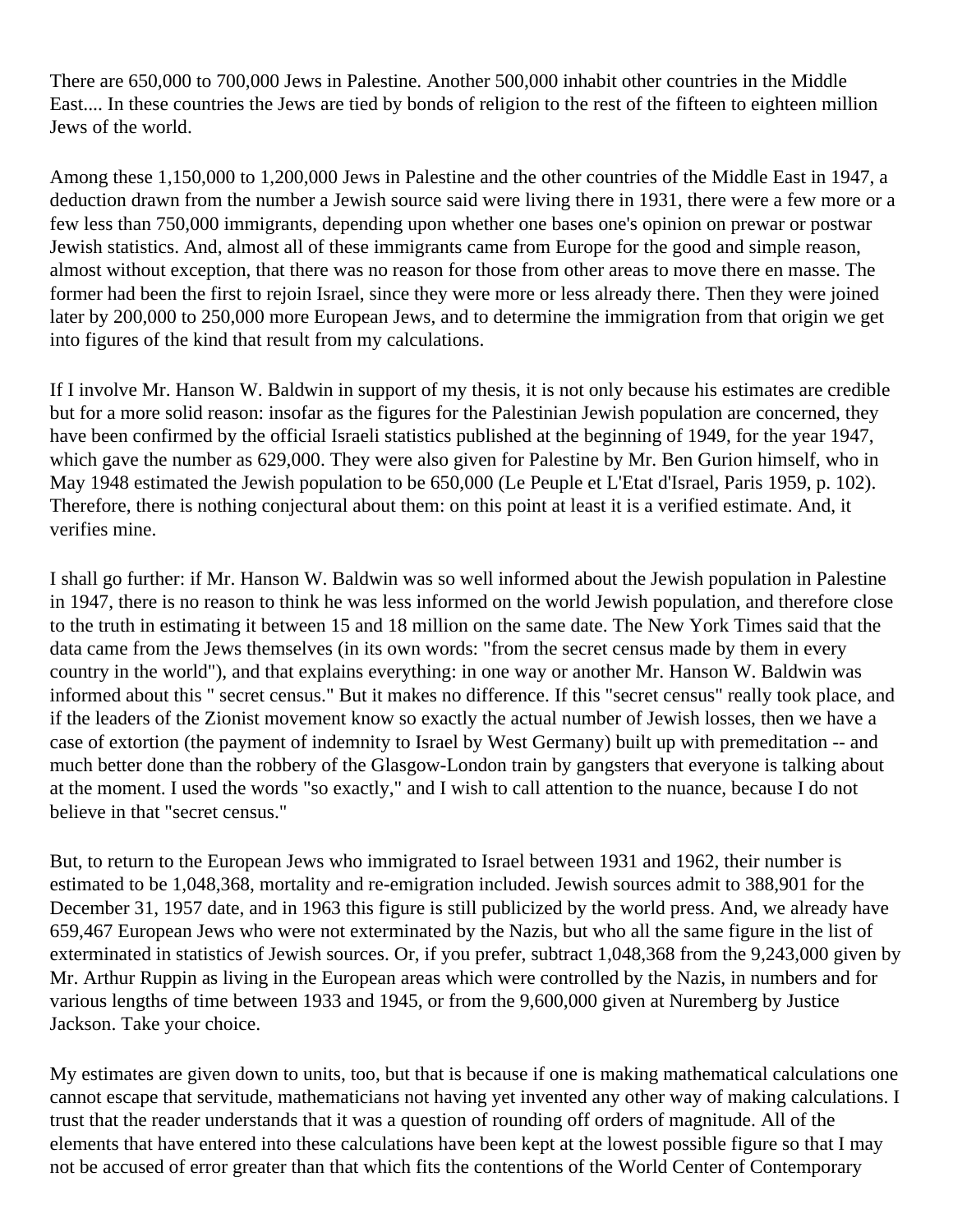Jewish Documentation and all the rest. It is my opinion that in orders of magnitude, these estimates show that 1,100,000 European Jews are to be subtracted from the figure that is given for the European Jewish population prior to the accession to power in Germany of Hitler, and that 700,000 be subtracted from the announced six million, depending on the method preferred. If new data are brought forth to make a revision necessary, there is no doubt in my mind that a raising, and not a lowering of the number to be subtracted will result. And, precisely because, in keeping the figure down to the lowest level within my system, more than once I have found that the level was too low.

### **Jewish Immigration 1931-1962; Jewish Population 1931-1962**

| Origin            | European                        | Non-Europ. Total |                     | In 1931 ?at.Increase In 1962             |     |
|-------------------|---------------------------------|------------------|---------------------|------------------------------------------|-----|
| Over-all          | 1,048,368                       | 493,350          | $1,541,718$ ------- | ----------                               |     |
| Settled           | 982,007                         | 462,121          |                     | $1,444,128+174,610+431,262(b)=2,050,000$ |     |
| Mortality         | 13,943                          | 6,561            | 20,504              |                                          |     |
| Emigration 52,418 |                                 | 24,668           | 77,086              |                                          |     |
|                   | Verification 1,048,368@ 493,350 |                  | 1,541,718           |                                          | (a) |

(a) Levi Eshkol's population estime (cf supra): 2,050,000

(b) I warn the reader who is unfamiliar with demographic studies that if he is tempted to think that the natural increase should correspond to the number of Jews actually living in Israel, less than 31 years of age, he will be committing a grave error; those, for exemple, who left Germany in 1938 in the arms of their parents are today only 24, and figure among the 1,444,128 immigrants. The same for all European children born in North Africa or elsewhere. Among them there are those who arrived in their parents' arms in 1957 or 1958, only 4 or 5 years old in 1962 and still could be included in the natural increase column. They are immigrants just as much as their parents.

Now let us proceed to a study of the Jewish population of the United States. The study of the Jewish Israeli population has so far led us only to the European Jews who succeeded in reaching Palestine, later the State of Israel, and who got there either from the west or by the Danube route via Constanza or Constantinople or both. There is another aspect of the migration of the European Jews between 1933 and 1945, the movement toward the East.

This other aspect is disclosed to us in at least two Jewish sources: Dr. Rudolf Kasztner(Bericht des Komittees zur Rettung der ungarischen Juden) and Alex Weisberg in collaboration with Joel Brand (L'Histoire de Joel Brand, un echange de 10,000 camions contre un million de Juifs). (And, incidentally, it is confirmed by both Mr. Raul Hilberg and Mme. Hannah Arendt, also.) This is what the former says:

Up to March 19, 1944, our chief work concerned the rescue and care of Polish, Slovakian, Yugoslavian refugees. With the German occupation of Hungary our efforts were extended to the defense of the Hungarian Jews... The occupation brought the death sentence to Hungarian Jews, numbering almost 800,000 souls, (op. cit., p. 1, Einleitung)

Hungary, where the Jews were not persecuted by Admiral Horthy's government (a Jew, the banker Stern, was in fact a member of the Council and numerous others were deputies), was actually an asylum for Polish, Czechoslovakian and Yugoslavian Jews. This text sets the facts down and shows their significance: 800,000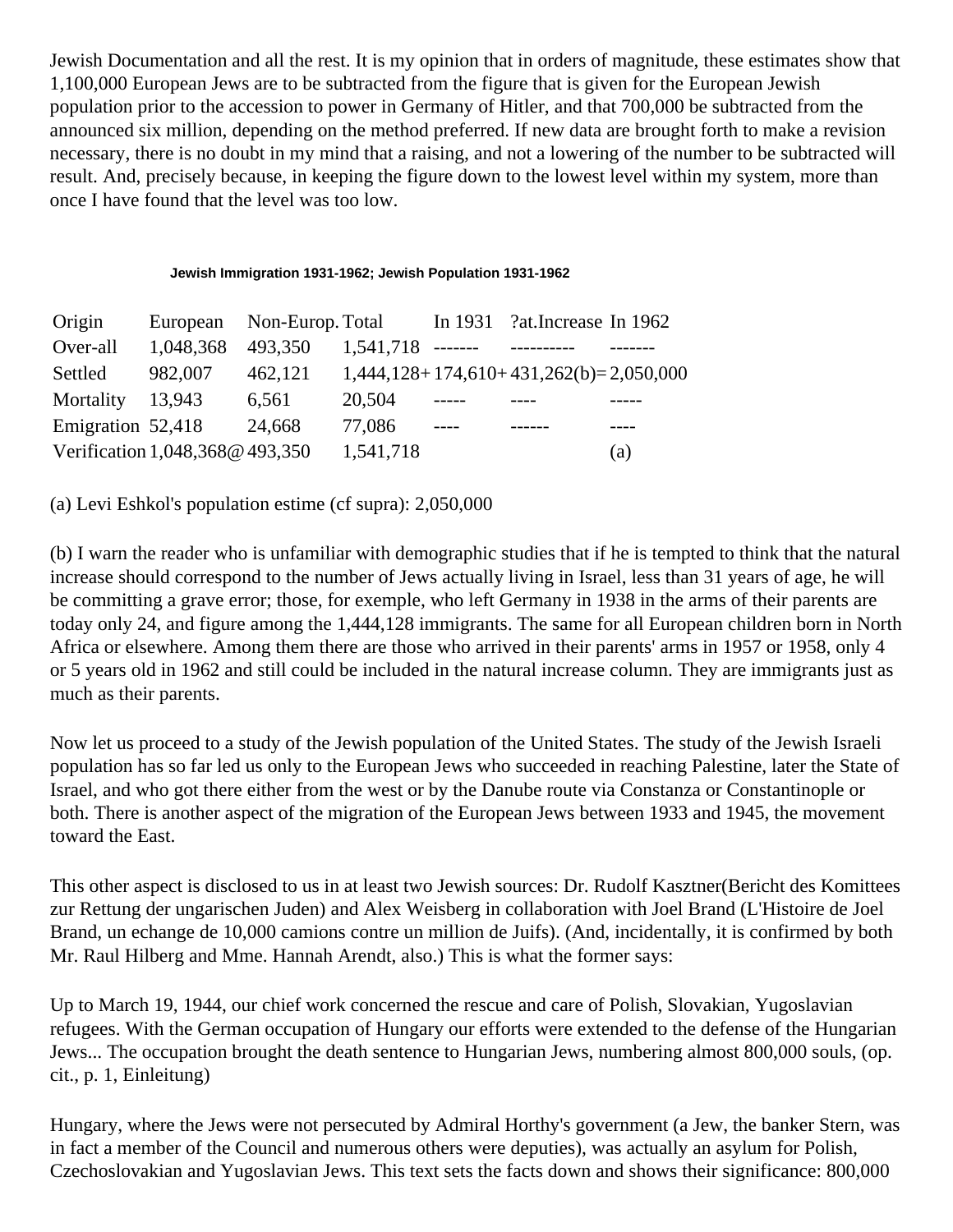minus 320,000 (Arthur Ruppin dixit) equal 480,000 Polish, Czechoslovakian and Yugoslavian Jews in Hungary on March 19, 1944.

Dr. Kasztner also tells us how the Committee for the Salvation of the Jews of Budapest went about their work, but the Alex Weisberg-Joel Brand team is more precise: it was through emigration via Constanza after supplying them with genuine or false passports. Once at Constanza they were saved because Rumania did not persecute the Jews, except during a very brief period, between 1939 and 1945. To cut the discussion short, let us cite from the two associated authors:

In their haste to get rid of the Jews the Germans cared very little whether they disappeared over the border or into the crematory ovens... Foreign passports were the surest protection... Within a few weeks (after March 19, 1944) there were more nationals of the Republic of San Salvador (in Hungary) than of all the other countries combined... After a protect from the Pope and President Roosevelt, the Swedish and Swiss governments issued thousands of passports, and we added thirty to forty thousand. Possessors of this viaticum were immunized against deportation. (op. cit., pp. 55-56.)

To get "thirty to forty" thousand Swedish and Swiss passports circulated with impunity in a country as well watched over by the German and Hungarian police as Hungary was, Sweden and Switzerland would have had to issue, if not many more, at least that number. And since there were in circulation "more from the Republic of San Salvador than all the other countries combined" there must have been about 200,000 "immunized" against deportation.

But for all that, these "immunized" persons did not have absolute peace of mind about their fate just because of their passports, whether genuine or forged. Most of them got the passports only in order to leave Hungary more easily. There were some who left without a passport. And, that emigration occurred almost with Eichmann's complicity, since, as our authors tell us, Eichmann, "who had before the war worked on the mass deportation of Jews... interrupted when Germany went to war with Russia... had taken the idea up again, as soon as he arrived in Budapest." (op. cit., p. 93.) Further on, they tell us in substance that with or without passports many Jews made it to Constanza, and from there they tried to find ships to take them to Haifa, a thing that was not always easy to do. If they failed in this, they tried at least to get to Constantinople. Nor was it always easy to disembark at Haifa. Those who succeeded could not all remain in Palestine because of the limitation imposed on immigration by England, and, in order to avoid arrest, many were obliged to scatter into the other countries of the Middle East, from whence they tried to get to Hong Kong, and from there to the United States or some other country on the American continent (Argentina, Brazil, Canada, etc.). Similarly, it was difficult for them to disembark at Constantinople.

But, it is Mr. Raul Hilberg, with the information that he unwittingly supplied so well and that he interpreted so poorly -- precisely because he is not aware of it, who makes it possible for us to reconstruct in its breadth and in its entirety the movement of the European Jews toward the American continent via Hong Kong. Really, it would be more accurate to say that his information only confirms the authenticity of the data, because we already have the facts and already had used and published most of them. I speak here of the Polish and Russian Jews who between 1939 and 1945, during the war operations, never found themselves on the German side of the battle line. There was a considerable number of them, and the study of the horrors of the Second World War to which I have devoted myself for a good fifteen years has convinced me that many of them found their way to the American continents, where they are best represented in the United States. The few detours that we shall be led to make in Europe during the course of this study will enable us to settle on the number who were able to get there via the West.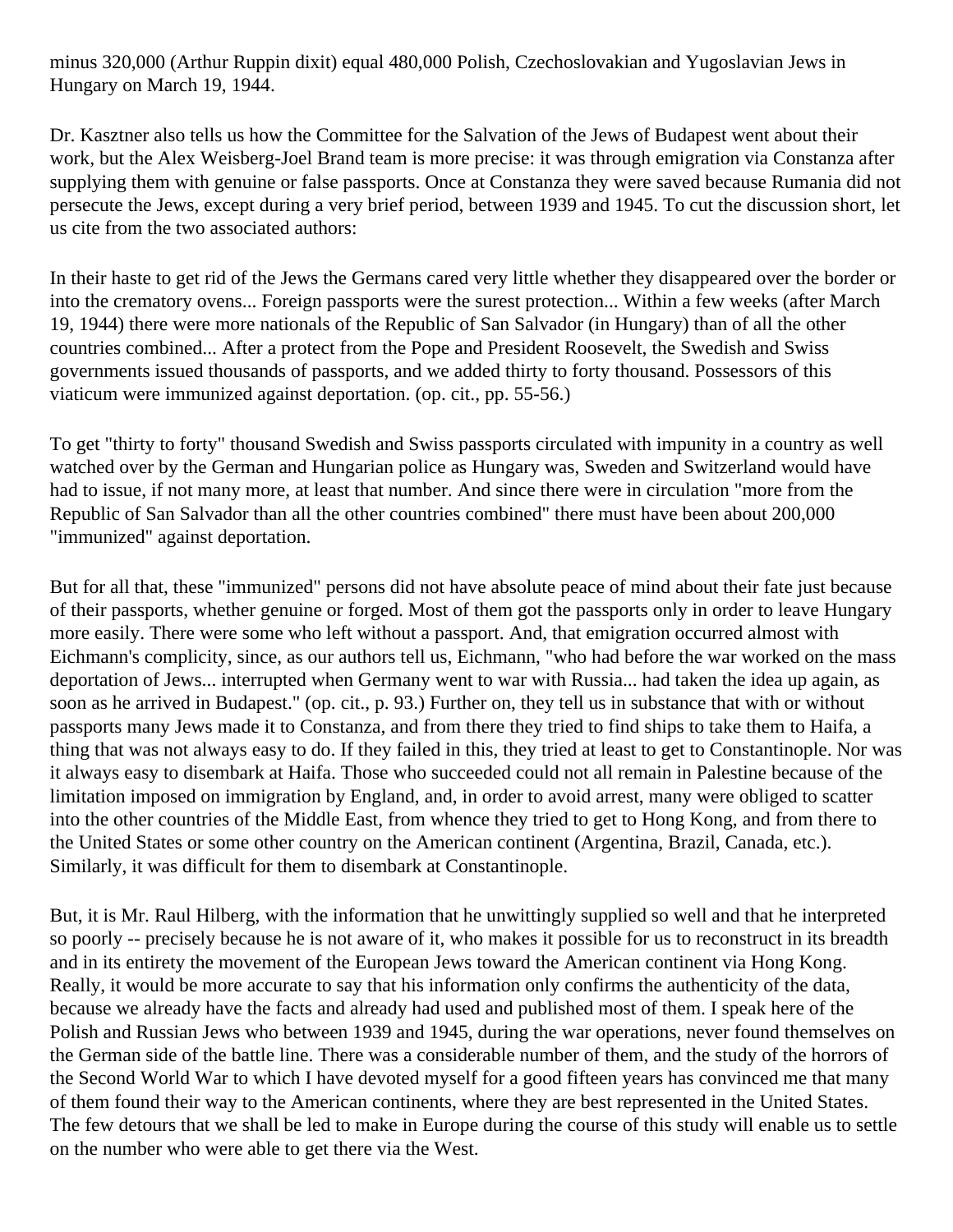As far as the United States is concerned, our peripheral point of departure, here the obvious lie leaps to the eye right away: it is not true, as the Institute of Jewish Affairs of London claims, that 5.5 million Jews were living there in 1962. In 1926, Mr. Arthur Ruppin gave us a figure of 4,500,000 Jews, and the official U.S. census figure for that year was 4,081,242 (a total which census officials seem to have regarded as being "incomplete"). Curiously, for once almost all of the historians -- and the Jewish statisticians as well -- are in agreement that the best estimates lie close to the Ruppin figure. Nevertheless, we shall give the Institute of Jewish Affairs the benefit of the doubt and shall use the official 1926 census figure, keeping in mind that it is probably too low and that a figure which is closer to that of Mr. Arthur Ruppin is doubtless closer to the truth. Applying the coefficient of natural growth, one per cent annually, to the 1926 census figure, we get an American Jewish population of 5,550,489 persons in 1962 -- i.e., 36 years later. And if we had used the coefficient of Mr. Salo Baron of twenty per cent every sixteen years, we would have gotten 4,897,490 in 1942; 5,876,988 in 1958; and 6,170,837 in 1962. I Could not have asked for a better opportunity than this one to be able to accuse the Institute of Jewish Affairs of London of underestimating the American Jewish population by 670,837 persons instead of by only some 50,489. But, that is not my way of doing things, and I am content to show to what extent the two Jewish authorities are in disagreement between themselves. So, the American Jewish population in 1963 is 5,550,489 persons -- without taking into account the Jewish immigration since 1926, an important consideration.(15) And, also without taking into account the Jewish emigration, but that factor is negligible. In fact, Mr. Andre Chouraqui tells us (op. cit., p. 67) that only 7,232 immigrants came to Israel from the Americas and Oceania between 1933 and 1957. And, it is not easy to imagine what reasons would urge them to go elsewhere.

In any case we are concerned with an examination of the Jewish immigration to the United States. We have already seen how since 1848, but particularly since 1880, immigration to the United States was part of the general movement of European peoples, known, in part, as the "Gold Rush." Between the two wars, in France, which was the best place to observe it since France was an almost obligatory passageway toward the West, the stream was fairly slow until the 1930s. From 1932 on, when Colonel Beck took over the post of Minister of Foreign Affairs in Poland, we began to see Polish Jews arriving in great numbers. And, after 1933, we began seeing the German Jews. The first Polish Jews who arrived in France went into business using methods so at variance with local custom and so unorthodox that they often aroused indignant protests. Then, one fine day they vanished, but it was soon seen that the heads of their businesses had been replaced by other Polish Jews. The German Jews, on the other hand, usually went straight through. At the end of 1937 the Austrian Jews appeared, and this stream was reinforced in 1938 after the Anschluss. And, at the end of 1938 and the beginning of 1939, came the Czechoslovakian Jews. From the end of World War I until 1932, we were aware mainly of the passage or settlement of Russian, Rumanian or Bulgarian Jews, among whom only a few Polish Jews had mixed, all chased from their respective countries by the Bolshevist storm and the instability that followed it. They came in small numbers, I repeat. For the over-all picture, from Jewish as well as government sources, shows that it was not a matter of moving whole populations of them. The Jewish population increased only from 250,000 to 300,000 from 1926 to 1939 (16) (to 270,000, according to Mr. Raul Hilberg) or exactly the natural increase rate, barely more.

How many then went through France, and where did they go? It is easy enough to give the number of German Jews. In 1939 there remained in Germany not more than 210,000, according to the World Center for Contemporary Jewish Documentation, and 240,000 according to Mr. Raul Hilberg. Official German statistics, in particular those of Mr. Richard Korherr, head of Hitler's population bureau, give a figure within the same range: 220,000. So if it were said that about 300,000 Jews had left Germany before 1939 everyone would agree. But, Mr. Andre Chouraqui (op. cit., p. 66) says, that "120,000 immigrated to Israel between 1933 and 1939," which seems to indicate that at least 180,000 went somewhere else. Here, may I be permitted to bring forth my personal testimony? At Belfort, a city near the Franco-German frontier, and right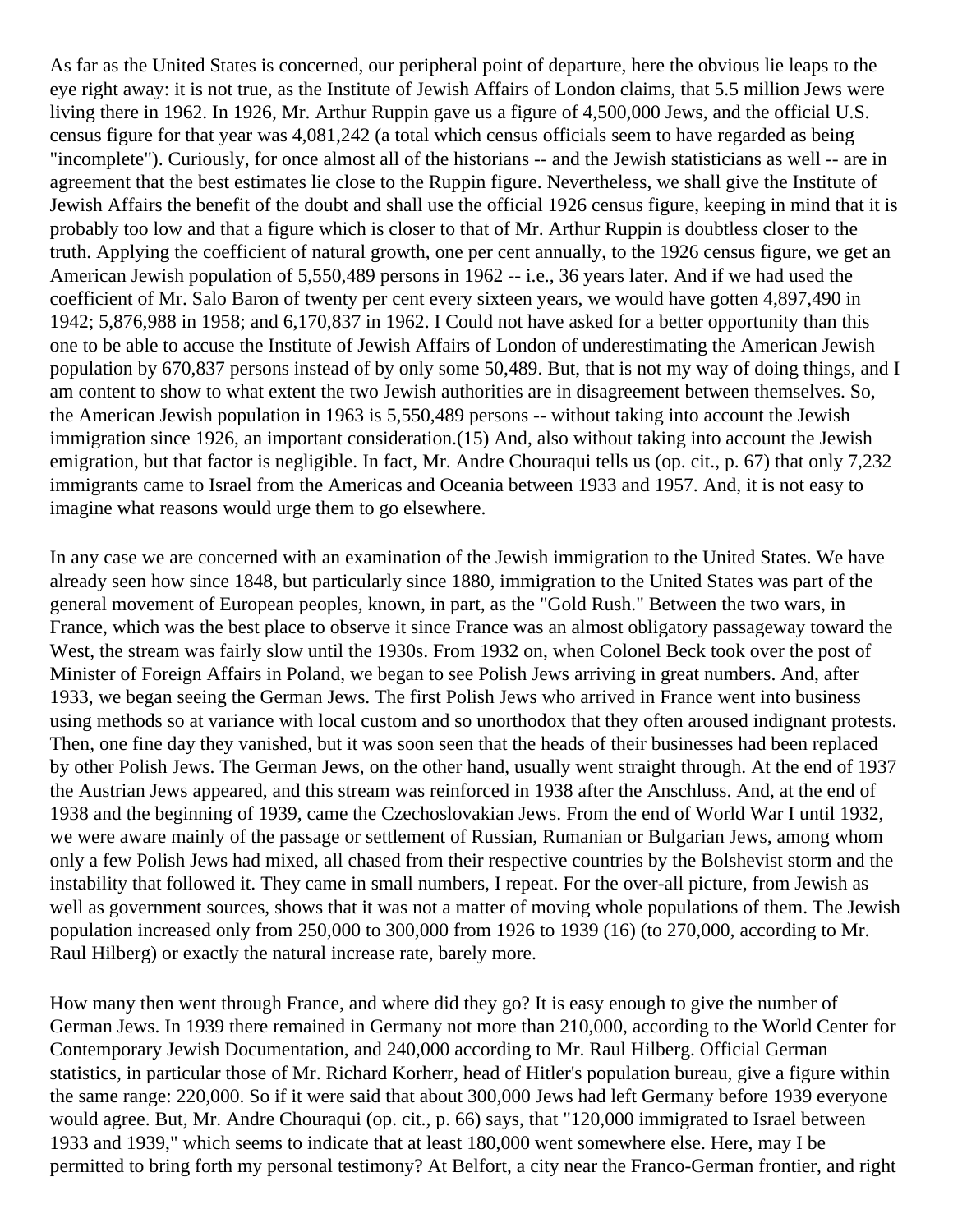on the itinerary of the largest number of Jewish refugees, because it is also near the Franco-Swiss border, I was, between 1933 and 1939, the leader of the Socialist Party. Because of that capacity, those German Jews who were Social Democrats and who had managed to cross the frontier, generally knew my address, and, in order to continue on their way, they preferred to turn to me for help rather than to the Jewish community. Most of them told me that their aim was to get to the United States where they had relatives who would make it easy for them to enter the country and to remain there in spite of the quota laws on immigration, which they knew were, under the circumstances, rarely enforced against them. A few of them spoke of Canada for the same reasons. Very few mentioned Brazil or Argentina; in these two countries it was only after the war that Jewish immigration assumed considerable proportions. During the occupation, still at Belfort, but where I then had the greatest responsibility in the most important and judicious Resistance movement (Liberation-Nord), which was the only effective channel for them, the same situation existed except that they first had to go over the border into Switzerland, where, with the help of the Joint Distribution, whose representative was Sally Mayer, they hoped to get a regular passport for the American continent, preferably for the United States or Canada. Not one of them ever, either before or during the war, mentioned England, for which they nourished a staunch hatred.

In 1937-1938, the same phenomenon occurred with the Austria Jews, and in 1938-1939 with the Czechoslovak Jews. We saw no more of the Jews from these countries in France during the war; they went by way of the Danube, the first after the Anschluss, the latter after the settling of the Sudeten affair.

For Austria, the statistics of the World Center of Contemporary Jewish Documentation and of Mr. Raul Hilberg agree with German sources: before 1939, 180,000 out of 240,000 had succeeded in leaving Austria. And, Mr. Andre Chouraqui finds that the number of Austrian Jews who immigrated into Israel is so insignificant that he doesn't see any need to mention it. Where, then did they go? I can only keep repeating: all those who turned to me, before, as well as during the war, gave the United States as their preference, or, in any case, a country on the American continent.

So, we have a total of 480,000 German and Austrian Jews who managed to leave Europe between 1933 and 1939. In this case, both the World Center for Contemporary Jewish Documentation and Mr. Raul Hilberg had the honesty not to include the latter among the number of Jews who they claimed were exterminated. We shall see, in the recapitulation table of the actual number of European emigrants, if they have been included in the number of those who augmented the Jewish population of countries other than Israel, where they must have gone, since they are no longer in France.

On the number of Polish Jews, or those from the Danubian countries, who reached the American continent or Africa via the West, I had no accurate information which would permit me to establish it as other than "appreciable." Happily, my excellent collaborator, Mme. Hannah Arendt, came forth most usefully to complete my documentation. Mr. Raul Hilberg, too, from whom she had taken nearly everything she had said, proved to be quite useful. If I prefer to cite from Madame Hannah Arendt, it is because she expresses herself much more clearly than Mr. Hilberg; she borrows nearly everything from him, but her talent for clarity must be recognized. It is with regard to the French, Luxemburg, Belgian and Dutch Jews that she has so usefully completed my documentation of the Jews of Poland and the Danubian countries who left Europe via the West.

In France, she writes in the New Yorker, March 9, 1963, there were about 300,000 Jews in 1939 (that I knew), and, in February-March 1940, before the events which brought about the occupation of the country, 170,000 foreign Jews had joined them, that figure is what I was not sure about. At the time, all the French papers, as I remember, spoke of some 200,000 foreign Jews who had fled their countries in the face of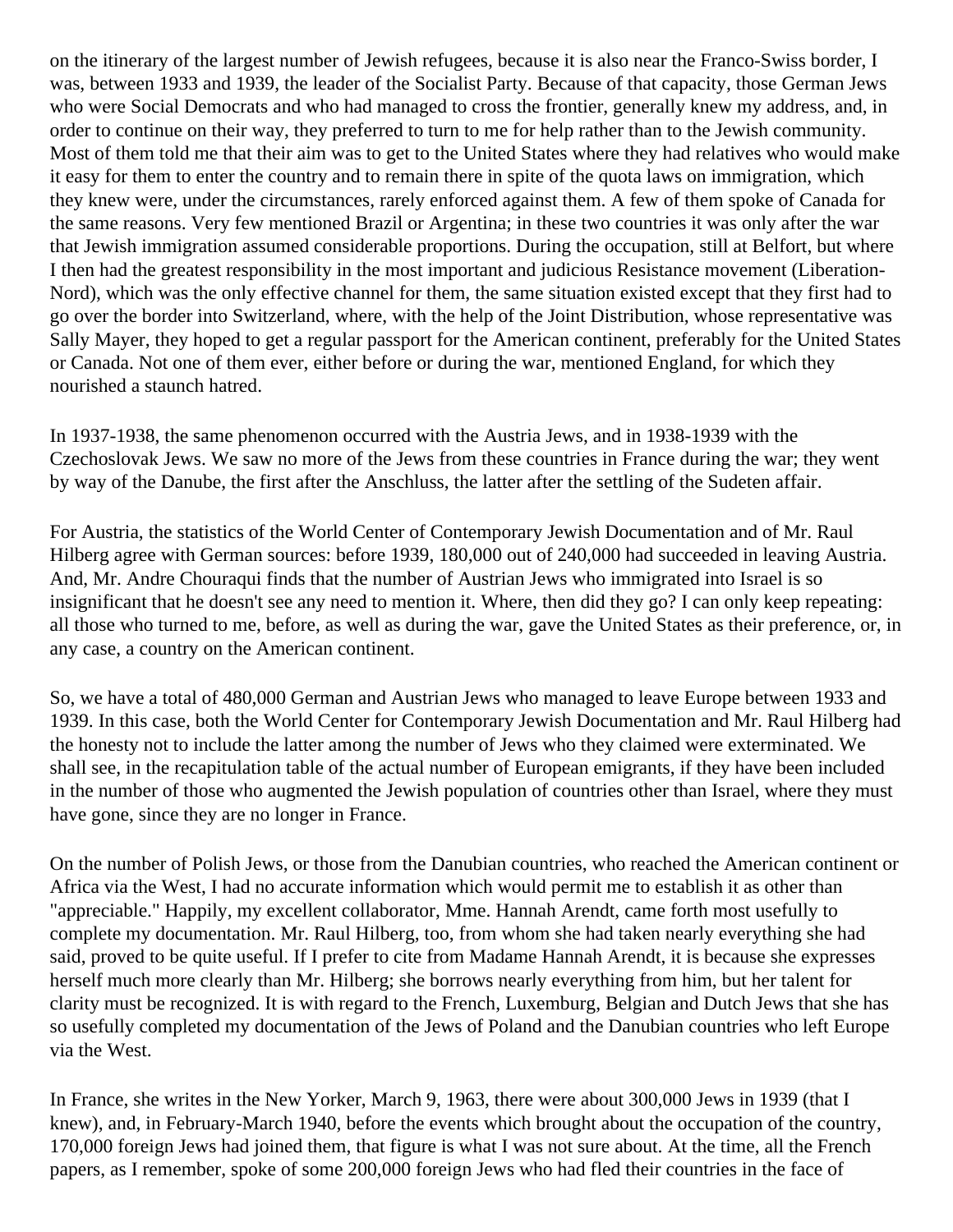Nazism, and that it was our duty to help them. But, I had kept no clippings. I was much more occupied in aiding the Jews than in counting them. Among them, were 40,000 Belgians and as many Dutch. What about the others? I have no precise facts. In any case, the total number probably was 170,000; one can be sure that Mme. Hannah Arendt, however, did not overestimate it. Since the government of Marshal Petain refused to turn over the French Jews to the German authorities, and since he made so much trouble for them about the foreign Jews, she goes on, that of this mass of 470,000 Jews, only 52,000, among them 6,000 of French nationality, had been deported at the end of the summer of 1943, that is, in 18 months (massive deportation operations did not begin until March 1942). In April 1944, two months before the Allied landing, there were still 250,000 Jews in France, she says, and no further measures were taken against them. Therefore, they were saved. This fact does not keep Mr. Raul Hilberg from putting only 200,000 in the survivor column in his statistics. And, one must not think that the difference -- 470,000 minus 250,000 equals 220,000 -- were deported. On this difference, outside of her indication that there were "52,000, among them 6,000 of French nationality," at the end of the summer of 1943, Mme. Hannah Arendt gives us no information at all, But, the World Center of Contemporary Jewish Documentation tells us that 120,000 Jews in all were deported from France, without specifying the number of those of French nationality, which does not prevent it, when it comes to tallying the survivors, from stating peremptorily that there were only some 180,000, as we shall see on the chart for France, Belgium, Holland and Luxemburg. The World Center simply did not figure in this difference except among the number of those living in France in 1939, without taking the immigration factor into account.

And, here is Mme. Arendt's conclusion for Belgium: the 40,000 Belgium Jews who fled to France before the German invasion, together with 25,000 who were foreign to that country, were, she says, nearly all deported and exterminated. With the 50,000 which the World Center of Contemporary Jewish Documentation said were living there in 1945, we get a figure of 115,000. But, official Jewish statistics give only 90,000 Jews in Belgium in 1939. And, there is another important detail: no Belgian Jew was deported, because -- as Mme. Arendt explains -- in Belgium there was no Jewish Council (Judenrat) to register them and to designate them for deportation. But the foreign Jews, on the other hand, were all deported: they were nearly all Poles or Russians, and their very appearance called them to the attention of the German authorities, as she says.

And, for Holland: the 40,000 Jews who fled to France, plus the 118,000 who were deported (and exterminated naturally), plus the 60,000 that the World Center of Contemporary Jewish Documentation found still living in 1945 yield 218,000. But, according to official Jewish sources, there were only 150,000 Jews living in Holland in 1939.

Finally, for Luxemburg: 3,000 Jews lived there in 1939, minus the 2,000 who were deported gives 1,000 survivors in 1945.

Therefore, if we draw up a recapîtulation table for these four countries in 1945, this is what it looks like:

### **Deportation of Western European Jews; Survivors in 1945**

1939 1940 (a)Deported Actual DifferenceOfficial Off. counted as exterminated France 300,000 470,000 120,000 (b) 350,000 50,000 180,000 120,000 Belgium 90,000 115,000 25,000 90,000 50,000 40,000 Holland 150,000 218,000 118,000 100,000 (50,000) 60,000 90,000 Luxemb. 3,000 3,000 2,000 1,000 (2,000) 1,000 2,000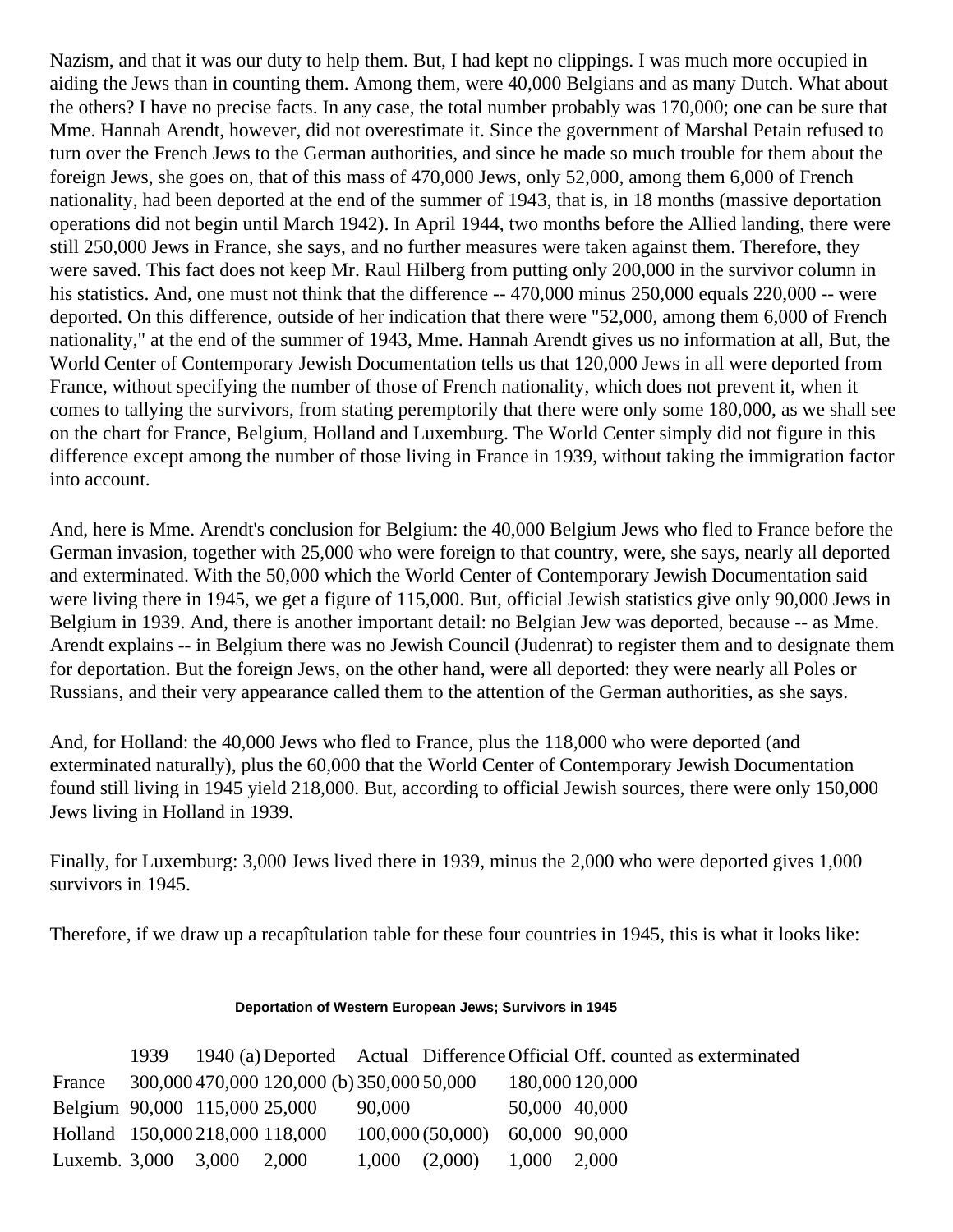(a) Actually for the year 1940 there should be two columns in this table; one with the data for before the invasion of Holland and Belgium (spring), which is the one, and one with the data for after the invasion, which would take into account the 40,000 Belgian Jews and the 40,000 Dutch Jews who fled to France. It would look like this : 75,000 in Belgium, 178,000 in Holland, and 550,000 in France in July 1940. The general total for the four countries would not have changed, nor the other data, nor the circumstances, so it was not thought useful to tangle up the calculations with figures that ended with the same results.

(b) I repeat that Exhibit No 100 of the Jerusalem Court claimed only 52,000 deportees from France, as of July 21, 1943.

Thus, of the Jews who are claimed to have been arrested in France, in Belgium, in Holland and in Luxemburg during the war, some 265,000 among them are said to have been exterminated in the concentration camps to which they were deported. But, when the war was over there were still in the four aforementioned countries, taken as a whole, 541,000 Jews or 2,000 less than there were living in them in 1939. This conclusion comes from the very figures that Mr. Raul Hilberg, his protege, Mme. Hannah Arendt, and the World Center of Contemporary Jewish Documentation have given us. But, without knowing how, or why, the latter, when it comes to drawing official conclusions from these figures, concludes that there were only 291,000 survivors, and, for the number of exterminated, it finds a figure in the same range: 252,000.

Doubtless to distinguish himself and to demonstrate originality, again without knowing how or why, Mr. Raul Hilberg comes up with 261,000 survivors, and 242,000 exterminated, drawn from the same figures. And, naturally, Mme. Hannah Arendt follows in his footsteps. In Eichmann's Confederates and the Third Reich Hierarchy, the Institute of Jewish Affairs of the World Jewish Congress finds 261,000 survivors and 292,000 exterminated (p. 59). So, with only shades of difference, the Jewish sources seem to be in agreement.

The mechanism of this operation, which is so crude that it stares you in the face and which is found in all of the figuring of all of these people, is quite simple: in 1945, during the postwar turmoil, the Jewish communities of every country were supposedly invited to state very quickly what their losses had been so that Justice Jackson could take them into account in his speech for the prosecution at the Nuremberg Trial where such figures were prefaced with the expression: "it is estimated in full cognizance..."(17) As unscrupulous as we know Justice Jackson to have been, it is certain that, although he does not say what, he must have based his opinion on something. And, that something could only have been information of this sort. This information was assessed, not in the terms of all Jews who were survivors in a given country, but in terms of those who were nationals of that country and who were, then, subtracted from the number of their members who had lived there in 1939. The difference between these two figures was claimed to be the number of Jews who met their deaths in Nazi gas chambers. Itwas up to the Jewish communities in each country to account for Jews of other nationalities among them. But this was not done. In each of the European countries the same practice was followed, and, in the present instance, it developed that some 250,000 Jews were not counted as survivors anywhere, and that this missing 250,000 always turned up in the column of those exterminated in the statistics. It is by this process, multiplied by the number of countries, that the figure of six million exterminated European Jews was arrived at.

Considering only these four countries, the "non-nationals" were not the only ones involved. There were also those who possessed the nationality, but who had not yet returned -- many never returned -- and, therefore,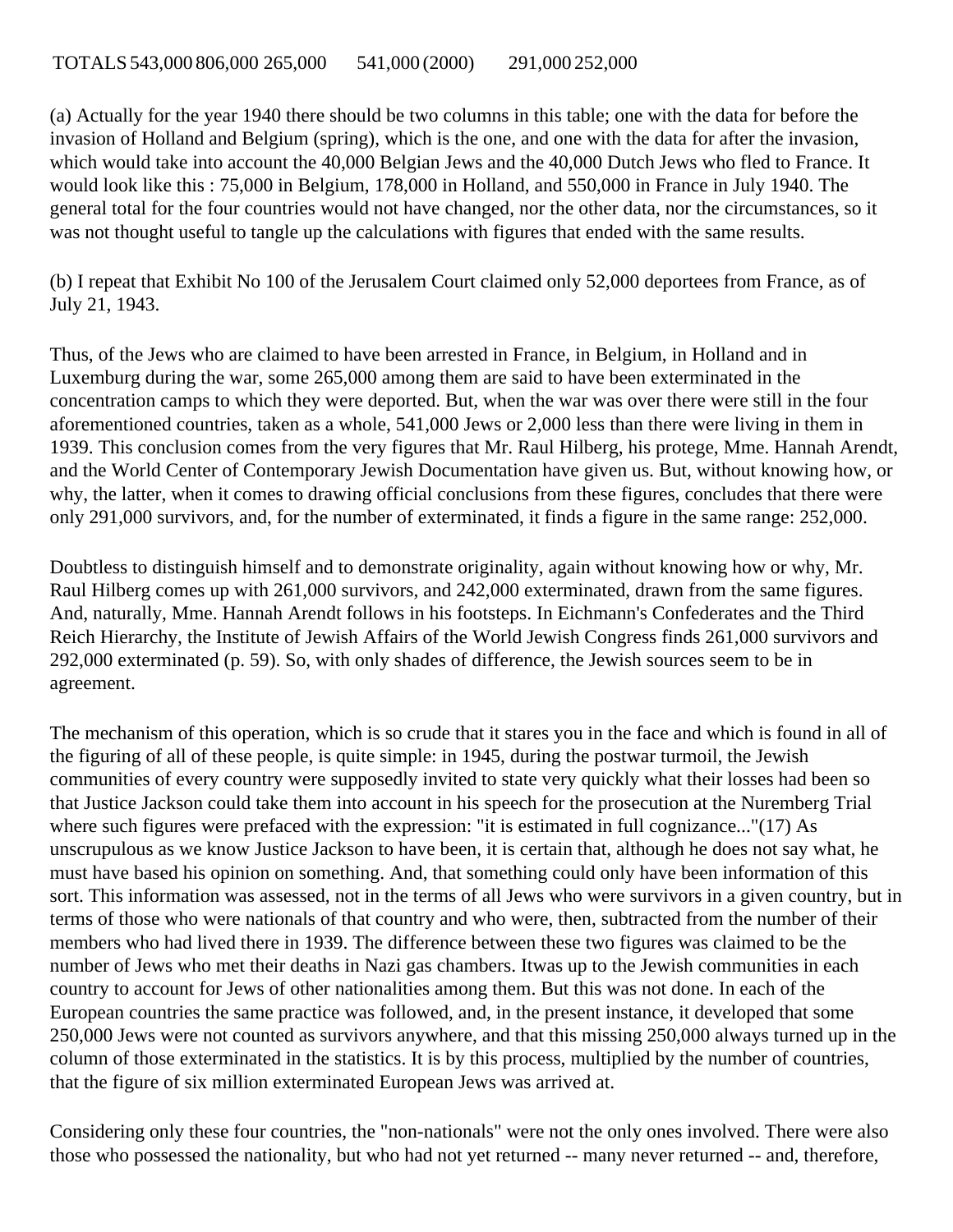were not present at the time when that fabricated inventory was drawn up. Since they were absent, they were included among the exterminated. However, most of them had emigrated. Although that emigration could not be proven in 1945, it can be today. We know, for example -- even if only through the Arendt-Hilberg team - that at the moment of the arrival of the German troops in Belgium, no more than 5,000 Jews remained who had Belgian nationality, and that since no Jewish Council denounced them to the Germans, not one of them was arrested (Hannah Arendt, op. cit.). From this fact, the following can be concluded:

a. Since there were 60,000 Jews in the country in 1926 (Arthur Ruppin dixit), and therefore not many less than 70,000 in 1939, including the natural rate of increase, it was not 40,000 who fled to France as Mme. Arendt says, but between 60,000 and 65,000.

b. When the World Center of Contemporary Jewish Documentation puts 40,000 Belgian Jews in the exterminated column, this is a wretched fraud.

And, the same conclusion holds for France where we know that at the end of the summer of 1943 only 6,000 Jews of French nationality had been deported. Here again, the Arendt-Hilberg tandem is in agreement. For the period from the end of summer 1943, to the end of the war, no exact information has been made public, as far as I know. But, Mr. Leon Poliakov (Le Troisieme Reich et les Juifs), Mr. Michel Borwicz ("Les solutions finales a la lumiere d'Auschwitz-Birkenau" in the Revue d'Histoire de la seconde guerre mondiale, October 1956), and Mr. Joseph Billig (Le Dossier Eichmann), all say that it was during the course of 1942 that the greatest number of French Jews was arrested and deported, in order to arrive at the admirably Jesuitical formula that "in all about 120,000 Jews were deported from France." But, if the greatest number of French Jews to be deported was 6,000, there is very little chance, mathematically speaking, that the number could have exceeded 11,999. Since the largest number was 6,000, arithmetically, the smallest number could not be larger than 5,999. The question remains: what became of the other 1 1 0,000 (or, at the least, the other 108,000) who are among the 120,000 French exterminated, when it has been established that they were not even arrested and deported? If I answer that question by saying that they had left France, I do not think that I can be accused of conjecturing. Because if they were not deported, if they were not exterminated, and if they were no longer there, then they must have gone somewhere else.

It was from Holland that the greatest number of national Jews was deported. How many? The contradictory data in the recapitulation table permit two equally contradictory replies, one of which is necessarily without value:

On the one hand, if 40,000 Dutch Jews fled to France, where they were not deported and where they were found again in 1945, and if in 1945, 60,000 were found still surviving in Holland, then, by referring to the statistics for 1939, we subtract 40,000 plus 60,000 from 150,000 and get 50,000 national Jews actually deported who did not return -- at least they had not returned by 1945;

On the other hand, if out of the 543,000 from the statistics for the countries of France, Belgium, Holland and Luxemburg considered as a block, who were living there in 1939, only 291,000, who had one or the other of the four nationalities, were found again in 1945, then 252,000 (figured by subtracting 291,000 from 543,000) of the former did not have one or the other nationalities, were strangers there, and had replaced, number for number, 252,000 French, Belgian, Dutch or Luxemburg Jews who were not arrested there, were not deported, and yet were no longer there. Among them, it is known from an assured source, that there were a minimum of 108,000 French and 60,000 Belgians. There were 1,000 Luxemburgers who also were officially there. Therefore, by subtracting 169,000 from252,000 we have a maximum of 83,000 Dutch Jews. In the column of deportees, who had not returned in 1945 there were 67,000, which is determined by taking 83,000 from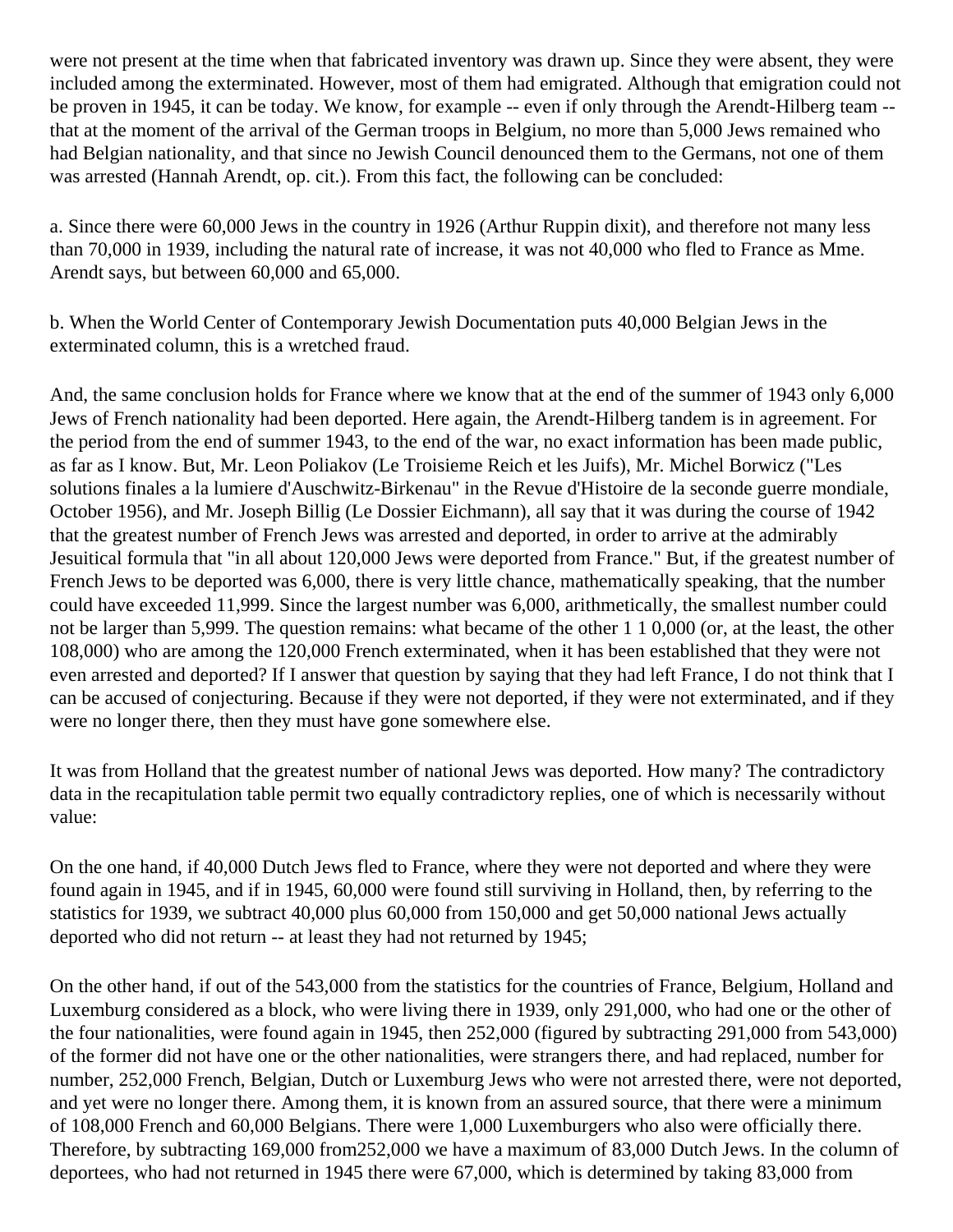105,000. And, that is the only true fact that can be given as being verified by Jewish sources themselves, with regard to the details that they give. What it might be in reality, is another story. And whether these 67,000 Dutch deportees were exterminated is also another story. In any case, it is far from being established as fact, since to do that it would require that no one came back after being deported, and such a contention is untenable. This conclusion holds true not only for Holland but for France and Luxemburg, too. There is no problem with regard to Belgium, since not one Belgian Jew was deported, or at least very nearly so.

Considering France, Belgium, Holland and Luxemburg, en bloc, the obvious conclusion is the following: a maximum of 12,000 French Jews, 67,000 Dutch Jews, and 2,000 Luxemburg Jews yields a total of 81,000 Jews who were deported according to the data provided from Jewish sources, and not 252,000 as they claim. (As has been pointed out in the preceding paragraphs, no Jews were deported from Belgium.) Even if not one came back, which is improbable, it would still result in an exaggeration of 171,000 Jews, to be subtracted from the column of exterminated. And, that figure is just for these four countries.

But there are other conclusions to be drawn: With regard to the 252,000 Jews of these four countries who were not exterminated since they had not been deported, and yet were not in one or the other country in 1945, one or two things can be said: either they returned after 1945, in which case they must be included again in the European Jewish population, or else they did not return and they must be included in the population of the country to which they went and in which they remained. It is the second case that must be looked into since no Jewish source lists them as having returned to Europe. The question remains: where are they then? Are they in the United States, in Canada, in Argentina, in South Africa? These questions cannot be answered until we determine the total number of Jews who succeeded in leaving Europe. One way of making this determination is by conducting an investigation into the Jewish population in all the countries where they increased the population, and there is only one for which there is no Jewish source: the United States. In any case, not having officially returned to Europe, these 252,000 -- who could not have left Europe until after 1940 -- must be added to the 300,000 German Jews and the 180,000 Austrian Jews who had left before 1940. In other words, we have a total of 732,000 European Jewish emigrants.

With regard to the 252,000 Jews who did not have the nationality of any of the four countries in question, who replaced number for number the 252,000 Jews who are discussed in the preceding paragraph, and who were found still living in 1945, the following is clear: in the statistics of the countries from which the latter came they are listed in the exterminated column, and, in order to take mathematical count of the living and the dead of those countries, which is the first task to be done, they must be reintegrated among the living. But "to reintegrate them among the living" in the statistics does not mean that they returned to those countries. Officially not one returned, since not one was officially reintegrated into the statistics, nor in actuality either, since, with the exception of western Germany, these countries are on the other side of the Iron Curtain. For the same reason, the same is true for France, Belgium, Holland and Luxemburg. The second task to be done will be to reintegrate them into the population statistics of the countries to which they went after their number has been determined. In any case, it is already possible to say that here we have again 252,000 more European Jews who have emigrated, and that figure, when added to the 732,000 figure that is mentioned above, makes a total of 984.000.

Finally, with regard to the 265,000 Jews who were arrested in France, Belgium, Holland and Luxemburg, we find that among them, as we have seen, 81,000 were nationals of one or the other of these countries. So it follows that 184,000 were without the nationality of any of these countries. The same logic as above applies here, with the exception that those 184,000 Jews should be reintegrated into the exterminated (it would be more exact to say, people missing in 1945) columns of the countries from which they come.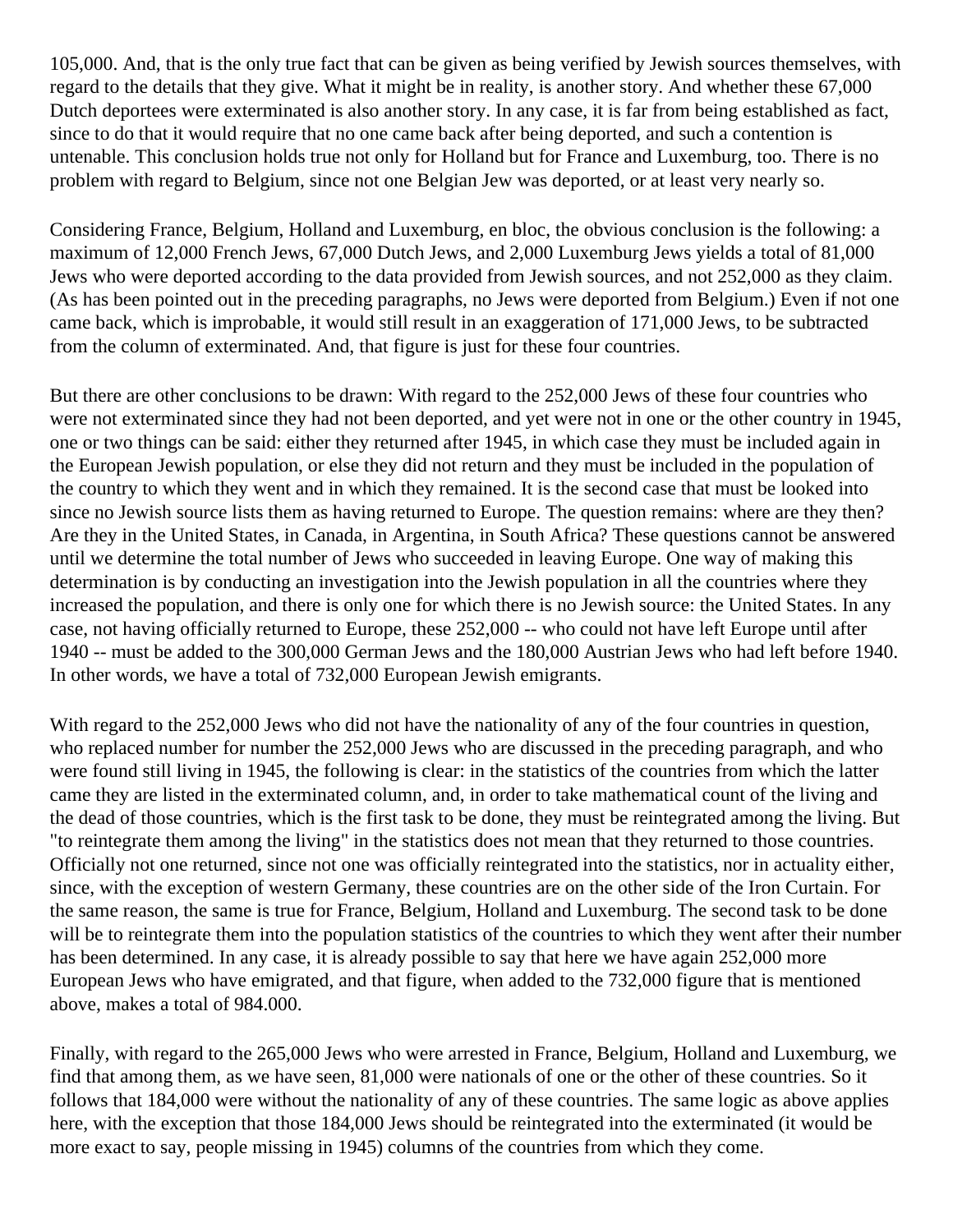To correctly reintegrate those 252 000 survivors, who are listed as dead, and those 184,000 who are listed as exterminated, for a total of 436,000 Jews, into the statistics of the countries from which they came, we must know which countries. But, can we determine these exactly? Mme. HannahArendt -- via Mr. Raul Hilberg - says that they were "Poles, Russians, Germans, etc... However, it is not very clear who that "etc." covers. It is not likely that it covers the Yugoslavs who left Europe by way of Italy, Greece, or Hungary; the Austrians who took the Danube route or went via Switzerland after the Anschluss; or the Czechoslovakians who took the Danube way through Hungary, as Dr. Kasztner specifies. Moreover, the Russians could only leave via Constantinople and the shores of the Caspian or the Birobidjan after the war began. Following the outbreak of hostilities, only the Germans continued to emigrate secretly through Holland and Belgium or Luxemburg for the reason that the Rhine had to be crossed, and it was easier for them to cross it on German territory than where it forms the frontier. Therefore, there were Germans in appreciable numbers, doubtless, but surely not in significant numbers because they were only those who had remained in Germany after 1939. The others, as Mr. Chouraqui has told us, had already left Europe, and 120,000 among them were in Israel. There remain the Poles for whom the truly mass emigration began in the spring of 1939, when the situation between England and Germany was disintegrating, and for whom Belgium, Holland, and France were their escape routes, too. Until the end of August 1939, they could even cross Germany with Polish passports. They constituted almost the whole of those 436,000 Jews who were neither French, Belgian, Dutch, nor Luxemburger, and who were to be found in one or the other of those countries in May 1940 when their emigration route was cut by the German armies during the "Battle of France."

I have no precise information available that would allow me to divide up these 436,000 Jews among the nationalities cited, as should be done, because they can no longer be counted, and to deduct them separately from the statistics of Jewish sources, given for each of them for 1939, or to reintegrate them into the 1945 statistics taking the dead and the living into consideration. Aside from that, any of them who were not Polish or German were the exception; that is, they were a negligible number. The Germans, themselves, were only a small contingent, amounting to 20,000, 30,000 or 40,000 perhaps, but no one knows for certain. It is about that, in any case.

After that time, two methods are possible: First, one can study the Jewish population in the aggregate, for all the above-named countries, by deducting as a whole from the start those 436,000 persons from the 1939 statistics, and, in accordance with the calculations, by adding for 1945 the 184,000 who were arrested to the corresponding column. Since we are looking at the European Jews, not Jews by nationality, mathematically and on that level, no error would have been made. But there are two things against it: the division of the Polish Jews between the Russian and the German zones after the German-Russian invasion, and their migration toward Hungary, which, by leaving out so significant a number as 350,000 to 400,000 Polish Jews, could only lead to results whose aberrant character as far as Poland is concerned, would inevitably have had repercussions multiplied on a European scale.

Second, since those 436,000 Jews were in the great majority Polish, they can be considered -- mathematically -- as being all Polish, and they can be integrated into Polish statistics only. In terms of such a calculation, the results were off by no more than 20,000, 30,000 or 40,000 of them who were not Polish, but the error did not exceed, on the whole, one or two tens of thousands of persons on the nationality level. And, on the other hand, mathematically, it could be automatically and exactly corrected on the level of the Jewish population of Europe, by an error exactly corresponding, inversely, if I decided not to take into account those 20,000, 30,000 or 40,000 in the study of the German Jewish population. It is the second method that I adopted: the solution of a problem by the well-known process of false supposition. Having given this explanation, which is indispensable for an understanding of what follows, we take Poland first.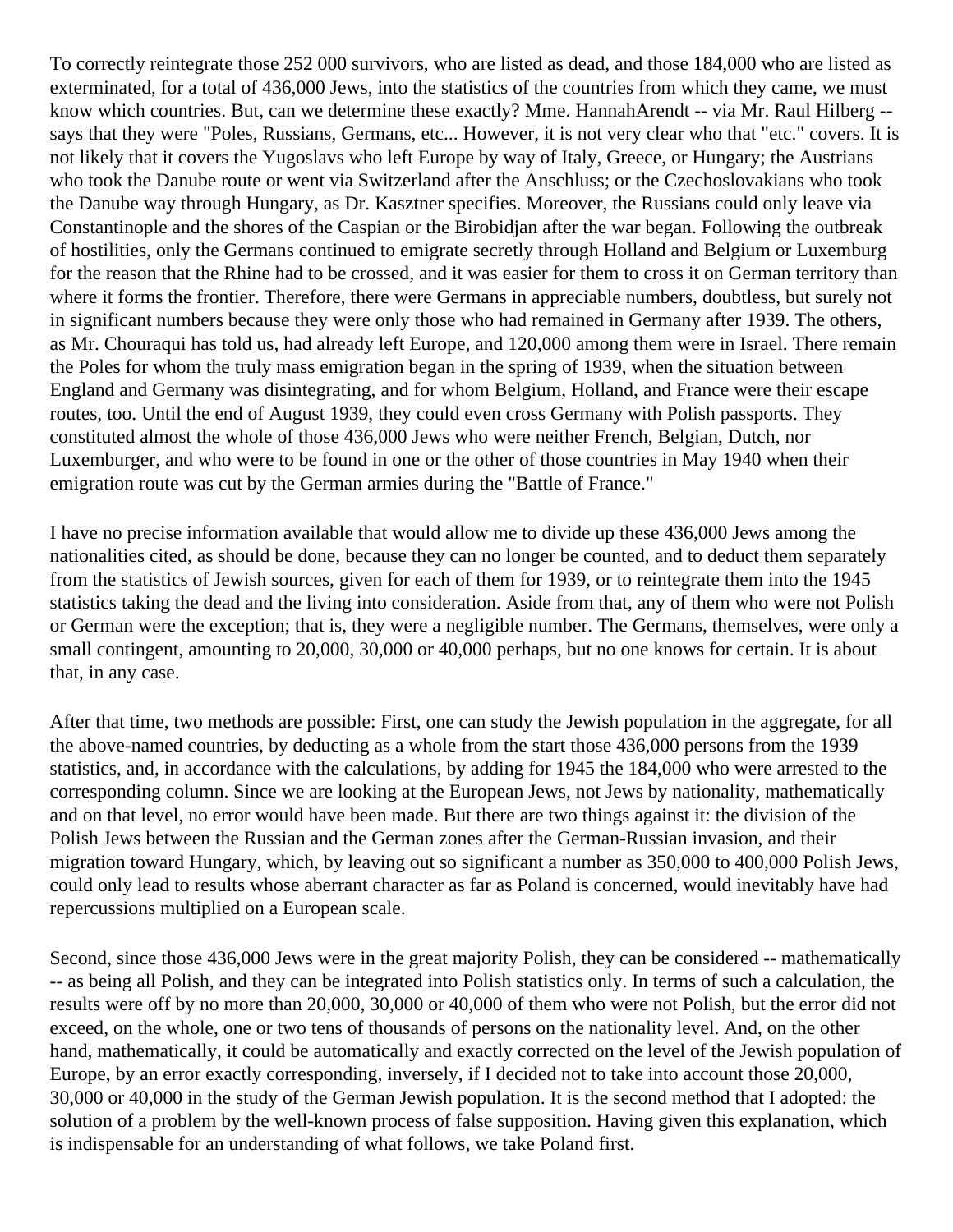In Poland, Mr. Arthur Ruppin tells us, there were 3,100,000 Jews in 1926. In 1939 there were 3,300,000, as the World Center for Contemporary Jewish Documentation and the Institute of Jewish Affairs of New York tell us. Mr. Raul Hilberg goes even further, with a figure of 3,350,000. But it is nonsense to think that this could be right, since they were constantly, and in numbers, migrating since 1932. Let us say that there were 3,100,000 in the spring of 1939, when mass migration began. We have decided that arithmetically 436,000 were on their way through Holland, Belgium and France, when the invasion of those countries by German troops took place. So, there should have remained in Poland at the moment of invasion 2,664,000. In reality there were less, because the Polish Jewshad also tried to leave by the Danube route: the Kasztner Report, as we have seen, tells us that a certain number of the latter were still in Hungary on March 19, 1944, mixed with Czechs and Hungarians. And since the Nazi invasion of Hungary took place on March 19, 1944, how many Polish Jews fell into German hands?

First, we must determine how many there were in the aggregate for the three nationalities? There had been, as Dr. Kasztner specifies, 800,000 Jews in Hungary, more or less permanently since the beginning of the war. In 1926, Mr. Arthur Ruppin had counted 320,000. With the natural rate of increase these 320,000 had become 361,600 in 1939, and not 404,000 as claimed by the World Center of Contemporary Jewish Documentation. Taken together, the Poles, Czechoslovakians and Yugoslavs, who were living in Hungary, added up to 438,400 persons. And by taking each of these three nationalities separately in detail, we get the following:

1. Czechoslovakians: the statistics drawn up by Mr. Richard Korherr (already cited) for the Wannsee Conference, which was to have taken place on December 9, 1940, but which did not take place until January 20, 1942 (Wannsee Protocol in Eichmann und Komplizen, Robert Kempner, op. cit.) -- that is, before deportation of the Jews was undertaken -- tell us that in Bohemia-Moravia there were still 74,200 of them, the rest having fled to Slovakia, when Czechoslovakia was dismembered (1938-39), and 88,000 in Slovakia. Mr. Arthur Ruppin's statistics for 1926 give 260,000. With the natural increase rate of 1%, which we have used throughout this study, that makes the Jewish population 293,800 in 1939 and not 315,000. And, that means that in Hungary, continuing along the route by which they were fleeing, there could have been 131,600 Czechoslovakian Jews, this figure being determined by subtracting 74,200 plus 88,000 from 293,800.

2. Yugoslavs: Mme Hannah Arendt takes from Mr. Raul Hilberg the fact that when Hermann Krumey arrived in Zagreb at the end of 1943 he found a certain number of Jews in the country and deported 30,000. On this point all Jewish sources are in agreement. The Wannsee Protocol mentions 40,000 at the end of 1941. The rest had fled to Italy and Hungary. In all there were 75,000 Jews in Yugoslavia in 1926, as Mr. Arthur Ruppin says, and this figure is accepted by the World Center of Contemporary Jewish Documentation. It could be that the Yugoslavian Jewish emigration matched the natural increase since that is a country where not only Jews, but all the ethnic groups, and in all periods, were numerically very fluctuating. The difference, or 35,000 could be equally divided between Italy and Hungary, or 17,500, a little more or less for each. The World Center of Contemporary Jewish Documentation found 20,000 Jews there in 1945, and that would indicate that out of Krumey's 40,000 deportees, 20,000 returned from the concentration camps where they had been sent, and the rest died in the camps.

3. Poles: Without counting those who, with or without genuine or forged passports which were given to them by the Committee for Jewish Safety of Budapest (Joel Brand dixit), had succeeded in leaving Poland for Hungary after 1939, there were approximately 289,300 Poles. This figure is determined by subtracting the 149,100 Czechoslovakian and Yugoslavian Jews from 438,400.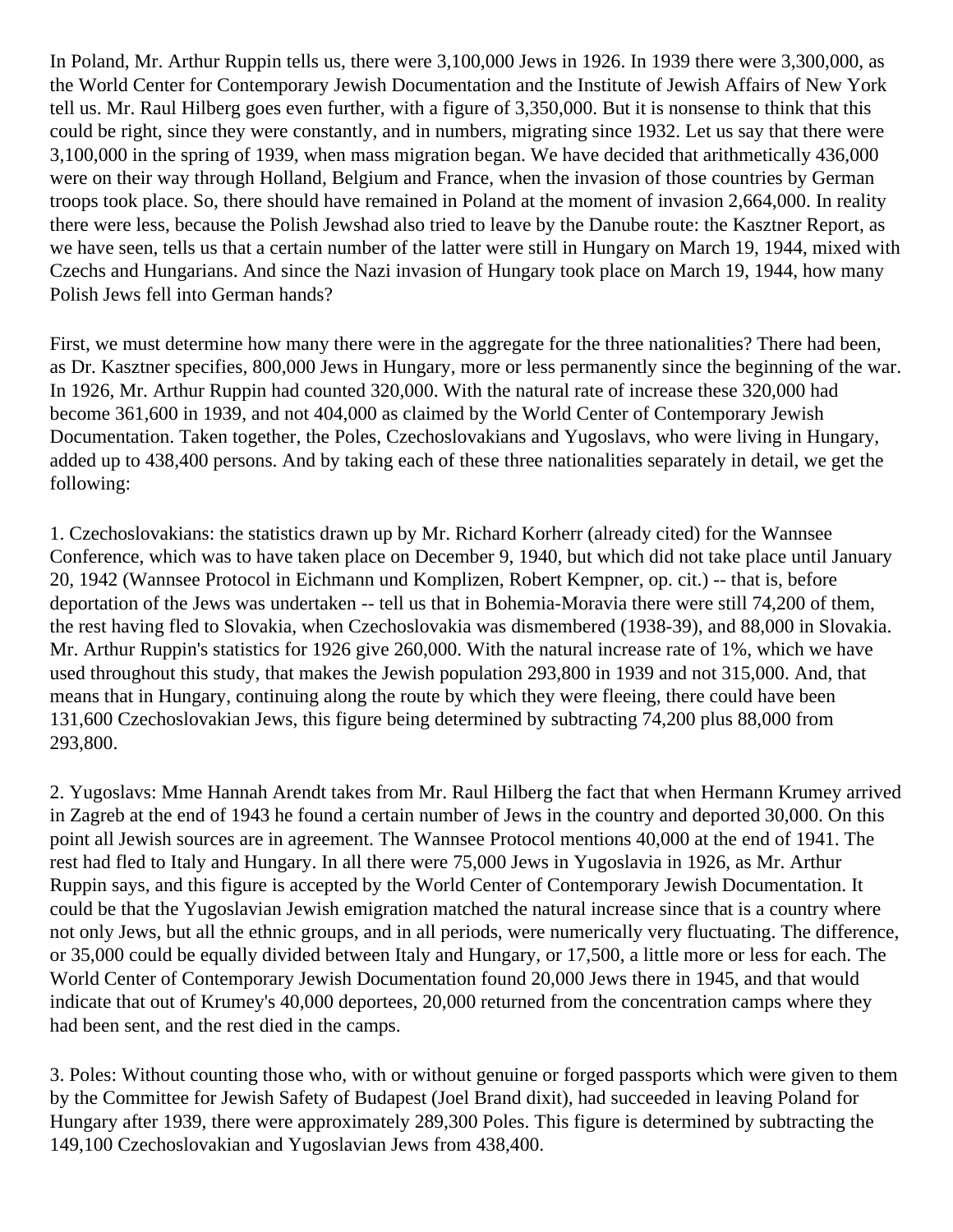On the basis of the preceding discussion, we can conclude that there remained in Poland under German-Russian occupation 2,374,700 Jews, figured by subtracting 289,300 from 2,664,000 and not 3,100,000, 3,300,000 or 3,350,000. Moreover, that number was divided up between the German and the Russian zones.

Now, another question arises: in what proportion were these 2,374,700 Jews divided between the two zones? With the fine want of realization which seems to keep him from making the simplest of accurate calculations, Mr. Raul Hilberg, who found 3,350,000 Polish Jews in 1939, puts 2,100,000 in the German zone and 1,200,000 in the Russian zone. At least, that is the idea one gets. But, it is a worthless estimate; in terms of what has been said, which is as historically as demographically irrefutable, it does not bear examining.

Then, how many were there on each side? In order to answer this question as exactly as possible, two elements must be taken into account: the flight of the Jews before German troops pushing into Poland, and the steps taken against them from July 1940 on.

Like the Dutch and Belgian Jews, the Polish Jews fled before German troops, either toward Hungary, or into that part of Poland destined to be occupied by the Russians. The proportion of the latter cannot be determined, it seems, unless the number of those who did not go in that direction can be determined. A very large number, without doubt, fell into Russian hands, because there was actually for a certain time a German policy of turning over to the Russians Jews encountered in the German area. This is attested to by Zwi Patcher and Yacov Goldfine, two witnesses for the Prosecution at the Nuremberg Trial, who later testified on May 1, 1 961. The first stated:

All our money and our jewelry were taken from us. Then, in the columns of four, we were conducted toward the East. It was in December. It was cold, rainy and we were shivering. When one of us dropped with fatigue, he was taken aside and a pistol shot put him out of his sufferings. But it was forbidden to turn one's head, or one was shot, too. At the end of three days our group had been greatly decimated. We arrived at the frontier of the Soviet occupation zone in Poland. Our executioners had ordered us to put our hands on our heads and to shout "Vive Stalin." But just the same the Russian sentinels pushed us back into a German area, where we were left to ourselves. During the night, we crossed the frontier to reach a small Jewish village in the Russian zone, where our co-religionists gave us shelter. (Le Figaro, May 2, 1961.)

The second made an analogous statement. Helped, even though so brutally, by the Germans to get into the Russian zone, quite a number of Polish Jews must have made it.

The story of the steps taken against them is more specific. Mme. Mary Berg tells us (Le Ghetto de Varsovie, Paris, 1947), and Mr. Leon Poliakov, who seems to have taken his information from her, confirms it (Le Breviaire de la Haine), that in Poland the Germans were not seriously concerned with the Jews until war operations in the West were over, that is, during July 1940. Until then, the Jews were under surveillance, suffered innumerable persecutions and vexations, but they were not confined to their houses; and, they took advantage of that fact to make a run for Hungary via Slovakia. After the construction of the ghetto in Warsaw was completed (October 16, 1940), escape was possible, but only at great risk. They were all under housearrest, and the Jew hunt began that was to round them all up there. But, in July 1941, the Jewish population in Warsaw, counted in 1939, had increased from 359,827 to only half a million, all within the ghetto.

Therefore, in all of the German zone, the German police authorities had been able to find only 140,000 to 150,000. To escape the measures to concentrate them, the Jews began to flee toward every remote spot, in the mountains and the forests. When they were found they often were considered to be partisans; consequently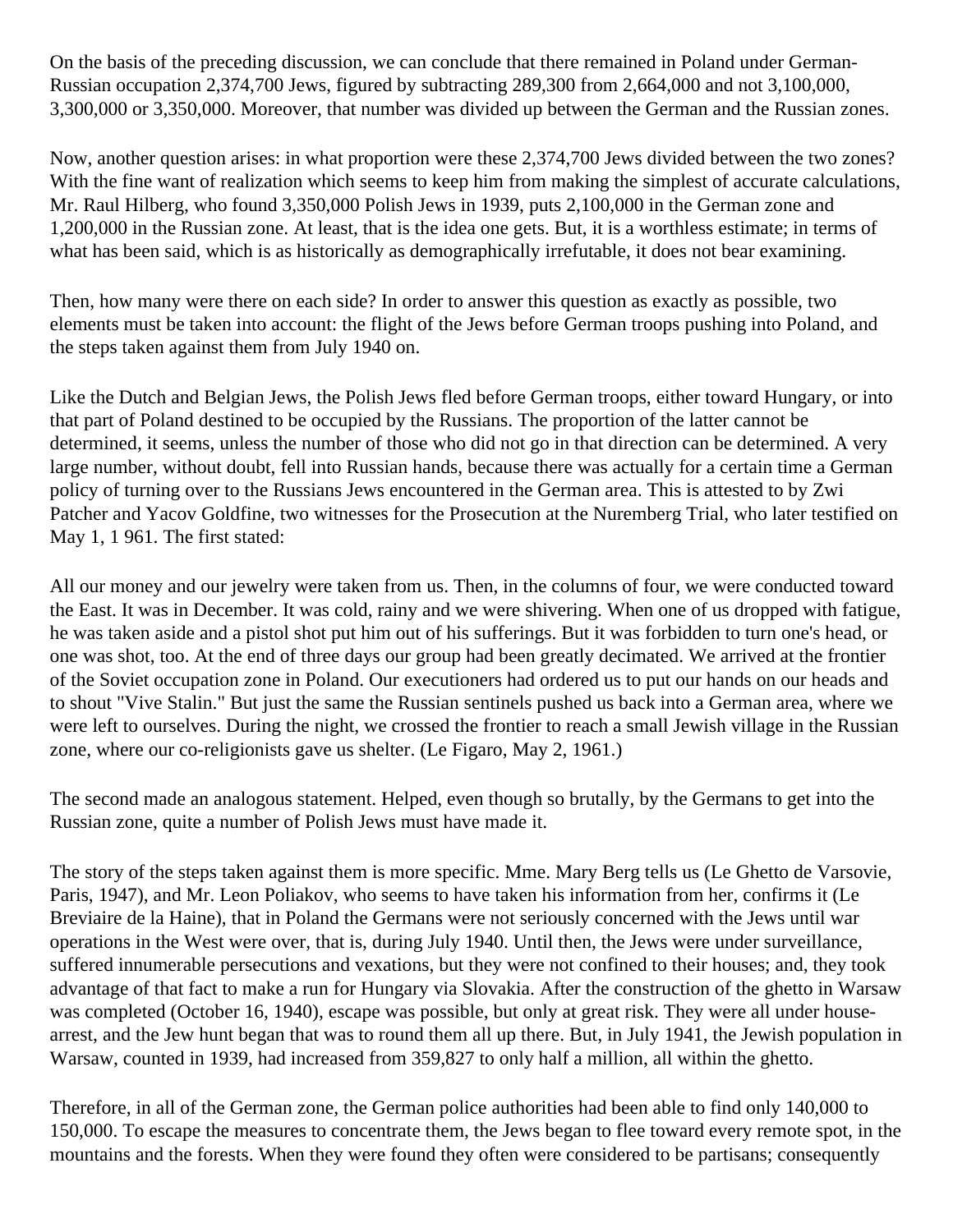there were struggles during which many of them perished. But, even if the Germans who were tracking them all over had succeeded in capturing a quarter or a fifth of them during that period (and, in view of the efficiency of their police at that time, this is a plausible estimation because in France it was about the same when they went after those subject to forced labor), that fact still does not put the Jewish Population of the German zone, the Warsaw ghetto included, at more than about 1,100,000. Thus, out of 2,3 74,700 who made up the total Jewish population of the two zones, 1,274,700, were in the Russian zone. And, even if Mr. Raul Hilberg did not know how to subtract, this figure is not very far from his. Let us congratulate him all the same. We regret at the same time that he did not find so approximate a result for the German zone. We know about the Jews who went behind the Russian lines; the Jewish journalist, David Bergelson, told us (Die Einheit, December 5, 1942, op. cit.) that thanks to evacuation measures 80 per cent of them were saved and were transported to Central Asia by the Soviet authorities. So, the following calculations show the fate of the Polish Jews:  $(1,274,700 \times 20)/100 = 254,940$  who fell into German hands and  $(1,274,700 \times 80)/100 =$ 1,019,760 who did not.

And in the German zone? It seems that only by comparisons of the difference can we find out. On the one hand, here are 1,019,760 survivors found in the Russian zone. On the other, in 1945 Mr. Salo Baron found 700,000 for both zones (according to his testimony at the Jerusalem Tribunal). The total of those not found in 1945 can be figured as follows: 2,374,700 - (1,019,760 + 700,000) = 654,940. And to this 654,940 for the whole of Poland may be added the 182,000 arrested in Holland, Belgium, France and Luxemburg, or 836,940. All of the preceding data, it must be remembered, comes from Jewish sources. We shall not dispute whether or not they were all arrested; but that they were all exterminated we may, just the same, doubt.

So, now we can begin to determine the total number of survivors: first, we must reintegrate into the statistics, the 252,000 who in 1945 were found still alive in Holland, Belgium, Luxemburg, and France. We can do this by adding the 1,019,760 survivors from the Russian zone together with the 700,000 that had been found by Professor Salo Baron and these 252,000. We get a total of 1,971,760, based solely on the total number of Jews remaining in Poland after 1939. Second, we must add in those Jews who had tried to flee westward. Here we shall add 2,374,700 plus 252,000 plus 182,000 to get 2,812,700. The number of Jews who, having fled to Hungary (289,300) were either deported from there or found alive there in 1945, can only be included in the totals made for Hungary itself.

But, we have not finished with Poland yet. Mr. Raul Hilberg found 50,000 survivors there; the Institute for Jewish Affairs of New York found 400,000; the World Center of Contemporary Jewish Documentation found 500,000; and, from the calculations based on Mr. Salo Baron's data, put into its historical context, there were actually a minimum of 1,971,760 survivors out of a population of 2,812,700 Jews (excluding those who succeeded in leaving Europe via Hungary and whose number is unknown because, as we have seen, it has been possible to count in Hungary, only those who remained there). After 1945 it was possible for the World Center of Contemporary Jewish Documentation to make its calculations easily by asking all the Jewish communities for a report of their numbers by nationality, and it is the latter which should have figured in the statistics. It could also have included the Polish Jews deported and then found as survivors in Hungary, which would have saved us all this figuring, if it had honestly given the results of its investigations. Instead of that, for Poland, it gives 500,000 survivors only, or 1,472,760, who are listed as dead in the European statistics, but who are alive and who are not listed as such in any statistics of any country of the other continents. Of those, at the end of our study of the western countries, we had already found 984,000. Here we must add 984,000 to 1,472,760 for a total of 2,456,760 survivors.

The next stage is an examination of Russia. The situation here is not involved: everything is very clear. Mr. Raul Hilberg, who finds 3,020,000 Jews there in 1939, concludes that 420,000 were exterminated, and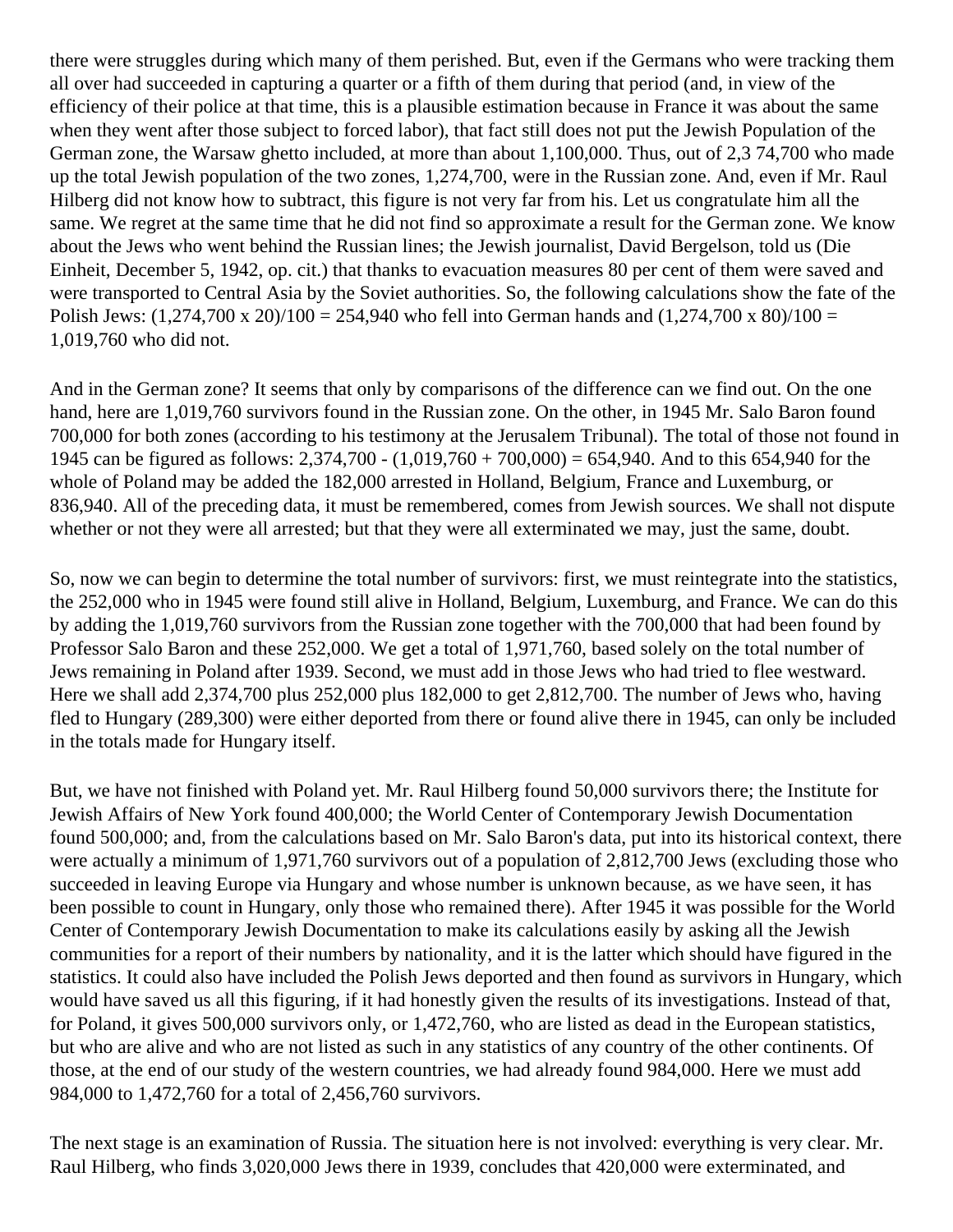1,600,000 survived. Mr. Arthur Ruppin gave 3,000,000 Jews in 1926. Between 1926 and 1939 Jewish emigration probably corresponded to their natural rate of increase because the Russian Jews have always been in an endemic state of migration. And, if we accept David Bergelson's evidence, we can calculate the number of sure survivors as follows:  $(3,000,000 \times 80)/100 = 2,400,000$ , which leaves 600,000 missing in 1945. Mr. Raul Hilberg gives only 420,000 as exterminated, which can mean only one thing: if 600,000 Russian Jews fell into German hands, 180,000 were not exterminated -- perhaps they were not even arrested and deported, or, if they were, they came back from the camps where they were interned. The percentage of those exterminated in the latter case is seventy per cent (420,000 out of 600,000) and of survivors, thirty per cent. That is still a fearful number. The World Center of Contemporary Jewish Documentation finds that 1,500,000 were exterminated (in the German zone, none in the Russian zone) which means there were 1,500,000 survivors, but to make it sensational, it gives 600,000 for the German zone in such a way that the reader thinks it applies to both zones. On the same data, the Institute of Jewish Affairs of New York finds 1,000,000 exterminated and 2,000,000 survivors.

But, Mr. Raul Hilberg charges the Institute of Jewish Affairs with an exaggeration of 580,000, figured by subtracting 420,000 from 1,000,000 deportees who it lists as being exterminated in its statistics, and the World Center of Contemporary Jewish Documentation with having made an exaggeration of 1,080,000 (figured by subtracting 420,000 from 1,500,000) in its statistics. It is in the statistics of the latter that we have calculated this exaggeration. Thus, we come to this conclusion: the 1,080,000 Jews who were incorrectly listed in the exterminated column, and who were quite alive in 1945, if they are no longer in Russia, nor elsewhere in Europe, must be living -- with their offspring since 1945 -- in another country on another continent. Our study of the Polish Jewish population brought us to 2,456,760 survivors. To this number we can add 1,080,000 for a total of 3,536,760 survivors.

The case of the Jews of the Baltic countries is as clear as that of the Russian Jews. To my knowledge no one has ever taken into account the number of Finnish Jews exterminated. For the three other countries, Mr. Arthur Ruppin gave the following figures for 1926: Esthonia, 5,000; Latvia, 80,000; Lithuania, 160,000; total, 245,000. By moving 10,000 to 15,000 individuals around from one country to another, the World Center of Contemporary Jewish Documentation comes to the same total, and Mr. Raul Hilberg gets 244,500 for 1939. What about the natural increase from 1926 to 1939? He does not consider this. Perhaps he felt that emigration compensated for it. But we are within 500, so let us call it 245,000. According to David Bergelson, the survivors can be calculated as follows:  $(245,000 \times 80)/100=196,000$ . And, 196,000 subtracted from 245,000 yields 49,000 missing in 1945. The World Center of C0ntemporary Jewish Documentation finds 219,000 exterminated and 26,000 survivors. As for Mr. Raul Hilberg, he gives us a higher figure: 244,500 exterminated, and no survivors. It is hard to see why, if the Russians evacuated the Jews all along the front lines -- and, Mr. Raul Hilberg subscribes to that fact if not to its significance -- they should have deliberately made an exception in the Baltic countries. Mr. Raul Hilberg claims this, but does not give an explanation. Here once again, 196,000 minus 26,000 (from the official statistics) gives 170,000 Jewish survivors, carried over into the column of exterminated, who, since they are no longer in the Baltic countries, are somewhere else in the world together with their offspring born since 1941-42. The total of survivors at this stage: 3,536,760, plus 170,000 or 3,706,760.

Let us proceed by returning to the West: First, we shall examine Czechoslovakia. We have seen that 260,000 Jews counted in 1926 by Mr. Arthur Ruppin could, at the most, have become 293,800 by 1939 and not 315,000 as is claimed by other Jewish sources. We have also seen that 131,600 among them had surely fled into Hungary through Slovakia, and that when the deportations began, I 62,200 remained in the country, according to the German statistics of Mr. Korrherr who had a tendency to exaggerate what he called the "Jewish danger" rather than to lessen it. (For example, for Europe he gave eleven million Jews in 1941!) The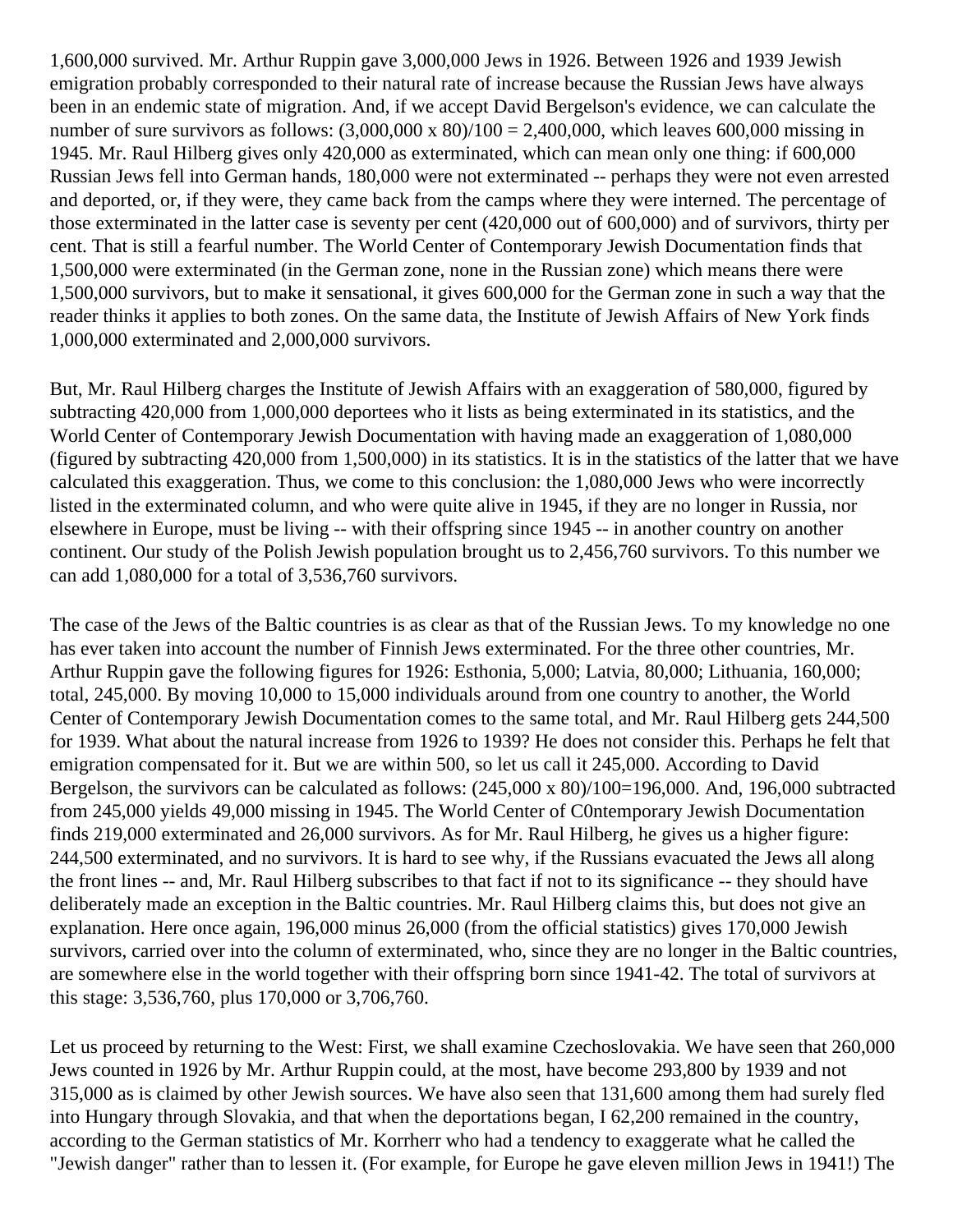World Center of Contemporary Jewish Documentation found 55,000 survivors in 1949. Logically, then, 107,200 only could have been deported from Czechoslovakia. Even if one insists on taking "Exhibit 83" of the Eichmann Trial in Jerusalem seriously, which takes account of the deportation, very much disputed, of 15,000 Jews of the Protectorate of Lodz on October 15, 194 1, that would still give a total or only 122,200 deportees. After October 15, 1941, the Jerusalem court made no further case for any other deportation from the Protectorate of Bohemia-Moravia except to give an overall total, without any justification whatever of 35,000. And even if one accepts it, the total is still only 142,000. Except for this, all the other Jews of the Protectorate are listed as having been victims of the forced emigration that was organized by Eichmann from Prague before the war. (See, "Exhibit 66" which gives no figures.) It is only for Slovakia that the Jerusalem Court gives an estimate of Jewish losses: for the whole, "more than 70,000 out of 90,000" ("Exhibit 104"); 58,000 up to the end of May 1942, and more than 12,000 from September 1944 to March 1945. If we refer to that Court for an estimate of Jewish losses for all Czechoslovakia, we find 70,000 in Slovakia plus 35,000 in Bohemia-Moravia which gives a total of 105,000. And, that means that, when it claims to have found only 55,000 Jews still alive there in 1945, the World Center of Contemporary Jewish Documentation attempted to promote a truth which the judges of the Jerusalem Tribunal did not admit, since it was on documentation officially supplied by the Center that they based their conviction. But, the significance of this disavowal is seen with regard to the number of Czechoslovakian Jews announced in the general statistics given by this group as having been exterminated since it fixed the number at 260,000, figured by subtracting 55,000 from 315,000. Actually, the balance should be as follows:

1. Czechoslovakian Jewish population in 1939: 293,800

2. Those Jews who crossed into Hungary (where the discount of the deportees and those found again alive are included in the totals resulting from calculations made for Hungary, since it is impossible to do otherwise. (18) ): 131,600

3. Those Jews who remained in Czechoslovakia prior to the deportation program: 293,800 - 131,600=162,200

4. The number of deportees as determined by the Jerusalem Tribunal: 105,000

5. Those Jews who were not deported from Czechoslovakia: 162,200 - 105,00= 57,200

6. The number of those not deported, as determined by the World Center of Contemporary Jewish Documentation: 55,000

57,200 - 55,000=2,200

And, here we have 2,200 European Jews listed among the dead who were quite alive in 1945, and who - since they are no longer in Europe, officially -- must be on the lists of those living in another country on another continent. In the study of the Jewish population of the Baltic countries we found 3,706,760 for the whole, in the same situation. Now, we have 3,706,760 plus 2,200 or 3,708,960.

Next, we shall study Hungary. There, the Jewish situation was as complicated as in Poland. Mr. Arthur Ruppin had counted 320,000 Jews in 1926, and we have seen that they probably increased to 361,600 by 1939. The World Center of Contemporary Jewish Documentation gives 404,000 and Mr. Raul Hilberg 400,000 (19), Dr. Kasztner, as we have also seen, gives 800,000 Jews as continuously living there since the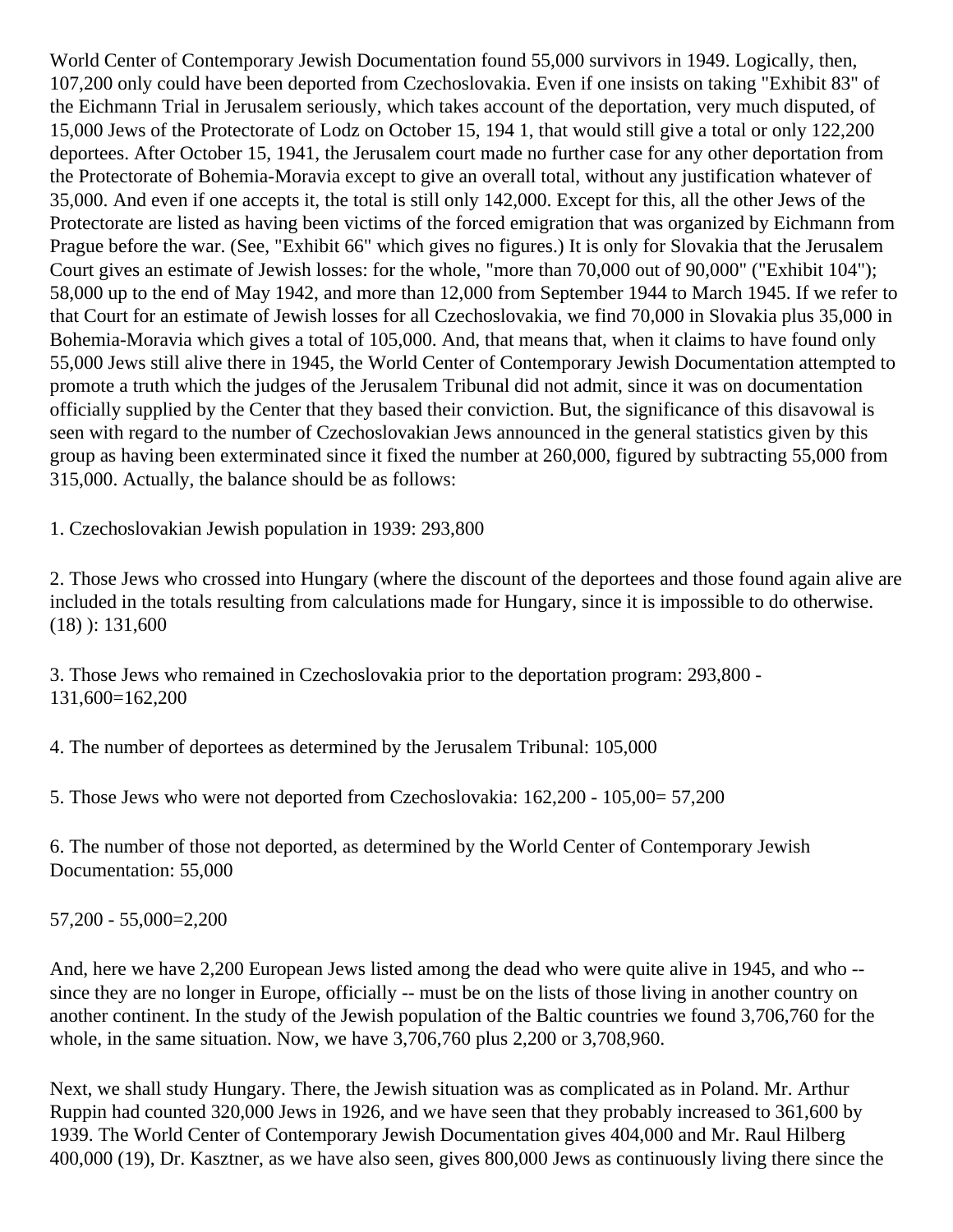beginning of the war (20), including -- according to him -- 205,800 Czechoslovakians, 215,000 Poles, and 17,500 Yugoslavs and, apparently, 361,700 Hungarians. The question is, how many of those 800,000 Jews were arrested and deported? And, here we have a hopeless muddle. It is over the deportation and the fate of the Hungarian Jews that the divergencies in the accounts of the proZionist witnesses and the interpretations given to them by those who, since the end of the war, have made it their business to dramatize the Jewish tragedy, are the most numerous, the most serious, and the most contradictory. Of these divergencies the reader has already had a taste from the analysis made of the Hoess testimony, commandant of the Auschwitz camp, and of Miklos Nyiszli, the pertinence of which my references to the Kasztner Report and the book of Joel Brand have confirmed on all points. These divergencies make the contentions of the Zionist movement so vulnerable, on the whole, that it was on the deportation of the Hungarian Jews -- in the hope of promoting an official truth around which the whole world could be rallied -- that the Jerusalem Tribunal was most precise. It is quite obvious, for example, that the five trains a day containing 4,000 or 5,000 persons was a piece of stupidity which absolutely had to be eliminated, because during the 52 days while the deportation of the Hungarian Jews lasted, that number would yield 260 trains and between 1,040,000 and 1,300,000 deportees from a country in which, at the maximum, there were only 800,000 Jews, of whom, moreover, it has been clearly said that 200,000 were not deported. (21)

The Court of the Jerusalem Tribunal therefore decided that from May 16 to July 7, 1944, "in less than two months, 434,351 persons were deported in 147 freight trains, at about 3,000 persons per train, men, women, and children, or an average of 2 to 3 trains a day" ("Exhibit 112"); that " 12,000 were killed at Kamenetz-Zodolsk during the summer of 1941;" that "45,000 to 50,000 died while working in Galicia and in the Ukraine in 1941-42" ("Exhibit 111"); that " 1,500 in the camp at Kistarzca were deported on July 20, 1944, (" Exhibit 113"); that "50,000 left Budapest on foot for the Austrian frontier (220 km. away) after November 10th " ("Exhibit 115"); and, finally, that "15,000 [were] sent to Austria to the Vienna-Strasshof camp to be kept in the ice-house," ("Exhibit 116"), on a date given without further detail as "after June 30, 1944." That total accounted for varies between 557,851 and 562,851. "Exhibit 115," which mentions the 50,000 Jews who left Budapest on foot, does not say it, but the Report of Dr. Kasztner makes it clear that this march was interrupted on Himmler's orders about the 17th or 18th of November, that 7,500 persons were saved and brought back to Budapest, and that 38,000 only (22) reached Germany. If account is taken of the 200,000 survivors given in the statistics of the World Center of Contemporary Jewish Documentation, there must have been, in Hungary, 757,851 or 762,861 Jews in all on March 19, 1944. And, likewise, Mr. Raul Hilberg estimated the number to be about 750,000. But, see how our methods and approaches differ: I draw the conclusion that out of the "800,000 souls in the Hungarian Jewish community," ("Exhibit 111"), there were 40,000 to 50,000 that the Jerusalem Court could not account for. As for Mme Hannah Arendt, with her maximum of"476,000 Hungarian victims," (and we shall never know how she got the number) we are struck by the fidelity with which she reports what she sees and hears when she is sent out to write a story. And, we can understand why it is that Mr. Robert W. Kempner has publicly expressed his dissatisfaction with her work. (Die Aufbau, op. cit.).

Now we shall take up the whole business in detail:

1. The number of trains. We may be richly informed about the arrival of these trains at Auschwitz-Birkenau, but we have much less detail about their departure from Hungary. So I shall begin by saying that to gather together 3,000 persons in a station and load them into 40 cars is not a minor undertaking, and, to make it clear to those who are not specialists in transportation, I know of no better way than to cite from my own experience during the departure, from the camp at Compiegne, of the train in which I was deported to Buchenwald.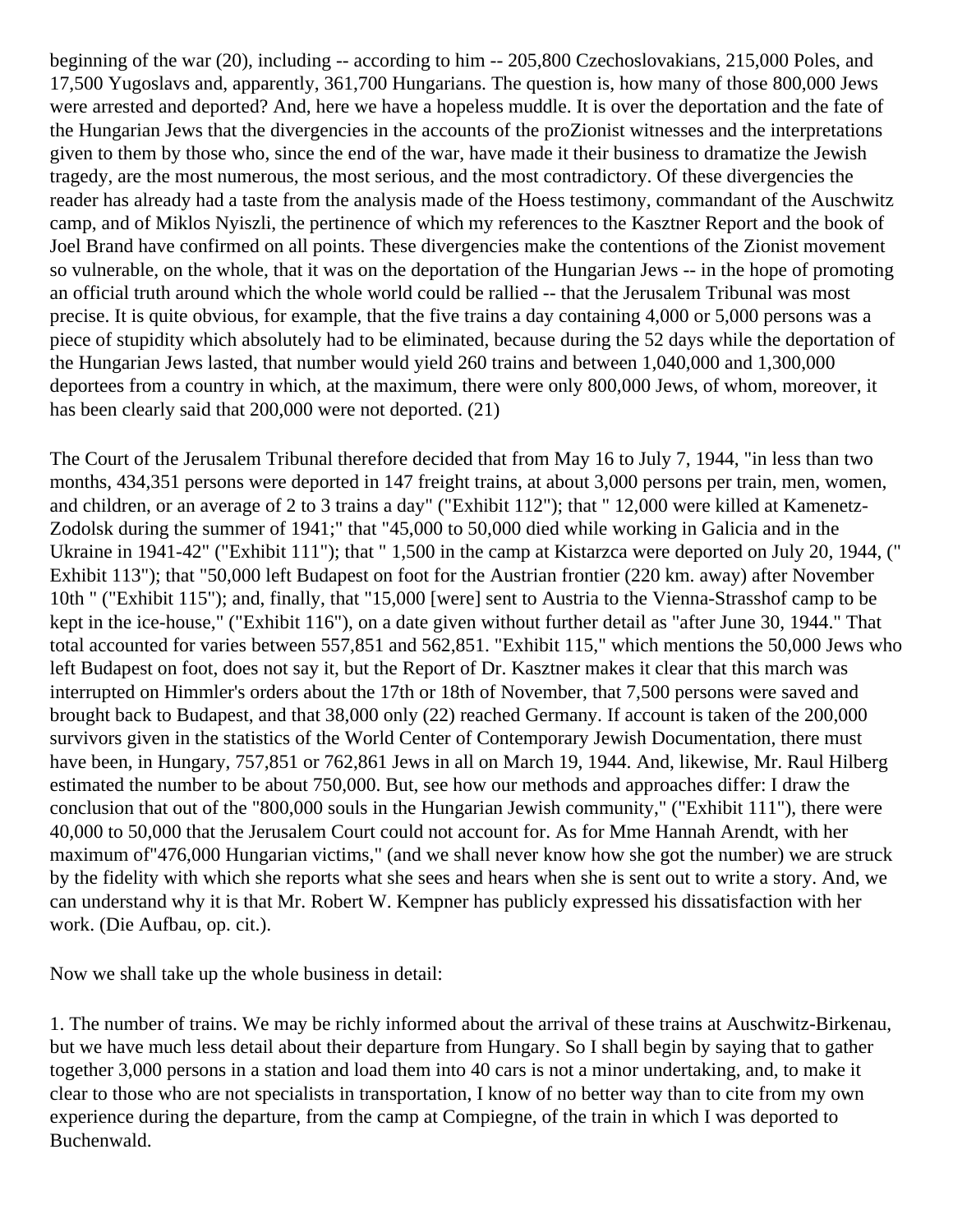Camp Royallieu where we were first assembled could hold about 10,000 persons. Every week, at the end of 1943, about 1,500 arrived, and as many left. The transport in which I was included was composed of 1,500 able-bodied persons and about 50 sick.

Awakened at six in the morning, collected on the parade grounds, grouped in fives, and by fives in hundreds, we finally left the camp a little before eight o'clock with the 15 squads of 100 each in the lead and with a truck following slowly behind that carried those who were sick. A procession of 15 squads of 100 persons, marching five abreast, is long; armed soldiers were stationed at the head and in a single line along the sides; a space of 350 to 400 meters was maintained between each squad; and a special guard followed at the rear of the column.

A little before nine o'clock, we found ourselves lined up along the station platform with each group of 100 (23) facing a train car into which it must climb. The train: it was a long line -- it seemed immense to us -- of freight cars. How many? I did not count. Probably, there was a car for each group (making 15) plus a special car for the 50 sick persons. I noticed that on the roof of every third car were soldiers armed with a machine gun and something else which those of us in my squad decided was a floodlight. At the head and at the rear were two passenger cars in which additional guards travelled to reinforce, if necessary en route, the other guards who were stationed among the cars. In addition, there were freight cars which carried supplies. In all, 25 to 30 cars -- 25 at a minimum. And, a train of 25 to 30 cars is very long. Even so, such a train carried fewer than 1,600 prisoners with 100 per car.

A little after 10 o'clock the train seemed to be about ready to depart. No one was left on the platform, we were told by those who could see from the skylights at the head an end of the car. Nevertheless, the train did not move. A railway man explained: a train that is not in the timetables cannot just simply depart; all of the stations along the way have to be notified, and that can only be done at the moment when it is about to start. Another long hour of waiting: a little before noon the train got under way.

In all, our departure took a good half day. And we heard plenty of "Los!" and "Schnell!" On our arrival at Buchenwald, we were unloaded a little faster; but each car was brought to the platform separately, since the unloading platform was not as long as the train. It took at least two good hours to empty all the cars, so they could go to Weimar.

I do not mean to say that what took place at Budapest was exactly the same as Compiegne, but only that, whether here or there, the job was the same in varying degrees. Everywhere, for example, people had to be collected together, the cars loaded, and so forth; all these things took about the same amount of time no matter where they happened.

From reading the Kasztner Report and Joel Brand's book, one gets the impression that there were 200,000 to 250,000 Jews in Budapest, although a more precise estimate, which neither gives, cannot be stated. The organizations of which they were the heads seem, indeed, to have tried to avoid too great a concentration of Jews in the capital and to have tried to spread out over the whole country the 400,000 odd Poles, Czechoslovaks and Yugoslavs who were continually arriving in a steady flow. Where they could not avoid this concentration was in the Hungarian and Rumanian frontier regions which they were all trying to reach, and that is why, except for Budapest, one or two centers for these areas (east of the Theiss) were chosen as assembly points for which trains could leave directly for Auschwitz without going through Budapest. At Budapest itself, the Jews seem to have been first directed to an area fairly far from the station, which Dr. Kasztner and Joel Brand designate with the name "brick-works," and where, althoughwe cannot give an exact figure here either since they do not, it can be guessed that at a maximum it was possible to gather together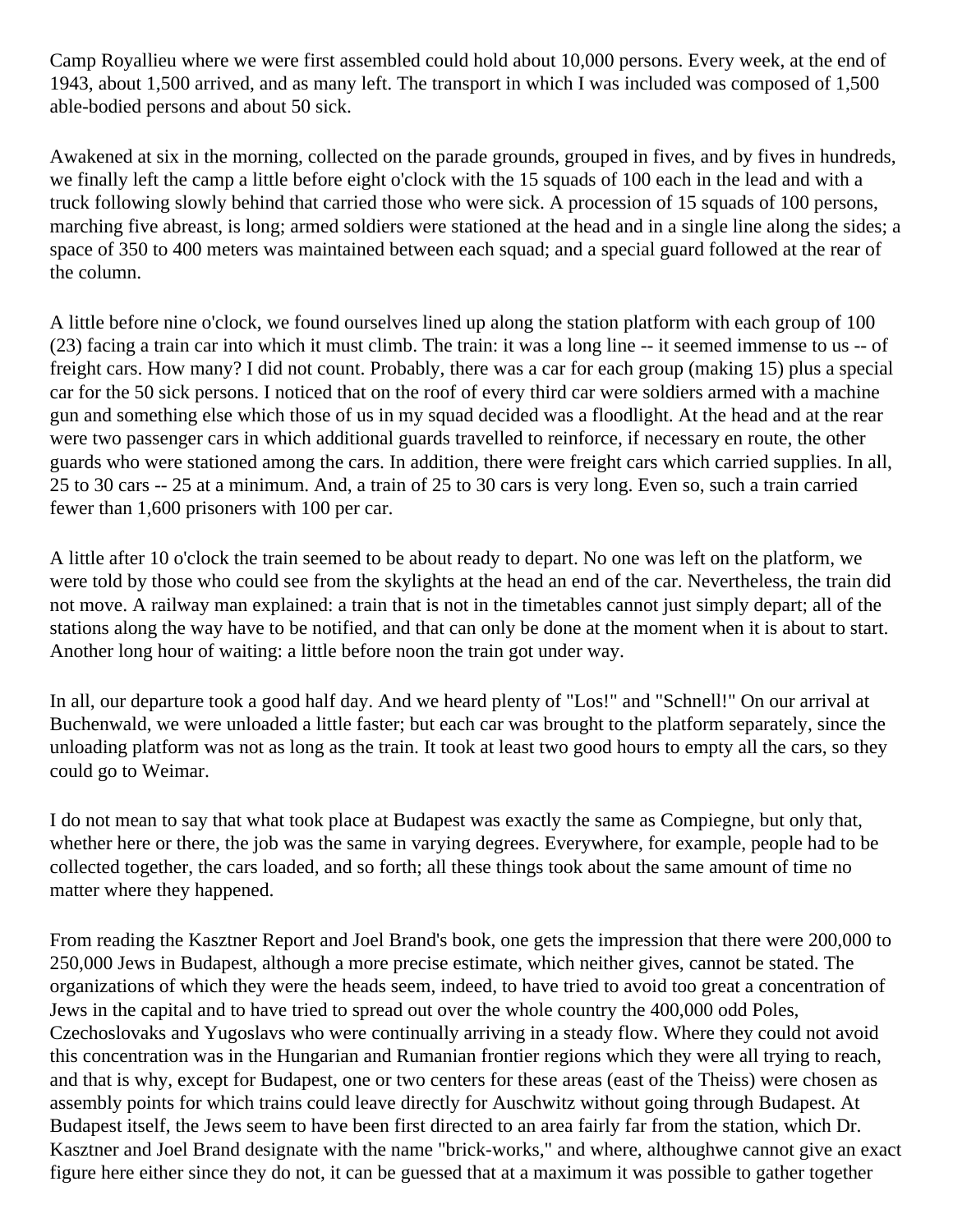about 10,000 persons. The official thesis: from there to the station, in columns of 3,000 men, women, children and the aged -- and baggage, as mentioned by all the witnesses who claim that the Jews took with them everything they could -- they were marched.

In any case, on this or that side of the Theiss, they had to be collected: by trucks or on foot to the nearest station and by rail from the nearest station to the assembling area. Oddly enough, at Budapest it was not the Jews of the city, for the most part Hungarian, who were rounded up at the "brick-works," but those from other regions who were fetched from 100 to 150 kilometers away. The "brick-works," moreover, could not hold more than 10,000 at a time -- officially deported in batches of 3,000 who were replaced by a similar number. In short, whether at the "brick-works" of Budapest or elsewhere, railcars had to be assembled, and these cars had to be drawn from the lot of 1,000 which, Kasztner tells us, were at the disposal of Eichmann. The two operations took place at the same time, because, at the assembly points, the Jews being deported could only be replaced by an equal number, so if they had to go as far to collect them as to deport them, each operation would have required an equal number of rail cars. But they were deported 500 to 550 kilometers away, at the most 600, and they went only 100 150 or 200 kilometers away to get them.

Therefore, only two-thirds of the cars could have been used for deporting, very few more. Let us say 700. And, we reason as follows: it took four days to get to Auschwitz, four days to get back, and at least half a day to load and unload the 3,000; consequently, each train could not return empty to its point of departure to be ready to take off again, loaded, until the evening of the ninth day after its initial departure. At the rate of three trains of 40 cars each per day, the system must have bogged down after the sixth day, following the departure of the second train. At the rate of two trains a day, the operation would not be stopped for want of additional cars until the ninth day after the departure of the first train; the evening after the return of the first from Auschwitz, the second could leave again. Moreover, the system was able to function only on condition that it worked like a clock. (24)

Indeed, in what he recounted to Willem Sassen, and from whom Life (November 28 and December 12, 1960) drew the abominable stuff that was presented to its readers as authentic memoirs, Eichmann said that he only rarely succeeded in getting two trains per day out of Hungary. Is his statement not to be believed because it was to his interest to minimize? Of course, but to judge by the exhibits that were attached to the verdict which was handed down by the Jerusalem judges, his testimony is to be believed no less than that of the prosecution witnesses who, in the opposite sense, plainly did not deprive themselves of dramatizing it beyond all measure.

2. Number of persons per train. As with almost all facts from Jewish sources, the Court of the Jerusalem Tribunal is in flagrant disagreement with itself: it tells us, in "Exhibit 112," that the Jews were deported from Hungary at the rate of "about 3,000 per train;".in "Exhibit 127" it states that there were no more than "on an average of 2,000 Jews per train." And, on this point, more than one oversight shows up this contention: it is not clear why -- if Eichmann, who was presented as eager to deport the greatest possible number of Jews, was in the habit of crowding together "about 3,000 persons per train" with "70 to 100 persons and even more per car," as is stated in "Exhibits 112 and 154" -- he only put 1,500 as "Exhibit 113" states, in the fully laden train to the camp at Kistarzca.

I recall that at Nuremberg Hoess told Professor Gustave Gilbert that the convoys consisted of 1,500 persons, and, at the bar of the Tribunal, that they averaged 2,000 persons. Moreover, in his confession he spoke of "5 trains of 3,000 persons per day" but also that they "never carried more than 1,000 persons." But, Eichmann, still in what he told Sassen, claimed that he deported in all a maximum of 200,000 Jews from Hungary, but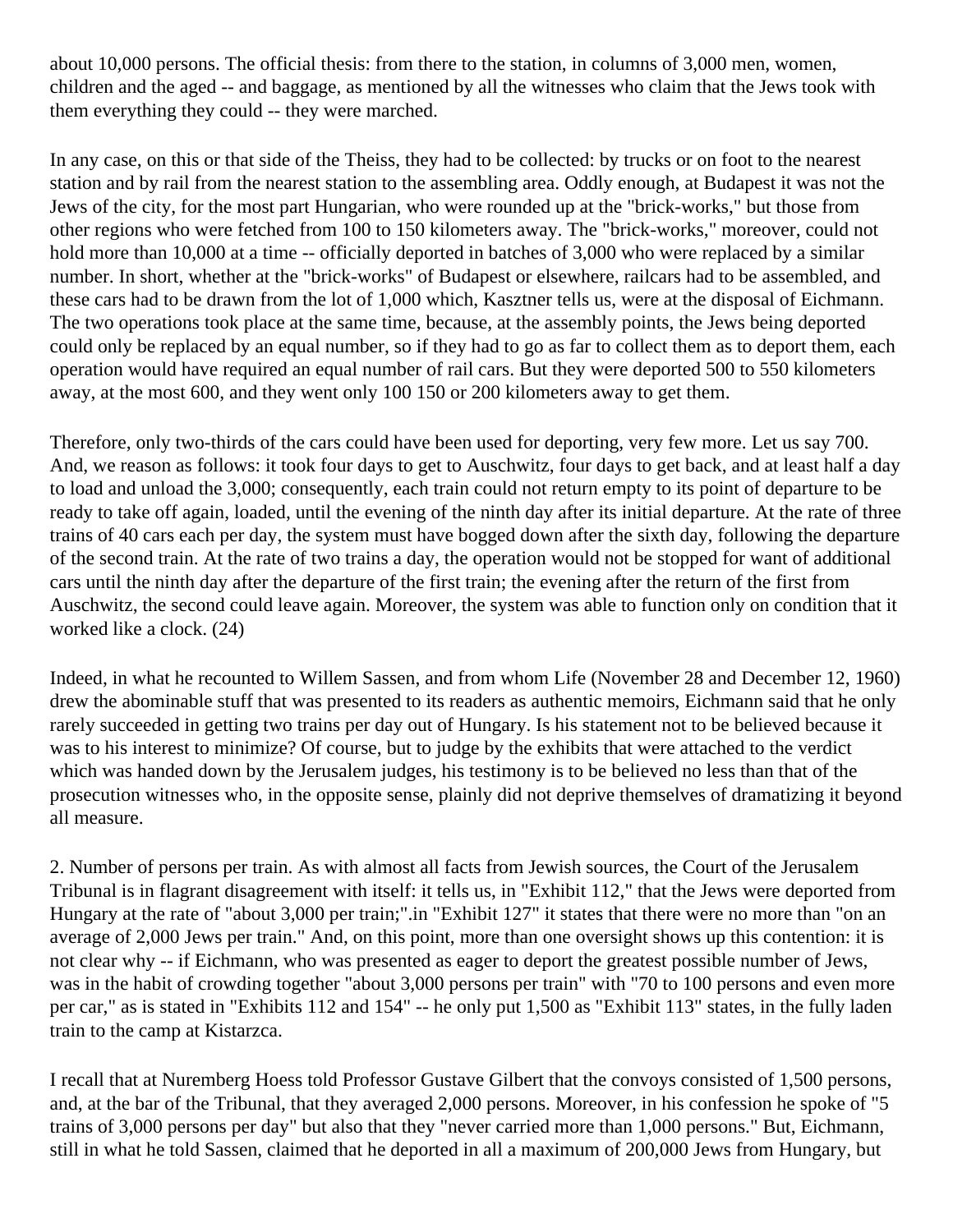he gives no exact details about the numbers for each convoy. He noted the five trains per day that were mentioned by Hoess, and on that occasion he said that he did not often achieve more than two at the most. He noted also the 3,000 per convoy and protested against that figure no less vehemently. But the 2,000 that Hoess spoke about at Nuremberg did not startle him: he only said that it was quite a lot.

My opinion is, on the contrary, that the transportation of 2,000 persons in a single train of forty cars was quite possible. What is not possible was the transportation of 3,000 persons. How many less, then? Let us think about it a little: it is about 500 kilometers from Budapest to Auschwitz, and the trains took at least four days to cover this distance, at about 124 km per day. There were two reasons for this slow pace: first, they were not scheduled in the timetables -- "off the track" as railroad people say -- and they had to make long stops all along the way to let the regular trains through; second, the war was on, and during the months of May and June 1944, they were frequently halted by air attacks and were threatened also with partisan attacks. They needed to be protected the whole way by both the stationary forces spread out at regular intervals from one end of the route to the other, and guards who had to travel with them. We have seen that to transport fewer than 1,600 persons in 16 cars from Compiegne to Buchenwald no less than 25 cars were necessary. Out of the 40 cars in a train leaving Hungary, it would very well be that a minimum of 10 were needed to carry more than two dozen people each along with their arms and their supplies for eight days. One hundred and fifty armed men for a convoy of 40 cars would be a minimum. In all that I have read about the deportation of the Hungarian Jews, I have never seen the slightest mention of this aspect of the problem. It is, however, well known that no convoy of that sort was ever sent off unescorted on any railway line by the Germans during the war. However resigned the Jews may have been to the fate that was in store for them and however sealed the cars may have been, at a speed of 125 kilometers per day, every unguarded train would have arrived at Auschwitz practically empty. Considering all that they were allowed to take along with them, they surely had whatever was necessary to saw, cut, and tear up all the boards of all the cars. And, that could be done without any risk, if there were no surveillance. But, 147 trains with about 150 guards for surveillance per train means that about 22,050 Hungarian gendarmes must have been employed since Eichmann's Kommando had only 150 men. Never anywhere has it been mentioned that S.S. units, the Wehrmacht or any other German army or police groups were sent to help him with this job.

I repeat my question: how many Jews? The answer: a maximum of 30 cars, loaded with Jews, per train -- 2,400 persons at 80 per car at the most. It is thus only the figure of 80 per car that is questionable. Once again, my personal testimony: I refer to a group of Hungarian Jews whose convoy, originally bound for Auschwitz, had arrived at Dora at the end of May 1944. Of the 1,500 or so people of this convoy, a certain number were sent to satellite camps around Dora as soon as they arrived. How many remained with us, I do not know; maybe they filled an entire block. Because of the racist policies of Nazism, they were to be completely isolated from the other prisoners. That block was surrounded with barbed wire. And from that protected block they went to work like everyone else, but as a separate Kommando. For them, assembly took place within the block, before their leaving for work and on their return. We envied them. Fifteen days after their arrival, if your clogs had been stolen in the night, if you wanted more bread, or if you required some tobacco or something else, you had only to make a quick dash to the Jewish block in the morning between reveille and roll-call, or in the evening before lights out, and, in exchange for something else, you could get just about anything you wanted: it was a regular market. We admired them; at the gate of the camp they had been made to undress completely, and had been sent to be disinfected; they went in completely naked, their contact with other prisoners was limited, and, all the same, they had succeeded in procuring a little of everything that could be gotten in the camp only with the greatest difficulties and at a very high price.

After a little while, the special surveillance over them became hardly more than a facade: once in a while we could exchange a few words with them, and even have short conversations. Thus it was that we learned about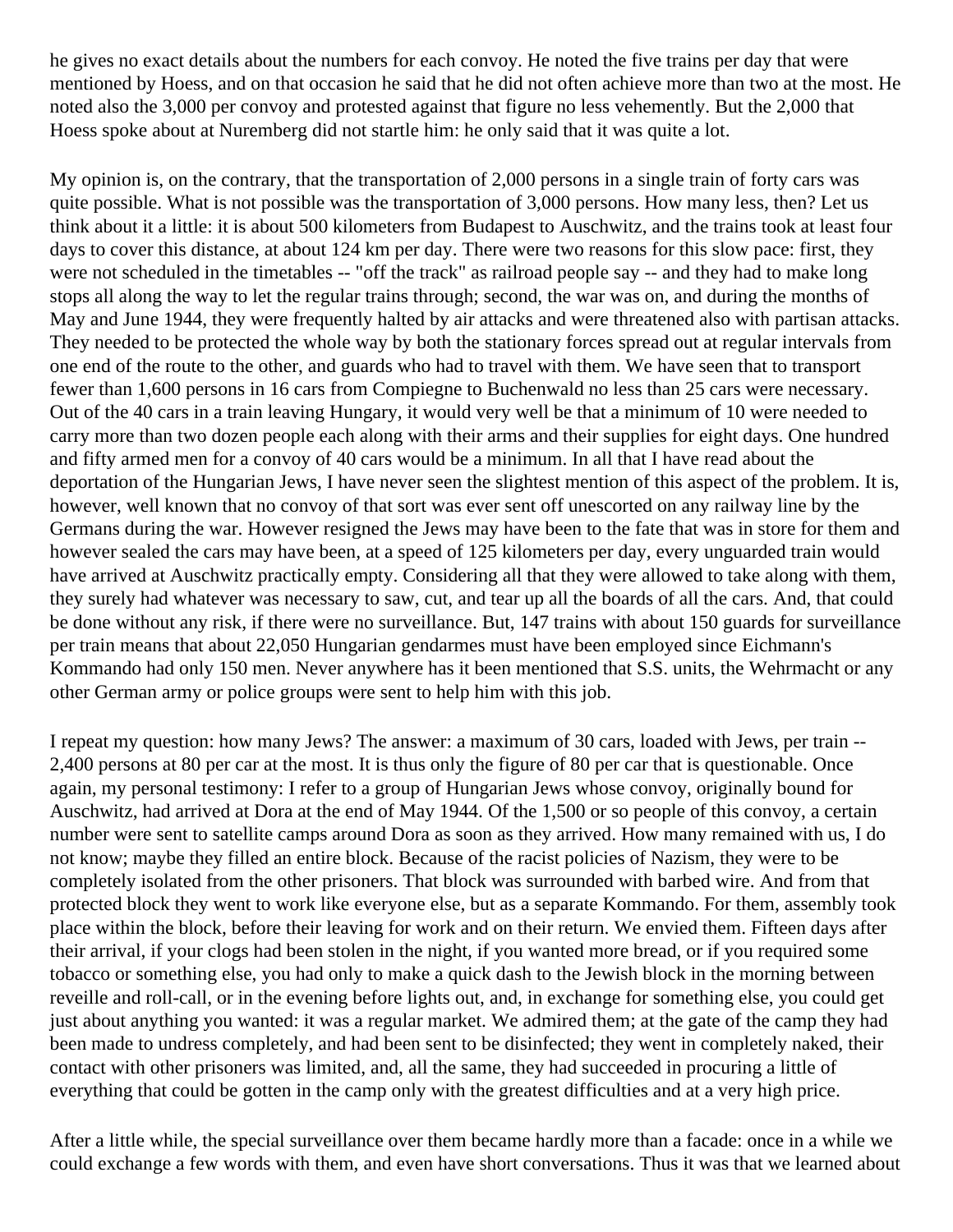their odyssey. They told us about what they had had to leave behind when they came into the camp (25), and, since we were old hands in their eyes, they asked if they would get it back, when, how, and so on. They had been transported from Hungary to Dora, 70 to 80 persons in a car, with all of their baggage. They had made a long periplus of six to seven days before arriving. They had been told when leaving that they were being taken to Auschwitz, and when they learned that it was at Dora that they would be unloaded, they were pleased. They told the most appalling things about Auschwitz. There were neither women nor children among them. The latter had been separated out on departure, and at the moment it did not surprise us since that is what happened to us.

From my personal observation, I have come to the following conclusion: the "70 to 100 persons and even more per car" of which "Exhibit 154" of the Jerusalem Court speaks, meant an average of 80 per car, the dividing up of the Jews having taken place in the cars or on the platform of the departure station on the basis of what they were carrying with them: more in one and fewer in another. With those "3,000 or so persons per train" we have, assuming that all the cars were occupied by Jewish deportees, an average of 75 per car, a fact to which "Exhibit 112" attests.

Not all the trains, however, had the same complement of Jews: the one destined for Kistarzca, which is mentioned in "Exhibit 113," was officially carrying only 1,500. It was probably also a train of 40 cars, with ten or so for surveillance and security, like all the others, or about 50 per car on the average... What is probable on the whole is that the human cargo, in reality, lay between the minimum of 1,500 indicated by Hoess, and the possible maximum of 2,400. So that the average of 75 per car of "Exhibit 112" could be the general average, about 2,200 per train. In any case, that figure is plausible.

If it is true, as it is claimed, that Eichmann managed to deport about 200,000 Hungarian Jews in all, then this figure assumes that 32,000 Jews were deported on foot, and that the remaining 168,000 were deported by rail. About 77 trains would have been required during the 52 days that the deportation of Hungarian Jews lasted. This thesis -- in addition to supporting the 200,000 deportee figure -- has the advantage of being within the realm of technical possibility -- the very limit of what is possible with 1,000 cars. Since Eichmann said that he only rarely succeeded in getting two trains off per day, one could think that this is only the impression of a zealous employee who did not achieve the objective set him and who exaggerates his failure even to himself: 77 trains in 52 days, is still two trains per day, every other day. And, under the circumstances it was a fifty per cent success.

3. General Schedule of the Deportation of the Jews in Hungary:

March 19, 1944:.....................................800,000 Jews

End of November 1944, deported:.........200,000 Jews

Not deported:.......................................600,000 Jews

"Exhibit 111" of Jerusalem Trial refers to 57,000(26) dead in Hungary,

and no others are found in the Judgment:. 57,000 Jews

Survivors among those not deported:....543,000 Jews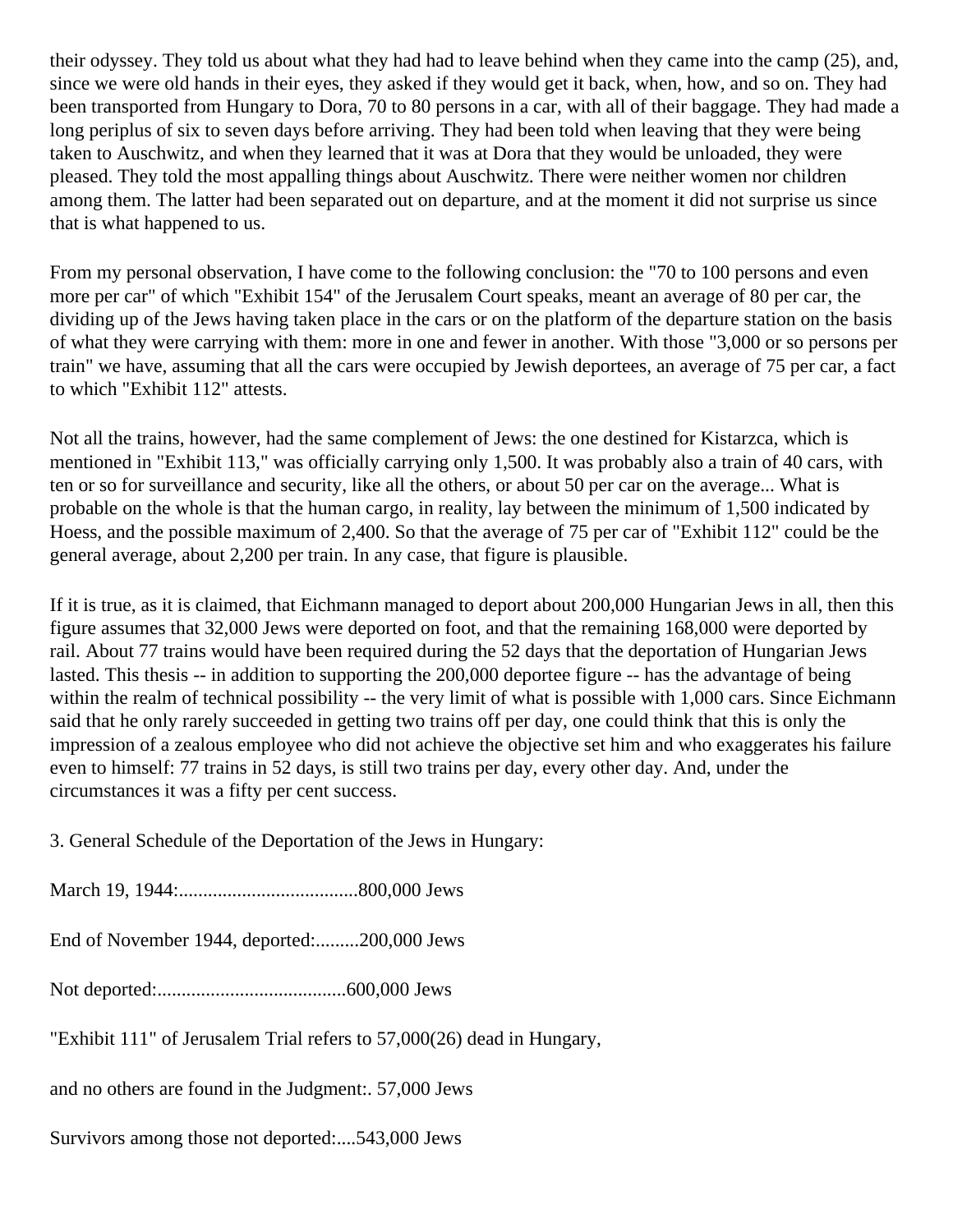The official statistics of the World Center of Contemporary Jewish Documentation mention only 200,000 survivors in 1945; the other 343,000, who were alive and who were without any doubt not all Hungarian, are listed in the statistics of those dead either in Hungary or in the other countries from whence they came. For those people not listed anywhere in any statistics of the living in Europe, and who are therefore not in Europe officially at least -- we had arrived at a total figure of 3,708,960, at the end of our study of the Czechoslovakian Jewish population. Hence, we now add the Hungarian Jews: 3,708,960 plus 343,000 gives us 4,051,960 who are living elsewhere -- with their offspring since 1945 -- if they are not in Europe. And of course we should add, as everywhere all those who returned alive from deportation, and are themselves in the same case.

Closely bound to Hungary is Yugoslavia, because of the stream of Jews who came from there, and Rumania, to which they were going. Yugoslavia herself is bound to Italy through the Jews who fled there.

Yugoslavia: we have seen that the World Center of Contemporary Jewish Documentation said there were 75,000 Jews there in 1939, of which only 20,000 were found still living in 1945. In April 1941 Yugoslavia was invaded by German troops and was cut into a number of pieces. Two states were created by the diplomacy of the Rome-Berlin Axis: Croatia was declared independent, and Serbia remained under German occupation. Italy received, besides Slovenia which she occupied, a large part of Croatia, where she systematically counteracted the anti-Jewish policy of the Pavelitch government, which was more Hitlerian than Mussolinian. Toward the East, the region of the upper Vardar, with Skoplje and Monastir, was handed over to Bulgaria. Within this puzzle, this is how the Jerusalem Tribunal ("Exhibits 105 and 106") divided up the Yugoslavian Jews: 30,000 in Croatia and 47,000 in Serbia, or a total of 77,000. No comment: we are accustomed to discrepancies in the Jewish sources. Another discrepancy: the Court of the Jerusalem Tribunal found that, according to "Exhibits 105 and 106," in 1945 there were still living only 1,500 Jews in Croatia and 5,000 in Serbia for a total of 6,500. From the preceding it would appear that the entire Jewish population of Slovenia, where -- because of the proximity of Trieste -- it has always been dense, must have fled into Croatia and into Serbia in order to be either closer to the Germans or right under their fist. After all, the Tribunal apparently found none there in 1945. In addition, it would seem that -- according to the Tribunal - not one went to Hungary, where Dr. Kasztner found quite a large number of them, enough to note them in his Report. One might even be tempted to believe that 2,000 (the number that the Jerusalem Court found in excess of that number that was noted by the World Center of Contemporary Jewish Documentation) came from areas where there were no dangers, in order to be more certain of being exterminated. It has often been commented that the European Jews accepted their fate with great resignation; from the way the Jerusalem Tribunal told it, the Yugoslavian Jews were not only resigned, they were masochists.

Until the Jerusalem trial, Yugoslavia presented an enigma: an official spokesman of the World Center of Contemporary Jewish Documentation, Mr. Poliakov, explained to us (in Breviaire de la Haine and Le Troisieme Reich et les Juifs) that in Yugoslavia "the Jews took refuge by the thousands;" that in Croatia where Krumey had arrived on October 16, 1943, he did not succeed in deporting more Jews than did his colleague Alois Brunner, who managed to send 10,000 from Nice to the concentration camps (27); and that after the coup d'etat of Badoglio (September 1943) the Jews had followed the Italian troops as they left Croatia. All this does not sit very well, as we see, with "Exhibits 105 and 106" of the Jerusalem judgment. They are in complete contradiction, in any case, both with the way the Jews were divided up among the various zones after the dismemberment, and with the number of deportees in Croatia, which "Exhibit 105" tells us numbered 28,500, all charged to Krumey except for 2,800.

Mr. Poliakov was just about mute on the subject of Serbia as to details: with the stamp of approval of the World Center of Contemporary Jewish Documentation, he declared, "No deportations in Serbia, all the Jews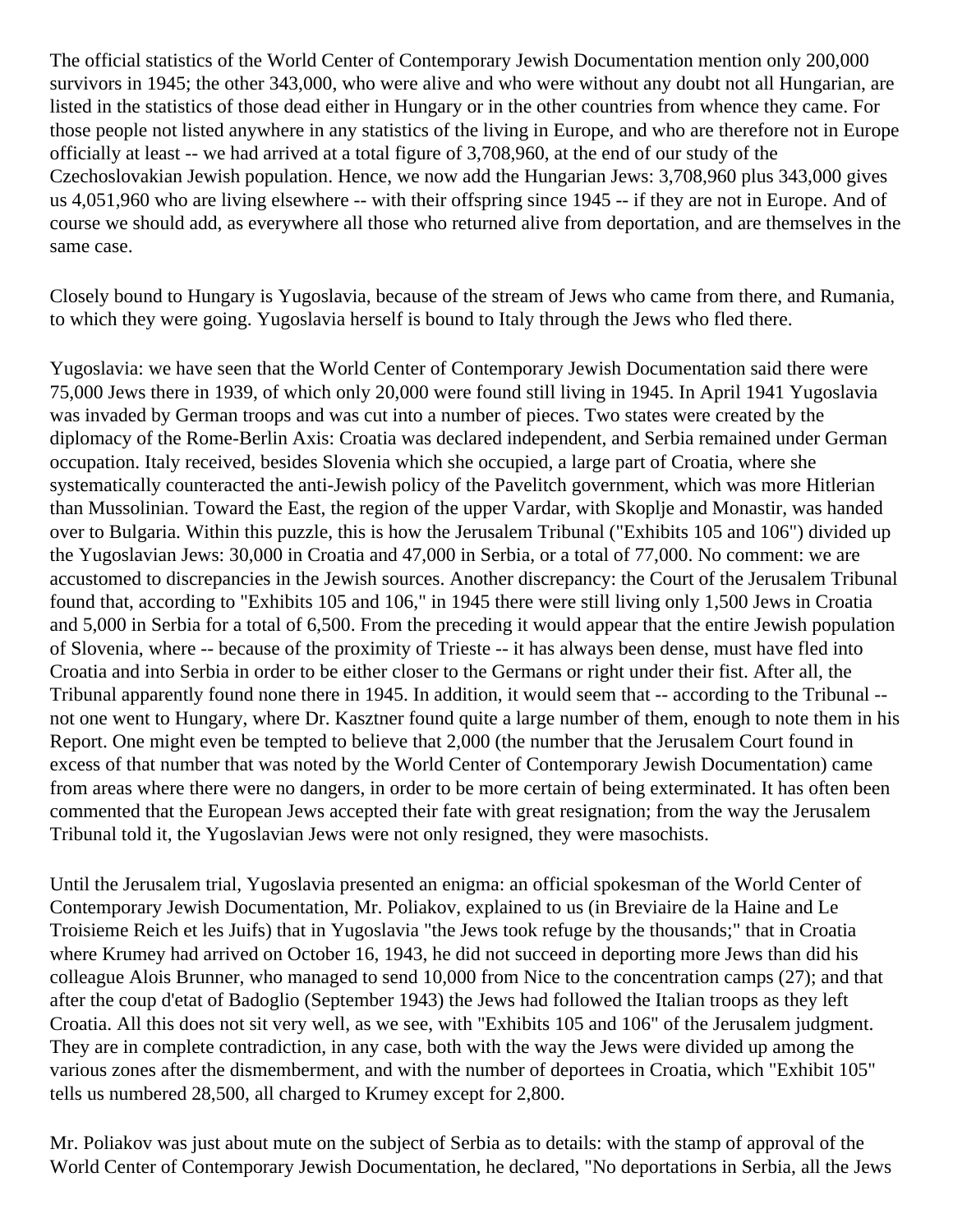exterminated right there." He limited himself to stating that there were 20,000 survivors and 55,000 exterminated for the whole of Yugoslavia (Breviaire de la Haine, p. 180). In order to get more precise details, other writers had to be turned to: Michel Borwicz, Joseph Billig, and others... But, unfortunately, in making a total out of all the details picked up, a figure of 30,000 was barely reached. And, hence, I came to the conclusion that the estimates of Mr. Poliakov were without any basis, and therefore pure fantasy. On the other hand, the figure of 30,000 could be supported by plausible proofs. However, Mr. Poliakov was surely correct concerning the Jews in Croatia, and so it was the Jews of Serbia who had paid the heaviest toll in deportation and death. Furthermore, it was logical: the Germans had been hunting them down since 1941, and even if they did not deport them until 1942 they were all set to, the minute the order was given.

By following the events in the order in which they took place, another discovery was made: the statistics drawn up at the end of 1941 for the Wannsee Conference by Mr. Richard Korherr -- therefore before deportation steps were taken in Yugoslavia (28) -- mentioned 40,000 Jews at that time in the whole of Yugoslavia. One could only conclude that 75,000 minus 40,000 or 35,000 had fled to Hungary and Italy since they were no longer there and had not been arrested. And, if we deduce that it was out of those 40,000 that the 30,000 or so mentioned as having been arrested had been taken, it is logical. And, in Serbia -- since, with the exception of about 10,000 -- the Croats had followed the retreating Italian troops since September 1943; that is logical, too.

The World Center of Contemporary Jewish Documentation, then, had no factual basis for putting more than 30,000 Jews in the column of the exterminated -- assuming that they all were, after having been arrested -- in their statistics. They placed the number at 55,000, or 25,000 too many. Given the fact that the number of Yugoslavian Jews who were arrested and who are dead, beyond the justified figure of 30,000, has already been included in the results of the calculations on the Hungarian Jews and that the remainder will be included in the calculations which will be made for Italy, it can be said that here are another 25,000 living European Jews to add to the 4,051,960 Jews who we found to be living at the end of the study of the Hungarian Jewish population: Thus, the total now amounts to 4,076,960.

Italy: Mr. Arthur Ruppin says there were 50,000 Jews there in 1926, and the World Center of Contemporary Jewish Documentation gives 57,000 for 1939. The latter figure is very possible : figuring a natural rate of increase of thirteen per cent, we get 56,500. Let us accept 57,000. We have, however, to add the 16,500 Yugoslavian Jews who fled there, so we have 73,500. In 1945 the World Center of Contemporary Jewish Documentation found 15,000 deportees exterminated and 42,000 living. Logically the Center should have found 58,500 survivors, and the overstatement on the number of deaths should have been 16,500. Actually, the overstatement of deaths was even more significant since even Mr. Rolf Hochhuth, who recently distinguished himself with that fraudulent writing on the theme of the Gerstein Document, Der Stellvertreter, found only 8,000 Jews arrested and deported in Italy and since the judges at Jerusalem found only "7,500 deportees of whom no more than 600 survived" ("Exhibit 109"), or 6,900 exterminated. In this case, the number of survivors should be 73,500 minus 6,900 or 66,600. And, the overstatement of the World Center of Contemporary Jewish Documentation is 66,000 minus 42,000 or 24,600. To be added to the total of 4,076,960, whom we found to be still living after we completed the study of the Yugoslavian Jewish population and who are no longer -- at least, officially -- in Europe, is this 24,600 which yields 4,101,560.

Rumania: Mr. Arthur Ruppin counted 900,000 Jews in 1926, and the World Center of Contemporary Jewish Documentation found no more than 850,000 in 1939 (a figure with which the Institute of Jewish Affairs agrees, but for which Mr. Raul Hilberg gives only 800,000). There is nothing unusual in that since the Jewish population has always emigrated from Rumania in large numbers. Concerning the number of deportees exterminated and the number of survivors, the World Center says half and half, the Institute agrees except for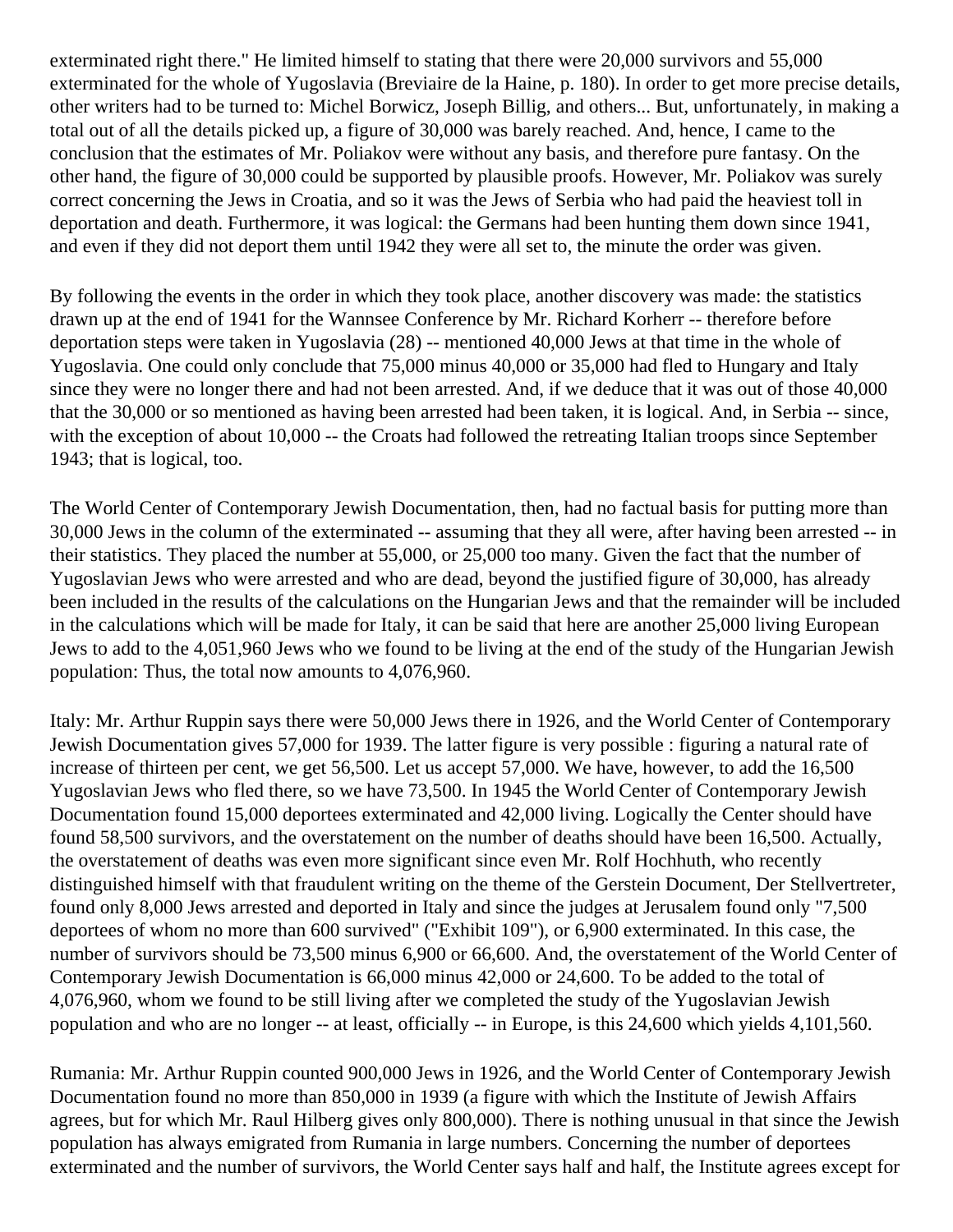5,000 each, and Hilberg is, naturally, in total disagreement; there were 380,000 survivors and 420,000 exterminated, he says. Another thing that points up how conscientious all these people are: the writer of the statistics for the World Center of Contemporary Jewish Documentation is, as we know, Mr. Poliakov, and, commenting on the figures of his own statistics (Breviaire de la Haine, p. 186), he tells us that in 1939 there were 700,000 Jews in Rumania, and in 1945 only 250,000 (op. cit. P. 188). "Exhibit 110" of the Jerusalem Court summing up the story of the Rumanian Jews is very prudent: "In this way about half of Rumanian Judaism was saved from extermination," it states, basing its decision on the written deposition of Dr. Safran, Chief Rabbi of Rumania, but without any reference to what that deposition contained.

For the rest, if the one who drew up that document was attempting to show that no Rumanian Jew had ever been deported by the Germans, he could not have succeeded better. In fact, only one deportation project for 200,000 Jews is cited, decided upon for the first time on July 26, 1942, to start on the following 16th of September; it was discussed a second time on September 17th; then on the 26th and the 28th of September, the Germans and the Rumanians finally reached agreement on the details of the project. But on the 22nd of October, when the deportations were not yet under way, the Rumanian government changed its mind and told the Germans that it would take charge of the Jewish problem in Rumania by itself.

Until then, the German policy had been precisely that the Rumanians should themselves take charge of their own Jews, and the whole of the diplomatic correspondence between the two governments attests to the fact that the Rumanians had not ceased proposing to the Germans that they turn the Jews over to them, but without success; the Germans did not want them. And, when the time came when they did want them, the Rumanians no longer were willing to turn them over.

The Chief Rabbi of Rumania claims in his deposition -- at least according to the writers of the press reports of the Jerusalem Trial -- that until August 1942 the Rumanians, who did not succeed in getting their Jews accepted by the Germans, exterminated them. He cited massacres of Odessa Jews by the Rumanian army (60,000 victims), pogroms at Bucharest, Ploesti, Jassy, Constanza, and "victims by the tens of thousands," but he gave no other details. On the whole he estimated that from February 1941 to August 1942 ("250,000 to 300,000 Jews were exterminated" by the Rumanians and not by the Germans.

This idea is highly contestable. At Paris during the same period, everyone with whom I was associated and who was familiar with the system of escape lines for European Jews during the war knew -- from the Jews themselves, with whom they were in contact -- that in Rumania, although the government did not show any particular sympathy, they were at least given tourist passports for a fee of \$1,000 each with which they could move on. The Chief Rabbi affirms that it was only after October 1942 that this policy was put into practice. This date corresponds precisely with the change of policy of the Antonescu government which, suddenly, after having for so long begged the Germans to take the Jews that they wanted to turn over to them, refused to do so when the Germans were ready to accept. Mme. Hannah Arendt echoes this fact (The New Yorker, March 16, 1963). The information that we in Paris had about this was out of line in only one detail: the price for the passport was, it seems, not \$ 1,000, but \$1,300.

This contention that half of Rumanian Judaism (or 425,000 out of 850,000) was exterminated due to the deportation by the Germans reveals a difference between "250,000 to 300,000" and 425,000 of some 125,000 to 175,000 Rumanian Jews. It is most questionable for another reason too: the territorial changes that were made in Rumania between 1939 and 1945.

In August 1939, the Russo-German Pact forced Rumania to pay a heavy tribute to the contractants and to their allies, namely to turn over northern Bukovina and Bessarabia to the USSR (June 1940); a significant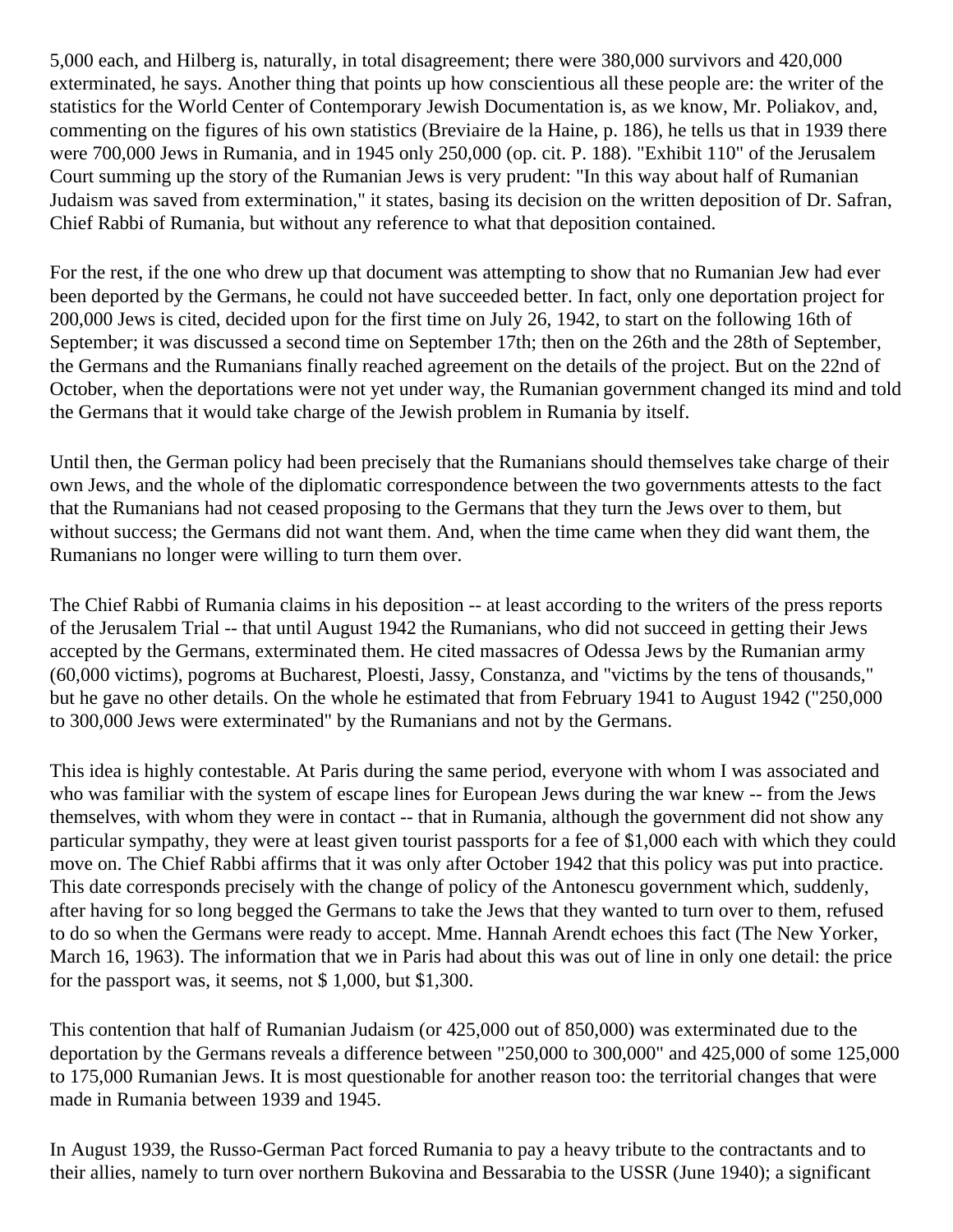part of Transylvania to Hungary; and Dobroudja to Bulgaria (August 1940). The movement of the Jewish populations from these areas, when the transfers took place, has never been studied, to my knowledge. The generally held contention is that they stayed where they were or that few moved away. There were, moreover, agreements about moving people which were not all settled when the German-Russian conflict began in June 1941. I refer those readers who are interested in these agreements to the excellent work of the National Institute of Statistics and Economics of Paris, which came out in 1946, , with the title, Les Transferts Internationaux de populations (Presses Universitaires de France).

Naturally, Rumania had been waiting since 1940 for a chance, as the relations between Germany and Russia deteriorated, to get back the territories which she had lost, particularly Bessarabia which was more likely than others to be obtained. In June, 1941, she went into the war against Russia on the side of the Axis, and as a result, she got back not only Bessarabia but was also given an occupation zone which was called Transnistria and which extended out from the 1939 frontier and from the Dniester to the Bug. Germany took for herself the zone beyond, from the Bug to the Dnieper.

Naturally, too, in evacuating Bukovina and Bessarabia, the Russians also evacuated as much of the population as possible, which, of course, was fleeing in all directions before the German troops. At any rate, from the 11th to the 21 st of December 1943, the International Red Cross sent one of its delegates, Mr. Charles Kolb, to Rumania. He stayed there from December 11, 1943, to January 14, 1944. On his return he drew up a report in which he noted that 206,700 Jews were missing in Bessarabia-Transnistria, and 88,600 in Bukovina. Otherwise, he observed nothing abnormal. From this report it is possible to assume that all of these 295,300 Rumanian Jews, now Russian, who found themselves on the Russian lines, had fled before the German troops just as their Polish co-religionists did in 1939 and were saved from deportation at the hands of the Germans. One can assume it, but it cannot be stated with certainty. In any case, Mr. Poliakov, who cites this report (Breviaire de la Haine, p. 371 ) concedes "that just before the German attack, a portion of the Jewish population may have been evacuated by the Russians." Anyway, since this report was based on investigations made in 1943-1944, at a time when the Jews were no longer in any danger in Rumania, and since he does not record one missing elsewhere, it can be assumed with certainty that at that date 800,000 minus 295,300 or 504,700, were still living, and were neither arrested, deported, nor massacred afterwards. One can assume this with all the more assurance since it is more or less supported by "Exhibit 119" of the Jerusalem court, which mentions no deportation of Rumanian Jews by the Germans; even if it had, such a deportation could only have taken place before October 22, 1942, which is to say that it could not have taken place, since until then, the Germans had consistently refused to give in to the pleas of the Rumanian government to take its Jewish population.

It is an odd coincidence that these 295,300 Jews, which Mr. Charles Kolb said were not in Rumania, are numerically within the limits of the "295,000 to 300,000" claimed by the Chief Rabbi to have been exterminated by the Rumanians. One is led to the thought that they are the same, and that in order to hang Antonescu, the Russians who saved them claimed he had exterminated them.

As for Mr. Raul Hilberg, he is even more subtle. After having examined the misdeeds of the Einsatzgruppen in Russia and after having integrated into the statistics on Russia the Jews they allegedly exterminated in cities such as Odessa, Chisinau and Cernauti, he counts those who were missing in Transnistria, which is where Odessa was between 1941 and 1944 and in Bukovina where the other two were, by putting them in with the statistics for Rumania (p. 485-509); that is, he counts them twice.

Conclusion on Rumania: in order to know exactly how many Jews should be reported as missing in 1945, we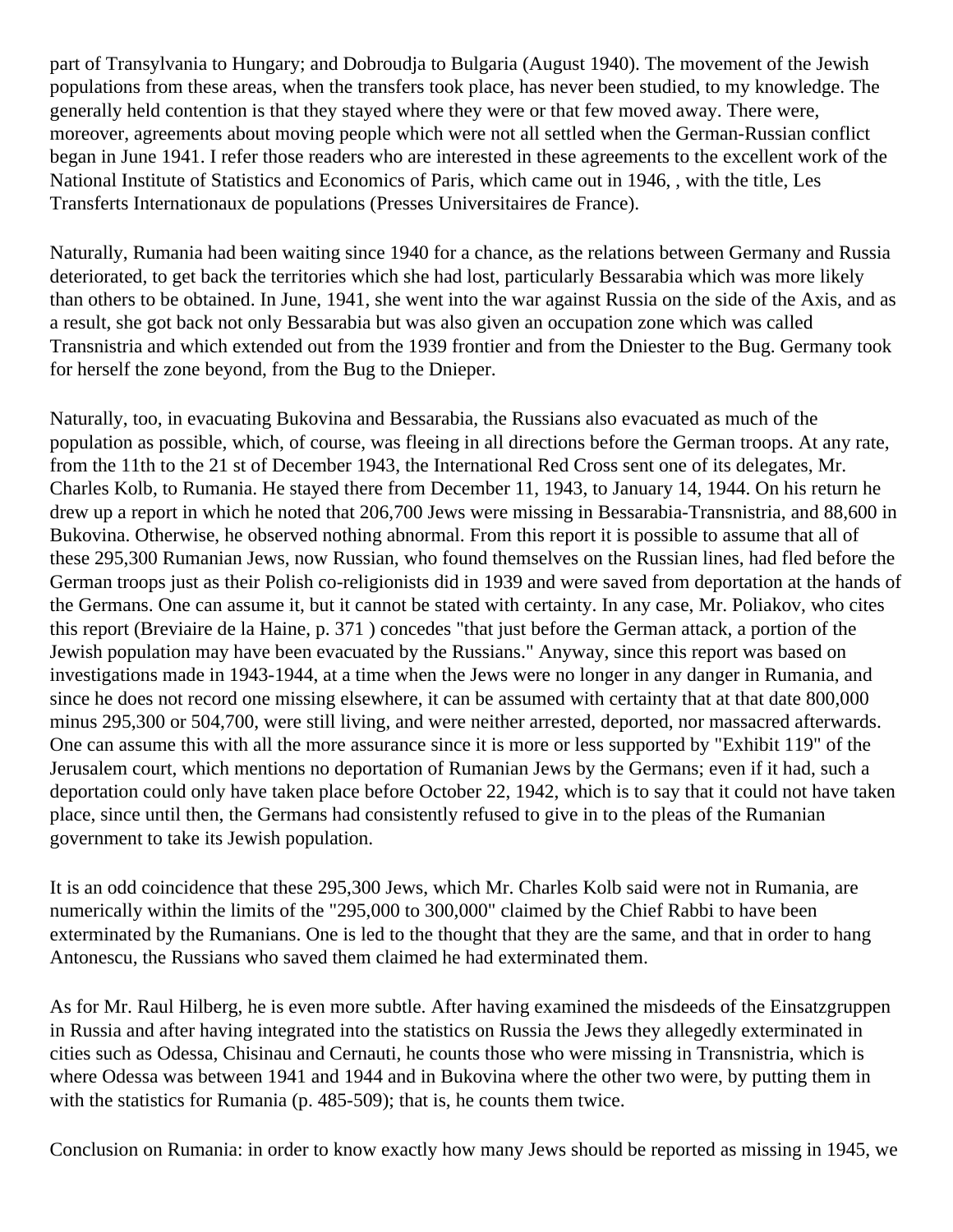should know just as exactly how many of the 295,300, counted as missing by Mr. Charles Kolb at the end of December and the beginning of January 1944, were evacuated by the Russians, and how many remained under the yoke of the Germans or Rumanians. However, we do not know this. We should also know how many emigrated, and there must have been quite a number because of all Jews the Rumanian Jews were in the best position, having the least distance to go, with the least effort, to get out of Europe. But, if the Russians had saved half of those counted as missing by Mr. Charles Kolb, and if the other half fallen into the hands of the Rumanians, had been massacred in the pogroms in Odessa, Bucharest, Ploesti, Constanza, and other places, the Rumanian Jewish population of 1939 might be apportioned as follows:

a. massacred:.......................................147,650

b. saved by the Russians:......................147,650

c. emigrated, or found living in 1945

(800,000 - 295,300): ................................ 504,700

d. total number of survivors:................652,350

e. officially found still living by the World Center of Contemporary Jewish Documentation: ........................ 425,000

f. overstatement of those exterminated:..227,350

These 227,350, although still living in 1945, have been improperly added to the column of exterminated by the World Center of Contemporary Jewish Documentation. Consequently, we have 227,350 more European Jews to be added to the 4,101,560, in the same situation, who were found at the end of our study of the Italian Jewish population. At this point of our work, the total should read: 4,328,901.

Bulgaria: The statistics which appear on page 300 mention that the Jewish population of Bulgaria in 1939 was 50,000. And, the World Center of Contemporary Jewish Documentation has accepted this figure as representing the prewar Jewish population. The World Center claims that 7,000 Bulgarian Jews were exterminated during the war. Mr. Raul Hilberg found only some 3,000 missing, and "Exhibit No. 108" of the Jerusalem Tribunal mentions 4,000 deportees from Thrace and 7,000 from Macedonia, for a total of 11,000, but nothing is said about losses. This claim of 11,000 deportees is not supported by any exact facts; it is not known when they were deported or where they were sent. As for Mr. Poliakov, commenting upon the World Center figures of which he is the author, he cannot even cite them correctly: he claimed some 13,000 deportees out of a total Jewish population of 20,000. In addition, he says nothing about survivors. Returning to the statistics of the World Center, there is no problem in determining the number of survivors: 50,000 Jews in 1939 less 7,000 of them who were exterminated leaves a total of 43,000. Giving the World Center the benefit of the doubt and accepting its estimation of losses, there is no exaggeration of casualties to be added to the total that was found at the end of our study of Rumania.

Greece: At one time the official statistics took separate note of Macedonia where some 7,000 Jews were supposedly deported, but there was no mention of how many were there in 1939. Since then, this particular contention has disappeared from the official statistics, and Greece alone remains with 75,000 in 1939, with 60,000 deportees exterminated in 1945, and, therefore, with 15,000 survivors. Mr. Raul Hilberg gives the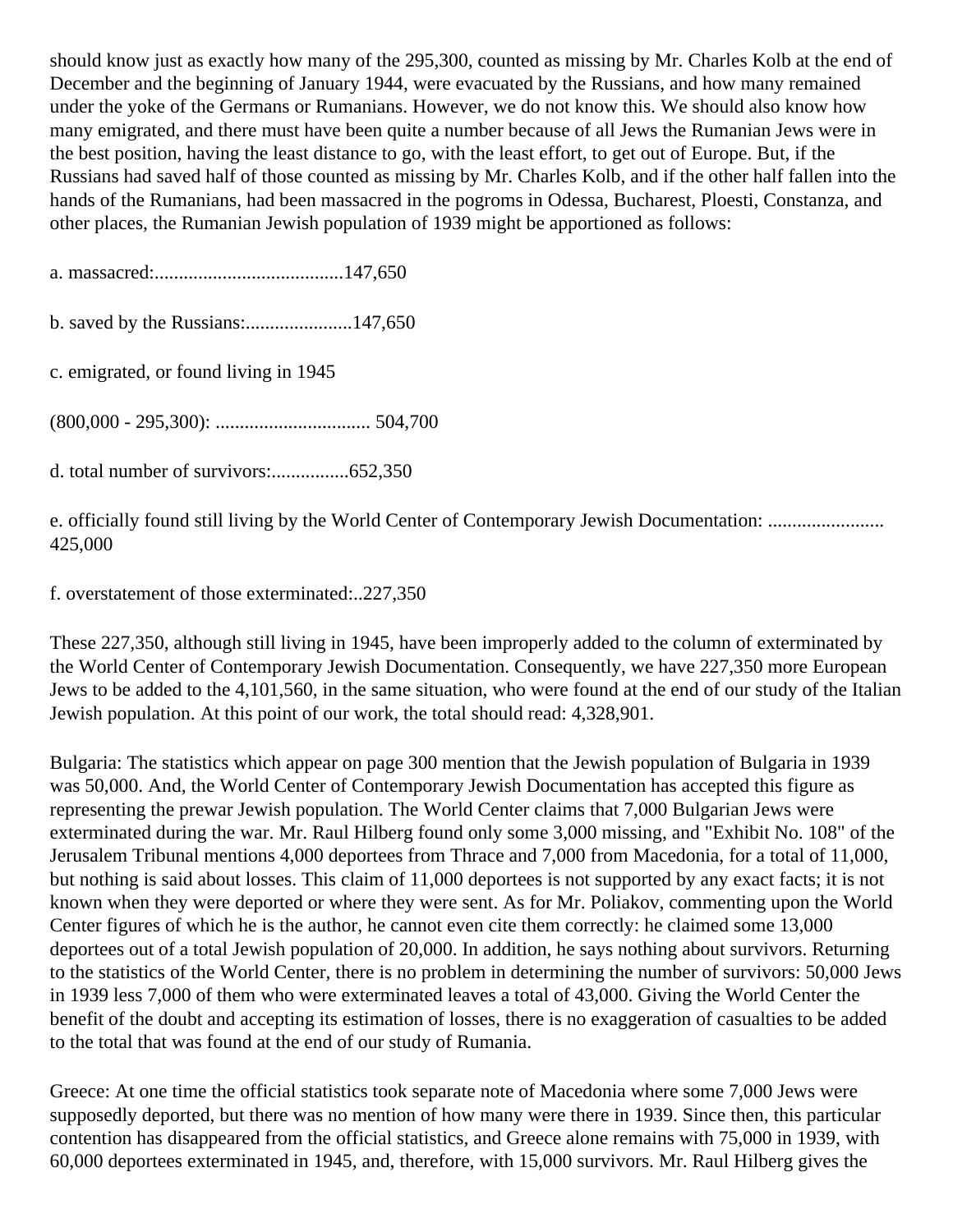following figures: 74,000 in 1939, 62,000 exterminated, and 12,000 survivors. "Exhibit 107" of the Jerusalem Tribunal mentions 80,000 in 1939, 70,000 exterminated and 10,000 survivors. Finally, Mr. Arthur Ruppin had already taken a census of 75,000 Jews in Greece in 1926. Could Jewish emigration equal the natural rate of increase? It is possible.

Greece was divided into two zones of occupation: to the north were the Germans, who had their general headquarters in Salonika; to the south were the Italians who had theirs at Athens. The Jews were proportioned like this: 55,000 to 60,000 persons concentrated around Salonika in the German zone and 15,000 to 20,000 in the Italian zone concentrated around Athens. All the Jewish sources are in agreement in saying that the Germans did not do anything about the Greek Jews until July 1942 when they made them wear the yellow star and this only in the German zone. In the Italian zone, nothing changed. It was only in February 1943 that the policy of collecting them into the ghettos of Salonika and the surrounding areas began. These steps were taken by Dr. Max Merten -- administrator of the zone, with the help of two men sent from the R.S.H.A., Wisliceny and Gunther -- from the 15th of January 1943 on. Mr. Poliakov claims (op. cit,. p. 182) that the first deportation began on March 15, 1943, and ended on May 9th; 43,000 Jews in convoys were deported to Auschwitz (with 2,700 persons per convoy, one convoy every 3 or 4 days, means that here, where the Jews were massed, the work of deportation did not go on as fast as in Hungary where the ungrouped Jews were allegedly deported at the rate of 2 to 3 convoys of 3,000 per day). The remainder, or at least about 12,000, were deported from July to August 1943 in three convoys. At that rate, there must have been about 4,000 persons per convoy at the least. The trip from Salonika to Auschwitz lasted an average of 10 days, and, as Mr. Poliakov claims, on arrival the Jews were sent directly in a group to the gas chamber, without any prior selecting out of the able-bodied since they were in so bad a state. This is, in fact, what Wisliceny, taking the theme from Hoess, commandant of the camp, claimed at Nuremberg, but Hoess did not confirm it! "Exhibit 107" of the Jerusalem Tribunal is not in agreement with this aspect of the deportation of Greek Jews: "The 56,000 Jews of the Salonika region were all deported from March 15th to the end of May 1943," it says; therefore, there were no convoys in July-August, but it does not state precisely the number of convoys nor the number of persons per convoy. The attorney, Max Merten (who was sentenced to 25 years in prison in 1946, but set at liberty almost at once, and who was a witness for the defense at the, Jerusalem Trial) claimed that thanks to Eichmann, and in spite of Wisliceny's efforts to thwart him, about 20,000 Jews escaped deportation. Furthermore, he claimed that between the time that they were forced to wear the yellow star (July 1942), and the beginning of their concentration into ghettos (February 1943), many Jews in the German Zone went over into the Italian zone. He added that, since he was not in harmony with the deportation measures envisaged because the Jews were giving him no trouble, he not only saw no objection but he even helped their flight as much as he could without attracting the attention of Wisliceny and Gunther. That is why, after having been sentenced to 25 years in prison, he was freed almost immediately.

In the Italian zone, the Jews were not alarmed until after Badoglio's coup d'etat in September 1943. Then, deportation operations were assigned to Wisliceny and Gunther. Before the Bratislava Tribunal which sentenced him to death, the former claimed (June 27, 1947) in a written deposition that 8,000 to 10,000 of the Jews in that zone had been deported. For the city of Athens, according to "Exhibit 107" of the Jerusalem Court, a large number were nevertheless warned in time to hide themselves and to flee, so that no more than 12,000 remained." So all the others had to be looked for and gathered together in the first place. In order to deport 8,000 to 10,000 Wisliceny had to apply himself in earnest, and we see that he did not try to mitigate his guilt. Let us accept the figure and reason thusly: we do not know how many Jews succeeded in passing from the German into the Italian zone, but we do know that those in the former zone were deported in 19 convoys, and that after that there were no more. At an average of 2,200 per train of 40 cars, an estimation that was established and used in our calculations for Hungary, we come to a total of 41,800. This means that there were 14,200 who had fled into the Italian zone, figured by subtracting 41,800 from 56,000 (the figure given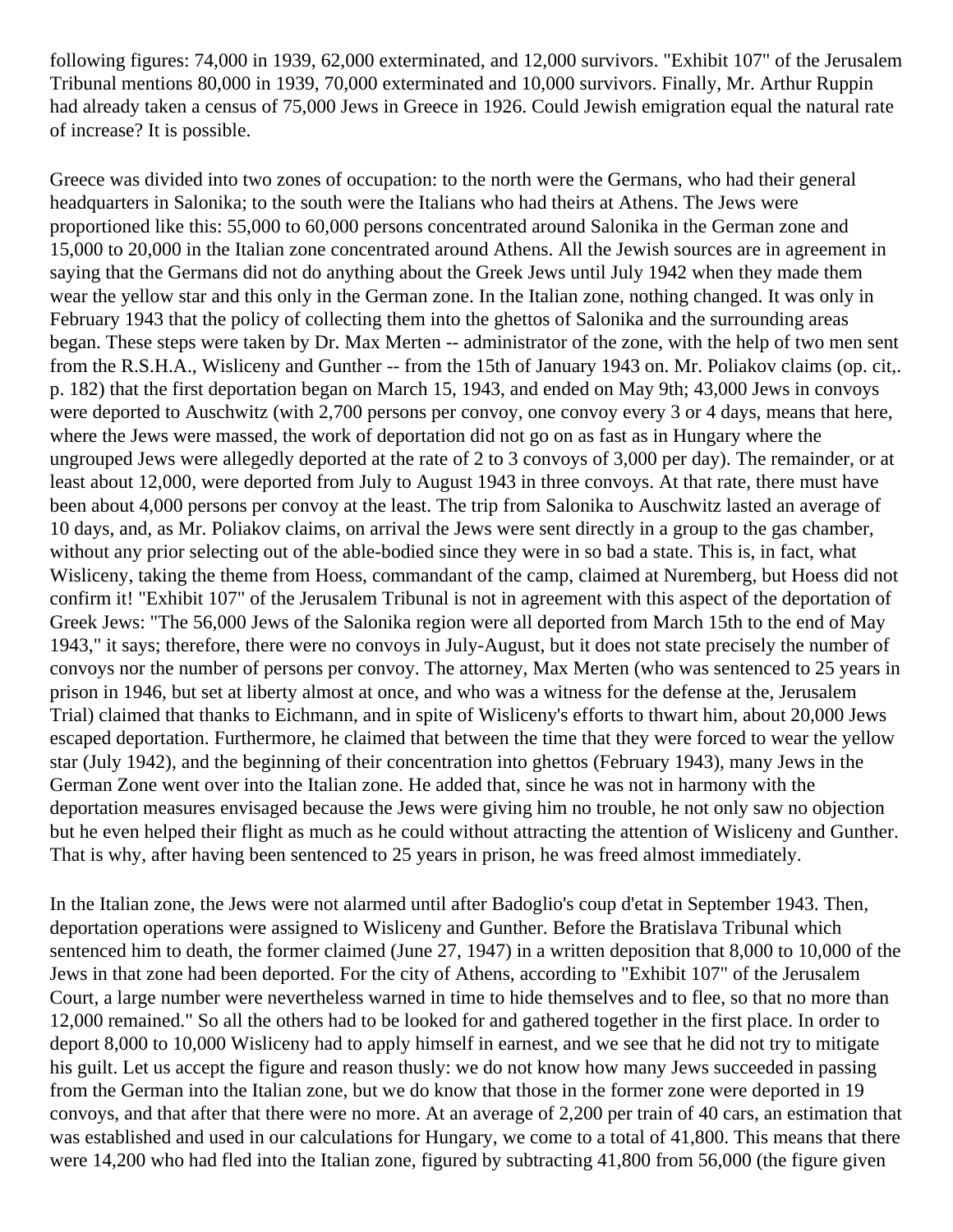by the Jerusalem Court for the number deported from the German zone). Consequently, the Jewish population of that zone should have been 33,200 figured by subtracting 56,000 from 75,000 and adding 14,200 to the remainder. If Wisliceny did deport 8,000 to 10,000, there must have been left over 33,200 minus 8,000 to 10,000, or 23,200 to 25,200 survivors for the whole of Greece.

Therefore, the minimum overstatement of the World Center of Contemporary Jewish Documentation is 10,200. (This figure allows for the 15,000 Jews who were already in the Italian zone.) And, that only on condition that the 19 trains really did leave Salonika, each carrying about 2,200 persons, which is possible, but not likely. By adding this 10,200 to the total at theend of the study of the Rumanian Jewish population, we get 4,339,110.

The following countries remain to be looked into: Germany, Austria, Denmark, and Norway.

Germany was already mentioned in connection with the Jewish population of Holland, Belgium, Luxemburg, and France. It will be remembered that at the time of the invasion of France by German troops, figures from Jewish sources showed that there were 252,000 foreign Jews in France whose nationality it was impossible to determine, except to say that outside of the thirty or, at the most, forty or so thousand who were German, the rest were all Polish. By looking only at the European survivors, there was no objection in stating that they were all Polish (or all German) because they could not be allotted. But now we must take into account the fact that 40,000 German Jews were already counted, unless we want to count them twice.

So, in 1939, this was the structure of the German Jewish population: 210,000 remained in Germany because 300,000 out of 510,000 emigrated, according to the World Center of Contemporary Jewish Documentation. Mr. Raul Hilberg says: 240,000 remained in Germany and 300,000 out of 540,000 emigrated. Taking account of the natural rate of increase this aught to be closer to the truth, but there is another factor to be considered: from 1926 to 1933, Mr. Poliakov tells us (Breviaire de la Haine, p. 11) that the demographic curve of Jewish communities, worried about their fate in the face of the rise of Hitlerism, was on the decline. Therefore, let us say that there were 210,000 Jews in Germany in 1939. Officially only 40,000 should have been found still living in 1945, which would mean that 170,000 were exterminated.

To the support of the details which he brings forth to justify these 170,000 exterminated and these 40,000 survivors, Mr. Poliakov refers to the statistics compiled at Himmler's request, on April 17, 1943, for the date of December 31, 1942, which he speaks of as having been "prepared with great competence" (Breviaire de la Haine, pp. 383-384). I am of this opinion: the German demographer Korherr seems to have been a competent man and that is why I, too, have come to refer to his data; however, he has a troublesome tendency to see a few too many Jews everywhere. But, except for this, if I accept the picture of German Judaism as he saw it for December 31, 1942, I really do not see how Mr. Poliakov, who also accepts it, has been able to draw from it the conclusions he does. This is what we find in the recapitulative table about the German Jews:

Arrested up to December 31, 1942: ................... 100,516

Not yet arrested: .............................................. 51,327

Total: ............................................................... 151,843

It is true that this total is shown as concerning the "former Reich and the Sudentenland," but that is without significance: on May 17, 1937, there were only 2,649 Jews in the Sudentenland, the rest having fled to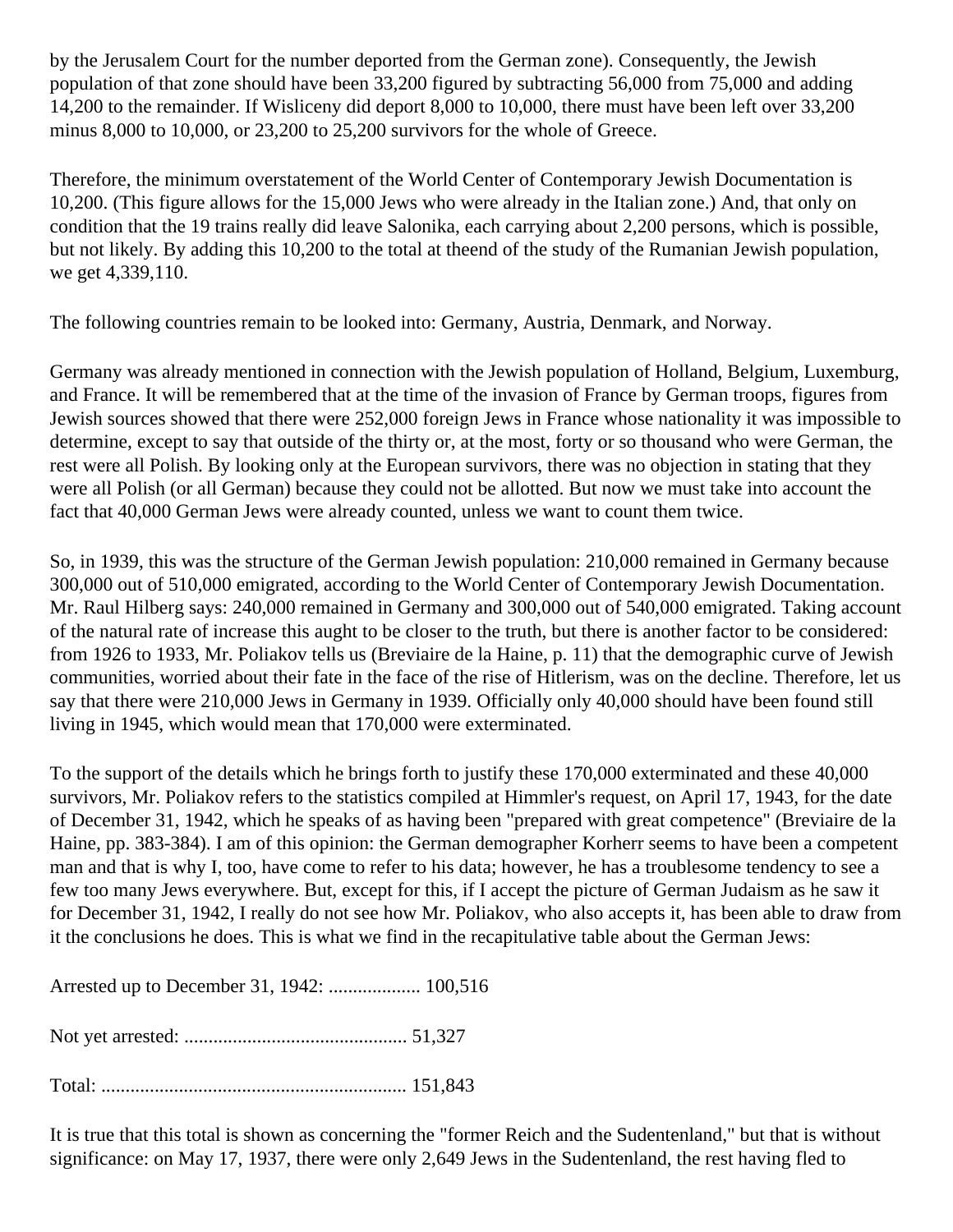Bohemia-Moravia, then to Hungary, or elsewhere. Except for about a thousand, the figure pertains only to Germany. I repeat: Mr. Poliakov accepts these figures. But if there were only 151,843 in Germany on December 31, 1942, (free or in concentration camps) and if they had been able to arrest in all only 100,516, then 210,000 minus 151,843 or 58,157 had been able to emigrate after 1939. That also means that after December 31, 1942, it had not been possible to arrest more than 51,327. The following July 1st, it was finished: the law declaring Germany "Juden frei" (free of Jews) was promulgated, and Mr. Poliakov tells us, "not a single Jew remained at liberty except those married to Aryans," (p. 68) and these, Mr. Richard Korherr tells us in his report, numbered 16,760. We know that later they were in their turn arrested and deported - officially, at least.

Now let us correct the error which we deliberately made, when the problem had to be solved by the elementary process of the false supposition, in stating that the 40,000 European Jews who were found living in Holland, France, Belgium, and Luxemburg were Polish, although we knew that they were not. It is among the 58,157 Jews who left Germany after 1939 and before December 31, 1943, that they are to be found, and they were included in the study of the Polish Jewish population. If we do not want to have them counted twice, they must be withdrawn from the number of German emigrants, and we must only count among the number of the latter: 58,157 minus 40,000, or 18,157.

Next, we can figure the maximum number of German Jews who were arrested and who were deported and never came back. If out of the 151,843, the World Center of Contemporary Documentation found 40,000 survivors in 1945, then that means that 151,843 minus 40,000, or, 111,843 never returned, or had not returned by 1945. And, since the World Center shows 170,000 Jews in the column of the exterminated, that figure is an overstatement of some 58,157. Consequently, the total number of German Jews who were considered dead, who are no longer officially in Germany, nor in Europe, but who are alive, and who should be included in the column of the living in other countries and in other continents is 76,314. The addition of this 76,314 to the total at the end of the study of the Greek Jewish population gives us 4,415,424, who must be added to the survivor column.

I hope that I shall be excused for having considered the German Jews without any reference to the Jerusalem Trial: Exhibits 56, 57, 75, 77, 83, 90 and 91, which provide the calculations, barely account for 10 to 15 thousand who were allegedly arrested and deported. It would be ridiculous even to take them into consideration (29).

Austria: for 1939 the World Center of Contemporary Jewish Documentation speaks of 60,000 Jews as still being there (with this figure based on an emigration of 180,000 after Hitler came to power in Germany, out of 240,000) and of 20,000 survivors in 1945, or 40,000 exterminated. Mr. Arthur Ruppin counted 230,000 Austrian Jews in 1926 -- the same situation as for the German Jews in relation to the demographic curve and the natural increase.

The Zionist writing concerning the drama of the Austrian Jews is not very abundant. The Austrian Jews were also neglected by the Jerusalem Tribunal. Studied together with the Jews of Germany and Bohemia-Moravia, and in the same Exhibits, this Tribunal said that there were 5,000 arrests and deportations on October 15, 1941, and 3,000 more on the 25th and 28th of November and December 2nd of the same year. In 1943-1944, the Kasztner Report and Joel Brand take note of a clandestine Jewish community, relatively little disturbed. They do not give the number of individuals in this community, but, judging by the way in which it is referred to, it must have been significant. "Exhibit 97" of the Jerusalem Court mentions that, in Austria, arrests and deportations were not within the competence of the R.S.H.A. as everywhere else, but of the Jewish Emigration Center, which was set up in Vienna in 1938 by Eichmann and which existed throughout the war.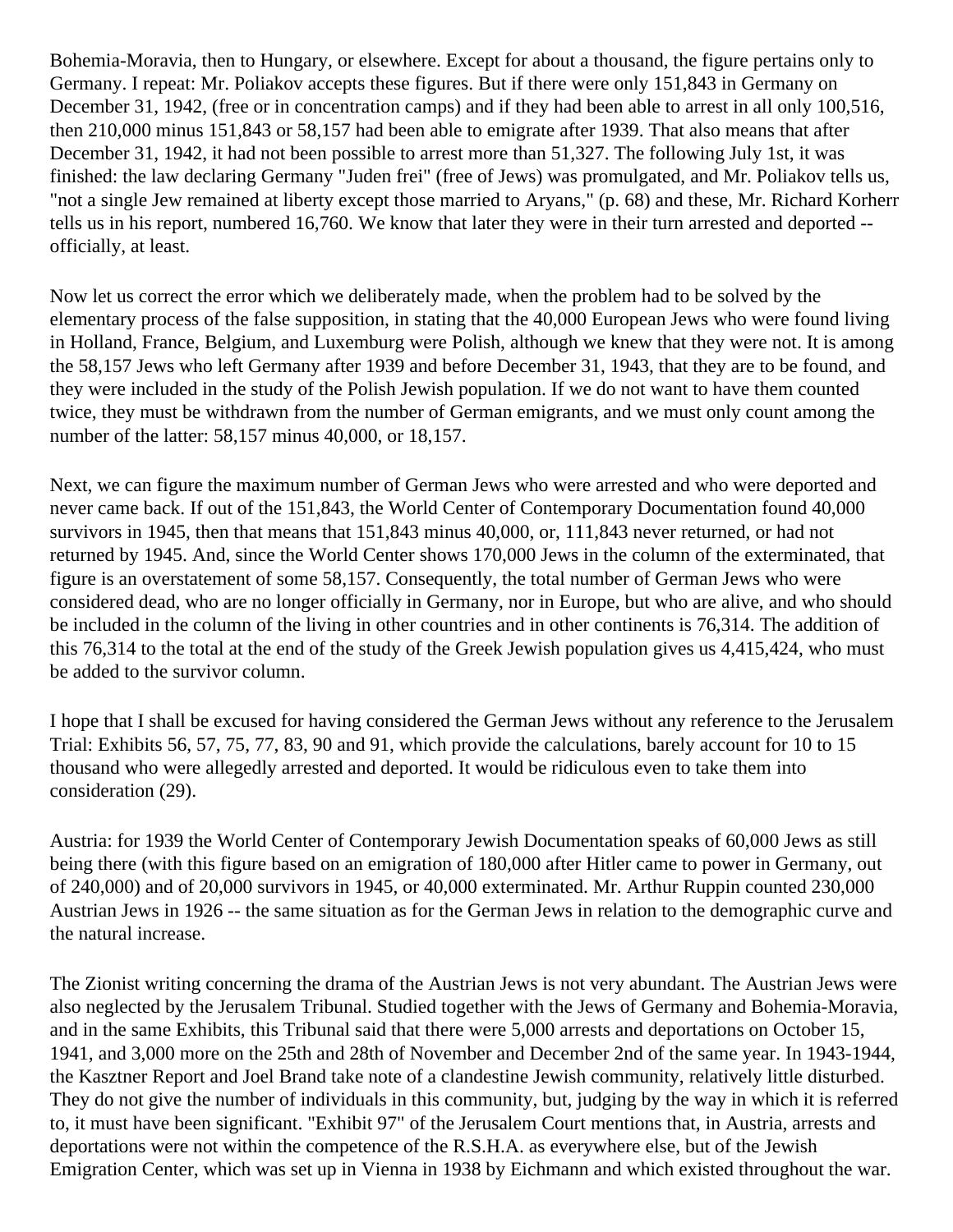That certainly explains why they were tracked and persecuted less zealously and with less brutality. Dated December 31, 1942, the statistics of Mr. Korherr say that in all 47,655 Jews were arrested and that 8,102 remained at liberty. As a total, and all during the war, then, there were 55,757 Jews in Austria, which means that there were only 4,243 emigres after 1939. That also means that if only 20,000 out of these 55,757 Jews were found living in 1945, the overstatement of the World Center of Contemporary Jewish Documentation would only amount to those 4,243 who emigrated after 1939, but who are incorrectly listed as dead. I emphasize: if only 20,000 were found still living. However, I have already shown that the balance of Jewish losses was determined between May and October 1945 -- Mr. Poliakov says it is dated August (Le Troisieme Reich et les Juifs, p. 196) -- in order to be available to Justice Jackson in time, and, in the jungle of displaced persons which central Europe was then, many Jews who had been deported and who were living had not gotten back to their former domiciles in time to be counted. All these were accounted for as dead, and since then, if they have been found still living in their domiciles or elsewhere (many never went back), no corrections were ever made in the statistics.

My conclusions for Austria are that 4,243 European Jews surely must be reintegrated into the column of living in the statistics for 1945, and must be added to the preceding total, giving a new total of 4,419,667.

And, to finish up, we shall examine Denmark and Norway: There were 7,000 Jews in Denmark and 1,500 in Norway in 1939, according to the World Center of Contemporary Jewish Documentation, or a total of 8,500 for the two countries. The same source gives the total number of exterminated as being 500 in Denmark (since in the days just before the day fixed for their arrest, the Danish government, which knew about it, forwarned the national Jewish community), and 900 in Norway for a total of 1,400. The Jerusalem Court gives the losses down to the last person: 737 in Norway and 422 in Denmark, or, 1,159.

The exaggeration of the World Center of Contemporary Jewish Documentation is 241. This exaggeration can be attributed to rounding out the figures, and is not intentional. But still it must be added to the preceding total, of which it can be said (with the exception of the 480,000 German and Austrian Jews who emigrated before 1939 and who were accounted for and considered living in 1945) that it is the general total of European Jews improperly inscribed in the column of exterminated in the statistics of the World Center of Contemporary Jewish Documentation: 4,419,667 plus 241, or, 4,419,908.

## [Proceed to Conclusion and Afterword](#page-234-0)

# **Footnotes**

- 1. Die Welt does not say so, but these estimates are taken from a study which was put out a few days before by the Jewish Communities of the World, official organ of the World Jewish Congress. They were published by the Jerusalem Post Weekly on April 19, 1963, and after that on various dates by the entire world press. It may be pointed out that for the year 1962, the World Almanac of 1963 (p. 259) gives the world Jewish population as 12,296,180. In other words, compared to 1959, not only did the world Jewish population not increase, it decreased.
- 2. Arthur Ruppin was in charge of the course in Jewish Sociology at the Hebrew University of Jerusalem. His major work, Les Juifs dans le Monde moderne, from which the Menorah Journal got its figures, was not published in France until 1934.
- 3. Actually in the above statistics, the World Center for Contemporary Jewish Documentation had question marks in place of losses for Bulgaria, and had omitted Luxemburg. It was only later that exact information concerning these two countries were given officially, and I was not able to take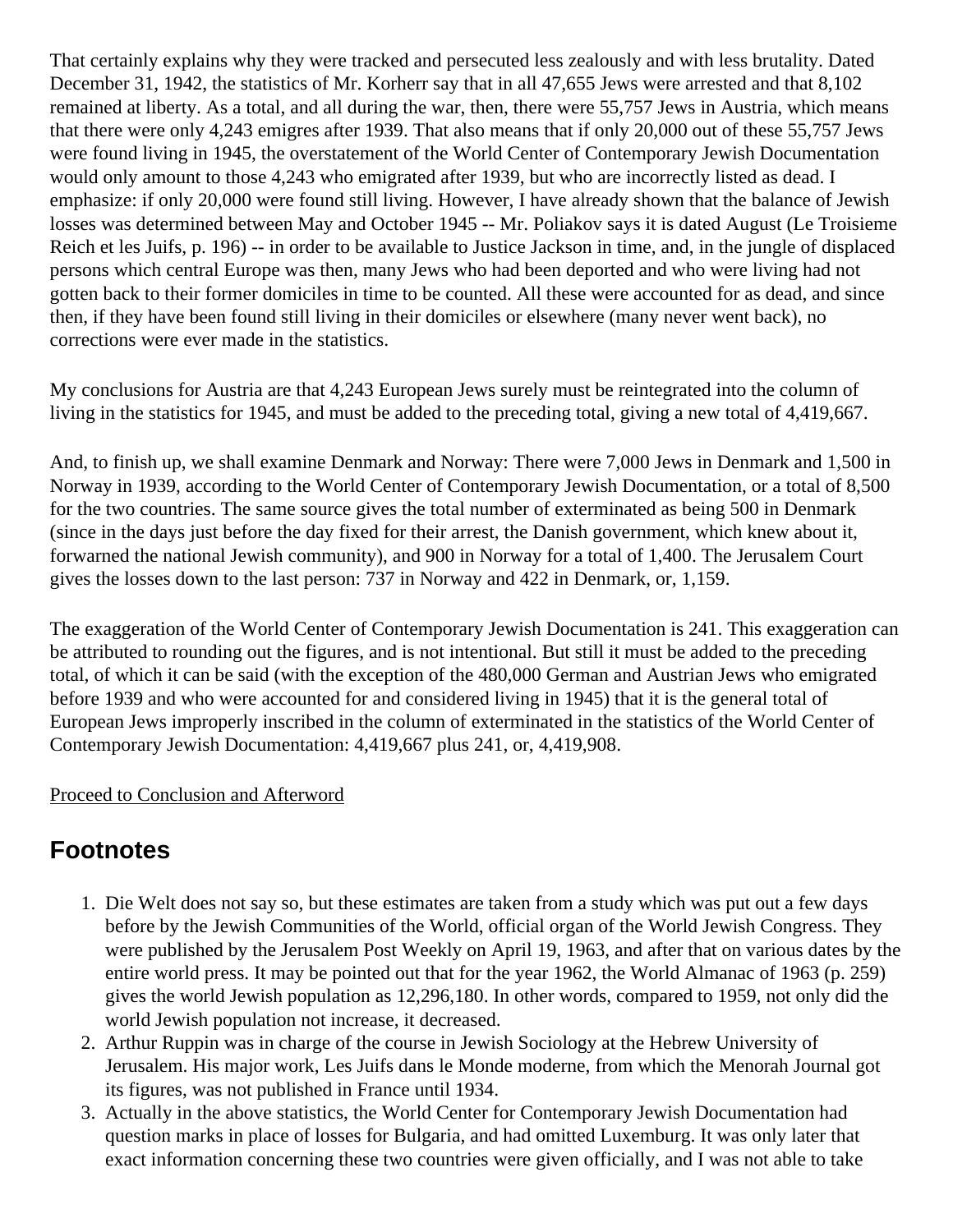them into account in Ulysse trahi par les siens.

- 4. They are derived from the statistics on page 670 of his book, but on page 767, they are given as 5,100,000, as has already been noted.
- 5. In that version of the genealogy of peoples, the Arabs, who are also descended from Noah -- like everyone in the world, to be sure! -- but via the relations of Abraham with Agar, servant of his wife Sarah, are considered the illegitimate branch, and we who are only descended from Japhet, as well as those descended from Chanaan, cursed by the Old Man, are considered only as side branches, the last of the line of descendants, degenerated, and in addition forever discredited for having fallen into the heresies. That is the basic justification for the qualification "chosen people," as Israel claims -- thank you, no for us! -- and this is taught as an historical truth in all Hebrew universities on the threshold of the 21 st century!
- 6. [The precise figure which is cited in Religious Bodies, Vol. II, Part 1 (Washington, D.C.: U.S. Government Printing Office, 1941) for the American Jewish population in 1926 is 4,081,242 persons.]
- 7. Before this date, the Visigoth King Siebrut had chased them out of Spain (613) along with all who were of oriental origin, and King Dagobert of France (629), had done the same, but these banishments were of short duration.
- 8. They were banished and forced out of England in 1220, from France in 1394, from Spain in 1492.
- 9. The Jerusalem Post Weekly (April 19, 1963) gives 2.3 million. On the other hand, in his book, Le Peuple et I'Etat d'Israel, Mr. Ben Gurion gives 2 million for 1958 (p. 66). If there were only 2.045 or 2.05 million in 1962, it shows that not only was the normal population increase of 1 per cent per year not reached in Israel, but also that immigration had been halted. Perhaps one could even speak of emigration.
- 10. [Here, Professor Rassinier takes the rate of natural population increase of one per cent per year and computes the entire increase over the given term in a single calculation (e.g., the sum of 174,610 is multiplied by 31 per cent to yield the natural growth over a period of thirty-one Years). This method is used throughout the entire study. Although this simplified method produces adequate approximations, the estimation of the natural population growth would be more precise if the one per cent increase for each year were added to the figure for the preceding year with one per cent then taken of the new total, with the procedure being repeated for each year of the given term. For example, the natural growth from 1931 to 1962, as figured in item "a" is 63,091 (or an increase of about 36 per cent) when the latter method is used. Likewise, a natural increase of 101,249 (or 16 per cent) is achieved instead of 94,350 for item "b." Because it is felt that Professor Rassinier's "shorthand" method of calculating population growth resulted in approximations which are of sufficient accuracy for the purpose of this study, his calculations have not been changed.]
- 11. If the figuring were done on the basis of the natural increase rate of 1.25% (or 20% every 16 years) of Professor Salo Baron, the global increase for the period of 1931-1962 would be carried to 523,308 individuals, or an increase of 92,046, and the number of immigrants actually living in the country diminished by as much, or 1,444,128 minus 92,046 equal 1,352,082.
- 12. In a work intended for students of the college for Higher Economic Studies (Principes et tendances de la planification rurale en Israel, Paris, (1963) Professor Albert Meister claims that "one immigrant out of ten in Israel (or 109%) would return into the Diaspora "after a brief sojourn.
- 13. When the airplanes in many trips brought them back to the Promised Land, which they no longer hoped to see, and whose location most of them no longer knew, as Leon Uris just about says in Exodus, they at first thought it was the end of the world as proclaimed in the Scriptures, "The day when men shall fly." And they arrived in Israel to discover such other unsuspected things as a table, a chair or a fork, etc... but at the same time they came with the conviction of being "the Chosen People," destined in the twentieth century to take the future of the world in charge.
- 14. In order to spare the reader, the steps in this calculation do not appear. If he feels the need of verifying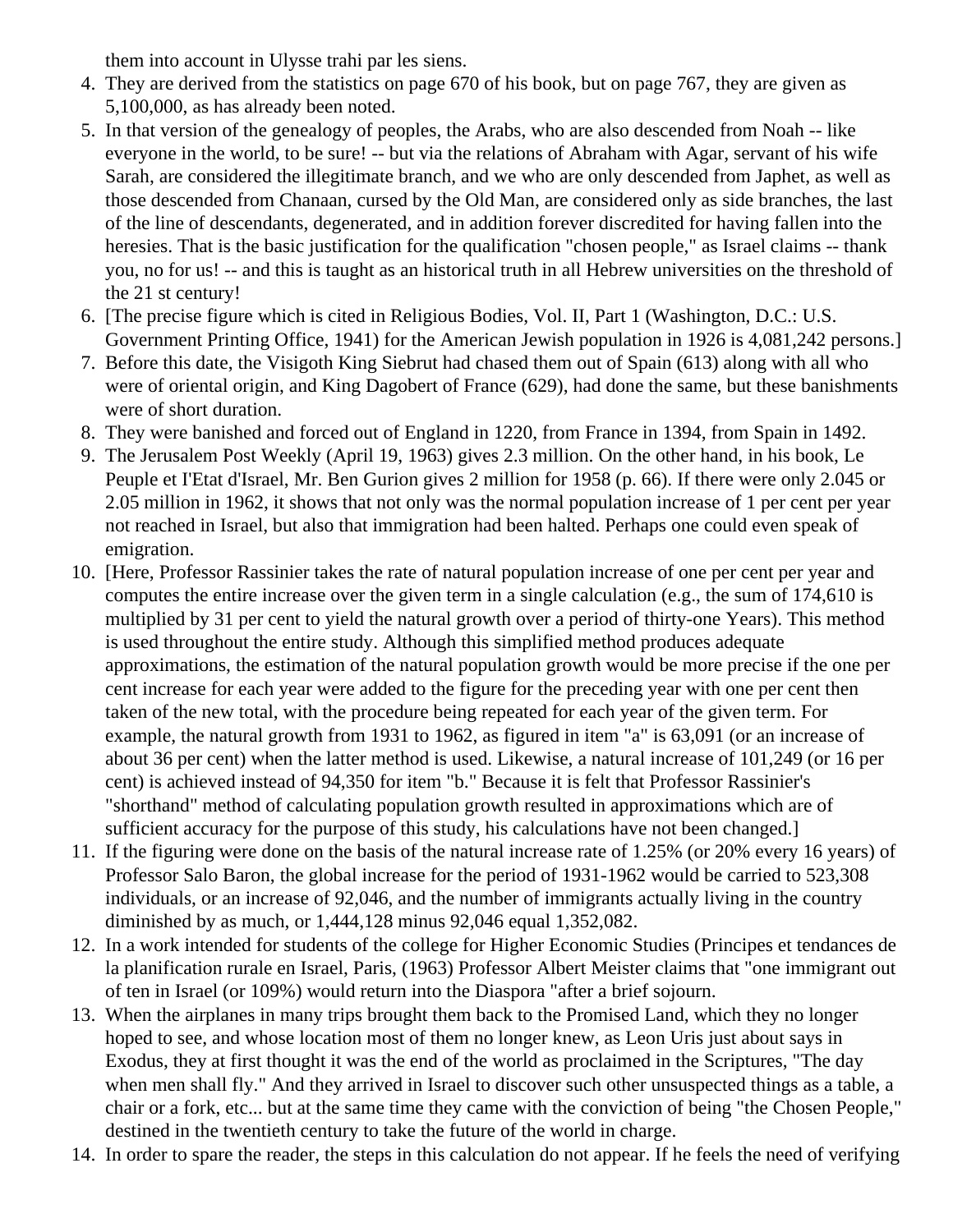it himself, he can make use of the method which appears earlier in this chapter.

- 15. [If Arthur Ruppin's figure of 4,500,000 Jews living in the United States in 1926 had been used instead of the official census figure, a total Jewish population for 1962 -- exclusive of immigration -- of 6,120,000 persons would be had, using the natural growth coefficient of one per cent annually. If Salo Baron's coefficient had been used, the 1962 figure would be 6,804,000 persons, once again exclusive of immigration.]
- 16. However, the World Almanac of 1945 takes note of only 240,000, p. 494.
- 17. It was another one of the machiavellianisms of Nuremberg that every time that the prosecution brought forth an accusation for which they would not or could not give the source they used the expression "in full cognizance" or "from an assured source" -- that was generally the case when the source was Jewish -- and it was up to the accused to prove their innocence. At Nuremberg it was not up to the prosecution to prove guilt since the Allies recognized early that their adherence to the Anglo-American jurisprudential presumption of "innocent until proven guilty" would deny them the "convictions" which they sought.
- 18. The Czechoslovakian Jews who went into Hungary were arrested there together with their Polish and Yugoslav coreligionists without any nationality distinctions being drawn. The survivors and the deportees as listed in the calculations concerning Hungary cannot be distinguished either, since there are no records. This could be significant with regard to losses by nationality, but is not for losses of a general European nature, and that is what we are investigating.
- 19. The Jerusalem Tribunal has 480,000 in its "Exhibit No. 111."
- 20. This figure is confirmed by "Exhibit No. 111" of the Jerusalem Tribunal.
- 21. Dr. Kasztner says 300,000 ("800,000 of which 500,000 were deported," page 1 of his Report.)
- 22. Figure given by Dr. Kasztner as coming to him from Eichmann himself.
- 23. In France and in Germany, freight cars are larger than in Poland, Czechoslovakia and Hungary. I learned this by experience when we were evacuated from Dora in April 1945, with 80 per car in a train composed at least half of such cars, we were just as crowded with 80 in a Polish car as we were with 100 in a French car.
- 24. We can see then what would have happened under Joel Brand's system: "Every day" he told the Jews in Constantinople, when he met with them towards the 18th of June, 1944, "12,000 Jews are thrown into the cars." (Histoire de Joel Brand, p. 125). Conclusion: four trains per day, and the system exhausted the supply of empty railroad cars before the evening of the 5th day!
- 25. At Auschwitz, the "baggage" collected in this manner by the administration of the camp was gathered into a corner of the camp which, according to the official plans produced at Nuremberg and other trials, was composed of 30 blocks separate from each other and heavily guarded: "Canada" they were called by the deportees. The official view was that on the approach of the Russian army, the S.S. tried to set fire to them but did not succeed. On their arrival, the Russian troops found in the six blocks set aside for clothing: 348,820 outfits for men, 836,525 outfits for women, but only 5,255 pairs of shoes for men, and 38,000 pairs of shoes for women. There were also 13,694 rugs. (Auschwitz, Official Communication of the Museum of the Auschwitz Commission -- Panstwowe Museum W. Oswiecimiu -- published in Cracow in 1947). That gives an idea of all that the Jews brought with them. Women remained women even in the worst circumstances: compare what was found on them with what was found on the men. Other barracks contained objects of all sorts of value. The commission does not give an enumeration, or an estimate of the market value, but trains and trucks were required to transport it all. All these things must have taken up a great deal of space in the cars "of 70 to 100 persons and even more" mentioned in "Exhibit 154" of the Jerusalem trial. Conclusion: in the cars of the Jews who carried with them the most goods, there were fewer persons, and in the others more than expected.
- 26. Actually, it said: 57,000 to 62,000.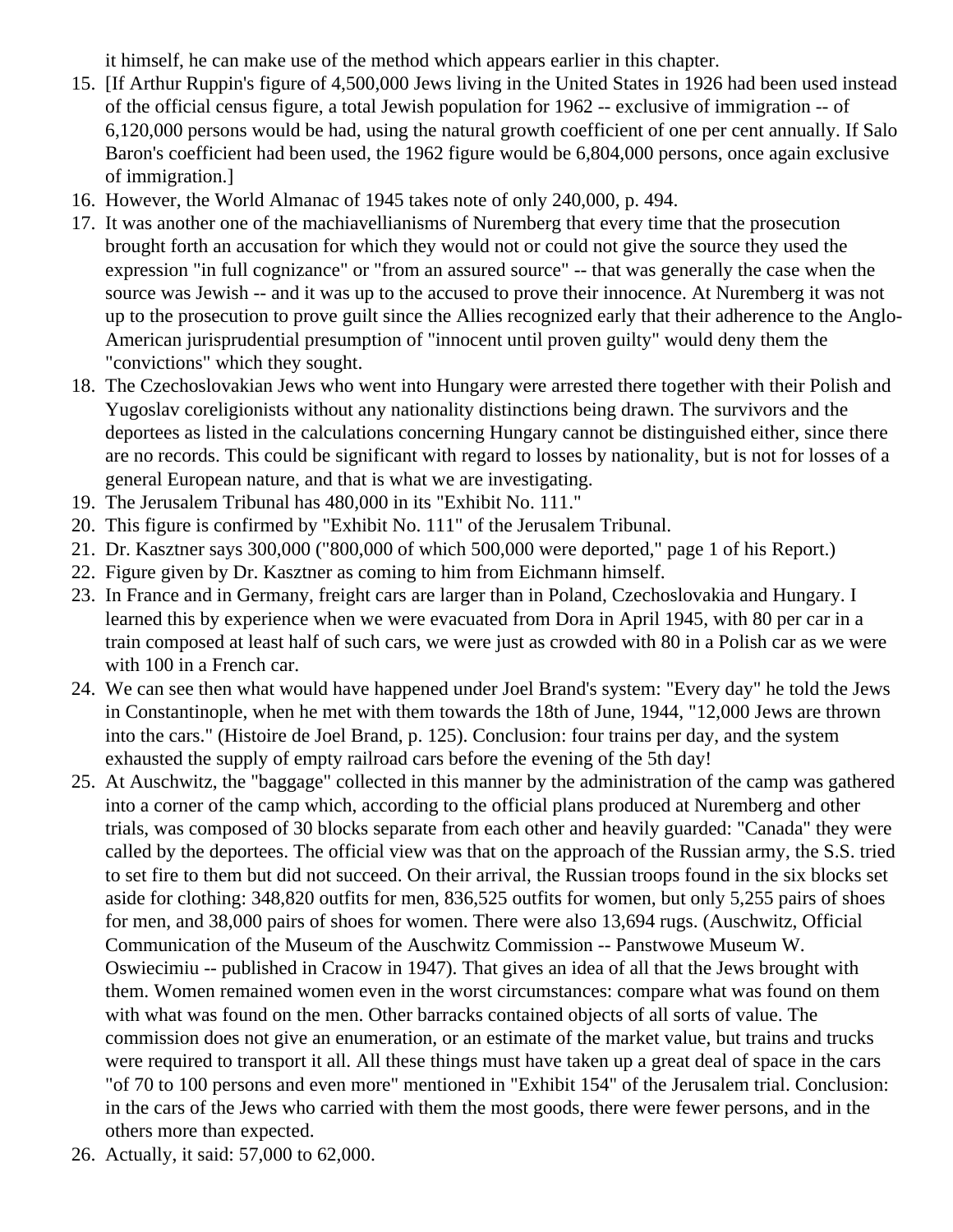- 27. In the Breviaire de la Haine, he even specified "3,000 deportees in all from Croatia." (p. 181.)
- 28. Deportation of the Jews from Yugoslavia was decided upon on January 19, 1943, for Croatia, but was not seriously begun until after the arrival of Krumey, on October 16, 1943; deportations were begun in March, 1942 in Serbia.
- 29. Still, the method of the judges at Jerusalem must be emphasized: the case of the German Jews is treated in their verdict -- in the aggregate -- together with Austrian Jews and those of Bohemia-Moravia. To cover up the ridiculous aspect of the number of German Jews which they were taking into consideration, and contrary to the system they used for other countries, they did not total them. In order to give the impression that there was a great number, they included among the German Jews, the 55,000 Polish Jews who were in Germany, when on October 7, 1938, the Polish government decided to deprive them of Polish nationality by not renewing their passports. By this act they were depatriated, and the Germans at that time did not want people without passports on their land. Nor, did the Poles, who had depatriated them. Since no other country wanted them either, it was a very bad state of affairs. It was the origin of the assassination of Counsellor vom Rath in Paris on November 7, 1938, by Grynszpan, a son of one of these 55,000 Poles, and of the "Kristallnacht" of November 9th and 10th in Germany.

### [Proceed to Conclusion and Afterword](#page-234-0)

[Author Bio](#page-0-0) | [Introduction](#page-0-0) | [1 & 2](#page-9-0) | [3 & 4](#page-32-0) | [5 & 6](#page-55-0) | [7 & 8](#page-67-0) | [9 & 10](#page-83-0) | [11](#page-104-0) | [12](#page-130-0) | [13](#page-139-0) | [14](#page-176-0) | [Conclusions & Afterword](#page-234-0)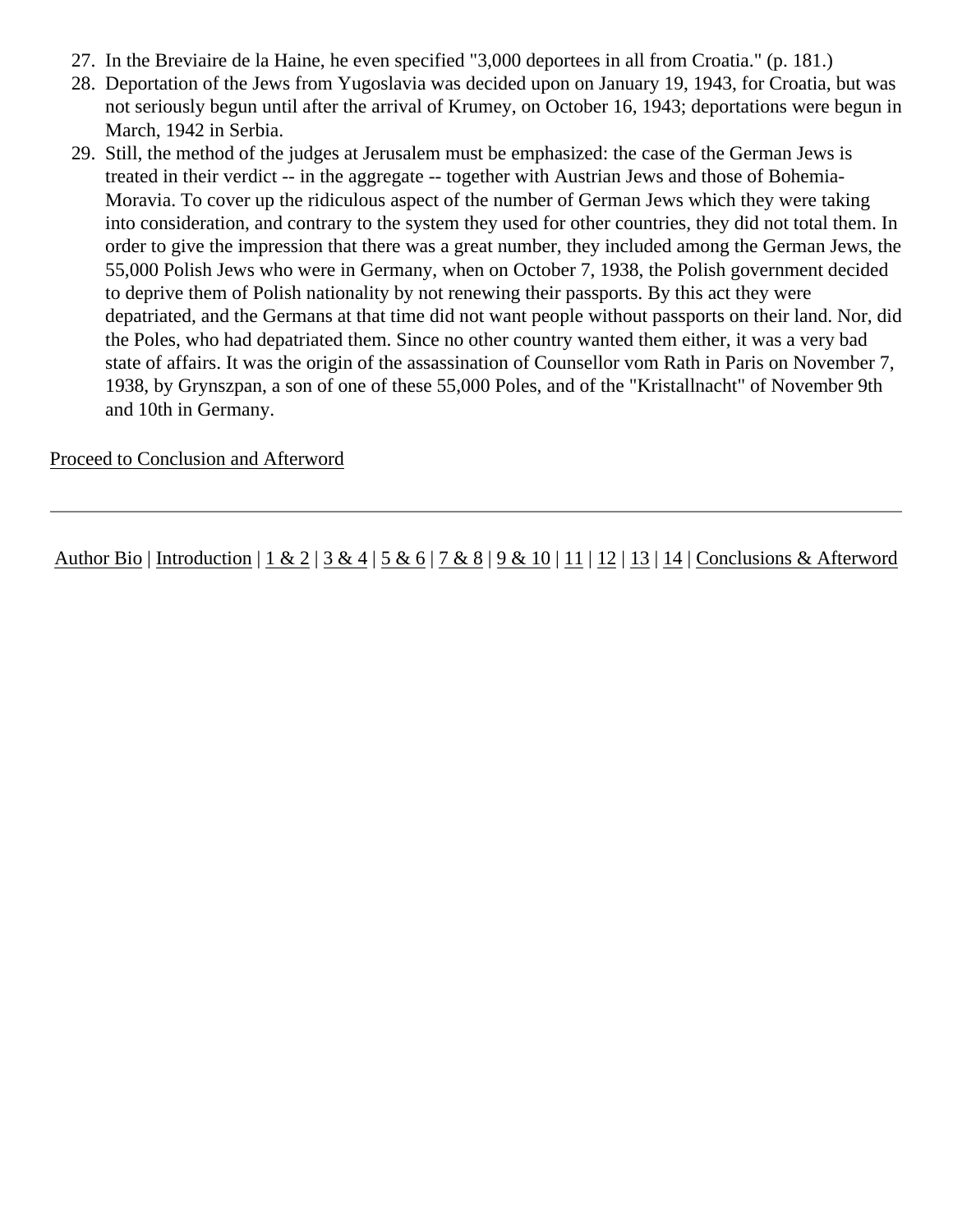## **Debunking the Genocide Myth**

Conclusion & [Afterword](#page-241-0)

# <span id="page-234-0"></span>**Conclusion: Six Million Exterminated Jews -- Fact or Fiction**

Logic demands that this demographic study end with general statistics which include the following four items for each of the European nations which I have surveyed:

- 1. The number of Jews who were living there just before Beck's accession to power in Poland (1932) and Hitler's accession to power in Germany (I 933);
- 2. The number of Jews among them who, to escape persecution, emigrated between 1932 and 1945;
- 3. The number of Jews who remained in Europe and who were still alive there in 1945;
- 4. The number of Jews who cannot be accounted for and who, hence, are presumed to be dead.

In order to give the exact truth of this dark story, these statistics should be accompanied by others giving the structure of the world Jewish population at the end of 1962. And, in four sections also, for each of the nations of the other continents:

- 1. The numberer of Jews living there before the rise to power in Poland of Beck, and in Germany of Hitler;
- 2. The natural increase in the Jewish population from 1932 to 1962;
- 3. The census of the Jewish population at the end of 1962;
- 4. The number of Jewish immigrants calculated from the difference between the total figures of items 2 and 3. (There is no doubt that this difference comes near the 4,419,908 figure that is mentioned in the preceding section.)

This was my intention at the beginning. Now, this double labor turns out to be impossible; the second statistics cannot be determined unless and until the leadership of international Zionism agrees to undertake a census of the world Jewish population, and we have seen that Zionist leaders are not about to accept this idea. As for the first statistics, there is a long series of other difficulties that still present obstacles in spite of all the specific data that the preceding study has produced.

The most insurmountable of these difficulties, and which sums them all up, is the following: if we now know that a minimum of 4,419,908 Jews succeeded in leaving Europe between 1931 and 1945, we are much less well informed on their nationalities. For countries like Denmark, Norway, Germany, Austria, Bulgaria, and one or two others - the Baltic countries for example, even Greece - there is no problem; they were not on the route of the Jewish migration; the Germans found only national Jews in those countries and everything is clear. But it is not the same in the other countries - Holland, Belgium, France, Italy, Hungary, Rumania -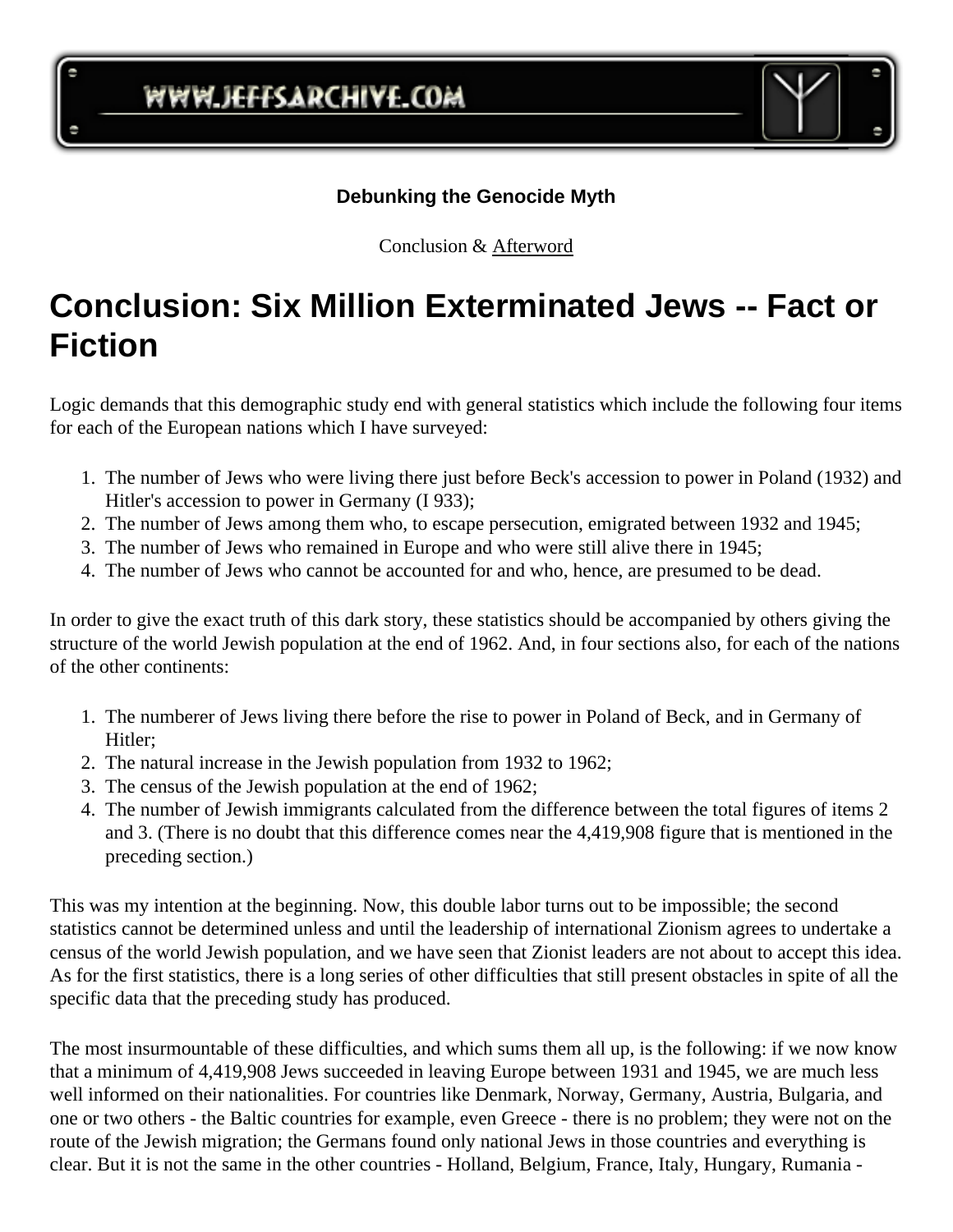which were countries into which to escape, or to go through, before they became occupied by German troops. There, the Jews were arrested and deported pell-mell, and it is impossible for us to determine accurately the nationalities of those who managed not to get arrested as well as those who were. Hungary is the archetype of this difficulty: there, we did succeed in determining that out of the 800,000 Jews who were living there on March 19, 1944, 543,000 had not been deported; that about 200,000 had been deported; that 57,000 had very probably been massacred in police operations; and that 343,000 had managed to emigrate. But, in each of these categories, it was impossible to determine who was Hungarian, who was Yugoslavian, who was Czechoslovakian, and who was Polish. The same questions hold for Rumania, where we found 147,650 massacred, and 652,350 survivors, 227,350 of whom emigrated. The same questions are found again for Holland, for Belgium, for Luxemburg and for France. In France, we found that only 81,000 Jews of one nationality or the other could have been arrested and deported; we know also that there were no Belgians among them, that the number of French was necessarily between 6,000 and 11,999, and that the number of the Luxemburgers was between 0 and 2,000, the others being Dutch. But these are, all the same, figures which are insufficiently exact to be called statistics. In Poland, we know that 729,040 Jews were arrested, either on their national land or on the emigration route toward the west; but of the 289,300 who tried to emigrate by the Danubian route, how many were arrested in Hungary and how many in Rumania? So many questions for which there are no answers and which can equally be applied to the Czechoslovakians who fled to Hungary and the Yugoslavians who fled to Italy.

In the final analysis, rather than to circulate statistics based on nationalities, every datum of which might have been open to question, and to add to the confusion created by the historians and the statisticians who voice the line of international Zionism, I have preferred to draw up these statistics on the only plane where we are sure of ourselves, that is in Europe. Here, no serious debate is possible: we have affirmed that a minimum of 4,419,908 European Jews managed to emigrate early enough to escape arrest and deportation to concentration camps, and we can add them to those that the historians and statisticians who support the Zionist "genocide" fiction, found living in Europe in 1945.

Here then, on information from the World Center of Contemporary Jewish Documentation, are our statistics on the European scale in four sections, with the integration, for 1931, of the 300,000 German Jews and the 180,000 Austrian Jews who are admitted to have left Europe to flee from Hitler together with the million Jews who were in the part of the Russia that was never occupied by the German troops.

#### **Page 389**

| Description                           | 1931                     | 1945                      |                               |           | <b>Official Losses Emigrants Traced Actual Losses1</b> |
|---------------------------------------|--------------------------|---------------------------|-------------------------------|-----------|--------------------------------------------------------|
| Statist. totals from p. 302           |                          |                           | 8,297,500 2,288,100 6,009,400 |           |                                                        |
| Known German Emigrants                | 300,000                  | $300,000$ ----            |                               |           |                                                        |
| <b>Austrian Emigrants Ackowledged</b> | $180,000$ $180,000$ ---- |                           |                               |           |                                                        |
| Russian Jews saved by Soviet          |                          | $1,000,0001,000,000$ ---- |                               |           |                                                        |
| Actual totals from WCJD               |                          |                           | 9,777,5003,768,1006,009,400   |           |                                                        |
|                                       |                          |                           |                               | 4,419,908 | 1,589,492                                              |

Here again are the same statistics, but this time based on the information of Mr. Raul Hilberg who did not divide Russia into the two zones, but who, too, acknowledged that there were 300,000 German and 180,000 Austrian Jewish emigrants.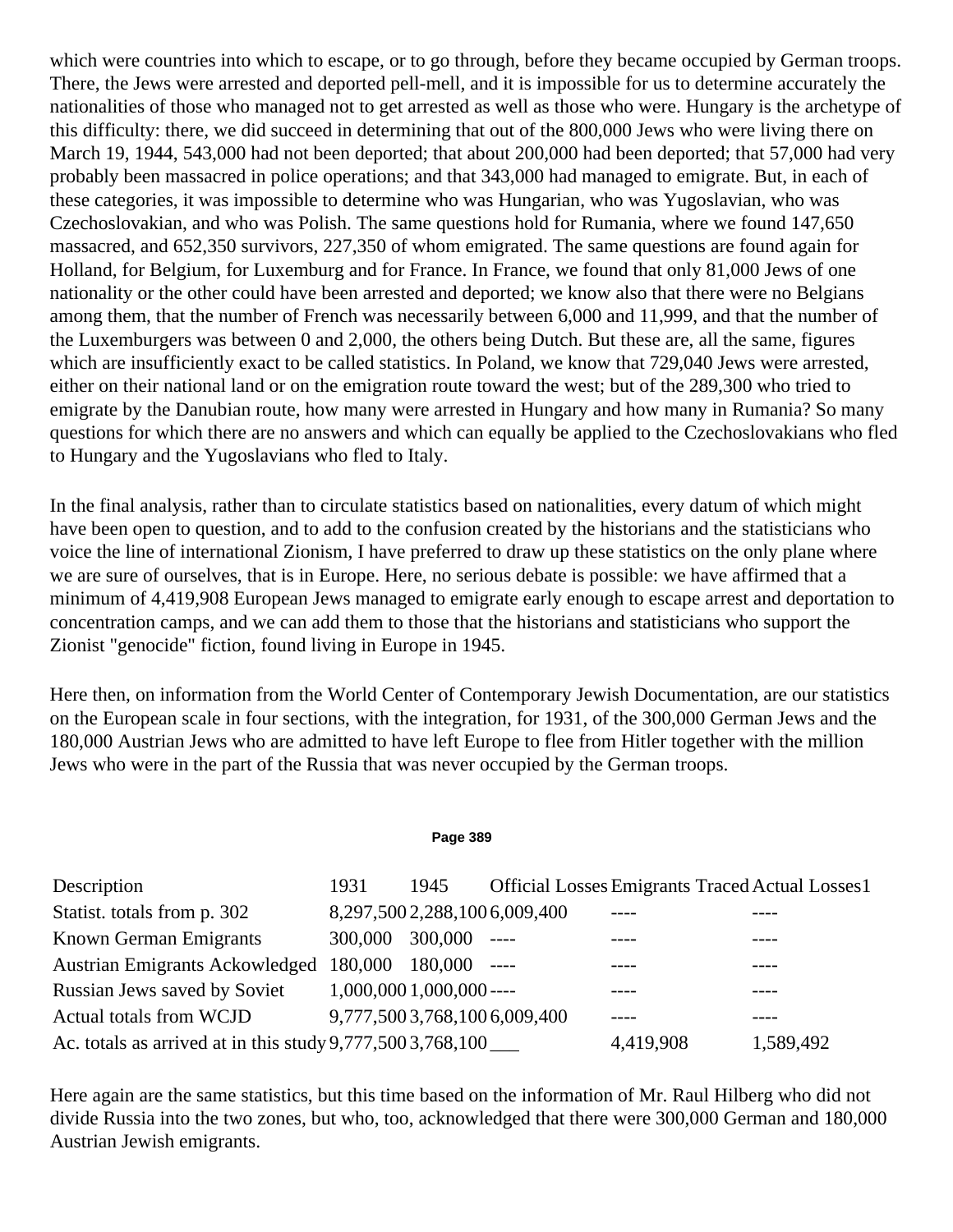#### **Page 390**

| Description                                                   | 1931    | 1945           |                             |           | <b>Official Losses Emigrants Traced Actual Losses</b> |
|---------------------------------------------------------------|---------|----------------|-----------------------------|-----------|-------------------------------------------------------|
| Totals from p. 302                                            |         |                | 9,190,0003,782,5005,407,000 | $---$     |                                                       |
| Known German Emigrants                                        | 300,000 | $300,000$ ---- |                             |           |                                                       |
| Austrian Emigrants aknowledged 180,000 180,000 -----          |         |                |                             |           |                                                       |
| Totals of Mr. Hilberg for 1945 9,670,0004,262,5005,407,500    |         |                |                             |           |                                                       |
| totals as arrived at in this study $9,670,0004,262,500$ ----- |         |                |                             | 4,419,908 | 987,592                                               |

On the basis of the preceding analysis, this is where we stand now: First, out of the study of the statistics of the World Center of Contemporary Jewish Documentation and from its own data, we find 1,589,492 European Jews dead or missing as a consequence of Nazi persecutions in concentration camps or in some other way. Second, out of the study of Mr. Raul Hilberg's data we find only 987,592 dead or missing Jews.

Twice I took up this problem: first in Ulysse trahi par les siens, published in France in 1960, and, second, in an article for the German review Deutsche Hochschullehrer-Zeitung (Tubingen, 12, February 1963). Each time that I reviewed the problems, I did it in terms of the data from Jewish sources that had been published at the time. But, the first time, neither the judgment of the Jerusalem Tribunal, nor, more significantly, the study of The Jewish Communities of the World of February 1963 had been brought out. And, in terms of what was already known, my conviction had been that the number of Jewish victims of Nazi persecution, in concentration camps or otherwise, should be placed at about 1,000,000, more or less. The second time, I had in my hands the Judgment of the Jerusalem Tribunal, and I had followed day by day the hearings of the Trial, but I still was not acquainted with the study of the Jewish Communities of he World, then not yet published. As a conclusion to my writing for the Deutsche Hochschullehrer-Zeitung (pp.61, 62) I had claimed that if the number were greater than 1,000,000 it could not by any means exceed 1,655,300 victims. Today, with all the documents at hand which were lacking then, it can be said that, based on data prior to that of the World Center of Contemporary Jewish Documentation, the number of victims is 1,589,492. On the other hand, the figure is 987,592, based on Mr. Raul Hilberg's data. To achieve greater exactness, we must wait for the new Zionist leaders like Salo Baron, Leon Poliakov, and Michel Borwicz, among others, to give new avowals, or for another trial like the Jerusalem one, to bring us new light on the question. As well as we know these Zionist circles, neither one nor the other of these hypothesis is excluded, but, rather, both are more likely than not to occur. In those circles, indeed, neither talkers without conscience, seeking cheap publicity, nor, alas, judges looking for vengeance, are lacking. I shall bet a good deal on two other things: the latent and continuous dissensions which exist between Mr. Ben Gurion and Mr. Nahum Goldmann, and the fracas between Khrushchev and Mao Tse-tung.

For a long time now Mr. Nahum Goldmann has been showing signs of fatigue and impatience with the policies of Mr. Ben Gurion with regard to Germany. For example, he had stated publicly that he was not enthusiastic about the arrest of Eichmann and the trial which followed. Through various indiscretions we learn that he does not place much value on all the trials in Germany, aimed at former members of one or another of the Nazi organizations of Hitler's time. In Israel itself, there is a very serious divergence between his group and that of Mr. Ben Gurion, each time the latter finds a German minister stupid enough to accept an invitation sent him with the sole object of having him publicly insulted in Israel by his partisans, and thus of making an issue that attracts the attention of the whole world to the debt which Germany, because she rallied to Hitler in 1933, assumed with regard to Israel. Everything takes place as if, not daring publicly to take a position in opposition to Mr. Ben Gurion with regard to his policy toward Germany, Mr. Nahum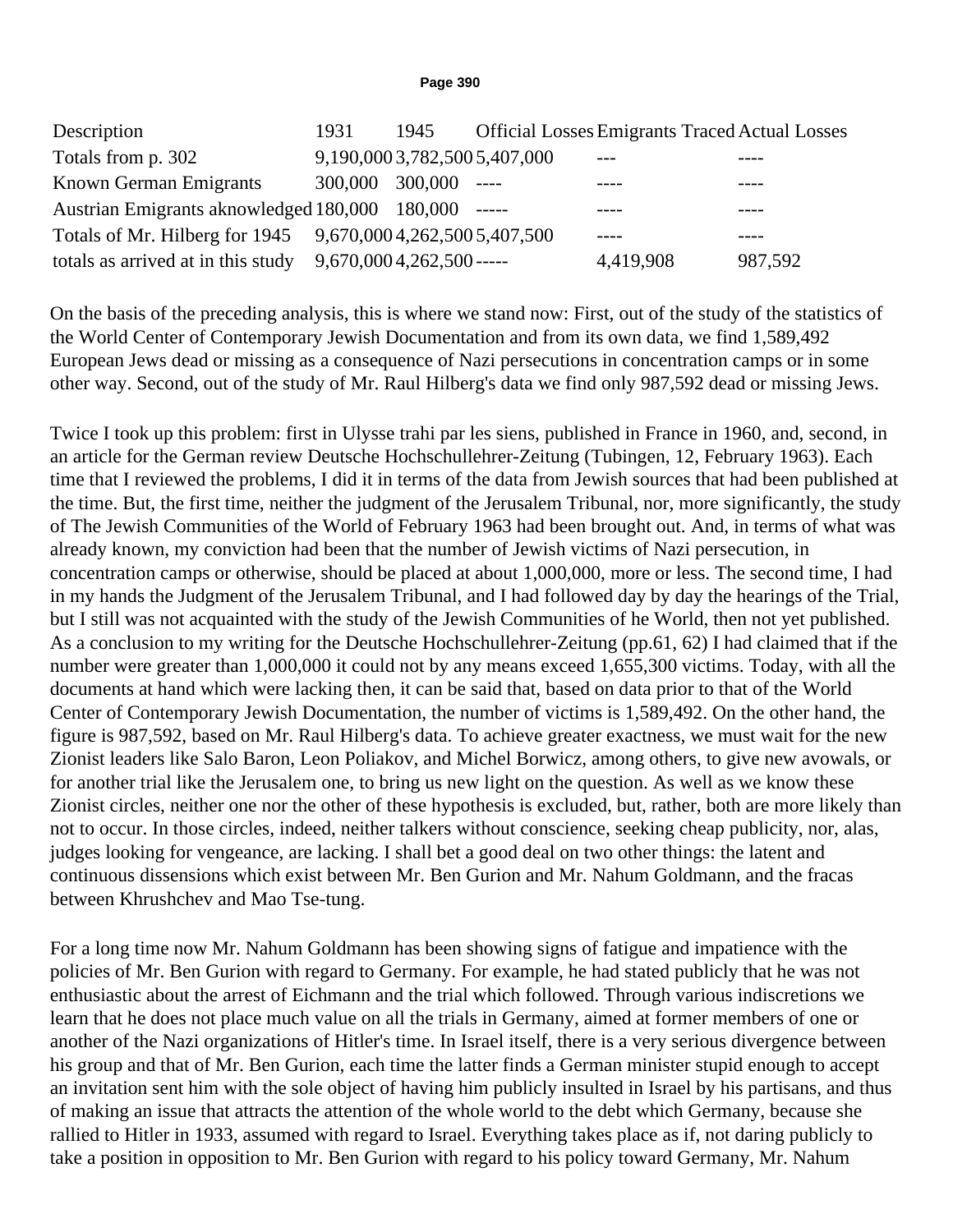Goldmann were trying behind the scenes, to silence him on his main theme. And, the fact that, with regard to the Jews who were exterminated, the statistics which we have from the American partisans of the Zionist line are generally more moderate than those which come from the European branch (as is illustrated by the figures of Mr. Raul Hilberg compared with those of the World Center of Contemporary Jewish Documentation) could very well reflect the dissentions between the two men. This would then explain the divergencies and contradictions revealed in the Jewish sources in their statistics.

As for the quarrel between Khrushchev and Mao Tse-tung, it could be of consequence in that, along with that of the United States, the Jewish population of Russia is one of the greatest enigmas weighing on the problem. The Institute of Jewish Affairs of London and the Jewish Communities of the World both told us clearly in 1962 that there were 2.3 million Jews in Russia. But Mr. Raul Hilberg revealed to us that there were 2,600,000 in 1946, and that estimate, which can be considered to be confirmed by the journalist, David Bergelson (in Die Einheit, December 5, 1942), can also be considered closer to the truth. In that case, it is not 2.3 million Jews that were in Russia in 1962, but 3,016,000, adjusted for a natural increase at the rate of sixteen per cent. If we take Professor Salo Baron at his word, that figure would be even greater: 3,120,000. But, let us not be tempted. However, we could justify the use of a larger figure, all the less, because in reality there are surely many more than 3,016,000, since the Jewish journalist, David Bergelson, also told us, let us not forget, that eighty per cent of the Baltic Jews, the Poles, and the Rumanians, who found themselves behind the Russian lines as they fled before the German troops in 1941-1942, were saved and sent on their way toward Central Asia by the Soviet authorities. At the end of 1942, Bergelson estimated that there were about 5.2 million Jews on Soviet territory, 3 million of them Russian, and in that he agrees with the statistics of April 17, 1943, of Mr. Richard Korherr, which have already been referred to. Question: what happened to those 2.2 million non-Russian Jews? Answer: some of them managed to escape and reach either the American continent or Israel; the rest of them did not. How many were in each group? We cannot tell. But, we can be sure that as long as Khrushchev and Mao Tse-tung were getting along together it surely was not easy for Jews who had been transported to Central Asia during the war, to make it to the American continent via China; those who have been able to manage the trip in the postwar period must have managed it clandestinely. The subsequent quarrel between these two grand men of Bolshevism could result in Mao Tsetung aiding the Jews to leave Soviet territory, just as the China of Chiang Kai-shek aided them before World War II, and for the same reasons. In that case, it could happen that one day a very significant number of Jews might turn up suddenly in all of the countries of the American continent, and perhaps also in Israel. And, unless it is kept hidden in the dark, a new light will be shed on the statistics of world Jewry. Neither is this hypothesis excluded. And, if the United States should adopt a rational policy toward Russia, the truth would come out very fast.

But to return to the problem as it exists in the data that we actually have: we know that the number of European Jews who died as victims of Nazi persecutions is either 1,589,492 persons, established on the basis of data from the World Center of Contemporary Jewish Documentation compared with the Exhibits of the Tribunal at Jerusalem and the study, The Jewish Communities of the World, which came out in February 1963, or is 987,952 persons, based on the data of Mr. Raul Hilberg compared in the same manner. It still remains to be discovered how the 4,419,908 Jews, who were living in 1945, were divided among the other countries of the world, and who, not being listed as living in the European statistics of Jewish sources, are necessarily thought to have left Europe between 1931 and 1945. That is the problem for the second statistical analysis, which, in my opinion, should present by country the structure of the world Jewish population in 1962. And, as is pointed out in a preceding paragraph, these statistics are impossible to establish at the present time.

We already know one thing which was revealed to us in the study of the Israeli Jewish population, and that is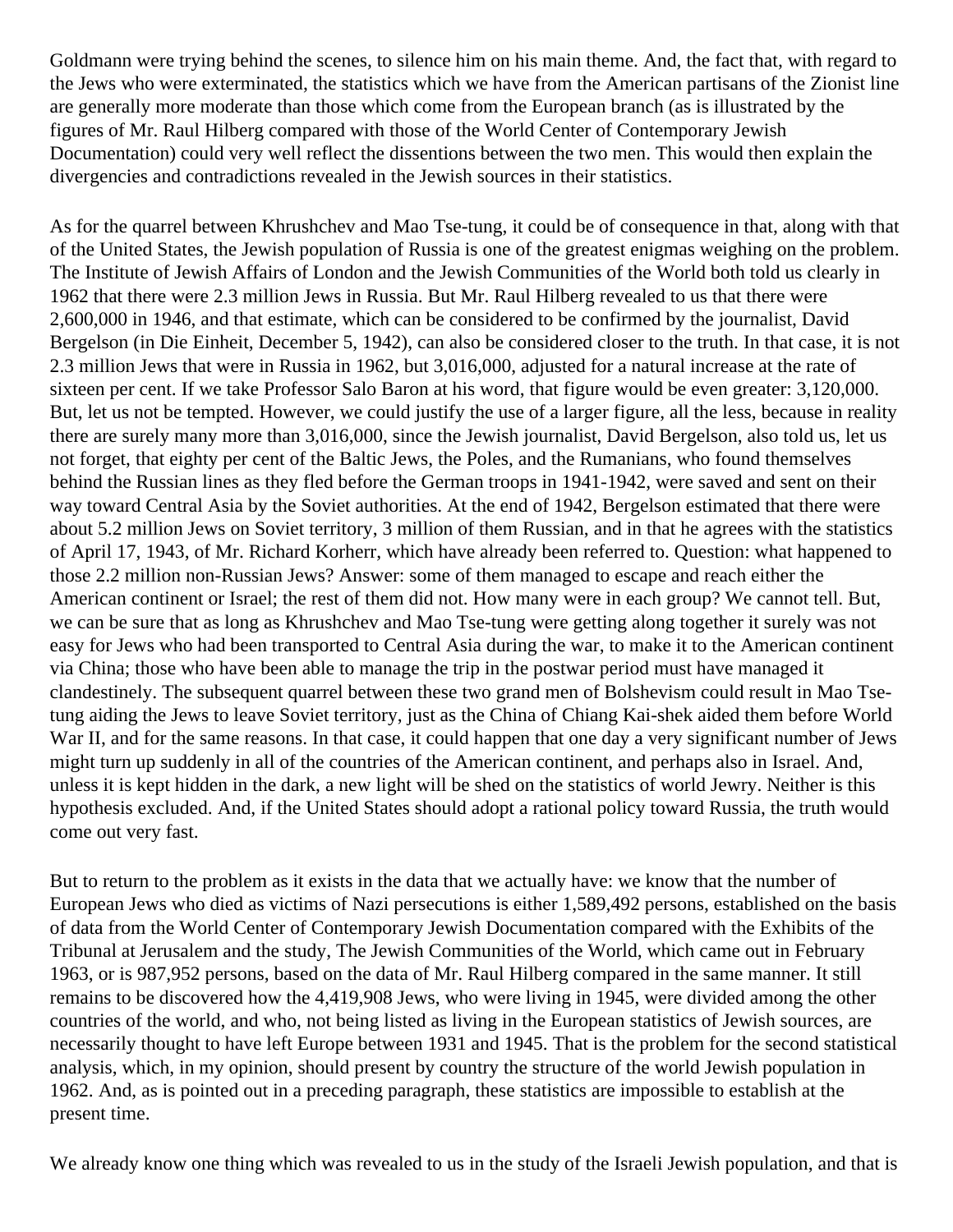that it includes 1,048,368 European Jews who immigrated to Israel between 1931 and 1962. It remains to be seen how the remaining 3,371,540 European Jews are distributed around the rest of the world.

It is in this latter matter that the Jewish sources are the most secretive. Rarely do we find, for example, in the study of the Jewish Communities of the World and in the World Almanac of 1963, non-European countries where the admitted Jewish population is greater than it would have been by natural increase based upon the statistics of Mr. Arthur Ruppin for the period of 1926-1928. There are some places where even the natural rate of increase has not been reached; that is the case with the United States, where, if we can believe the aforementioned publications, the population has not risen more than from 4,461,184 in 1936 to 5,500,000 in 1962. However, we have seen that at the natural rate of increase of one per cent there cannot be fewer than 5,550,489 Jews in the United States, and that, at the natural rate of increase, which Mr. Salo Baron gives, there should be 6,170,837. The few countries on continents other than Europe, where the Zionists concede that there is a Jewish population greater than what it would have been by natural increase, based on the Ruppin statistics, are the following: Argentina, Canada, Brazil, and South Africa. For these four countries, these are the statistics that can be drawn up:

#### **Page 394**

| Country             | 1926 population $36\%$ | Natural increase | 1962 Populat.<br><b>Natural</b> | 1962 Populat.<br>conceded | Immigration2 |
|---------------------|------------------------|------------------|---------------------------------|---------------------------|--------------|
| Argentina           | 240,000                | 86,400           | 326,000                         | 450,000                   | 123,600      |
| Canada              | 170,000                | 61,200           | 231200                          | 254,000                   | 22,800       |
| <b>Brazil</b>       | 40,000                 | 14,400           | 54,400                          | 140,000                   | 85,600       |
| South Africa 60,000 |                        | 21,600           | 87,600                          | 110,000                   | 28,400       |
| <b>TOTAL</b>        | 510,000                | 183,600          | 693,600                         | 954,0003                  | 260,400      |

By making an allowance for the natural increase, we get close to 200,000 immigrants of European origin for these four countries, assuming that the figures published in the aforementioned authorities for 1962 are exact, and it would be astonishing if they were. If they are, we still have 3,171,540 European Jews to locate. To do that we would have to be able to draw up figures for all of the countries of the world in the same manner as we did for Argentina, Canada, Brazil, and South Africa. But we cannot, since the latter are the only ones given by the Zionists which concede any immigration.

Still, something must be done, since, if they are not in Europe and not in Israel, these 3,171,540 Jews who were certainly living in 1945 must be somewhere else - together with the additional number that they have accumulated at the natural rate of population expansion. Where? In order to say that with any real certainty we shall have to wait once again for new revelations that the publicity-seeking Zionist movement will not fail one day inadvertently to produce. Until then we can only conjecture, and that is not my method. I shall, therefore, limit myself to stating my basic principles which have defined the direction that my research has taken, and which I continue to pursue.

1. It is not probable, but it is possible - that in August 1945, the date when Mr. Poliakov told us (Le Troisieme Reich et les Juifs, p. 196) that the European Jewish communities had begun to make an inventory of their losses for Justice Jackson and had come up with only 3,768,100 survivors according to the World Center of Contemporary Jewish Documentation, or 4,262,500 according to Mr. Raul Hilberg - that they gave figures considerably understated for reasons of propaganda. I say it is possible, for two reasons: there was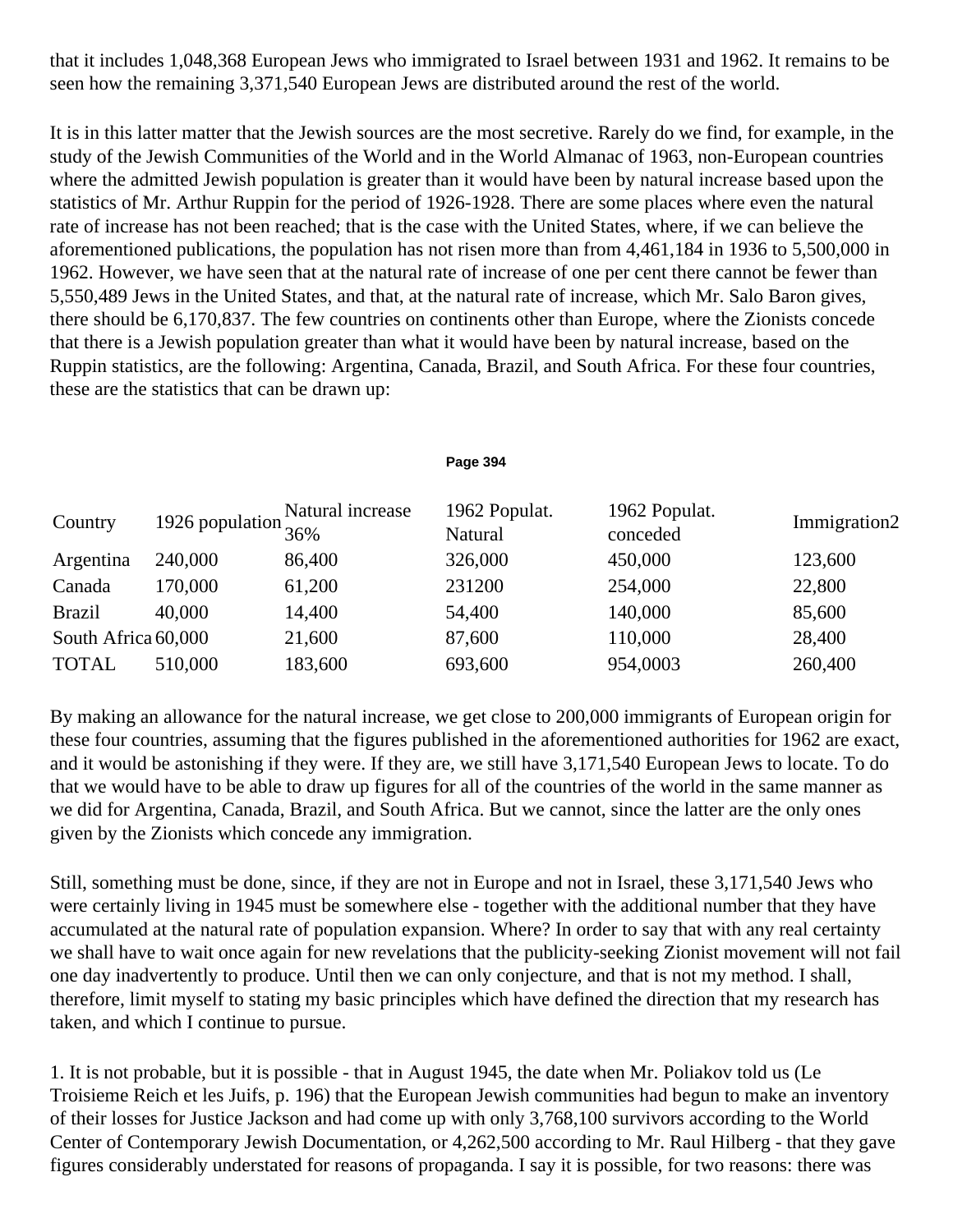such a chaos of displaced persons in Europe at that time that any serious census was out of the question; and the method used in the Jewish communities, which everywhere counted only Jews of the nationality of the country, might have distorted the results.

2. Even if the result of this Jewish census of 1945 was not out of line (which is not admitted), it is certain that, if all the Jews who had left Europe between 1931 and 1945 had not returned by 1945, many of them came back later, at least to Western Europe, since we can assume that those who returned to the other side of the Iron Curtain were the exceptions. France, in this case, is typical: 300,000 Jews in 1939 and between 450,000 and 500,000 at the end of 1962, with about 130,000 Algerian Jews and about 20,000 Moroccan and Tunisian Jews who came seeking refuge, after the granting of independence to those three countries. 300,000 to 350,000 French Jewish nationals is a normal figure in relation to the entire French population in 1962. But the statistics of the World Center of Contemporary Jewish Documentation continue to claim 180,000 in 1945 plus the natural increase rate of 16 per cent, or 208,000 (216,000 if we use the natural increase rate of Mr. Salo Baron). It is very probable that if one went to the trouble, one could make similar statements for Belgium (where, in addition, 20,000 to 25,000 Jews returned from the Congo), Holland, Austria, and perhaps even Germany. However, all of the Jews who returned to Europe after the month of August 1945, whose number we cannot know exactly as long as the Zionists refuse to give it to us, since official census-taking will "bring down the wrath of God," surely must amount to several hundreds of thousands and must belong with those 3,171,540 which no Jewish source allocates to any place.

3. The problem of the Polish, Baltic and Rumanian Jews, who in the years 1941-1942 were evacuated to Central Asia and who, if one can believe the Jewish journalist, David Bergelson, should have numbered between 2 and 2.2 million in 1942, since there were 3 million Jews in Russian in 1939, and at the end of 1942, there were about 5.2 million. How many of these Jews are still living in "Central Asia" (read, Siberia) with their offspring? How many have succeeded in escaping in the past 16 years? Where have they gone? Everything points to the fact that those who managed to escape secretly from the U.S.S.R. reached the American continent, which was for them the easiest to get to. Concerning that supposition, a hypothesis, for what it is worth, and which I do not offer as a certainty, runs through my mind: in 16 years, it is possible that half of them, at a cost of immeasurable difficulties, managed to leave Central Asia for the American continent. If that is so, and since the Zionist demographers have not located them in Canada, Brazil, or in any other country in the Western Hemisphere, they must be in the United States. Thus, the following statistics could be drawn up for Russia and the United States:

### A. Russia

- 1. Jews found still living by Mr. Raul Hilberg in 1945: 2,600,000
- 2. Jews still living in Central Asia, according to Mr. David Bergelson: 2,200,000
- 3. Total Jewish population in Russia in 1945: 4,800,000
- 4. Jews who succeeded in leaving Central Asia for the united States: 1,100,000
- 5. Jews who were left in Russia; 3,700,000
- 6. Jewish natural increase of 16% since 1947: 592,000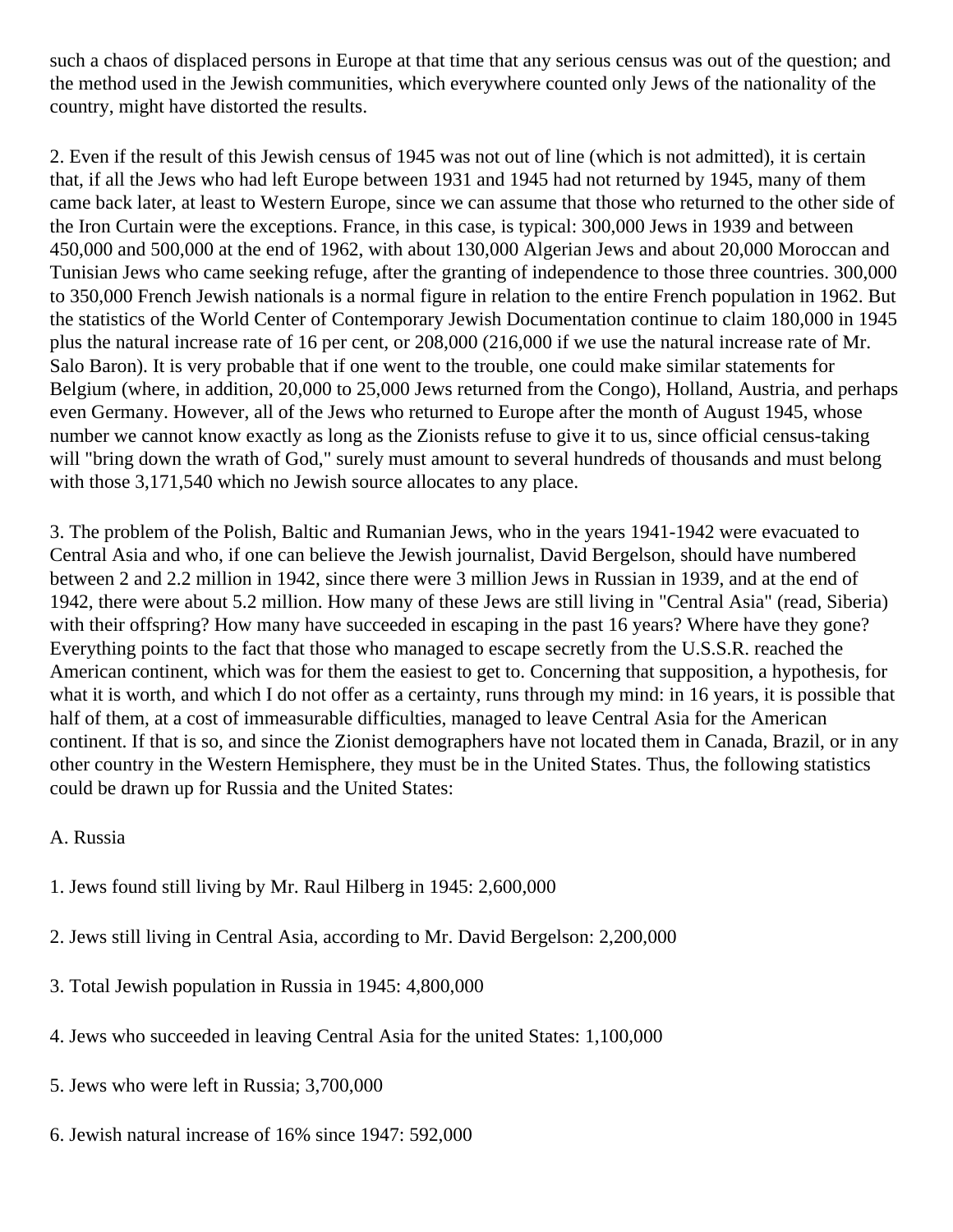- 7. Total Jewish population in Russia in 1962: 4,292,000
- B. United States
- 1. Jewish population for 1926 (official figure): 4,081,242
- 2. Jewish natural increase of 36% since 1926: 1,469,247
- 3. Total Jewish population in 1962: 5,550,489
- 4. Jewish immigrants from Central Asia since 1946: 1,100,000
- 5. Their natural increase of 16% since 1946: 176,000
- 6. Total Jewish population from Asia together with progeny: 1,276,000
- 7. Total Jewish population in the United States in 1962: 6,826,489

But, this total of 6,826,489 includes only immigration from Central Asia, and, therefore, it excludes all of those who, like Mme. Hannah Arendt and Mr. Robert W. Kempner, came to the United States by some other route from Europe. We can surely say that they number more than two, but, how many we do not know, or, at least, not yet. All that can be said is that they are there and that surely the Jewish population of the United States is greater than 6,826,489 persons. It can also be stated that the claim of the National Observer (July 2, 1962) that there were 12,000,000 Jews in the United States in 1962 may be an exaggeration toward the other extreme, but, I would not be astonished if one day soon a Zionist leader inadvertently reveals that there were about 8 million Jews in the United States. The estimate of 12,000,000 in the United States has been repeated several times with an attempt at numerical documentation by the Economic Council Letter published in New York City.

I repeat that the preceding analysis is only conjectural and is not a fact; it is, however, the hypothesis that is necessary to every work as a basis from which to conduct further research; it is the hypothesis which orients mine. To my, mind, it is plausible and it expresses, all the better, my profound conviction which, until now, has not led me to any impasse or error and which has made it possible for me to state some ten years ago the conclusions that were to be drawn later from the Jerusalem Trial and the study of the Jewish Communities of the World.

The actual Jewish population of the world in 1962 is very close to being the following, at least in the order of magnitude of the figures. By using statistics for each country of the world dated for 1926, or 1927, or 1928, as the case was, Mr. Arthur Ruppin estimated that world Jewry had reached a total of 15,800,000 persons as of that date. We have seen that the World Almanac of 1951 estimated the world Jewish population at 16,643,120 for 1939. The natural rate of increase having considerably dropped between 1926 and 1939 (Poliakov dixit, cf p. 295), but when it is compared with that of Mr. Arthur Ruppin, this estimate is allowable. Here, then is the Jewish population of the world in 1962, calculated on the corrected data of the World Center of Contemporary Jewish Documentation.

1. World Jewish population in 1939: 16,643,120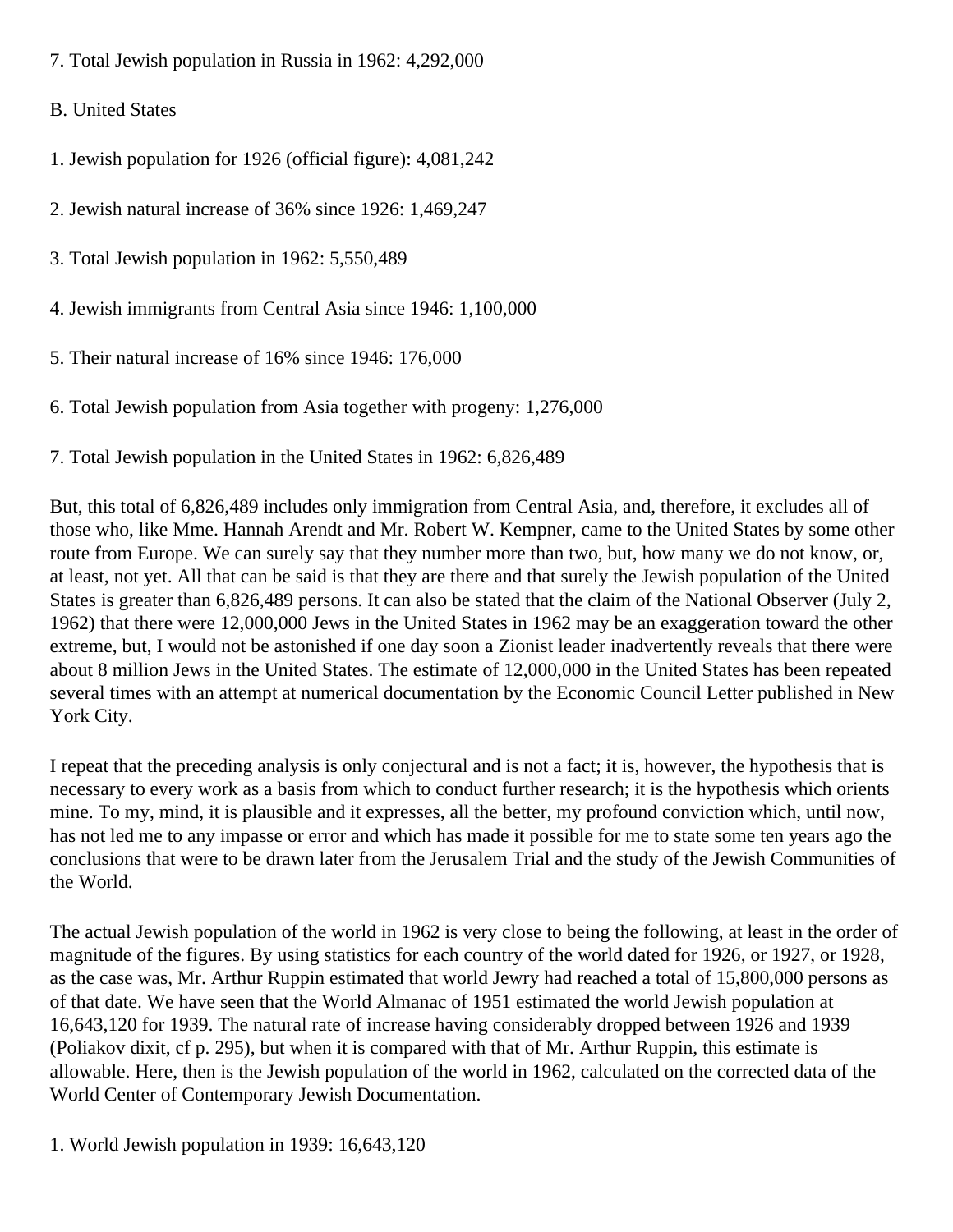- 2. Jewish victims of Nazism: 1,589,492
- 3. World Jewish population living in 1945(l): 15,053,628
- 4. Jewish natural increase of 16% since 1946: 2,408,580
- 5. Total Jewish population on 1962(2): 17,552,208

And here is the same as calculated on the corrected data of Mr. Raul Hilberg:

- 1. World Jewish population in 1939: 16,643,120
- 2. Jewish victims of Nazism: 987,592
- 3. World Jewish population living in 1946: 15,655,528
- 4. Jewish increase of 16% since 1946: 2,504,884
- 5. Total Jewish population in 1962: 18,160,412

And, here we are at the end of this study. It remains for me only to make an apology to the reader: this study has clearly been very long, and difficult to follow, like all that is technical by nature. But a demographic study can only be of such a technical nature. What the reader must recognize is that, until now, the proponents of the Zionist line -- whose "official" contentions on the horrors of the war I have been following - - have never been faced with arguments other than those from journalists, which have been often vague and specious, factors that have been the main reason for their lack of success. The only way to shatter their arguments was to set up against them the arguments of a specialist. And, that is what I have tried to do.

## **Notes**

1. Between 15 and 18 million in 1947," as Hanson W. Baldwin has said (cf p. 294 above).

2. It must not be forgotten that this total comes out of the study of Jewish sources, that is, those which have been published under the sanction of the Zionist movement or by the Rabbinate, after investigation of the synagogues. But, if it is true, as claimed by Arthur Koestler (A l'ombre du Dinosaure), that not more than twothirds of the world's Jews are registered in the synagogues, then there is room to wonder if this figure should not be augmented in the same proportion.

# <span id="page-241-0"></span>**Afterword**

by Mark Weber, of the Institute for Historical Review

It is difficult to imagine anyone better suited to be the great pioneer of what has become known as Holocaust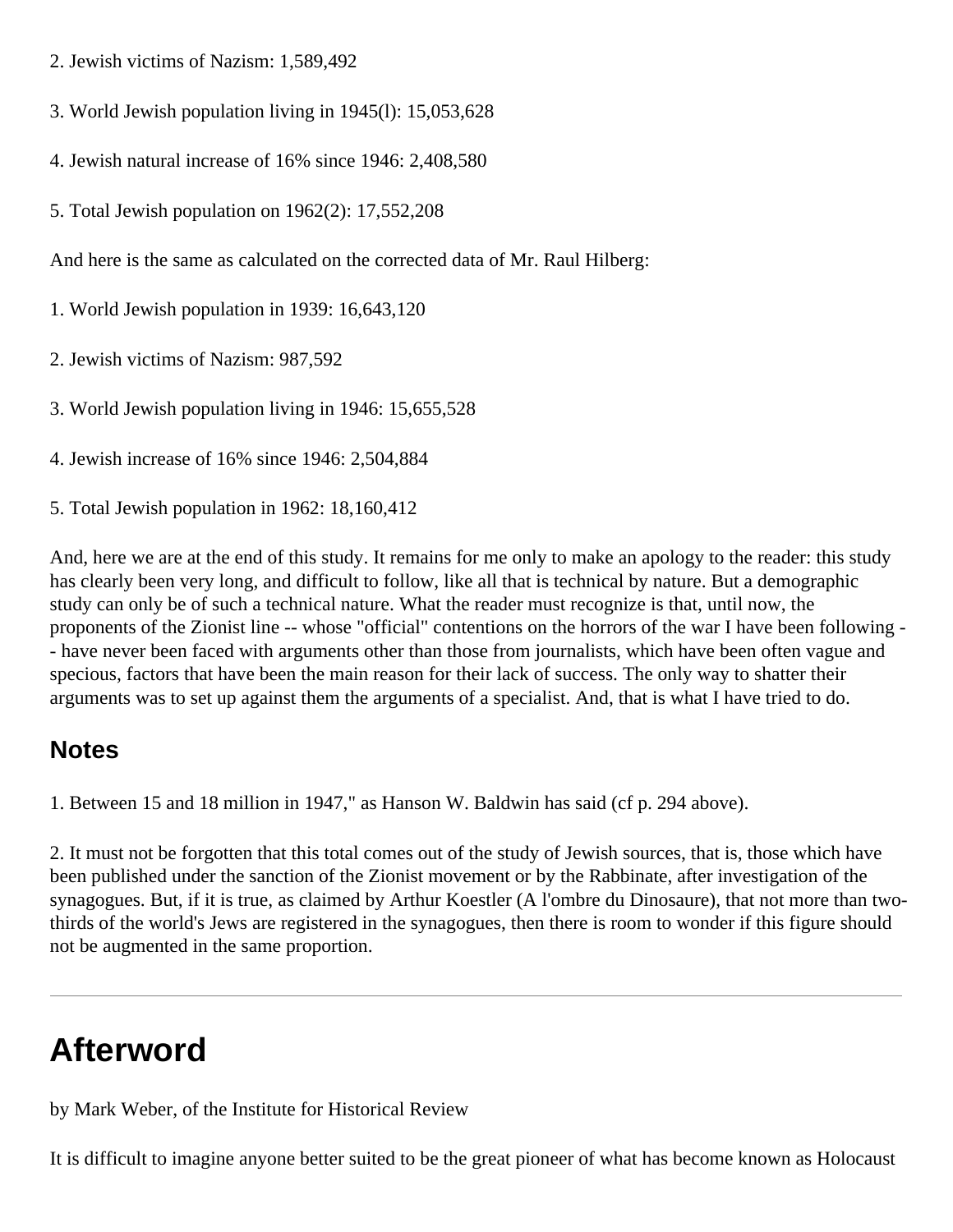Revisionism than Paul Rassinier. This French professor of history was a non-Communist Socialist who was arrested during the war for "passive resistance" activities, which included helping to smuggle Jews into neutral Switzerland. Rassinier was then sent to the Buchenwald and Dora camps in Germany, where he remained an inmate until the end of the war. When he returned to France, he was astonished by the stories that were being circulated about the camps, and he felt honor-bound to tell the truth as he knew it. For example, a French priest who had also been an inmate at Buchenwald claimed to have seen "thousands and thousands of persons" going into gas chambers there. When Rassinier met with the priest and pointed out to him that no one was ever gassed at Buchenwald, he replied: "Right, but that's only a figure of speech.... and since those things existed somewhere, it's not important." (pages 129-130 of this volume. See also: M. Weber, "Buchenwald: Legend and Reality," Journal of Historical Review, Winter 1986-87.) Rassinier was a man of rare courage and conscientious devotion to historical truth. In spite of poor health he traveled many thousands of kilometers across Europe to meet with persons who claimed to have personal knowledge of mass killings. (p. 271). As he put it,"... A historian worthy of the name should not suppress anything that he knows which is relevant to the subject under discussion." (p. 282). His obvious intellectual honesty contrasts sharply with the deceitful spirit of "Exterminationist" historians such as Leon Poliakov, Lucy Dawidowicz and William L. Shirer. Rassinier's work has stood the test of time remarkably well. His basic thesis -- that there was no German policy or program of extermination, and that the incessantly repeated figure of six million Jewish wartime dead is a gross exaggeration -- has been abundantly confirmed by a tremendous amount of new evidence collected by the scholars who have followed in his path. All Revisionists owe a great debt to this man. Some of the more important of those who have built upon the foundation he laid are Dr. Arthur Butz of Northwestern University, Prof. Robert Faurisson of the University of Lyon (France) and Henri Roques, who knew Rassinier personally. (Incidentally, Dr. Butz provides a useful summary of Rassinier's work in his book The Hoax of the Twentieth Century, pp. 10-11.) It cannot be emphasized too strongly that the case for the revisionist view of the Holocaust story is immeasurably stronger today than it was when Rassinier died in 1967. Because Holocaust Revisionists challenge an official and prevailing view of history, they have a tremendous burden of proof. They are held to a much more rigorous standard of accuracy than most historians. This was dramatically demonstrated, for example, in the essentially political trials of Revisionists Robert Faurisson in France and Ernst Zundel in Canada. Rassinier was in frail health when he wrote most of the works that have been brought together in this volume. And because he was a pioneer who worked virtually alone, a number of errors unfortunately found their way into his writings. These mostly minor errors are neither malicious nor deceitful, which is shown by the fact that they are not crucial to his central thesis. It may even be said that these mistakes underscore Rassinier's basic honesty. If he were alive today, he would be the first to revise his findings in the light of more complete and accurate information. Thus, in the spirit of historical accuracy that Rassinier himself vigorously supported, the following corrections and explanatory points are offered:

1. Rassinier mistakenly maintained (page 288) that the first accusation that the Germans were exterminating the Jews was made in 1943 by the Polish Jew Raphael Lemkin in his book, Axis Rule In Occupied Europe. In an effort to discredit Rassinier and all Revisionists, the prosecution in the 1988 "Holocaust trial" of Ernst Zundel emphasized this point, although it is not at all crucial to the Revisionist thesis. Actually, the first extermination claims were made, and widely publicized, in the summer and fall of 1942 by the World Jewish Congress, and particularly by its president, Rabbi Stephen Wise, who was also head of the American Jewish Congress. The World Jewish Congress mounted a well-organized campaign to pressure the Allied governments to endorse its extermination claims. The result was the joint declaration of 17 December 1942 by the United States, Britain, the Soviet Union and the other Allied governments, which charged that the Germans were putting into effect "Hitler's oft-repeated intention to exterminate the Jewish people," and that Jews were being "deliberately massacred in mass executions" in Poland. A few years after the war, the World Jewish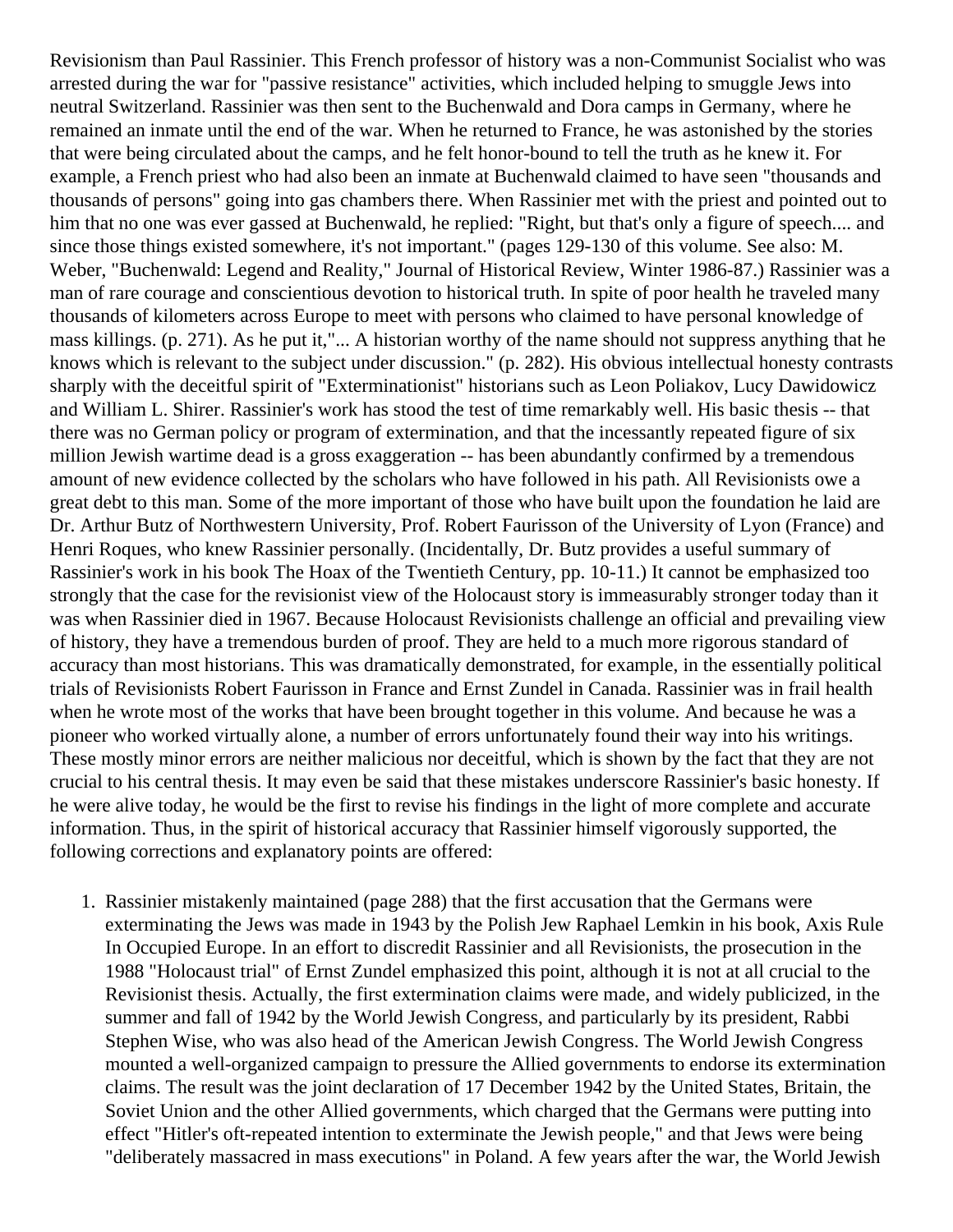Congress boasted in its official history, Unity in Dispersion, about its crucial role in bringing about this declaration. The declaration, which the Allies exploited for propaganda purposes, was issued in spite of warnings by the American and British officials responsible for European Jewish affairs, who stressed that there was no evidence for the Jewish extermination claims. (See: D. Wyman, The Abandonment of the Jews, esp. pp. 73-75; and the review by M. Weber, Journal of historical Review, Fall 1985, pp. 369-373.)

- 2. Rassinier cannot be faulted for an editor's footnote on page 203, which erroneously alleges: 'It seems that the American Jewish writer Meyer Levin was hired by Otto Frank, the father of Anne, to write the Anne Frank Diary. Levin did not write the Diary, but rather an adaptation of it for the screen and stage. The Diary is nevertheless suspect for other reasons. (See: R. Faurisson, "Is the Diary of Anne Frank Genuine?," Journal of Historical Review, Summer 1982, pp. 147-209.)
- 3. It is not true, as Rassinier wrote on pages 219 and 292, that Prof. Salo Baron of Columbia University claimed that there were 700,000 Jews in Poland at the end of the war. Baron actually claimed that there were 73,955.(New York Times, 25 April 1961, p. 2 1.)
- 4. The enormous reparation payments by West Germany to Israel and world Jewry are not calculated on the basis of six million Jewish dead, as Rassinier asserted. (p. 214).
- 5. Rassinier devoted considerable attention to the ambitious task of estimating the number of Jews who perished in Europe during the Second World War. (pages 288-399). Unfortunately, reliable and complete data on this point, especially for Poland and the occupied Soviet territories, are not available. As a result, it is difficult to estimate the number of Jews who perished during the war years with any precision. Regrettably, some of Rassinier's citations of figures from other sources, including those of Raul Hilberg, are not entirely accurate. Rassinier concluded that 'the number of Jewish victims of Nazi persecution, in concentration camps or otherwise, should be placed at about one million, more or less, (p. 390) and he estimated that as many as 1.59 million Jews may have perished altogether (p.398). Given the lack of complete data, these estimates are about as reasonable as any that have been made. Interestingly, they closely match the estimate of 1 to 1. 5 million Jewish wartime dead reached independently by the respected Swiss daily Baseler Nachrichten (13 June 1946, p. 2)
- 6. Readers may be surprised by what Rassinier wrote on pages 164 and 270-283 about the gassing story. Although he never believed that there was any German program or policy to gas Jews, for a time he took the view that gassings were carried out on a small scale by a tiny number of sadistic SS men, who acted contrary to orders. I have been reliably informed that in the final years of his fife, Rassinier became increasingly skeptical that even small numbers of unauthorized gassings ever took place.
- 7. The abbreviation 'T' appears a number of times in this book (for example, on pages 232-34, 237, 239, 246, 251). This refers to a volume (Tome) in the French edition of the official 42-volume 'blue series' record of the Nuremberg International Military Tribunal. Readers should keep in mind that the pagination is different, depending on which edition of the series is consulted.
- 8. A minor mistake in editing appears on page 239, lines 13 and 15 from the bottom. The documents referred to here are actually Nuremberg documents NO-4401 and NO-4473. Similarly, the"document No. 4463" referred to on page 245, line 7, is actually Nuremberg document NO-4473. (See: A. Butz, Hoax, p. 116).

These corrections should not discourage the reader from digging into this important volume, which is a valuable memoir of concentration camp life, as well as an insightful and often brilliant critique of the Holocaust extermination story.

1. The figure in this column actually represents the number of European Jews who were not accounted for in